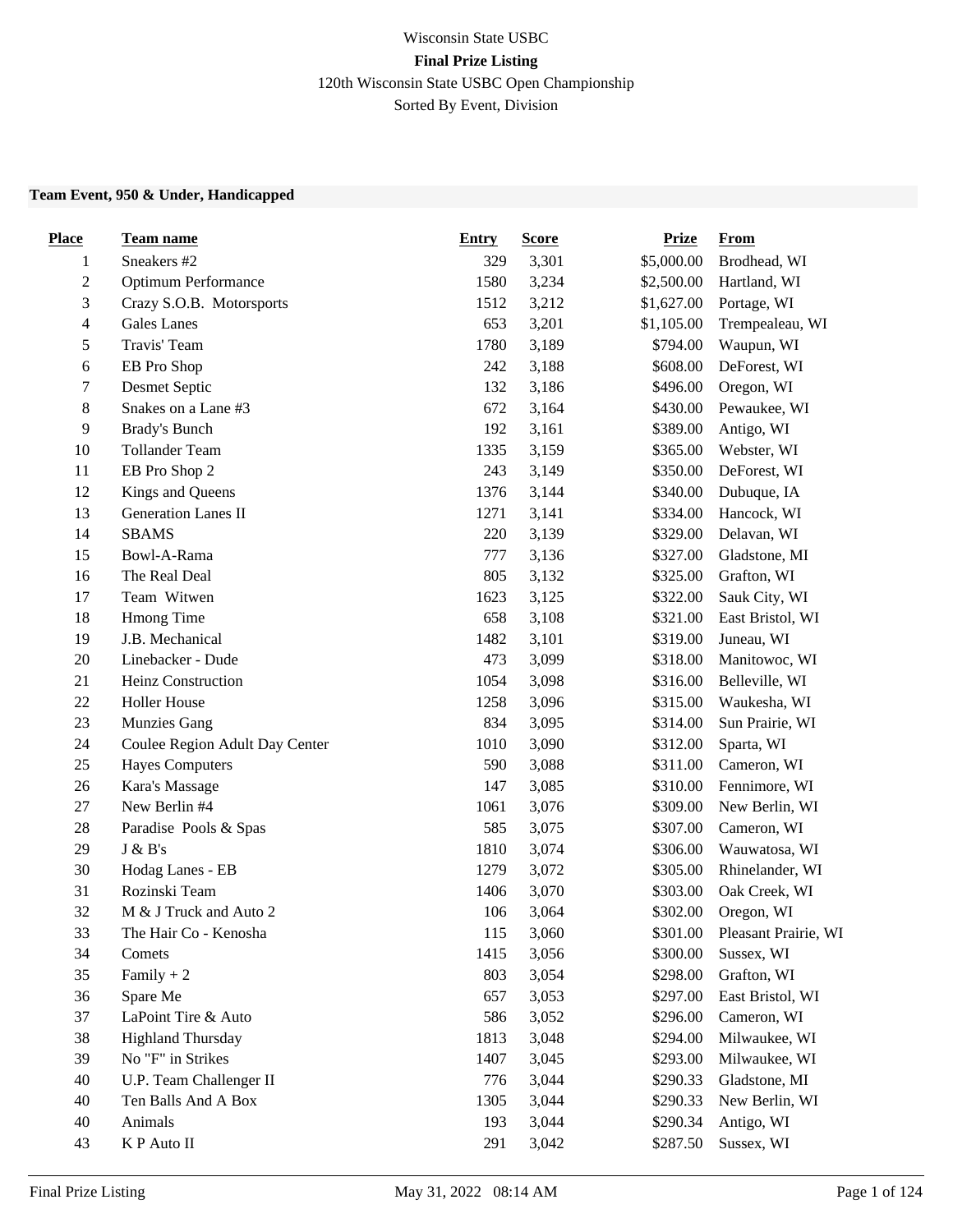120th Wisconsin State USBC Open Championship

| 43 | Here For The Beer 1           | 137  | 3,042 | \$287.50 | Eau Claire, WI    |
|----|-------------------------------|------|-------|----------|-------------------|
| 45 | <b>GIN 64</b>                 | 1598 | 3,039 | \$283.25 | Franklin, WI      |
| 45 | Regenerated!                  | 1803 | 3,039 | \$283.25 | Brookfield, WI    |
| 45 | KT Enterprise 4               | 619  | 3,039 | \$283.25 | Plymouth, WI      |
| 45 | 4 Seasons Small Engines       | 1703 | 3,039 | \$283.25 | Gladstone, MI     |
| 49 | <b>Butler's Pro Shoppe</b>    | 197  | 3,037 | \$280.00 | Hancock, MI       |
| 50 | Killwaukee                    | 1385 | 3,036 | \$278.50 | Milwaukee, WI     |
| 50 | <b>JDN</b> Transport Too      | 354  | 3,036 | \$278.50 | Green Lake, WI    |
| 52 | <b>Bowlmor Lanes 3</b>        | 1287 | 3,034 | \$276.00 | Wisc. Rapids, WI  |
| 53 | LaBeause Team I               | 1176 | 3,033 | \$274.50 | Hammond, WI       |
| 53 | <b>Team Froeming</b>          | 1640 | 3,033 | \$274.50 | Watertown, WI     |
| 55 | The Sport's Page Bar & Grill  | 1069 | 3,031 | \$271.50 | Johnson Creek, WI |
| 55 | Side Kicks                    | 203  | 3,031 | \$271.50 | Milwaukee, WI     |
| 57 | Marsh Inn                     | 1659 | 3,029 | \$270.00 | Brillion, WI      |
| 58 | Motorboatin Bar               | 146  | 3,027 | \$269.00 | Fennimore, WI     |
| 59 | Split Or Swallow              | 406  | 3,026 | \$266.00 | Eau Claire, WI    |
| 59 | <b>RCCW</b>                   | 875  | 3,026 | \$266.00 | Caledonia, MN     |
| 59 | <b>Bad Guys I</b>             | 384  | 3,026 | \$266.00 | Hubertus, WI      |
| 62 | Benchwarmers                  | 1619 | 3,024 | \$263.00 | Lodi, WI          |
| 63 | LaCrosse's Lucky Ladies       | 827  | 3,023 | \$261.50 | La Crosse, WI     |
| 63 | Junker Team                   | 719  | 3,023 | \$261.50 | Lindstrom, MN     |
| 65 | Tim's Boys                    | 337  | 3,022 | \$259.00 | Escanaba, MI      |
| 66 | Thunder Outlaws II            | 1338 | 3,021 | \$257.50 | Franklin, WI      |
| 66 | Binning & Dickens Insurance   | 1068 | 3,021 | \$257.50 | Johnson Creek, WI |
| 68 | <b>Cherek Transport</b>       | 1294 | 3,019 | \$256.00 | Stevens Point, WI |
| 69 | Sandy's Salon 2               | 599  | 3,017 | \$253.50 | Rice Lake, WI     |
| 69 | J & T Auto 2                  | 572  | 3,017 | \$253.50 | Portage, WI       |
| 71 | <b>Chetek Lanes</b>           | 594  | 3,016 | \$251.00 | Chetek, WI        |
| 71 | D-World-X-Out                 | 213  | 3,016 | \$251.00 | Milwaukee, WI     |
| 73 | Rendezvous of Luxemburg       | 1541 | 3,014 | \$249.00 | Luxemburg, WI     |
| 74 | In Striking Distance          | 1562 | 3,011 | \$248.00 | Milwaukee, WI     |
| 75 | KT Enterprise 1               | 616  | 3,008 | \$246.00 | Plymouth, WI      |
| 75 | Fat N Easy 2                  | 97   | 3,008 | \$246.00 | Green Bay, WI     |
| 77 | Hwy 70 Jam Cats               | 1789 | 3,007 | \$244.00 | Sun Prairie, WI   |
| 78 | Pliska Crystal River Tubing & | 114  | 3,004 | \$243.00 | Waupaca, WI       |
| 79 | Wenzel's                      | 478  | 3,002 | \$241.00 | Manitowoc, WI     |
| 80 | K P Auto 1                    | 290  | 3,001 | \$240.00 | Sussex, WI        |
| 81 | Snakes on a Lane #1           | 670  | 3,000 | \$239.00 | Pewaukee, WI      |
| 82 | Just For Fun                  | 650  | 2,999 | \$237.00 | Muskego, WI       |
| 82 | Kerr 2                        | 1765 | 2,999 | \$237.00 | Edgerton, WI      |
| 84 | Viking Lanes 1                | 1719 | 2,998 | \$234.50 | Stoughton, WI     |
| 84 | Our Bar                       | 468  | 2,998 | \$234.50 | Waupun, WI        |
| 86 | <b>Dekind Computers</b>       | 1160 | 2,997 | \$231.50 | Kenosha, WI       |
| 86 | Ten Pin Pub                   | 11   | 2,997 | \$231.50 | Hebron, IL        |
| 88 | Tanner's                      | 948  | 2,996 | \$230.00 | Green Bay, WI     |
| 89 | A & A Lock                    | 553  | 2,995 | \$228.00 | Wausau, WI        |
| 90 | 4 Diapers and a Depends       | 1025 | 2,994 | \$226.50 | Waterford, WI     |
| 90 | S.B.I.                        | 64   | 2,994 | \$226.50 | Fort Atkinson, WI |
| 92 | 21 Pub                        | 557  | 2,993 | \$225.00 | Wausau, WI        |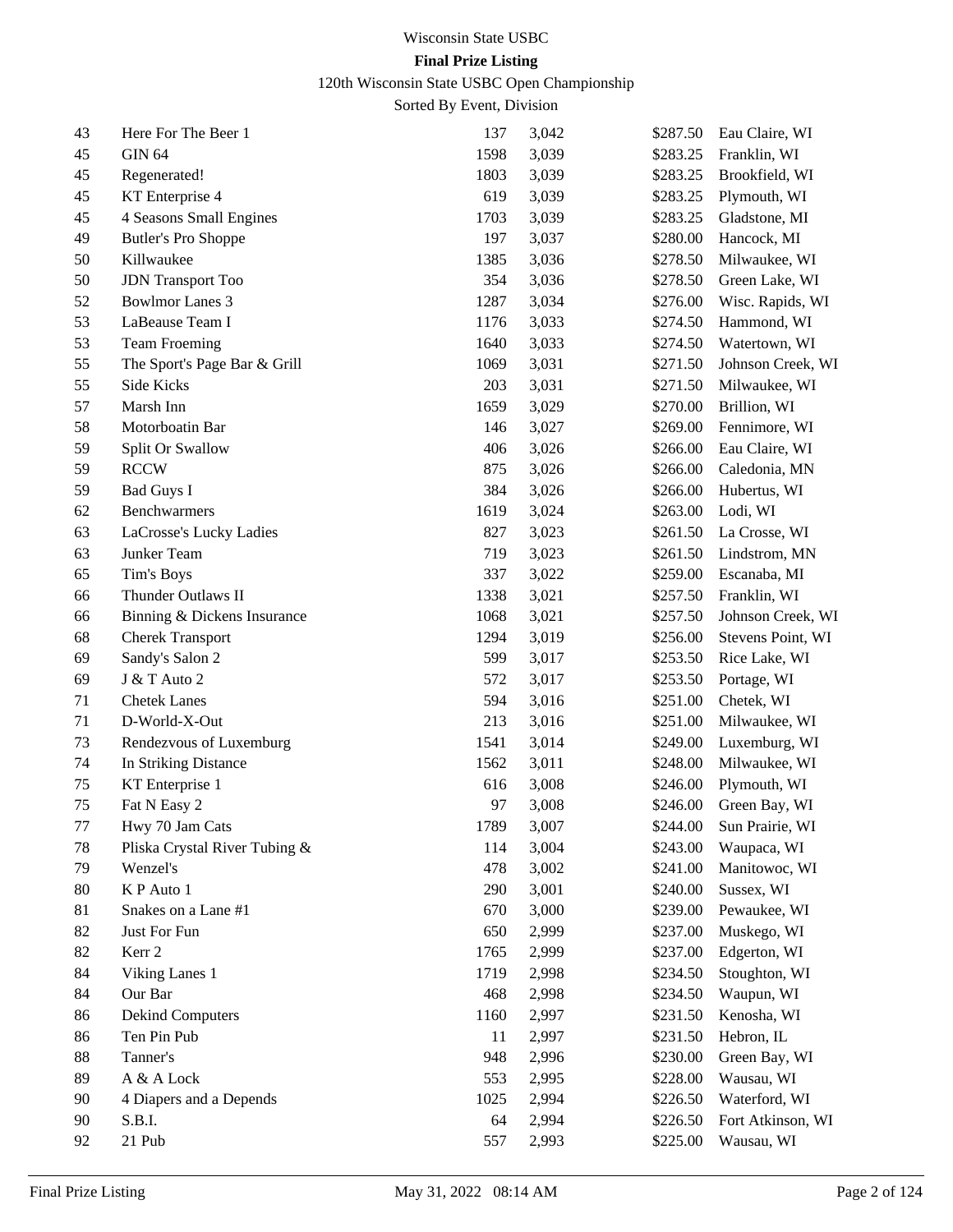120th Wisconsin State USBC Open Championship

| 93  | Ta-Tas                        | 1617 | 2,991 | \$222.00 | Prairie Du Sac, WI   |
|-----|-------------------------------|------|-------|----------|----------------------|
| 93  | Virtue Homes I                | 1087 | 2,991 | \$222.00 | Kaukauna, WI         |
| 93  | Hodge Podge                   | 219  | 2,991 | \$222.00 | Green Bay, WI        |
| 96  | Team Hustler                  | 513  | 2,989 | \$218.00 | Sun Prairie, WI      |
| 96  | Aged Tequila                  | 802  | 2,989 | \$218.00 | Grafton, WI          |
| 96  | <b>Klawitter Farms</b>        | 876  | 2,989 | \$218.00 | Berlin, WI           |
| 99  | Lemmen-Thoffio Building Servi | 1491 | 2,988 | \$216.00 | Seymour, WI          |
| 100 | <b>KRV</b> Acconting          | 493  | 2,987 | \$213.00 | Janesville, WI       |
| 100 | J & J Fireball Lanes          | 1552 | 2,987 | \$213.00 | Pardeeville, WI      |
| 100 | Kartechner Brothers           | 461  | 2,987 | \$213.00 | Horicon, WI          |
| 103 | Field House Pub               | 894  | 2,986 | \$209.50 | DePere, WI           |
| 103 | One Tribe                     | 1303 | 2,986 | \$209.50 | New Berlin, WI       |
| 105 | J & R Excavation              | 48   | 2,984 | \$207.50 | Monroe, WI           |
| 105 | Team Denzer                   | 1625 | 2,984 | \$207.50 | Sauk City, WI        |
| 107 | Eagle Lanes II                | 1124 | 2,980 | \$205.00 | St. Germain, WI      |
| 108 | Save The Last Shot            | 1408 | 2,978 | \$204.00 | Dousman, WI          |
| 109 | <b>Steven's Transmission</b>  | 652  | 2,975 | \$202.00 | Trempealeau, WI      |
| 109 | <b>CNC</b> Archery            | 1175 | 2,975 | \$202.00 | Wisconsin Dells, WI  |
| 111 | The Westallions               | 1539 | 2,974 | \$199.50 | West Allis, WI       |
| 111 | <b>Elmers Place</b>           | 1331 | 2,974 | \$199.50 | Redgranite, WI       |
| 113 | Buzz's Bar & Grill            | 1682 | 2,973 | \$197.00 | Kaukauna, WI         |
| 114 | <b>Grossen Construction</b>   | 843  | 2,971 | \$196.00 | Monroe, WI           |
| 115 | Dr Weum                       | 1711 | 2,970 | \$195.00 | Lodi, WI             |
| 116 | Marauders II                  | 868  | 2,969 | \$193.00 | Prairie Du Chein, WI |
| 116 | Pass'D                        | 102  | 2,969 | \$193.00 | Sun Prairie, WI      |
| 118 | Out of Order                  | 1045 | 2,967 | \$191.00 | Janesville, WI       |
| 119 | <b>Silver Lake Lanes</b>      | 55   | 2,966 | \$190.00 | Clintonville, WI     |
| 120 | Walstra's Classic Cars        | 61   | 2,965 | \$187.50 | Fox Lake, WI         |
| 120 | Wally's Seymour Bowl          | 1487 | 2,965 | \$187.50 | Seymour, WI          |
| 122 | Carbo's Superstars            | 976  | 2,964 | \$185.50 | Amherst Junction, WI |
| 122 | Dilly Dilly Willy             | 864  | 2,964 | \$185.50 | Racine, WI           |
| 124 | Barber Ann's                  | 462  | 2,963 | \$182.50 | Beaver Dam, WI       |
| 124 | Olson Team                    | 901  | 2,963 | \$182.50 | Montfort, WI         |
| 126 | Get Jitterized                | 941  | 2,962 | \$178.75 | Appleton, WI         |
| 126 | Clea Lake Inn Volvo           | 1828 | 2,962 | \$178.75 | Cumberland, WI       |
| 126 | Falcon Bowl #2                | 1472 | 2,962 | \$178.75 | Cedarburg, WI        |
| 126 | Kalscheur Septic Service II   | 2    | 2,962 | \$178.75 | Waunakee, WI         |
| 130 | Dicks & Chics I               | 1356 | 2,961 | \$176.00 | Muskego, WI          |
| 131 | Knapp Team II                 | 873  | 2,960 | \$174.00 | New Berlin, WI       |
| 132 | Cat Tails                     | 325  | 2,959 | \$173.00 | Elkhorn, WI          |
| 133 | <b>Kussow Team</b>            | 1120 | 2,958 | \$172.00 | Greenleaf, WI        |
| 134 | Mad Badger Cookies 1          | 116  | 2,957 | \$169.00 | Sun Prairie, WI      |
| 134 | <b>Bowlmor Lanes 2</b>        | 1286 | 2,957 | \$169.00 | Wisc. Rapids, WI     |
| 134 | <b>Swinging Bridge</b>        | 1714 | 2,957 | \$169.00 | Glenwood City, WI    |
| 137 | <b>Wilson Gunners</b>         | 1247 | 2,956 | \$165.50 | Glenwood City, WI    |
| 137 | Crazy 8                       | 629  | 2,956 | \$165.50 | Kewaunee, WI         |
| 139 | <b>Udder Guys</b>             | 871  | 2,954 | \$164.00 | Hancock, WI          |
| 140 | Two Fingers No Thumb          | 651  | 2,953 | \$161.33 | Cudahy, WI           |
| 140 | Nessa's Nulook Salon          | 1775 | 2,953 | \$161.33 | Argyle, WI           |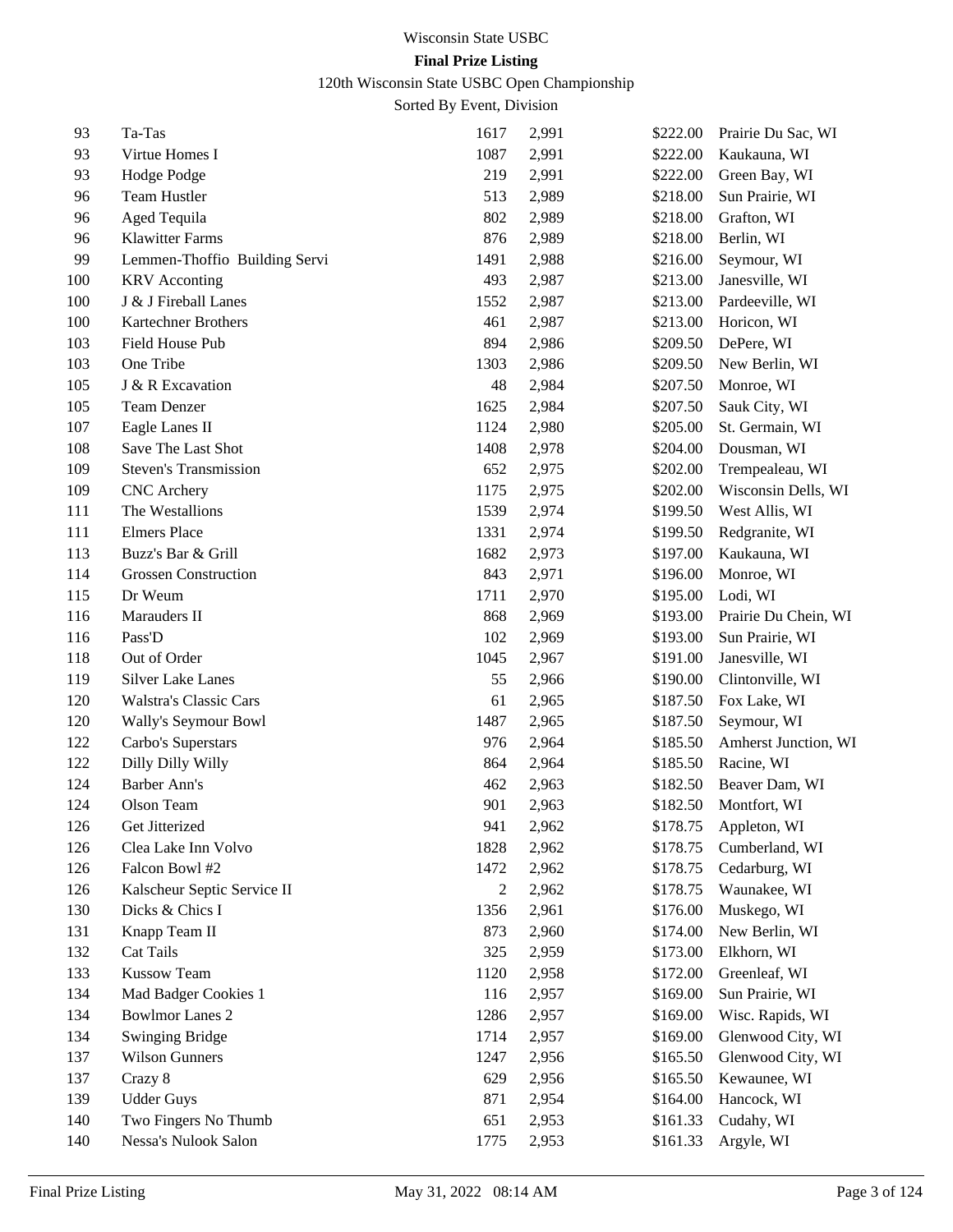120th Wisconsin State USBC Open Championship

Sorted By Event, Division

| 140 | Bussan's I                      | 514  | 2,953 | \$161.34 | Sun Prairie, WI      |
|-----|---------------------------------|------|-------|----------|----------------------|
| 143 | Blackstone Creek G.C.           | 883  | 2,952 | \$159.00 | Hubertus, WI         |
| 144 | The Mobile Repair Guys          | 994  | 2,950 | \$157.00 | Rubicon, WI          |
| 145 | KT Enterprise 6                 | 621  | 2,949 | \$156.00 | Plymouth, WI         |
| 146 | Nelson's Strike Zone 3          | 376  | 2,948 | \$154.50 | Amherst Junction, WI |
| 146 | Shamrox                         | 1384 | 2,948 | \$154.50 | West Allis, WI       |
| 148 | 3 Generations                   | 336  | 2,947 | \$152.00 | Escanaba, MI         |
| 149 | Legend Lanes 4                  | 1665 | 2,946 | \$150.50 | Berlin, WI           |
| 149 | Calvin's Team                   | 1779 | 2,946 | \$150.50 | Waupun, WI           |
| 151 | Bump's                          | 1749 | 2,945 | \$148.00 | Sheboygan, WI        |
| 152 | <b>Gutter Dusters</b>           | 1454 | 2,942 | \$147.00 | Spooner, WI          |
| 153 | <b>Thirsty Beaver</b>           | 1325 | 2,941 | \$145.50 | Reedsburg, WI        |
| 153 | KT Enterprise 3                 | 618  | 2,941 | \$145.50 | Plymouth, WI         |
| 155 | The J's Have It                 | 772  | 2,940 | \$142.50 | Kaukauna, WI         |
| 155 | Linebacker - BJ                 | 474  | 2,940 | \$142.50 | Two Rivers, WI       |
| 157 | Happys I                        | 1377 | 2,935 | \$138.00 | Dubuque, IA          |
| 157 | Snowflake                       | 1389 | 2,935 | \$138.00 | Westby, WI           |
| 157 | Split Happens II                | 1660 | 2,935 | \$138.00 | Brillion, WI         |
| 157 | The Good Place                  | 169  | 2,935 | \$138.00 | Oconto, WI           |
| 157 | <b>Hartung Brothers</b>         | 51   | 2,935 | \$138.00 | Cross Plains, WI     |
| 162 | <b>Bob Schuchardt Insurance</b> | 121  | 2,933 | \$132.25 | Allenton, WI         |
| 162 | Pin Dodgers                     | 1194 | 2,933 | \$132.25 | Mineral Point, WI    |
| 162 | Hell Yeah                       | 575  | 2,933 | \$132.25 | Wis Dells, WI        |
| 162 | CZ's Bushville Lanes 2          | 738  | 2,933 | \$132.25 | Green Bay, WI        |
| 166 | Woodeyes - Winneconne           | 1471 | 2,932 | \$128.50 | Neenah, WI           |
| 166 | West Cove 7                     | 1245 | 2,932 | \$128.50 | Ladysmith, WI        |
| 168 | Jeff's Repair                   | 977  | 2,931 | \$126.00 | Amherst Junction, WI |
| 169 | Ford Chiropractic               | 625  | 2,930 | \$124.50 | Plover, WI           |
| 169 | Happys II                       | 1378 | 2,930 | \$124.50 | Cuba City, WI        |
| 171 | Saturn - 2                      | 1411 | 2,928 | \$123.00 | Milwaukee, WI        |
| 172 | <b>Blue Mirror</b>              | 1106 | 2,927 | \$121.00 | Greenwood, WI        |
| 173 | Moose Inn                       | 1669 | 2,926 | \$120.00 | Berlin, WI           |
|     |                                 |      |       |          |                      |

Total prizes awarded in this division: \$49,975.00

#### **Team Event, 951 & Over, Handicapped**

| <b>Place</b> | <b>Team name</b>        | Entry | <b>Score</b> | <b>Prize</b> | From            |
|--------------|-------------------------|-------|--------------|--------------|-----------------|
| $\mathbf{I}$ | Bowlers Choice Pro Shop | 1302  | 3,927        | \$5,000.00   | Kenosha, WI     |
| 2            | <b>Blue Balls</b>       | 1227  | 3,879        | \$2,500.00   | Milwaukee, WI   |
| 3            | Kerr 1                  | 1764  | 3,867        | \$1,500.00   | Edgerton, WI    |
| 4            | Legend Lanes 1          | 1662  | 3,847        | \$1,123.00   | Berlin, WI      |
| 5            | Ledgeview Lanes         | 1205  | 3,836        | \$801.00     | Fond du Lac, WI |
| 6            | Noack's Garage          | 1461  | 3,814        | \$615.00     | Iola, WI        |
| 7            | Cedar Falls MaFia       | 141   | 3,813        | \$502.00     | Menomonie, WI   |
| 8            | Thee Network            | 1231  | 3,795        | \$436.00     | Neosho, WI      |
| 9            | Pagel's Gang            | 1340  | 3,791        | \$395.00     | Milwaukee, WI   |
| 10           | Spare Room              | 1422  | 3,782        | \$371.00     | Portage, WI     |
| 11           | Frank & The Fabulous 4  | 533   | 3,776        | \$355.00     | Fredonia, WI    |
| 12           | The Fisherman's Outpost | 878   | 3.769        | \$345.00     | Kaukauna, WI    |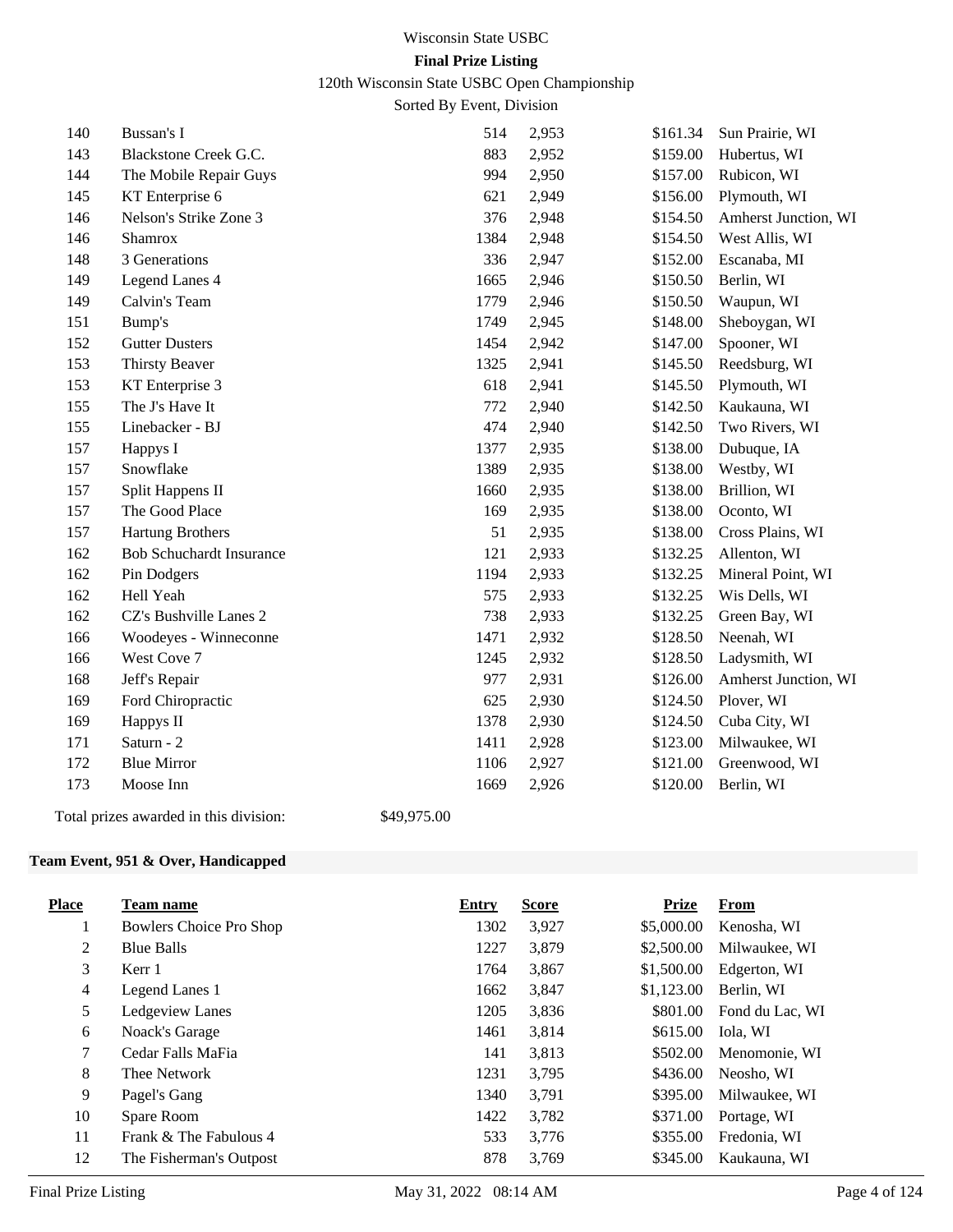120th Wisconsin State USBC Open Championship

| 13 | Ponsse North America          | 773  | 3,767 | \$339.00 | Gladstone, MI        |
|----|-------------------------------|------|-------|----------|----------------------|
| 14 | Hoppe's                       | 495  | 3,766 | \$335.00 | Beloit, WI           |
| 15 | New Berlin #1                 | 1058 | 3,762 | \$331.50 | Milwaukee, WI        |
| 15 | Iron Grille                   | 983  | 3,762 | \$331.50 | Wisconsin Rapids, WI |
| 17 | 4 Guys & 1 Gal                | 276  | 3,753 | \$328.00 | Germantown, WI       |
| 18 | <b>Trashbox Disposal</b>      | 481  | 3,746 | \$327.00 | Beloit, WI           |
| 19 | Wire Specialists #1           | 999  | 3,741 | \$325.00 | Muskego, WI          |
| 20 | <b>Dudley Deputies</b>        | 833  | 3,723 | \$323.00 | Sun Prairie, WI      |
| 21 | <b>Team Kruegs</b>            | 1067 | 3,721 | \$322.00 | Verona, WI           |
| 22 | <b>Echelon Design</b>         | 322  | 3,717 | \$321.00 | Elkhorn, WI          |
| 23 | VD III                        | 1685 | 3,715 | \$320.00 | Appleton, WI         |
| 24 | <b>Steven's Construction</b>  | 1284 | 3,712 | \$318.00 | Prairie Du Sac, WI   |
| 25 | 10 In the Pit                 | 1262 | 3,710 | \$317.00 | Waupaca, WI          |
| 26 | Sams Knot Inn                 | 1431 | 3,707 | \$316.00 | Hilbert, WI          |
| 27 | Surdyk's Decorating           | 1401 | 3,705 | \$314.00 | Eagle, WI            |
| 27 | 800 Club Pro Shop             | 897  | 3,705 | \$314.00 | Sheboygan, WI        |
| 29 | Juice's 1                     | 1658 | 3,704 | \$312.00 | Kaukauna, WI         |
| 30 | <b>Buck Shots</b>             | 1043 | 3,699 | \$311.00 | Caledonia, WI        |
| 31 | Jody Team #1                  | 1003 | 3,695 | \$310.00 | Milwaukee, WI        |
| 32 | Northwoods Lanes              | 1452 | 3,690 | \$309.00 | Spooner, WI          |
| 33 | <b>Butter</b>                 | 1447 | 3,685 | \$307.00 | Pulaski, WI          |
| 34 | Mathe's 1                     | 430  | 3,684 | \$306.00 | Oshkosh, WI          |
| 35 | Peawee's Small Adventure      | 306  | 3,679 | \$305.00 | Cadott, WI           |
| 36 | Neumann Team                  | 1423 | 3,676 | \$304.00 | Fond du Lac, WI      |
| 37 | Gords                         | 1726 | 3,675 | \$301.50 | Neenah, WI           |
| 37 | Saxe Team                     | 936  | 3,675 | \$301.50 | Franklin, WI         |
| 39 | <b>Brewster's Lanes</b>       | 1326 | 3,663 | \$299.50 | Reedsburg, WI        |
| 39 | <b>Malkin Carpets</b>         | 1339 | 3,663 | \$299.50 | Milwaukee, WI        |
| 41 | Sign A Rama                   | 1298 | 3,661 | \$296.00 | West Bend, WI        |
| 41 | La Wauk                       | 1629 | 3,661 | \$296.00 | Waukesha, WI         |
| 41 | Countryside Propane           | 809  | 3,661 | \$296.00 | Waupaca, WI          |
| 44 | <b>Generation Lanes I</b>     | 1270 | 3,660 | \$294.00 | Hancock, WI          |
| 45 | The Ashwaubenon Bowling Alley | 217  | 3,659 | \$293.00 | Green Bay, WI        |
| 46 | Team Busch Light              | 985  | 3,655 | \$291.00 | Amherst, WI          |
| 47 | R & R Repair                  | 637  | 3,653 | \$290.00 | Neillsville, WI      |
| 48 | Riviera Renegades             | 763  | 3,651 | \$289.00 | Green Bay, WI        |
| 49 | Sully's Pro Shop              | 500  | 3,650 | \$288.00 | Belmont, WI          |
| 50 | Military Troop Support I      | 1328 | 3,648 | \$285.00 | La Valle, WI         |
| 50 | White House Grading           | 538  | 3,648 | \$285.00 | Random Lake, WI      |
| 50 | Tap Room Drafts               | 357  | 3,648 | \$285.00 | Waukesha, WI         |
| 53 | <b>Hager Construction</b>     | 1253 | 3,647 | \$283.00 | Glenwood City, WI    |
| 54 | Senz Insurance                | 821  | 3,646 | \$280.50 | Beloit, WI           |
| 54 | Team Upson U.S.A.             | 1313 | 3,646 | \$280.50 | New Berlin, WI       |
| 56 | El Ra Bowl                    | 440  | 3,643 | \$278.50 | Janesville, WI       |
| 56 | Sussex Bowl #1                | 288  | 3,643 | \$278.50 | Pewaukee, WI         |
| 58 | New Berlin #5                 | 1062 | 3,642 | \$277.00 | New Berlin, WI       |
| 59 | Snakes on a Lane #7           | 676  | 3,638 | \$274.50 | Pewaukee, WI         |
| 59 | Club <sub>22</sub>            | 839  | 3,638 | \$274.50 | Bonduel, WI          |
| 61 | Knab Ins Agency, Inc          | 551  | 3,636 | \$273.00 | Wausau, WI           |
|    |                               |      |       |          |                      |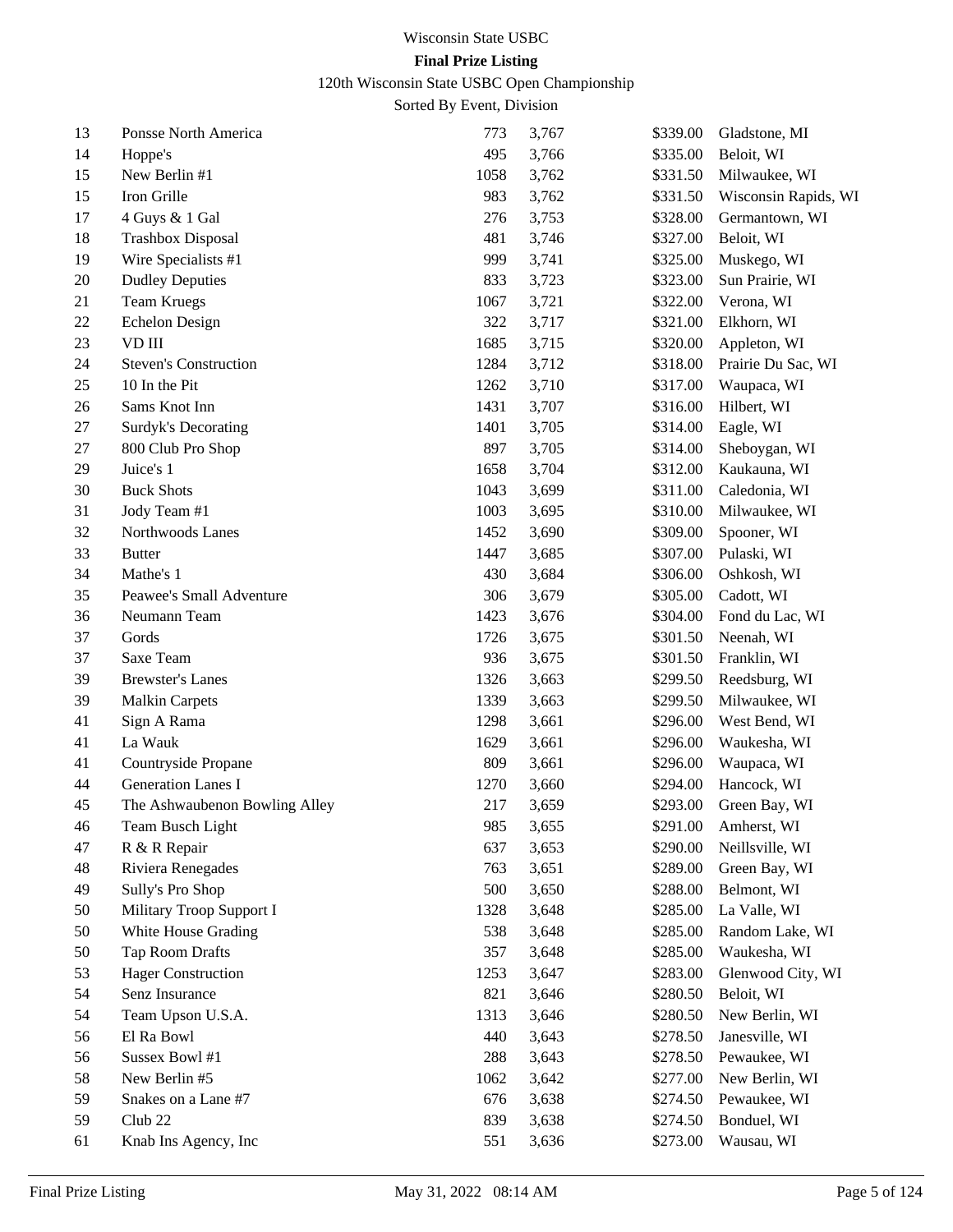120th Wisconsin State USBC Open Championship

| 62  | Viking Lanes II                 | 1721 | 3,635 | \$272.00 | Stoughton, WI          |
|-----|---------------------------------|------|-------|----------|------------------------|
| 63  | Sabre Bunch                     | 957  | 3,634 | \$270.00 | Neenah, WI             |
| 64  | 60ft Hustlers                   | 1206 | 3,633 | \$269.00 | Monroe, WI             |
| 65  | <b>Rudes Lanes</b>              | 297  | 3,632 | \$267.50 | Sun Prairie, WI        |
| 65  | Mint Sportswear                 | 1354 | 3,632 | \$267.50 | Milwaukee, WI          |
| 67  | St Croix Pro Shop 2             | 1267 | 3,630 | \$265.00 | River Falls, WI        |
| 68  | J & K Lawn Service              | 1001 | 3,629 | \$263.50 | Big Bend, WI           |
| 68  | Great Outdoors Supper Club      | 1429 | 3,629 | \$263.50 | Slinger, WI            |
| 70  | <b>Hatch Flooring</b>           | 819  | 3,628 | \$261.00 | Beloit, WI             |
| 70  | Sport Bowl Pro Shop             | 838  | 3,628 | \$261.00 | Fitchburg, WI          |
| 72  | <b>ETP</b>                      | 215  | 3,627 | \$259.00 | Green Bay, WI          |
| 73  | Ron Diaz & The Egg McMuffins    | 230  | 3,626 | \$258.00 | Menomonee Falls, WI    |
| 74  | Sheridan Lanes I                | 1594 | 3,620 | \$257.00 | Kenosha, WI            |
| 75  | Double Vision                   | 915  | 3,619 | \$255.00 | Pulaski, WI            |
| 75  | Hudson Bowl I                   | 725  | 3,619 | \$255.00 | Hudson, WI             |
| 77  | <b>Integrated Therapy</b>       | 1558 | 3,617 | \$253.00 | Verona, WI             |
| 78  | <b>Chris Jones Construction</b> | 496  | 3,608 | \$251.50 | Belmont, WI            |
| 78  | Silk Exotic                     | 814  | 3,608 | \$251.50 | Janesville, WI         |
| 80  | SMA - A+S Painting              | 398  | 3,607 | \$249.00 | South Milwaukee, WI    |
| 81  | Red's Pizza                     | 642  | 3,606 | \$248.00 | Oshkosh, WI            |
| 82  | Patco O's                       | 1554 | 3,604 | \$246.50 | Pleasant Pr, WI        |
| 82  | <b>Club 222</b>                 | 840  | 3,604 | \$246.50 | Bonduel, WI            |
| 84  | <b>Team Munson</b>              | 225  | 3,602 | \$243.50 | Deerfield, WI          |
| 84  | A Team                          | 508  | 3,602 | \$243.50 | Ogdensburg, WI         |
| 86  | <b>SMA Brunswick Horsemen</b>   | 604  | 3,599 | \$242.00 | Franklin, WI           |
| 87  | <b>Stone Nine Bowling</b>       | 1312 | 3,598 | \$240.50 | New Berlin, WI         |
| 87  | UWW Alumni - Purple             | 1705 | 3,598 | \$240.50 | Whitewater, WI         |
| 89  | <b>JK</b> Transfer              | 69   | 3,597 | \$238.00 | Deerfield, WI          |
| 90  | Rudolph Law Office #1           | 761  | 3,596 | \$236.50 | Saukville, WI          |
| 90  | UWW Alumni - Black              | 1704 | 3,596 | \$236.50 | Whitewater, WI         |
| 92  | Ace Hardware                    | 1094 | 3,595 | \$234.00 | River Falls, WI        |
| 92  | Home To Shore Landscaping       | 67   | 3,595 | \$234.00 | Cambridge, WI          |
| 94  | Roltzie's Heros                 | 92   | 3,592 | \$231.50 | Green Bay, WI          |
| 94  | P's Rubes @ The Waterfront      | 140  | 3,592 |          | \$231.50 Menomonie, WI |
| 96  | Bowler's HQ                     | 1524 | 3,591 | \$230.00 | Milwaukee, WI          |
| 97  | Almost An Eagle Pro Shop 3      | 150  | 3,587 | \$228.00 | Sheboygan Falls, WI    |
| 98  | West Cove 2                     | 1240 | 3,586 | \$226.50 | Ladysmith, WI          |
| 98  | <b>Basco Builders</b>           | 319  | 3,586 | \$226.50 | Elkhorn, WI            |
| 100 | Dairy Queen of G.B.             | 1695 | 3,585 | \$225.00 | Manitowoc, WI          |
| 101 | <b>Storm Grease</b>             | 1031 | 3,584 | \$222.33 | Wauwatosa, WI          |
| 101 | Dynamic Systems                 | 126  | 3,584 | \$222.34 | South Milwaukee, WI    |
| 101 | <b>Big Ballers</b>              | 1573 | 3,584 | \$222.33 | Oak Creek, WI          |
| 104 | <b>Vosters Construction</b>     | 1678 | 3,583 | \$220.00 | Kaukauna, WI           |
| 105 | <b>Midtown Rats</b>             | 987  | 3,582 | \$219.00 | Waupaca, WI            |
| 106 | <b>Busch Insurance</b>          | 497  | 3,580 | \$217.00 | Belmont, WI            |
| 107 | <b>Twigs Beverage</b>           | 962  | 3,578 | \$215.50 | Appleton, WI           |
| 107 | E.C.I. of W                     | 1612 | 3,578 | \$215.50 | Pleasant Prarie, WI    |
| 109 | Lewy's Beerframe Bowlers        | 990  | 3,576 | \$214.00 | AMHERST, WI            |
| 110 | Surfside Bowl                   | 1156 | 3,574 | \$212.00 | Kenosha, WI            |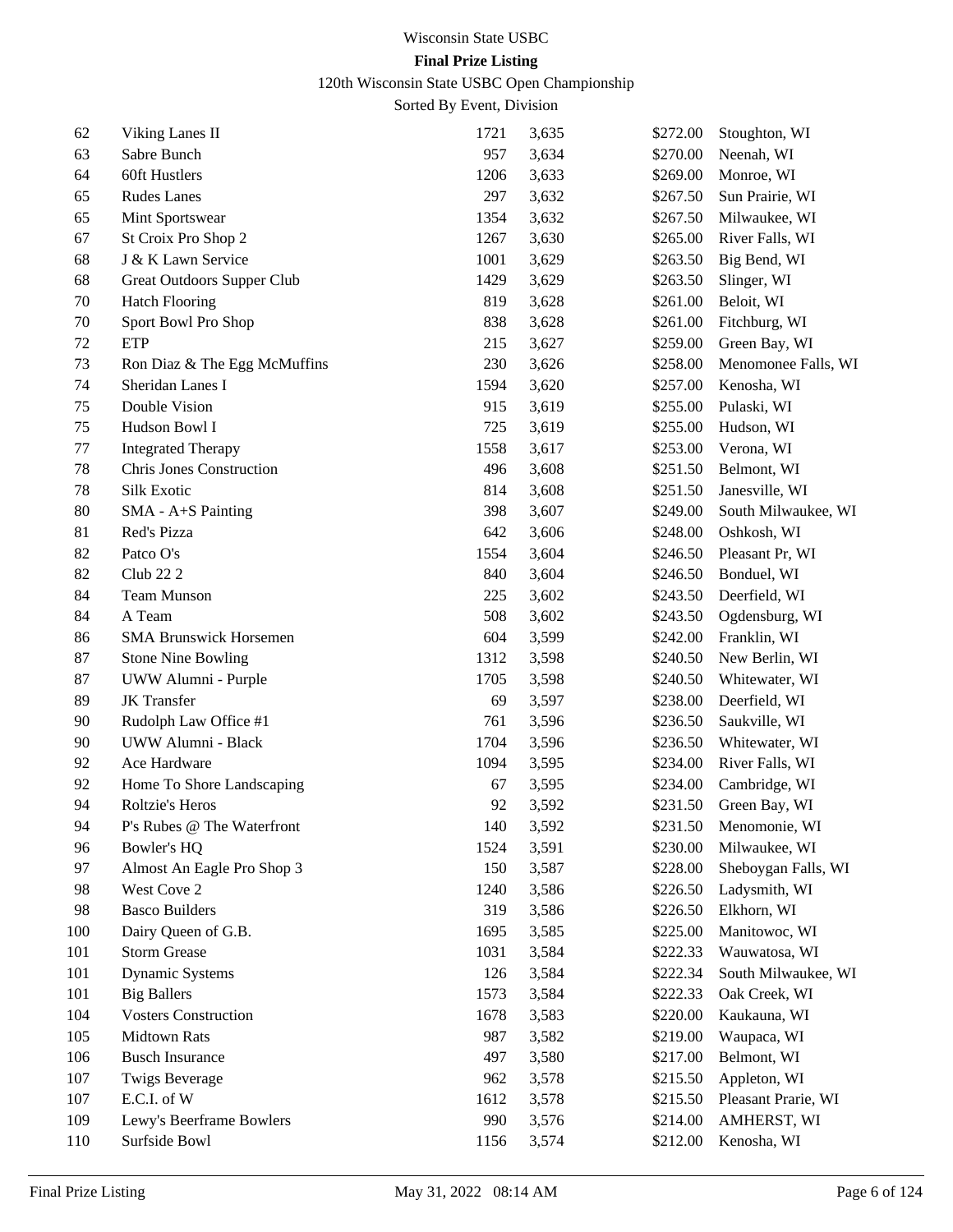120th Wisconsin State USBC Open Championship

| 111 | East Town Pub                 | 1167 | 3,572 | \$211.00 | Green Bay, WI    |
|-----|-------------------------------|------|-------|----------|------------------|
| 112 | Legends Lanes 3               | 1664 | 3,569 | \$209.50 | Berlin, WI       |
| 112 | Village Inn                   | 724  | 3,569 | \$209.50 | New Richmond, WI |
| 114 | Fabulosity Salon III          | 318  | 3,567 | \$206.50 | Jackson, WI      |
| 114 | 11th Frame.com #2             | 1522 | 3,567 | \$206.50 | Oregon, WI       |
| 116 | Balistreri's Pizza            | 1814 | 3,566 | \$205.00 | Franklin, WI     |
| 117 | <b>FUBAR</b>                  | 1225 | 3,565 | \$204.00 | Germantown, WI   |
| 118 | <b>AK Masonry Specialists</b> | 233  | 3,563 | \$203.00 | Plymouth, WI     |
| 119 | <b>Burkels</b> I              | 806  | 3,562 | \$201.00 | Pulaski, WI      |
| 120 | National Guard                | 235  | 3,561 | \$200.00 | Norwalk, WI      |
| 121 | Rollmeister                   | 111  | 3,560 | \$199.00 | Appleton, WI     |
| 122 | B-Lazy Bar & Grill            | 1034 | 3,559 | \$197.00 | Oak Creek, WI    |
| 122 | Legend Larry's II             | 1752 | 3,559 | \$197.00 | Waldo, WI        |
| 124 | X-Cell Pro Shop               | 1501 | 3,558 | \$194.50 | Merrill, WI      |
| 124 | Spare No One                  | 1561 | 3,558 | \$194.50 | Milwaukee, WI    |
| 126 | Hair Force I                  | 1507 | 3,557 | \$191.33 | Racine, WI       |
| 126 | Davy's King Pin #1            | 1147 | 3,557 | \$191.33 | Beaver Dam, WI   |
| 126 | The Mishaps                   | 485  | 3,557 | \$191.34 | Beloit, WI       |
| 129 | Pioneer Bowl                  | 1311 | 3,556 | \$189.00 | New Berlin, WI   |
| 130 | Dream Lanes                   | 1515 | 3,554 | \$188.00 | Madison, WI      |
| 131 | <b>Russell Family Farms</b>   | 1179 | 3,553 | \$186.00 | Platteville, WI  |
| 131 | Players of Balls              | 947  | 3,553 | \$186.00 | Appleton, WI     |
| 133 | Sudz "Z" Paws                 | 1072 | 3,552 | \$184.00 | Sheboygan, WI    |
| 134 | <b>HHH Trucking</b>           | 905  | 3,551 | \$180.40 | South Beloit, IL |
| 134 | Whiskey Rapids Saloon 1       | 679  | 3,551 | \$180.40 | Wisc Rapids, WI  |
| 134 | Moose Knuckle                 | 969  | 3,551 | \$180.40 | Oak Creek, WI    |
| 134 | Barkley's #2                  | 813  | 3,551 | \$180.40 | Janesville, WI   |
| 134 | Nicholas J's Pro Shop 2       | 10   | 3,551 | \$180.40 | La Crosse, WI    |
| 139 | Watertown Bowl II             | 752  | 3,550 | \$177.00 | Watertown, WI    |
| 140 | All Star Five                 | 1823 | 3,549 | \$175.00 | Madison, WI      |
| 141 | KT Enterprise 2               | 617  | 3,548 | \$173.50 | Plymouth, WI     |
| 141 | Park Towne Keglers            | 1572 | 3,548 | \$173.50 | Madison, WI      |
| 143 | <b>Minority Reports</b>       | 790  | 3,547 | \$172.00 | Pewaukee, WI     |
| 144 | Dweebs                        | 494  | 3,546 | \$171.00 | Beloit, WI       |
| 145 | <b>Boss Realty 2</b>          | 582  | 3,545 | \$169.00 | West Bend, WI    |
| 146 | Chip & Willies Pro Shop       | 982  | 3,544 | \$167.00 | Marshall, WI     |
| 146 | Romo Durable Graphics #2      | 689  | 3,544 | \$167.00 | Suamico, WI      |
| 146 | Healthmarkets                 | 432  | 3,544 | \$167.00 | Sturtevant, WI   |
| 149 | Strike 30                     | 1720 | 3,543 | \$163.00 | Stoughton, WI    |
| 149 | Hull Machine                  | 510  | 3,543 | \$163.00 | Waupun, WI       |
| 149 | Sams Knot Inn 3               | 1433 | 3,543 | \$163.00 | Hilbert, WI      |
| 152 | AJ-Sara Voss #3               | 1048 | 3,542 | \$161.00 | Fond Du Lac, WI  |
| 153 | <b>Coral Lanes Goodfellas</b> | 556  | 3,541 | \$158.00 | Wausau, WI       |
| 153 | WCDC #1                       | 888  | 3,541 | \$158.00 | Madison, WI      |
| 153 | Crave                         | 918  | 3,541 | \$158.00 | Lomira, WI       |
| 156 | <b>Gasthaus Motel</b>         | 1344 | 3,540 | \$156.00 | Monroe, WI       |
| 157 | WCDC#3                        | 890  | 3,539 | \$155.00 | Madison, WI      |
| 158 | Coachz Pro Shop LLC           | 831  | 3,538 | \$153.00 | Sun Prairie, WI  |
| 159 | Satchel of Richards           | 1022 | 3,537 | \$151.50 | West Allis, WI   |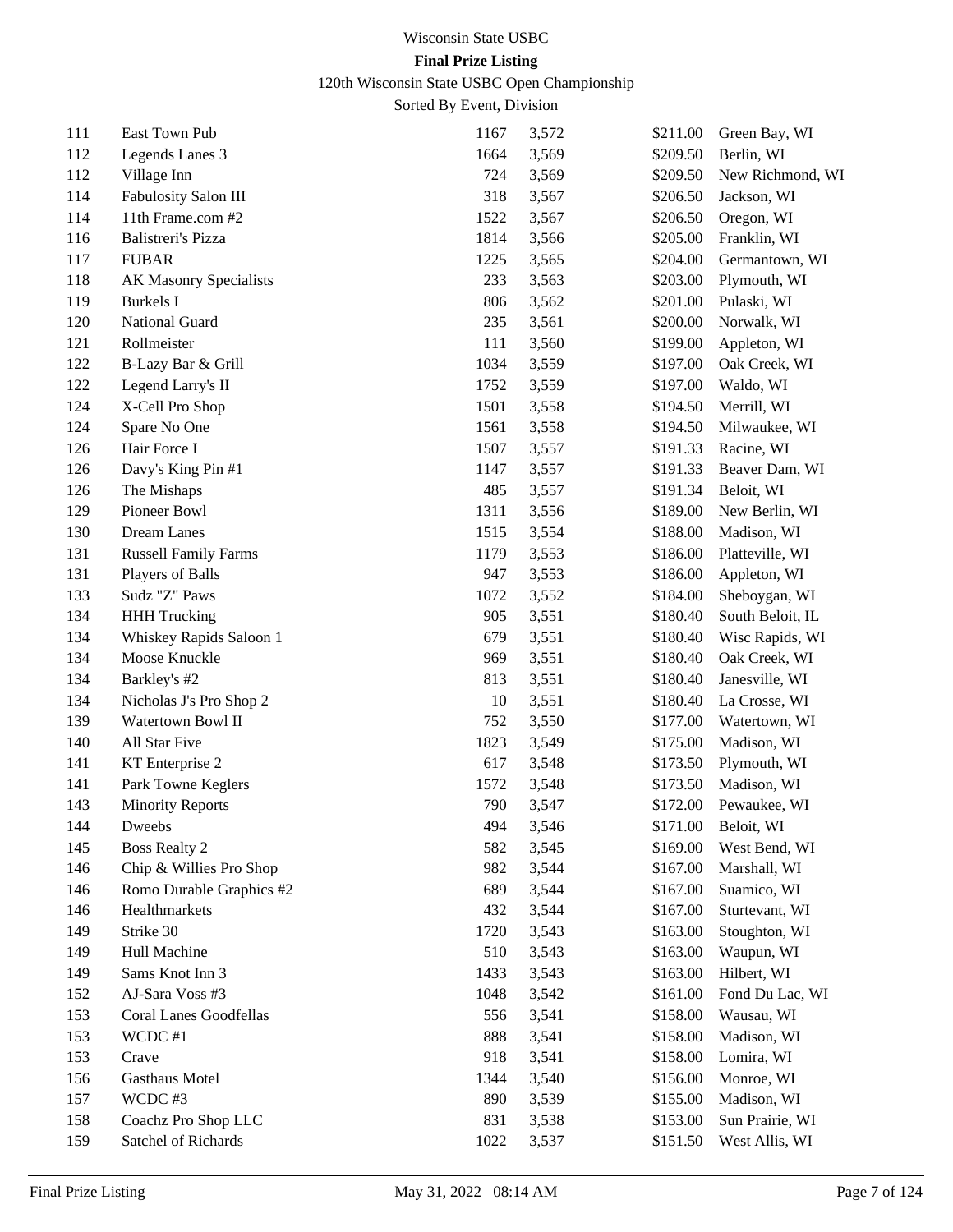120th Wisconsin State USBC Open Championship

Sorted By Event, Division

| 159 | West Cove 1                        | 1239 | 3,537 | \$151.50 | Ladysmith, WI       |
|-----|------------------------------------|------|-------|----------|---------------------|
| 161 | SMA - Snarley's                    | 395  | 3,536 | \$148.33 | South Milwaukee, WI |
| 161 | Nick's Hodag Lanes                 | 502  | 3,536 | \$148.33 | Wausau, WI          |
| 161 | Lake Ripley Lanes                  | 66   | 3,536 | \$148.34 | Cambridge, WI       |
| 164 | Erce Team                          | 1702 | 3,535 | \$144.67 | Madison, WI         |
| 164 | Pounders Pub Kids                  | 1557 | 3,535 | \$144.66 | Verona, WI          |
| 164 | Legend Lanes 2                     | 1663 | 3,535 | \$144.67 | Berlin, WI          |
| 167 | 4 Chicks and a Jim                 | 745  | 3,534 | \$141.00 | Neenah, WI          |
| 167 | Spike's Too                        | 142  | 3,534 | \$141.00 | Eau Claire, WI      |
| 167 | Ron's Rollers                      | 1280 | 3,534 | \$141.00 | West Bend, WI       |
| 170 | Eagle's Club 2                     | 1494 | 3,531 | \$138.00 | Merrill, WI         |
| 171 | Knapp Team I                       | 872  | 3,530 | \$136.50 | New Berlin, WI      |
| 171 | Homeward Bound Tattoo #33          | 29   | 3,530 | \$136.50 | West Bend, WI       |
| 173 | Misfits Rus II                     | 281  | 3,529 | \$133.67 | Pewaukee, WI        |
| 173 | Westside Bakery                    | 234  | 3,529 | \$133.67 | Plymouth, WI        |
| 173 | <b>700 BCA</b>                     | 31   | 3,529 | \$133.66 | West Salem, WI      |
| 176 | <b>Imperial Lounge</b>             | 1217 | 3,528 | \$128.60 | Janesville, WI      |
| 176 | Invisible Fence                    | 636  | 3,528 | \$128.60 | Eau Claire, WI      |
| 176 | <b>McCarthy Livestock Trucking</b> | 1204 | 3,528 | \$128.60 | Genoa City, WI      |
| 176 | Johnson Team 2                     | 584  | 3,528 | \$128.60 | Green Bay, WI       |
| 176 | Somers House                       | 521  | 3,528 | \$128.60 | Kenosha, WI         |
| 181 | Bob's Mobil #1                     | 1153 | 3,527 | \$124.50 | Union Grove, WI     |
| 181 | Pit Boyz-BBQ                       | 104  | 3,527 | \$124.50 | Menomonee Falls, WI |
| 183 | <b>Strothenke Services</b>         | 795  | 3,526 | \$122.00 | Wauwatosa, WI       |
| 184 | White House Grading II             | 539  | 3,525 | \$120.00 | Muskego, WI         |
| 184 | Gene Frederickson Trucking         | 83   | 3,525 | \$120.00 | Green Bay, WI       |
| 184 | Game Day                           | 811  | 3,525 | \$120.00 | Milton, WI          |

Total prizes awarded in this division: \$53,175.00

#### **Team Event, Team Optional Scratch , Scratch**

| <b>Place</b> | Team name                 | Entry | <b>Score</b> | Prize      | <b>From</b>     |
|--------------|---------------------------|-------|--------------|------------|-----------------|
| 1            | Bowlers Choice Pro Shop   | 1302  | 3,911        | \$2,000.00 | Kenosha, WI     |
| 2            | <b>Team Kruegs</b>        | 1067  | 3,608        | \$1,000.00 | Verona, WI      |
| 3            | Ledgeview Lanes           | 1205  | 3,604        | \$795.00   | Fond du Lac, WI |
| 4            | <b>Dudley Deputies</b>    | 833   | 3,583        | \$650.00   | Sun Prairie, WI |
| 5            | The Fisherman's Outpost   | 878   | 3,575        | \$535.00   | Kaukauna, WI    |
| 6            | Nicholas J's Pro Shop 2   | 10    | 3,551        | \$455.00   | La Crosse, WI   |
| 7            | <b>Blue Balls</b>         | 1227  | 3,547        | \$396.00   | Milwaukee, WI   |
| 8            | Sheridan Lanes I          | 1594  | 3,539        | \$351.00   | Kenosha, WI     |
| 9            | Nick's Hodag Lanes        | 502   | 3,536        | \$318.00   | Wausau, WI      |
| 10           | White House Grading       | 538   | 3,527        | \$292.00   | Random Lake, WI |
| 11           | ViJine's Bar              | 1517  | 3,516        | \$273.00   | Racine, WI      |
| 12           | Erce Team                 | 1702  | 3,514        | \$258.00   | Madison, WI     |
| 13           | UWW Alumni - Purple       | 1705  | 3,493        | \$245.00   | Whitewater, WI  |
| 14           | St Croix Pro Shop 2       | 1267  | 3,490        | \$235.00   | River Falls, WI |
| 15           | Hudson Bowl I             | 725   | 3,487        | \$227.00   | Hudson, WI      |
| 16           | Surfside Bowl             | 1156  | 3,485        | \$220.00   | Kenosha, WI     |
| 17           | <b>Integrated Therapy</b> | 1558  | 3,480        | \$213.00   | Verona, WI      |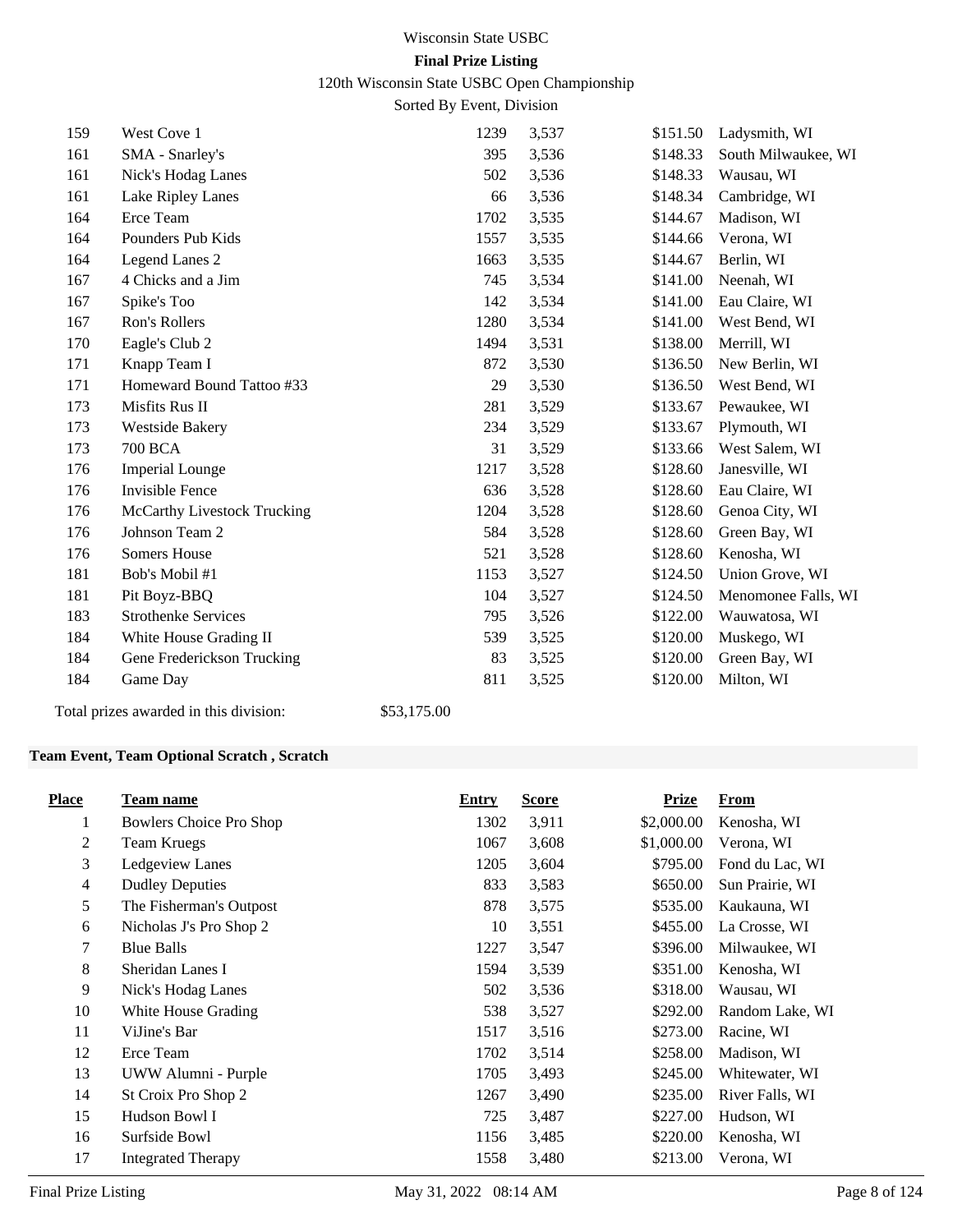120th Wisconsin State USBC Open Championship

Sorted By Event, Division

| 18 | <b>Storm Grease</b>                    |              | 1031 | 3,471 | \$207.00 | Wauwatosa, WI       |
|----|----------------------------------------|--------------|------|-------|----------|---------------------|
| 19 | Sussex Bowl #1                         |              | 288  | 3,468 | \$202.00 | Pewaukee, WI        |
| 20 | Pounders Pub #2                        |              | 1556 | 3,467 | \$197.00 | Verona, WI          |
| 21 | Sudz "Z" Paws                          |              | 1072 | 3,461 | \$192.00 | Sheboygan, WI       |
| 22 | Chip & Willies Pro Shop                |              | 982  | 3,455 | \$187.00 | Marshall, WI        |
| 23 | 800 Club Pro Shop                      |              | 897  | 3,454 | \$183.00 | Sheboygan, WI       |
| 24 | Knab Ins Agency, Inc                   |              | 551  | 3,450 | \$179.00 | Wausau, WI          |
| 25 | <b>SMA Brunswick Horsemen</b>          |              | 604  | 3,446 | \$174.00 | Franklin, WI        |
| 26 | Wolter Inc/Ch.4 News Team              |              | 1523 | 3,443 | \$170.00 | Germantown, WI      |
| 27 | Sport Bowl Pro Shop                    |              | 838  | 3,439 | \$165.00 | Fitchburg, WI       |
| 28 | Pounders Pub Kids                      |              | 1557 | 3,427 | \$161.00 | Verona, WI          |
| 29 | Military Troop Support I               |              | 1328 | 3,416 | \$156.00 | La Valle, WI        |
| 30 | UWW Alumni - Black                     |              | 1704 | 3,407 | \$152.00 | Whitewater, WI      |
| 31 | Revolution Bowling Pro Shop            |              | 1692 | 3,387 | \$146.00 | Watertown, WI       |
| 31 | El Ra Bowl                             |              | 440  | 3,387 | \$146.00 | Janesville, WI      |
| 33 | Houge's III                            |              | 1114 | 3,381 | \$139.00 | Oshkosh, WI         |
| 34 | Snakes on a Lane #7                    |              | 676  | 3,379 | \$135.00 | Pewaukee, WI        |
| 35 | Dynamic Systems                        |              | 126  | 3,377 | \$131.00 | South Milwaukee, WI |
| 36 | Ron Diaz & The Egg McMuffins           |              | 230  | 3,375 | \$127.00 | Menomonee Falls, WI |
| 37 | <b>Union Grove Lumber</b>              |              | 1758 | 3,369 | \$122.00 | Kenosha, WI         |
| 38 | China Palace                           |              | 1546 | 3,367 | \$116.00 | Green Bay, WI       |
| 38 | <b>Bowlers Headquarters</b>            |              | 1735 | 3,367 | \$116.00 | Muskego, WI         |
| 40 | <b>Colton Heros</b>                    |              | 1374 | 3,366 | \$110.00 | Dubuque, IA         |
| 41 | P's Rubes @ The Waterfront             |              | 140  | 3,363 | \$105.00 | Menomonie, WI       |
| 42 | Dairy Queen of G.B.                    |              | 1695 | 3,356 | \$101.00 | Manitowoc, WI       |
| 43 | 11th Frame.com #2                      |              | 1522 | 3,354 | \$97.00  | Oregon, WI          |
| 44 | United Electric 1                      |              | 1645 | 3,343 | \$93.00  | Watertown, WI       |
| 45 | Surdyk's Decorating                    |              | 1401 | 3,341 | \$88.00  | Eagle, WI           |
| 46 | Nicholas J's Pro Shop #1               |              | 9    | 3,339 | \$82.00  | La Crosse, WI       |
| 46 | Pub and Drill                          |              | 1492 | 3,339 | \$82.00  | Merrill, WI         |
| 48 | 11th Frame.com #1                      |              | 1521 | 3,338 | \$76.00  | Oregon, WI          |
| 49 | Rev's                                  |              | 981  | 3,329 | \$69.00  | Oshkosh, WI         |
| 49 | Castle Lanes I                         |              | 434  | 3,329 | \$69.00  | Racine, WI          |
| 51 | <b>SMA</b> - Broadstrokes              |              | 401  | 3,323 | \$63.00  | Franklin, WI        |
| 52 | Pinnacle GPS                           |              | 1727 | 3,319 | \$59.00  | Neenah, WI          |
| 53 | Knab Ins Agency #2                     |              | 548  | 3,318 | \$50.00  | Wausau, WI          |
| 53 | Team Game Time                         |              | 837  | 3,318 | \$50.00  | Fitchburg, WI       |
|    | Total prizes awarded in this division: | \$13,160.00  |      |       |          |                     |
|    | Total prizes awarded in this event:    | \$116,310.00 |      |       |          |                     |

#### **Doubles, 350 & Under, Handicapped**

| <b>Place</b> | Team name                            | Entry | <b>Score</b> | Prize                | From                      |
|--------------|--------------------------------------|-------|--------------|----------------------|---------------------------|
|              | Nolley, Garet A / Lowenhogen, Hunter |       | 1619 1.314   | $$2,000.00$ Lodi, WI |                           |
|              | Wehe, Timothy J / Remer, Alex        | 709   | 1.312        |                      | \$1,000.00 Elkhorn, WI    |
|              | Thao, Dao / Moua, Peter C            | 658   | 1.293        |                      | \$791.00 East Bristol, WI |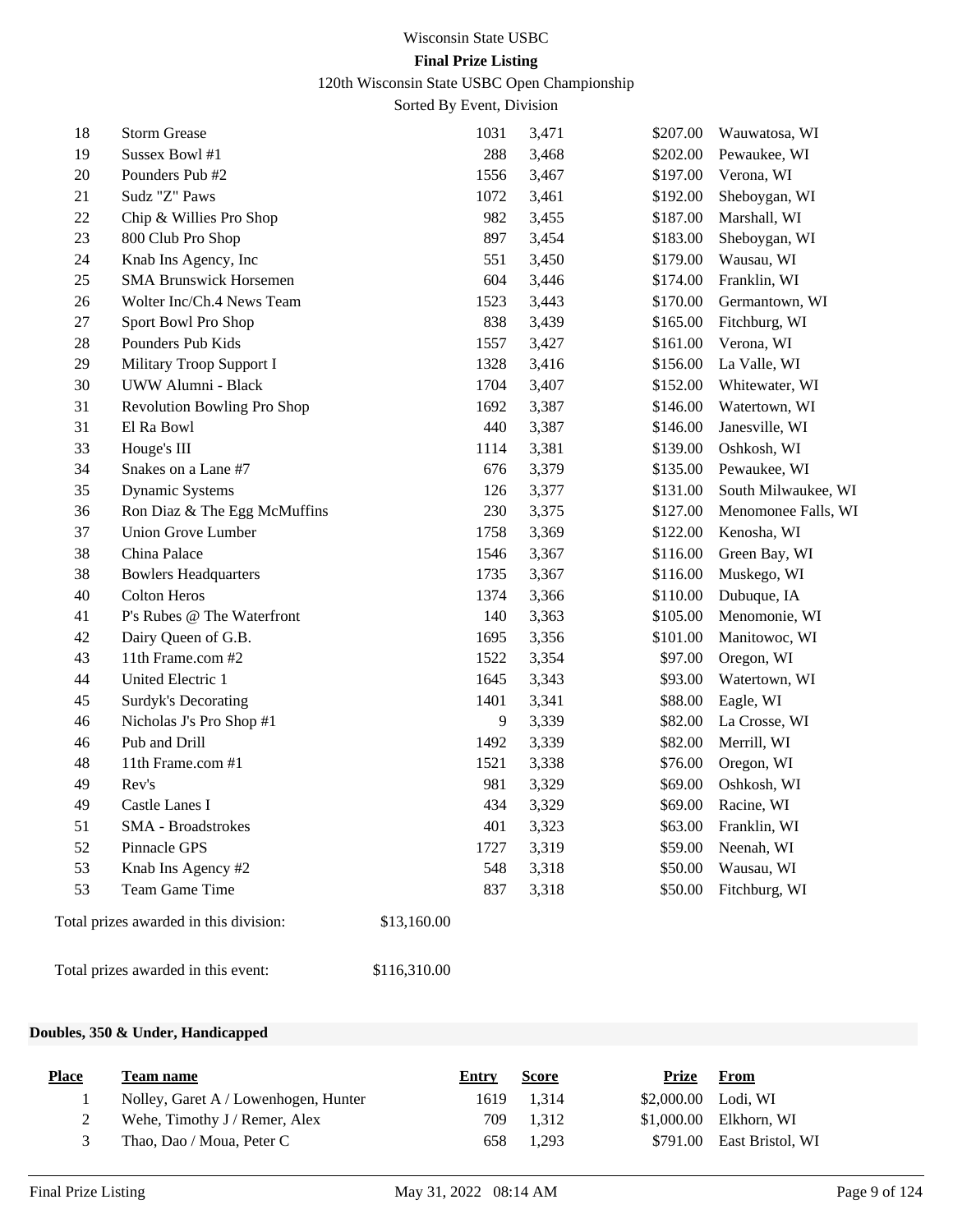### **Final Prize Listing**

120th Wisconsin State USBC Open Championship

| $\overline{4}$ | Pasker, Bobby B / Coplien, Matthew D       | 566  | 1,292 | \$630.00 | Monroe, WI           |
|----------------|--------------------------------------------|------|-------|----------|----------------------|
| 5              | Haselwander, Douglas J / Campbell, Scott H | 1620 | 1,273 | \$516.00 | Prairie Du Sac, WI   |
| 6              | West, Joshua M / Ellringer, Brett          | 442  | 1,258 | \$420.00 | Caledonia, MN        |
| 7              | Jacobs, Steven D / Jacobs, Connie M        | 1464 | 1,252 | \$350.00 | Pewaukee, WI         |
| 8              | Thompson, Dana N / Thompson, Jeff E        | 807  | 1,240 | \$300.00 | Pulaski, WI          |
| 9              | Ohmert, Ariel / Ohmert, Thomas             | 1376 | 1,239 | \$256.00 | Dubuque, IA          |
| 10             | Foth, Cordell D / Kaczanowski, Craig D     | 1763 | 1,234 | \$225.00 | Greenfield, WI       |
| 11             | Kobes, Larry A / Kobes, Jacob L            | 1819 | 1,233 | \$206.00 | Mishicot, WI         |
| 12             | Meyer, Ryan L / Strutz, Scott B            | 1624 | 1,231 | \$184.00 | Sauk City, WI        |
| 13             | Dumdey, Josh M / Dumdey, Todd M            | 552  | 1,229 | \$169.00 | Wausau, WI           |
| 14             | Wagner, Justin C / North, Harold E, Jr     | 242  | 1,228 | \$159.00 | DeForest, WI         |
| 15             | Schultz, Jared L / Walstra, Jeff           | 61   | 1,226 | \$151.00 | Fox Lake, WI         |
| 16             | DeJager, Britta L / Melton, Cody A         | 1454 | 1,219 | \$144.00 | Spooner, WI          |
| 17             | Zacher, Joseph D / Scherr, Lori            | 802  | 1,217 | \$140.00 | Grafton, WI          |
| 18             | Koch, David L / Quirk, Thomas C            | 805  | 1,212 | \$135.00 | Grafton, WI          |
| 19             | Fried, John / Yutzy, Amber                 | 1359 | 1,210 | \$131.00 | Potosi, WI           |
| 19             | Whitt, Jesse A / Demers, Tony J            | 598  | 1,210 | \$131.00 | Rice Lake, WI        |
| 21             | Harrison, Chelsie M / Moore, Nick J        | 792  | 1,209 | \$128.00 | Wonewoc, WI          |
| 22             | Kallio, Kristen R / Butler, Karl           | 197  | 1,203 | \$127.00 | Hancock, MI          |
| 23             | Oetzel, Kyle M / Goetsch, Jordan D         | 1688 | 1,198 | \$126.00 | Plymouth, WI         |
| 24             | King, LeAnn R / Howard, Juan D             | 1456 | 1,197 | \$124.00 | Spooner, WI          |
| 25             | Sumter, Craig / Schwai, Matt               | 706  | 1,196 | \$122.50 | Campbellsport, WI    |
| 25             | Ramsey, Gisela / Ramsey, William V         | 887  | 1,196 | \$122.50 | Bristol, WI          |
| 27             | Johnson, Joshua M / Johnson, Jacob R       | 1623 | 1,195 | \$122.00 | Sauk City, WI        |
| 28             | Jones, Cole J / Luther, Clayton J          | 187  | 1,193 | \$122.00 | DeForest, WI         |
| 29             | Tveten, Gary L / Oas, David B              | 1322 | 1,192 | \$121.00 | New Berlin, WI       |
| 30             | Frambs, Becky L / Freeck, Jeffrey R        | 119  | 1,191 | \$121.00 | Waukesha, WI         |
| 31             | Kramer, Alexis N / Smith, Shane W          | 307  | 1,190 | \$119.00 | Cadott, WI           |
| 32             | Orth, Travis J / Hawig, Jeremy             | 474  | 1,189 | \$119.00 | Two Rivers, WI       |
| 32             | Oppliger, Mary R / Trester, Daniel J       | 1040 | 1,189 | \$119.00 | West Allis, WI       |
| 34             | Menke, Edward A / Menke, Michael E         | 804  | 1,188 | \$118.00 | Grafton, WI          |
| 34             | Morreau, Erik J / Loeh, Tyler D            | 1821 | 1,188 | \$118.00 | Two Rivers, WI       |
| 36             | Rivers, Todd M / Lucente, Scott E          | 804  | 1,186 | \$117.00 | Grafton, WI          |
| 37             | Jansen, Bryan B / Storlie, Trevor P        | 442  | 1,182 | \$117.00 | Caledonia, MN        |
| 38             | Hoftender, Chad / Rieger, Patrick R        | 530  | 1,181 | \$117.00 | Random Lake, WI      |
| 39             | Fitzgerald, Charles J / Standke, Barbara J | 1664 | 1,180 | \$116.00 | Berlin, WI           |
| 39             | Harwig, Justin A / Harwig, Jeff L          | 1258 | 1,180 | \$116.00 | Waukesha, WI         |
| 41             | Miller, Daniel G / Miller, Ann M           | 791  | 1,177 | \$116.00 | Wonewoc, WI          |
| 42             | FRANK, CODY A / Holcomb, James M           | 585  | 1,176 | \$115.00 | Cameron, WI          |
| 42             | Wallace, Daniel F / Barwick, Steven J      | 1714 | 1,176 | \$115.00 | Glenwood City, WI    |
| 44             | Lucas, Brian D / Bohn, Scott J             | 1598 | 1,175 | \$114.00 | Franklin, WI         |
| 45             | Manns, Michelle G / Odom, Terry            | 208  | 1,172 | \$114.00 | Milwaukee, WI        |
| 45             | Olson, Lester L, Jr / Millin, Dustin E     | 868  | 1,172 | \$114.00 | Prairie Du Chein, WI |
| 47             | Rayeske, Ryan A / Maass, Kurt              | 608  | 1,171 | \$113.00 | St. Francis, WI      |
| 47             | Rusch, Erik S / Louison, Matthew D         | 256  | 1,171 | \$113.00 | Menomonee Falls, WI  |
| 49             | Frame, Tylor J / Schoeder, Michael J       | 1045 | 1,170 | \$112.00 | Janesville, WI       |
| 50             | Huebner, Ryan J / Selner, Jesse L          | 471  | 1,168 | \$112.00 | Manitowoc, WI        |
| 50             | Wavrunek, Jacob M / Peterson, Jonathan R   | 1821 | 1,168 | \$112.00 | Two Rivers, WI       |
| 52             | Braun, William A / Adams, Ryan J           | 776  | 1,167 | \$110.66 | Gladstone, MI        |
|                |                                            |      |       |          |                      |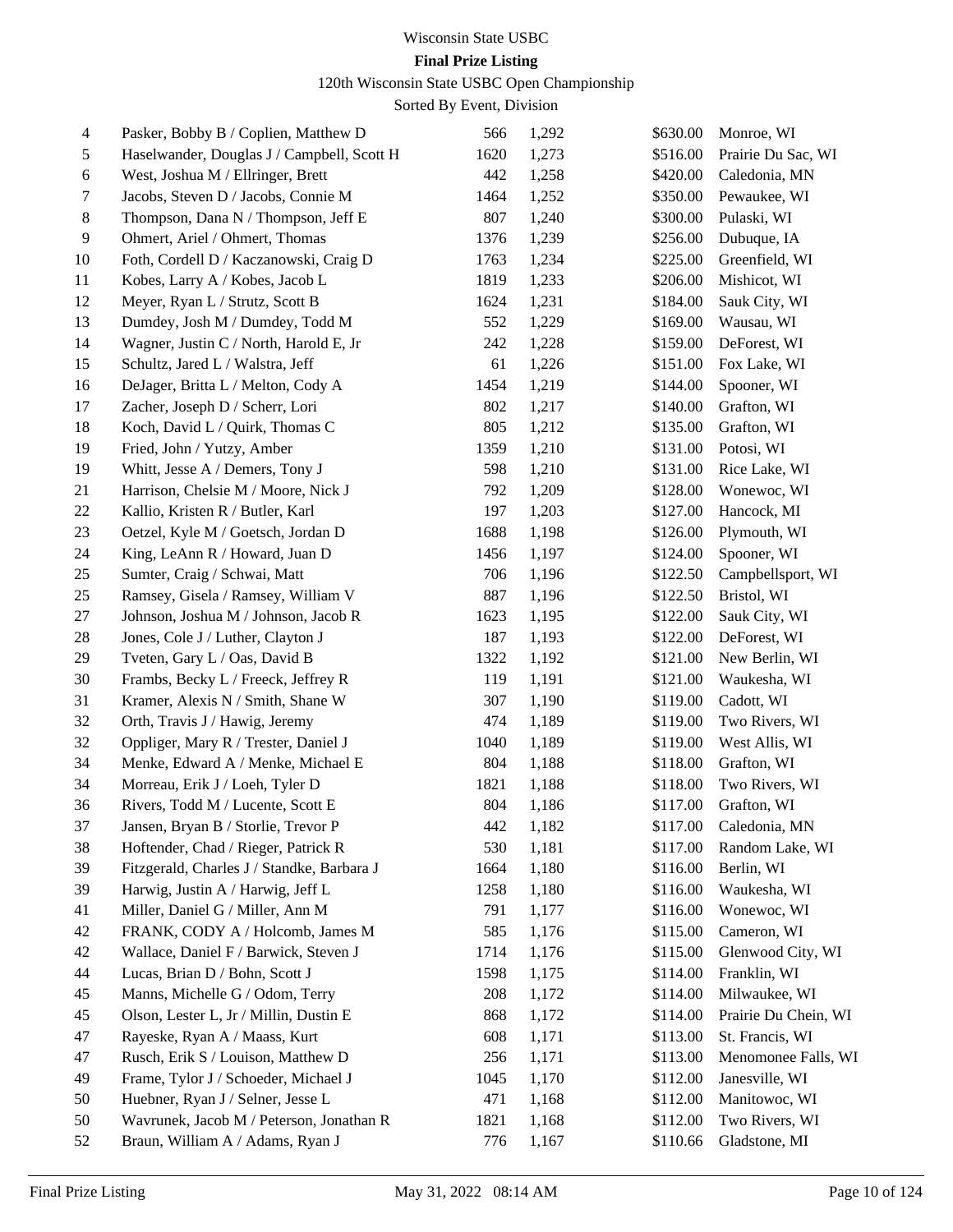### **Final Prize Listing**

120th Wisconsin State USBC Open Championship

| 52  | Schell, Jeremy J / Dederich, Brent J        | 1625 | 1,167 | \$110.67 | Sauk City, WI        |
|-----|---------------------------------------------|------|-------|----------|----------------------|
| 52  | Willis, Ryan M / Clemens, Evan              | 1577 | 1,167 | \$110.67 | WALES, WI            |
| 55  | Fix, Travis / Fix, Jerome M                 | 1780 | 1,165 | \$110.00 | Waupun, WI           |
| 56  | Wielepski, Robert C / Bradford, Vicki A     | 1519 | 1,164 | \$110.00 | Palmyra, WI          |
| 57  | Kramer, Cory / Harris, Megan                | 1364 | 1,163 | \$109.00 | East Dubuque, IL     |
| 57  | LaPlant, Mike / Bonni, Michael T            | 320  | 1,163 | \$109.00 | Potosi, WI           |
| 59  | Grumman, Gary F / Meyer, Michael W          | 472  | 1,162 | \$108.00 | Manitowoc, WI        |
| 59  | Grosvold, Steve M / Pfeiffer, Josh          | 1628 | 1,162 | \$108.00 | La Crosse, WI        |
| 61  | Howard, Rhonda M / Pochert, Paula L         | 1318 | 1,161 | \$108.00 | New Berlin, WI       |
| 62  | Smith, Christopher B / Wisner, Dwight K     | 585  | 1,160 | \$107.00 | Cameron, WI          |
| 62  | Bartels, Jenny L / Bartels, Pete B          | 405  | 1,160 | \$107.00 | Independence, WI     |
| 62  | Martino, Daniel J / Braasch, Mike E         | 1177 | 1,160 | \$107.00 | Hammond, WI          |
| 65  | White, Lucas / Ames, Elise                  | 1361 | 1,159 | \$106.00 | Cuba City, WI        |
| 66  | Stokes, Steve S / Pease, Daniel M           | 53   | 1,158 | \$106.00 | Cross Plains, WI     |
| 67  | Feira, James R / Feira, Amber               | 1402 | 1,157 | \$105.00 | CORNELL, WI          |
| 68  | Trojanowski, Scott J / Olson, Adam M        | 1512 | 1,156 | \$105.00 | Portage, WI          |
| 69  | Wilson, Brian J / Rodriguez, Kyle J         | 1117 | 1,153 | \$105.00 | Kaukauna, WI         |
| 70  | VanRossum, Wyatt M / DeCleene, Austin J     | 1435 | 1,152 | \$104.00 | DePere, WI           |
| 71  | Koch, Rebecca / Krocker, Jeff R             | 571  | 1,151 | \$103.50 | Portage, WI          |
| 71  | Krueger, Terry H / Falk, Donald A           | 385  | 1,151 | \$103.50 | Hubertus, WI         |
| 73  | Isely, Chris A / West, Scott H              | 842  | 1,150 | \$103.00 | Monroe, WI           |
| 74  | Freier, Penny J / Kesler, Kathleen M        | 767  | 1,149 | \$103.00 | Hilbert, WI          |
| 75  | Lutzen, Charles M / Lutzen, Charles W       | 946  | 1,148 | \$101.67 | Appleton, WI         |
| 75  | Umlah, Fredrick M, Jr / Sellen, Greta M     | 171  | 1,148 | \$101.66 | Lena, WI             |
| 75  | Sturman, Jon P / Fahey, Devan M             | 948  | 1,148 | \$101.67 | Green Bay, WI        |
| 78  | Villwock, Jackie S / Stevenson, Janet M     | 671  | 1,147 | \$100.50 | Pewaukee, WI         |
| 78  | Hasseini, Shane / Mueller, Joseph L         | 161  | 1,147 | \$100.50 | Janesville, WI       |
| 78  | Allard, Tiffany L / Stock, Ken              | 1243 | 1,147 | \$100.50 | Ladysmith, WI        |
| 78  | Helker, Tyler J / Wilson, Mitchell H        | 332  | 1,147 | \$100.50 | Eagle, WI            |
| 82  | Haen, Casey L / Deremo, Brian M             | 630  | 1,146 | \$99.00  | Kewaunee, WI         |
| 82  | Paalman, Joe J / Paalman, Megan R           | 769  | 1,146 | \$99.00  | Brillion, WI         |
| 82  | Carlson, Michael J / Carlson, Jacob J       | 777  | 1,146 | \$99.00  | Gladstone, MI        |
| 82  | Skenadore, James M / Peterson, Jordan J     | 217  | 1,146 | \$99.00  | Green Bay, WI        |
| 86  | Wuebben, Chris R / Ingold, Dave P           | 843  | 1,145 |          | \$97.50 Monroe, WI   |
| 86  | Huge, Collin / DeVoss, Dillon C             | 1126 | 1,145 | \$97.50  | Prairie Du Chien, WI |
| 86  | Schuerman, John C / Kuechenmeister, Donna L | 803  | 1,145 | \$97.50  | Grafton, WI          |
| 86  | Ford, John P / Moen, Christian P, Sr        | 1562 | 1,145 | \$97.50  | Milwaukee, WI        |
| 90  | Zajac, Fredrick / Tollander, Roger          | 1335 | 1,144 | \$96.00  | Webster, WI          |
| 90  | Konieczka, Chris J / Jensen, Luke C         | 1268 | 1,144 | \$96.00  | River Falls, WI      |
| 90  | Fladhammer, Judy R / Kuykendall, Kerry R    | 812  | 1,144 | \$96.00  | Janesville, WI       |
| 93  | Dolle, Jacob S / Lampert, Josh A            | 453  | 1,143 | \$95.00  | Caledonia, MN        |
| 94  | Bakkestuen, Mark A / Haakenstad, Norris J   | 1389 | 1,142 | \$95.00  | Westby, WI           |
| 95  | Haverland, Samantha / Winkler, Jennifer     | 1370 | 1,141 | \$94.00  | Platteville, WI      |
| 96  | Satterburg, Jonathon J / Propson, Kenneth W | 772  | 1,140 | \$94.00  | Kaukauna, WI         |
| 96  | Pollen, Gregory G / Zeczycki, Patrick R     | 1413 | 1,140 | \$94.00  | Waukesha, WI         |
| 98  | Glad, Anthony C / Abfall, Daniel B          | 580  | 1,138 | \$93.00  | Franklin, WI         |
| 99  | Wehringer, Ronald / Foy, Patrick W          | 1420 | 1,137 | \$92.50  | Sister Bay, WI       |
| 99  | Goedken, Kim / Goedken, Michelle            | 1377 | 1,137 | \$92.50  | Dubuque, IA          |
| 101 | LAMBELE, TIM / LAMBELE, BEN                 | 1257 | 1,136 | \$92.00  | Elk Mound, WI        |
|     |                                             |      |       |          |                      |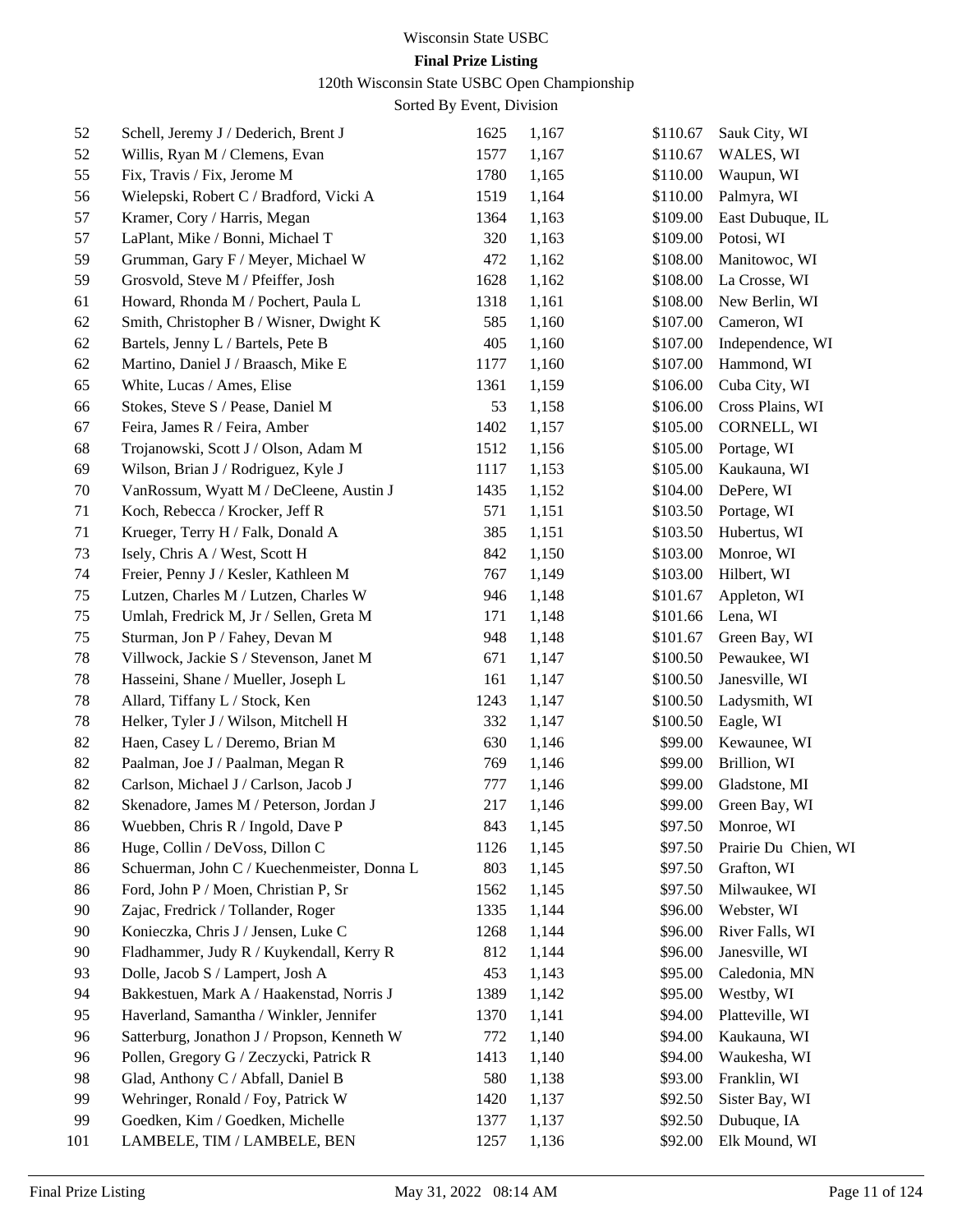# **Final Prize Listing**

120th Wisconsin State USBC Open Championship

| 101 | Lesnick, Anthony G / Knueppel, Thomas R        | 1305 | 1,136 | \$92.00 | New Berlin, WI       |
|-----|------------------------------------------------|------|-------|---------|----------------------|
| 103 | Ballweg, Scott W / Lundgren, Jon C             | 1623 | 1,135 | \$90.75 | Sauk City, WI        |
| 103 | Rufer, Andrew R / Kuebli, Daniel N             | 739  | 1,135 | \$90.75 | Monroe, WI           |
| 103 | Straub, David S / Smith, Tracy J               | 1083 | 1,135 | \$90.75 | Bangor, WI           |
| 103 | Aukamp, Andrew T / Aukamp, Rick                | 478  | 1,135 | \$90.75 | Manitowoc, WI        |
| 107 | Suko, Ryan S / Garza, John M                   | 599  | 1,134 | \$90.00 | Rice Lake, WI        |
| 108 | Brown, Brian S / Kosiorek, Joe K               | 338  | 1,133 | \$89.00 | Neenah, WI           |
| 109 | Graff, Howard T / Graff, Cole                  | 1191 | 1,132 | \$88.20 | Wausau, WI           |
| 109 | Whitburn, Elizabeth / Koch, Jonathan           | 802  | 1,132 | \$88.20 | Grafton, WI          |
| 109 | Sharpe, Randy K / Keleher, David               | 73   | 1,132 | \$88.20 | Cottage Grove, WI    |
| 109 | Warrenburg, Ryne J / Molitor, Matthew M        | 11   | 1,132 | \$88.20 | Hebron, IL           |
| 109 | Dudenhoefer, Lucretia L / Sugden, Mary Pat     | 266  | 1,132 | \$88.20 | Milwaukee, WI        |
| 114 | Knegendorf, Albert C / Shafer, Anthony M       | 1348 | 1,131 | \$86.00 | Woodville, WI        |
| 114 | Hrbacek, Lori Nowak N / Hrbacek, Donald C      | 265  | 1,131 | \$86.00 | Pewaukee, WI         |
| 114 | Nehring, Zach / Johnson, Stephanie L           | 1769 | 1,131 | \$86.00 | Butler, WI           |
| 114 | Reinert, Rich R / Hutter, Jeffrey T            | 1617 | 1,131 | \$86.00 | Prairie Du Sac, WI   |
| 114 | Zehner, Alicia M / Zehner, Jeffrey             | 868  | 1,131 | \$86.00 | Prairie Du Chein, WI |
| 114 | Ray, Tiffanie / Ray, Kyle                      | 155  | 1,131 | \$86.00 | Chilton, WI          |
| 120 | Yelk, Sydney M / Hensler, Samantha J           | 102  | 1,130 | \$84.34 | Sun Prairie, WI      |
| 120 | Burbach, Austin J / Burbach, Brian J           | 1637 | 1,130 | \$84.33 | Mineral Point, WI    |
| 120 | Novak, Vicky A / Fitzpatrick, Cherie M         | 505  | 1,130 | \$84.33 | West Allis, WI       |
| 123 | Peacock, James W, III / Kositzky, A Lisa       | 1703 | 1,129 | \$83.33 | Gladstone, MI        |
| 123 | Eldert, Monte / Eldert, Kay E                  | 427  | 1,129 | \$83.34 | Burlington, WI       |
| 123 | Kotecki, Anthony J, Jr / Wierzba, Tom M        | 1041 | 1,129 | \$83.33 | Milwaukee, WI        |
| 126 | Burkhart, Malorie J / Burkhart, Jacob R        | 1279 | 1,128 | \$82.00 | Rhinelander, WI      |
| 126 | Labarge, Msabe M / Allen, Michael R            | 1794 | 1,128 | \$82.00 | Lac Du Flambeau, WI  |
| 128 | Spangler, Duane C / Payne, Jessica A           | 1441 | 1,127 | \$81.00 | Waukesha, WI         |
| 128 | Dorner, Nick M / Dier, Mike                    | 1544 | 1,127 | \$81.00 | Casco, WI            |
| 128 | Parker, Mary E / Parker, Nathan                | 1691 | 1,127 | \$81.00 | Copper City, MI      |
| 128 | Benson, Jerry L / Markunas, David E            | 1158 | 1,127 | \$81.00 | Pleasant Prairie, WI |
| 132 | Garrett, Datherine Y / Young, Jason M          | 208  | 1,126 | \$79.20 | Milwaukee, WI        |
| 132 | Peacy, Cheryl A / Kuehl, Brian D               | 547  | 1,126 | \$79.20 | Wausau, WI           |
| 132 | Stanton, Dominique C / Woods, Timothy H        | 308  | 1,126 | \$79.20 | Linden, WI           |
| 132 | Stueck, Marty F / Krieser, Shawn P             | 1819 | 1,126 | \$79.20 | Mishicot, WI         |
| 132 | Tarnowski, Gregg E / Tarnowski, Robyn L        | 1441 | 1,126 | \$79.20 | Waukesha, WI         |
| 137 | Wright, Toni M / Lee, Douglas J                | 826  | 1,125 | \$77.67 | La Crosse, WI        |
| 137 | Young, Steven / Marks, Scott T                 | 109  | 1,125 | \$77.66 | New London, WI       |
| 137 | Rittman, Holland D / Fellinger, Kyle           | 1797 | 1,125 | \$77.67 | Appleton, WI         |
| 140 | Dahl, Rob / Schultz, Lucas                     | 1184 | 1,124 | \$76.33 | Whitehall, WI        |
| 140 | Starks, Jess A / Starks, Scott E               | 295  | 1,124 | \$76.34 | Rio, WI              |
| 140 | Pottebaum, Ronald D / Niebeling, Travis L      | 1714 | 1,124 | \$76.33 | Glenwood City, WI    |
| 143 | Westphal, Timothy F / Westphal, Deborah L      | 267  | 1,123 | \$75.34 | New Berlin, WI       |
| 143 | McFadyen, Robert L / Bohmke, Tom R             | 380  | 1,123 | \$75.33 | Eau Claire, WI       |
| 143 | Andrews, Maxwell A / Ginner, Randy L           | 821  | 1,123 | \$75.33 | Beloit, WI           |
| 146 | Volenec, John K / Kitzhaber, Brandon           | 1109 | 1,122 | \$74.00 | Spencer, WI          |
| 146 | Halverson, Tyler / Breunig, Joe                | 1617 | 1,122 | \$74.00 | Prairie Du Sac, WI   |
| 146 | Brotherton, Benjamin J / Brotherton, Michael B | 198  | 1,122 | \$74.00 | Lake Linden, MI      |
| 146 | Pape, Robert C / Pape, Robert W                | 1140 | 1,122 | \$74.00 | Menomonee Fls, WI    |
| 150 | Larson, Walker / Modl, Chad M                  | 1473 | 1,121 | \$73.00 | Eau Claire, WI       |
|     |                                                |      |       |         |                      |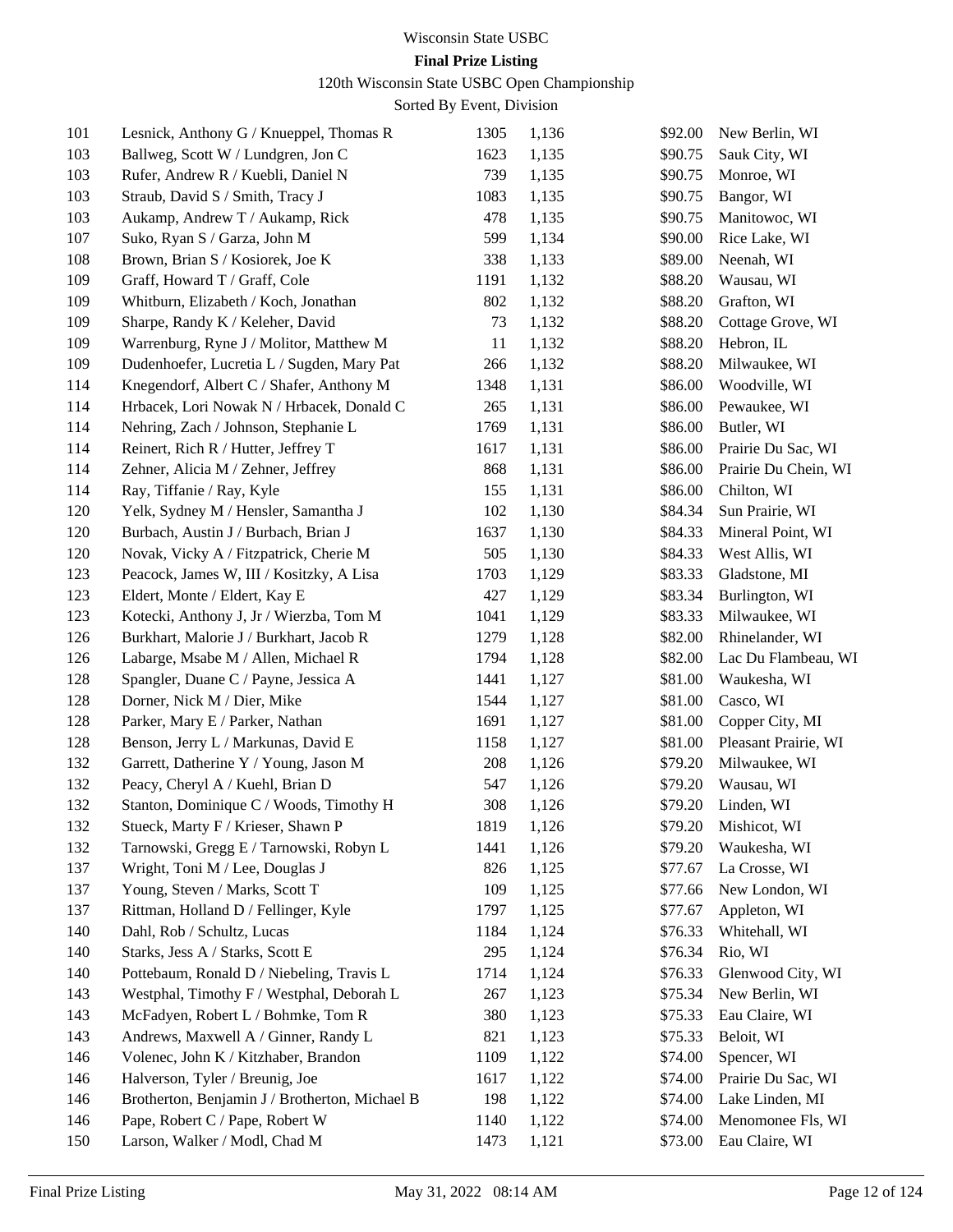### **Final Prize Listing**

120th Wisconsin State USBC Open Championship

| 150 | Carey, Patrick B / Brzozowski, Duane W       | 129  | 1,121 | \$73.00 | Elm Grove, WI        |
|-----|----------------------------------------------|------|-------|---------|----------------------|
| 152 | Washington, Donald E / Hafenstein, Gregory A | 298  | 1,120 | \$71.50 | Middleton, WI        |
| 152 | Rebecca, Carlton R / Dearhamer, Jerry A      | 1246 | 1,120 | \$71.50 | Bruce, WI            |
| 152 | Drew, Anthony R / Pape, Joseph P             | 1562 | 1,120 | \$71.50 | Milwaukee, WI        |
| 152 | Schweitzer, Tracy A / Hoban, Mark R          | 1802 | 1,120 | \$71.50 | Brookfield, WI       |
| 156 | Drella, Ethan M / Maccoux, Brandon B         | 806  | 1,119 | \$70.00 | Pulaski, WI          |
| 156 | Grossen, Stuart D / West, Earl D             | 843  | 1,119 | \$70.00 | Monroe, WI           |
| 156 | Kuehl, Jeff A / Dikeman, Dylan J             | 1248 | 1,119 | \$70.00 | Glenwood City, WI    |
| 156 | Schell, Laura M / Janssen, Joe M             | 1698 | 1,119 | \$70.00 | Menasha, WI          |
| 160 | Jensen, Wyatt / Swearingen, Cody C           | 1052 | 1,118 | \$68.50 | Weston, WI           |
| 160 | Lorenz, Ardell L / Carlson, Matt R           | 588  | 1,118 | \$68.50 | Cameron, WI          |
| 160 | Miller, Allen A / Miller, Brian L            | 220  | 1,118 | \$68.50 | Delavan, WI          |
| 160 | Neubauer, Karl J / Neubauer, Sheri L         | 486  | 1,118 | \$68.50 | Janesville, WI       |
| 164 | Spindler, Tommy M / Linsmeier, Jerry A       | 542  | 1,117 | \$67.33 | Cato, WI             |
| 164 | Bazille, Mathew / Bazille, Steve G           | 1247 | 1,117 | \$67.33 | Glenwood City, WI    |
| 164 | Backhaus, Eric J / Sieracki, Eric M          | 471  | 1,117 | \$67.34 | Manitowoc, WI        |
| 167 | Haese, Dale C / Beyer, Logan R               | 1119 | 1,116 | \$65.75 | Wrightstown, WI      |
| 167 | Bekkela, Michael S / Mikolajczyk, Sue A      | 748  | 1,116 | \$65.75 | Niagara, WI          |
| 167 | Bender, Chad A / Luckey, Tory                | 331  | 1,116 | \$65.75 | Fennimore, WI        |
| 167 | Hess, Andrew J / King, Kenneth L             | 1392 | 1,116 | \$65.75 | Viroqua, WI          |
| 171 | Riniker, Joe / Bailey, Bobbie S              | 1290 | 1,115 | \$64.50 | Evansville, WI       |
| 171 | Rosebrook, Taylor M / Rosebrook, Matthew J   | 739  | 1,115 | \$64.50 | Monroe, WI           |
| 173 | Koch, Zach J / Uren, Collin                  | 1780 | 1,114 | \$63.67 | Waupun, WI           |
| 173 | Jahr, Michael E / Jahr, Kristen E            | 307  | 1,114 | \$63.66 | Cadott, WI           |
| 173 | Hultman, Megan E / Olsen, Nicholas D         | 1825 | 1,114 | \$63.67 | Brookfield, WI       |
| 176 | Zembrowski, Tami A / Luksich, Joshua L       | 60   | 1,113 | \$62.25 | Waukesha, WI         |
| 176 | Leitzke, Andrew B / Heinen, Becki M          | 756  | 1,113 | \$62.25 | Elkhorn, WI          |
| 176 | Hainz, Justin L / Martin, William S          | 1769 | 1,113 | \$62.25 | Butler, WI           |
| 176 | Olson, Darin W / Wrobel, Greg A              | 717  | 1,113 | \$62.25 | Cottage Grove, MN    |
| 180 | Gebert, Joseph C / West, Barbara M           | 1243 | 1,112 | \$61.00 | Ladysmith, WI        |
| 180 | Poling, Bradley M / Koenig, Forest B         | 1529 | 1,112 | \$61.00 | Wabeno, WI           |
| 182 | Parady, Roberta J / Walker, Sandra           | 1743 | 1,111 | \$60.00 | Pembine, WI          |
| 182 | Loper, Ken C / Mannisto, Wilfred M           | 774  | 1,111 | \$60.00 | Gladstone, MI        |
| 182 | Mettille, Daniel J / Rye, Mike M             | 1414 | 1,111 | \$60.00 | New Berlin, WI       |
| 185 | Larson, James A / Ion, Luisa M               | 222  | 1,110 | \$58.60 | Baraboo, WI          |
| 185 | Huiras, Jacob A / Goschey, Christopher A     | 522  | 1,110 | \$58.60 | Random Lake, WI      |
| 185 | Marin, Alex J / Grosschadle, Rodney S        | 1385 | 1,110 | \$58.60 | Milwaukee, WI        |
| 185 | Platta, Kenneth D / Platta, Mary Jo M        | 979  | 1,110 | \$58.60 | Amherst, WI          |
| 185 | Sunjic, Simun / Wendt, Michael L             | 1306 | 1,110 | \$58.60 | New Berlin, WI       |
| 190 | Jonas, Mark D / Smith, Derek P               | 576  | 1,109 | \$57.00 | Portage, WI          |
| 190 | Manley, Larry W / Manley, Shawn R            | 631  | 1,109 | \$57.00 | Kewaunee, WI         |
| 192 | Robel, Niel J / Miller, Dawson L             | 1325 | 1,107 | \$56.33 | Reedsburg, WI        |
| 192 | Genskow, Shelley M / Genskow, Jeff J         | 977  | 1,107 | \$56.34 | Amherst Junction, WI |
| 192 | Kober, Felicia A / Terbrak, Whit M           | 1130 | 1,107 | \$56.33 | Prairie Du Chien, WI |
| 195 | Bausch, Tony J / Keister, Roger F            | 867  | 1,106 | \$54.33 | Lancaster, WI        |
| 195 | Bronk, James L / Francis, Robert W, Sr       | 929  | 1,106 | \$54.33 | West Allis, WI       |
| 195 | Anders, Shane S / Anders, Steven J           | 1403 | 1,106 | \$54.33 | Cadott, WI           |
| 195 | Klima, Greg A, II / Williams, Val J          | 443  | 1,106 | \$54.34 | Menomonee Falls, WI  |
| 195 | Woelfel, Rachel J / Woelfel, Doug V          | 923  | 1,106 | \$54.33 | Clintonville, WI     |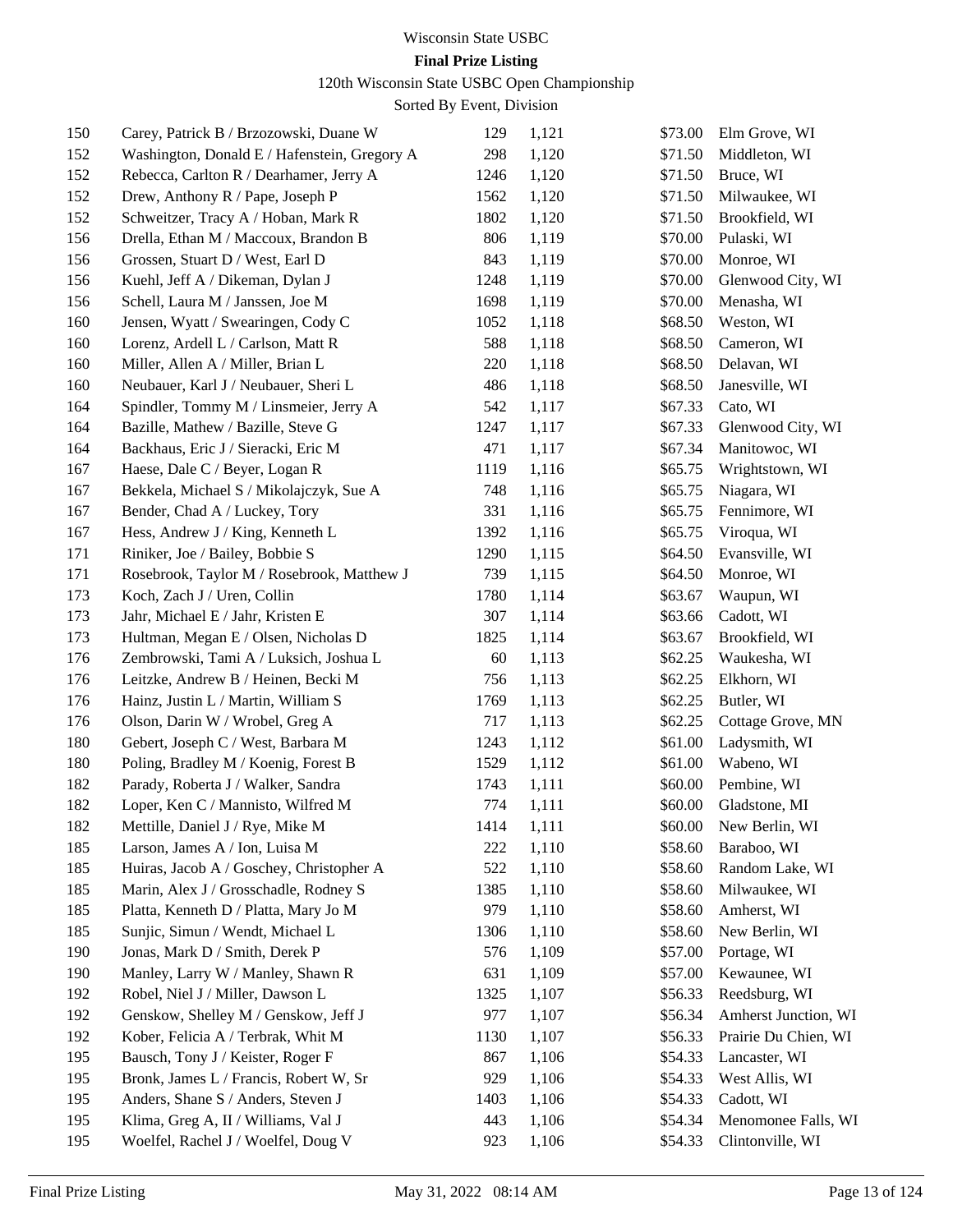120th Wisconsin State USBC Open Championship

Sorted By Event, Division

| 195 | Lecker, Dick H / Schmidt, Martin R         | 111  | 1,106 | \$54.34 | Appleton, WI       |
|-----|--------------------------------------------|------|-------|---------|--------------------|
| 201 | Smith, Sandy J / Decker, Shirley M         | 1743 | 1,105 | \$52.50 | Pembine, WI        |
| 201 | Roberts, Cory W / Schessler, Luke R        | 1052 | 1,105 | \$52.50 | Weston, WI         |
| 201 | Calkins, Roger L / Evjen, Trevor L         | 301  | 1,105 | \$52.50 | Cadott, WI         |
| 201 | Kunde, Terri / Mc Gavock, Michele M        | 863  | 1,105 | \$52.50 | Racine, WI         |
| 205 | Pindral, Aimee R / Vivian, Kathryn R       | 488  | 1,104 | \$51.50 | South Beloit, IL   |
| 205 | Lindeen, Jessica L / Falkowski, Robert G   | 1024 | 1,104 | \$51.50 | Greendale, WI      |
| 207 | Laughlin, Jim / Laughlin, Heather J        | 1417 | 1,103 | \$48.00 | Baileys Harbor, WI |
| 207 | Vidanagamage, Ducky / Vanden Boom, Timothy | 339  | 1,103 | \$48.00 | Neenah, WI         |
| 207 | Baskin, Angie M / Flynn, Katie M           | 1215 | 1,103 | \$48.00 | Janesville, WI     |
| 207 | Anderson, Steven J / Spiegelhoff, Steven P | 407  | 1,103 | \$48.00 | Burlington, WI     |
| 207 | Drezdzon, Anthony J / Applin, Qyinn M      | 1200 | 1,103 | \$48.00 | Franklin, WI       |
| 207 | Everard, Pete P / Beilfuss, James W        | 1490 | 1,103 | \$48.00 | Seymour, WI        |
| 207 | Speth, Julie / Dolphin, Debra S            | 1193 | 1,103 | \$48.00 | Mineral Point, WI  |
| 207 | Meisel, Lois J / Meisel, Derrick L         | 123  | 1,103 | \$48.00 | Oshkosh, WI        |
|     |                                            |      |       |         |                    |

Total prizes awarded in this division: \$24,665.00

#### **Doubles, 351 - 390, Handicapped**

| <b>Place</b>     | <b>Team name</b>                           | <b>Entry</b> | <b>Score</b> | <b>Prize</b> | <b>From</b>      |
|------------------|--------------------------------------------|--------------|--------------|--------------|------------------|
| 1                | Barrett, Tyler J / Lueth, Aaron M          | 487          | 1,382        | \$2,000.00   | Beloit, WI       |
| $\boldsymbol{2}$ | Hendricks, Lenard G / Rothwell, Dan J      | 1054         | 1,366        | \$1,000.00   | Belleville, WI   |
| 3                | Scheller, Andrew A / Scheller, Jacob M     | 508          | 1,349        | \$776.00     | Ogdensburg, WI   |
| $\overline{4}$   | Johnson, Joshua R / Zajac, Michael A       | 1335         | 1,348        | \$600.00     | Webster, WI      |
| 5                | Thao, Vong / Nguyen, Jimmy C               | 658          | 1,325        | \$546.00     | East Bristol, WI |
| $\sqrt{6}$       | Delange, Joseph Q / Remer, Lucas S         | 709          | 1,317        | \$457.00     | Elkhorn, WI      |
| 7                | Hickok, Travis M / Zoellick, Nick          | 242          | 1,316        | \$386.00     | DeForest, WI     |
| 8                | Redieske, Eugene R, III / Yancey, Adrian M | 821          | 1,311        | \$292.67     | Beloit, WI       |
| 8                | Kalkopf, Nick S / Zimmerman, Douglas S     | 759          | 1,311        | \$292.67     | Sheboygan, WI    |
| 8                | Fincutter, George A / Mendoza, Efren G     | 756          | 1,311        | \$292.66     | Elkhorn, WI      |
| 11               | Schwoch, Marvin W / Rugotzke, Randy D      | 1186         | 1,310        | \$230.00     | Arcadia, WI      |
| 12               | Gabsch, Kyle M / Tessman, Bill E           | 523          | 1,308        | \$211.00     | Fredonia, WI     |
| 13               | Follett, Doug J / Simons, Brett J          | 91           | 1,302        | \$194.00     | Green Bay, WI    |
| 14               | McGowan, Derek J / Legler, Kaleb K         | 1345         | 1,300        | \$177.50     | Monroe, WI       |
| 14               | Fonferek, Bryan M / Stuckert, Kristopher T | 1258         | 1,300        | \$177.50     | Waukesha, WI     |
| 16               | Paprocki, Dean E / Socolick, Roman E       | 46           | 1,297        | \$164.00     | Greenfield, WI   |
| 17               | Kerr, Tyler J / Olson, Samuel J            | 1304         | 1,295        | \$159.00     | New Berlin, WI   |
| 18               | Heilman, James P / VanGilder, Jae, Jr      | 1458         | 1,293        | \$154.00     | Spooner, WI      |
| 19               | Stroik, Noah I / Timdal, Pete A            | 988          | 1,292        | \$149.00     | Iola, WI         |
| 19               | James, Joseph M / Willms, Adam             | 564          | 1,292        | \$149.00     | New Berlin, WI   |
| 21               | Knox, Phillip L / Knox, Douglas S          | 805          | 1,290        | \$144.50     | Grafton, WI      |
| 21               | Sweeney, Jeff L / Houldsworth, Brandon L   | 106          | 1,290        | \$144.50     | Oregon, WI       |
| 23               | Muehl, Craig C / Peltonen, Damien P        | 858          | 1,289        | \$141.00     | Brookfield, WI   |
| 24               | Diedrich, David A / Diedrich, Danny D      | 1043         | 1,286        | \$139.67     | Caledonia, WI    |
| 24               | Brown, Ryan / Brown, Nate M                | 1580         | 1,286        | \$139.67     | Hartland, WI     |
| 24               | Dupont, Justin T / Zahnow, Timothy N       | 532          | 1,286        | \$139.66     | Brown Deer, WI   |
| 27               | Williams, Jason A / Benson, Adam J         | 947          | 1,285        | \$138.00     | Appleton, WI     |
| 28               | Beyer, Randy N / Vaughan, Howard D         | 978          | 1,284        | \$136.50     | Ogdensburg, WI   |
| 28               | Drysch, James J, Jr / Gross, Stephanie A   | 1338         | 1,284        | \$136.50     | Franklin, WI     |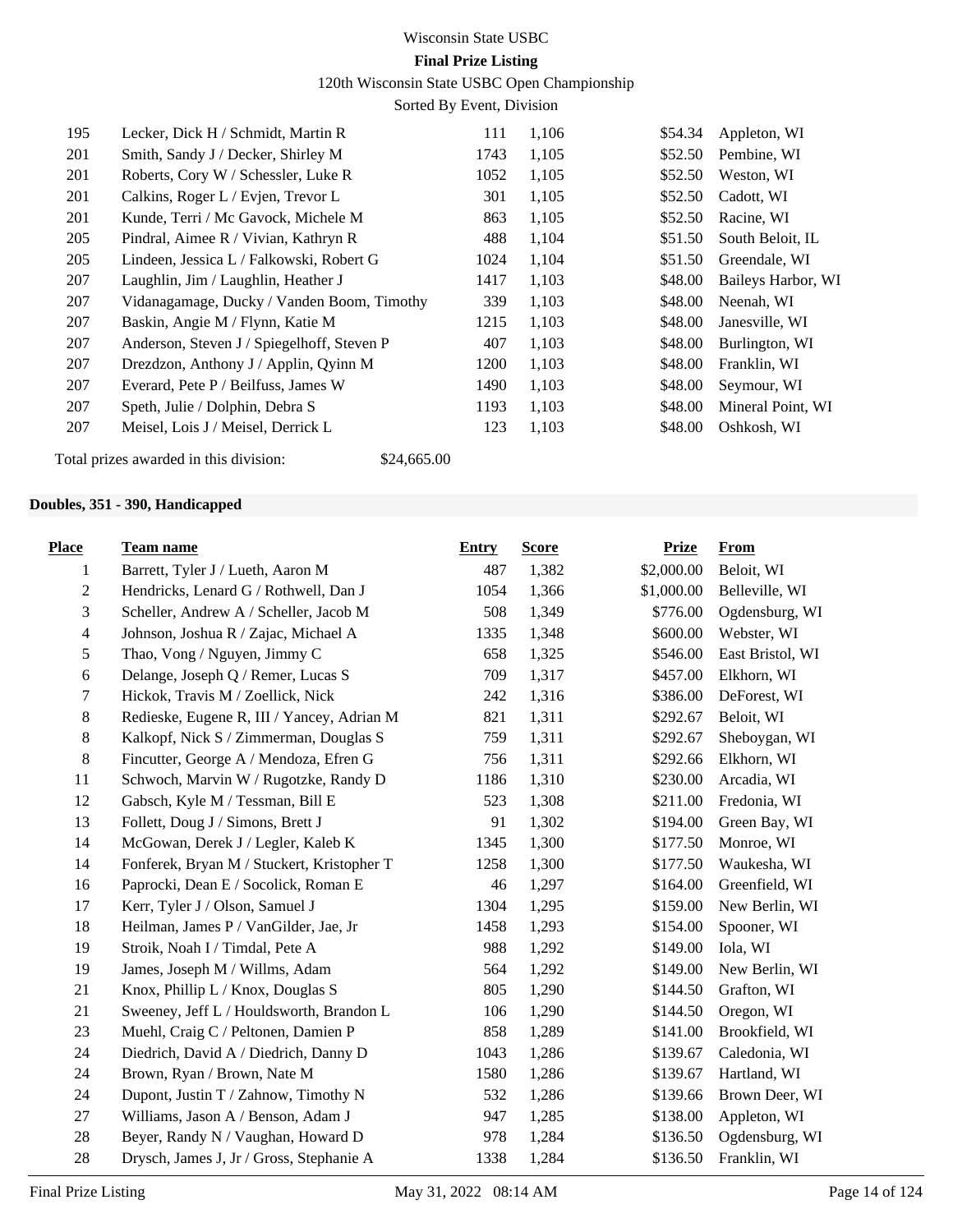### **Final Prize Listing**

120th Wisconsin State USBC Open Championship

| 30 | Herrmann, Joshua / Cronce, Paul C            | 1741 | 1,283 | \$135.67 | Glendale, WI         |
|----|----------------------------------------------|------|-------|----------|----------------------|
| 30 | Zmania, Jeff M / Kasten, Justin L            | 1026 | 1,283 | \$135.67 | Milwaukee, WI        |
| 30 | Althaus, Kody A / Cotter, Andrew D           | 567  | 1,283 | \$135.66 | Monroe, WI           |
| 33 | Lindeen, Joshua R / Rydzewski, Joseph J      | 1024 | 1,281 | \$134.00 | Greendale, WI        |
| 33 | Mc Cauley, Cox / Scimeca, Austin M           | 161  | 1,281 | \$134.00 | Janesville, WI       |
| 35 | Zimmel, Alan K / Zimmel, Bruce M             | 580  | 1,280 | \$133.00 | Franklin, WI         |
| 36 | Fuss, Bryan J / Schneider, Tyler D           | 172  | 1,279 | \$133.00 | Green Bay, WI        |
| 37 | Schneider, Kenneth L / Brenden, Ken C        | 1260 | 1,277 | \$133.00 | Tomahawk, WI         |
| 38 | Gibbons, Dean M / Heimann, Michael P         | 101  | 1,276 | \$132.50 | Prairie Du Sac, WI   |
| 38 | Gallitz, Brandon R / Gallitz, Dustin M       | 1384 | 1,276 | \$132.50 | West Allis, WI       |
| 40 | Reiners, Dean W / Page, Lukas A              | 1588 | 1,275 | \$132.00 | Oshkosh, WI          |
| 40 | Stassi, Jay M / Anderson, Craig R            | 518  | 1,275 | \$132.00 | McFarland, WI        |
| 42 | Dulon, Mitch / Schmick, Sean                 | 1243 | 1,274 | \$131.00 | Ladysmith, WI        |
| 43 | Passofaro, Matt W / Klatt, Robbie T          | 728  | 1,273 | \$131.00 | Hudson, WI           |
| 43 | Estrada, Richard E / Chevalier, Stephan J    | 129  | 1,273 | \$131.00 | Elm Grove, WI        |
| 45 | Seaver, Craig A / Schaalma, Joel D           | 242  | 1,271 | \$130.00 | DeForest, WI         |
| 45 | Opelt, Madysen M / Sports, Donald R          | 1241 | 1,271 | \$130.00 | Tony, WI             |
| 47 | McBride, Don L, Jr / Branback, Ron S         | 749  | 1,270 | \$129.25 | Niagara, WI          |
| 47 | Sodemann, Eric M / Willms, Scott R           | 1198 | 1,270 | \$129.25 | South Milwaukee, WI  |
| 47 | Johnson, Wilbert K / Walton, Jason M         | 244  | 1,270 | \$129.25 | New Berlin, WI       |
| 47 | Hillary, Andrew S / Basso, Neil J            | 326  | 1,270 | \$129.25 | Elkhorn, WI          |
| 51 | Bradly, Patrick / Bunge, Gavin               | 45   | 1,267 | \$128.00 | Black Earth, WI      |
| 51 | Knapp, Michael W / DeClue, Alan T            | 873  | 1,267 | \$128.00 | New Berlin, WI       |
| 53 | Horkman, James L / Schott, Ted H, Jr         | 737  | 1,266 | \$128.00 | Green Bay, WI        |
| 53 | Hull, Justin J / Zingsheim, Matthew C        | 510  | 1,266 | \$128.00 | Waupun, WI           |
| 55 | Stevenson, Levi E / DeOcampo, Collin L       | 1611 | 1,264 | \$127.00 | Kenosha, WI          |
| 55 | Thomas, Kyle R / Knapton, Randy S            | 1009 | 1,264 | \$127.00 | Green Bay, WI        |
| 55 | Houtakker, Tim M / Butson, Lance A           | 1103 | 1,264 | \$127.00 | Darlington, WI       |
| 58 | Kostuchowski, Paul R / Kostuchowski, David J | 779  | 1,262 | \$126.00 | Stevens Point, WI    |
| 59 | Stemplewski, Eric M / Stemplewski, Ronald    | 355  | 1,260 | \$125.66 | Racine, WI           |
| 59 | Varvil, Mark J / Kirkpatrick, Charles W, Jr  | 1606 | 1,260 | \$125.67 | Pleasant Prairie, WI |
| 59 | Wilde, Michyl L / Moffitt, Stanley E         | 1206 | 1,260 | \$125.67 | Monroe, WI           |
| 62 | Scheller, David B / Gehrke, Darin W          | 508  | 1,259 | \$125.00 | Ogdensburg, WI       |
| 63 | Haertl, Rick R / Haertl, Dylan R             | 1191 | 1,258 |          | \$125.00 Wausau, WI  |
| 64 | Ferguson, Trevor J / Dresen, Joe M           | 144  | 1,256 | \$124.00 | Fennimore, WI        |
| 65 | Nehrbass, Peter J / Hoffman, Kevin M         | 1765 | 1,255 | \$124.00 | Edgerton, WI         |
| 66 | Dahlke, Brent / LaTour, Brandon R            | 1545 | 1,254 | \$123.50 | Denmark, WI          |
| 66 | Dickmann, Glenn D / Christianson, Otto A     | 384  | 1,254 | \$123.50 | Hubertus, WI         |
| 68 | Jones, Justin J / Gschwind, Jarod J          | 186  | 1,253 | \$123.00 | DeForest, WI         |
| 68 | Gardner, Kirk J / Gardner, Kraig S           | 1442 | 1,253 | \$123.00 | Waukesha, WI         |
| 70 | Duschene, Judy M / Hintz, Shawn J            | 316  | 1,252 | \$122.00 | West Bend, WI        |
| 71 | Gargulak, Jerry D / Young, Tony W            | 1236 | 1,251 | \$122.00 | Wausau, WI           |
| 71 | Derry, Shawn P / Derry, Troy R               | 1357 | 1,251 | \$122.00 | Muskego, WI          |
| 73 | Miller, Kenneth E / Miller, Ryan M           | 1786 | 1,250 | \$121.33 | Sturtevant, WI       |
| 73 | Glendenning, Ryan / Leahy, Tyler             | 1637 | 1,250 | \$121.33 | Mineral Point, WI    |
| 73 | Bode, Bradley C / Christianson, Dakoda R     | 587  | 1,250 | \$121.34 | Cameron, WI          |
| 76 | Novak, Josh D / Barney, Joshua T             | 976  | 1,249 | \$121.00 | Amherst Junction, WI |
| 77 | Walker, Judie Y / Walker, Clint D            | 1431 | 1,247 | \$120.00 | Hilbert, WI          |
| 78 | Vande Zande, Jordan L / Lerum, Adam D        | 509  | 1,245 | \$119.50 | Waupun, WI           |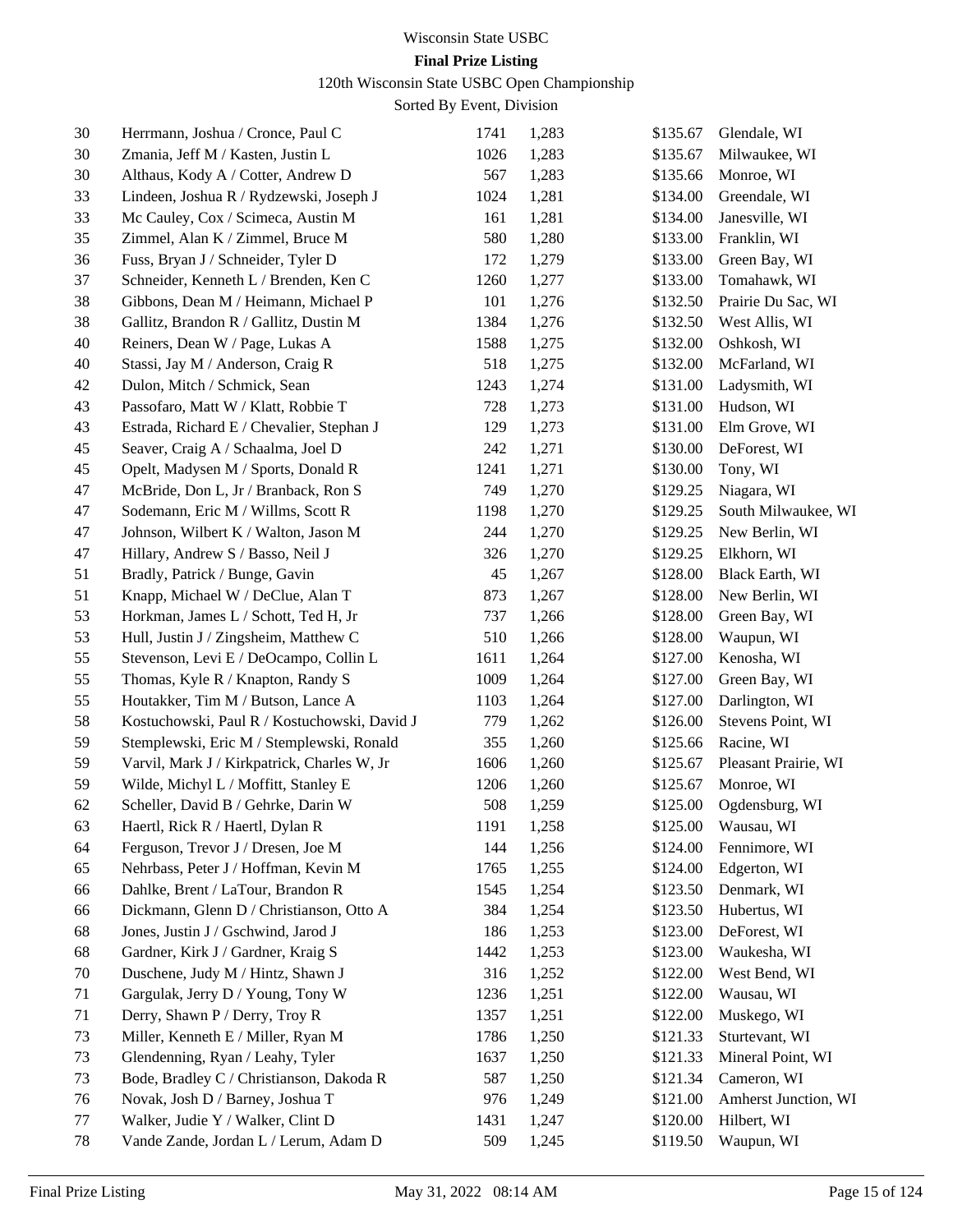#### 120th Wisconsin State USBC Open Championship

| 78  | Zainer, Thomas M / Cywinski, Brian K         | 247          | 1,245 | \$119.50 | Waterford, WI        |
|-----|----------------------------------------------|--------------|-------|----------|----------------------|
| 78  | Masarik, Timothy J / Muszynski, Jason M      | 562          | 1,245 | \$119.50 | South Milwaukee, WI  |
| 78  | Hellenbrand, Corey T / Walstead, Linnea M    | $\mathbf{1}$ | 1,245 | \$119.50 | Waunakee, WI         |
| 82  | Turner, Jordyne J / Brusky, Rachel L         | 1468         | 1,243 | \$119.00 | Janesville, WI       |
| 83  | Schalk, Casey J / Ascher, Timothy J          | 1195         | 1,242 | \$118.00 | Pewaukee, WI         |
| 84  | Loken, Chris A / Lake, John E                | 985          | 1,241 | \$118.00 | Amherst, WI          |
| 84  | Wauer, Timothy C / Johnson, Timothy          | 864          | 1,241 | \$118.00 | Racine, WI           |
| 86  | Nitka, Jon M / Polomis, Beth A               | 1189         | 1,240 | \$117.00 | Green Bay, WI        |
| 86  | Worthen, Michael L / Kositzky, John A        | 1703         | 1,240 | \$117.00 | Gladstone, MI        |
| 86  | Moenning, Mark L / Myszewski, Joe S          | 634          | 1,240 | \$117.00 | Fond Du Lac, WI      |
| 86  | Schwanebeck, Adam M / Moore, Tim M           | 1341         | 1,240 | \$117.00 | Pittsville, WI       |
| 90  | Cronk, Nicole R / Young, Kristin A           | 1777         | 1,239 | \$116.00 | Racine, WI           |
| 90  | McCarville, Kyle A / Schulte, Greg A         | 501          | 1,239 | \$116.00 | Belmont, WI          |
| 90  | Heling, William A / Walker, Jeff K           | 628          | 1,239 | \$116.00 | Kewaunee, WI         |
| 93  | Holthaus, Blake W / Nelson, Jeffrey L        | 1627         | 1,238 | \$115.00 | Onalaska, WI         |
| 94  | Seeber, Doug / Exferd, Mike E                | 1526         | 1,237 | \$114.67 | Wabeno, WI           |
| 94  | Thomas, Shane / Thomas, Gene L               | 96           | 1,237 | \$114.66 | Green Bay, WI        |
| 94  | Marx, Craig T / Frierdich, Mark J            | 1471         | 1,237 | \$114.67 | Neenah, WI           |
| 97  | Bartel, Collin M / Hassell, Adam D           | 912          | 1,236 | \$113.67 | Appleton, WI         |
| 97  | Van Boxtel, Paul J / Van Boxtel, Bill J      | 154          | 1,236 | \$113.67 | Chilton, WI          |
| 97  | DeKerf, Steven J, Sr / Fintelmann, DuWayne J | 151          | 1,236 | \$113.66 | Sheboygan Falls, WI  |
| 100 | Pliska, Eugene E / Pliska, David A           | 114          | 1,235 | \$112.50 | Waupaca, WI          |
| 100 | Dorn, Michael J / Root, Jerry A              | 350          | 1,235 | \$112.50 | Eau Claire, WI       |
| 100 | Laubusch, Ben / Dahlke, Gary S               | 884          | 1,235 | \$112.50 | Germantown, WI       |
| 100 | Murray, Christopher R / Kulzer, Curtis B     | 372          | 1,235 | \$112.50 | Osceola, WI          |
| 104 | D'amato, Pietro M / Maniscalco, Nick         | 1561         | 1,234 | \$111.20 | Milwaukee, WI        |
| 104 | Johnson, Brandon A / Hall, Peyton M          | 1131         | 1,234 | \$111.20 | Prairie Du Chien, WI |
| 104 | McCarthy, Kevin D / Sdun, Jason E            | 534          | 1,234 | \$111.20 | Belgium, WI          |
| 104 | Bacskai, Joe M / Chowaniec, Christopher M    | 744          | 1,234 | \$111.20 | Waukesha, WI         |
| 104 | Moss, Rynall L / Townsend, Eric S            | 712          | 1,234 | \$111.20 | Altoona, WI          |
| 109 | Altman, Steve D / Jens, Mark R               | 1026         | 1,233 | \$110.00 | Milwaukee, WI        |
| 110 | Saffert, Timothy F / Heinecke, Thomas L      | 588          | 1,232 | \$110.00 | Cameron, WI          |
| 110 | Weber, Michael A / Smith, Michael W          | 270          | 1,232 | \$110.00 | Hartland, WI         |
| 112 | Kowalski, Kenneth J / Smith, Thomas W        | 270          | 1,231 | \$109.00 | Hartland, WI         |
| 113 | Van De Ven, Kevin D / VanDeVen, Bryan D      | 894          | 1,230 | \$109.00 | DePere, WI           |
| 113 | Festge, Richard A / Dailey, Michael R        | 513          | 1,230 | \$109.00 | Sun Prairie, WI      |
| 115 | Loeh, Hunter D / Loeh, Shawn D               | 474          | 1,229 | \$107.60 | Two Rivers, WI       |
| 115 | Burbach, Kelsey R / Bowe, Nate D             | 68           | 1,229 | \$107.60 | Waterloo, WI         |
| 115 | Hansen, Michael A / Spry, Bruce C            | 367          | 1,229 | \$107.60 | Osceola, WI          |
| 115 | Jones, Corrine M / Jones, Zachery T          | 930          | 1,229 | \$107.60 | West Allis, WI       |
| 115 | Nealey, Dan D / Baier, James A               | 1228         | 1,229 | \$107.60 | Butler, WI           |
| 120 | Brumm, Matt A / Renz, Jason P                | 574          | 1,227 | \$107.00 | Portage, WI          |
| 121 | King, Cheryll / King, Joe A                  | 869          | 1,226 | \$106.00 | Montfort, WI         |
| 122 | Anders, Thomas J / Heintz, Mark J            | 1403         | 1,225 | \$106.00 | Cadott, WI           |
| 122 | Meier, Keegan C / Gietman, Kevin J           | 636          | 1,225 | \$106.00 | Eau Claire, WI       |
| 122 | Heino, Jeff A / Powers, Darin K              | 52           | 1,225 | \$106.00 | Cross Plains, WI     |
| 125 | Wegman, Keri A / Dunbar, Hunter M            | 926          | 1,224 | \$105.00 | Winona, MN           |
| 125 | Pitsch, John R / Sager, Brent J              | 633          | 1,224 | \$105.00 | Fond Du Lac, WI      |
| 127 | Bosnak, Anthony P / Loret, Christopher S     | 106          | 1,223 | \$104.00 | Oregon, WI           |
|     |                                              |              |       |          |                      |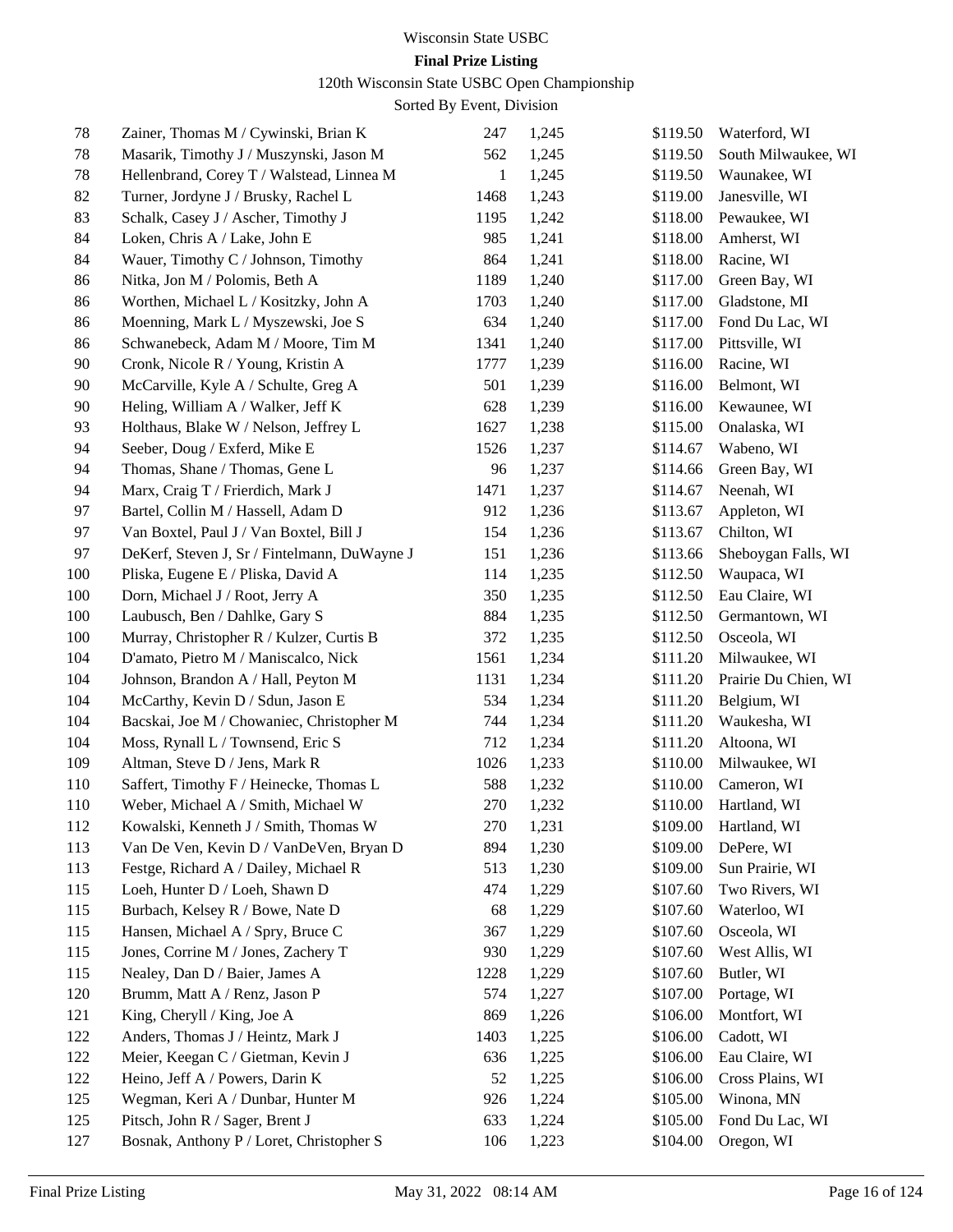### **Final Prize Listing**

120th Wisconsin State USBC Open Championship

| 127 | DeGolier, Sterling H / Heinz, David S        | 1054 | 1,223 | \$104.00 | Belleville, WI       |
|-----|----------------------------------------------|------|-------|----------|----------------------|
| 127 | Moore, Michael D / Russell, Sean O           | 1278 | 1,223 | \$104.00 | Rhinelander, WI      |
| 127 | Hromadka, Thomas / Hromadka, Frank D         | 996  | 1,223 | \$104.00 | Sussex, WI           |
| 127 | Chaudoir, Paul B / Schmitt, Shannon T        | 689  | 1,223 | \$104.00 | Suamico, WI          |
| 132 | Witkowiak, Kaylin M / Bautch, Jennifer R     | 164  | 1,222 | \$103.00 | Chippewa Falls, WI   |
| 132 | Bonjean, Michael D / Stordeur, Jerry L       | 1017 | 1,222 | \$103.00 | Green Bay, WI        |
| 134 | James, Michael A / Wagner, Barbara A         | 1007 | 1,221 | \$102.00 | Franklin, WI         |
| 135 | Lang, Brady A / Lang, Devin P                | 896  | 1,220 | \$102.00 | South Milwaukee, WI  |
| 136 | Bessire, Joel D / Carlson, Scott F           | 1549 | 1,219 | \$101.33 | Edgerton, WI         |
| 136 | Ecklor, Wayne / Ecklor, Wayne A, Jr          | 593  | 1,219 | \$101.34 | Cameron, WI          |
| 136 | Kober, Brian M / Gurske, John E              | 1129 | 1,219 | \$101.33 | Prairie Du Chien, WI |
| 139 | Semrow, Jim M / Burgardt, Randel W           | 279  | 1,218 | \$100.50 | Sussex, WI           |
| 139 | Barron, Michael J / Beckers, Amy L           | 335  | 1,218 | \$100.50 | Waukesha, WI         |
| 141 | Aarstad, Travis L / Aarstad, Kevin A         | 251  | 1,217 | \$100.00 | Janesville, WI       |
| 141 | Kosobucki, Travis J / Polinske, Donald R     | 16   | 1,217 | \$100.00 | Menomonee Fls, WI    |
| 141 | York, Matthew J / Carpenter, Ryan A          | 473  | 1,217 | \$100.00 | Manitowoc, WI        |
| 144 | Cournoyer, Michael P, Jr / Obry, Kevin R     | 668  | 1,216 | \$99.00  | Germantown, WI       |
| 144 | Gonnering, Travis R / Stellmacher, Brad R    | 1682 | 1,216 | \$99.00  | Kaukauna, WI         |
| 146 | Salzwedel, Loren J / Hogden, Erik N          | 652  | 1,215 | \$97.83  | Trempealeau, WI      |
| 146 | Edwards, Demario M / Galaska, Benjamin J     | 561  | 1,215 | \$97.84  | South Milwaukee, WI  |
| 146 | Courchaine, Jamie L / Robertson, Jeromie A   | 94   | 1,215 | \$97.84  | Green Bay, WI        |
| 146 | Nelson, Matthew L / Deterville, Jeremy M     | 1168 | 1,215 | \$97.83  | New Franken, WI      |
| 146 | Wilcox, Ronald A, Jr / Wenzel, Matthew J     | 1410 | 1,215 | \$97.83  | Milwaukee, WI        |
| 146 | Skog, Mark A / Cudnohufsky, Jared L          | 1733 | 1,215 | \$97.83  | Green Bay, WI        |
| 152 | Wolf, Gregory T / Glunn, Neal A              | 451  | 1,214 | \$95.72  | Hollandale, WI       |
| 152 | Jacquart, Neal R / Jacquart, Chad R          | 437  | 1,214 | \$95.72  | Two Rivers, WI       |
| 152 | Hromadka, Tyler J / Haefemeyer, Jake M       | 993  | 1,214 | \$95.71  | Brookfield, WI       |
| 152 | Dehring, Robert F, Jr / Rams, Dean A         | 58   | 1,214 | \$95.72  | Watertown, WI        |
| 152 | Kerr, James R / Kerr, Ryan T                 | 1764 | 1,214 | \$95.71  | Edgerton, WI         |
| 152 | Linden, Mike J / Linden, Mary B              | 824  | 1,214 | \$95.71  | La Crosse, WI        |
| 152 | Jazdzewski, Joseph J / Maves, Jonathon L     | 835  | 1,214 | \$95.71  | Sun Prairie, WI      |
| 159 | Paradowski, Jean P / Chojnacki, Matthew B    | 265  | 1,213 | \$94.50  | Pewaukee, WI         |
| 159 | Schiefelbein, Tina M / Kain, Justin M        | 430  | 1,213 | \$94.50  | Oshkosh, WI          |
| 161 | Roghair, Barry D / Kocos, Stephen E          | 310  | 1,212 | \$93.50  | Richland Center, WI  |
| 161 | Bautch, Douglas B / Augustynowicz, Michael J | 1034 | 1,212 | \$93.50  | Oak Creek, WI        |
| 161 | Sorenson, Brett / Davenport, Dean A          | 1054 | 1,212 | \$93.50  | Belleville, WI       |
| 161 | Hannula, Keith A / Lindstrom, Bryan D        | 730  | 1,212 | \$93.50  | Hudson, WI           |
| 165 | Babcock, Douglas D / Welk, Richard G         | 268  | 1,211 | \$92.34  | Muskego, WI          |
| 165 | Fulcer, Rob P / Sanford, Kayla M             | 1701 | 1,211 | \$92.33  | Menasha, WI          |
| 165 | Kraemer, Jacob R / Ramsden, Kyle V           | 649  | 1,211 | \$92.33  | Lone Rock, WI        |
| 168 | Hintz, Joe G / Williams, Taylor M            | 118  | 1,210 | \$91.50  | Waukesha, WI         |
| 168 | Olson, Austin M / Olson, Mitchell D          | 638  | 1,210 | \$91.50  | Neillsville, WI      |
| 170 | Kivimaki, Samuel V / Mesterhazy, Kurt S      | 281  | 1,209 | \$90.50  | Pewaukee, WI         |
| 170 | White, David P / Higgins, Jesse J            | 1129 | 1,209 | \$90.50  | Prairie Du Chien, WI |
| 170 | Rose, Jason L / Rose, Robert R               | 999  | 1,209 | \$90.50  | Muskego, WI          |
| 170 | Flowers, Scott W / Foster, John F            | 227  | 1,209 | \$90.50  | Menomonee Fls, WI    |
| 174 | Ruf, Joseph R / Ruf, Robert G                | 290  | 1,208 | \$89.00  | Sussex, WI           |
| 174 | Fix, Calvin M / Peachey, Scott K             | 1779 | 1,208 | \$89.00  | Waupun, WI           |
| 174 | Krutina, Kerri A / Braden, Niki L            | 276  | 1,208 | \$89.00  | Germantown, WI       |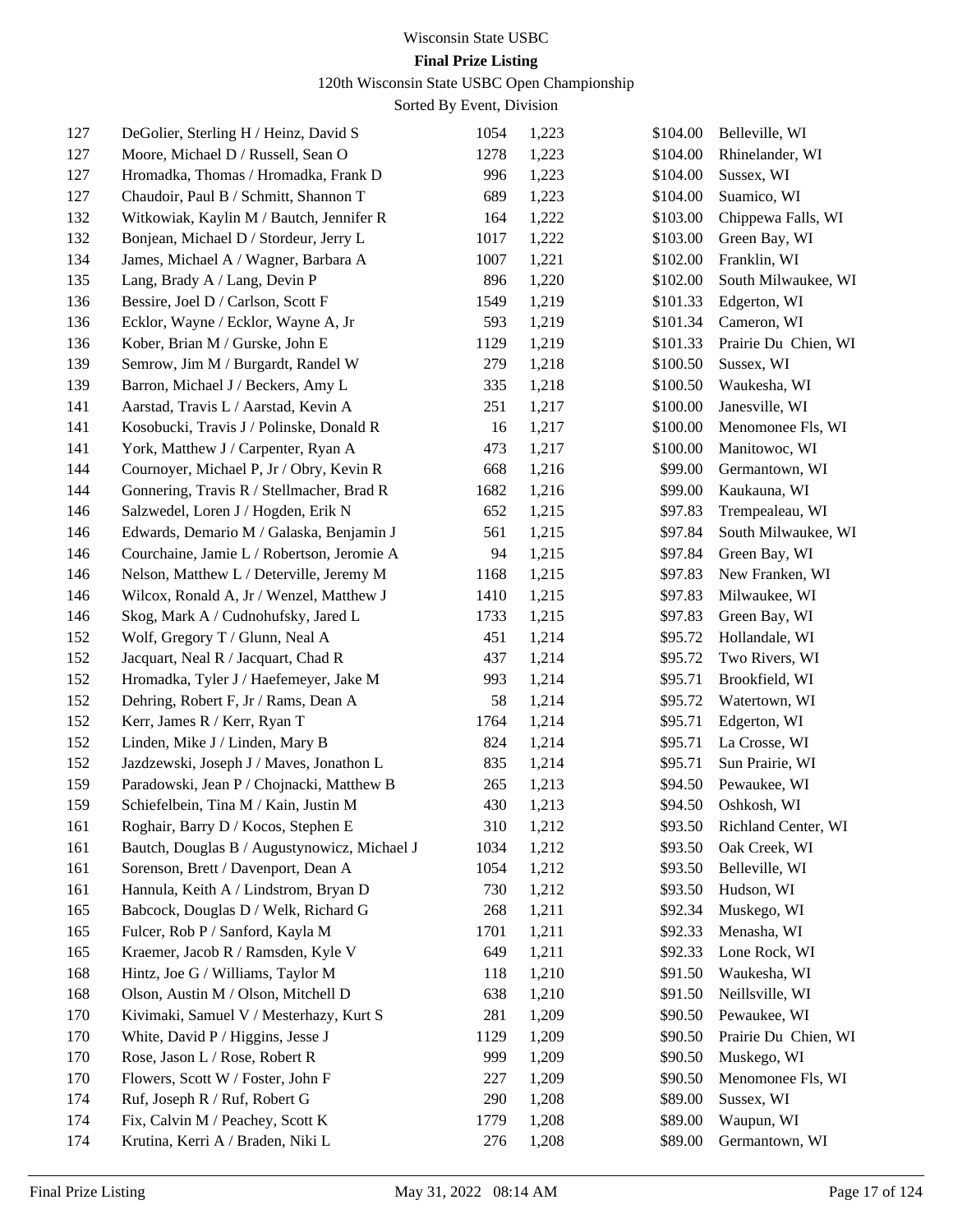### **Final Prize Listing**

120th Wisconsin State USBC Open Championship

| 174 | Harmon, David R / Gordon, Tyler C                 | 1010 | 1,208 | \$89.00 | Sparta, WI          |
|-----|---------------------------------------------------|------|-------|---------|---------------------|
| 174 | Weinkauf, Alex / Storm, Jeff S                    | 899  | 1,208 | \$89.00 | Burlington, WI      |
| 174 | Finster, Jason M / Finster, Frederick G           | 411  | 1,208 | \$89.00 | Waterford, WI       |
| 180 | Boardman, Jim M / Liner, Jeff S                   | 221  | 1,207 | \$88.00 | Darien, WI          |
| 180 | Sersch, Dale J / O'Brien, Shane L                 | 1292 | 1,207 | \$88.00 | Sullivan, WI        |
| 182 | Zuleger, Joseph R / Blochwitz, John B             | 1196 | 1,206 | \$87.00 | Appleton, WI        |
| 182 | Stecker, Jeremy J / Schumacher, James A           | 1660 | 1,206 | \$87.00 | Brillion, WI        |
| 184 | Polzin, Chris K / Polzin, Calvin K                | 590  | 1,205 | \$86.25 | Cameron, WI         |
| 184 | Ringelstetter, Darren G / Ringelstetter, Justin W | 313  | 1,205 | \$86.25 | Baraboo, WI         |
| 184 | Rowland, Matt C / Heil, Joshua J                  | 556  | 1,205 | \$86.25 | Wausau, WI          |
| 184 | Pester, Timothy J / Howard, Carl F                | 483  | 1,205 | \$86.25 | Machesney Park, IL  |
| 188 | Einum, John A / Loughney, Dan W                   | 721  | 1,204 | \$84.75 | River Falls, WI     |
| 188 | Liptow, Brad P / Courtney, Austin T               | 814  | 1,204 | \$84.75 | Janesville, WI      |
| 188 | VanStraten, Travis R / Smith, Anthony J           | 87   | 1,204 | \$84.75 | DePere, WI          |
| 188 | Collins, Kyle N / VanEnkenvort, Pat M             | 738  | 1,204 | \$84.75 | Green Bay, WI       |
| 192 | Oliver, Jamie R / Meulemans, Brad W               | 1389 | 1,203 | \$84.00 | Westby, WI          |
| 192 | Olson, Ivan J / Olson, Lucas I                    | 1712 | 1,203 | \$84.00 | Lodi, WI            |
| 192 | Bublitz, Timothy E / Bublitz, David T             | 1386 | 1,203 | \$84.00 | West Allis, WI      |
| 195 | Kimps, Charles W / O'Brien, Eric M                | 246  | 1,202 | \$83.00 | Green Bay, WI       |
| 195 | Saale, Timothy A / Smid, John J                   | 58   | 1,202 | \$83.00 | Watertown, WI       |
| 195 | Eckelberg, Jonathan C / Moen, Todd A              | 32   | 1,202 | \$83.00 | West Salem, WI      |
| 198 | Paulson, Perry / Christopherson, Jeffrey S        | 575  | 1,201 | \$82.00 | Wis Dells, WI       |
| 198 | Petska, Derek T / Baugniet, Jeff M                | 1821 | 1,201 | \$82.00 | Two Rivers, WI      |
| 200 | Darne, Mike O / Vassar, Trevor J                  | 1799 | 1,200 | \$81.50 | Niagara, WI         |
| 200 | Wampole, Justin K / Miller, Todd                  | 1477 | 1,200 | \$81.50 | Racine, WI          |
| 202 | Lambert, Michael A / Hawkins, Joshua A            | 1591 | 1,199 | \$80.50 | Ripon, WI           |
| 202 | Zentkowski, Jill D / Westphal, Kelly              | 266  | 1,199 | \$80.50 | Milwaukee, WI       |
| 202 | Weber, Steve A / Wright, Jeff                     | 445  | 1,199 | \$80.50 | Summit Lake, WI     |
| 202 | Herrewig, Tony W / Herrewig, Terry W              | 1175 | 1,199 | \$80.50 | Wisconsin Dells, WI |
| 206 | Jones, Kurt A / Radtke, Douglas E                 | 1607 | 1,198 | \$79.00 | Racine, WI          |
| 206 | Linstrom, Brent K / Tuschl, Jason J               | 342  | 1,198 | \$79.00 | Chippewa Falls, WI  |
| 206 | Nuoffer, Walter E / Schell, John J, III           | 685  | 1,198 | \$79.00 | West Bend, WI       |
| 206 | Myers, Daniel J / Sedgwick, Ross C                | 1383 | 1,198 | \$79.00 | Hartford, WI        |
| 206 | Klink, Kayla C / O'Brien, Brady W                 | 624  | 1,198 | \$79.00 | Madison, WI         |
| 211 | Waldvogel, Perry J / Hurner, Scott W              | 546  | 1,197 | \$78.00 | Wausau, WI          |
| 211 | Schauer, Steve / Laedtke, Matthew J               | 282  | 1,197 | \$78.00 | Muskego, WI         |
| 211 | Delfosse, Christopher D / Duquaine, Michael E     | 1124 | 1,197 | \$78.00 | St. Germain, WI     |
| 214 | Batura, Edwin A / Hegmen, Eric C                  | 866  | 1,196 | \$76.60 | Dousman, WI         |
| 214 | Schmitt, Jeff M / Gregorich, Mark                 | 1109 | 1,196 | \$76.60 | Spencer, WI         |
| 214 | Gallitz, Larry J / Brandt, Victor R               | 1384 | 1,196 | \$76.60 | West Allis, WI      |
| 214 | Tiedt, Jon P / Walstead, Nelson C                 | 514  | 1,196 | \$76.60 | Sun Prairie, WI     |
| 214 | Shaffer, Jon R / Levetzow, Kyle M                 | 451  | 1,196 | \$76.60 | Hollandale, WI      |
| 219 | Nurmi, Thomas J / Morris, Connor P                | 830  | 1,195 | \$74.83 | La Crosse, WI       |
| 219 | Kaatz, Warren V / Strasler, Kurt A                | 776  | 1,195 | \$74.83 | Gladstone, MI       |
| 219 | Hansford, Christian J / Kitowski, Landen M        | 1286 | 1,195 | \$74.83 | Wisc. Rapids, WI    |
| 219 | Rumppe, Bill R / Handel, David H                  | 249  | 1,195 | \$74.84 | Janesville, WI      |
| 219 | Blair, Richard D / Gumney, Easton M               | 183  | 1,195 | \$74.84 | Stevens Point, WI   |
| 219 | Schoerner, John E / Reiss, Raymond C              | 760  | 1,195 | \$74.83 | Sheboygan, WI       |
| 225 | Ridgeman, Mark A / Leu, Ken A                     | 1096 | 1,194 | \$73.00 | Johnson Creek, WI   |
|     |                                                   |      |       |         |                     |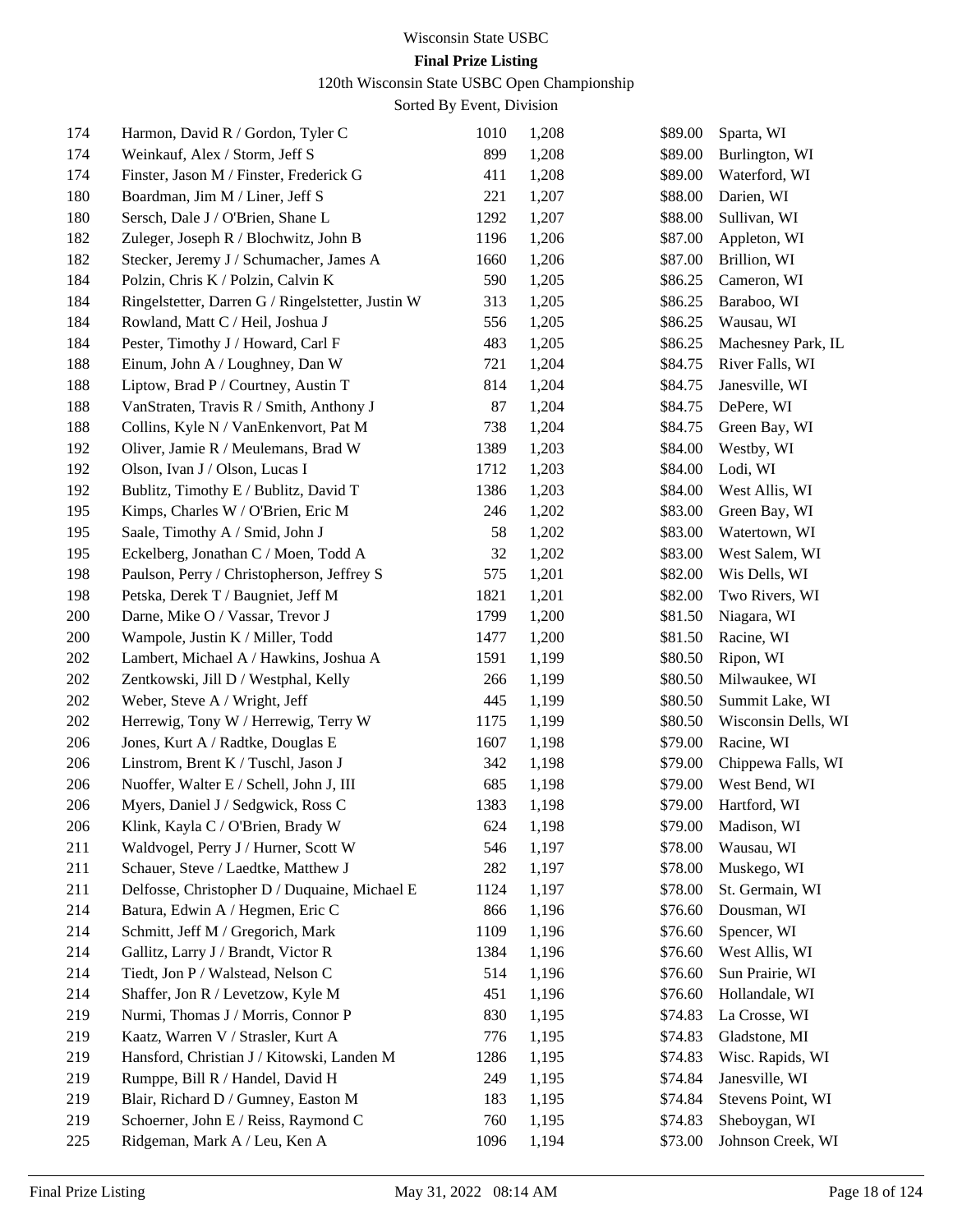### **Final Prize Listing**

120th Wisconsin State USBC Open Championship

| 225 | Pascucci, Michael A / Horwath, Kasey M      | 891  | 1,194 | \$73.00 | Madison, WI         |
|-----|---------------------------------------------|------|-------|---------|---------------------|
| 225 | Hanson, Nick S / Hanson, Eric G             | 173  | 1,194 | \$73.00 | Oak Creek, WI       |
| 225 | Young, Herbert H / Stracy, Russell C        | 1589 | 1,194 | \$73.00 | Ripon, WI           |
| 225 | Heinecke, Jason M / Thayer, Zach K          | 1641 | 1,194 | \$73.00 | Watertown, WI       |
| 225 | Whitbeck, Jeff C / Steinhorst, Drew F       | 130  | 1,194 | \$73.00 | Belleville, WI      |
| 231 | Reuter, Kristina J / Crabtree, Scott A      | 1193 | 1,193 | \$71.50 | Mineral Point, WI   |
| 231 | Kasten, Seth K / Storlie, Blaine W          | 453  | 1,193 | \$71.50 | Caledonia, MN       |
| 231 | Funck, Steven W / Kraemer, Mark J           | 1694 | 1,193 | \$71.50 | Madison, WI         |
| 231 | Cichon, Wayne / Etienne, Bryan A            | 221  | 1,193 | \$71.50 | Darien, WI          |
| 235 | Parr, Zachary R / Benear, Jamie S           | 1473 | 1,192 | \$70.50 | Eau Claire, WI      |
| 235 | Biddick, Nathan A / Busch, Scott W          | 144  | 1,192 | \$70.50 | Fennimore, WI       |
| 237 | Illig, Andrew C / Pieters, David J          | 759  | 1,191 | \$69.67 | Sheboygan, WI       |
| 237 | Kasakaitas, Mark A / Mittelstadt, Logan S   | 1255 | 1,191 | \$69.67 | Elk Mound, WI       |
| 237 | Frees, Bob W / Fischer, Michael D           | 645  | 1,191 | \$69.66 | Winneconne, WI      |
| 240 | Hesgard, Aaron R / Ambrose, Robert H, Jr    | 566  | 1,190 | \$68.66 | Monroe, WI          |
| 240 | Barden, Tim P / Alioto, John A              | 670  | 1,190 | \$68.67 | Pewaukee, WI        |
| 240 | Langer, Nicholas L / Walker, Holly A        | 630  | 1,190 | \$68.67 | Kewaunee, WI        |
| 243 | Duley, Nate / Beckrow, Josh L               | 1779 | 1,189 | \$67.40 | Waupun, WI          |
| 243 | Zeman, Travis G / Larson, Brian D           | 1171 | 1,189 | \$67.40 | Spring Green, WI    |
| 243 | Torosian, Charles J, Jr / Gilkay, Rob F     | 1784 | 1,189 | \$67.40 | Union Grove, WI     |
| 243 | Brusky, Adrian V / Duncanson, Mark A        | 74   | 1,189 | \$67.40 | Racine, WI          |
| 243 | Dickmann, Cory / Gieryn, Matt               | 384  | 1,189 | \$67.40 | Hubertus, WI        |
| 248 | Thomson, Jeff A / Daniel-Tijerina, Joseph C | 1043 | 1,188 | \$66.33 | Caledonia, WI       |
| 248 | Rothenhoefer, Thomas R / Baumann, Jason     | 1038 | 1,188 | \$66.34 | Jackson, WI         |
| 248 | Lewis, Emery / Lewis, Josh E                | 1463 | 1,188 | \$66.33 | Schofield, WI       |
| 251 | Whitmer, Guy S / Andert, Dustin D           | 1089 | 1,187 | \$65.25 | River Falls, WI     |
| 251 | Stift, John M / Turney, Brian C             | 193  | 1,187 | \$65.25 | Antigo, WI          |
| 251 | Lau, Carrie L / Miller, Kayte A             | 1426 | 1,187 | \$65.25 | WILD ROSE, WI       |
| 251 | Launderville, Jack S / Pieper, James W      | 612  | 1,187 | \$65.25 | Fort Atkinson, WI   |
| 255 | Bennett, Daniel T / Gerski, Peter J         | 1805 | 1,186 | \$63.75 | Waukesha, WI        |
| 255 | Herman, Lucy M / Nielsen, Linda J           | 289  | 1,186 | \$63.75 | Pewaukee, WI        |
| 255 | Buth, Taylor D / Lloyd, Megan A             | 561  | 1,186 | \$63.75 | South Milwaukee, WI |
| 255 | Demler, Kyle P / Uelmen, Dan D, III         | 530  | 1,186 | \$63.75 | Random Lake, WI     |
| 259 | Driessen, Matthew T / Sterletske, William P | 1731 | 1,185 | \$62.67 | Reedsville, WI      |
| 259 | Hornick, Nathan J / Holewinski, Garrett A   | 1489 | 1,185 | \$62.67 | Seymour, WI         |
| 259 | Steinhorst, Derek J / Van Blarcom, Josh A   | 132  | 1,185 | \$62.66 | Oregon, WI          |
| 262 | Newman, Dave D, Jr / Stellick, Michael W    | 464  | 1,184 | \$62.00 | Onalaska, WI        |
| 262 | Witte, Tony E / Dickens, Michael K          | 1068 | 1,184 | \$62.00 | Johnson Creek, WI   |
| 264 | Painter, Drew W / Moore, Tyler J            | 1751 | 1,183 | \$61.00 | Waldo, WI           |
| 264 | Martin, Nicole M / Martin, Carolyn M        | 687  | 1,183 | \$61.00 | Muskego, WI         |
| 264 | Selle, Craig R / Beyer, Jason P             | 1461 | 1,183 | \$61.00 | Iola, WI            |
| 264 | Dahl, Scott D / Belden, Mike S              | 446  | 1,183 | \$61.00 | Eau Claire, WI      |
| 264 | Winiecki, Coley D / Carpenter, Eric A       | 1552 | 1,183 | \$61.00 | Pardeeville, WI     |
| 269 | Kerl, Dani C / Moon, Tristan C              | 869  | 1,182 | \$59.40 | Montfort, WI        |
| 269 | DeRosier, Hannah / Boettcher, Jay           | 410  | 1,182 | \$59.40 | Burlington, WI      |
| 269 | Woodstock, Nick R / Kojo, Ben A             | 516  | 1,182 | \$59.40 | Stoughton, WI       |
| 269 | Balsewicz, Michael J / Balsewicz, Justin M  | 277  | 1,182 | \$59.40 | Lisbon, WI          |
| 269 | Olds, Chester F / Wiskow, Seth              | 1237 | 1,182 | \$59.40 | Wausau, WI          |
| 274 | Mast, Travis / Schuler, Kelly B             | 1179 | 1,181 | \$57.60 | Platteville, WI     |
|     |                                             |      |       |         |                     |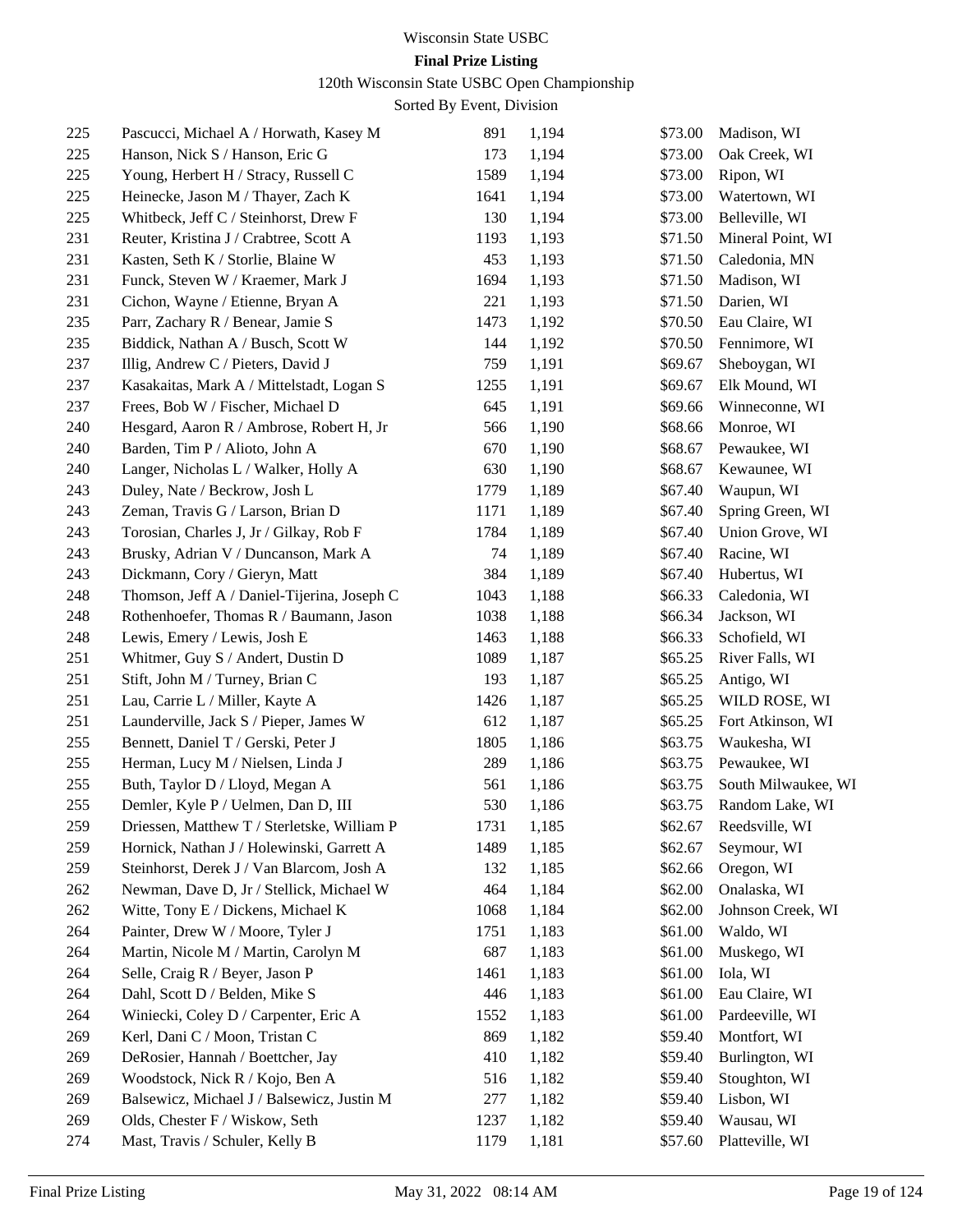#### 120th Wisconsin State USBC Open Championship

Sorted By Event, Division

| 274 | LaCombe, Steven M / LaCombe, Mark A            | 1576 | 1,181 | \$57.60 | Oconomowoc, WI     |
|-----|------------------------------------------------|------|-------|---------|--------------------|
| 274 | Caldwell, Adam R / Langford, William E         | 418  | 1,181 | \$57.60 | New Munster, WI    |
| 274 | Carpenter, Mike P / Thomas, Matt M             | 649  | 1,181 | \$57.60 | Lone Rock, WI      |
| 274 | Hulberg, Brian / Hulberg, Leandra              | 1180 | 1,181 | \$57.60 | Arcadia, WI        |
| 279 | Krebs, Chris A / Kubasta, Logan A              | 1697 | 1,180 | \$56.25 | Oshkosh, WI        |
| 279 | Seelig, Justin R / Keller, Brandon A           | 309  | 1,180 | \$56.25 | West Allis, WI     |
| 279 | Ellenbecker, Tim M / Pepke, Brad C             | 1497 | 1,180 | \$56.25 | Merrill, WI        |
| 279 | Steen, Mark A / Nix, Mark W                    | 342  | 1,180 | \$56.25 | Chippewa Falls, WI |
| 283 | Kovalaske, Brett A / Schaalma, Jay J           | 243  | 1,179 | \$55.50 | DeForest, WI       |
| 283 | Britton, Jeffrey M / Britton, Leanne M         | 706  | 1,179 | \$55.50 | Campbellsport, WI  |
| 285 | Hahn, Timothy J / Peterson, Matt               | 615  | 1,178 | \$54.00 | Sun Prairie, WI    |
| 285 | Forseth, Scott B / Pavlons, Steven J           | 859  | 1,178 | \$54.00 | Waukesha, WI       |
| 285 | Marx, Alex W / Brandt, Thomas A                | 1235 | 1,178 | \$54.00 | Wausau, WI         |
| 285 | Krueger, Ryan J / Modl, Tom                    | 291  | 1,178 | \$54.00 | Sussex, WI         |
| 285 | Gray, Justin R / Archibald, Craig J            | 1285 | 1,178 | \$54.00 | Wisc. Rapids, WI   |
| 285 | Brockman, Christopher J / Wolfgram, Kurt D     | 1678 | 1,178 | \$54.00 | Kaukauna, WI       |
| 285 | VanBeek, Jerold D / Huiras, Rick W             | 593  | 1,178 | \$54.00 | Cameron, WI        |
| 292 | Loy, Christopher F / McIntosh, Jason R         | 515  | 1,177 | \$52.00 | Sun Prairie, WI    |
| 292 | Howard, Deshaun J / Pratt, Stephanie R         | 203  | 1,177 | \$52.00 | Milwaukee, WI      |
| 292 | Caputo, Marianne / Caputo, Anthony J           | 267  | 1,177 | \$52.00 | New Berlin, WI     |
| 292 | Dekind, David / Ludwig, Joseph G               | 1160 | 1,177 | \$52.00 | Kenosha, WI        |
| 292 | Bryant, Damien / Richardson, Tanner L          | 554  | 1,177 | \$52.00 | Wausau, WI         |
| 297 | Kammer, Douglas H / Wood, B.G.                 | 1600 | 1,176 | \$50.29 | Kenosha, WI        |
| 297 | Jorgenson, Traci J / Jorgenson, Jamie J        | 496  | 1,176 | \$50.28 | Belmont, WI        |
| 297 | Steffens, Aaron / Schopp, Adam H               | 945  | 1,176 | \$50.29 | Kaukauna, WI       |
| 297 | Sohrweide, Michael J / Bernhardt, Thomas       | 153  | 1,176 | \$50.28 | Chilton, WI        |
| 297 | Bolar, Brandon D / Novak, Logan A              | 1173 | 1,176 | \$50.29 | Spring Green, WI   |
| 297 | Morrison, Ashley S / Powers, Dean E            | 52   | 1,176 | \$50.28 | Cross Plains, WI   |
| 297 | Berger, Gerald W / Swanson, Curt L             | 846  | 1,176 | \$50.29 | Wales, WI          |
| 304 | Totsch, Matt A / Rantanen, Ryan D              | 1430 | 1,175 | \$48.00 | Slinger, WI        |
| 304 | Boehne, Eric J / Heath, Randy L                | 1183 | 1,175 | \$48.00 | Eleva, WI          |
| 304 | Osterberger, John C / Rosenbaum, Dennis R      | 611  | 1,175 | \$48.00 | Edgerton, WI       |
| 304 | Matheus, Don R / Dummer, Nicholas G            | 1220 | 1,175 | \$48.00 | Oregon, WI         |
| 304 | Buell, Ronald H, Jr / Johnsen-Duquaine, Cody R | 1124 | 1,175 | \$48.00 | St. Germain, WI    |
| 304 | Stassi, Thomas P / Yttri, James O              | 50   | 1,175 | \$48.00 | Cross Plains, WI   |
|     |                                                |      |       |         |                    |

Total prizes awarded in this division: \$35,210.00

#### **Doubles, 391 & Over, Handicapped**

| <b>Place</b> | Team name                               | Entry | <b>Score</b> | Prize      | From             |
|--------------|-----------------------------------------|-------|--------------|------------|------------------|
|              | Grossman, Ross H / Gannon, Matthew M    | 299   | 1,620        | \$2,000.00 | Madison, WI      |
| 2            | Oldenburg, John A / Kriesel, Jerred T   | 3     | 1.604        | \$1,000.00 | Hartford, WI     |
| 3            | Schmit, Jared D / Schmit, Adam E        | 1447  | 1,578        | \$800.00   | Pulaski, WI      |
| 4            | Haglund, Phil L / Christianson, Roger A | 1015  | 1,567        | \$756.00   | Duluth. MN       |
| 5.           | Knudtson, James J / Baker, Chad D       | 832   | 1,562        | \$630.00   | Sun Prairie, WI  |
| 6            | Dickens, Daniel R / Skubal, Joseph      | 53    | 1,556        | \$581.00   | Cross Plains, WI |
| 7            | Haenel, Justin J / Voelker, Gary L      | 1259  | 1,554        | \$517.00   | Tomahawk, WI     |
| 8            | Simon, Mark J / Francis, Scot A         | 753   | 1,551        | \$431.00   | Rosendale, WI    |
| 8            | Allen, Brooke / Lang, Jerome M          | 320   | 1.551        | \$431.00   | Potosi, WI       |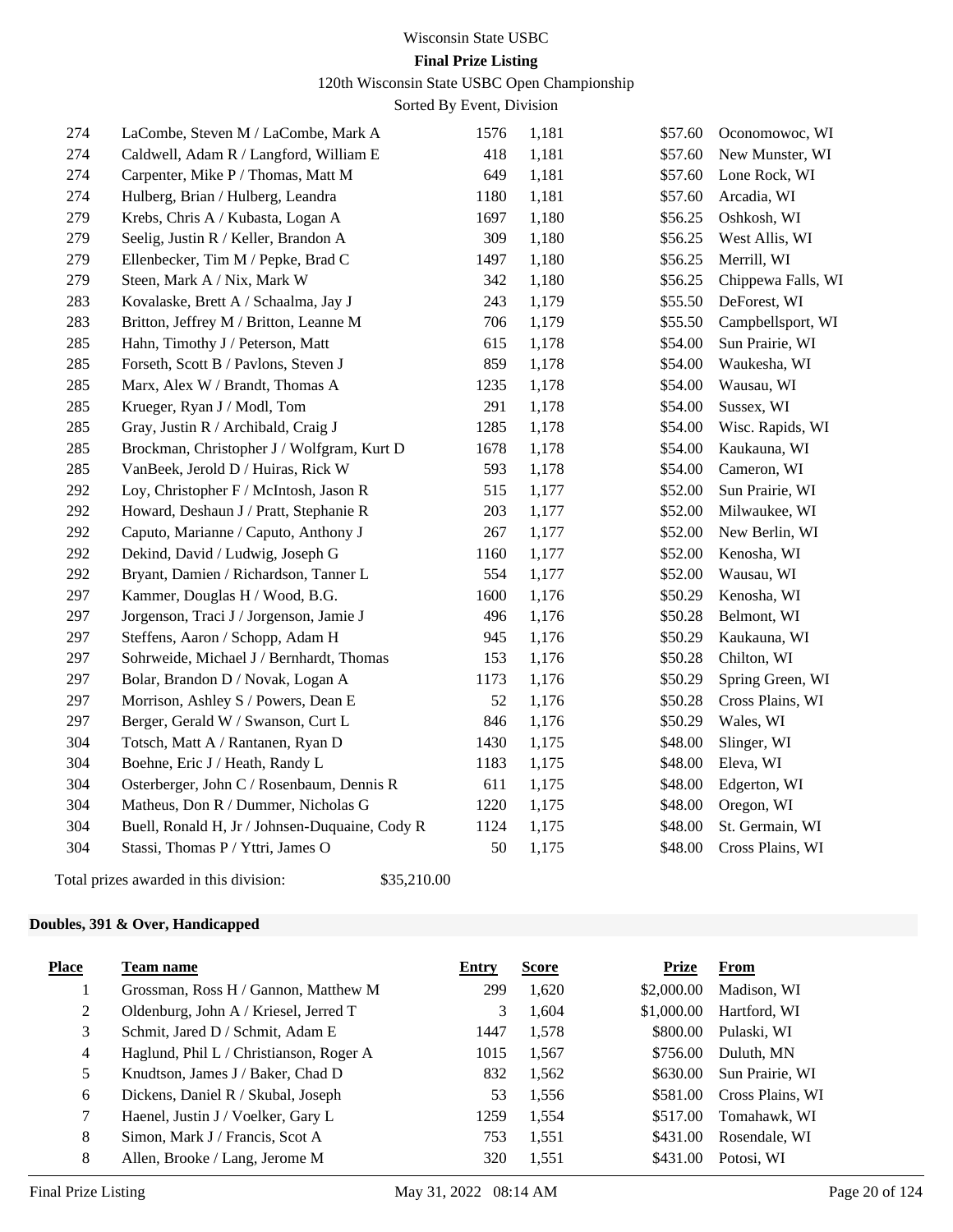### **Final Prize Listing**

120th Wisconsin State USBC Open Championship

| 10 | Northey, Allen L / Northey, Matthew A      | 66   | 1,537 | \$366.00 | Cambridge, WI        |
|----|--------------------------------------------|------|-------|----------|----------------------|
| 11 | Belinske, Eric D / Belinske, Ryan J        | 475  | 1,531 | \$331.00 | Manitowoc, WI        |
| 12 | Willems, Devin G / Livingood, Ben T        | 1445 | 1,528 | \$301.00 | De Pere, WI          |
| 13 | Rafferty, Dion T / Smith, Maurice T        | 1209 | 1,527 | \$277.00 | Milwaukee, WI        |
| 14 | Nimke, Jeff S / Damerow, Tim D             | 903  | 1,522 | \$256.00 | Beaver Dam, WI       |
| 15 | Fakler, Colin J / Schewe, Geoff P          | 9    | 1,518 | \$238.00 | La Crosse, WI        |
| 16 | Scheeneman, Brian E / Danz, Albert F, Jr   | 775  | 1,515 | \$222.00 | Gladstone, MI        |
| 17 | Nash, Aaron T / Schraufnagel, David P      | 1721 | 1,513 | \$209.00 | Stoughton, WI        |
| 18 | Johnson-Ostricki, Joel A / Gruber, David R | 1439 | 1,512 | \$199.00 | Mukwonago, WI        |
| 19 | McMullen, Tyler T / Hook, Craig J          | 1534 | 1,510 | \$190.00 | Elk Mound, WI        |
| 20 | Foertsch, Billy / Turner, Aaron R          | 1704 | 1,508 | \$181.00 | Whitewater, WI       |
| 21 | Ewig, Andrew S / Medinger, Bryan S         | 1273 | 1,506 | \$174.00 | Port Washington, WI  |
| 22 | Manteufel, Bobby L / Ligenza, Justin J     | 983  | 1,505 | \$166.50 | Wisconsin Rapids, WI |
| 22 | Oettinger, Brandon M / Oettinger, Jesse J  | 93   | 1,505 | \$166.50 | DePere, WI           |
| 24 | Schwoegler, Mark A / Schwoegler, Scott P   | 134  | 1,504 | \$158.00 | Belleville, WI       |
| 24 | Kolze, Mark / Olson, Christopher M         | 1503 | 1,504 | \$158.00 | Janesville, WI       |
| 26 | Kettlewell, Steven J / Schultz, Scott C    | 1263 | 1,503 | \$153.00 | Waupaca, WI          |
| 27 | Creighton, Dave / Jende, Michael A         | 327  | 1,502 | \$151.00 | Elkhorn, WI          |
| 28 | Garrett, Keith E / Safransky, Scott J      | 1156 | 1,501 | \$148.00 | Kenosha, WI          |
| 29 | Chernouski, Carl A / Clausen, Cody K       | 427  | 1,500 | \$146.00 | Burlington, WI       |
| 30 | Stargardt, Gary W / Altmann, Douglas J     | 1011 | 1,498 | \$143.67 | Marshfield, WI       |
| 30 | Cain, James E, III / Heppe, Lori A         | 1483 | 1,498 | \$143.67 | Milwaukee, WI        |
| 30 | Bown, Corey J / Bown, Andrew T             | 487  | 1,498 | \$143.66 | Beloit, WI           |
| 33 | Frausto, Jamie R / Wurzel, Chris P         | 39   | 1,497 | \$140.50 | La Crosse, WI        |
| 33 | Steeber, Peter A / Rathsack, Jerrod        | 475  | 1,497 | \$140.50 | Manitowoc, WI        |
| 35 | Kelnhofer, David A / Kelnhofer, Scott F    | 560  | 1,495 | \$138.50 | South Milwaukee, WI  |
| 35 | Houston, Kevin P / Houston, Rich J         | 679  | 1,495 | \$138.50 | Wisc Rapids, WI      |
| 37 | Lamp, Eric J / Kempf, John M               | 852  | 1,494 | \$137.00 | Jackson, WI          |
| 38 | Lueneburg, Tim J / Neumann, Rick           | 337  | 1,492 | \$137.00 | Escanaba, MI         |
| 38 | Wussow, Anthony C / Grossman, Dennis C     | 299  | 1,492 | \$137.00 | Madison, WI          |
| 40 | Affeld, Dave J / Haenel, Stuart            | 1644 | 1,491 | \$135.50 | Watertown, WI        |
| 40 | Richter, Jarod T / Bembenek, Alex W        | 984  | 1,491 | \$135.50 | Stevens Point, WI    |
| 42 | Rozinski, Steven M / Bryden, Timothy J     | 1406 | 1,490 | \$135.00 | Oak Creek, WI        |
| 43 | Erickson, Robert M / Blohowiak, Jed R      | 218  | 1,489 |          | \$135.00 De Pere, WI |
| 44 | Meunier, Ronald F / Nelson, Jared J        | 1576 | 1,488 | \$135.00 | Oconomowoc, WI       |
| 45 | Snyder, Mark E / Morris, Timothy M         | 664  | 1,487 | \$134.00 | McFarland, WI        |
| 45 | Racks, Andre / Cockerham, Dondrey D        | 104  | 1,487 | \$134.00 | Menomonee Falls, WI  |
| 47 | Callies, Paul C / Kohlmeyer, Ryan R        | 1523 | 1,485 | \$134.00 | Germantown, WI       |
| 48 | Smith, Matthew T / Hanson, Scott L         | 173  | 1,483 | \$134.00 | Oak Creek, WI        |
| 49 | Drye, Gary L / Froeber, David A, Sr        | 819  | 1,482 | \$132.00 | Beloit, WI           |
| 50 | Klish, Cory A / Richter, Ryan M            | 987  | 1,481 | \$132.00 | Waupaca, WI          |
| 51 | Bequest, Steven A / Saugstad, Dan R        | 1400 | 1,479 | \$132.00 | Muskego, WI          |
| 52 | Jandre, Tim A / Myers, Robert J            | 707  | 1,478 | \$132.00 | West Bend, WI        |
| 53 | Boeck, Devon / Moore, Gilbert L            | 567  | 1,475 | \$131.00 | Monroe, WI           |
| 53 | Chappel, Brad J / Reuter, Daniel M         | 1043 | 1,475 | \$131.00 | Caledonia, WI        |
| 55 | Milbrath, Robert J / Brown, Kevin T        | 422  | 1,474 | \$131.00 | Burlington, WI       |
| 56 | Metoxen, Chad M / Charles, David S         | 96   | 1,473 | \$130.34 | Green Bay, WI        |
| 56 | McBee, Adam / Jastroch, Ryan R             | 1314 | 1,473 | \$130.33 | New Berlin, WI       |
| 56 | Klauer, Greg A / Wiest, Kyle A             | 1374 | 1,473 | \$130.33 | Dubuque, IA          |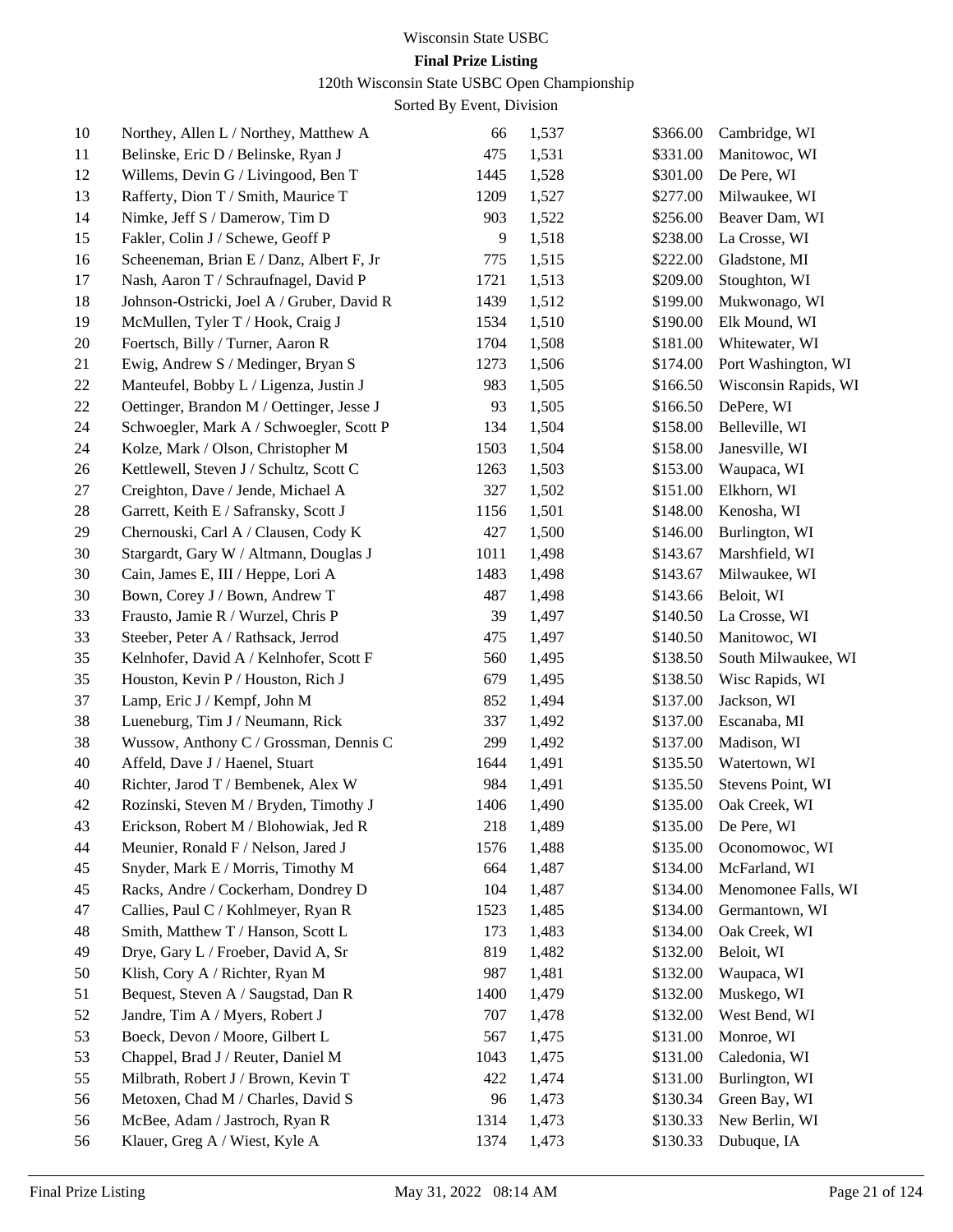### **Final Prize Listing**

120th Wisconsin State USBC Open Championship

| 59     | Smith, David M / Rayome, Dan                         | 1380        | 1,472 | \$130.00 | La Crosse, WI       |
|--------|------------------------------------------------------|-------------|-------|----------|---------------------|
| 59     | Steffenson, Jeremy C / Davis, Eric A                 | 136         | 1,472 | \$130.00 | Fall Creek, WI      |
| 61     | Ecker, Arick R / Anderson, Ryan P                    | 517         | 1,471 | \$129.00 | McFarland, WI       |
| 62     | Deppiesse, Travis J / Deppiesse, Joe                 | 528         | 1,470 | \$128.75 | Fredonia, WI        |
| 62     | Anderson, Derrick S / Smith, Riley N                 | 1565        | 1,470 | \$128.75 | West Milwaukee, WI  |
| 62     | Stittleburg, Douglas D / Steiner, Jim J              | 315         | 1,470 | \$128.75 | Reedsburg, WI       |
| 62     | Brochtrup, Paul R / Bowe, Brandan S                  | 1658        | 1,470 | \$128.75 | Kaukauna, WI        |
| 66     | Thimmig, Scott M / Hildebrandt, Rodney A             | 454         | 1,469 | \$128.00 | Wrightstown, WI     |
| 67     | Duarte, Joseph H, II / Guerra, Derek J               | 1502        | 1,468 | \$127.67 | Milton, WI          |
| 67     | Steinke, Tim M / Casey, Lyle J                       | 1221        | 1,468 | \$127.67 | Racine, WI          |
| 67     | Van Vreede, Jason L / Hardie, Kevin C                | 652         | 1,468 | \$127.66 | Trempealeau, WI     |
| 70     | Groszczyk, Greg A / Lockhart, Ethan M                | 661         | 1,467 | \$127.00 | Waukesha, WI        |
| 70     | Olig, Craig J / Schneider, Zachary T                 | 1149        | 1,467 | \$127.00 | Fond du Lac, WI     |
| 72     | Wrycha, Adam P / Aumann, Harley J                    | 854         | 1,466 | \$126.66 | Sussex, WI          |
| $72\,$ | Kahl, John W / Ernst, Jeff M                         | 1016        | 1,466 | \$126.67 | Green Bay, WI       |
| 72     | Zimmerman, Bradley A / Zimmerman, David A            | 1216        | 1,466 | \$126.67 | Janesville, WI      |
| 75     | Svendsen, Chad A / Schalow, Jonathan A               | 1344        | 1,465 | \$126.00 | Monroe, WI          |
| 75     | Krueger, Adam W / Hitz, Mike S                       | 280         | 1,465 | \$126.00 | Waukesha, WI        |
| 77     | Bingenheimer, Robert T / Froemming, Patrick E,<br>Jr | 1576        | 1,464 | \$125.50 | Oconomowoc, WI      |
| 77     | Boerboom, Leonard J / Weiss, Kevin K                 | 98          | 1,464 | \$125.50 | Depere, WI          |
| 79     | Oberhart, Robert / Kallas, Jacob P                   | 164         | 1,463 | \$125.00 | Chippewa Falls, WI  |
| 79     | Schwartz, Quenten M / Menges, John W                 | 1657        | 1,463 | \$125.00 | Brillion, WI        |
| 81     | Marty, Ryley / Petri-Rose, Riley J                   | 1664        | 1,462 | \$124.33 | Berlin, WI          |
| 81     | Zagar, Kyle F / Zagar, Ryan J                        | 1302        | 1,462 | \$124.33 | Kenosha, WI         |
| 81     | Riehle, Harry W / Geary, Kevin J                     | 272         | 1,462 | \$124.34 | Hartford, WI        |
| 84     | Barden, Christopher T / Leszczynski, Randy R         | 1233        | 1,461 | \$123.50 | Wausau, WI          |
| 84     | Kempf, Ken S / Wendt, Jason T                        | 1517        | 1,461 | \$123.50 | Racine, WI          |
| 84     | Dahlby, Josh J / Parr, Ben L                         | 382         | 1,461 | \$123.50 | Eau Claire, WI      |
| 84     | James, Aaron S / Guzman, Michael L                   | 163         | 1,461 | \$123.50 | Racine, WI          |
| 88     | Jamesson, Damien A / Jamesson, Jay E                 | 36          | 1,460 | \$122.66 | La Crosse, WI       |
| 88     | Halida, Terry P / Hanke, Kurt A                      | 142         | 1,460 | \$122.67 | Eau Claire, WI      |
| 88     | Tessen, Mark A / Jaeger, Scott D                     | 507         | 1,460 | \$122.67 | New London, WI      |
| 91     | Crooks, Douglas E / Bechtolt, Shawn R                | $\sqrt{48}$ | 1,458 |          | \$122.00 Monroe, WI |
| 91     | McKinnon, Scott M / Koltz, Lance A                   | 91          | 1,458 | \$122.00 | Green Bay, WI       |
| 93     | Meier, Charles W / Anderson, Gary R                  | 1           | 1,457 | \$121.50 | Waunakee, WI        |
| 93     | Mocbeichel, Kory R / Rogman, John M                  | 672         | 1,457 | \$121.50 | Pewaukee, WI        |
| 95     | Rebman, Aaron / Smith, William                       | 1725        | 1,456 | \$120.50 | Neenah, WI          |
| 95     | Rogers, James A, III / Brooks, John A                | 1394        | 1,456 | \$120.50 | Racine, WI          |
| 95     | Anderson, Matthew J / Nuoffer, Rj A                  | 294         | 1,456 | \$120.50 | Mukwonago, WI       |
| 95     | Blake, Terry A / Blake, Tanner M                     | 312         | 1,456 | \$120.50 | Wisconsin Dells, WI |
| 95     | Brown, Richard H / Lindstrom, Dan W                  | 856         | 1,456 | \$120.50 | Waukesha, WI        |
| 95     | Vang, Mengie / Lor, Steve                            | 1546        | 1,456 | \$120.50 | Green Bay, WI       |
| 101    | Glodowski, Matt J / Turner, Anthony G                | 778         | 1,454 | \$119.14 | Stevens Point, WI   |
| 101    | Cole, James J, Jr / Rauen, Kyle J                    | 1506        | 1,454 | \$119.14 | Kenosha, WI         |
| 101    | Olson, Mark D / Riley, Andrew                        | 1759        | 1,454 | \$119.14 | Machesney Park, IL  |
| 101    | Wandschneider, Paul M / Schaber, Darryl M, Jr        | 392         | 1,454 | \$119.15 | South Milwaukee, WI |
| 101    | Marthaler, Barry J / Richardson, Robert C            | 838         | 1,454 | \$119.14 | Fitchburg, WI       |
| 101    | Van Iten, Ben D / Behm, C J W                        | 53          | 1,454 | \$119.15 | Cross Plains, WI    |
| 101    | Ihle, Orlin A / O'connell, Bradley S                 | 875         | 1,454 | \$119.14 | Caledonia, MN       |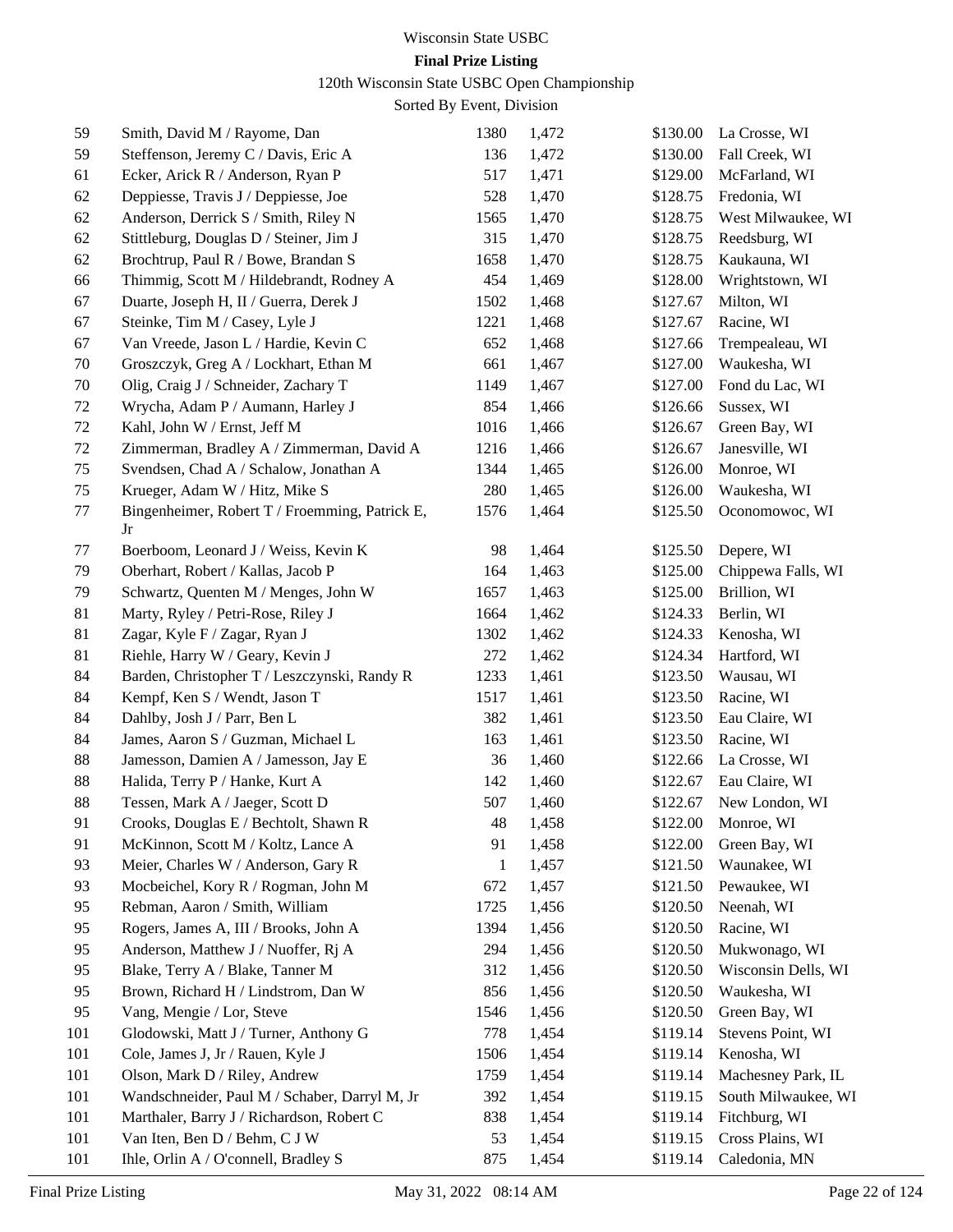### **Final Prize Listing**

120th Wisconsin State USBC Open Championship

| 108        | Munz, Richard P, Jr / Hensler, Chris A        | 833        | 1,453 | \$118.00             | Sun Prairie, WI       |
|------------|-----------------------------------------------|------------|-------|----------------------|-----------------------|
| 109        | Bard, Gregory A / Rusch, Peter K              | 753        | 1,452 | \$118.00             | Rosendale, WI         |
| 109        | Kleutgen, Ron / Kleutgen, Andrew S            | 1425       | 1,452 | \$118.00             | WILD ROSE, WI         |
| 111        | Thaden, Tony / Kortes, Peter J, Jr            | 1557       | 1,450 | \$116.67             | Verona, WI            |
| 111        | Stolz, Scott O / Spinks, Justin C             | 1033       | 1,450 | \$116.66             | St. Francis, WI       |
| 111        | Schuett, Alan E / Zielke, Jeff R              | 1481       | 1,450 | \$116.67             | Watertown, WI         |
| 111        | Schrubbe, Ralph T, Jr / Custer, Gordon M      | 1339       | 1,450 | \$116.67             | Milwaukee, WI         |
| 111        | Paulson, Scott H / Paulson, Lorne J           | 989        | 1,450 | \$116.66             | Amherst, WI           |
| 111        | Groendal, Darrin A / Elert, Jon K             | 1804       | 1,450 | \$116.67             | Mukwonago, WI         |
| 117        | Reithmeyer, William J / Edwards, Ronald C, Jr | 7          | 1,449 | \$116.00             | McFarland, WI         |
| 117        | Oldenhoff, Marc K / Hartig, Chris J           | 1642       | 1,449 | \$116.00             | Watertown, WI         |
| 119        | Jansen, Paul C / Peeters, Brad J              | 1679       | 1,448 | \$115.00             | Kaukauna, WI          |
| 119        | Lenegar, Corey J / White, Tristan E           | 1506       | 1,448 | \$115.00             | Kenosha, WI           |
| 119        | Pomplin, Daniel R / Stahl, Brett A            | 1671       | 1,448 | \$115.00             | NESHKORO, WI          |
| 122        | Wiggins, Steven C / Kurt, Richard R           | 297        | 1,447 | \$114.25             | Sun Prairie, WI       |
| 122        | Brown, Ryker L / Bailey, Mathew R             | 1289       | 1,447 | \$114.25             | Evansville, WI        |
| 122        | Feia, Duane R / Guza, Jeremy J                | 668        | 1,447 | \$114.25             | Germantown, WI        |
| 122        | Verran, Shawn R / Bartmann, Taylor L          | 540        | 1,447 | \$114.25             | West Bend, WI         |
| 126        | Chernohorsky, Eric S / Nelson, Carl J, Jr     | 1340       | 1,446 | \$113.50             | Milwaukee, WI         |
| 126        | Feirn, John W / Bertolini, Bo D               | 164        | 1,446 | \$113.50             | Chippewa Falls, WI    |
| 128        | Shaltis, Joel A / Shaltis, Antone P           | 1275       | 1,445 | \$113.00             | Rhinelander, WI       |
| 128        | Schober, Lyle M, Jr / Gatrel, Arnie L         | 481        | 1,445 | \$113.00             | Beloit, WI            |
| 130        | Schroeder, Travis J / Muller, Jon H           | 1366       | 1,444 | \$113.00             | Verona, WI            |
| 131        | Boynton, Dean B / Casson, Chris K             | 297        | 1,443 | \$112.00             | Sun Prairie, WI       |
| 131        | Wyskochill, Chad M / Larson, Arthur L         | 856        | 1,443 | \$112.00             | Waukesha, WI          |
| 131        | Olson, Thomas O / Olson, Andrew O             | 831        | 1,443 | \$112.00             | Sun Prairie, WI       |
| 134        | Collien, Jake J, III / Lammers, Craig M       | 346        | 1,442 | \$111.66             | Fond du Lac, WI       |
| 134        | Schmit, Paul J / Schmit, Michael P            | 1446       | 1,442 | \$111.67             | Pulaski, WI           |
| 134        | Willison, Dan M / Springstroh, Tim T          | 975        | 1,442 | \$111.67             | Seymour, WI           |
| 137        | Wilson, Timothy J / Porter, John G            | 1634       | 1,441 | \$111.00             | Oak Creek, WI         |
| 138        | Foertsch, Taylor N / Turner, Amanda C         | 1558       | 1,440 | \$110.40             | Verona, WI            |
| 138        | Breuninger, Brad M / Olsen, Steve J           | 166        | 1,440 | \$110.40             | Oconto, WI            |
| 138        | Marwitz, Luke A / Gaffney, Brad               | 509        | 1,440 | \$110.40             | Waupun, WI            |
| 138        | Sheats, Kenneth S / Meyer, David M            | 859        | 1,440 |                      | \$110.40 Waukesha, WI |
| 138        | Abendroth, Jason G / Mariani, Michael J       | 318        | 1,440 | \$110.40             | Jackson, WI           |
| 143        | Witkowiak, Jarrod J / Whitten, Micheal L      | 162        | 1,439 | \$109.34             | Racine, WI            |
| 143        | Kawlewski, John P / Trebe, Kyle A             | 986        | 1,439 | \$109.33             | Amherst, WI           |
| 143        | Sullivan, Kyle J / Bumgarner, Bill R          | 1344       | 1,439 | \$109.33             | Monroe, WI            |
| 146        | Kuhr, Brad R / Cole, Michael O                | 1727       | 1,438 | \$109.00             | Neenah, WI            |
| 146        | Nelson, Austin M / Nelson, Raymond E          | 655        | 1,438 | \$109.00             | East Bristol, WI      |
| 148        | Nier, Mike / Monfils, Chad M                  | 97         | 1,437 | \$107.57             | Green Bay, WI         |
| 148        |                                               |            | 1,437 | \$107.57             | Fort Atkinson, WI     |
|            | Staude, Lynn A / Staude, Matthew A            | 610        |       |                      |                       |
| 148<br>148 | Drella, Derric T / Becher, Matt J             | 806<br>680 | 1,437 | \$107.57<br>\$107.57 | Pulaski, WI           |
|            | Rogalla, Lee A / Hockerman, Mark D            |            | 1,437 |                      | Wis. Rapids, WI       |
| 148        | Majchrzak, Jason / Majchrzak, Michael J       | 1026       | 1,437 | \$107.57             | Milwaukee, WI         |
| 148        | Coffey, Brad M / Coffey, Anthony L            | 26         | 1,437 | \$107.57             | Cedarburg, WI         |
| 148        | Schwark, Wayne C / Schwark, Jeremy W          | 56         | 1,437 | \$107.58             | Fox Lake, WI          |
| 155        | Scherff, Rick / Surdyk, Scott M               | 1401       | 1,436 | \$106.33             | Eagle, WI             |
| 155        | Leitzke, Andrew A / Bishop, Ryan H            | 93         | 1,436 | \$106.34             | DePere, WI            |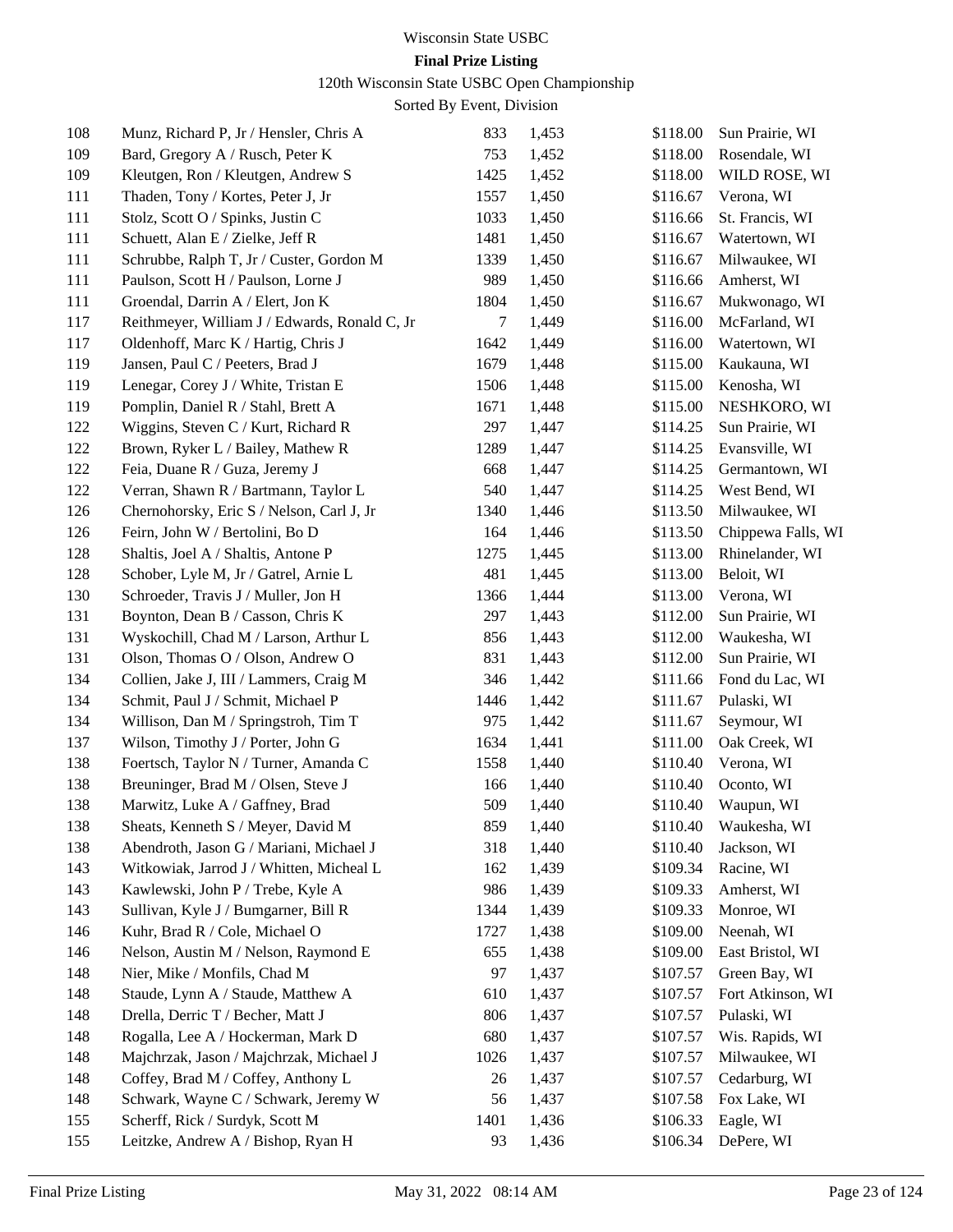### **Final Prize Listing**

120th Wisconsin State USBC Open Championship

| 155 | Hill, Gregg S / Nicla, Ray N                   | 1605 | 1,436 | \$106.33 | Helenville, WI       |
|-----|------------------------------------------------|------|-------|----------|----------------------|
| 158 | Decorah, Jaret J / Decorah, Joe E              | 1328 | 1,435 | \$105.50 | La Valle, WI         |
| 158 | Springer, Jason S / Voge, Paul L               | 317  | 1,435 | \$105.50 | West Bend, WI        |
| 158 | Schwister, Brock A / Polzin, Benjamin M        | 1726 | 1,435 | \$105.50 | Neenah, WI           |
| 158 | Miller, Nicole R / Adamson, Jaimee L           | 1685 | 1,435 | \$105.50 | Appleton, WI         |
| 162 | Komornicki, Krysztof J / Komornicki, Tadeusz K | 271  | 1,434 | \$104.50 | Milwaukee, WI        |
| 162 | Switzky, Jan C / Burns, Patrick G              | 623  | 1,434 | \$104.50 | Oregon, WI           |
| 162 | Conradson, Jim A / Miller, Michael R           | 1452 | 1,434 | \$104.50 | Spooner, WI          |
| 162 | Kelm, Randy E / Drover, Jon M                  | 353  | 1,434 | \$104.50 | Green Lake, WI       |
| 162 | Wondra, Jason P / Protzman, Jeremy L           | 1438 | 1,434 | \$104.50 | Mukwonago, WI        |
| 162 | Cozza, Joseph R / Duzon, Justin L              | 1735 | 1,434 | \$104.50 | Muskego, WI          |
| 168 | Wartgow, Evan P / Vail, Ryan T                 | 609  | 1,433 | \$103.25 | Fort Atkinson, WI    |
| 168 | Knoblauch, Jim F / Rozek, Jeffery B            | 538  | 1,433 | \$103.25 | Random Lake, WI      |
| 168 | Blosch, Terry J / Chapman, Daniel              | 1343 | 1,433 | \$103.25 | Monroe, WI           |
| 168 | Reetz, Nathan L / Sanders, Joshua C            | 888  | 1,433 | \$103.25 | Madison, WI          |
| 172 | Meisel, Dustin D / Hafeman, Ben M              | 1555 | 1,432 | \$103.00 | Verona, WI           |
| 173 | Lasowski, Glenn M / Grande, Justin B           | 1123 | 1,431 | \$102.00 | St. Germain, WI      |
| 174 | Nelson, Rachel L / Nelson, Dale R              | 809  | 1,430 | \$101.75 | Waupaca, WI          |
| 174 | Hayek, Roger A / Sukkert, Scott J              | 402  | 1,430 | \$101.75 | Milwaukee, WI        |
| 174 | Lamers, Daniel D / Mallon, Bradley L           | 579  | 1,430 | \$101.75 | Franklin, WI         |
| 174 | Wagner, Jacob D / Deschaine, Jacob D           | 1444 | 1,430 | \$101.75 | Porterfield, WI      |
| 178 | Holbek, Cotie J / Gerth, Steven J              | 428  | 1,429 | \$100.60 | Burlington, WI       |
| 178 | Siebenlist, Jason R / Herden, Jonathan M       | 292  | 1,429 | \$100.60 | Milwaukee, WI        |
| 178 | Henk, Michael A / Carpenter, Scott A           | 669  | 1,429 | \$100.60 | Germantown, WI       |
| 178 | Oleniczak, Nicholas A / Oleniczak, Bryan M     | 311  | 1,429 | \$100.60 | Big Bend, WI         |
| 178 | Thomas, Jacob T / Pounders, Michael J          | 1557 | 1,429 | \$100.60 | Verona, WI           |
| 183 | Pinnecker, Brett A / Lipari, Brandon R         | 1393 | 1,428 | \$99.66  | Racine, WI           |
| 183 | Risch, Dale L / Spick, Jon N                   | 1666 | 1,428 | \$99.67  | Wautoma, WI          |
| 183 | Lunde, Matthew R / Lehan, John W               | 1284 | 1,428 | \$99.67  | Prairie Du Sac, WI   |
| 186 | Manninger, Marc C / Strangstalien, Randy L     | 41   | 1,427 | \$99.00  | Westby, WI           |
| 186 | Erickson, Jeffrey J / ROHE, JERAD K            | 578  | 1,427 | \$99.00  | Appleton, WI         |
| 186 | Hall, Richard A / Mickschl, Timothy J          | 1272 | 1,427 | \$99.00  | La Crosse, WI        |
| 189 | Mielke, Ryan L / Monday, Bryan D               | 1680 | 1,426 | \$98.00  | Kaukauna, WI         |
| 189 | Cywinski, William J / Cywinski, Tanner         | 555  | 1,426 | \$98.00  | Wausau, WI           |
| 189 | Bartz, Ed H / Bishop, Jeff D                   | 569  | 1,426 | \$98.00  | Waukesha, WI         |
| 189 | Kurtz, Justin S / Diciaula, Anthony J          | 999  | 1,426 | \$98.00  | Muskego, WI          |
| 193 | Hansen, Tom / Pope, Rick A                     | 565  | 1,424 | \$97.34  | Muskego, WI          |
| 193 | Kreisa, Drew A / Long, Corey M                 | 1748 | 1,424 | \$97.33  | Sheboygan, WI        |
| 193 | Schroeder, Eugene J / Schroeder, Jonathon J    | 1368 | 1,424 | \$97.33  | Cuba City, WI        |
| 196 | Muehl, Peter / Box, Gregory S                  | 857  | 1,423 | \$97.00  | Waukesha, WI         |
| 196 | Mattmiller, Steve P / Hintz, Matt D            | 980  | 1,423 | \$97.00  | Amherst Junction, WI |
| 198 | Westphal, James P / Nowak, Christopher P       | 264  | 1,422 | \$96.00  | Waukesha, WI         |
| 198 | Ferraton, Edward / Thiesenhusen, James K       | 1504 | 1,422 | \$96.00  | Pleasant Pr, WI      |
| 200 | Gust, Travis J / Tessen, Kyle A                | 5    | 1,421 | \$96.00  | Hortonville, WI      |
| 200 | Franklin, Thomas J / Vosberg, Ronald L         | 1721 | 1,421 | \$96.00  | Stoughton, WI        |
| 202 | Groshek, Dennis N / Kraft, John E              | 980  | 1,420 | \$95.00  | Amherst Junction, WI |
| 202 | Tanin, Nick A / Ritschard, Cory M              | 1344 | 1,420 | \$95.00  | Monroe, WI           |
| 204 | Bouffiou, Ryan D / Marquard, Sean L            | 1518 | 1,419 | \$94.40  | Stevens Point, WI    |
| 204 | Conrad, Dale W / Schuett, Daniel S             | 1442 | 1,419 | \$94.40  | Waukesha, WI         |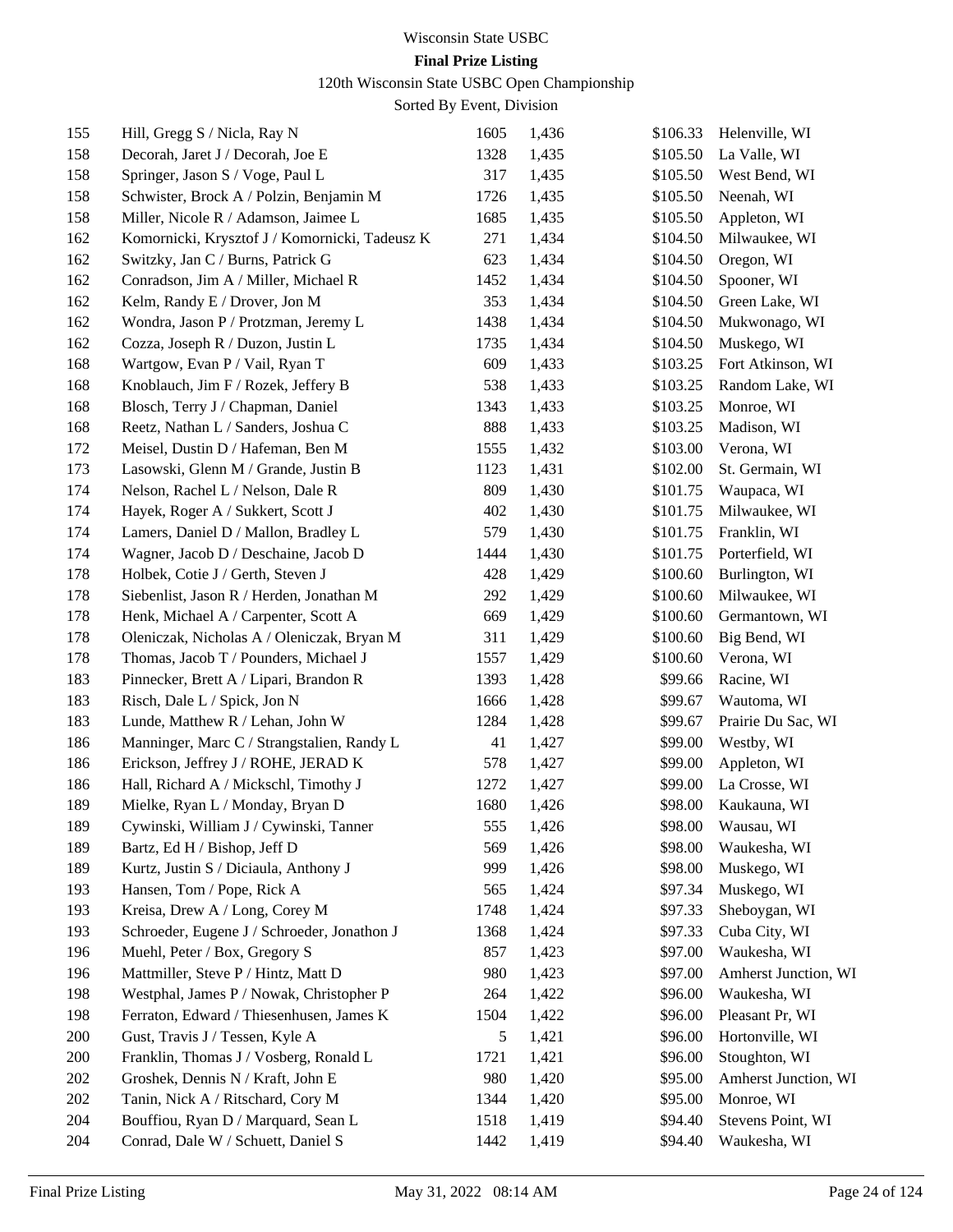120th Wisconsin State USBC Open Championship

| 204 | Bunkoske, Andrew J / Janz, Tim M           | 903  | 1,419 | \$94.40 | Beaver Dam, WI      |
|-----|--------------------------------------------|------|-------|---------|---------------------|
| 204 | Hansen, Daniel E / Hansen, David           | 559  | 1,419 | \$94.40 | South Milwaukee, WI |
| 204 | Yost, Ian A / Stock, Matt H                | 1663 | 1,419 | \$94.40 | Berlin, WI          |
| 209 | Skenandore, Brad J / Smits, Jordan J       | 96   | 1,418 | \$93.50 | Green Bay, WI       |
| 209 | Duschene, Dan J / Becker, Jeremiah J       | 316  | 1,418 | \$93.50 | West Bend, WI       |
| 211 | Williams, Amy C / Williams, Trevor W       | 821  | 1,417 | \$93.00 | Beloit, WI          |
| 211 | Walter, David M / Bohmke, Tyler T          | 381  | 1,417 | \$93.00 | Altoona, WI         |
| 211 | Kuykendall, Keith C / Holmes, Joshua L     | 813  | 1,417 | \$93.00 | Janesville, WI      |
| 214 | Cummings, Philip L / Hurtienne, Scott A    | 148  | 1,416 | \$91.50 | Sheboygan Falls, WI |
| 214 | Houg, Alexi L / Delveaux, Lloyd A, Jr      | 940  | 1,416 | \$91.50 | Neenah, WI          |
| 214 | Sailer, Scott D / Polinski, Bryan T        | 285  | 1,416 | \$91.50 | West Allis, WI      |
| 214 | Mueller, Richard A / Mueller, Adam R       | 697  | 1,416 | \$91.50 | Menomonee Falls, WI |
| 214 | Zimmer, Bryan J / Bussan, Ross A           | 517  | 1,416 | \$91.50 | McFarland, WI       |
| 214 | Bezjak, Brett S / Shea, Peter T            | 1519 | 1,416 | \$91.50 | Palmyra, WI         |
| 214 | Broetzmann, Ronald C / Perez, Alejandro A  | 263  | 1,416 | \$91.50 | Sussex, WI          |
| 214 | Thibodeaux, Don J / Martin, Matthew J      | 921  | 1,416 | \$91.50 | Suamico, WI         |
| 222 | Panno, Michael E / Moore, Jon C            | 1207 | 1,415 | \$90.50 | Waukesha, WI        |
| 222 | Schiekiera, Aron L / Olson, Matt R         | 1629 | 1,415 | \$90.50 | Waukesha, WI        |
| 224 | Goepel, Richard J / Trester, Dale B        | 854  | 1,414 | \$90.00 | Sussex, WI          |
| 224 | Heilman, Andy P / Heilman, Paul F          | 40   | 1,414 | \$90.00 | West Salem, WI      |
| 226 | Thorson, Timothy J / Angell, Ryan J        | 664  | 1,413 | \$89.20 | McFarland, WI       |
| 226 | Walden, Robert S / Hedler, Kenneth W       | 394  | 1,413 | \$89.20 | South Milwaukee, WI |
| 226 | Schlemm, Marcus G / Leannais, Kimberly D   | 1200 | 1,413 | \$89.20 | Franklin, WI        |
| 226 | Milos, Michael J / Milos, Zachary J        | 1214 | 1,413 | \$89.20 | Germantown, WI      |
| 226 | Vivoda, Ryan L / Karl, Seth J              | 140  | 1,413 | \$89.20 | Menomonie, WI       |
| 231 | Heimermann, Nathan D / Biertzer, Matthew S | 1423 | 1,412 | \$87.67 | Fond du Lac, WI     |
| 231 | Mork, Wesley A / Wideman, Seth G           | 990  | 1,412 | \$87.67 | AMHERST, WI         |
| 231 | Williams, Daniel M / Helm, Scott A         | 853  | 1,412 | \$87.66 | Sussex, WI          |
| 231 | Slaby, Jeff J / Fernholz, Dave A, Jr       | 1180 | 1,412 | \$87.67 | Arcadia, WI         |
| 231 | Holmes, Theresa L / Fuelle, Shaun M        | 225  | 1,412 | \$87.66 | Deerfield, WI       |
| 231 | Chamberlain, Tylor D / Teigen, Michael L   | 1056 | 1,412 | \$87.67 | Eau Claire, WI      |
| 237 | Jensen, Jamie L / Prescott, Thomas L, Jr   | 1611 | 1,411 | \$86.40 | Kenosha, WI         |
| 237 | Klopf, Joe K / Klopf, Joseph J             | 233  | 1,411 | \$86.40 | Plymouth, WI        |
| 237 | Breitbach, Phillip J / Simmons, Jeffry B   | 500  | 1,411 |         | \$86.40 Belmont, WI |
| 237 | Hetzel, Brad T / Wiedmeyer, Josh J         | 582  | 1,411 | \$86.40 | West Bend, WI       |
| 237 | Exner, Lori / Newman, Ashley M             | 1736 | 1,411 | \$86.40 | Muskego, WI         |
| 242 | Fritsch, Gary A / Zabel, Peter J           | 1073 | 1,410 | \$85.33 | Sheboygan, WI       |
| 242 | West, Armand F / West, James C, III        | 1239 | 1,410 | \$85.33 | Ladysmith, WI       |
| 242 | Ward, Joshua J / Dunham, Michael T         | 811  | 1,410 | \$85.34 | Milton, WI          |
| 245 | Alleman, Rob M / Leppert, Michael J        | 1365 | 1,409 | \$84.40 | Kieler, WI          |
| 245 | Mathe, Chris R / Blank, Kelly J            | 430  | 1,409 | \$84.40 | Oshkosh, WI         |
| 245 | Greenwood, Ryne E / Pobloski, Gene D       | 1594 | 1,409 | \$84.40 | Kenosha, WI         |
| 245 | Hanson, Nickolas P / DeJardin, Kyle A      | 937  | 1,409 | \$84.40 | Appleton, WI        |
| 245 | Donlevy, Brendan M / Sibila, Justin T      | 389  | 1,409 | \$84.40 | South Milwaukee, WI |
| 250 | Muth, Kristopher D / Dopkins, Brad A       | 116  | 1,408 | \$83.40 | Sun Prairie, WI     |
| 250 | Doda, Michael J / Shelp, Mitchell D        | 1022 | 1,408 | \$83.40 | West Allis, WI      |
| 250 | Oliva, Tony / Michalowski, Nathan D        | 1517 | 1,408 | \$83.40 | Racine, WI          |
| 250 | Monce, William D / Cleveland, Aaron M      | 1747 | 1,408 | \$83.40 | Sheboygan, WI       |
| 250 | Hibbard, Danielle M / Hibbard, Ralph P     | 764  | 1,408 | \$83.40 | Mukwonago, WI       |
|     |                                            |      |       |         |                     |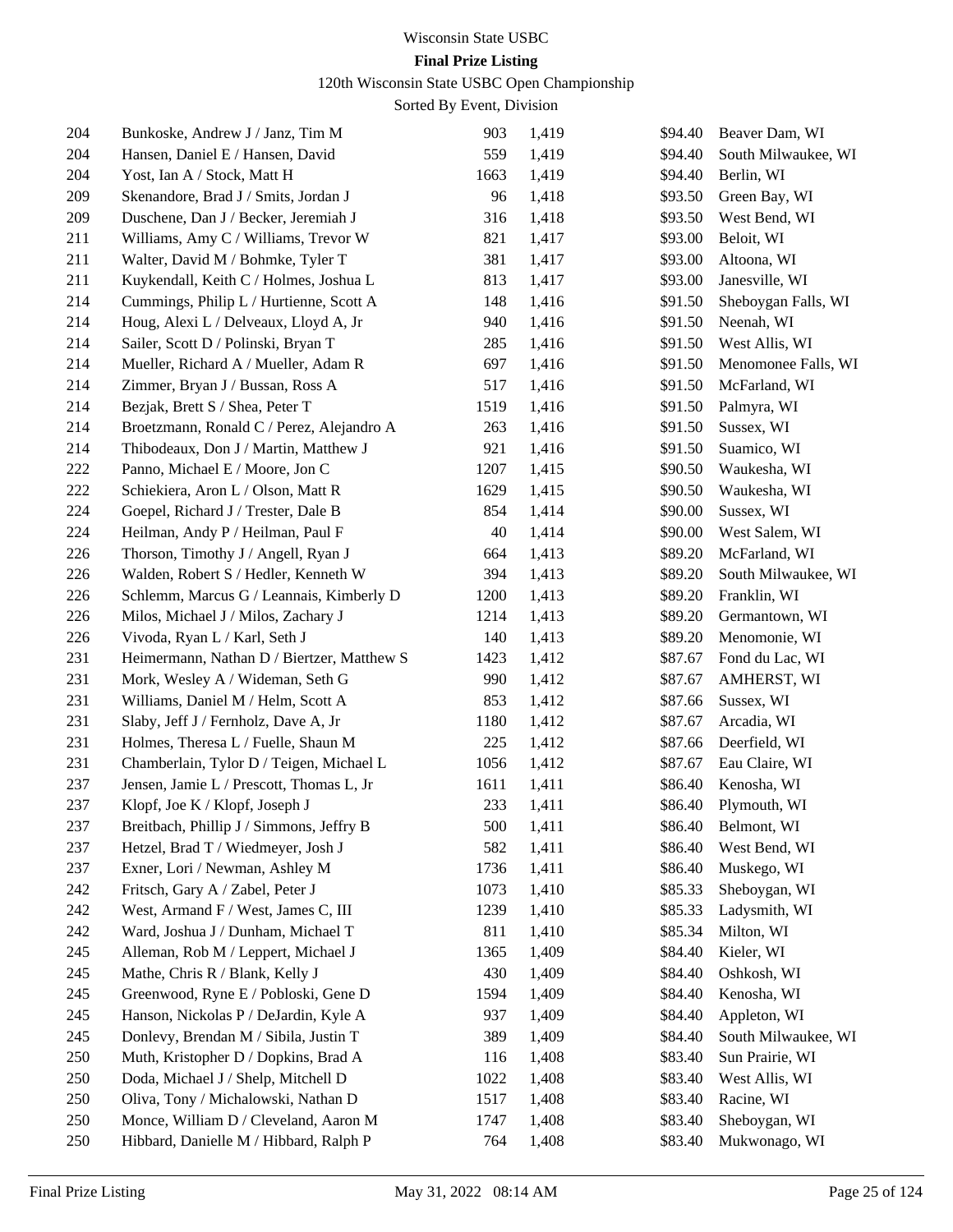#### 120th Wisconsin State USBC Open Championship

| 255 | Bagatta, Michael G / Orten, Gerald H, Jr    | 540  | 1,407 | \$83.00 | West Bend, WI       |
|-----|---------------------------------------------|------|-------|---------|---------------------|
| 256 | Albrecht, John R / Malison, Mark R          | 420  | 1,406 | \$82.00 | Burlington, WI      |
| 256 | Page, James A / Pierzchalski, Jason A       | 401  | 1,406 | \$82.00 | Franklin, WI        |
| 258 | Nolan, Shawn W / Bisick, Aaron P            | 215  | 1,405 | \$81.00 | Green Bay, WI       |
| 258 | Carlson, Craig D / Craft, Kevin P           | 1260 | 1,405 | \$81.00 | Tomahawk, WI        |
| 258 | Medinger, Eric W / Medinger, Chris          | 1273 | 1,405 | \$81.00 | Port Washington, WI |
| 258 | Brooks, Morgan C / Mastopietro, Elizabeth   | 764  | 1,405 | \$81.00 | Mukwonago, WI       |
| 258 | Tordik, Drew J / Schrubbe, Ray              | 1400 | 1,405 | \$81.00 | Muskego, WI         |
| 258 | Eippert, Jason K / Demler, Marcus R         | 530  | 1,405 | \$81.00 | Random Lake, WI     |
| 258 | Faust, Patrick / Dins, David D              | 1147 | 1,405 | \$81.00 | Beaver Dam, WI      |
| 258 | Sabel, Kevin J / Trombley, Todd A           | 1423 | 1,405 | \$81.00 | Fond du Lac, WI     |
| 266 | Phattaphone, Boun / Phattaphone, Somkhith   | 790  | 1,404 | \$79.50 | Pewaukee, WI        |
| 266 | Debakker, Stephen / Ayotte, Glenn J         | 699  | 1,404 | \$79.50 | Ishpeming, MI       |
| 266 | Naleid, Ben A / Mallow, Justin R            | 1650 | 1,404 | \$79.50 | Watertown, WI       |
| 266 | Gmach, Kevin C / Klinke, Shawn C            | 1748 | 1,404 | \$79.50 | Sheboygan, WI       |
| 270 | Weyker, Stephen W / Quillen, Terry D        | 920  | 1,403 | \$78.33 | Cedarburg, WI       |
| 270 | Suprenand, Gavin D / Miller, Brian J        | 1205 | 1,403 | \$78.33 | Fond du Lac, WI     |
| 270 | Bannach, Adam L / Bannach, Bryan E          | 611  | 1,403 | \$78.33 | Edgerton, WI        |
| 270 | Wolfe, Robert R / Dusso, Mike G             | 142  | 1,403 | \$78.34 | Eau Claire, WI      |
| 270 | Janicek, Christopher S / Janicek, Ron S, Jr | 1280 | 1,403 | \$78.33 | West Bend, WI       |
| 270 | Vander Velde, James A / Kelm, Joseph R      | 353  | 1,403 | \$78.34 | Green Lake, WI      |
| 276 | Mours, Jeff / Trejo, Clemente J, Jr         | 1814 | 1,402 | \$76.62 | Franklin, WI        |
| 276 | Masalewicz, Michael A / Hintz, James R      | 676  | 1,402 | \$76.63 | Pewaukee, WI        |
| 276 | Bautch, Corbin R / Bautch, Bradley M        | 1034 | 1,402 | \$76.63 | Oak Creek, WI       |
| 276 | Julius, Jerold W / Julius, Christian J      | 962  | 1,402 | \$76.63 | Appleton, WI        |
| 276 | Kelly, Samantha S / Salinas, Scott A        | 1393 | 1,402 | \$76.62 | Racine, WI          |
| 276 | Slaasted, Samuel J / Cheever, Donald L      | 1475 | 1,402 | \$76.62 | Racine, WI          |
| 276 | Ellenbecker, Robert F / Kallenbach, Ben M   | 1085 | 1,402 | \$76.62 | Green Bay, WI       |
| 276 | Ronde, Dan A / Ronde, Jerome D              | 490  | 1,402 | \$76.63 | Brodhead, WI        |
| 284 | Glocke, Colton S / Rosenow, Ryan P          | 962  | 1,401 | \$75.50 | Appleton, WI        |
| 284 | Galioto, David C / Peters, Nick R           | 1137 | 1,401 | \$75.50 | Grafton, WI         |
| 286 | Buxbaum, Ronald K / Grimm, Randy J          | 288  | 1,400 | \$74.75 | Pewaukee, WI        |
| 286 | Mueller, Eric E / Lennartz, Jason J         | 696  | 1,400 | \$74.75 | Menomonee Falls, WI |
| 286 | Bunkoske, Joe W / Janz, James M             | 904  | 1,400 | \$74.75 | Beaver Dam, WI      |
| 286 | Erce, Rick A / Gille, Todd W                | 1702 | 1,400 | \$74.75 | Madison, WI         |
| 290 | Vosberg, Jeremy J / Smith, Tyler R          | 1104 | 1,399 | \$74.00 | Lancaster, WI       |
| 290 | Angell, Nathan H / Lundy, David A           | 86   | 1,399 | \$74.00 | DePere, WI          |
| 292 | Berres, Randy J / Berres, Scott A           | 881  | 1,398 | \$73.20 | Sussex, WI          |
| 292 | Bayrhoffer, Brandon M / Kline, Kevin M      | 1345 | 1,398 | \$73.20 | Monroe, WI          |
| 292 | Martinez, Jim / Kohnke, Kelly S             | 431  | 1,398 | \$73.20 | Oshkosh, WI         |
| 292 | Schlimgen, Duane M / Peterson, Nicholas R   | 130  | 1,398 | \$73.20 | Belleville, WI      |
| 292 | Dudek, James D / Scott, Robert A            | 1042 | 1,398 | \$73.20 | Franklin, WI        |
| 297 | Vetter, Vance A / Schmidt, Bryan N          | 697  | 1,397 | \$71.57 | Menomonee Falls, WI |
| 297 | Konkol, Brian A / Brzek, Jason D            | 397  | 1,397 | \$71.58 | South Milwaukee, WI |
| 297 | Feggestad, Joshua / Haefemeyer, Paul R      | 993  | 1,397 | \$71.57 | Brookfield, WI      |
| 297 | Fladhammer, Alan A / Dahl, Bradley P        | 811  | 1,397 | \$71.57 | Milton, WI          |
| 297 | Eastman, Clint Z / Olson, Ian J             | 1334 | 1,397 | \$71.57 | Hancock, WI         |
| 297 | Herman, Kevin M / Kulwicki, Brian J         | 1203 | 1,397 | \$71.57 | Milwaukee, WI       |
| 297 | Powers, Ronald A / Riebe, Brian J           | 726  | 1,397 | \$71.57 | Hudson, WI          |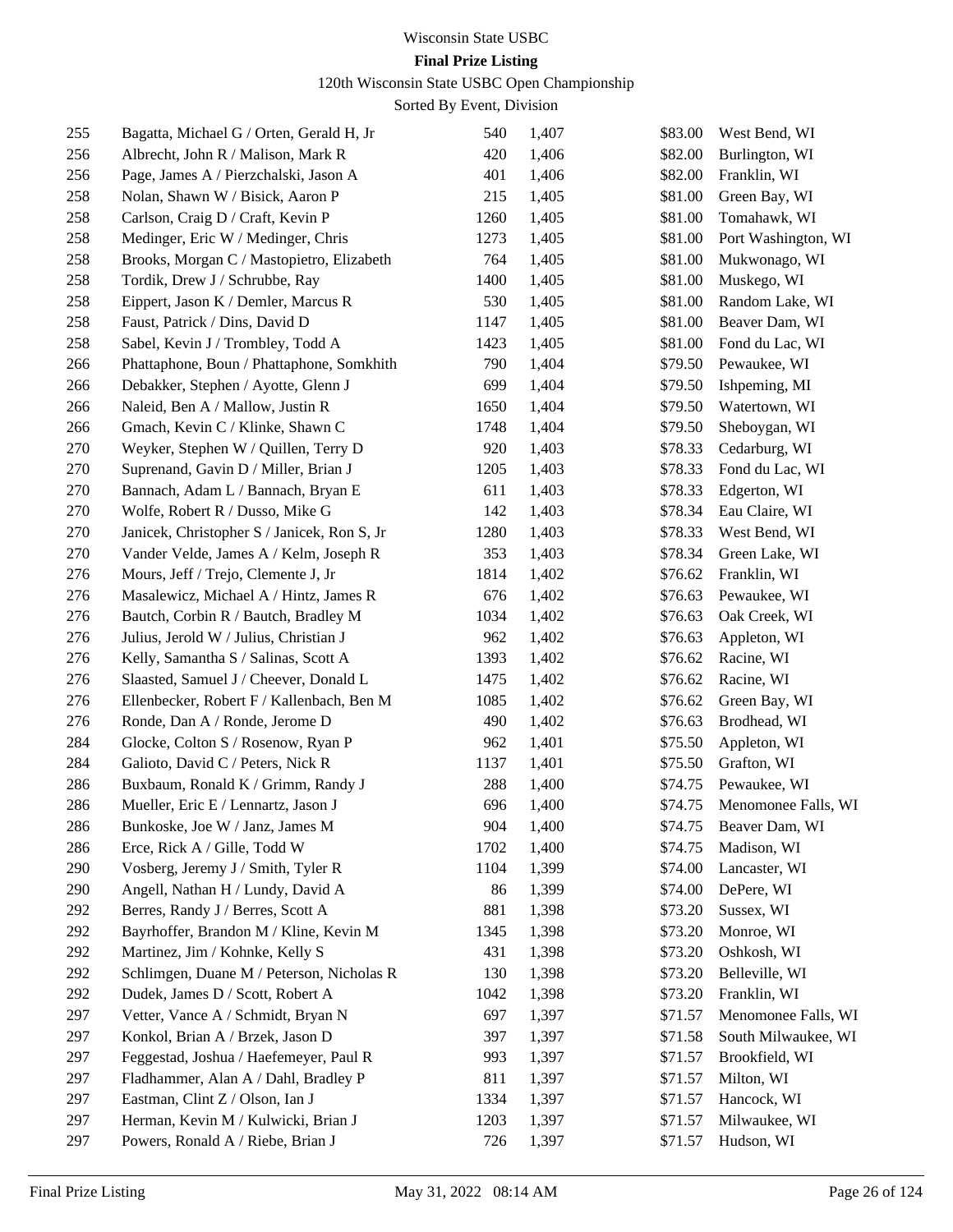#### 120th Wisconsin State USBC Open Championship

| 304 | Sjuggerud, Dave W / Cornell, Pat F            | 1165 | 1,396 | \$70.00 | Kenosha, WI         |
|-----|-----------------------------------------------|------|-------|---------|---------------------|
| 304 | Prochaska, Frank A / Prochaska, Troy          | 533  | 1,396 | \$70.00 | Fredonia, WI        |
| 304 | Buerger, Samantha L / Nedzlek, Kevin W        | 1605 | 1,396 | \$70.00 | Helenville, WI      |
| 304 | Percoski, Raymond J / Stabenaw, Michael A     | 1502 | 1,396 | \$70.00 | Milton, WI          |
| 304 | Chelminiak, Paul E / Dake, Larry              | 861  | 1,396 | \$70.00 | Waukesha, WI        |
| 304 | Johnson, David J / Dear, Charles D            | 1385 | 1,396 | \$70.00 | Milwaukee, WI       |
| 310 | Maypark, James G / Foster, Jon J              | 367  | 1,395 | \$69.00 | Osceola, WI         |
| 310 | Zastrow, James C / Fredrickson, Thomas P      | 785  | 1,395 | \$69.00 | Stanley, WI         |
| 310 | Hollenbeck, Garrett G / Gnadt, Daniel C       | 1022 | 1,395 | \$69.00 | West Allis, WI      |
| 310 | Pelletier, N Edward / Randall, Reginald L, II | 1707 | 1,395 | \$69.00 | Lodi, WI            |
| 314 | Bahleda, Frank / Stangel, Shawn M             | 1437 | 1,394 | \$67.57 | Mukwonago, WI       |
| 314 | Novak, Jeff A, Jr / Dulas, Jonathan T         | 1585 | 1,394 | \$67.57 | Ripon, WI           |
| 314 | Berkhahn, William H / Bonney, Kelly J         | 1110 | 1,394 | \$67.57 | West Allis, WI      |
| 314 | Gillis, Robert E / Zemke, Paul T              | 724  | 1,394 | \$67.57 | New Richmond, WI    |
| 314 | Schachinger, Joseph P / Boone, Mathew A       | 1275 | 1,394 | \$67.57 | Rhinelander, WI     |
| 314 | Rosandich, Joseph D / Rosandich, Nicholas J   | 845  | 1,394 | \$67.57 | New Berlin, WI      |
| 314 | Doxtater, Justin L / Olesewski, Anthony L     | 88   | 1,394 | \$67.58 | DePere, WI          |
| 321 | Eggen, Jeremy M / Zarnstroff, Alicia          | 796  | 1,393 | \$66.20 | Clinton, WI         |
| 321 | Rauen, Dave / Becher, Jason P                 | 577  | 1,393 | \$66.20 | Green Bay, WI       |
| 321 | Schefus, Steven L / Feih, Mike W              | 856  | 1,393 | \$66.20 | Waukesha, WI        |
| 321 | Grunert, Scott F / Gladczak, Robert J         | 683  | 1,393 | \$66.20 | New Berlin, WI      |
| 321 | Wagner, Zach J / Reetz, Nicholas A            | 1136 | 1,393 | \$66.20 | Grafton, WI         |
| 326 | Worm, Adam T / Poeschl, Robert M              | 387  | 1,392 | \$65.00 | New Berlin, WI      |
| 326 | Rush, Matt J / Call, Brian A                  | 300  | 1,392 | \$65.00 | Marshall, WI        |
| 328 | Harding, Paul C / Green, Zachary A            | 1572 | 1,391 | \$64.33 | Madison, WI         |
| 328 | Rahn, Darin A / Nottestad, Brent R            | 69   | 1,391 | \$64.34 | Deerfield, WI       |
| 328 | Cattani, Joe R / Stuckart, Craig A            | 1005 | 1,391 | \$64.33 | Waukesha, WI        |
| 328 | Lewis, Lenny L / Fidler, Jeff J, Jr           | 436  | 1,391 | \$64.33 | Two Rivers, WI      |
| 328 | Goldschmidt, Teran J / Gort, Nick J           | 415  | 1,391 | \$64.34 | Elkhorn, WI         |
| 328 | Bonfigt, Allen J / Richards, Randall G        | 436  | 1,391 | \$64.33 | Two Rivers, WI      |
| 334 | Lamers, Dean M / Mellberg, Scott A            | 878  | 1,390 | \$62.44 | Kaukauna, WI        |
| 334 | Wilson, Leonard J, II / Coffey, Jon A         | 517  | 1,390 | \$62.44 | McFarland, WI       |
| 334 | Duty, Amber L / Duty, Matthew W               | 421  | 1,390 | \$62.44 | Milwaukee, WI       |
| 334 | Mattson, Rick A / Guagliardo, Sam W           | 1225 | 1,390 | \$62.44 | Germantown, WI      |
| 334 | Rogers, Kyle R / Strangstalien, Jon L         | 31   | 1,390 | \$62.45 | West Salem, WI      |
| 334 | Stanosz, Matthew J / Caldwell, Jamey A        | 417  | 1,390 | \$62.45 | Elkhorn, WI         |
| 334 | Buxbaum, Jane F / Peterson, Mike              | 289  | 1,390 | \$62.45 | Pewaukee, WI        |
| 334 | Dewing, Kristopher R / Dewing, Kevin R        | 1470 | 1,390 | \$62.44 | Oshkosh, WI         |
| 334 | Van Pietersom, William T / Natzke, Todd E     | 26   | 1,390 | \$62.45 | Cedarburg, WI       |
| 343 | Hockerman, Kathy K / Goetsch, Dennis M        | 680  | 1,389 | \$61.00 | Wis. Rapids, WI     |
| 343 | Orvis, Ryan J / Orvis, Matthew J              | 217  | 1,389 | \$61.00 | Green Bay, WI       |
| 343 | Stanzione, Nicholas R / Nolan, Eric J         | 215  | 1,389 | \$61.00 | Green Bay, WI       |
| 343 | Lauretic, Brandon C / Hanson, Brandon R       | 684  | 1,389 | \$61.00 | East Troy, WI       |
| 347 | Leighton, Donald R / Leikness, Douglas G      | 35   | 1,388 | \$60.00 | Madison, WI         |
| 347 | Blome, Alan J, Jr / Zeitz, Allen C, Jr        | 434  | 1,388 | \$60.00 | Racine, WI          |
| 347 | Conway, David R / Kirk, Kevin J               | 1373 | 1,388 | \$60.00 | Cuba City, WI       |
| 347 | Wilterdink, Greg J / Wilterdink, Scott A      | 1436 | 1,388 | \$60.00 | Grafton, WI         |
| 351 | Unferth, Dean J / Brath, James M              | 1079 | 1,387 | \$59.00 | Fond du Lac, WI     |
| 351 | Grailer, Mike J / Westbrook, Caleb J          | 152  | 1,387 | \$59.00 | Sheboygan Falls, WI |
|     |                                               |      |       |         |                     |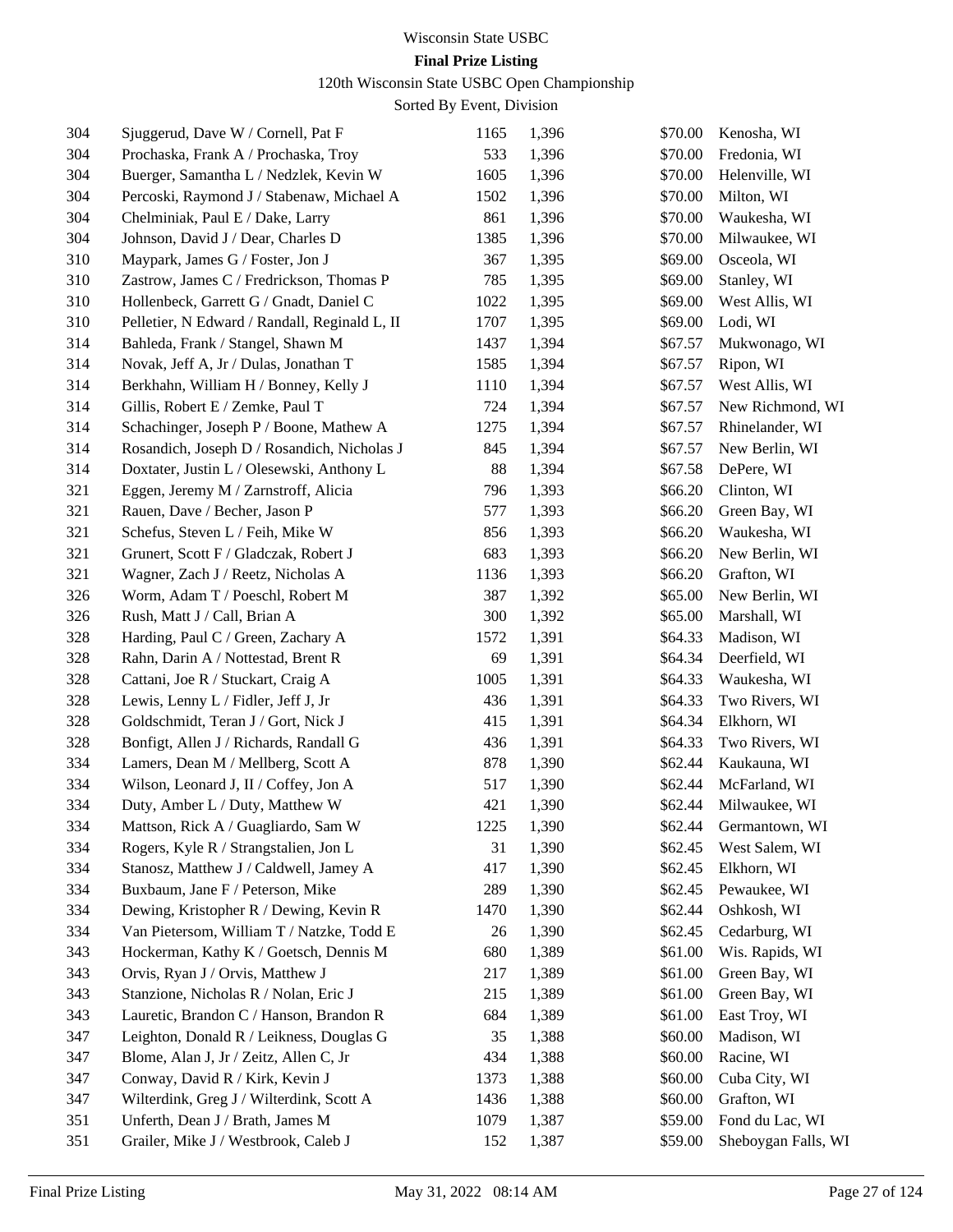# **Final Prize Listing**

120th Wisconsin State USBC Open Championship

Sorted By Event, Division

| 351        | Cieslewicz, Bradley S / Ligenza, Jacob B     | 984         | 1,387 | \$59.00            | Stevens Point, WI      |
|------------|----------------------------------------------|-------------|-------|--------------------|------------------------|
| 351        | Schleis, Michael J / Townsend, Matt M        | 1178        | 1,387 | \$59.00            | DeForest, WI           |
| 355        | Araiza, Jesus (JJ) A / Handel, Seth R        | 1665        | 1,386 | \$57.50            | Berlin, WI             |
| 355        | Waters, Nelson / Bryant, Eddie K             | 1589        | 1,386 | \$57.50            | Ripon, WI              |
| 355        | Schweda, Troy M / Lohr, Nikki A              | 1422        | 1,386 | \$57.50            | Portage, WI            |
| 355        | Haufschild, Daniel R / Thompson, Bradley J   | 833         | 1,386 | \$57.50            | Sun Prairie, WI        |
| 355        | McKeefry, Greg C / Olsen, Kevin F            | 1100        | 1,386 | \$57.50            | Green Bay, WI          |
| 355        | Pogantsch, Keith W / Lidwin, Cory B          | 861         | 1,386 | \$57.50            | Waukesha, WI           |
| 355        | Stewart, Dwain / Chambers, Michael L         | 1776        | 1,386 | \$57.50            | Racine, WI             |
| 355        | Gilbert, Zachary G / Wason, Randall P        | 1503        | 1,386 | \$57.50            | Janesville, WI         |
| 363        | Herbrand, Timothy D / Cenite, Tony J         | 15          | 1,385 | \$55.80            | Prairie Du Sac, WI     |
| 363        | Hensiak, Paul M / Kickhaver, Paul T          | 268         | 1,385 | \$55.80            | Muskego, WI            |
| 363        | Feng, James / Laning, Timothy S              | 1546        | 1,385 | \$55.80            | Green Bay, WI          |
| 363        | Smith, Justin R / Sasser, Zachary M          | 1595        | 1,385 | \$55.80            | Kenosha, WI            |
| 363        | Walczak, Dave S / Skrepenski, Scott S        | 1633        | 1,385 | \$55.80            | Oak Creek, WI          |
| 368        | Frei, Matthew J / Gruber, Kyle J             | 378         | 1,384 | \$54.50            | Eau Claire, WI         |
| 368        | Elliott, Jared / Bamberg, Lonnie D           | 548         | 1,384 | \$54.50            | Wausau, WI             |
| 368        | Johnson, Jay J / Johnson, Jared J            | 499         | 1,384 | \$54.50            | Belmont, WI            |
| 368        | Huston, Chad C / Wall, Joe R                 | 1444        | 1,384 | \$54.50            | Porterfield, WI        |
| 368        | Demarco, Scott / Kenyon, Jeremy J            | 1781        | 1,384 | \$54.50            | Racine, WI             |
| 368        | Larsen, Eric W / Hirsch, John, Jr            | 1573        | 1,384 | \$54.50            | Oak Creek, WI          |
| 368        | Quaintance, Randolph S / Quaintance, Chris I | 973         | 1,384 | \$54.50            | Marion, WI             |
| 368        | Dilley, Dalton S / Dilley, Randy L           | 1282        | 1,384 | \$54.50            | Plain, WI              |
| 376        | Gahagan, Russell A / Nachtwey, Aaron T       | 1755        | 1,383 | \$52.67            | Oostburg, WI           |
| 376        | Connors, Jeremy D / Orvis, Jeff M            | 219         | 1,383 | \$52.66            | Green Bay, WI          |
| 376        | Holzem, Christopher J / Beck, Josh D         | 258         | 1,383 | \$52.66            | Menomonee Falls, WI    |
| 376        | Chlebowski, Dale D / Steckelberg, Todd A     | 832         | 1,383 | \$52.67            | Sun Prairie, WI        |
| 376        | Mikula, Chris / Spychalla, Chris J           | 921         | 1,383 | \$52.67            | Suamico, WI            |
| 376        | Daley, David W / LaVigne, Leo S              | 315         | 1,383 | \$52.67            | Reedsburg, WI          |
| 382        | Betts-Nelson, Dusty E / Koch, Kasey S        | 808         | 1,382 | \$52.00            | Waupaca, WI            |
| 382        | Cater, Patrick / Lee, Marc C                 | 716         | 1,382 | \$52.00            | Altoona, WI            |
| 384        | Good, Allen R / Luce, Donald C, Jr           | 1561        | 1,381 | \$50.80            | Milwaukee, WI          |
| 384        | Hafemann, John D / Carus, Marcus E           | 692         | 1,381 | \$50.80            | Menomonee Falls, WI    |
| 384        | Arndt, John J / Koerner, Thomas G            | 1387        | 1,381 |                    | \$50.80 Greenfield, WI |
| 384        | Warren, Rob S / Yonan, Trevor J              | 10          | 1,381 | \$50.80            | La Crosse, WI          |
| 384        | Luedtke, William R / Luedtke, William J      | 1197        | 1,381 | \$50.80            | New London, WI         |
| 389        | Kilday, Adam D / Gregg, Dennis J, Jr         | 486         | 1,380 | \$49.60            | Janesville, WI         |
| 389        | Juedes, Jeremy S / Bourassa, Daniel J        | 1728        | 1,380 | \$49.60            | Appleton, WI           |
| 389        | Schmitz, Wes J / Repa, Kevin M               | 1522        | 1,380 | \$49.60            | Oregon, WI             |
| 389        | Firgens, Tim M / Rakun, Shawn T              | 897         | 1,380 | \$49.60            | Sheboygan, WI          |
| 389        | Pape, Zachary M / Mueller, James D           | 1140        | 1,380 | \$49.60            | Menomonee Fls, WI      |
| 394        | Mattie, Brian J / Henningfield, Jonathan     | 1601        | 1,379 | \$48.00            | Kenosha, WI            |
| 394        | Erdmann, Brianna M / Lavery, Kellen T        | 1434        | 1,379 | \$48.00            | Hilbert, WI            |
| 394        | Mertes, Brandon M / Serre, Robert J          | 1134        | 1,379 | \$48.00            | Grafton, WI            |
|            |                                              |             |       |                    |                        |
| 394        | Baeten, Brent R / March, Steven J            | 88          | 1,379 | \$48.00            | DePere, WI             |
| 394        | Richter, Crosby H / Richter, Steve           | 1521        | 1,379 | \$48.00            | Oregon, WI             |
| 394<br>394 | Priegnitz, David L / Cooley, Donald C        | 1792<br>851 | 1,379 | \$48.00<br>\$48.00 | Arbor Vitae, WI        |
|            | Maas, Chad M / Beres, David L                |             | 1,379 |                    | Greenfield, WI         |

Total prizes awarded in this division: \$45,595.00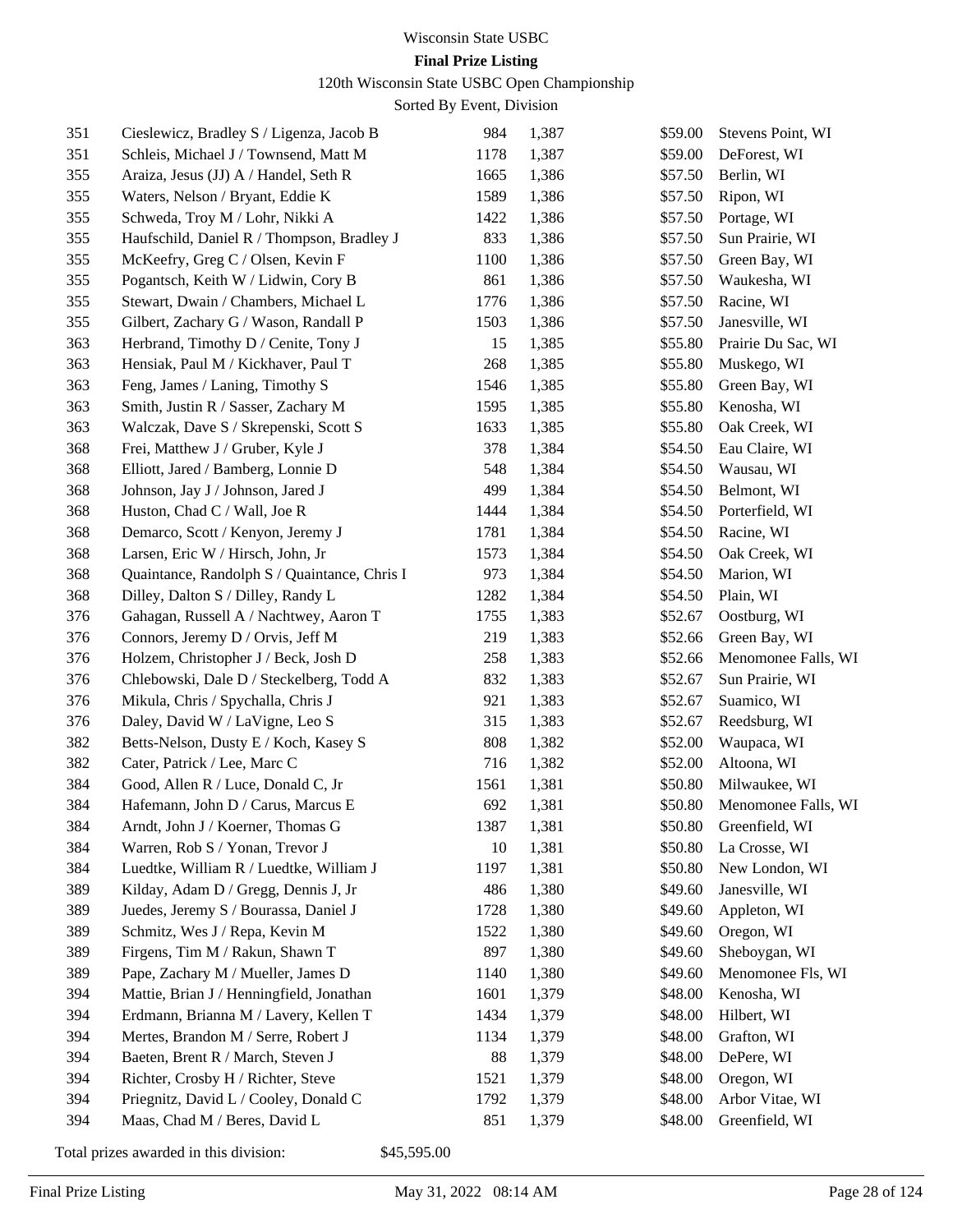### Wisconsin State USBC **Final Prize Listing** 120th Wisconsin State USBC Open Championship

Sorted By Event, Division

#### **Doubles, Optional Scratch, Scratch**

| <b>Place</b>             | <b>Team name</b>                          | <b>Entry</b> | <b>Score</b> | <b>Prize</b> | <b>From</b>         |
|--------------------------|-------------------------------------------|--------------|--------------|--------------|---------------------|
| 1                        | Fakler, Colin J / Schewe, Geoff P         | 9            | 1,518        | \$1,000.00   | La Crosse, WI       |
| $\boldsymbol{2}$         | Nimke, Jeff S / Damerow, Tim D            | 903          | 1,517        | \$500.00     | Beaver Dam, WI      |
| 3                        | Stargardt, Gary W / Altmann, Douglas J    | 1011         | 1,477        | \$464.00     | Marshfield, WI      |
| $\overline{\mathcal{L}}$ | Simon, Mark J / Francis, Scot A           | 753          | 1,462        | \$416.50     | Rosendale, WI       |
| $\overline{\mathcal{A}}$ | Zagar, Kyle F / Zagar, Ryan J             | 1302         | 1,462        | \$416.50     | Kenosha, WI         |
| 6                        | Kempf, Ken S / Wendt, Jason T             | 1517         | 1,461        | \$360.00     | Racine, WI          |
| 7                        | Belinske, Eric D / Belinske, Ryan J       | 475          | 1,459        | \$352.00     | Manitowoc, WI       |
| $8\,$                    | Schmit, Jared D / Schmit, Adam E          | 1447         | 1,454        | \$330.00     | Pulaski, WI         |
| 9                        | Garrett, Keith E / Safransky, Scott J     | 1156         | 1,450        | \$310.00     | Kenosha, WI         |
| 10                       | Haglund, Phil L / Christianson, Roger A   | 1015         | 1,449        | \$283.00     | Duluth, MN          |
| $10\,$                   | Frausto, Jamie R / Wurzel, Chris P        | 39           | 1,449        | \$283.00     | La Crosse, WI       |
| 12                       | Callies, Paul C / Kohlmeyer, Ryan R       | 1523         | 1,448        | \$259.00     | Germantown, WI      |
| 13                       | Knudtson, James J / Baker, Chad D         | 832          | 1,438        | \$239.50     | Sun Prairie, WI     |
| 13                       | Foertsch, Billy / Turner, Aaron R         | 1704         | 1,438        | \$239.50     | Whitewater, WI      |
| 15                       | Thaden, Tony / Kortes, Peter J, Jr        | 1557         | 1,437        | \$222.00     | Verona, WI          |
| 16                       | Rogers, James A, III / Brooks, John A     | 1394         | 1,432        | \$211.00     | Racine, WI          |
| 17                       | Milbrath, Robert J / Brown, Kevin T       | 422          | 1,431        | \$201.00     | Burlington, WI      |
| 18                       | Anderson, Derrick S / Smith, Riley N      | 1565         | 1,427        | \$193.00     | West Milwaukee, WI  |
| 19                       | Haenel, Justin J / Voelker, Gary L        | 1259         | 1,425        | \$184.00     | Tomahawk, WI        |
| $20\,$                   | Rafferty, Dion T / Smith, Maurice T       | 1209         | 1,422        | \$178.00     | Milwaukee, WI       |
| 21                       | McBee, Adam / Jastroch, Ryan R            | 1314         | 1,419        | \$171.00     | New Berlin, WI      |
| 22                       | Brochtrup, Paul R / Bowe, Brandan S       | 1658         | 1,416        | \$165.00     | Kaukauna, WI        |
| 23                       | Pinnecker, Brett A / Lipari, Brandon R    | 1393         | 1,415        | \$159.00     | Racine, WI          |
| 24                       | Thomas, Jacob T / Pounders, Michael J     | 1557         | 1,411        | \$151.50     | Verona, WI          |
| 24                       | Oettinger, Brandon M / Oettinger, Jesse J | 93           | 1,411        | \$151.50     | DePere, WI          |
| 26                       | Klauer, Greg A / Wiest, Kyle A            | 1374         | 1,409        | \$143.00     | Dubuque, IA         |
| 26                       | Kuhr, Brad R / Cole, Michael O            | 1727         | 1,409        | \$143.00     | Neenah, WI          |
| $28\,$                   | Holbek, Cotie J / Gerth, Steven J         | 428          | 1,397        | \$136.00     | Burlington, WI      |
| $28\,$                   | Vang, Mengie / Lor, Steve                 | 1546         | 1,397        | \$136.00     | Green Bay, WI       |
| 30                       | Greenwood, Ryne E / Pobloski, Gene D      | 1594         | 1,396        | \$130.00     | Kenosha, WI         |
| 31                       | Shaltis, Joel A / Shaltis, Antone P       | 1275         | 1,394        | \$128.00     | Rhinelander, WI     |
| 32                       | Snyder, Mark E / Morris, Timothy M        | 664          | 1,393        | \$125.00     | McFarland, WI       |
| 33                       | Oliva, Tony / Michalowski, Nathan D       | 1517         | 1,390        | \$123.00     | Racine, WI          |
| 34                       | Blome, Alan J, Jr / Zeitz, Allen C, Jr    | 434          | 1,388        | \$119.50     | Racine, WI          |
| 34                       | Ecker, Arick R / Anderson, Ryan P         | 517          | 1,388        | \$119.50     | McFarland, WI       |
| 36                       | Vetter, Vance A / Schmidt, Bryan N        | 697          | 1,387        | \$115.50     | Menomonee Falls, WI |
| 36                       | Bunkoske, Andrew J / Janz, Tim M          | 903          | 1,387        | \$115.50     | Beaver Dam, WI      |
| 38                       | Stittleburg, Douglas D / Steiner, Jim J   | 315          | 1,384        | \$113.00     | Reedsburg, WI       |
| 39                       | Elliott, Jared / Bamberg, Lonnie D        | 548          | 1,382        | \$109.50     | Wausau, WI          |
| 39                       | Svendsen, Chad A / Schalow, Jonathan A    | 1344         | 1,382        | \$109.50     | Monroe, WI          |
| 39                       | Marthaler, Barry J / Richardson, Robert C | 838          | 1,382        | \$109.50     | Fitchburg, WI       |
| 39                       | Ewig, Andrew S / Medinger, Bryan S        | 1273         | 1,382        | \$109.50     | Port Washington, WI |
| 43                       | Williams, Daniel M / Helm, Scott A        | 853          | 1,380        | \$105.00     | Sussex, WI          |
| 44                       | Maas, Chad M / Beres, David L             | 851          | 1,379        | \$104.00     | Greenfield, WI      |
| 44                       | Halida, Terry P / Hanke, Kurt A           | 142          | 1,379        | \$104.00     | Eau Claire, WI      |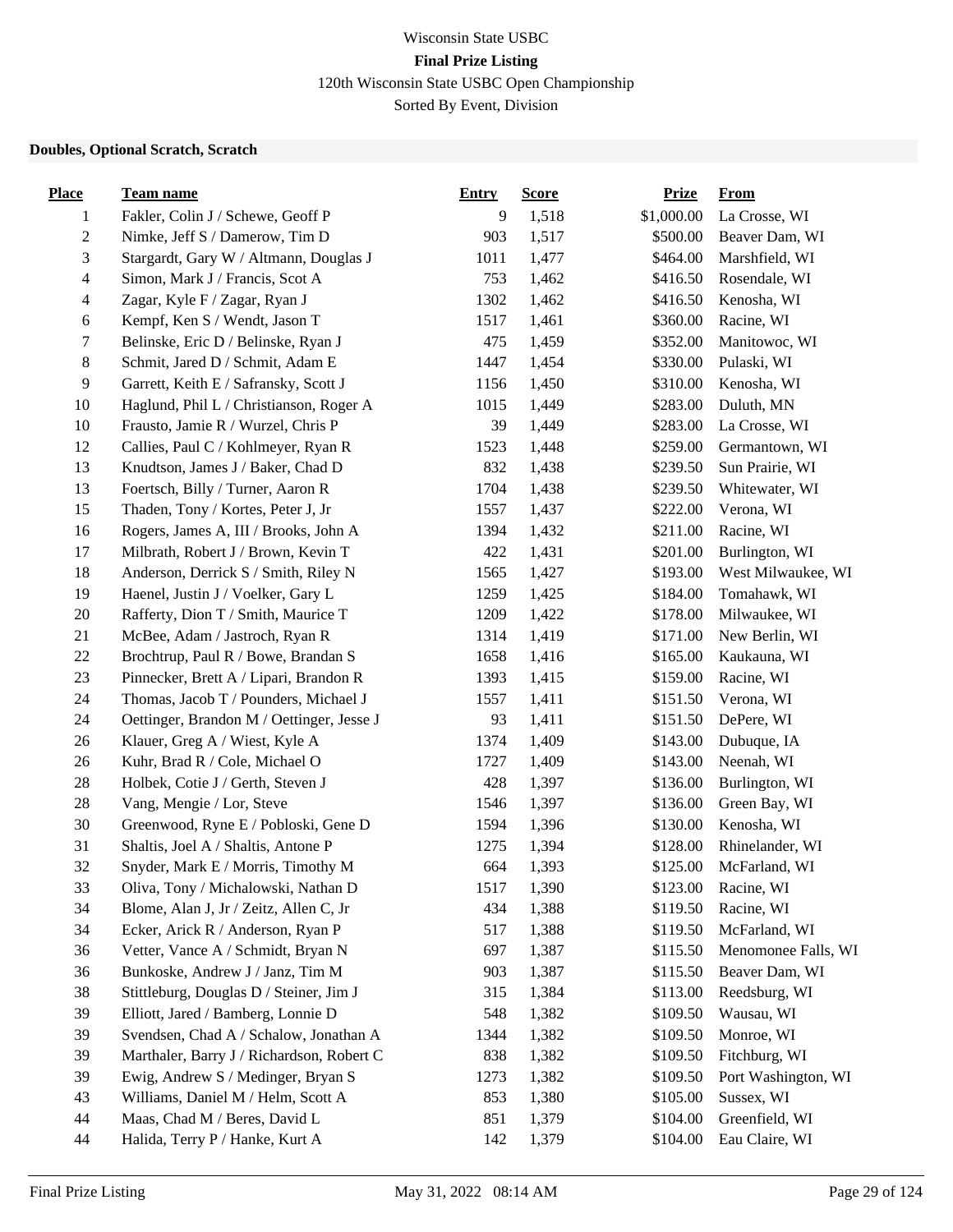### **Final Prize Listing**

120th Wisconsin State USBC Open Championship

| 46 | Meisel, Dustin D / Hafeman, Ben M             | 1555 | 1,376 | \$102.00 | Verona, WI          |
|----|-----------------------------------------------|------|-------|----------|---------------------|
| 47 | Boerboom, Leonard J / Weiss, Kevin K          | 98   | 1,375 | \$100.50 | Depere, WI          |
| 47 | Barden, Christopher T / Leszczynski, Randy R  | 1233 | 1,375 | \$100.50 | Wausau, WI          |
| 49 | Rozinski, Steven M / Bryden, Timothy J        | 1406 | 1,374 | \$99.00  | Oak Creek, WI       |
| 50 | Olson, Mark D / Riley, Andrew                 | 1759 | 1,373 | \$99.00  | Machesney Park, IL  |
| 51 | Erce, Rick A / Gille, Todd W                  | 1702 | 1,371 | \$96.67  | Madison, WI         |
| 51 | Steeber, Peter A / Rathsack, Jerrod           | 475  | 1,371 | \$96.66  | Manitowoc, WI       |
| 51 | Erickson, Jeffrey J / ROHE, JERAD K           | 578  | 1,371 | \$96.67  | Appleton, WI        |
| 54 | Haufschild, Daniel R / Thompson, Bradley J    | 833  | 1,368 | \$94.00  | Sun Prairie, WI     |
| 54 | Warren, Rob S / Yonan, Trevor J               | 10   | 1,368 | \$94.00  | La Crosse, WI       |
| 56 | McDowell, Marc / Richgels, Jeffrey S          | 1521 | 1,366 | \$93.00  | Oregon, WI          |
| 57 | Lamp, Eric J / Kempf, John M                  | 852  | 1,365 | \$92.33  | Jackson, WI         |
| 57 | Northey, Allen L / Northey, Matthew A         | 66   | 1,365 | \$92.34  | Cambridge, WI       |
| 57 | Ward, Joshua J / Dunham, Michael T            | 811  | 1,365 | \$92.33  | Milton, WI          |
| 60 | Mielke, Ryan L / Monday, Bryan D              | 1680 | 1,364 | \$90.00  | Kaukauna, WI        |
| 61 | Hansen, Daniel E / Hansen, David              | 559  | 1,363 | \$90.00  | South Milwaukee, WI |
| 62 | Duarte, Joseph H, II / Guerra, Derek J        | 1502 | 1,360 | \$89.00  | Milton, WI          |
| 63 | Stolz, Scott O / Spinks, Justin C             | 1033 | 1,359 | \$88.50  | St. Francis, WI     |
| 63 | Boresch, Jacob / Boresch, Lennie J, Jr        | 1302 | 1,359 | \$88.50  | Kenosha, WI         |
| 65 | Mainz, Gary L, Jr / Duescher, Ryan J          | 1673 | 1,358 | \$88.00  | Appleton, WI        |
| 66 | Olig, Craig J / Schneider, Zachary T          | 1149 | 1,357 | \$86.50  | Fond du Lac, WI     |
| 66 | Bisick, Wade B / Koltz, Jonathan A            | 1213 | 1,357 | \$86.50  | Milwaukee, WI       |
| 68 | Kelnhofer, David A / Kelnhofer, Scott F       | 560  | 1,355 | \$85.50  | South Milwaukee, WI |
| 68 | Wandschneider, Paul M / Schaber, Darryl M, Jr | 392  | 1,355 | \$85.50  | South Milwaukee, WI |
| 70 | Foertsch, Taylor N / Turner, Amanda C         | 1558 | 1,354 | \$85.00  | Verona, WI          |
| 71 | Heilman, Nicholas J / Mills, Andy D           | 10   | 1,353 | \$83.66  | La Crosse, WI       |
| 71 | Kleutgen, Ron / Kleutgen, Andrew S            | 1425 | 1,353 | \$83.67  | WILD ROSE, WI       |
| 71 | Willison, Dan M / Springstroh, Tim T          | 975  | 1,353 | \$83.67  | Seymour, WI         |
| 74 | Houston, Kevin P / Houston, Rich J            | 679  | 1,352 | \$81.66  | Wisc Rapids, WI     |
| 74 | Richter, Crosby H / Richter, Steve            | 1521 | 1,352 | \$81.67  | Oregon, WI          |
| 74 | Welch, William J / Kloss, Chad M              | 1735 | 1,352 | \$81.67  | Muskego, WI         |
| 77 | Oldenhoff, Marc K / Hartig, Chris J           | 1642 | 1,350 | \$79.50  | Watertown, WI       |
| 77 | Smith, Justin R / Sasser, Zachary M           | 1595 | 1,350 | \$79.50  | Kenosha, WI         |
| 79 | Pollentier, Christopher D / Ritchie, Brent M  | 1556 | 1,348 | \$79.00  | Verona, WI          |
| 80 | Racks, Andre / Cockerham, Dondrey D           | 104  | 1,347 | \$77.66  | Menomonee Falls, WI |
| 80 | Page, James A / Pierzchalski, Jason A         | 401  | 1,347 | \$77.67  | Franklin, WI        |
| 80 | Albrecht, John R / Malison, Mark R            | 420  | 1,347 | \$77.67  | Burlington, WI      |
| 83 | Doxtater, Justin L / Olesewski, Anthony L     | 88   | 1,346 | \$77.00  | DePere, WI          |
| 84 | Mueller, Richard A / Mueller, Adam R          | 697  | 1,344 | \$76.00  | Menomonee Falls, WI |
| 85 | Buxbaum, Ronald K / Grimm, Randy J            | 288  | 1,341 | \$75.50  | Pewaukee, WI        |
| 85 | Schroeder, Eugene J / Schroeder, Jonathon J   | 1368 | 1,341 | \$75.50  | Cuba City, WI       |
| 87 | Scheeneman, Brian E / Danz, Albert F, Jr      | 775  | 1,340 | \$75.00  | Gladstone, MI       |
| 88 | Bannach, Adam L / Bannach, Bryan E            | 611  | 1,339 | \$74.00  | Edgerton, WI        |
| 89 | Ihle, Orlin A / O'connell, Bradley S          | 875  | 1,338 | \$73.50  | Caledonia, MN       |
| 89 | Kelly, Samantha S / Salinas, Scott A          | 1393 | 1,338 | \$73.50  | Racine, WI          |
| 91 | Drouillard, Aaron M / Rockteschel, Chad H     | 285  | 1,337 | \$71.50  | West Allis, WI      |
| 91 | Cater, Patrick / Lee, Marc C                  | 716  | 1,337 | \$71.50  | Altoona, WI         |
| 91 | Mathe, Chris R / Blank, Kelly J               | 430  | 1,337 | \$71.50  | Oshkosh, WI         |
| 91 | James, Aaron S / Guzman, Michael L            | 163  | 1,337 | \$71.50  | Racine, WI          |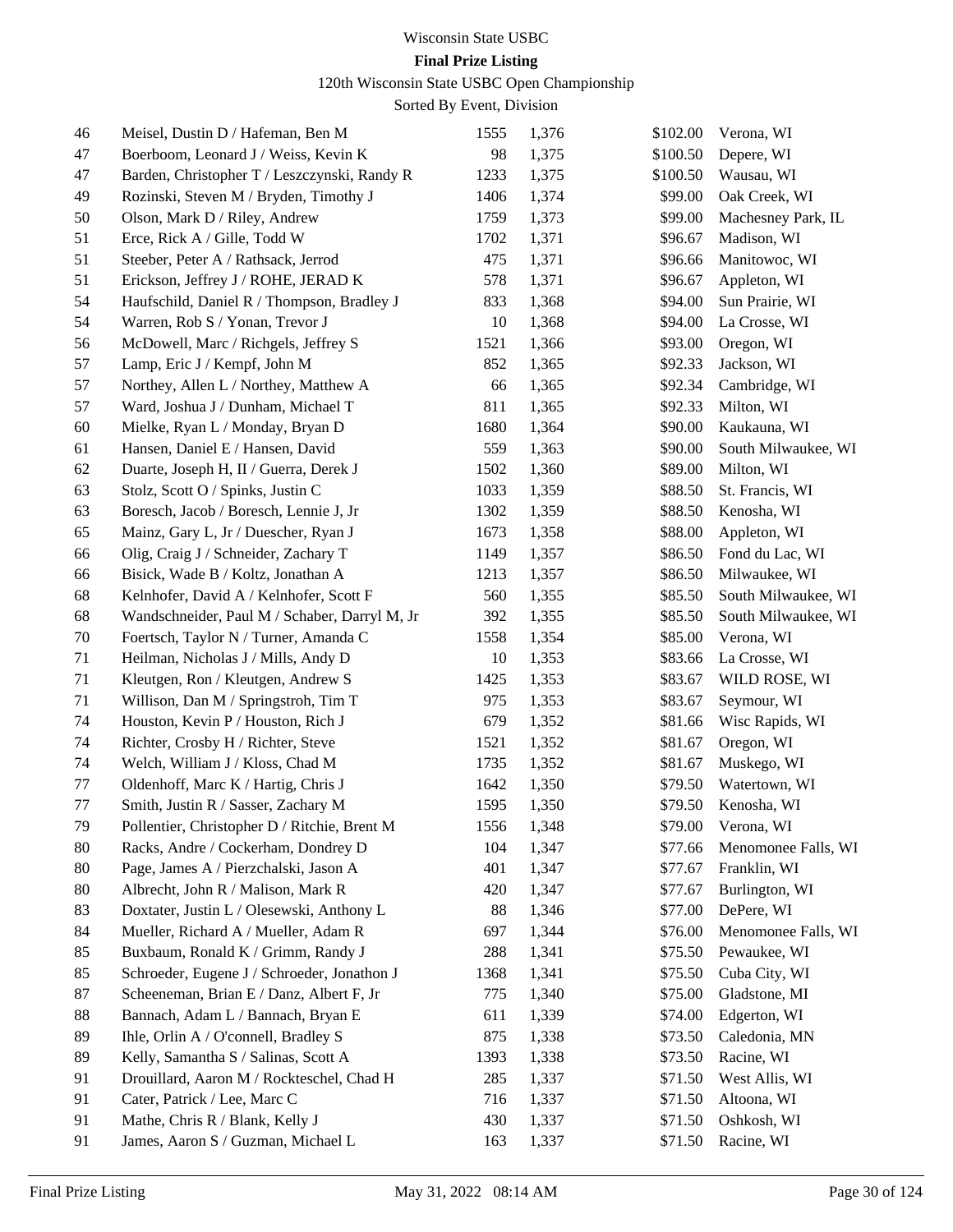# **Final Prize Listing**

120th Wisconsin State USBC Open Championship

| 95  | Cole, James J, Jr / Rauen, Kyle J          | 1506 | 1,336 | \$69.67 | Kenosha, WI       |
|-----|--------------------------------------------|------|-------|---------|-------------------|
| 95  | Hill, Chris A / Deutschendorf, Glen R      | 1523 | 1,336 | \$69.67 | Germantown, WI    |
| 95  | Knoblauch, Jim F / Rozek, Jeffery B        | 538  | 1,336 | \$69.66 | Random Lake, WI   |
| 98  | Cozza, Joseph R / Duzon, Justin L          | 1735 | 1,335 | \$69.00 | Muskego, WI       |
| 99  | Savoy, Ryan T / Savoy, Todd W              | 725  | 1,333 | \$68.00 | Hudson, WI        |
| 99  | Decorah, Jaret J / Decorah, Joe E          | 1328 | 1,333 | \$68.00 | La Valle, WI      |
| 101 | Collien, Jake J, III / Lammers, Craig M    | 346  | 1,332 | \$67.00 | Fond du Lac, WI   |
| 102 | Rauen, Dave / Becher, Jason P              | 577  | 1,331 | \$67.00 | Green Bay, WI     |
| 103 | Manninger, Marc C / Strangstalien, Randy L | 41   | 1,330 | \$65.50 | Westby, WI        |
| 103 | Breitbach, Phillip J / Simmons, Jeffry B   | 500  | 1,330 | \$65.50 | Belmont, WI       |
| 105 | Goldschmidt, Teran J / Gort, Nick J        | 415  | 1,329 | \$65.00 | Elkhorn, WI       |
| 106 | Griffin, Jason R / Betchkal, Ben M         | 1594 | 1,328 | \$63.67 | Kenosha, WI       |
| 106 | Duty, Amber L / Duty, Matthew W            | 421  | 1,328 | \$63.66 | Milwaukee, WI     |
| 106 | Weyker, Stephen W / Quillen, Terry D       | 920  | 1,328 | \$63.67 | Cedarburg, WI     |
| 109 | Smith, Matthew T / Hanson, Scott L         | 173  | 1,327 | \$62.50 | Oak Creek, WI     |
| 109 | Drager, Bryan M / Doughty, Joshua F        | 1114 | 1,327 | \$62.50 | Oshkosh, WI       |
| 111 | Schrubbe, Ralph T, Jr / Custer, Gordon M   | 1339 | 1,326 | \$61.33 | Milwaukee, WI     |
| 111 | Kolze, Mark / Olson, Christopher M         | 1503 | 1,326 | \$61.33 | Janesville, WI    |
| 111 | McDougal, Scott G / Radtke, Scott M        | 284  | 1,326 | \$61.34 | West Allis, WI    |
| 114 | Mueller, Craig M / Teetz, Henry L, III     | 853  | 1,325 | \$59.00 | Sussex, WI        |
| 114 | Olson, Thomas O / Olson, Andrew O          | 831  | 1,325 | \$59.00 | Sun Prairie, WI   |
| 114 | Hetzel, Brad T / Wiedmeyer, Josh J         | 582  | 1,325 | \$59.00 | West Bend, WI     |
| 114 | Bouffiou, Ryan D / Marquard, Sean L        | 1518 | 1,325 | \$59.00 | Stevens Point, WI |
| 118 | Drella, Derric T / Becher, Matt J          | 806  | 1,324 | \$57.33 | Pulaski, WI       |
| 118 | Roventini, Anthony D / Kaiser, Jason A     | 853  | 1,324 | \$57.33 | Sussex, WI        |
| 118 | Rogalla, Lee A / Hockerman, Mark D         | 680  | 1,324 | \$57.34 | Wis. Rapids, WI   |
| 121 | Weyland, Mark W / DeBroux, Kurt J          | 975  | 1,323 | \$56.00 | Seymour, WI       |
| 121 | Hibbard, Matt S / Carlson, Danial O        | 764  | 1,323 | \$56.00 | Mukwonago, WI     |
| 123 | Lueneburg, Tim J / Neumann, Rick           | 337  | 1,322 | \$54.50 | Escanaba, MI      |
| 123 | Nelson, Rachel L / Nelson, Dale R          | 809  | 1,322 | \$54.50 | Waupaca, WI       |
| 123 | Bunkoske, Joe W / Janz, James M            | 904  | 1,322 | \$54.50 | Beaver Dam, WI    |
| 123 | Kaufmann, Chris G / Kaufmann, Josh G       | 1645 | 1,322 | \$54.50 | Watertown, WI     |
| 127 | Steffenson, Jeremy C / Davis, Eric A       | 136  | 1,321 | \$52.50 | Fall Creek, WI    |
| 127 | Bagatta, Michael G / Orten, Gerald H, Jr   | 540  | 1,321 | \$52.50 | West Bend, WI     |
| 129 | Bequest, Steven A / Saugstad, Dan R        | 1400 | 1,320 | \$52.00 | Muskego, WI       |
| 130 | Clemons, Gary M, II / Bogard, Jesse A      | 322  | 1,319 | \$51.00 | Elkhorn, WI       |
| 130 | Sailer, Scott D / Polinski, Bryan T        | 285  | 1,319 | \$51.00 | West Allis, WI    |
| 132 | Schmit, Steve G / Godersky, Jason M        | 538  | 1,318 | \$50.00 | Random Lake, WI   |
| 132 | Kaul, Michael W / Fritton, Eric J          | 1727 | 1,318 | \$50.00 | Neenah, WI        |
| 134 | Larsen, James E / Larsen, Richard A        | 434  | 1,316 | \$49.00 | Racine, WI        |
| 134 | Stewart, Dwain / Chambers, Michael L       | 1776 | 1,316 | \$49.00 | Racine, WI        |
| 136 | Dudek, James D / Scott, Robert A           | 1042 | 1,315 | \$47.66 | Franklin, WI      |
| 136 | Schuett, Alan E / Zielke, Jeff R           | 1481 | 1,315 | \$47.67 | Watertown, WI     |
| 136 | Fosdick, Tim J / Fosdick, James L          | 1702 | 1,315 | \$47.67 | Madison, WI       |
| 139 | Green, Rick M / Hietpas, Nick J            | 1679 | 1,313 | \$45.75 | Kaukauna, WI      |
| 139 | Schmitz, Wes J / Repa, Kevin M             | 1522 | 1,313 | \$45.75 | Oregon, WI        |
| 139 | Muehl, Peter / Box, Gregory S              | 857  | 1,313 | \$45.75 | Waukesha, WI      |
| 139 | Lasowski, Glenn M / Grande, Justin B       | 1123 | 1,313 | \$45.75 | St. Germain, WI   |
| 143 | Frank, Jason G / Siekert, Matthew R        | 434  | 1,312 | \$44.00 | Racine, WI        |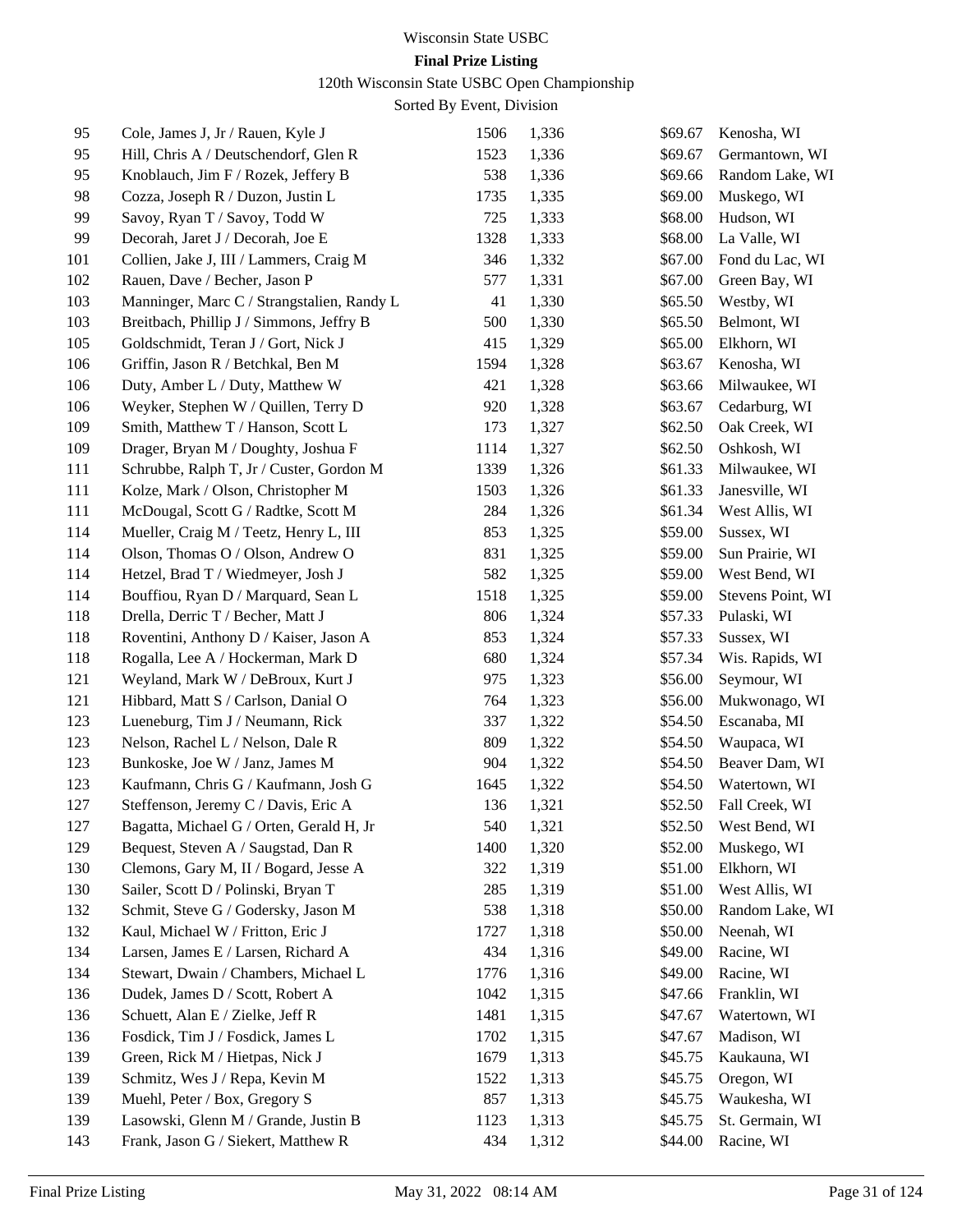#### **Final Prize Listing**

120th Wisconsin State USBC Open Championship

Sorted By Event, Division

| 143 | Meifert, Michael D, Jr / Williams, Ronald A, Jr       | 1142 | 1,312 | \$44.00 | Sussex, WI        |
|-----|-------------------------------------------------------|------|-------|---------|-------------------|
| 145 | Orvis, Ryan J / Orvis, Matthew J                      |      | 1,311 | \$43.00 | Green Bay, WI     |
| 146 | Lange, Rob / Sweeney, John J                          | 538  | 1,310 | \$42.50 | Random Lake, WI   |
| 146 | Feng, James / Laning, Timothy S                       | 1546 | 1,310 | \$42.50 | Green Bay, WI     |
| 148 | Bard, Gregory A / Rusch, Peter K                      | 753  | 1,309 | \$41.33 | Rosendale, WI     |
| 148 | Reithmeyer, William J / Edwards, Ronald C, Jr         | 7    | 1,309 | \$41.34 | McFarland, WI     |
| 148 | Crocco, Joe M / Vasey, Mike P                         | 1758 | 1,309 | \$41.33 | Kenosha, WI       |
| 151 | Hochrein, Robert J / Gantenbein, Matt E               | 1368 | 1,308 | \$39.50 | Cuba City, WI     |
| 151 | Deppiesse, Travis J / Deppiesse, Joe                  | 528  | 1,308 | \$39.50 | Fredonia, WI      |
| 153 | Sjuggerud, Dave W / Cornell, Pat F                    | 1165 | 1,307 | \$39.00 | Kenosha, WI       |
| 154 | Williams, Gregg A / Holznagel, Dwain D                | 1702 | 1,306 | \$37.50 | Madison, WI       |
| 154 | Goepel, Richard J / Trester, Dale B                   | 854  | 1,306 | \$37.50 | Sussex, WI        |
| 154 | Schmidt, Corey L / Woelfel, Zach P                    | 1705 | 1,306 | \$37.50 | Whitewater, WI    |
| 154 | Cieslewicz, Bradley S / Ligenza, Jacob B              | 984  | 1,306 | \$37.50 | Stevens Point, WI |
| 158 | Kelm, Randy E / Drover, Jon M                         | 353  | 1,305 | \$35.20 | Green Lake, WI    |
| 158 | Pollentier, Brittany L / Jackson, Chris J             | 1558 | 1,305 | \$35.20 | Verona, WI        |
| 158 | Exner, Gary W, Jr / Harris, Billy T                   | 1758 | 1,305 | \$35.20 | Kenosha, WI       |
| 158 | Knab, Brian / Block, Bryan                            | 551  | 1,305 | \$35.20 | Wausau, WI        |
| 158 | Percoski, Raymond J / Stabenaw, Michael A             | 1502 | 1,305 | \$35.20 | Milton, WI        |
| 163 | Scherff, Rick / Surdyk, Scott M                       | 1401 | 1,304 | \$33.00 | Eagle, WI         |
| 163 | Martin, Timothy C / Loiselle, Steven A                | 1429 | 1,304 | \$33.00 | Slinger, WI       |
| 163 | Pizl, Greg W / McKinney, Terrence J                   | 9    | 1,304 | \$33.00 | La Crosse, WI     |
| 166 | Demarco, Scott / Kenyon, Jeremy J                     | 1781 | 1,303 | \$31.50 | Racine, WI        |
| 166 | Masalewicz, Michael A / Hintz, James R                | 676  | 1,303 | \$31.50 | Pewaukee, WI      |
| 168 | Schultz, Scott S / Figarino, Samuel A                 | 1824 | 1,302 | \$29.29 | Sussex, WI        |
| 168 | Juedes, Jeremy S / Bourassa, Daniel J                 | 1728 | 1,302 | \$29.29 | Appleton, WI      |
| 168 | Leighton, Donald R / Leikness, Douglas G              | 35   | 1,302 | \$29.28 | Madison, WI       |
| 168 | Swenson, Dan E / Quella, Adam J                       | 982  | 1,302 | \$29.28 | Marshall, WI      |
| 168 | Kahl, John W / Ernst, Jeff M                          | 1016 | 1,302 | \$29.29 | Green Bay, WI     |
| 168 | Simonet, Mark T / Wilde, Randy L                      | 216  | 1,302 | \$29.28 | Green Bay, WI     |
| 168 | Geitz, Daniel A / Geitz, Dal E                        | 1328 | 1,302 | \$29.29 | La Valle, WI      |
| 175 | Krueger, Adam W / Hitz, Mike S                        | 280  | 1,301 | \$27.00 | Waukesha, WI      |
| 176 | Herman, Kevin M / Kulwicki, Brian J                   | 1203 | 1,300 | \$26.00 | Milwaukee, WI     |
| 177 | Debakker, Stephen / Ayotte, Glenn J                   | 699  | 1,299 | \$25.34 | Ishpeming, MI     |
| 177 | Paul, Dan H / Blansette, Corby L                      | 1727 | 1,299 | \$25.33 | Neenah, WI        |
| 177 | Wrycha, Adam P / Aumann, Harley J                     | 854  | 1,299 | \$25.33 | Sussex, WI        |
| 180 | Erickson, Robert M / Blohowiak, Jed R                 | 218  | 1,298 | \$22.72 | De Pere, WI       |
| 180 | Hall, Richard A / Mickschl, Timothy J                 | 1272 | 1,298 | \$22.71 | La Crosse, WI     |
| 180 | Zimmer, Bryan J / Bussan, Ross A                      | 517  | 1,298 | \$22.72 | McFarland, WI     |
| 180 | Angileri, Scott W / Angileri, Brian J                 | 1502 | 1,298 | \$22.71 | Milton, WI        |
| 180 | Marciniak, Cody M / Weiss, Justin M                   | 888  | 1,298 | \$22.72 | Madison, WI       |
| 180 | Hedrick, Colton L / Schultz, Chris M                  | 1374 | 1,298 | \$22.71 | Dubuque, IA       |
| 180 | Monce, William D / Cleveland, Aaron M                 | 1747 | 1,298 | \$22.71 | Sheboygan, WI     |
| 187 | Chappel, Brad J / Reuter, Daniel M                    | 1043 | 1,297 | \$20.00 | Caledonia, WI     |
| 187 | French, Jason A / Hamilton, Robert E, III             | 1693 | 1,297 | \$20.00 | Watertown, WI     |
| 187 | Bonfigt, Allen J / Richards, Randall G                | 436  | 1,297 | \$20.00 | Two Rivers, WI    |
|     |                                                       |      |       |         |                   |
|     | Total prizes awarded in this division:<br>\$18,267.00 |      |       |         |                   |
|     |                                                       |      |       |         |                   |

Total prizes awarded in this event: \$123,737.00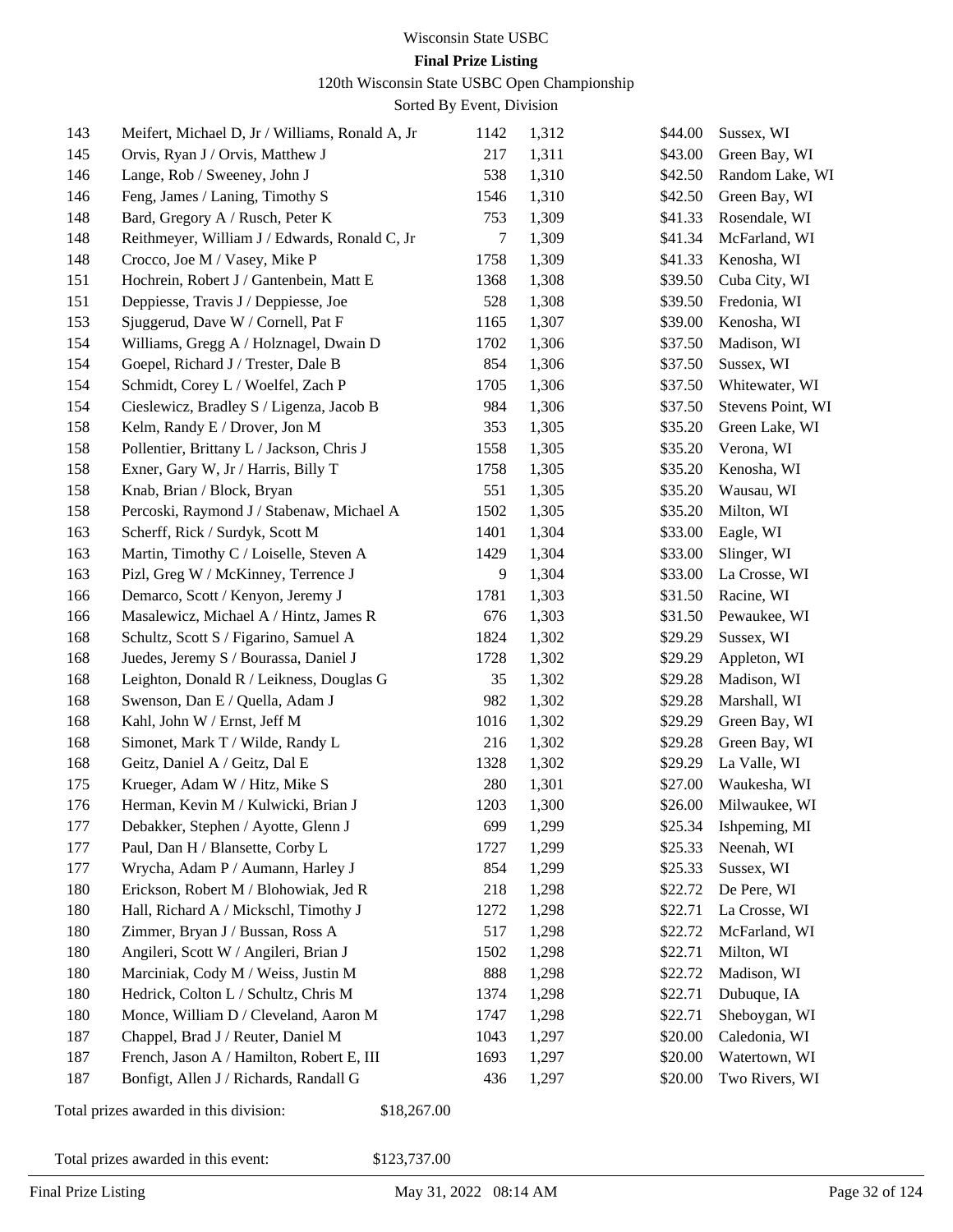#### $\frac{1}{2}$  prizes and the set of the set of  $\frac{1}{2}$ Wisconsin State USBC **Final Prize Listing** 120th Wisconsin State USBC Open Championship Sorted By Event, Division

#### **Singles, 175 & Under, Handicapped**

| <b>Place</b>     | <b>Team name</b>       | <b>Entry</b> | <b>Score</b> | <b>Prize</b> | <u>From</u>          |
|------------------|------------------------|--------------|--------------|--------------|----------------------|
| $\mathbf{1}$     | Hackstein, Ryan        | 565          | 697          | \$1,000.00   | Muskego, WI          |
| $\boldsymbol{2}$ | Haselwander, Douglas J | 1620         | 691          | \$500.00     | Prairie Du Sac, WI   |
| 3                | Ohmert, Ariel          | 1376         | 686          | \$350.00     | Dubuque, IA          |
| $\overline{4}$   | Elliott, Shawn R       | 599          | 684          | \$337.00     | Rice Lake, WI        |
| 5                | Keister, Roger F       | 867          | 681          | \$325.00     | Lancaster, WI        |
| $\sqrt{6}$       | Houldsworth, Brandon L | 106          | 679          | \$300.00     | Oregon, WI           |
| 7                | Thao, Vong             | 658          | 676          | \$290.00     | East Bristol, WI     |
| $8\,$            | Behnke, Austin T       | 952          | 664          | \$237.00     | Appleton, WI         |
| $8\,$            | Lavora, Lorelei C      | 686          | 664          | \$237.00     | Glen Flora, WI       |
| 10               | Shafer, Harry T        | 1332         | 662          | \$184.00     | Wautoma, WI          |
| 10               | Miller, Dawson L       | 1325         | 662          | \$184.00     | Reedsburg, WI        |
| $10\,$           | Pochert, Paula L       | 1318         | 662          | \$184.00     | New Berlin, WI       |
| $10\,$           | Hulberg, Brian         | 1180         | 662          | \$184.00     | Arcadia, WI          |
| 14               | Allen, Michael R       | 1794         | 661          | \$137.67     | Lac Du Flambeau, WI  |
| 14               | Klemett, Ashley K      | 492          | 661          | \$137.66     | South Beloit, IL     |
| 14               | Kadlec, John           | 1541         | 661          | \$137.67     | Luxemburg, WI        |
| 17               | Platta, Mary Jo M      | 979          | 659          | \$120.00     | Amherst, WI          |
| 18               | Dumdey, Josh M         | 552          | 658          | \$108.00     | Wausau, WI           |
| $18\,$           | Kirkpatrick, Charles W | 1606         | 658          | \$108.00     | Pleasant Prairie, WI |
| $18\,$           | Look, Dale R           | 1762         | 658          | \$108.00     | Oak Creek, WI        |
| 21               | Hart, Robert F         | 1772         | 657          | \$99.00      | Big Bend, WI         |
| $22\,$           | Pascucci, Michael A    | 891          | 656          | \$92.00      | Madison, WI          |
| $22\,$           | Nolley, Garet A        | 1619         | 656          | \$92.00      | Lodi, WI             |
| $22\,$           | Schroedl, Chris M      | 358          | 656          | \$92.00      | Waukesha, WI         |
| 25               | Southworth, Clint R    | 1463         | 655          | \$86.00      | Schofield, WI        |
| $25\,$           | Freye, Travis C        | 186          | 655          | \$86.00      | DeForest, WI         |
| $27\,$           | Taylor, Lewis D        | 1618         | 654          | \$81.33      | Waunakee, WI         |
| $27\,$           | Schendel, Angela L     | 798          | 654          | \$81.34      | Clinton, WI          |
| $27\,$           | DeVoss, Dillon C       | 1126         | 654          | \$81.33      | Prairie Du Chien, WI |
| $30\,$           | Meidl, Michael J       | 1232         | 652          | \$77.00      | Wausau, WI           |
| 30               | Sannes, Ginger         | 1216         | 652          | \$77.00      | Janesville, WI       |
| 30               | Bublitz, Timothy E     | 1386         | 652          | \$77.00      | West Allis, WI       |
| 33               | Cummings, Derek A      | 595          | 648          | \$74.34      | Cameron, WI          |
| 33               | Manthey, Jeremy J      | 1287         | 648          | \$74.33      | Wisc. Rapids, WI     |
| 33               | Bembenek, Spencer L    | 984          | 648          | \$74.33      | Stevens Point, WI    |
| 36               | Buhrow, Ryan S         | 592          | 647          | \$72.67      | Cameron, WI          |
| 36               | Coplien, Matthew D     | 566          | 647          | \$72.66      | Monroe, WI           |
| 36               | Barsness, Marjorie L   | 1550         | 647          | \$72.67      | Evansville, WI       |
| 39               | Reed, Zachery J        | 212          | 646          | \$72.00      | Milwaukee, WI        |
| 40               | Thao, Khamla           | 658          | 644          | \$70.34      | East Bristol, WI     |
| 40               | De Pagter, Jeff J      | 922          | 644          | \$70.33      | Plymouth, WI         |
| 40               | Schell, Jeremy J       | 1625         | 644          | \$70.33      | Sauk City, WI        |
| 43               | Przybyl, Rodney J      | 572          | 643          | \$70.00      | Portage, WI          |
| 43               | Dorner, Nathan         | 1544         | 643          | \$70.00      | Casco, WI            |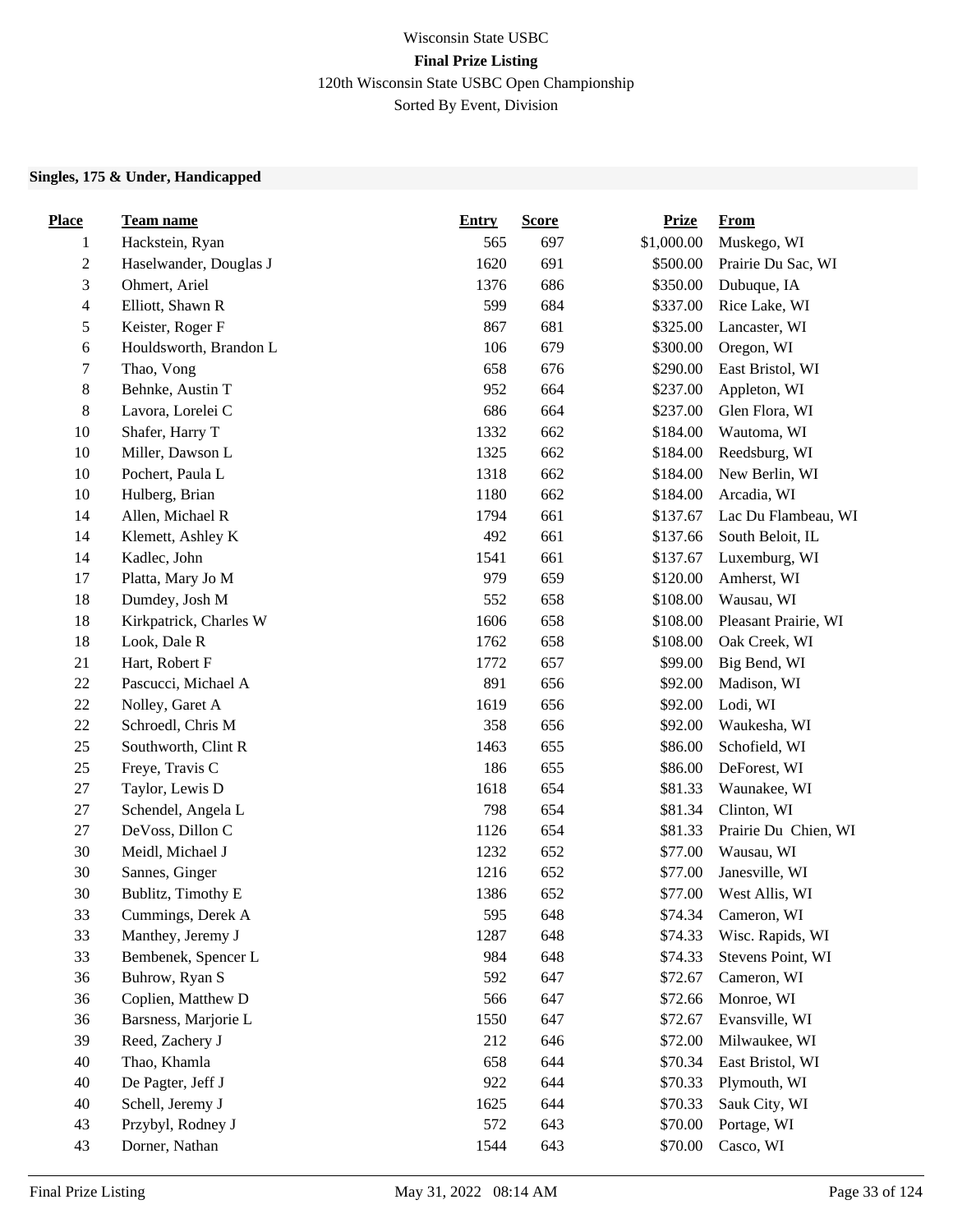120th Wisconsin State USBC Open Championship

| 45 | Winchester, Martin P  | 1083 | 642 | \$70.00 | Bangor, WI           |
|----|-----------------------|------|-----|---------|----------------------|
| 45 | Strack, Roger W       | 146  | 642 | \$70.00 | Fennimore, WI        |
| 45 | Harwig, Justin A      | 1258 | 642 | \$70.00 | Waukesha, WI         |
| 48 | Trinoskey, Todd L     | 749  | 640 | \$70.00 | Niagara, WI          |
| 49 | Young, Michael T      | 1797 | 639 | \$69.33 | Appleton, WI         |
| 49 | Richmond, Randall K   | 1353 | 639 | \$69.33 | Lake Geneva, WI      |
| 49 | Skaletski, Brandon M  | 738  | 639 | \$69.34 | Green Bay, WI        |
| 52 | Faust, Dena           | 1148 | 638 | \$68.00 | Beaver Dam, WI       |
| 52 | Grob, Leon R          | 872  | 638 | \$68.00 | New Berlin, WI       |
| 52 | Mc Nally, Henry N     | 1803 | 638 | \$68.00 | Brookfield, WI       |
| 55 | Thao, Dao             | 658  | 637 | \$68.00 | East Bristol, WI     |
| 55 | Heinen, Becki M       | 756  | 637 | \$68.00 | Elkhorn, WI          |
| 57 | Diedrich, David A     | 1043 | 636 | \$68.00 | Caledonia, WI        |
| 58 | Andersen, David R     | 1044 | 635 | \$68.00 | Oak Creek, WI        |
| 59 | Stump, Lindsey        | 1108 | 634 | \$67.50 | Greenwood, WI        |
| 59 | Hughes, Jacob M       | 719  | 634 | \$67.50 | Lindstrom, MN        |
| 61 | West, Earl D          | 843  | 633 | \$67.00 | Monroe, WI           |
| 62 | McGowan, Derek J      | 1345 | 632 | \$67.00 | Monroe, WI           |
| 63 | Dykema, John E        | 337  | 631 | \$67.00 | Escanaba, MI         |
| 63 | Popowitz, Michael B   | 1247 | 631 | \$67.00 | Glenwood City, WI    |
| 63 | Smith, Mary           | 1690 | 631 | \$67.00 | New Berlin, WI       |
| 66 | Foth, Cordell D       | 1763 | 630 | \$67.00 | Greenfield, WI       |
| 67 | Hanson, Antwaun P     | 1711 | 629 | \$67.00 | Lodi, WI             |
| 67 | Schmitt, Jeff M       | 1109 | 629 | \$67.00 | Spencer, WI          |
| 69 | Demith, Nick R        | 1125 | 628 | \$66.00 | St. Germain, WI      |
| 69 | Wilson, Keith S       | 108  | 628 | \$66.00 | Platteville, WI      |
| 71 | Karzas, Lance A       | 703  | 627 | \$66.00 | Milwaukee, WI        |
| 71 | Sieckert, Nick        | 376  | 627 | \$66.00 | Amherst Junction, WI |
| 71 | Hasseini, Shane       | 161  | 627 | \$66.00 | Janesville, WI       |
| 71 | Kitto, Nikki A        | 492  | 627 | \$66.00 | South Beloit, IL     |
| 75 | Gauger, Scott W       | 649  | 626 | \$65.57 | Lone Rock, WI        |
| 75 | Millin, Dustin E      | 868  | 626 | \$65.57 | Prairie Du Chein, WI |
| 75 | Faber, Donald A       | 1331 | 626 | \$65.57 | Redgranite, WI       |
| 75 | Morgan, Ruth A        | 1513 | 626 | \$65.57 | Rio, WI              |
| 75 | Benaszeski, Travis A  | 557  | 626 | \$65.58 | Wausau, WI           |
| 75 | Lesnick, Anthony G    | 1305 | 626 | \$65.57 | New Berlin, WI       |
| 75 | Spraggon, Caitlin M   | 1406 | 626 | \$65.57 | Oak Creek, WI        |
| 82 | Berget, Tyler         | 1102 | 625 | \$65.00 | Darlington, WI       |
| 82 | Gabel, Dave L         | 1101 | 625 | \$65.00 | Darlington, WI       |
| 82 | Wehe, Timothy J       | 709  | 625 | \$65.00 | Elkhorn, WI          |
| 85 | Wagner, Dave G        | 472  | 624 | \$65.00 | Manitowoc, WI        |
| 85 | Schroepfer, Tony      | 372  | 624 | \$65.00 | Osceola, WI          |
| 87 | Graff, Cole           | 1191 | 623 | \$64.50 | Wausau, WI           |
| 87 | Foy, Patrick W        | 1420 | 623 | \$64.50 | Sister Bay, WI       |
| 87 | Galaska, Rachel L     | 561  | 623 | \$64.50 | South Milwaukee, WI  |
| 87 | Hochschild, William F | 1292 | 623 | \$64.50 | Sullivan, WI         |
| 91 | Kuebli, Daniel N      | 739  | 622 | \$64.00 | Monroe, WI           |
| 91 | Higginbotham, Zach K  | 1419 | 622 | \$64.00 | Fish Creek, WI       |
| 91 | Poppe, Kayla L        | 302  | 622 | \$64.00 | Cadott, WI           |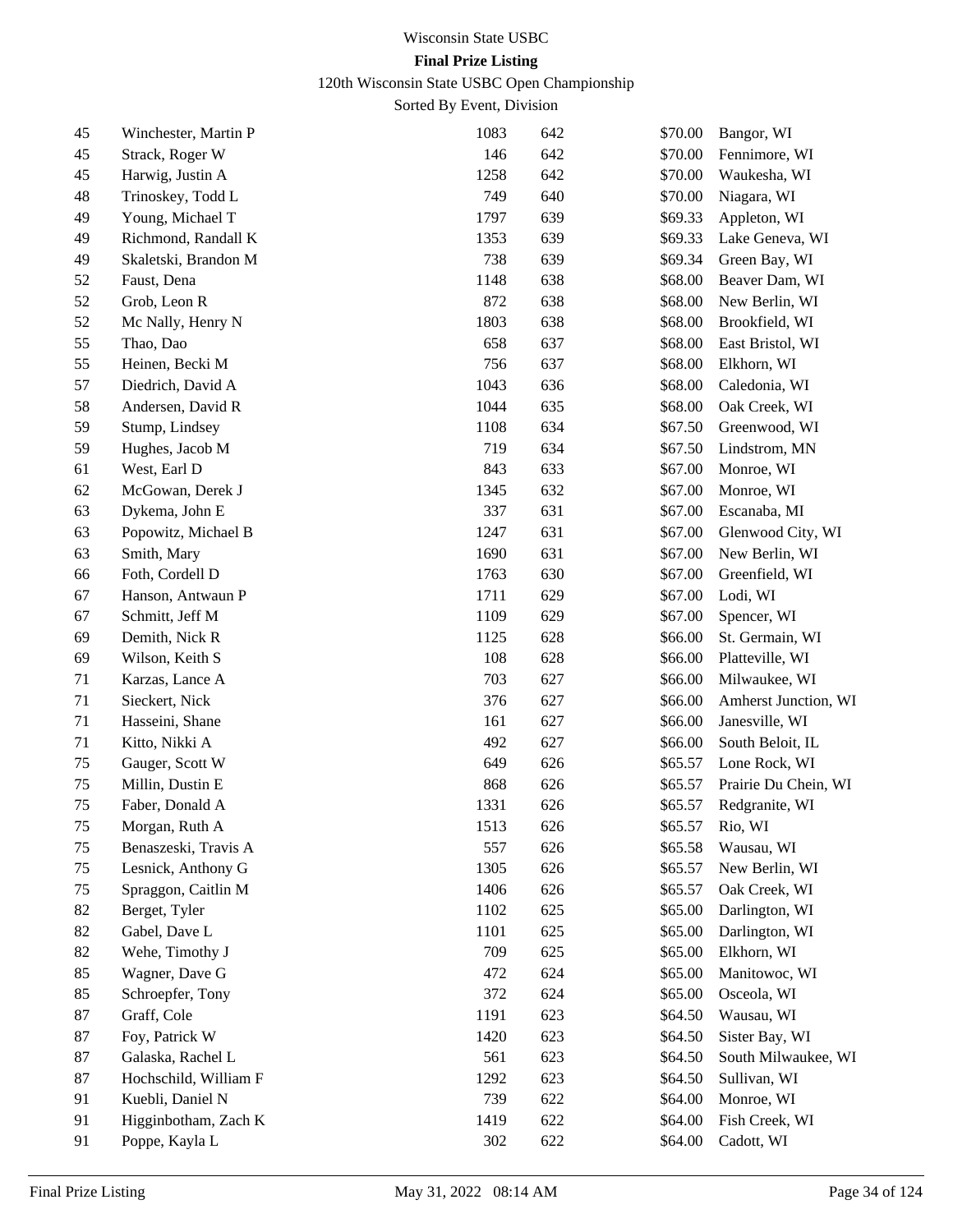120th Wisconsin State USBC Open Championship

| 94  | Schafer, Laurie M      | 1356 | 621 | \$64.00 | Muskego, WI         |
|-----|------------------------|------|-----|---------|---------------------|
| 95  | Pamperin, Larry        | 918  | 620 | \$63.75 | Lomira, WI          |
| 95  | Johnson, Jacob R       | 1623 | 620 | \$63.75 | Sauk City, WI       |
| 95  | Gilkay, Rob F          | 1784 | 620 | \$63.75 | Union Grove, WI     |
| 95  | Mc Cauley, Cox         | 161  | 620 | \$63.75 | Janesville, WI      |
| 99  | Semmelmann, Robert M   | 944  | 619 | \$63.00 | Appleton, WI        |
| 99  | Johnsen, Mike J        | 717  | 619 | \$63.00 | Cottage Grove, MN   |
| 99  | Kadlec, Kyle           | 1539 | 619 | \$63.00 | West Allis, WI      |
| 99  | Freagon, Payton J      | 301  | 619 | \$63.00 | Cadott, WI          |
| 99  | Taddy, Josh J          | 1820 | 619 | \$63.00 | Francis Creek, WI   |
| 99  | Clemens, Evan          | 1577 | 619 | \$63.00 | WALES, WI           |
| 105 | Hahn, Timothy J        | 615  | 618 | \$63.00 | Sun Prairie, WI     |
| 105 | Gilbert, Richard C     | 1281 | 618 | \$63.00 | Avoca, WI           |
| 107 | Young, Jason M         | 208  | 617 | \$62.16 | Milwaukee, WI       |
| 107 | Kinard, Brett          | 304  | 617 | \$62.16 | Cornell, WI         |
| 107 | Mack, Brad S           | 1618 | 617 | \$62.17 | Waunakee, WI        |
| 107 | Drella, Ethan M        | 806  | 617 | \$62.17 | Pulaski, WI         |
| 107 | Wilson, Parker A       | 1095 | 617 | \$62.17 | West Allis, WI      |
| 107 | Cipolletti, Nickolas A | 1615 | 617 | \$62.17 | Kenosha, WI         |
| 113 | Hibbs, Jonathan L      | 1788 | 616 | \$62.00 | Caledonia, MN       |
| 113 | Wilson, Brian J        | 1117 | 616 | \$62.00 | Kaukauna, WI        |
| 113 | Schmitt, Brian D       | 1624 | 616 | \$62.00 | Sauk City, WI       |
| 116 | Loomans, Isaac G       | 57   | 615 | \$61.25 | Brandon, WI         |
| 116 | Quirk, Thomas C        | 805  | 615 | \$61.25 | Grafton, WI         |
| 116 | Belongia, Mark N       | 953  | 615 | \$61.25 | Greenville, WI      |
| 116 | Whitburn, Elizabeth    | 802  | 615 | \$61.25 | Grafton, WI         |
| 120 | Flynn, Thomas J        | 1215 | 614 | \$61.00 | Janesville, WI      |
| 120 | Greiber, Michael D     | 1618 | 614 | \$61.00 | Waunakee, WI        |
| 120 | Shubert, Michael S     | 777  | 614 | \$61.00 | Gladstone, MI       |
| 120 | Bowen, Courtney        | 498  | 614 | \$61.00 | Belmont, WI         |
| 120 | Streif, Tares M        | 146  | 614 | \$61.00 | Fennimore, WI       |
| 120 | Carpenter, Mary J      | 485  | 614 | \$61.00 | Beloit, WI          |
| 120 | Ellringer, Brett       | 442  | 614 | \$61.00 | Caledonia, MN       |
| 127 | Lucas, Jeffrey J       | 1199 | 613 | \$60.00 | South Milwaukee, WI |
| 127 | Trott, Joseph D        | 598  | 613 | \$60.00 | Rice Lake, WI       |
| 127 | Saldana, Jennifer N    | 1088 | 613 | \$60.00 | West Allis, WI      |
| 127 | Barnett, Matthew P     | 598  | 613 | \$60.00 | Rice Lake, WI       |
| 131 | Jander, Kyle M         | 1333 | 612 | \$60.00 | Princeton, WI       |
| 131 | Schultz, Jared L       | 61   | 612 | \$60.00 | Fox Lake, WI        |
| 131 | Burdine, Nicole A      | 1552 | 612 | \$60.00 | Pardeeville, WI     |
| 131 | LAMBELE, BEN           | 1257 | 612 | \$60.00 | Elk Mound, WI       |
| 131 | Lau, Carrie L          | 1426 | 612 | \$60.00 | WILD ROSE, WI       |
| 136 | Krueger, Ryan J        | 291  | 611 | \$59.20 | Sussex, WI          |
| 136 | Grossen, Dale A        | 843  | 611 | \$59.20 | Monroe, WI          |
| 136 | Tallman, Frank A       | 659  | 611 | \$59.20 | Monroe, WI          |
| 136 | Lowenhogen, Hunter     | 1619 | 611 | \$59.20 | Lodi, WI            |
| 136 | Zembrowski, Tami A     | 60   | 611 | \$59.20 | Waukesha, WI        |
| 141 | Feira, James R         | 1402 | 610 | \$59.00 | CORNELL, WI         |
| 141 | Talley, Jamie L        | 468  | 610 | \$59.00 | Waupun, WI          |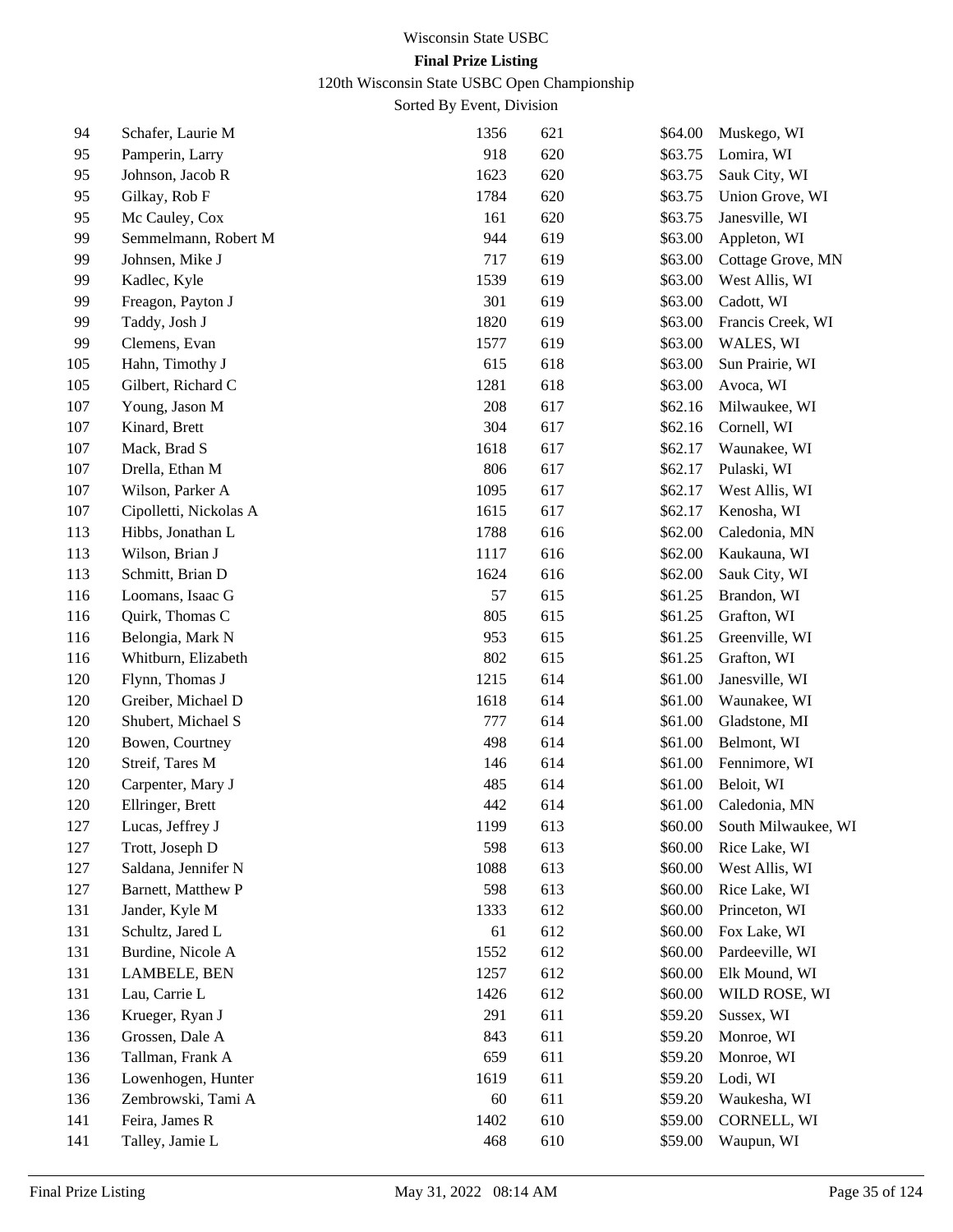120th Wisconsin State USBC Open Championship

| 141 | Nicklaus, Richard L  | 1659 | 610 | \$59.00 | Brillion, WI        |
|-----|----------------------|------|-----|---------|---------------------|
| 141 | Greschner, Pete      | 993  | 610 | \$59.00 | Brookfield, WI      |
| 145 | Yang, Thai           | 657  | 609 | \$58.33 | East Bristol, WI    |
| 145 | Miller, Brian L      | 220  | 609 | \$58.33 | Delavan, WI         |
| 145 | Strack, Jessie L     | 146  | 609 | \$58.34 | Fennimore, WI       |
| 148 | Handy, James D       | 11   | 608 | \$58.00 | Hebron, IL          |
| 148 | Kobes, Larry A       | 1819 | 608 | \$58.00 | Mishicot, WI        |
| 148 | Ripp, Kyle J         | 1480 | 608 | \$58.00 | Lodi, WI            |
| 148 | Moore, John F        | 1341 | 608 | \$58.00 | Pittsville, WI      |
| 148 | Noyes, Kurt R        | 1057 | 608 | \$58.00 | Eau Claire, WI      |
| 148 | Clark, Bryce D       | 1069 | 608 | \$58.00 | Johnson Creek, WI   |
| 154 | Jeske, Christie L    | 1738 | 607 | \$57.29 | Watertown, WI       |
| 154 | Bowe, Ashley N       | 307  | 607 | \$57.28 | Cadott, WI          |
| 154 | Feller, Chloe A      | 1242 | 607 | \$57.29 | Ladysmith, WI       |
| 154 | Klimeck, Gloria      | 357  | 607 | \$57.28 | Waukesha, WI        |
| 154 | Waldron, Timothy S   | 1175 | 607 | \$57.28 | Wisconsin Dells, WI |
| 154 | Komarowski, Lester S | 1815 | 607 | \$57.29 | Franklin, WI        |
| 154 | Reinert, Rich R      | 1617 | 607 | \$57.29 | Prairie Du Sac, WI  |
| 161 | Bastle, Garrett      | 192  | 606 | \$56.67 | Antigo, WI          |
| 161 | Miller, Shawn R      | 1487 | 606 | \$56.67 | Seymour, WI         |
| 161 | Follestad, Andrew M  | 1457 | 606 | \$56.66 | Cumberland, WI      |
| 161 | Trumm, Tiffany L     | 793  | 606 | \$56.66 | Oconomowoc, WI      |
| 161 | Kelley, Kreg         | 197  | 606 | \$56.67 | Hancock, MI         |
| 161 | Andrlik, Kent E      | 1746 | 606 | \$56.67 | Hayward, WI         |
| 167 | Schmidt, Mark R      | 781  | 605 | \$56.00 | Stanley, WI         |
| 167 | Patschull, William G | 464  | 605 | \$56.00 | Onalaska, WI        |
| 167 | Sather, Derek J      | 138  | 605 | \$56.00 | Eau Claire, WI      |
| 167 | Mc Nally, Adam X     | 1803 | 605 | \$56.00 | Brookfield, WI      |
| 167 | Monroe, Cody M       | 956  | 605 | \$56.00 | Oshkosh, WI         |
| 167 | Sentieri, Sherry     | 1614 | 605 | \$56.00 | Kenosha, WI         |
| 173 | Fellinger, Kyle      | 1797 | 604 | \$55.67 | Appleton, WI        |
| 173 | Olson, Darin W       | 717  | 604 | \$55.66 | Cottage Grove, MN   |
| 173 | Ott, Joey            | 1587 | 604 | \$55.67 | Green Lake, WI      |
| 176 | ADLEMAN, HUNTER      | 1257 | 603 | \$55.00 | Elk Mound, WI       |
| 176 | Gilbertson, Steve C  | 1658 | 603 | \$55.00 | Kaukauna, WI        |
| 176 | Boex, Heather L      | 245  | 603 | \$55.00 | Green Bay, WI       |
| 176 | Smith, Shane W       | 307  | 603 | \$55.00 | Cadott, WI          |
| 180 | Stanfield, Cory R    | 834  | 602 | \$55.00 | Sun Prairie, WI     |
| 180 | Melton, Cody A       | 1454 | 602 | \$55.00 | Spooner, WI         |
| 180 | Wegner, Rob R        | 1271 | 602 | \$55.00 | Hancock, WI         |
| 183 | Banse, Mitchell L    | 452  | 601 | \$54.50 | Caledonia, MN       |
| 183 | Mayberry, Dean A     | 1178 | 601 | \$54.50 | DeForest, WI        |
| 183 | Fuchs, Nicole        | 1415 | 601 | \$54.50 | Sussex, WI          |
| 183 | Rosebrook, Matthew J | 739  | 601 | \$54.50 | Monroe, WI          |
| 187 | Molls, Kevin C       | 1828 | 600 | \$54.00 | Cumberland, WI      |
| 187 | Kornuth, Theresa E   | 1244 | 600 | \$54.00 | Ladysmith, WI       |
| 187 | West, Joshua M       | 442  | 600 | \$54.00 | Caledonia, MN       |
| 187 | Herrmann, Joshua     | 1741 | 600 | \$54.00 | Glendale, WI        |
| 187 | Freitag, James M     | 1151 | 600 | \$54.00 | Sturtevant, WI      |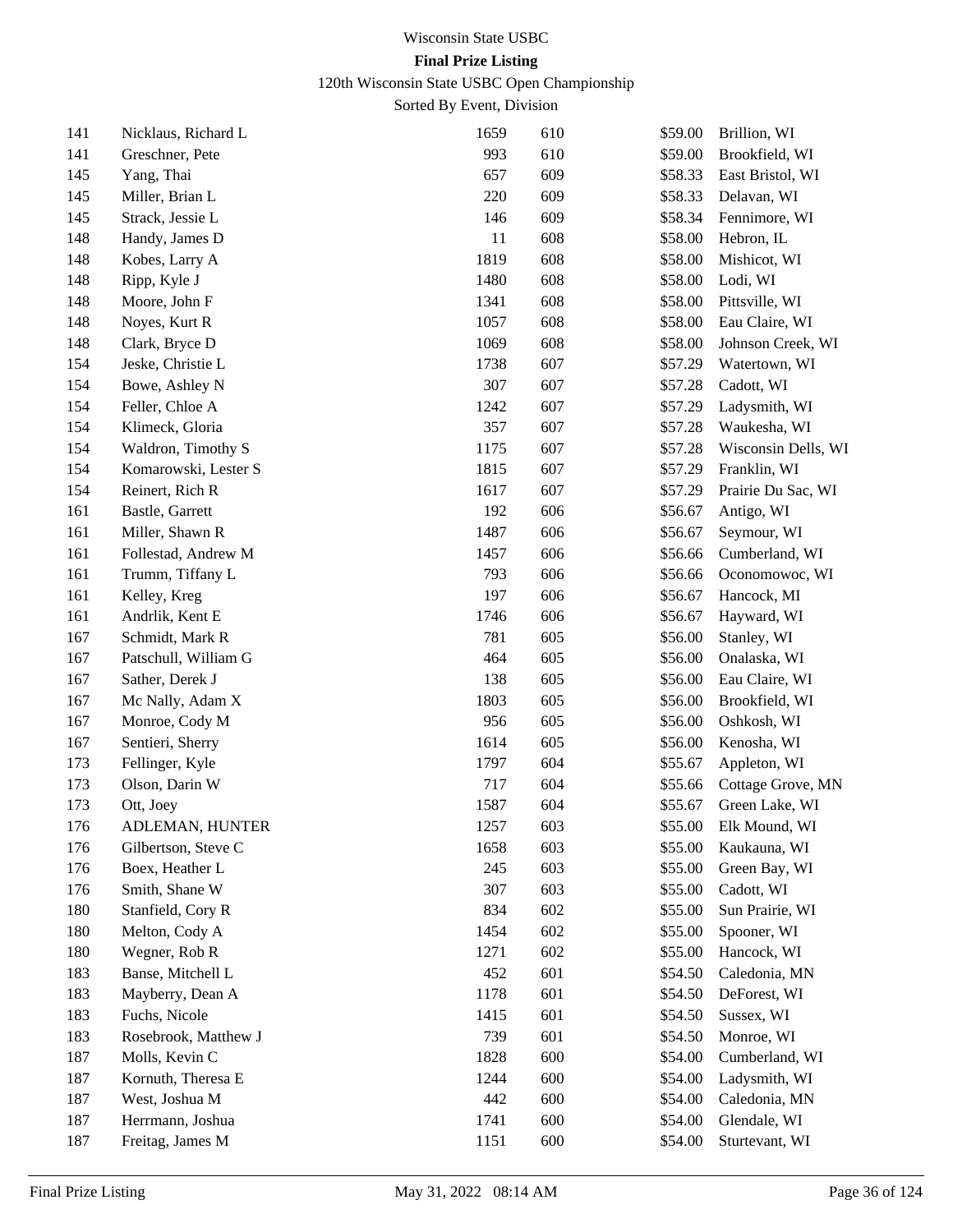120th Wisconsin State USBC Open Championship

| 192 | Backhaus, Eric J     | 471            | 599 | \$53.66 | Manitowoc, WI      |
|-----|----------------------|----------------|-----|---------|--------------------|
| 192 | Styne, Jessica L     | 1767           | 599 | \$53.67 | Butler, WI         |
| 192 | Uren, Collin         | 1780           | 599 | \$53.67 | Waupun, WI         |
| 195 | Servidas, Bradley P  | 1811           | 598 | \$53.00 | Racine, WI         |
| 195 | Rodewald, Andrew J   | 730            | 598 | \$53.00 | Hudson, WI         |
| 195 | Kierzek, Evan J      | 1806           | 598 | \$53.00 | Milwaukee, WI      |
| 195 | Woods, Greg A        | 1614           | 598 | \$53.00 | Kenosha, WI        |
| 195 | Peterson, Jordan J   | 217            | 598 | \$53.00 | Green Bay, WI      |
| 195 | Breunig, Joe         | 1617           | 598 | \$53.00 | Prairie Du Sac, WI |
| 201 | Fecteau, Jill A      | 1337           | 597 | \$52.38 | Franklin, WI       |
| 201 | Fahey, Devan M       | 948            | 597 | \$52.37 | Green Bay, WI      |
| 201 | Deane-Smith, April A | 1170           | 597 | \$52.38 | Spring Green, WI   |
| 201 | Kreier, Brian W      | 594            | 597 | \$52.37 | Chetek, WI         |
| 201 | Candler, Kyle C      | 1264           | 597 | \$52.38 | River Falls, WI    |
| 201 | Lorenz, Ardell L     | 588            | 597 | \$52.37 | Cameron, WI        |
| 201 | Kasprzak, Ashley J   | 358            | 597 | \$52.37 | Waukesha, WI       |
| 201 | Schmidt, JoAnn       | 1434           | 597 | \$52.38 | Hilbert, WI        |
| 209 | Starks, Jess A       | 295            | 596 | \$51.58 | Rio, WI            |
| 209 | Lavora, Nicole A     | 686            | 596 | \$51.57 | Glen Flora, WI     |
| 209 | Kern, Natasha M      | 591            | 596 | \$51.57 | Cameron, WI        |
| 209 | Neubauer, Sheri L    | 486            | 596 | \$51.57 | Janesville, WI     |
| 209 | Belonger, Andrew T   | 950            | 596 | \$51.57 | Appleton, WI       |
| 209 | Case, Aaron N        | 929            | 596 | \$51.57 | West Allis, WI     |
| 209 | Foegen, Darryll J    | 1187           | 596 | \$51.57 | Cochrane, WI       |
| 216 | Stine, Lance R       | 1154           | 595 | \$51.00 | Union Grove, WI    |
| 216 | Beck, Trevor         | 137            | 595 | \$51.00 | Eau Claire, WI     |
| 216 | Murphy, Linda S      | 75             | 595 | \$51.00 | Racine, WI         |
| 216 | Kuhl, Evan           | 1364           | 595 | \$51.00 | East Dubuque, IL   |
| 216 | Lewis, Matthew A     | 771            | 595 | \$51.00 | Menasha, WI        |
| 221 | Lightle, Stephen S   | 305            | 594 | \$50.50 | Cadott, WI         |
| 221 | Otto, Bruce G        | $\overline{2}$ | 594 | \$50.50 | Waunakee, WI       |
| 221 | Manecke, Rachel E    | 1459           | 594 | \$50.50 | Spooner, WI        |
| 221 | Poeschel, Chris J    | 986            | 594 | \$50.50 | Amherst, WI        |
| 225 | Tuescher, Steve E    | 1101           | 593 | \$50.00 | Darlington, WI     |
| 225 | Freitag, Tyler J     | 1151           | 593 | \$50.00 | Sturtevant, WI     |
| 225 | Annen, Peter H       | 219            | 593 | \$50.00 | Green Bay, WI      |
| 225 | Frame, Tylor J       | 1045           | 593 | \$50.00 | Janesville, WI     |
| 225 | Bernicky, Jared J    | 335            | 593 | \$50.00 | Waukesha, WI       |
| 225 | Baertschi, Ellyott W | 740            | 593 | \$50.00 | Monroe, WI         |
| 225 | White, Brandon A     | 464            | 593 | \$50.00 | Onalaska, WI       |
| 225 | Calder, Alexander J  | 1386           | 593 | \$50.00 | West Allis, WI     |
| 233 | Westphal, Timothy F  | 267            | 592 | \$49.00 | New Berlin, WI     |
| 233 | Manning, Bryan P     | 1694           | 592 | \$49.00 | Madison, WI        |
| 233 | Washington, Donald E | 298            | 592 | \$49.00 | Middleton, WI      |
| 233 | Pfeiffer, Josh       | 1628           | 592 | \$49.00 | La Crosse, WI      |
| 233 | Hille, Robert A      | 740            | 592 | \$49.00 | Monroe, WI         |
| 233 | Lamberg, Mitch D     | 1052           | 592 | \$49.00 | Weston, WI         |
| 239 | Eddy, Pamela K       | 827            | 591 | \$48.27 | La Crosse, WI      |
| 239 | Burkhart, Malorie J  | 1279           | 591 | \$48.27 | Rhinelander, WI    |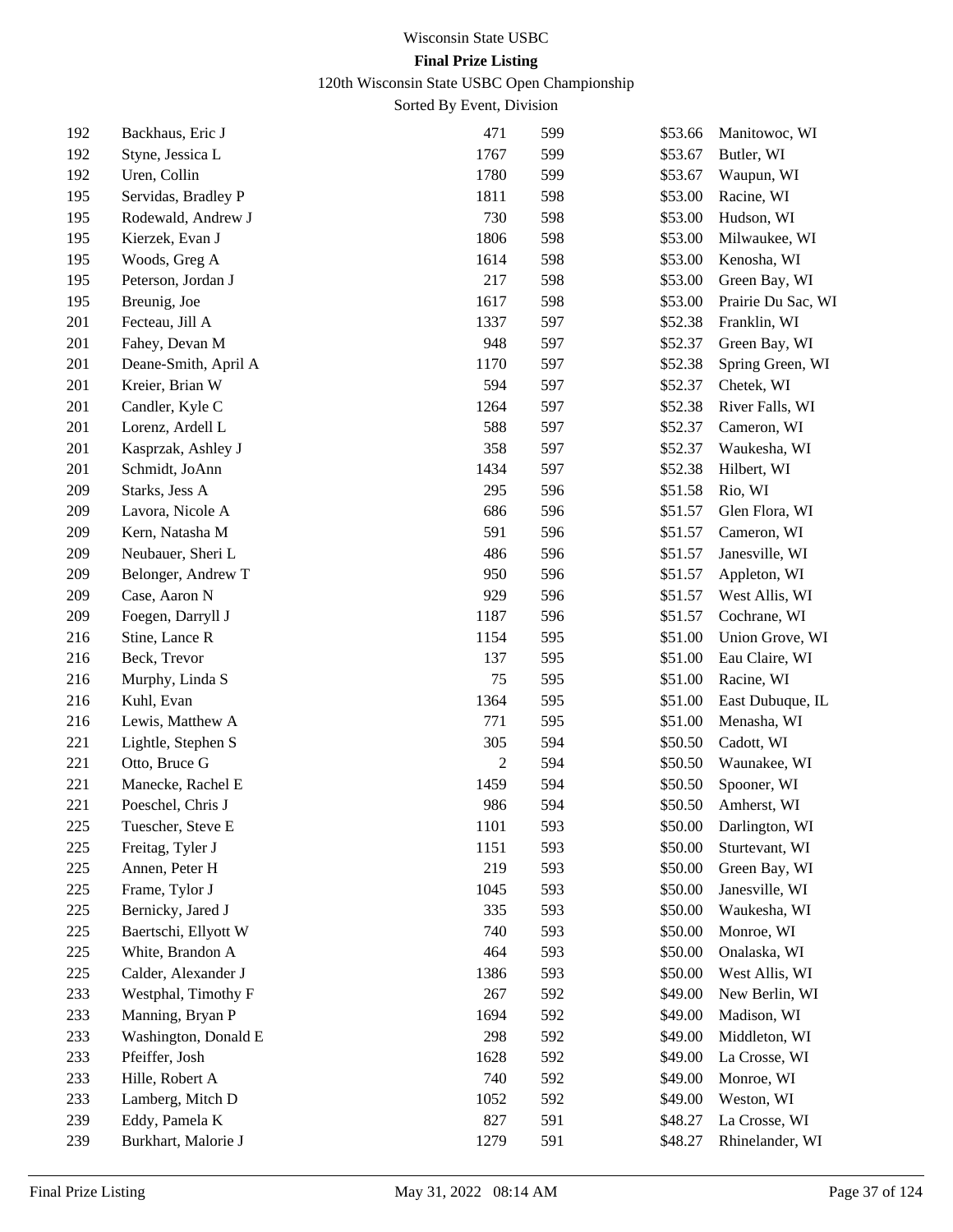120th Wisconsin State USBC Open Championship

| 239 | Larson, Kirk G          | 367  | 591 | \$48.28 | Osceola, WI          |
|-----|-------------------------|------|-----|---------|----------------------|
| 239 | Larson, Kirk A          | 717  | 591 | \$48.27 | Cottage Grove, MN    |
| 239 | Symanietz, Craig A      | 1176 | 591 | \$48.27 | Hammond, WI          |
| 239 | Danielson, Brian D      | 376  | 591 | \$48.27 | Amherst Junction, WI |
| 239 | Pascucci, Greg A        | 60   | 591 | \$48.28 | Waukesha, WI         |
| 239 | Duff, Alex C            | 116  | 591 | \$48.27 | Sun Prairie, WI      |
| 239 | Gordon, Brenda K        | 924  | 591 | \$48.27 | Winona, MN           |
| 239 | Cadwell, Brian J        | 196  | 591 | \$48.28 | Lake Linden, MI      |
| 239 | Cindric, Ami M          | 675  | 591 | \$48.27 | Pewaukee, WI         |
| 250 | Prekop, Robert J        | 1450 | 590 | \$47.20 | Menomonee Fls, WI    |
| 250 | North, Harold E         | 242  | 590 | \$47.20 | DeForest, WI         |
| 250 | Nye, Randy W            | 303  | 590 | \$47.20 | Cadott, WI           |
| 250 | Luginbuhl, Kory M       | 71   | 590 | \$47.20 | Jefferson, WI        |
| 250 | Schemmel, Emily         | 1376 | 590 | \$47.20 | Dubuque, IA          |
| 250 | Reynolds, Jason         | 1534 | 590 | \$47.20 | Elk Mound, WI        |
| 250 | Applin, Qyinn M         | 1200 | 590 | \$47.20 | Franklin, WI         |
| 250 | Abfall, Daniel B        | 580  | 590 | \$47.20 | Franklin, WI         |
| 250 | Taddy, Kayla A          | 1820 | 590 | \$47.20 | Francis Creek, WI    |
| 250 | Glynn, Timothy A        | 919  | 590 | \$47.20 | Grafton, WI          |
| 260 | Kraemer, Jacob R        | 649  | 589 | \$46.09 | Lone Rock, WI        |
| 260 | Denson, Jonah S         | 1390 | 589 | \$46.09 | Westby, WI           |
| 260 | Rich, Randy A           | 1000 | 589 | \$46.09 | Muskego, WI          |
| 260 | Hanson, John D          | 1490 | 589 | \$46.09 | Seymour, WI          |
| 260 | Paschke, Matt J         | 909  | 589 | \$46.09 | Clinton, WI          |
| 260 | Meyer, Ryan L           | 1624 | 589 | \$46.09 | Sauk City, WI        |
| 260 | Hackbarth, Adam M       | 1590 | 589 | \$46.09 | Ripon, WI            |
| 260 | Dudenhoefer, Lucretia L | 266  | 589 | \$46.10 | Milwaukee, WI        |
| 260 | Ohmert, Thomas          | 1376 | 589 | \$46.09 | Dubuque, IA          |
| 260 | Milakovich, Jason J     | 1424 | 589 | \$46.09 | DePere, WI           |
| 260 | Salta, Rick L           | 478  | 589 | \$46.09 | Manitowoc, WI        |
| 271 | Scharpf, Cody J         | 1360 | 588 | \$45.00 | Galena, IL           |
| 271 | Hall, Peyton M          | 1131 | 588 | \$45.00 | Prairie Du Chien, WI |
| 271 | Costa, Annmarie L       | 316  | 588 | \$45.00 | West Bend, WI        |
| 271 | Oppliger, Mary R        | 1040 | 588 | \$45.00 | West Allis, WI       |
| 271 | Berndt, Ellie R         | 877  | 588 | \$45.00 | Berlin, WI           |
| 271 | Kutz, Randall J         | 1416 | 588 | \$45.00 | Milwaukee, WI        |
| 271 | McCarthy, Kevin D       | 534  | 588 | \$45.00 | Belgium, WI          |
| 271 | Vanden Boom, Timothy    | 339  | 588 | \$45.00 | Neenah, WI           |
| 271 | Martinez, Diane S       | 860  | 588 | \$45.00 | Waukesha, WI         |
| 280 | Bradford, Vicki A       | 1519 | 587 | \$44.25 | Palmyra, WI          |
| 280 | Koeller, Michael J      | 143  | 587 | \$44.25 | Fennimore, WI        |
| 280 | Klatt, Tom A            | 727  | 587 | \$44.25 | Hudson, WI           |
| 280 | Harper, Patrick M       | 727  | 587 | \$44.25 | Hudson, WI           |
| 284 | Kafalenos, Christina M  | 13   | 586 | \$43.60 | South Beloit, IL     |
| 284 | Daigle, Cody L          | 134  | 586 | \$43.60 | Belleville, WI       |
| 284 | Zmania, Jeff M          | 1026 | 586 | \$43.60 | Milwaukee, WI        |
| 284 | Skenadore, James M      | 217  | 586 | \$43.60 | Green Bay, WI        |
| 284 | McCombie, Steven L      | 718  | 586 | \$43.60 | Hudson, WI           |
| 284 | Gorges, Melanie R       | 1449 | 586 | \$43.60 | Neenah, WI           |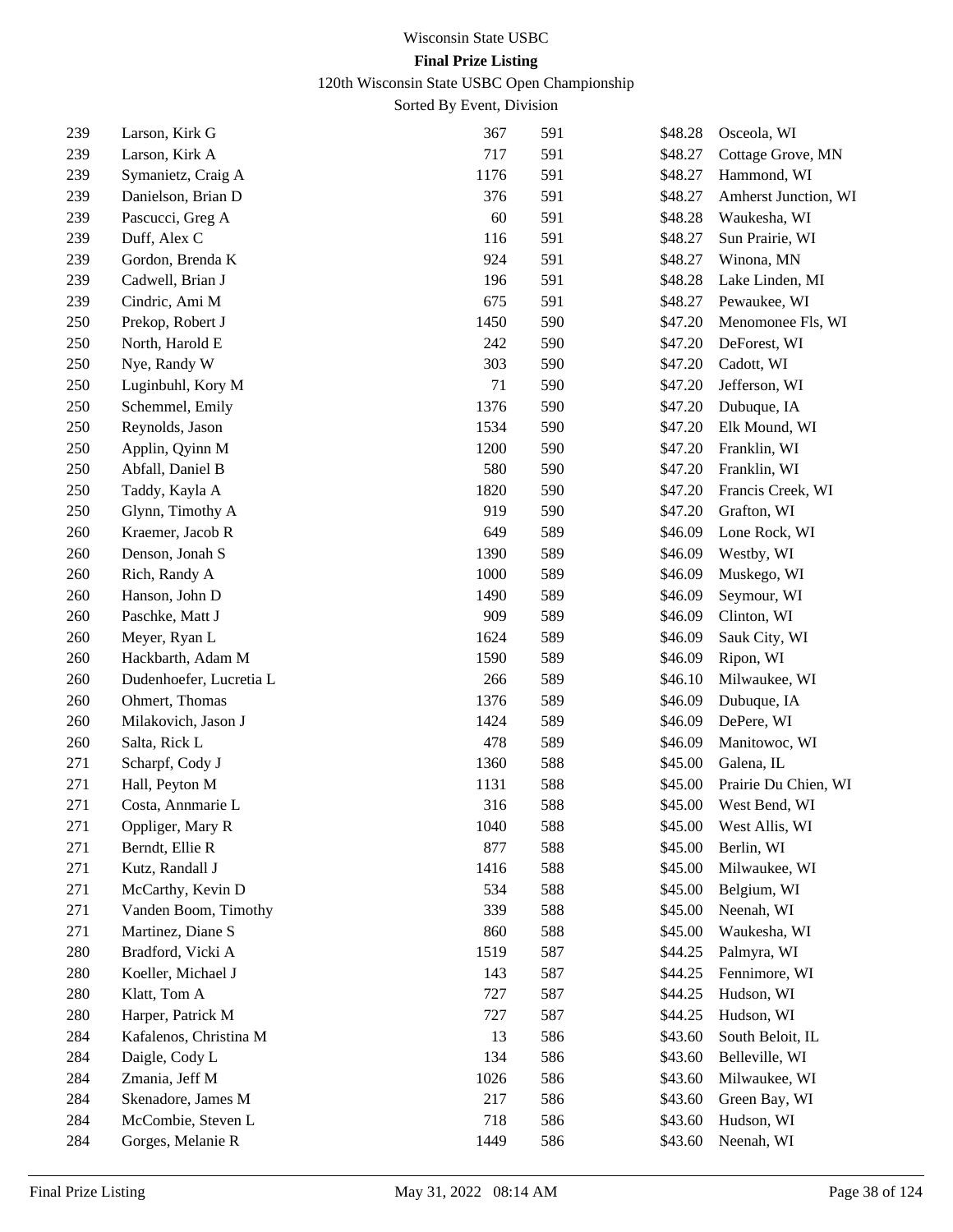120th Wisconsin State USBC Open Championship

| 284 | Melito, Nicholas P     | 1598 | 586 | \$43.60 | Franklin, WI        |
|-----|------------------------|------|-----|---------|---------------------|
| 284 | Johnson, William F     | 1169 | 586 | \$43.60 | Jim Falls, WI       |
| 284 | Freier, Penny J        | 767  | 586 | \$43.60 | Hilbert, WI         |
| 284 | Gilbert, Alec T        | 1321 | 586 | \$43.60 | New Berlin, WI      |
| 294 | Lein, Douglas E        | 1452 | 585 | \$42.50 | Spooner, WI         |
| 294 | Rice, Jennifer L       | 867  | 585 | \$42.50 | Lancaster, WI       |
| 294 | Archibald, Stephen C   | 1287 | 585 | \$42.50 | Wisc. Rapids, WI    |
| 294 | Olson, Bradley J       | 723  | 585 | \$42.50 | Hudson, WI          |
| 294 | Iversson, Richard      | 750  | 585 | \$42.50 | Iron Mountain, MI   |
| 294 | Locke, Richard P       | 938  | 585 | \$42.50 | Oshkosh, WI         |
| 294 | Stewart, Terri         | 1713 | 585 | \$42.50 | Delavan, WI         |
| 294 | Hrbacek, Lori Nowak N  | 265  | 585 | \$42.50 | Pewaukee, WI        |
| 294 | Hammann, Dale E        | 59   | 585 | \$42.50 | Beaver Dam, WI      |
| 294 | Schwantes, Tim E       | 286  | 585 | \$42.50 | Sussex, WI          |
| 294 | Hager, Jackie L        | 794  | 585 | \$42.50 | WAUKESHA, WI        |
| 294 | Howard, Juan D         | 1456 | 585 | \$42.50 | Spooner, WI         |
| 306 | Gibbons, Dean M        | 101  | 584 | \$41.75 | Prairie Du Sac, WI  |
| 306 | Jensen, Wyatt          | 1052 | 584 | \$41.75 | Weston, WI          |
| 306 | FRANK, CODY A          | 585  | 584 | \$41.75 | Cameron, WI         |
| 306 | Wright, Gabe L         | 354  | 584 | \$41.75 | Green Lake, WI      |
| 310 | Hahm, Peter J          | 64   | 583 | \$40.82 | Fort Atkinson, WI   |
| 310 | Calvert, Brian         | 678  | 583 | \$40.82 | Pewaukee, WI        |
| 310 | Bethel, Kelsie A       | 4    | 583 | \$40.81 | Hollandale, WI      |
| 310 | Odom, Terry            | 208  | 583 | \$40.81 | Milwaukee, WI       |
| 310 | Jaszewski, Andrew      | 1182 | 583 | \$40.82 | Dodge, WI           |
| 310 | Rusch, Erik S          | 256  | 583 | \$40.82 | Menomonee Falls, WI |
| 310 | Hildebrand, Donald G   | 1741 | 583 | \$40.82 | Glendale, WI        |
| 310 | McCarter, Matthew J    | 1245 | 583 | \$40.82 | Ladysmith, WI       |
| 310 | Miller, Alana          | 1826 | 583 | \$40.82 | Oshkosh, WI         |
| 310 | Wipperfurth, Anthony G | 1617 | 583 | \$40.82 | Prairie Du Sac, WI  |
| 310 | Walstra, Jeff          | 61   | 583 | \$40.82 | Fox Lake, WI        |
| 321 | Bode, Bradley C        | 587  | 582 | \$40.00 | Cameron, WI         |
| 321 | Andrews, Maxwell A     | 821  | 582 | \$40.00 | Beloit, WI          |
| 321 | Rost, Dennis C         | 170  | 582 | \$40.00 | Lena, WI            |
| 321 | Uecker, Ryan M         | 463  | 582 | \$40.00 | Horicon, WI         |
| 321 | Kipper, Rachel K       | 867  | 582 | \$40.00 | Lancaster, WI       |
| 321 | Filbert, Greg V        | 1581 | 582 | \$40.00 | Johnson Creek, WI   |
| 321 | Lund, Patrick J        | 192  | 582 | \$40.00 | Antigo, WI          |
| 328 | Ziegler, Damian M      | 1480 | 581 | \$39.10 | Lodi, WI            |
| 328 | Freel, Amanda L        | 1281 | 581 | \$39.10 | Avoca, WI           |
| 328 | Hansford, Christian J  | 1286 | 581 | \$39.10 | Wisc. Rapids, WI    |
| 328 | Katzfey, David P       | 17   | 581 | \$39.10 | Menomonee Fls, WI   |
| 328 | Styne, Judith A        | 1768 | 581 | \$39.10 | Butler, WI          |
| 328 | Tulachka, Joe P        | 628  | 581 | \$39.10 | Kewaunee, WI        |
| 328 | Liedle, Kate           | 358  | 581 | \$39.10 | Waukesha, WI        |
| 328 | Johnson, Ashley R      | 1289 | 581 | \$39.10 | Evansville, WI      |
| 328 | Kevilus, Scott W       | 1530 | 581 | \$39.10 | Laona, WI           |
| 328 | Mc Gavock, Michele M   | 863  | 581 | \$39.10 | Racine, WI          |
| 338 | Miller, Paul A         | 894  | 580 | \$38.00 | DePere, WI          |
|     |                        |      |     |         |                     |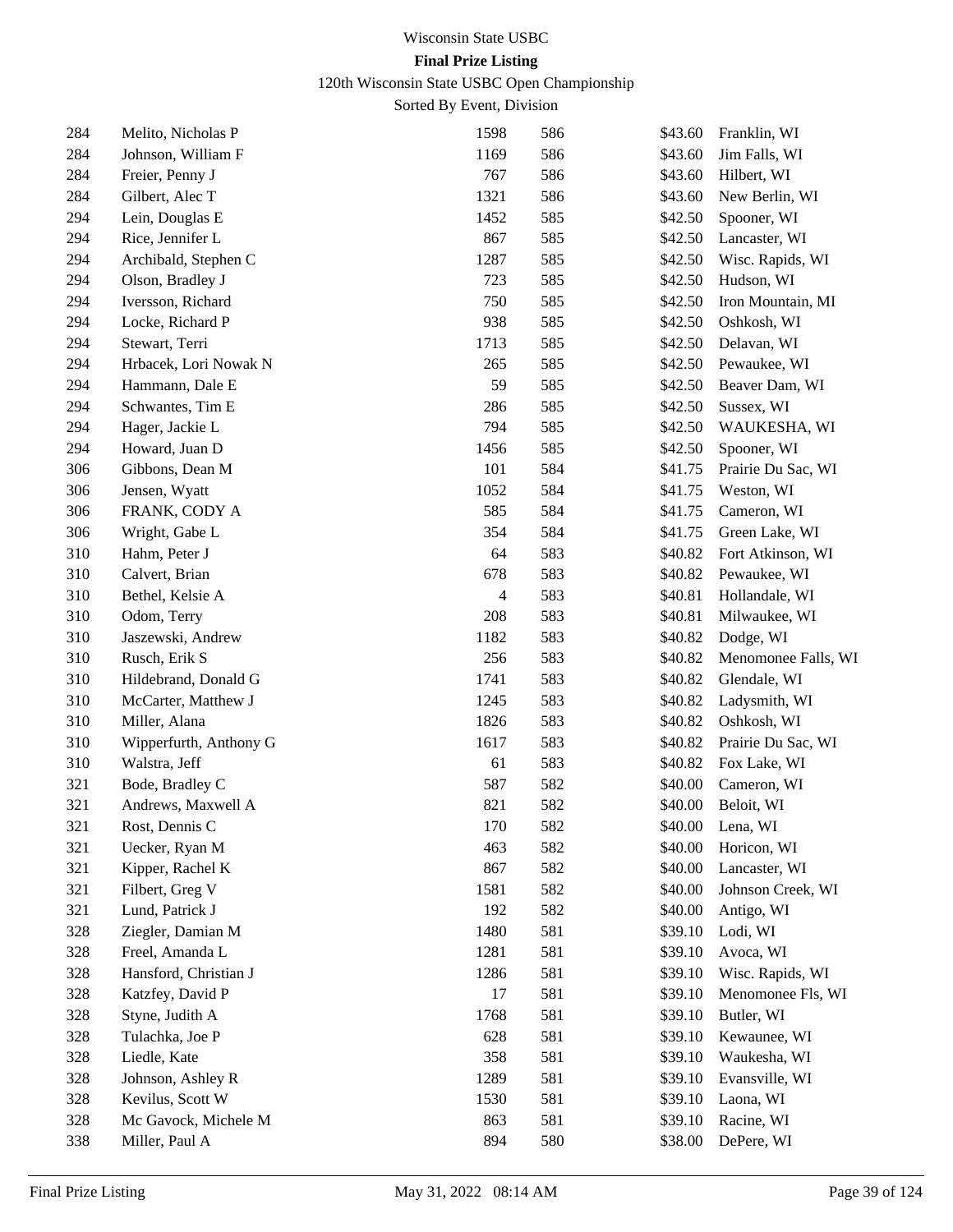120th Wisconsin State USBC Open Championship

| 338 | Schafer, Andy P       | 1356 | 580 | \$38.00 | Muskego, WI          |
|-----|-----------------------|------|-----|---------|----------------------|
| 338 | Heinen, Michael G     | 1315 | 580 | \$38.00 | New Berlin, WI       |
| 338 | Hauser, Riley M       | 973  | 580 | \$38.00 | Marion, WI           |
| 342 | Wrobel, Crystal M     | 1338 | 579 | \$37.66 | Franklin, WI         |
| 342 | Nehrbass, Peter J     | 1765 | 579 | \$37.67 | Edgerton, WI         |
| 342 | Laughlin, Heather J   | 1417 | 579 | \$37.67 | Baileys Harbor, WI   |
| 342 | Fenner, Aaron L       | 1482 | 579 | \$37.67 | Juneau, WI           |
| 342 | Duenas, Margaret S    | 1472 | 579 | \$37.67 | Cedarburg, WI        |
| 342 | Lawson, Whitney J     | 1348 | 579 | \$37.66 | Woodville, WI        |
| 342 | Hainz, Justin L       | 1769 | 579 | \$37.67 | Butler, WI           |
| 342 | Myers, Daniel J       | 1383 | 579 | \$37.67 | Hartford, WI         |
| 342 | Mc Intyre, Mark       | 1351 | 579 | \$37.66 | Hammond, WI          |
| 351 | Innerst, Angela S     | 1194 | 578 | \$36.50 | Mineral Point, WI    |
| 351 | Heilman, James P      | 1458 | 578 | \$36.50 | Spooner, WI          |
| 351 | Tippery, William J    | 182  | 578 | \$36.50 | La Crescent, MN      |
| 351 | Bruder, Jonatan       | 356  | 578 | \$36.50 | New Holstein, WI     |
| 351 | Bartels, Pete B       | 405  | 578 | \$36.50 | Independence, WI     |
| 351 | Martin, William S     | 1769 | 578 | \$36.50 | Butler, WI           |
| 351 | Meinholdt, Sara J     | 1807 | 578 | \$36.50 | Milwaukee, WI        |
| 351 | Dvorak, Josh M        | 631  | 578 | \$36.50 | Kewaunee, WI         |
| 351 | Heil, Chris M         | 381  | 578 | \$36.50 | Altoona, WI          |
| 351 | Mueller, Alexander D  | 1487 | 578 | \$36.50 | Seymour, WI          |
| 351 | Pease, Daniel M       | 53   | 578 | \$36.50 | Cross Plains, WI     |
| 351 | Garza, John M         | 599  | 578 | \$36.50 | Rice Lake, WI        |
| 363 | Gerard, Rolland K     | 822  | 577 | \$35.45 | La Crosse, WI        |
| 363 | Gebert, Joseph C      | 1243 | 577 | \$35.44 | Ladysmith, WI        |
| 363 | Schwai, Matt          | 706  | 577 | \$35.45 | Campbellsport, WI    |
| 363 | Mortier, Jeanette L   | 849  | 577 | \$35.44 | Eagle, WI            |
| 363 | Wilcox, Ronald A      | 1410 | 577 | \$35.44 | Milwaukee, WI        |
| 363 | Munes, Jessi K        | 772  | 577 | \$35.45 | Kaukauna, WI         |
| 363 | Vivian, Kathryn R     | 488  | 577 | \$35.44 | South Beloit, IL     |
| 363 | Kleinke, Julie I      | 715  | 577 | \$35.45 | Altoona, WI          |
| 363 | Baskin, Angie M       | 1215 | 577 | \$35.44 | Janesville, WI       |
| 372 | Thompson, Kyle        | 1542 | 576 | \$34.56 | New Franken, WI      |
| 372 | Harms, Christopher G  | 866  | 576 | \$34.55 | Dousman, WI          |
| 372 | Ollinger, Christian M | 1240 | 576 | \$34.56 | Ladysmith, WI        |
| 372 | Kozak, Nathan M       | 976  | 576 | \$34.55 | Amherst Junction, WI |
| 372 | Hofstetter, Denis L   | 331  | 576 | \$34.56 | Fennimore, WI        |
| 372 | Jaslowski, Anthony J  | 168  | 576 | \$34.55 | Oconto, WI           |
| 372 | Wavrunek, Jacob M     | 1821 | 576 | \$34.56 | Two Rivers, WI       |
| 372 | Thompson, Gerald      | 1456 | 576 | \$34.56 | Spooner, WI          |
| 372 | Rufer, Andrew R       | 739  | 576 | \$34.55 | Monroe, WI           |
| 381 | Smith, Keith R        | 1690 | 575 | \$33.56 | New Berlin, WI       |
| 381 | Wagner, Adam          | 1684 | 575 | \$33.56 | Appleton, WI         |
| 381 | Fortmann, Jeffrey A   | 1096 | 575 | \$33.55 | Johnson Creek, WI    |
| 381 | Ozee, Zac             | 1360 | 575 | \$33.56 | Galena, IL           |
| 381 | Kary, William J       | 1331 | 575 | \$33.56 | Redgranite, WI       |
| 381 | Pavlick, Robert J     | 929  | 575 | \$33.55 | West Allis, WI       |
| 381 | Dolle, Jacob S        | 453  | 575 | \$33.55 | Caledonia, MN        |
|     |                       |      |     |         |                      |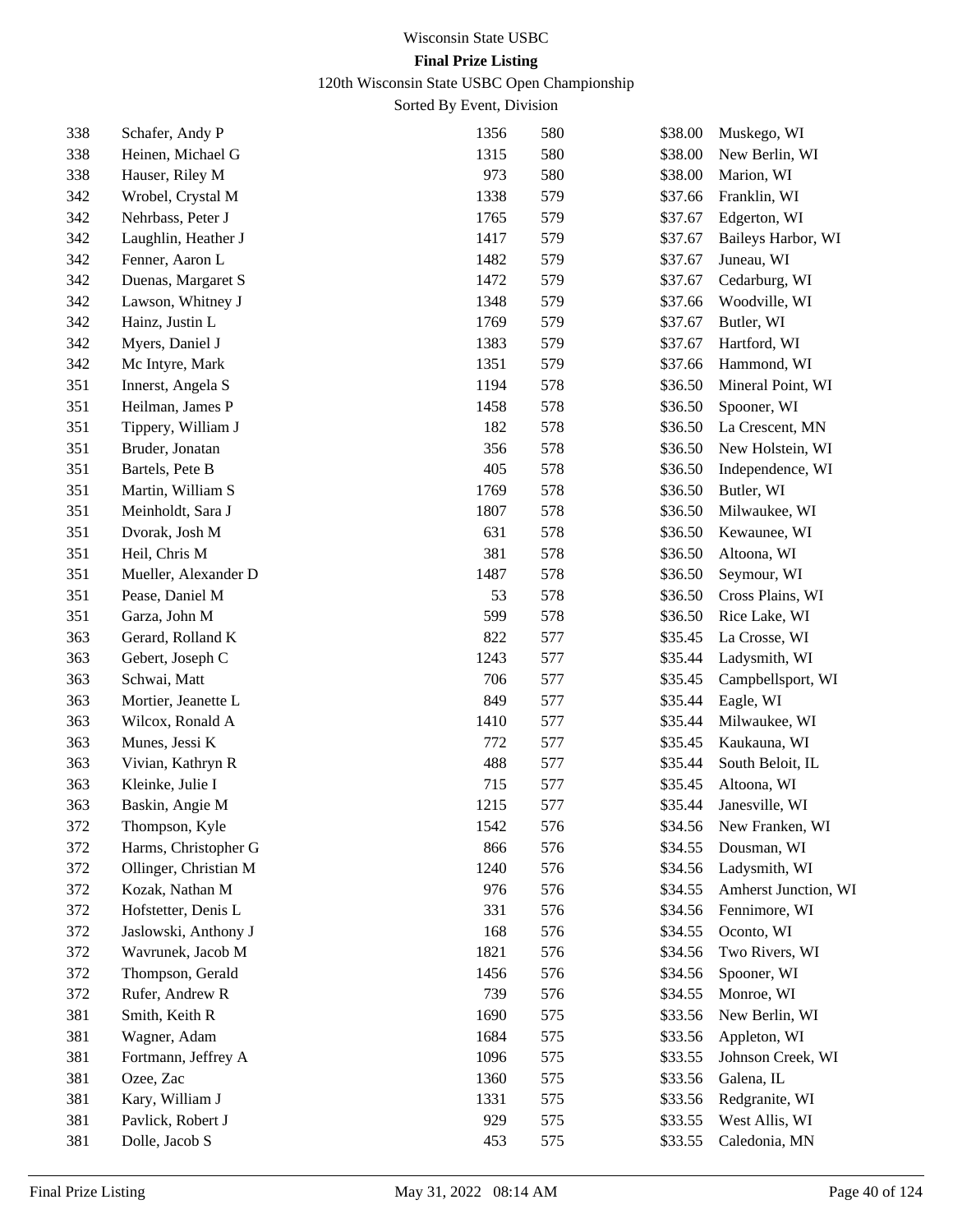120th Wisconsin State USBC Open Championship

| 381 | Neal, Josh C           | 1599 | 575 | \$33.56 | Kenosha, WI          |
|-----|------------------------|------|-----|---------|----------------------|
| 381 | Sheckler, Hunter       | 1128 | 575 | \$33.55 | Prairie Du Chien, WI |
| 390 | Olson, Matthew D       | 112  | 574 | \$32.75 | Tomah, WI            |
| 390 | Patee, Kevin R         | 340  | 574 | \$32.75 | Baldwin, WI          |
| 390 | Ion, Luisa M           | 222  | 574 | \$32.75 | Baraboo, WI          |
| 390 | Johnson, Christopher T | 261  | 574 | \$32.75 | Hartford, WI         |
| 390 | CURRY, DYLAN           | 1257 | 574 | \$32.75 | Elk Mound, WI        |
| 390 | Warrenburg, Ryne J     | 11   | 574 | \$32.75 | Hebron, IL           |
| 390 | Schweitzer, Tracy A    | 1802 | 574 | \$32.75 | Brookfield, WI       |
| 390 | Vue, Peter G           | 658  | 574 | \$32.75 | East Bristol, WI     |
| 398 | Stopczynski, Nate A    | 787  | 573 | \$31.47 | Edgerton, WI         |
| 398 | Phillips, Nicholas A   | 842  | 573 | \$31.46 | Monroe, WI           |
| 398 | Ames, Elise            | 1361 | 573 | \$31.47 | Cuba City, WI        |
| 398 | Blaskowsky, Abbey L    | 625  | 573 | \$31.47 | Plover, WI           |
| 398 | Zeeveld, Patrick A     | 1155 | 573 | \$31.47 | Salem, WI            |
| 398 | Young, Steven          | 109  | 573 | \$31.46 | New London, WI       |
| 398 | Tabat, Eric M          | 1763 | 573 | \$31.47 | Greenfield, WI       |
| 398 | Carpenter, Colton J    | 1102 | 573 | \$31.47 | Darlington, WI       |
| 398 | Olson, David M         | 1303 | 573 | \$31.47 | New Berlin, WI       |
| 398 | Saeger, Bruce L        | 1487 | 573 | \$31.47 | Seymour, WI          |
| 398 | Andring, Madeline J    | 925  | 573 | \$31.46 | Winona, MN           |
| 398 | Campbell, Erin R       | 77   | 573 | \$31.46 | Racine, WI           |
| 398 | Gransell, Roger G      | 1166 | 573 | \$31.47 | De Pere, WI          |
| 398 | Bednarz, Erika J       | 1279 | 573 | \$31.47 | Rhinelander, WI      |
| 398 | Herbst, Richard F      | 275  | 573 | \$31.46 | West Allis, WI       |
| 413 | Wendt, Mark R          | 1816 | 572 | \$29.93 | Milwaukee, WI        |
| 413 | Brazeau, Andrew G      | 303  | 572 | \$29.93 | Cadott, WI           |
| 413 | King, Kenneth L        | 1392 | 572 | \$29.93 | Viroqua, WI          |
| 413 | Kohls, Doug A          | 752  | 572 | \$29.94 | Watertown, WI        |
| 413 | Stroik, Jordan W       | 180  | 572 | \$29.93 | Stoughton, WI        |
| 413 | Herman, Skyler R       | 1185 | 572 | \$29.93 | Osseo, WI            |
| 413 | Zanow, Kristi L        | 1574 | 572 | \$29.93 | Mequon, WI           |
| 413 | Kowalski, Kenneth J    | 270  | 572 | \$29.93 | Hartland, WI         |
| 413 | Marin, Alex J          | 1385 | 572 | \$29.93 | Milwaukee, WI        |
| 413 | Crowe, Jordan L        | 163  | 572 | \$29.94 | Racine, WI           |
| 413 | Maass, Kurt            | 608  | 572 | \$29.94 | St. Francis, WI      |
| 413 | Strande, Dave          | 286  | 572 | \$29.94 | Sussex, WI           |
| 413 | Behm, Trevor W         | 1670 | 572 | \$29.93 | Wautoma, WI          |
| 413 | Calvert, Kyle P        | 1102 | 572 | \$29.93 | Darlington, WI       |
| 413 | Klaus, Brittany L      | 171  | 572 | \$29.94 | Lena, WI             |
| 428 | Gonwa, Eric A          | 916  | 571 | \$28.55 | Mayville, WI         |
| 428 | Henning, Colin J       | 473  | 571 | \$28.54 | Manitowoc, WI        |
| 428 | Pape, Robert W         | 1140 | 571 | \$28.55 | Menomonee Fls, WI    |
| 428 | Harwig, Jeff L         | 1258 | 571 | \$28.55 | Waukesha, WI         |
| 428 | Janssen, Trent D       | 816  | 571 | \$28.54 | Janesville, WI       |
| 428 | Jones, Cole J          | 187  | 571 | \$28.54 | DeForest, WI         |
| 428 | Morgan, Kathy R        | 325  | 571 | \$28.55 | Elkhorn, WI          |
| 428 | Kunstmann, Tyler M     | 1429 | 571 | \$28.55 | Slinger, WI          |
| 428 | Stanton, Daniel C      | 308  | 571 | \$28.54 | Linden, WI           |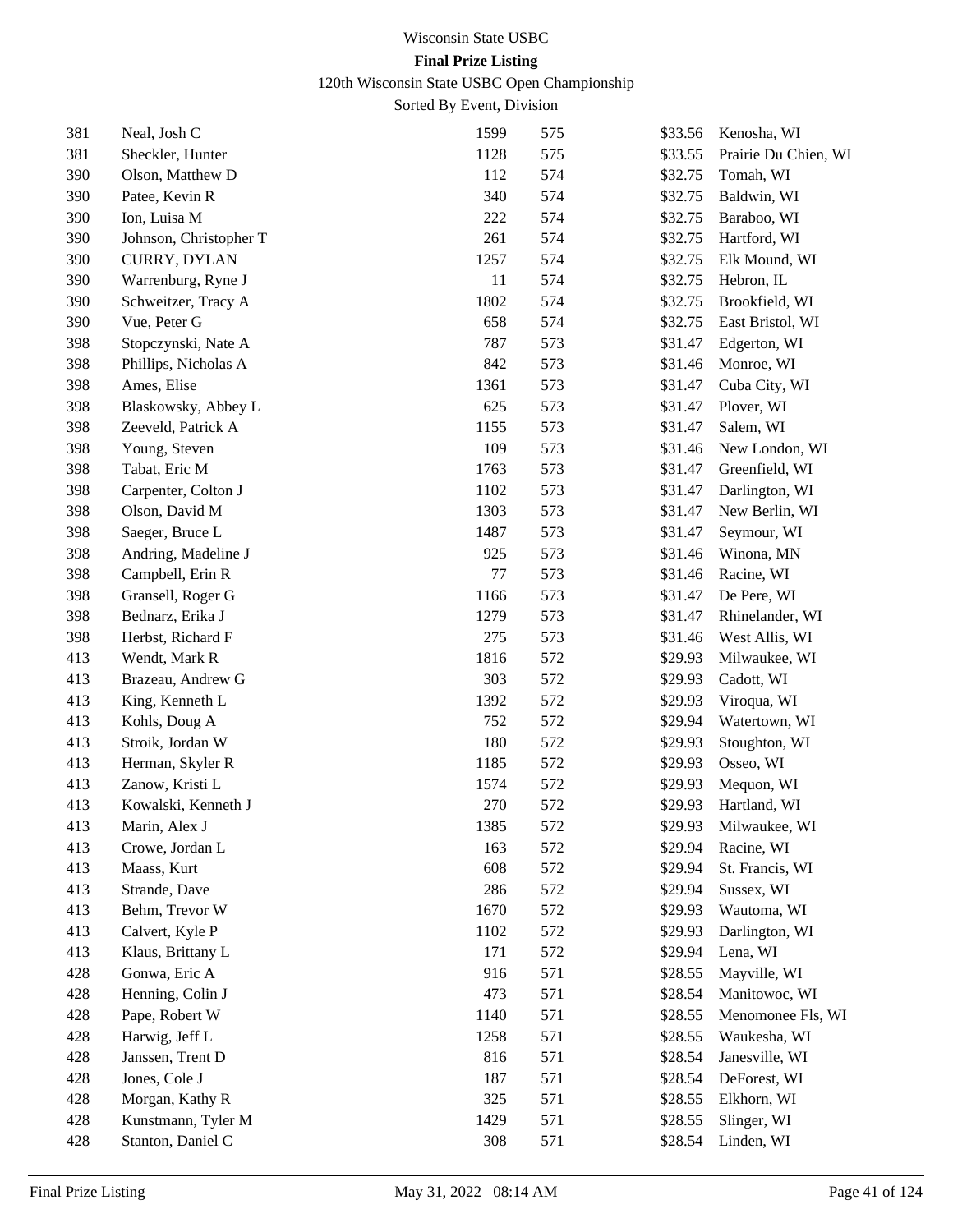## 120th Wisconsin State USBC Open Championship

| 428 | Hess, Andrew J         | 1392 | 571 | \$28.55 | Viroqua, WI          |
|-----|------------------------|------|-----|---------|----------------------|
| 428 | Cofer, David L         | 445  | 571 | \$28.54 | Summit Lake, WI      |
| 439 | Ostrander, Danielle F  | 424  | 570 | \$27.26 | Lake Geneva, WI      |
| 439 | Lew, Austin R          | 783  | 570 | \$27.26 | Stanley, WI          |
| 439 | Bollinger, George G    | 944  | 570 | \$27.27 | Appleton, WI         |
| 439 | Wendt, Ronald J A      | 1034 | 570 | \$27.27 | Oak Creek, WI        |
| 439 | Kussow, Hunter P       | 1120 | 570 | \$27.27 | Greenleaf, WI        |
| 439 | Paasch, Patty J        | 1202 | 570 | \$27.27 | Sheboygan Falls, WI  |
| 439 | Passmore, Laura A      | 356  | 570 | \$27.27 | New Holstein, WI     |
| 439 | Roth, Mark F           | 1061 | 570 | \$27.27 | New Berlin, WI       |
| 439 | Suminski, Eric R       | 1274 | 570 | \$27.27 | Port Washington, WI  |
| 439 | Gleason, Kate M        | 1578 | 570 | \$27.27 | Greenfield, WI       |
| 439 | Schwertfeger, Paul     | 1333 | 570 | \$27.27 | Princeton, WI        |
| 439 | Bourassa, James R      | 169  | 570 | \$27.26 | Oconto, WI           |
| 439 | Giesfeldt, Thomas J    | 864  | 570 | \$27.27 | Racine, WI           |
| 439 | Gonstead, Matthew E    | 350  | 570 | \$27.26 | Eau Claire, WI       |
| 439 | Remer, Alex            | 709  | 570 | \$27.26 | Elkhorn, WI          |
| 454 | Bliese, Darrel R       | 586  | 569 | \$26.00 | Cameron, WI          |
| 454 | Strohm, Jonathan J     | 907  | 569 | \$26.00 | Delavan, WI          |
| 454 | Patin, Tanya M         | 924  | 569 | \$26.00 | Winona, MN           |
| 454 | Paalman, Joe J         | 769  | 569 | \$26.00 | Brillion, WI         |
| 454 | Diven, Jeff R          | 922  | 569 | \$26.00 | Plymouth, WI         |
| 454 | Beckwith, Brian C      | 134  | 569 | \$26.00 | Belleville, WI       |
| 454 | Pedersen, Tim R        | 1176 | 569 | \$26.00 | Hammond, WI          |
| 461 | Regimbal, Allen S      | 1455 | 568 | \$25.25 | Spooner, WI          |
| 461 | Waterhouse, Nathan D   | 406  | 568 | \$25.25 | Eau Claire, WI       |
| 461 | Altman, Steve D        | 1026 | 568 | \$25.25 | Milwaukee, WI        |
| 461 | Sersch, Julie J        | 1293 | 568 | \$25.25 | Watertown, WI        |
| 461 | Doege, James A         | 272  | 568 | \$25.25 | Hartford, WI         |
| 461 | Woelfel, Alexa         | 767  | 568 | \$25.25 | Hilbert, WI          |
| 461 | Holmquist, Craig R     | 504  | 568 | \$25.25 | West Allis, WI       |
| 461 | Casey, Scott A         | 1564 | 568 | \$25.25 | West Milwaukee, WI   |
| 469 | Brand, Dennis M        | 1724 | 567 | \$24.00 | Cudahy, WI           |
| 469 | Roche, Jeff G          | 184  | 567 | \$24.00 | Boscobel, WI         |
| 469 | Gehri, Tim             | 602  | 567 | \$24.00 | Pleasant Prairie, WI |
| 469 | Winter, Michael J      | 1266 | 567 | \$24.00 | River Falls, WI      |
| 469 | Sickenberger, Martin K | 570  | 567 | \$24.00 | Pardeeville, WI      |
| 469 | Mahnke, Lee T          | 462  | 567 | \$24.00 | Beaver Dam, WI       |
| 469 | Keune, Bailey A        | 1027 | 567 | \$24.00 | Milwaukee, WI        |
| 469 | Kuehl, Brian D         | 547  | 567 | \$24.00 | Wausau, WI           |
| 469 | Fix, Jerome M          | 1780 | 567 | \$24.00 | Waupun, WI           |
| 469 | Wiskow, Seth           | 1237 | 567 | \$24.00 | Wausau, WI           |
| 469 | Wrobel, Greg A         | 717  | 567 | \$24.00 | Cottage Grove, MN    |
| 469 | Hille, Chris J         | 740  | 567 | \$24.00 | Monroe, WI           |
| 469 | Ambort, Daniel J       | 1173 | 567 | \$24.00 | Spring Green, WI     |
| 469 | Mortimer, John M       | 1023 | 567 | \$24.00 | Milwaukee, WI        |
| 469 | Nannemann, Sandy G     | 433  | 567 | \$24.00 | Waterford, WI        |
| 469 | Layton, Daniel P       | 51   | 567 | \$24.00 | Cross Plains, WI     |
| 469 | Goke, Jason L          | 133  | 567 | \$24.00 | Belleville, WI       |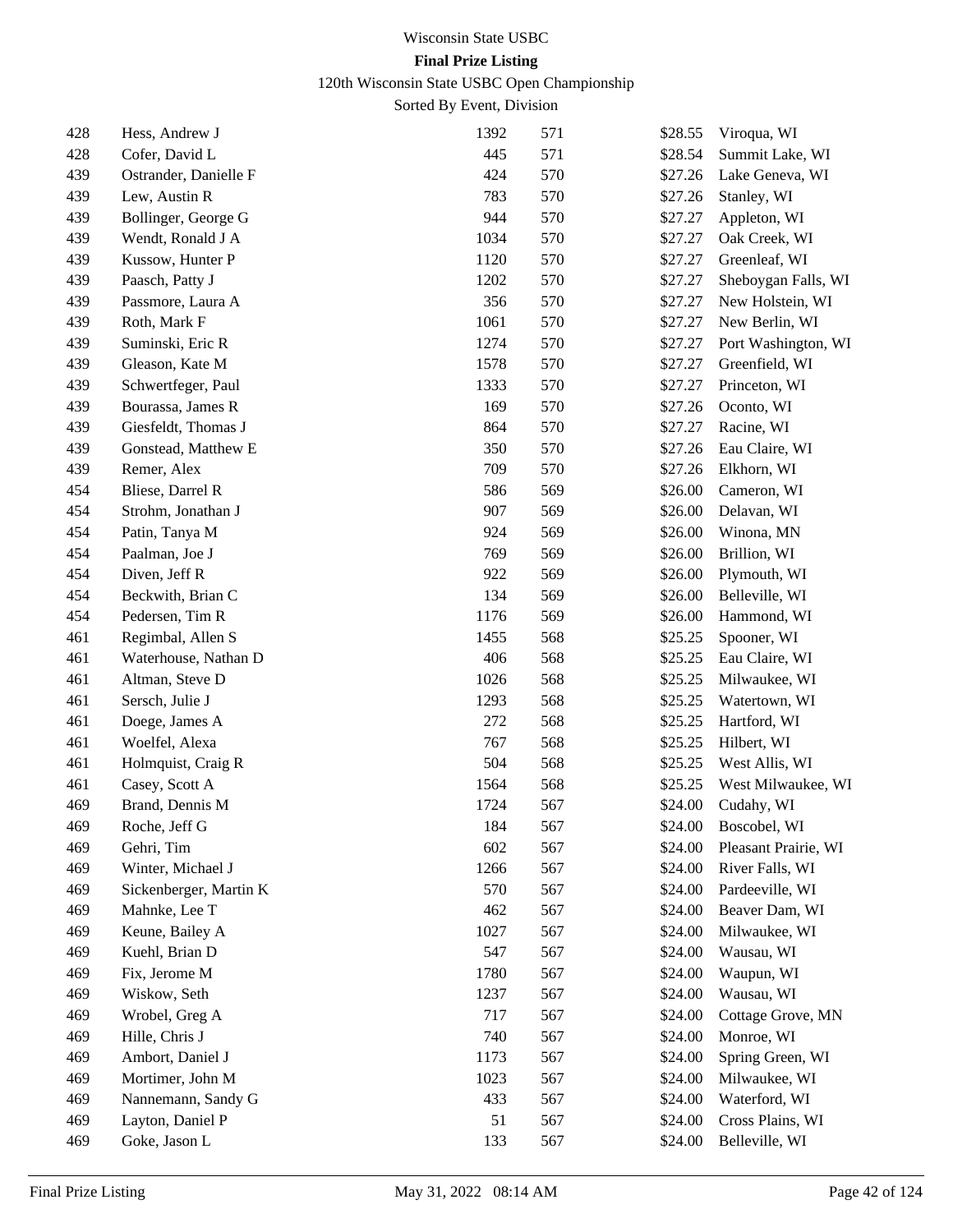120th Wisconsin State USBC Open Championship

Sorted By Event, Division

Total prizes awarded in this division: \$27,380.00

#### **Singles, 176 - 195, Handicapped**

| <b>Place</b>     | Team name             | <b>Entry</b> | <b>Score</b> | <b>Prize</b> | From                 |
|------------------|-----------------------|--------------|--------------|--------------|----------------------|
| 1                | Zehner, Jeffrey       | 868          | 773          | \$1,000.00   | Prairie Du Chein, WI |
| $\boldsymbol{2}$ | Danielczak, Tyler R   | 137          | 737          | \$500.00     | Eau Claire, WI       |
| 3                | Roth, Caden J         | 1061         | 734          | \$400.00     | New Berlin, WI       |
| $\overline{4}$   | Heinen, Chris A       | 234          | 733          | \$400.00     | Plymouth, WI         |
| 5                | Kosobucki, Edmund G   | 16           | 731          | \$360.00     | Menomonee Fls, WI    |
| 6                | Kondrup, Pete         | 1392         | 730          | \$320.00     | Viroqua, WI          |
| 7                | Kaplan, Donald R      | 1309         | 728          | \$315.00     | New Berlin, WI       |
| $\,8\,$          | Edge, Mitchell B      | 4            | 723          | \$293.00     | Hollandale, WI       |
| 9                | Johanson, Robert C    | 370          | 720          | \$270.00     | Osceola, WI          |
| 10               | Brown, Joseph         | 335          | 719          | \$239.50     | Waukesha, WI         |
| 10               | Smits, Jordan J       | 96           | 719          | \$239.50     | Green Bay, WI        |
| 12               | Mendoza, Efren G      | 756          | 718          | \$214.00     | Elkhorn, WI          |
| 13               | Brath, Alex M         | 1079         | 717          | \$199.00     | Fond du Lac, WI      |
| 14               | Pliska, Eugene E      | 114          | 714          | \$179.50     | Waupaca, WI          |
| 14               | Besting, Chris M      | 255          | 714          | \$179.50     | Menomonee Falls, WI  |
| 16               | Klaas, Josh H         | 1655         | 712          | \$162.00     | Montfort, WI         |
| 17               | Lamarr, Louis         | 1107         | 710          | \$152.00     | Greenwood, WI        |
| 18               | Schuett, Alan E       | 1481         | 708          | \$144.00     | Watertown, WI        |
| 19               | Anderson, Steven J    | 407          | 706          | \$132.50     | Burlington, WI       |
| 19               | Ascher, Timothy J     | 1195         | 706          | \$132.50     | Pewaukee, WI         |
| 21               | Schotz, Riley D       | 1495         | 704          | \$120.50     | Merrill, WI          |
| 21               | Zeman, Travis G       | 1171         | 704          | \$120.50     | Spring Green, WI     |
| 23               | Jurmu, Stephen M      | 197          | 703          | \$108.33     | Hancock, MI          |
| 23               | Tiedt, Jon P          | 514          | 703          | \$108.34     | Sun Prairie, WI      |
| 23               | Cudnohufsky, Jared L  | 1733         | 703          | \$108.33     | Green Bay, WI        |
| 26               | Freitag, Brandon      | 1151         | 702          | \$100.00     | Sturtevant, WI       |
| 27               | Stellmacher, Brad R   | 1682         | 698          | \$95.00      | Kaukauna, WI         |
| $27\,$           | Frey, Michael J       | 1171         | 698          | \$95.00      | Spring Green, WI     |
| 29               | Wuebben, Chris R      | 843          | 696          | \$89.00      | Monroe, WI           |
| 29               | Bohn, Terry A         | 513          | 696          | \$89.00      | Sun Prairie, WI      |
| 29               | Shelp, Mitchell D     | 1022         | 696          | \$89.00      | West Allis, WI       |
| 32               | Gregurich, Brady M    | 192          | 695          | \$85.00      | Antigo, WI           |
| 33               | Pekarske, Andrew T    | 1789         | 691          | \$83.00      | Sun Prairie, WI      |
| 34               | Selner, Jesse L       | 471          | 690          | \$80.33      | Manitowoc, WI        |
| 34               | Pursell, Gregory E    | 904          | 690          | \$80.33      | Beaver Dam, WI       |
| 34               | Lakey, Justin F       | 333          | 690          | \$80.34      | Eagle, WI            |
| 37               | Russo-Perry, Skylar A | 1206         | 688          | \$77.00      | Monroe, WI           |
| 38               | Munson, Julia         | 1376         | 687          | \$76.00      | Dubuque, IA          |
| 39               | Dickmann, Glenn D     | 384          | 685          | \$75.00      | Hubertus, WI         |
| 40               | Nelson, Austin M      | 655          | 683          | \$74.50      | East Bristol, WI     |
| 40               | Stift, John M         | 193          | 683          | \$74.50      | Antigo, WI           |
| 42               | McFadyen, Robert L    | 380          | 682          | \$73.00      | Eau Claire, WI       |
| 43               | VanAllen, Jake A      | 839          | 679          | \$73.00      | Bonduel, WI          |
| 44               | Thompson, Jeff E      | 807          | 678          | \$72.00      | Pulaski, WI          |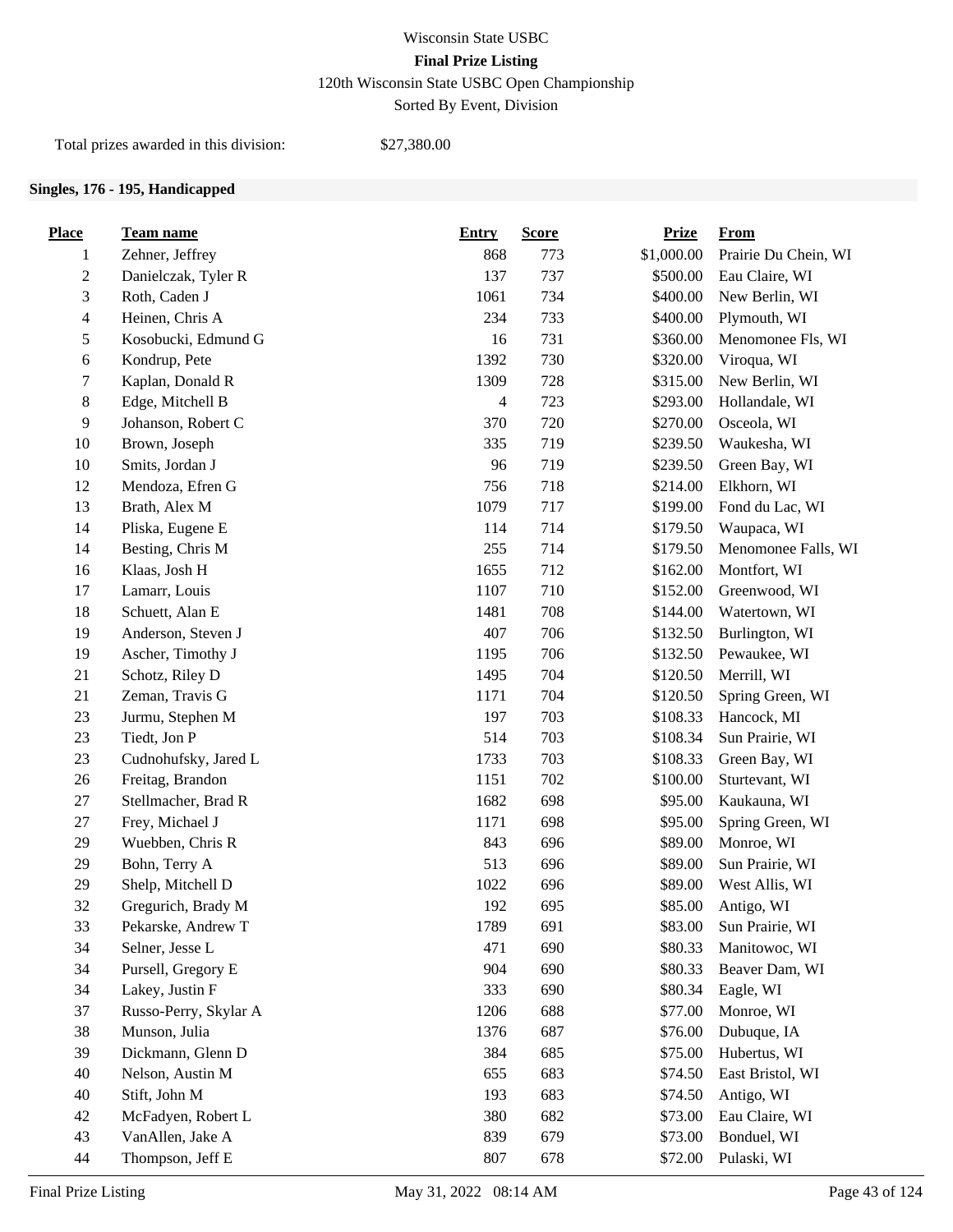120th Wisconsin State USBC Open Championship

| 45 | Broetzmann, Mark       | 1438 | 677 | \$71.50 | Mukwonago, WI       |
|----|------------------------|------|-----|---------|---------------------|
| 45 | Sorenson, Brett        | 1054 | 677 | \$71.50 | Belleville, WI      |
| 47 | Willadsen, Paul K      | 54   | 676 | \$69.60 | Cross Plains, WI    |
| 47 | Klatt, Dan M           | 725  | 676 | \$69.60 | Hudson, WI          |
| 47 | Schulz, Steven "Ryon"  | 1593 | 676 | \$69.60 | Kenosha, WI         |
| 47 | Brunk, Roger F         | 1096 | 676 | \$69.60 | Johnson Creek, WI   |
| 47 | Niles, William D       | 822  | 676 | \$69.60 | La Crosse, WI       |
| 52 | Northey, Allen L       | 66   | 675 | \$69.00 | Cambridge, WI       |
| 53 | MacCudden, Matthew W   | 278  | 674 | \$69.00 | Sussex, WI          |
| 54 | King, Duke M           | 150  | 673 | \$68.00 | Sheboygan Falls, WI |
| 54 | Loret, Christopher S   | 106  | 673 | \$68.00 | Oregon, WI          |
| 54 | Appenzeller, Mary      | 423  | 673 | \$68.00 | Burlington, WI      |
| 57 | Delzer, Jonathan A     | 956  | 672 | \$67.50 | Oshkosh, WI         |
| 57 | Spick, Jon N           | 1666 | 672 | \$67.50 | Wautoma, WI         |
| 57 | Simon, Edward J        | 1224 | 672 | \$67.50 | Racine, WI          |
| 57 | Binon, Donald J        | 1354 | 672 | \$67.50 | Milwaukee, WI       |
| 61 | Chaudoir, Paul B       | 689  | 671 | \$67.00 | Suamico, WI         |
| 61 | Bryant, Damien         | 554  | 671 | \$67.00 | Wausau, WI          |
| 61 | Patoka, Robert J       | 223  | 671 | \$67.00 | New London, WI      |
| 61 | Dopp, Jeff L           | 1579 | 671 | \$67.00 | OCONOMOWOC, WI      |
| 61 | Thayer, Zach K         | 1641 | 671 | \$67.00 | Watertown, WI       |
| 61 | Bryant, Thomas         | 1507 | 671 | \$67.00 | Racine, WI          |
| 61 | Wink, Mark L           | 1249 | 671 | \$67.00 | Glenwood City, WI   |
| 68 | Murray, Jeffrey A      | 573  | 670 | \$65.50 | Portage, WI         |
| 68 | Marx, Brian M          | 302  | 670 | \$65.50 | Cadott, WI          |
| 68 | Kubasta, Logan A       | 1697 | 670 | \$65.50 | Oshkosh, WI         |
| 68 | Matz, Carl A           | 1616 | 670 | \$65.50 | Green Bay, WI       |
| 72 | Sellnow, Jon E         | 570  | 669 | \$65.00 | Pardeeville, WI     |
| 72 | Meulemans, Chris J     | 1117 | 669 | \$65.00 | Kaukauna, WI        |
| 72 | Stealer, Carlton R     | 1526 | 669 | \$65.00 | Wabeno, WI          |
| 75 | Pederson, Cheryl A     | 266  | 668 | \$65.00 | Milwaukee, WI       |
| 76 | Caputo, Anthony J      | 267  | 667 | \$65.00 | New Berlin, WI      |
| 76 | Walters, Art C         | 958  | 667 | \$65.00 | Appleton, WI        |
| 76 | Euler, Travis J        | 1429 | 667 | \$65.00 | Slinger, WI         |
| 76 | Lengling, David B      | 936  | 667 | \$65.00 | Franklin, WI        |
| 80 | Gruling, Dustin        | 1146 | 666 | \$65.00 | Watertown, WI       |
| 81 | Larson, Brian D        | 1171 | 665 | \$64.00 | Spring Green, WI    |
| 81 | Petrin, Josh S         | 520  | 665 | \$64.00 | Kenosha, WI         |
| 81 | Nolan, Tyler L         | 216  | 665 | \$64.00 | Green Bay, WI       |
| 84 | Getschel, Brandon D    | 365  | 664 | \$64.00 | Osceola, WI         |
| 84 | Crane, Dave A          | 612  | 664 | \$64.00 | Fort Atkinson, WI   |
| 84 | Hopfensperger, Brian K | 672  | 664 | \$64.00 | Pewaukee, WI        |
| 84 | Johnson, Wilbert K     | 244  | 664 | \$64.00 | New Berlin, WI      |
| 88 | Pope, Rick A           | 565  | 663 | \$63.80 | Muskego, WI         |
| 88 | Mettille, Thomas L     | 1412 | 663 | \$63.80 | New Berlin, WI      |
| 88 | Schmitz, David P       | 472  | 663 | \$63.80 | Manitowoc, WI       |
| 88 | Lien, Michael L        | 286  | 663 | \$63.80 | Sussex, WI          |
| 88 | Hayes, Robert          | 212  | 663 | \$63.80 | Milwaukee, WI       |
| 93 | Semrow, Jim M          | 279  | 662 | \$63.00 | Sussex, WI          |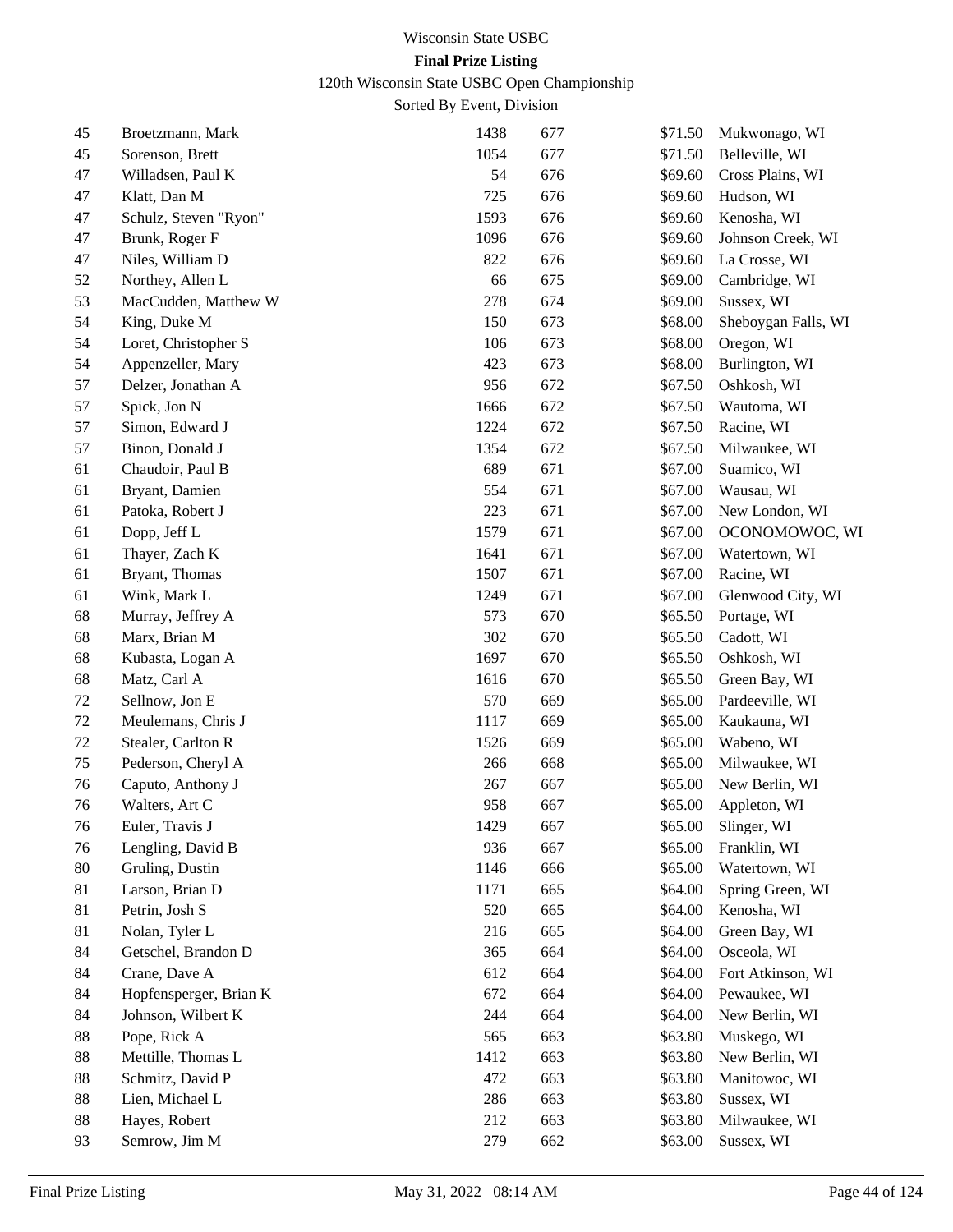120th Wisconsin State USBC Open Championship

| 93      | Lassa, Geoffrey M      | 1313 | 662 | \$63.00 | New Berlin, WI      |
|---------|------------------------|------|-----|---------|---------------------|
| 93      | Kudick, Joshua J       | 910  | 662 | \$63.00 | Elkhorn, WI         |
| 96      | Stark, Cameron L       | 186  | 661 | \$63.00 | DeForest, WI        |
| 97      | Andrews, Todd A        | 141  | 660 | \$63.00 | Menomonie, WI       |
| 97      | Woolford, Leon E       | 1385 | 660 | \$63.00 | Milwaukee, WI       |
| 97      | Salzwedel, Loren J     | 652  | 660 | \$63.00 | Trempealeau, WI     |
| 100     | Frost, Daniel P        | 1665 | 659 | \$62.75 | Berlin, WI          |
| 100     | Perdzock, Christopher  | 386  | 659 | \$62.75 | Hubertus, WI        |
| 100     | Welker, Duane P        | 653  | 659 | \$62.75 | Trempealeau, WI     |
| 100     | Romprey, Lawrence A    | 279  | 659 | \$62.75 | Sussex, WI          |
| 104     | Boivin, Bret A         | 1653 | 658 | \$62.00 | Menominee, MI       |
| 104     | O'Leary, Joshua J      | 57   | 658 | \$62.00 | Brandon, WI         |
| 106     | Havlik, Andy J         | 80   | 657 | \$62.00 | Green Bay, WI       |
| 107     | Parkhurst, Richard A   | 1068 | 656 | \$62.00 | Johnson Creek, WI   |
| 107     | Zimmer, Rachel L       | 893  | 656 | \$62.00 | Madison, WI         |
| $107\,$ | Johnson, Kurtis E      | 382  | 656 | \$62.00 | Eau Claire, WI      |
| 107     | Polmatier, Greg L      | 683  | 656 | \$62.00 | New Berlin, WI      |
| 107     | Reel, Steve J          | 478  | 656 | \$62.00 | Manitowoc, WI       |
| 107     | Brey, Terry R          | 198  | 656 | \$62.00 | Lake Linden, MI     |
| 113     | Hansen, Jason A        | 756  | 655 | \$61.50 | Elkhorn, WI         |
| 113     | Hying, Colten M        | 1379 | 655 | \$61.50 | Platteville, WI     |
| 115     | Weyh, Ryan L           | 312  | 654 | \$61.00 | Wisconsin Dells, WI |
| 115     | Meulemans, Brad W      | 1389 | 654 | \$61.00 | Westby, WI          |
| 115     | Stanosz, Matthew J     | 417  | 654 | \$61.00 | Elkhorn, WI         |
| 115     | Socolick, Roman E      | 46   | 654 | \$61.00 | Greenfield, WI      |
| 119     | Schindler, Trevor P    | 1256 | 653 | \$61.00 | Elk Mound, WI       |
| 119     | Berholtz, Jeff W       | 1471 | 653 | \$61.00 | Neenah, WI          |
| 119     | LaPoint, Larry L       | 586  | 653 | \$61.00 | Cameron, WI         |
| 119     | Trautmann, Nathaniel R | 347  | 653 | \$61.00 | Fond du Lac, WI     |
| 119     | Mickelson, Leif M      | 1419 | 653 | \$61.00 | Fish Creek, WI      |
| 124     | Hanson, Eric G         | 173  | 652 | \$60.34 | Oak Creek, WI       |
| 124     | Baumann, Jason         | 1038 | 652 | \$60.33 | Jackson, WI         |
| 124     | Dorner, Nick M         | 1544 | 652 | \$60.33 | Casco, WI           |
| 127     | Connors, Jeremy D      | 219  | 651 | \$60.00 | Green Bay, WI       |
| 127     | LeGreve, Nathan F      | 92   | 651 | \$60.00 | Green Bay, WI       |
| 127     | Fonferek, Bryan M      | 1258 | 651 | \$60.00 | Waukesha, WI        |
| 130     | Slosser, Danny G       | 512  | 650 | \$60.00 | Waupun, WI          |
| 130     | Heimermann, Nathan D   | 1423 | 650 | \$60.00 | Fond du Lac, WI     |
| 130     | Scheller, Andrew A     | 508  | 650 | \$60.00 | Ogdensburg, WI      |
| 133     | Cronce, Paul C         | 1741 | 649 | \$59.50 | Glendale, WI        |
| 133     | Vogt, Melissa S        | 427  | 649 | \$59.50 | Burlington, WI      |
| 133     | Berge, Dennis A        | 72   | 649 | \$59.50 | Cambridge, WI       |
| 133     | Heinecke, Jason M      | 1641 | 649 | \$59.50 | Watertown, WI       |
| 133     | Labodda, Ronald T      | 1633 | 649 | \$59.50 | Oak Creek, WI       |
| 133     | Lazarski, Charles E    | 1635 | 649 | \$59.50 | Oak Creek, WI       |
| 139     | Hilker, Jeremiah       | 218  | 648 | \$58.88 | De Pere, WI         |
| 139     | Gozdziewski, Andrew R  | 936  | 648 | \$58.89 | Franklin, WI        |
| 139     | Wanner, Jay M          | 290  | 648 | \$58.89 | Sussex, WI          |
| 139     | Barcalow, Travis C     | 1151 | 648 | \$58.89 | Sturtevant, WI      |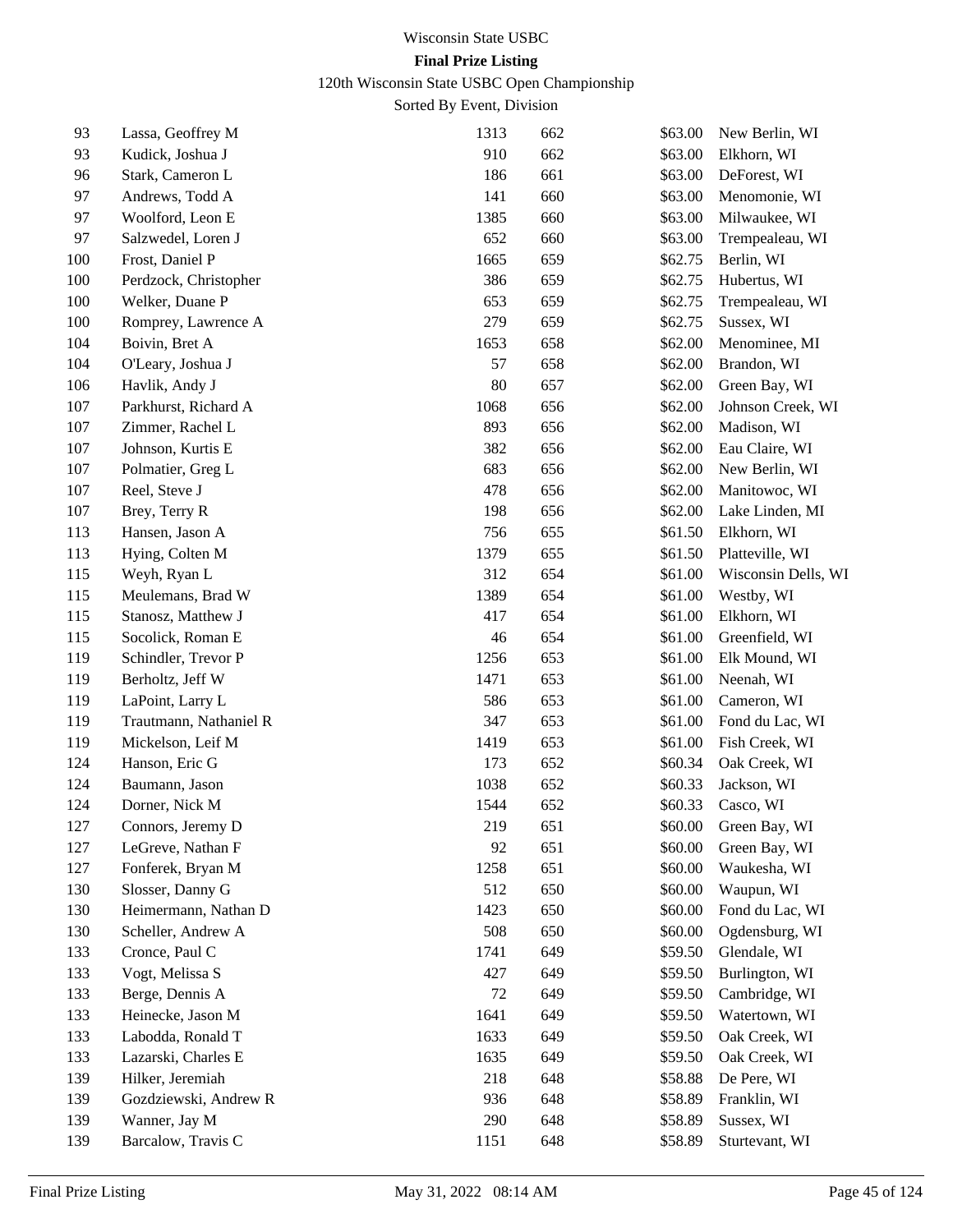120th Wisconsin State USBC Open Championship

| 139 | Lesieur, Kyle S         | 1793 | 648 | \$58.89 | Lac Du Flambeauu, WI |
|-----|-------------------------|------|-----|---------|----------------------|
| 139 | Levetzow, Kyle M        | 451  | 648 | \$58.89 | Hollandale, WI       |
| 139 | Liner, Jeff S           | 221  | 648 | \$58.89 | Darien, WI           |
| 139 | Lesch, Eric L           | 1116 | 648 | \$58.89 | West Allis, WI       |
| 139 | Hopfensperger, Dennis L | 261  | 648 | \$58.89 | Hartford, WI         |
| 148 | Wall, Joe R             | 1444 | 647 | \$58.00 | Porterfield, WI      |
| 148 | Viebrock, Tim J         | 366  | 647 | \$58.00 | Osceola, WI          |
| 148 | Williams, Jason A       | 947  | 647 | \$58.00 | Appleton, WI         |
| 148 | Lee, Txai               | 657  | 647 | \$58.00 | East Bristol, WI     |
| 148 | Powell, Edward E        | 843  | 647 | \$58.00 | Monroe, WI           |
| 153 | Deutschendorf, Daniel K | 1523 | 646 | \$58.00 | Germantown, WI       |
| 153 | Wise, Michael R         | 1690 | 646 | \$58.00 | New Berlin, WI       |
| 153 | Neuroth, Corey          | 331  | 646 | \$58.00 | Fennimore, WI        |
| 153 | Carpenter, Carson L     | 1102 | 646 | \$58.00 | Darlington, WI       |
| 157 | Pegelow, John E         | 232  | 645 | \$57.16 | Verona, WI           |
| 157 | Sumter, Craig           | 706  | 645 | \$57.17 | Campbellsport, WI    |
| 157 | York, Matthew J         | 473  | 645 | \$57.16 | Manitowoc, WI        |
| 157 | Klink, Kayla C          | 624  | 645 | \$57.17 | Madison, WI          |
| 157 | Yahr, Richard L         | 945  | 645 | \$57.17 | Kaukauna, WI         |
| 157 | Campbell, Zachary M     | 1497 | 645 | \$57.17 | Merrill, WI          |
| 163 | Smith, Michael J        | 1068 | 643 | \$56.86 | Johnson Creek, WI    |
| 163 | Vodak, Kevin H          | 1716 | 643 | \$56.86 | Pardeeville, WI      |
| 163 | Seaver, Craig A         | 242  | 643 | \$56.85 | DeForest, WI         |
| 163 | Bautch, Jennifer R      | 164  | 643 | \$56.86 | Chippewa Falls, WI   |
| 163 | Fabis, Jason D          | 520  | 643 | \$56.85 | Kenosha, WI          |
| 163 | Pocock, Keith E         | 835  | 643 | \$56.86 | Sun Prairie, WI      |
| 163 | Kositzky, John A        | 1703 | 643 | \$56.86 | Gladstone, MI        |
| 170 | Witte, Tony E           | 1068 | 642 | \$56.00 | Johnson Creek, WI    |
| 170 | Kruschke, Jerrel J      | 1560 | 642 | \$56.00 | Milwaukee, WI        |
| 170 | Wilmot, Nick K          | 663  | 642 | \$56.00 | Madison, WI          |
| 170 | Ashbeck, Cory R         | 1526 | 642 | \$56.00 | Wabeno, WI           |
| 170 | Smith, Dawn M           | 288  | 642 | \$56.00 | Pewaukee, WI         |
| 170 | Cynor, Mike A           | 1436 | 642 | \$56.00 | Grafton, WI          |
| 176 | Boehne, Eric J          | 1183 | 641 | \$55.80 | Eleva, WI            |
| 176 | Gillessen, Brian K      | 1032 | 641 | \$55.80 | Milwaukee, WI        |
| 176 | Schultz, Steve R        | 1428 | 641 | \$55.80 | Janesville, WI       |
| 176 | Ritschard, Cory M       | 1344 | 641 | \$55.80 | Monroe, WI           |
| 176 | Hibbard, Danielle M     | 764  | 641 | \$55.80 | Mukwonago, WI        |
| 181 | Kubek, Jason J          | 789  | 640 | \$55.00 | Waukesha, WI         |
| 181 | Hagen, Linda M          | 76   | 640 | \$55.00 | Racine, WI           |
| 181 | Engel, Donald R         | 22   | 640 | \$55.00 | Madison, WI          |
| 181 | Groendal, Darrin A      | 1804 | 640 | \$55.00 | Mukwonago, WI        |
| 181 | Nelson, Kevin E         | 1719 | 640 | \$55.00 | Stoughton, WI        |
| 186 | Forbeck, David D        | 318  | 639 | \$55.00 | Jackson, WI          |
| 186 | Hausch, Kenneth E       | 1060 | 639 | \$55.00 | Menomonee Fls, WI    |
| 186 | Zacher, Joseph D        | 802  | 639 | \$55.00 | Grafton, WI          |
| 189 | Calverley, Kevin T      | 1406 | 638 | \$54.50 | Oak Creek, WI        |
| 189 | Femling, Dean A         | 793  | 638 | \$54.50 | Oconomowoc, WI       |
| 189 | Bausch, Tony J          | 867  | 638 | \$54.50 | Lancaster, WI        |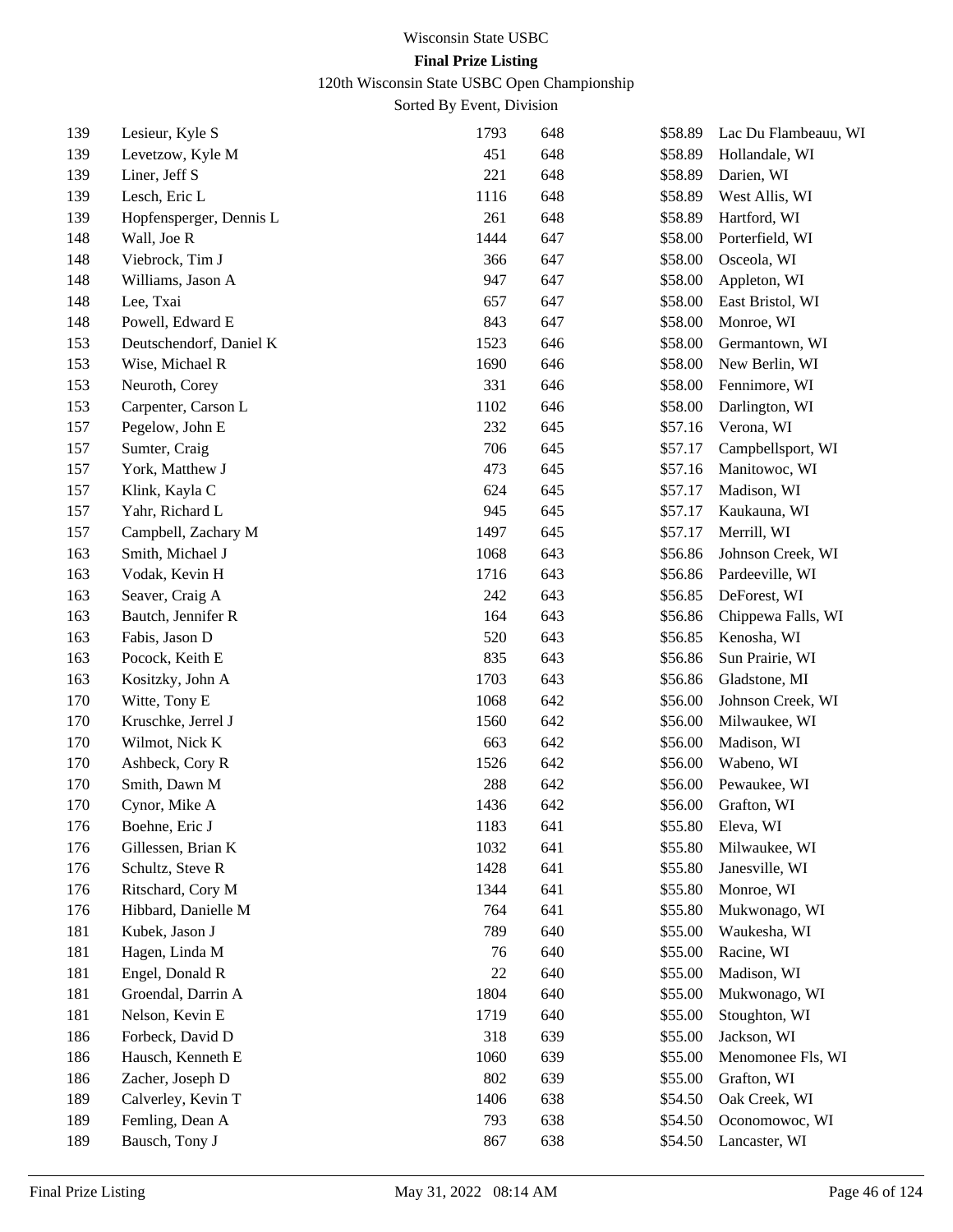120th Wisconsin State USBC Open Championship

| 189 | Burke, Joseph        | 132  | 638 | \$54.50 | Oregon, WI           |
|-----|----------------------|------|-----|---------|----------------------|
| 193 | Paradowski, Jean P   | 265  | 637 | \$54.00 | Pewaukee, WI         |
| 193 | Zastrow, James C     | 782  | 637 | \$54.00 | Stanley, WI          |
| 193 | Cavanaugh, Michael A | 179  | 637 | \$54.00 | Shawano, WI          |
| 193 | Helker, Jason P      | 332  | 637 | \$54.00 | Eagle, WI            |
| 193 | Morris, Jason S      | 1512 | 637 | \$54.00 | Portage, WI          |
| 198 | Pierson, Kent R      | 1559 | 636 | \$53.45 | Milwaukee, WI        |
| 198 | Trumm, Jeff          | 793  | 636 | \$53.46 | Oconomowoc, WI       |
| 198 | Wood, Ted E          | 1621 | 636 | \$53.45 | Pleasant Prairie, WI |
| 198 | Musser, Nathan W     | 350  | 636 | \$53.46 | Eau Claire, WI       |
| 198 | Gurske, Ross R       | 1513 | 636 | \$53.45 | Rio, WI              |
| 198 | Swoboda, Rodney G    | 1424 | 636 | \$53.45 | DePere, WI           |
| 198 | Lamers, Allan D      | 1121 | 636 | \$53.45 | Wrightstown, WI      |
| 198 | Ehrhardt, Eric M     | 661  | 636 | \$53.46 | Waukesha, WI         |
| 198 | Kaltenbrun, Frank J  | 1559 | 636 | \$53.45 | Milwaukee, WI        |
| 198 | Rothwell, Dan J      | 1054 | 636 | \$53.46 | Belleville, WI       |
| 198 | Greenwood, John R    | 222  | 636 | \$53.46 | Baraboo, WI          |
| 209 | Steppke, Todd J      | 319  | 635 | \$53.00 | Elkhorn, WI          |
| 209 | Moore, Tyler J       | 1751 | 635 | \$53.00 | Waldo, WI            |
| 209 | Kivimaki, Samuel V   | 281  | 635 | \$53.00 | Pewaukee, WI         |
| 209 | Hawig, Jeremy        | 474  | 635 | \$53.00 | Two Rivers, WI       |
| 209 | Metoxen, Terry J     | 1487 | 635 | \$53.00 | Seymour, WI          |
| 214 | Katterhagen, Scott   | 1153 | 634 | \$52.00 | Union Grove, WI      |
| 214 | Cassidy, Shawn P     | 1530 | 634 | \$52.00 | Laona, WI            |
| 214 | Hegmen, Eric C       | 866  | 634 | \$52.00 | Dousman, WI          |
| 214 | Blair, Michael M     | 763  | 634 | \$52.00 | Green Bay, WI        |
| 218 | Grailer, Adam L      | 750  | 633 | \$52.00 | Iron Mountain, MI    |
| 218 | Bautch, Corbin R     | 1034 | 633 | \$52.00 | Oak Creek, WI        |
| 218 | Zimmermann, Brett A  | 447  | 633 | \$52.00 | Fond du Lac, WI      |
| 218 | Bartel, Collin M     | 912  | 633 | \$52.00 | Appleton, WI         |
| 218 | Anderson, Tracy N    | 1349 | 633 | \$52.00 | Baldwin, WI          |
| 218 | Reiss, Raymond C     | 760  | 633 | \$52.00 | Sheboygan, WI        |
| 224 | Wenninger, John R    | 1407 | 632 | \$51.33 | Milwaukee, WI        |
| 224 | Wieting, Dean A      | 505  | 632 | \$51.33 | West Allis, WI       |
| 224 | Neumann, Randy P     | 336  | 632 | \$51.34 | Escanaba, MI         |
| 227 | Liska, Charles G     | 1035 | 631 | \$51.00 | Milwaukee, WI        |
| 227 | Scott, James         | 212  | 631 | \$51.00 | Milwaukee, WI        |
| 227 | Greenwald, Paul H    | 259  | 631 | \$51.00 | Sussex, WI           |
| 227 | Laughlin, Jim        | 1417 | 631 | \$51.00 | Baileys Harbor, WI   |
| 227 | Chernohorsky, Eric S | 1340 | 631 | \$51.00 | Milwaukee, WI        |
| 227 | Theppanya, Sackda    | 790  | 631 | \$51.00 | Pewaukee, WI         |
| 227 | Hoekman, Keith D     | 482  | 631 | \$51.00 | Beloit, WI           |
| 234 | Heppe, Lori A        | 1483 | 630 | \$50.20 | Milwaukee, WI        |
| 234 | Copus, Glenn R       | 973  | 630 | \$50.20 | Marion, WI           |
| 234 | LaTour, Mark         | 1545 | 630 | \$50.20 | Denmark, WI          |
| 234 | Brekke, Bjorn K      | 666  | 630 | \$50.20 | McFarland, WI        |
| 234 | Peltonen, Damien P   | 858  | 630 | \$50.20 | Brookfield, WI       |
| 234 | Allen, Justin D      | 398  | 630 | \$50.20 | South Milwaukee, WI  |
| 234 | Strum, Jeff A        | 1158 | 630 | \$50.20 | Pleasant Prairie, WI |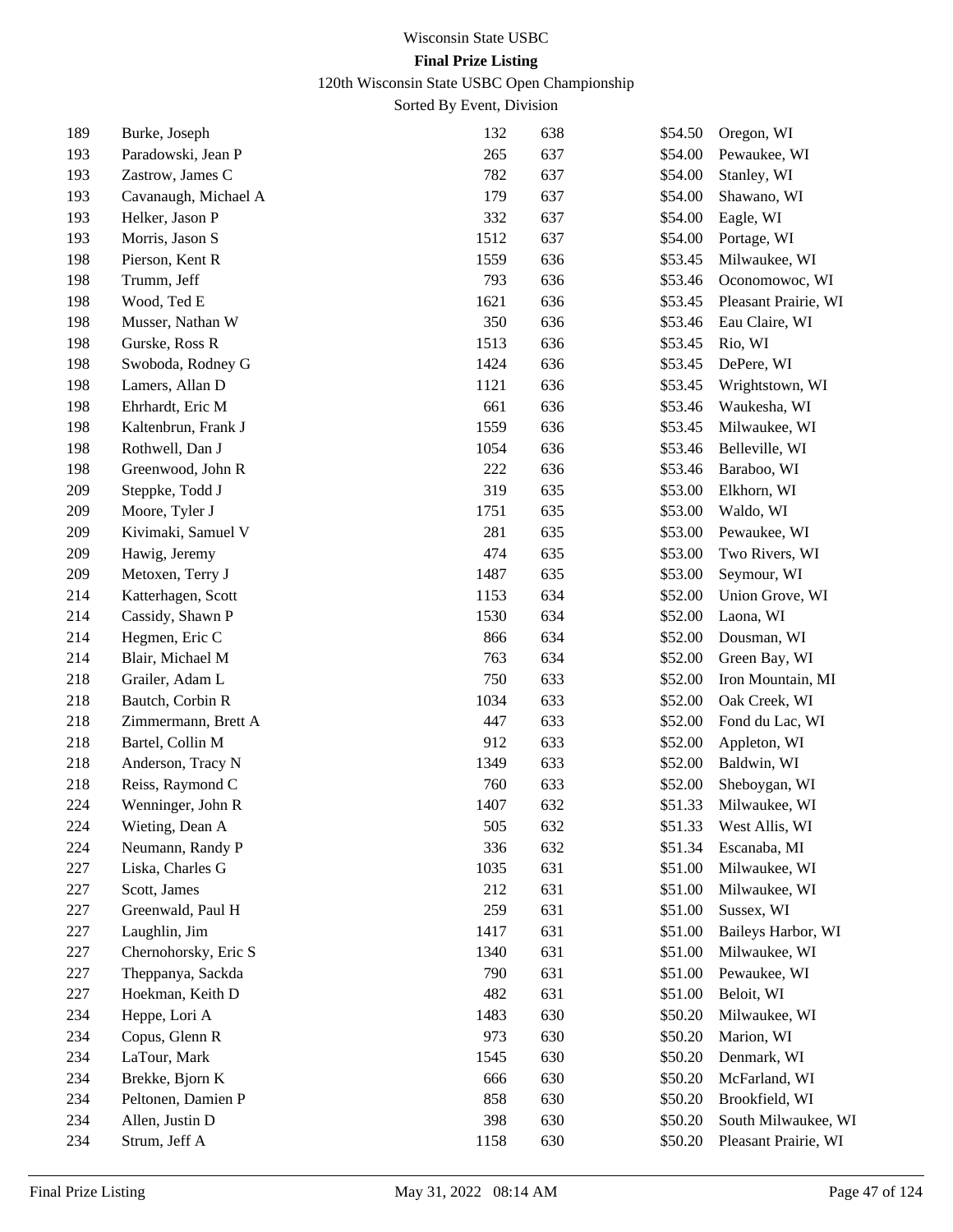120th Wisconsin State USBC Open Championship

| 234 | Kunde, James C        | 864  | 630 | \$50.20 | Racine, WI           |
|-----|-----------------------|------|-----|---------|----------------------|
| 234 | Lindeen, Joshua R     | 1024 | 630 | \$50.20 | Greendale, WI        |
| 234 | Wagner, Jacob D       | 1444 | 630 | \$50.20 | Porterfield, WI      |
| 244 | Diring, Todd E        | 180  | 629 | \$49.37 | Stoughton, WI        |
| 244 | Gavinski, Ben         | 1363 | 629 | \$49.38 | East Dubuque, IL     |
| 244 | Gradel, John M        | 226  | 629 | \$49.37 | Oregon, WI           |
| 244 | Willis, Randy L       | 1409 | 629 | \$49.38 | Sturtevant, WI       |
| 244 | Bischoff, Brian J     | 460  | 629 | \$49.38 | Horicon, WI          |
| 244 | Horwath, Kasey M      | 891  | 629 | \$49.37 | Madison, WI          |
| 244 | Johns, Brandon W      | 588  | 629 | \$49.37 | Cameron, WI          |
| 244 | Sendelbach, Andrew    | 1187 | 629 | \$49.38 | Cochrane, WI         |
| 252 | Trombley, Todd A      | 1423 | 628 | \$49.00 | Fond du Lac, WI      |
| 252 | Hoffman, Kevin M      | 1765 | 628 | \$49.00 | Edgerton, WI         |
| 252 | Patko, Chad V         | 1453 | 628 | \$49.00 | Spooner, WI          |
| 252 | Beranek, William J    | 625  | 628 | \$49.00 | Plover, WI           |
| 256 | Honea, Thomas G       | 1411 | 627 | \$48.33 | Milwaukee, WI        |
| 256 | Maurice, George R     | 953  | 627 | \$48.33 | Greenville, WI       |
| 256 | Secord, Christopher A | 755  | 627 | \$48.33 | Janesville, WI       |
| 256 | LaCombe, Mark A       | 1576 | 627 | \$48.33 | Oconomowoc, WI       |
| 256 | Eickmeyer, Robert O   | 737  | 627 | \$48.34 | Green Bay, WI        |
| 256 | Zahnow, William C     | 532  | 627 | \$48.34 | Brown Deer, WI       |
| 262 | DeCleene, Cory J      | 1119 | 626 | \$47.78 | Wrightstown, WI      |
| 262 | Peters, Jeffrey J     | 873  | 626 | \$47.77 | New Berlin, WI       |
| 262 | Plaszcz, Craig A      | 1255 | 626 | \$47.78 | Elk Mound, WI        |
| 262 | Knapp, Andrew E       | 960  | 626 | \$47.78 | Appleton, WI         |
| 262 | Thompson, Eric K      | 1103 | 626 | \$47.78 | Darlington, WI       |
| 262 | Baumann, Scott A      | 553  | 626 | \$47.78 | Wausau, WI           |
| 262 | Brinkman, Patricia J  | 640  | 626 | \$47.77 | Oshkosh, WI          |
| 262 | Smith, Michael W      | 270  | 626 | \$47.78 | Hartland, WI         |
| 262 | Binon, Michael J      | 1355 | 626 | \$47.78 | Milwaukee, WI        |
| 271 | Christianson, Shawn M | 1064 | 625 | \$47.00 | Mineral Point, WI    |
| 271 | Driessen, Matthew T   | 1731 | 625 | \$47.00 | Reedsville, WI       |
| 271 | Jurasz, Jeff          | 1453 | 625 | \$47.00 | Spooner, WI          |
| 271 | Trapp, Bradley J      | 1042 | 625 |         | \$47.00 Franklin, WI |
| 271 | Paider, Jake E        | 627  | 625 | \$47.00 | Weyauwega, WI        |
| 271 | Ciskowski, Dennis J   | 355  | 625 | \$47.00 | Racine, WI           |
| 271 | Nicklaus, Randy H     | 1659 | 625 | \$47.00 | Brillion, WI         |
| 271 | Jansen, Paul C        | 1679 | 625 | \$47.00 | Kaukauna, WI         |
| 279 | Watzig, Jeff A        | 373  | 624 | \$46.11 | Kewaskum, WI         |
| 279 | Thorpe, Jim P         | 109  | 624 | \$46.12 | New London, WI       |
| 279 | Markowiak, Kyle       | 1800 | 624 | \$46.11 | Appleton, WI         |
| 279 | Cvikel, Steven J      | 1028 | 624 | \$46.11 | Franklin, WI         |
| 279 | Zajac, Michael A      | 1335 | 624 | \$46.11 | Webster, WI          |
| 279 | Kranz, Brady J        | 137  | 624 | \$46.11 | Eau Claire, WI       |
| 279 | Busick, Justin J      | 1651 | 624 | \$46.11 | Menominee, MI        |
| 279 | Zimdars, Troy         | 1462 | 624 | \$46.11 | Marion, WI           |
| 279 | Burnett, Richard R    | 1123 | 624 | \$46.11 | St. Germain, WI      |
| 288 | Kulzer, Curtis B      | 372  | 623 | \$45.50 | Osceola, WI          |
| 288 | Feest, Randy L        | 521  | 623 | \$45.50 | Kenosha, WI          |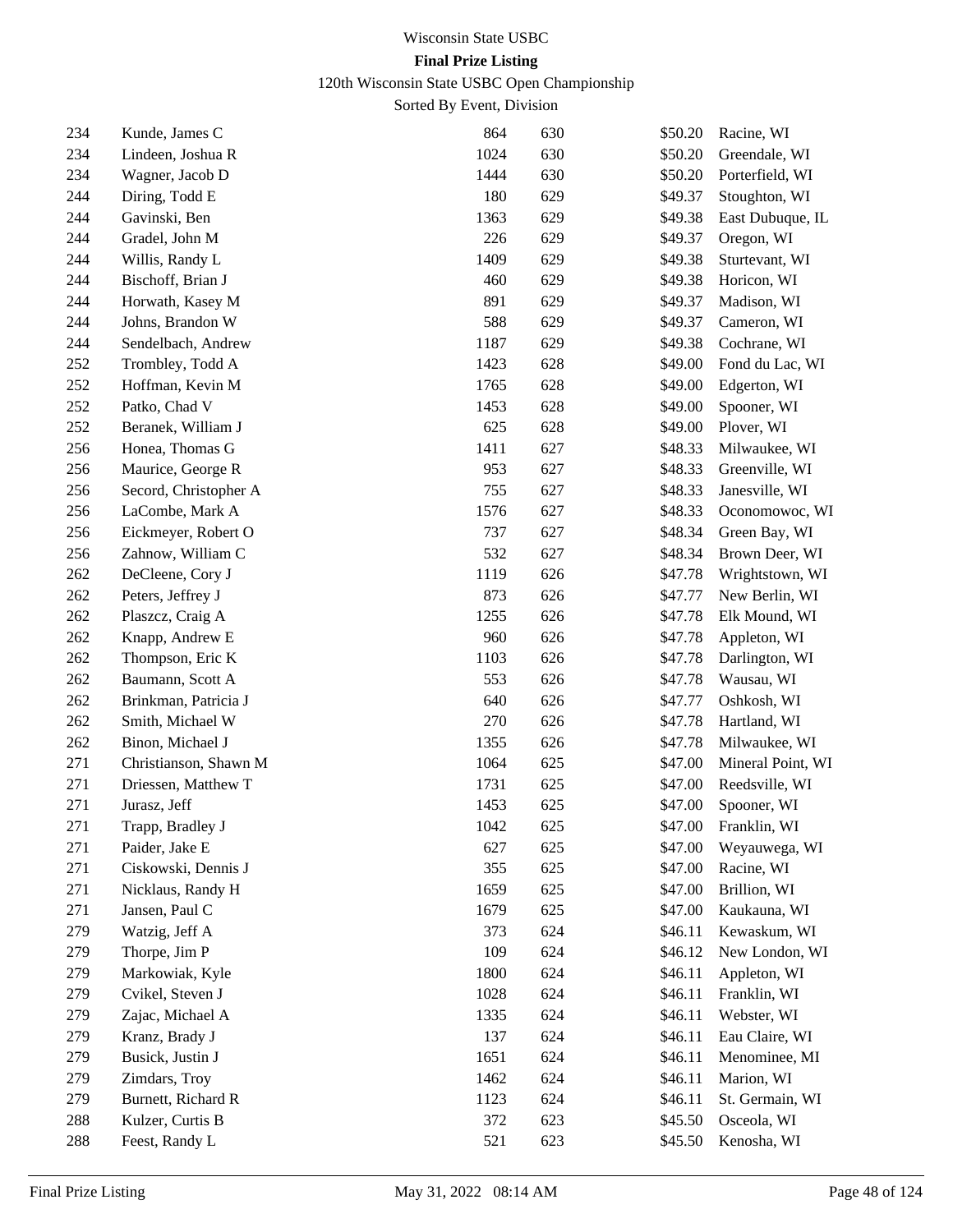120th Wisconsin State USBC Open Championship

| 288 | Dailey, Michael R       | 513  | 623 | \$45.50 | Sun Prairie, WI      |
|-----|-------------------------|------|-----|---------|----------------------|
| 288 | Geving, Alex R          | 366  | 623 | \$45.50 | Osceola, WI          |
| 288 | Haen, Casey L           | 630  | 623 | \$45.50 | Kewaunee, WI         |
| 288 | McGarry, Kevin M        | 239  | 623 | \$45.50 | Hartford, WI         |
| 294 | Zahn, Gary E            | 169  | 622 | \$45.00 | Oconto, WI           |
| 294 | Gaar, Jeffrey R         | 1766 | 622 | \$45.00 | Butler, WI           |
| 294 | Patchin, Allen M        | 19   | 622 | \$45.00 | DeForest, WI         |
| 294 | Pappalardo, Laura M     | 1406 | 622 | \$45.00 | Oak Creek, WI        |
| 294 | Platta, Kenneth D       | 979  | 622 | \$45.00 | Amherst, WI          |
| 294 | Osowski, Andrew W       | 273  | 622 | \$45.00 | Menomonee Falls, WI  |
| 294 | Hess, Sidney C          | 407  | 622 | \$45.00 | Burlington, WI       |
| 301 | Smith, Trisha L         | 952  | 621 | \$44.17 | Appleton, WI         |
| 301 | Klotz, Michael J        | 916  | 621 | \$44.17 | Mayville, WI         |
| 301 | Holzem, Christopher J   | 258  | 621 | \$44.16 | Menomonee Falls, WI  |
| 301 | Galaska, Benjamin J     | 561  | 621 | \$44.16 | South Milwaukee, WI  |
| 301 | Schwark, Wayne C        | 56   | 621 | \$44.17 | Fox Lake, WI         |
| 301 | Fenger, Richard J       | 674  | 621 | \$44.17 | Pewaukee, WI         |
| 307 | Benning, Owen D         | 607  | 620 | \$43.86 | Franklin, WI         |
| 307 | Benson, Jerry L         | 1158 | 620 | \$43.86 | Pleasant Prairie, WI |
| 307 | Sueflohn, Jeff A        | 855  | 620 | \$43.86 | Milwaukee, WI        |
| 307 | Drobac, Ronald          | 1319 | 620 | \$43.86 | New Berlin, WI       |
| 307 | Neumann, Robert R       | 336  | 620 | \$43.85 | Escanaba, MI         |
| 307 | Hendricks, Jeff J       | 514  | 620 | \$43.85 | Sun Prairie, WI      |
| 307 | Huber, Rod V            | 1461 | 620 | \$43.86 | Iola, WI             |
| 314 | Louison, Matthew D      | 256  | 619 | \$43.00 | Menomonee Falls, WI  |
| 314 | Moravec, Dan            | 1531 | 619 | \$43.00 | Wabeno, WI           |
| 314 | Est, Michael R          | 1707 | 619 | \$43.00 | Lodi, WI             |
| 314 | Kocos, Scott S          | 448  | 619 | \$43.00 | Fond du Lac, WI      |
| 314 | Anderson, Alan D        | 139  | 619 | \$43.00 | Menomonie, WI        |
| 314 | Wang, Chad J            | 1176 | 619 | \$43.00 | Hammond, WI          |
| 320 | Peterson, Robert C      | 972  | 618 | \$42.50 | Madison, WI          |
| 320 | Busateri, Randy J       | 1713 | 618 | \$42.50 | Delavan, WI          |
| 320 | Struebing, Brian J      | 1658 | 618 | \$42.50 | Kaukauna, WI         |
| 320 | Julius, Jerold W        | 962  | 618 | \$42.50 | Appleton, WI         |
| 320 | Mason, Justin K         | 711  | 618 | \$42.50 | Altoona, WI          |
| 320 | Jazdzewski, Joseph J    | 835  | 618 | \$42.50 | Sun Prairie, WI      |
| 320 | Breuninger, Brad M      | 166  | 618 | \$42.50 | Oconto, WI           |
| 320 | Weitzel, Joe R          | 601  | 618 | \$42.50 | Pleasant Prairie, WI |
| 328 | Nielsen, Hannah R       | 1003 | 617 | \$41.64 | Milwaukee, WI        |
| 328 | Stoffle, David J        | 1606 | 617 | \$41.64 | Pleasant Prairie, WI |
| 328 | Weishoff, Myles L       | 705  | 617 | \$41.63 | Waukesha, WI         |
| 328 | Pronschinske, Russell J | 1186 | 617 | \$41.64 | Arcadia, WI          |
| 328 | Theis, Brian D          | 534  | 617 | \$41.63 | Belgium, WI          |
| 328 | Holewinski, Garrett A   | 1489 | 617 | \$41.64 | Seymour, WI          |
| 328 | Michel, Thomas D        | 106  | 617 | \$41.63 | Oregon, WI           |
| 328 | Ruebl, Jason J          | 771  | 617 | \$41.64 | Menasha, WI          |
| 328 | Mikolajczyk, Michael J  | 748  | 617 | \$41.64 | Niagara, WI          |
| 328 | Oemig, Gary T           | 785  | 617 | \$41.64 | Stanley, WI          |
| 328 | Thoen, Jason E          | 342  | 617 | \$41.63 | Chippewa Falls, WI   |
|     |                         |      |     |         |                      |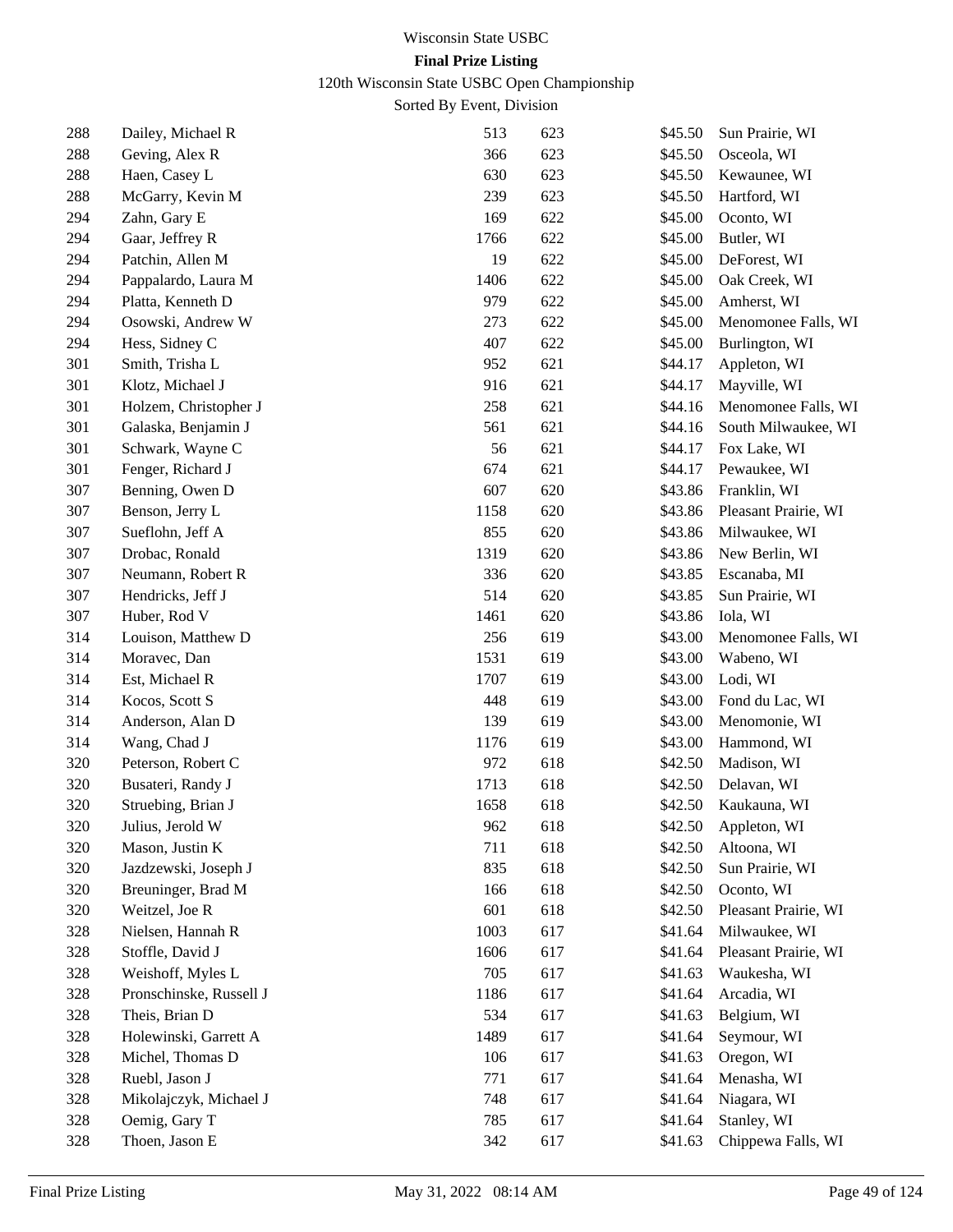120th Wisconsin State USBC Open Championship

| 339 | Bradly, Patrick       | 45   | 616 | \$40.63 | Black Earth, WI      |
|-----|-----------------------|------|-----|---------|----------------------|
| 339 | Thuli, Blake T        | 1103 | 616 | \$40.64 | Darlington, WI       |
| 339 | Bowen-Brazell, John P | 125  | 616 | \$40.63 | Stanley, WI          |
| 339 | Boushele, Mark P      | 1470 | 616 | \$40.64 | Oshkosh, WI          |
| 339 | Nix, Mark W           | 342  | 616 | \$40.63 | Chippewa Falls, WI   |
| 339 | Haertl, Rick R        | 1191 | 616 | \$40.64 | Wausau, WI           |
| 339 | Hermann, Anthony M    | 1303 | 616 | \$40.64 | New Berlin, WI       |
| 339 | Genskow, Jeff J       | 977  | 616 | \$40.64 | Amherst Junction, WI |
| 339 | Munkwitz, Chad R      | 278  | 616 | \$40.63 | Sussex, WI           |
| 339 | Loper, Ken C          | 774  | 616 | \$40.64 | Gladstone, MI        |
| 339 | Gordon, Brian R       | 1350 | 616 | \$40.64 | Hammond, WI          |
| 350 | DeOcampo, Collin L    | 1611 | 615 | \$39.78 | Kenosha, WI          |
| 350 | Seelig, Justin R      | 309  | 615 | \$39.78 | West Allis, WI       |
| 350 | Leon, Frank J         | 678  | 615 | \$39.78 | Pewaukee, WI         |
| 350 | Betancourt, Lucas A   | 286  | 615 | \$39.77 | Sussex, WI           |
| 350 | Kirk, Dalton          | 1376 | 615 | \$39.78 | Dubuque, IA          |
| 350 | Boardman, Jim M       | 221  | 615 | \$39.77 | Darien, WI           |
| 350 | Laramore, Dallas D    | 1114 | 615 | \$39.78 | Oshkosh, WI          |
| 350 | Haus, Ryan S          | 368  | 615 | \$39.78 | Osceola, WI          |
| 350 | Coffey, Brad M        | 26   | 615 | \$39.78 | Cedarburg, WI        |
| 359 | VanGilder, Jae        | 1458 | 614 | \$38.75 | Spooner, WI          |
| 359 | Estrada, Richard E    | 129  | 614 | \$38.75 | Elm Grove, WI        |
| 359 | Minton, Ryan L        | 375  | 614 | \$38.75 | Waupaca, WI          |
| 359 | Conrad, Dale W        | 1442 | 614 | \$38.75 | Waukesha, WI         |
| 359 | Juckem, Keith S       | 154  | 614 | \$38.75 | Chilton, WI          |
| 359 | Knoch, Janet R        | 677  | 614 | \$38.75 | Pewaukee, WI         |
| 359 | Alsmo, Matthew        | 1582 | 614 | \$38.75 | Oconomowoc, WI       |
| 359 | Lee, Douglas J        | 826  | 614 | \$38.75 | La Crosse, WI        |
| 359 | DesJardin, Brandon P  | 1078 | 614 | \$38.75 | Pewaukee, WI         |
| 359 | Enloe, Jason R        | 735  | 614 | \$38.75 | Hudson, WI           |
| 359 | Finster, Frederick G  | 411  | 614 | \$38.75 | Waterford, WI        |
| 359 | Rehse, Matthew J      | 462  | 614 | \$38.75 | Beaver Dam, WI       |
| 371 | Dewitt, Austin L      | 414  | 613 | \$37.66 | Janesville, WI       |
| 371 | Atkinson, Kevin R     | 158  | 613 | \$37.67 | Milton, WI           |
| 371 | Hurner, Scott W       | 546  | 613 | \$37.67 | Wausau, WI           |
| 371 | Reiners, Dean W       | 1588 | 613 | \$37.67 | Oshkosh, WI          |
| 371 | Hanson, Brandon R     | 684  | 613 | \$37.67 | East Troy, WI        |
| 371 | Brown, Nate M         | 1580 | 613 | \$37.67 | Hartland, WI         |
| 371 | Nelson, Kim A         | 374  | 613 | \$37.66 | Waupaca, WI          |
| 371 | Wolf, Bryan M         | 1019 | 613 | \$37.67 | Waukesha, WI         |
| 371 | Woodstock, Nick R     | 516  | 613 | \$37.66 | Stoughton, WI        |
| 371 | Kahl, John W          | 1016 | 613 | \$37.67 | Green Bay, WI        |
| 371 | Aarstad, Daniel A     | 252  | 613 | \$37.66 | Brodhead, WI         |
| 371 | Adams, Ryan J         | 776  | 613 | \$37.67 | Gladstone, MI        |
| 383 | Psonak, Larry J       | 910  | 612 | \$37.00 | Elkhorn, WI          |
| 383 | Simms, Jeffrey A      | 209  | 612 | \$37.00 | Milwaukee, WI        |
| 383 | Sternhagen, Elise M   | 97   | 612 | \$37.00 | Green Bay, WI        |
| 383 | Larsen, Louis S       | 1292 | 612 | \$37.00 | Sullivan, WI         |
| 383 | Muehl, Craig C        | 858  | 612 | \$37.00 | Brookfield, WI       |
|     |                       |      |     |         |                      |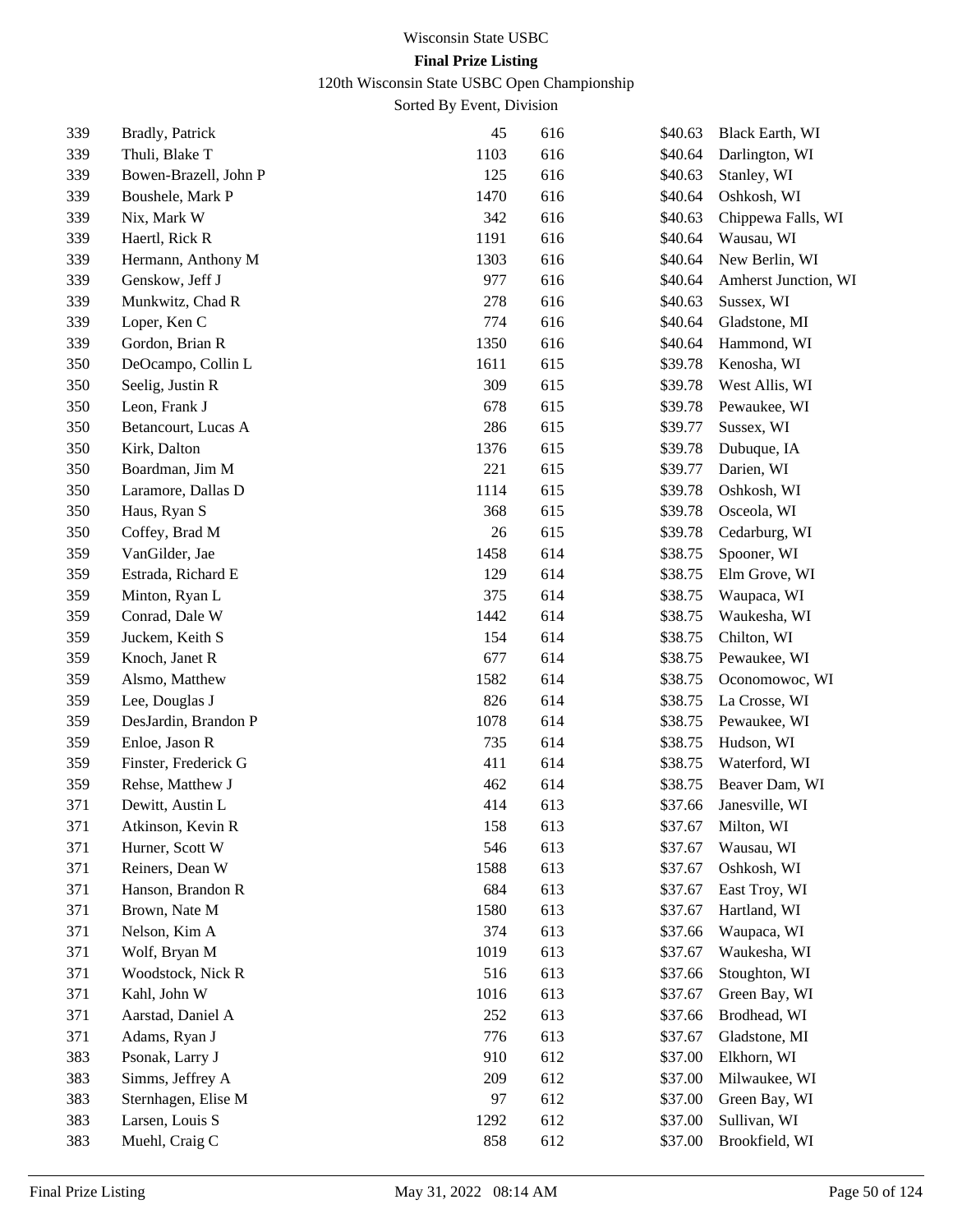120th Wisconsin State USBC Open Championship

| 383 | Cirra, Alan D        | 531  | 612 | \$37.00 | Fredonia, WI         |
|-----|----------------------|------|-----|---------|----------------------|
| 389 | Dott, Jason          | 354  | 611 | \$36.09 | Green Lake, WI       |
| 389 | Passofaro, Matt W    | 728  | 611 | \$36.08 | Hudson, WI           |
| 389 | Schiefelbein, Tina M | 430  | 611 | \$36.08 | Oshkosh, WI          |
| 389 | Hessler, Eric W      | 797  | 611 | \$36.08 | Clinton, WI          |
| 389 | Luebke, Robert J     | 1009 | 611 | \$36.08 | Green Bay, WI        |
| 389 | Kotecki, Anthony J   | 1041 | 611 | \$36.08 | Milwaukee, WI        |
| 389 | Main, Rhonda J       | 1685 | 611 | \$36.08 | Appleton, WI         |
| 389 | Hussong, Brian J     | 88   | 611 | \$36.09 | DePere, WI           |
| 389 | Starks, Scott E      | 295  | 611 | \$36.09 | Rio, WI              |
| 389 | Radowski, Donald E   | 390  | 611 | \$36.08 | South Milwaukee, WI  |
| 389 | Yetter, Scott R      | 368  | 611 | \$36.09 | Osceola, WI          |
| 389 | Schuh, Jeremy J      | 1681 | 611 | \$36.08 | Kaukauna, WI         |
| 401 | Hintz, Shawn J       | 316  | 610 | \$35.00 | West Bend, WI        |
| 401 | Shaffer, Jon R       | 451  | 610 | \$35.00 | Hollandale, WI       |
| 401 | Chojnacki, Matthew B | 265  | 610 | \$35.00 | Pewaukee, WI         |
| 401 | Klopf, Joseph J      | 233  | 610 | \$35.00 | Plymouth, WI         |
| 401 | Fulcer, Rob P        | 1701 | 610 | \$35.00 | Menasha, WI          |
| 401 | Malfroid, Eric J     | 1166 | 610 | \$35.00 | De Pere, WI          |
| 407 | Zoellick, Nick       | 242  | 609 | \$34.31 | DeForest, WI         |
| 407 | Burbach, Kelsey R    | 68   | 609 | \$34.31 | Waterloo, WI         |
| 407 | Hockerman, Kathy K   | 680  | 609 | \$34.31 | Wis. Rapids, WI      |
| 407 | Petri-Rose, Riley J  | 1664 | 609 | \$34.31 | Berlin, WI           |
| 407 | Atkinson, David W    | 1289 | 609 | \$34.31 | Evansville, WI       |
| 407 | Musolff, Nate J      | 188  | 609 | \$34.32 | Antigo, WI           |
| 407 | Conners, Chase A     | 666  | 609 | \$34.31 | McFarland, WI        |
| 407 | Gehrke, Darin W      | 508  | 609 | \$34.31 | Ogdensburg, WI       |
| 407 | Helding, Kevin J     | 76   | 609 | \$34.32 | Racine, WI           |
| 407 | Butler, Karl         | 197  | 609 | \$34.31 | Hancock, MI          |
| 407 | Burden, Drake N      | 102  | 609 | \$34.32 | Sun Prairie, WI      |
| 407 | Koenig, Joseph R     | 563  | 609 | \$34.31 | Sheboygan, WI        |
| 407 | Schneider, Tyler D   | 172  | 609 | \$34.32 | Green Bay, WI        |
| 407 | Winistorfer, Adam L  | 713  | 609 | \$34.31 | Altoona, WI          |
| 407 | Weber, Lester R      | 344  | 609 | \$34.31 | New Richmond, WI     |
| 407 | Schweiger, Tim C     | 1316 | 609 | \$34.31 | New Berlin, WI       |
| 423 | Soldner, Joshua D    | 1482 | 608 | \$33.10 | Juneau, WI           |
| 423 | Worm, Alison M       | 388  | 608 | \$33.10 | New Berlin, WI       |
| 423 | Barney, Joshua T     | 976  | 608 | \$33.10 | Amherst Junction, WI |
| 423 | Kasten, Seth K       | 453  | 608 | \$33.10 | Caledonia, MN        |
| 423 | Beyer, Randy N       | 978  | 608 | \$33.10 | Ogdensburg, WI       |
| 423 | Bigalke, Russ J      | 1025 | 608 | \$33.10 | Waterford, WI        |
| 423 | Decaire, Gregory T   | 293  | 608 | \$33.10 | Slinger, WI          |
| 423 | Kerr, Colin A        | 1351 | 608 | \$33.10 | Hammond, WI          |
| 423 | Quinn, Justin D      | 1639 | 608 | \$33.10 | Watertown, WI        |
| 423 | Faught, Jason A      | 1675 | 608 | \$33.10 | Omro, WI             |
| 433 | Ruszkiewicz, Rean A  | 1563 | 607 | \$32.29 | Milwaukee, WI        |
| 433 | Boretsky, Dennis J   | 673  | 607 | \$32.28 | Pewaukee, WI         |
| 433 | Kimps, Charles W     | 246  | 607 | \$32.28 | Green Bay, WI        |
| 433 | Froeber, David A     | 819  | 607 | \$32.29 | Beloit, WI           |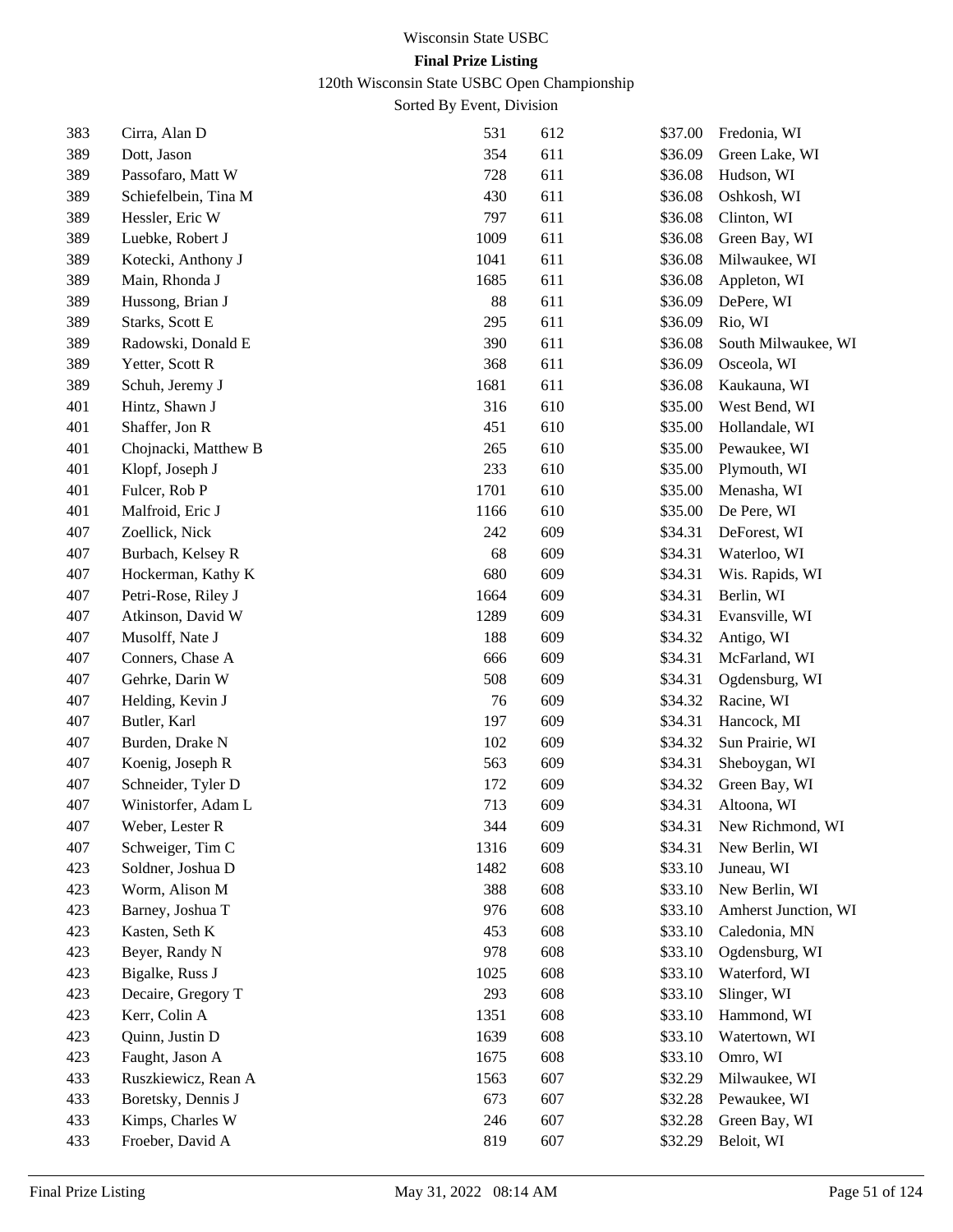120th Wisconsin State USBC Open Championship

| 433 | Reinsvold, Gary T      | 281  | 607 | \$32.28 | Pewaukee, WI         |
|-----|------------------------|------|-----|---------|----------------------|
| 433 | Clementi, Charleen A   | 1570 | 607 | \$32.29 | Oregon, WI           |
| 433 | Smrecek, Dean          | 1109 | 607 | \$32.29 | Spencer, WI          |
| 440 | Rebak, Hunter E        | 710  | 606 | \$32.00 | Altoona, WI          |
| 440 | Klopf, Ryan J          | 233  | 606 | \$32.00 | Plymouth, WI         |
| 440 | Christenson, Luke      | 1051 | 606 | \$32.00 | South Milwaukee, WI  |
| 440 | Johnson, Brandon A     | 1131 | 606 | \$32.00 | Prairie Du Chien, WI |
| 444 | Pinkerton, Bill A      | 641  | 605 | \$31.20 | Oshkosh, WI          |
| 444 | Goetsch, Matt R        | 1154 | 605 | \$31.20 | Union Grove, WI      |
| 444 | Stuckert, Kristopher T | 1258 | 605 | \$31.20 | Waukesha, WI         |
| 444 | Berger, Arthur H       | 1152 | 605 | \$31.20 | Salem, WI            |
| 444 | Turner, Jordyne J      | 1468 | 605 | \$31.20 | Janesville, WI       |
| 444 | Zellmer, Michael D     | 758  | 605 | \$31.20 | Delavan, WI          |
| 444 | Schallitz, Scott A     | 1687 | 605 | \$31.20 | Saukville, WI        |
| 444 | Unferth, Dean J        | 1079 | 605 | \$31.20 | Fond du Lac, WI      |
| 444 | Uchida, Keith M        | 1045 | 605 | \$31.20 | Janesville, WI       |
| 444 | Beilfuss, Jason D      | 1491 | 605 | \$31.20 | Seymour, WI          |
| 454 | Horvath, Josh A        | 461  | 604 | \$30.23 | Horicon, WI          |
| 454 | Mantych, David R       | 881  | 604 | \$30.23 | Sussex, WI           |
| 454 | Stemplewski, Ronald    | 355  | 604 | \$30.23 | Racine, WI           |
| 454 | Waalen, Jason J        | 366  | 604 | \$30.23 | Osceola, WI          |
| 454 | Bennett, Daniel T      | 1805 | 604 | \$30.23 | Waukesha, WI         |
| 454 | Seebacher, Eric J      | 1664 | 604 | \$30.23 | Berlin, WI           |
| 454 | Hoefs, Vaughn A        | 112  | 604 | \$30.23 | Tomah, WI            |
| 454 | Grampo, Dale E         | 196  | 604 | \$30.24 | Lake Linden, MI      |
| 454 | Haus, Mark J           | 370  | 604 | \$30.23 | Osceola, WI          |
| 454 | Grossen, Stuart D      | 843  | 604 | \$30.23 | Monroe, WI           |
| 454 | Lambert, Timothy W     | 674  | 604 | \$30.23 | Pewaukee, WI         |
| 454 | Voss, Jason            | 1047 | 604 | \$30.23 | Fond Du Lac, WI      |
| 454 | Kodel, James A         | 1039 | 604 | \$30.23 | Milwaukee, WI        |
| 467 | Gierach, Christopher E | 1211 | 603 | \$28.77 | Milwaukee, WI        |
| 467 | Goral, Kevin G         | 737  | 603 | \$28.77 | Green Bay, WI        |
| 467 | Christianson, Otto A   | 384  | 603 | \$28.77 | Hubertus, WI         |
| 467 | Karklus, David W       | 1438 | 603 | \$28.77 | Mukwonago, WI        |
| 467 | Moschel, Rory R        | 771  | 603 | \$28.77 | Menasha, WI          |
| 467 | Morrow, Clifton        | 1209 | 603 | \$28.75 | Milwaukee, WI        |
| 467 | Haakenstad, Norris J   | 1389 | 603 | \$28.75 | Westby, WI           |
| 467 | Bennett, Rob P         | 1805 | 603 | \$28.77 | Waukesha, WI         |
| 467 | Whitney, Daryl J       | 1126 | 603 | \$28.77 | Prairie Du Chien, WI |
| 467 | Loveland, Janine E     | 1063 | 603 | \$28.77 | Muskego, WI          |
| 467 | Bunge, Gavin           | 45   | 603 | \$28.77 | Black Earth, WI      |
| 467 | Weiler, Jeff A         | 881  | 603 | \$28.77 | Sussex, WI           |
| 467 | Meyer, Nathan W        | 1495 | 603 | \$28.75 | Merrill, WI          |
| 467 | Sports, Kelly J        | 1241 | 603 | \$28.75 | Tony, WI             |
| 467 | Lockhart, Ethan M      | 661  | 603 | \$28.77 | Waukesha, WI         |
| 467 | Jones, Justin J        | 186  | 603 | \$28.77 | DeForest, WI         |
| 467 | Zoltowski, James B     | 1280 | 603 | \$28.77 | West Bend, WI        |
| 484 | Knoebel, James J       | 720  | 602 | \$27.46 | Hammond, WI          |
| 484 | Bowe, Nate D           | 68   | 602 | \$27.46 | Waterloo, WI         |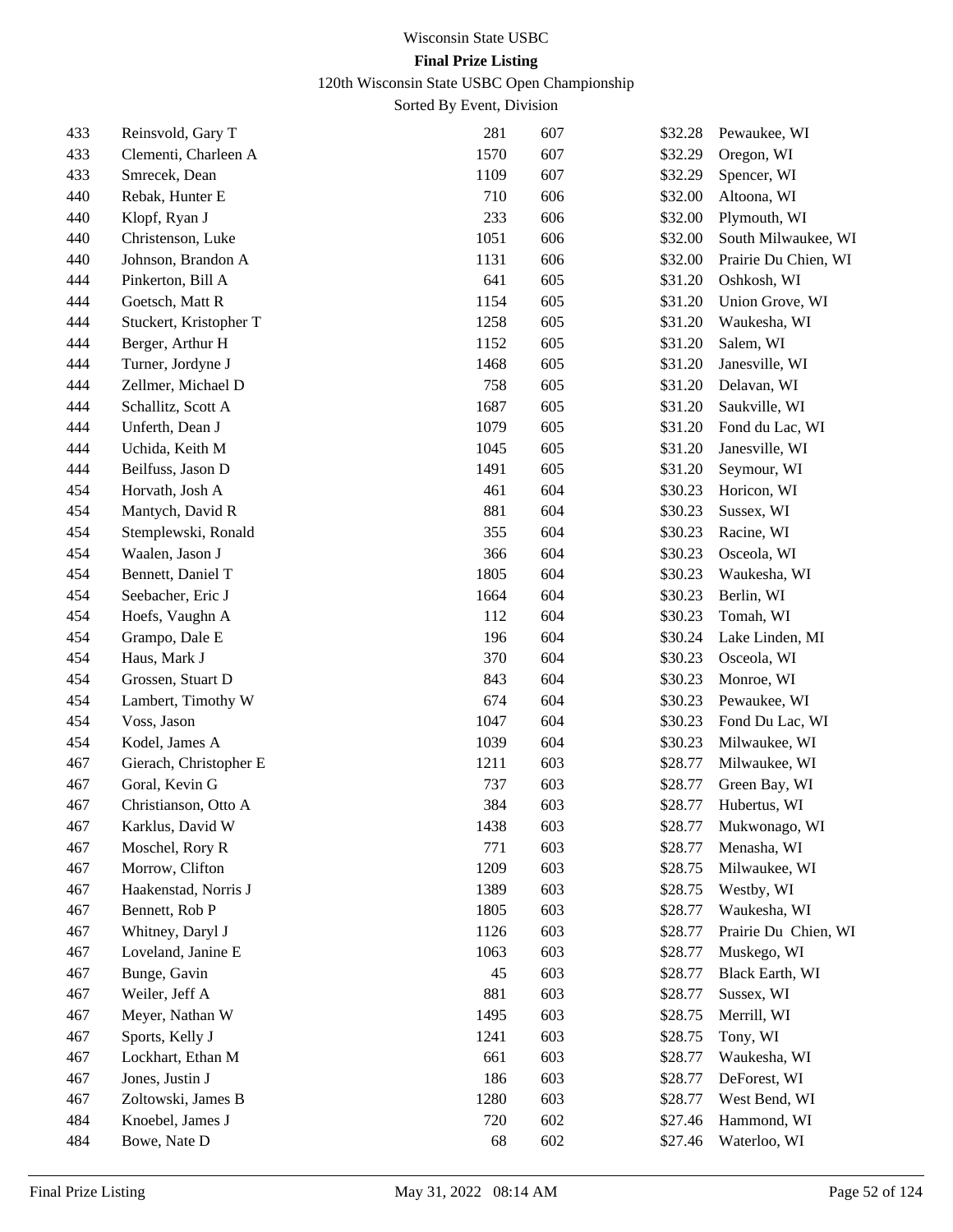120th Wisconsin State USBC Open Championship

Sorted By Event, Division

| 484 | Lahde, Alex J         | 341  | 602 | \$27.46 | Somerset, WI         |
|-----|-----------------------|------|-----|---------|----------------------|
| 484 | Larson, John C        | 1434 | 602 | \$27.46 | Hilbert, WI          |
| 484 | Hausman, Scott A      | 789  | 602 | \$27.46 | Waukesha, WI         |
| 484 | Schmit, Adam E        | 1447 | 602 | \$27.46 | Pulaski, WI          |
| 484 | Gerth, Douglas R      | 1766 | 602 | \$27.46 | Butler, WI           |
| 484 | Poplawski, T.J P      | 1234 | 602 | \$27.46 | Wausau, WI           |
| 484 | Diersen, Josh J       | 452  | 602 | \$27.47 | Caledonia, MN        |
| 484 | Witbro, Scott A       | 1414 | 602 | \$27.46 | New Berlin, WI       |
| 484 | Tainter, John E       | 1604 | 602 | \$27.46 | Kenosha, WI          |
| 484 | Cournoyer, Michael P  | 668  | 602 | \$27.46 | Germantown, WI       |
| 484 | Brewer, Danny K       | 430  | 602 | \$27.47 | Oshkosh, WI          |
| 497 | Mysliwiec, Timothy A  | 37   | 601 | \$26.50 | La Crosse, WI        |
| 497 | Boivin, Crystal S     | 937  | 601 | \$26.50 | Appleton, WI         |
| 497 | Huiras, Rick W        | 593  | 601 | \$26.50 | Cameron, WI          |
| 497 | Bluma, Joseph S       | 1491 | 601 | \$26.50 | Seymour, WI          |
| 497 | Mickelson, Randy L    | 1399 | 601 | \$26.50 | Muskego, WI          |
| 497 | Helker, Tyler J       | 332  | 601 | \$26.50 | Eagle, WI            |
| 497 | Krentz, Clifford W    | 1793 | 601 | \$26.50 | Lac Du Flambeauu, WI |
| 497 | Piechowski, George D  | 1331 | 601 | \$26.50 | Redgranite, WI       |
| 505 | Stanley, Melvin L     | 416  | 600 | \$25.78 | Burlington, WI       |
| 505 | Lavrenz, Raymond H    | 122  | 600 | \$25.77 | Campbellsport, WI    |
| 505 | Thompson, Wesley E    | 324  | 600 | \$25.77 | Elkhorn, WI          |
| 505 | Krohn, Roger L        | 626  | 600 | \$25.78 | Weyauwega, WI        |
| 505 | Higgins, Jesse J      | 1129 | 600 | \$25.78 | Prairie Du Chien, WI |
| 505 | Neitzel, Roger R      | 486  | 600 | \$25.78 | Janesville, WI       |
| 505 | Voravong, Souphon     | 1795 | 600 | \$25.78 | Milwaukee, WI        |
| 505 | Knox, Phillip L       | 805  | 600 | \$25.78 | Grafton, WI          |
| 505 | Raetzman, Roger W     | 1448 | 600 | \$25.78 | Pleasant Pr, WI      |
| 514 | Sweeney, Daniel W     | 304  | 599 | \$24.75 | Cornell, WI          |
| 514 | Cheever, Donald L     | 1475 | 599 | \$24.75 | Racine, WI           |
| 514 | Gerschwiler, Arthur F | 1040 | 599 | \$24.75 | West Allis, WI       |
| 514 | Wegman, Keri A        | 926  | 599 | \$24.75 | Winona, MN           |
| 514 | Kvasnica, Gary A      | 850  | 599 | \$24.75 | New Berlin, WI       |
| 514 | Turner, Dan D         | 1621 | 599 | \$24.75 | Pleasant Prairie, WI |
| 514 | Bohl, Scott A         | 994  | 599 | \$24.75 | Rubicon, WI          |
| 514 | Davis, Damion S       | 116  | 599 | \$24.75 | Sun Prairie, WI      |
| 514 | Handrich, Lane W      | 110  | 599 | \$24.75 | Hortonville, WI      |
| 514 | Shelp, Mason K        | 1023 | 599 | \$24.75 | Milwaukee, WI        |
| 514 | Perdzock, Michael T   | 386  | 599 | \$24.75 | Hubertus, WI         |
| 514 | Nuthals, Robert J     | 1616 | 599 | \$24.75 | Green Bay, WI        |
| 526 | Konieczka, Chris J    | 1268 | 598 | \$24.00 | River Falls, WI      |
| 526 | Falk, Donald A        | 385  | 598 | \$24.00 | Hubertus, WI         |
| 526 | Flees, James D        | 1785 | 598 | \$24.00 | Kansasville, WI      |
| 526 | Schinker, Tim         | 323  | 598 | \$24.00 | Lake Geneva, WI      |
| 526 | Wink, Michael T       | 1254 | 598 | \$24.00 | New Richmond, WI     |
| 526 | Norton, Darrel E      | 321  | 598 | \$24.00 | Lake Geneva, WI      |
| 526 | Gerber, Brandon J     | 199  | 598 | \$24.00 | Muskego, WI          |
| 526 | Tatarzewski, Ed       | 917  | 598 | \$24.00 | Hobart, WI           |
|     |                       |      |     |         |                      |

Total prizes awarded in this division: \$30,310.01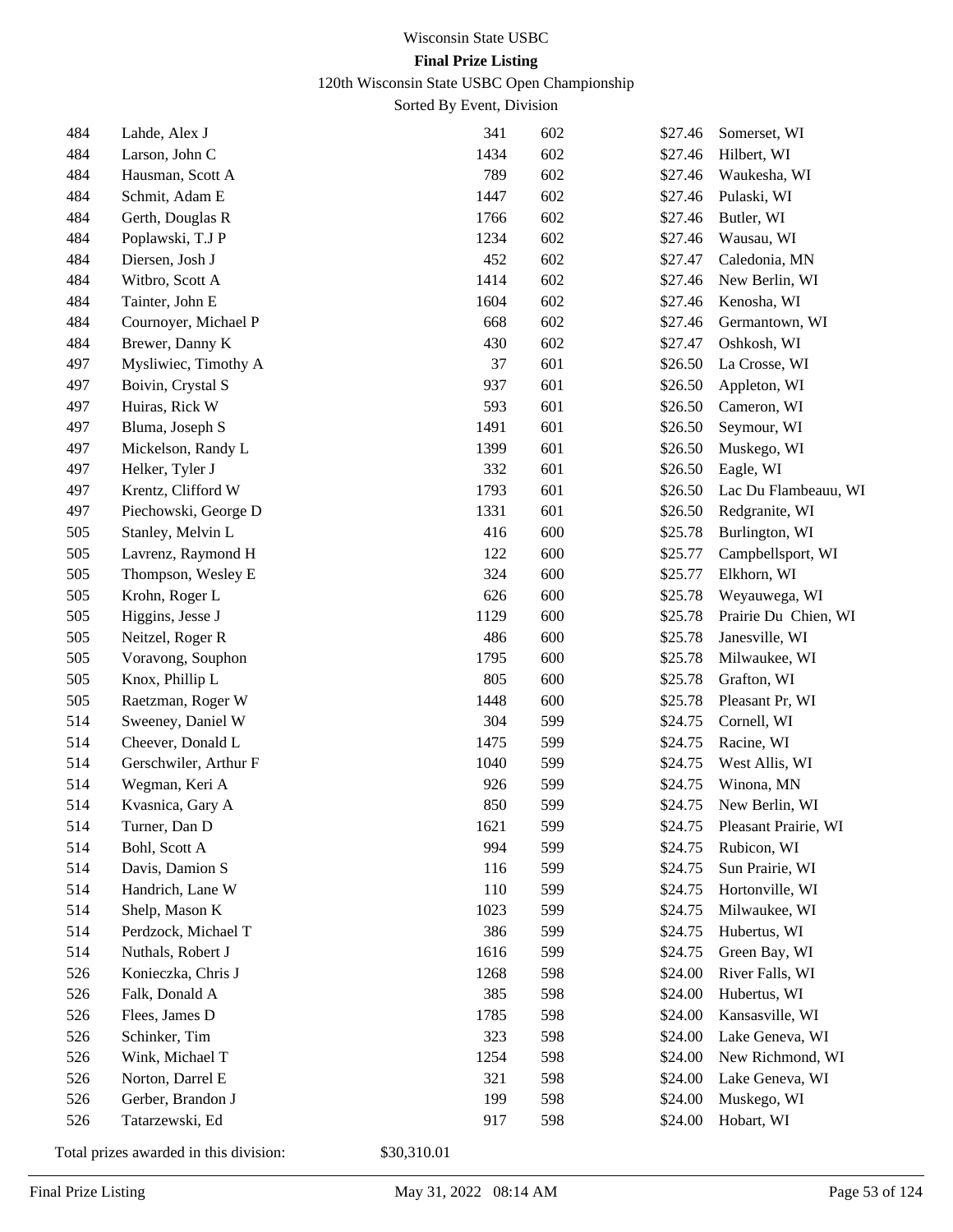# Wisconsin State USBC **Final Prize Listing** 120th Wisconsin State USBC Open Championship

Sorted By Event, Division

## **Singles, 196 & Over, Handicapped**

| <b>Place</b>   | Team name            | <b>Entry</b> | <b>Score</b> | <b>Prize</b> | <b>From</b>          |
|----------------|----------------------|--------------|--------------|--------------|----------------------|
| 1              | Rahn, Darin A        | 69           | 920          | \$1,000.00   | Deerfield, WI        |
| $\overline{c}$ | Svoboda, Dan A       | 300          | 854          | \$500.00     | Marshall, WI         |
| 3              | McNally, Daniel A    | 1804         | 851          | \$400.00     | Mukwonago, WI        |
| $\overline{4}$ | Sitarz, Paul J       | 1597         | 845          | \$390.00     | Pleasant Prairie, WI |
| 5              | Lelonek, Jacob A     | 1793         | 840          | \$380.00     | Lac Du Flambeauu, WI |
| 6              | Lammers, Matthew J   | 1065         | 839          | \$360.00     | Mineral Point, WI    |
| 7              | Banister, Ken I      | 1652         | 838          | \$340.00     | Menominee, MI        |
| $8\,$          | Irving, Dustin J     | 1335         | 837          | \$318.50     | Webster, WI          |
| $8\,$          | Steppert, Michael A  | 549          | 837          | \$318.50     | Wausau, WI           |
| 10             | Polzin, Calvin K     | 590          | 835          | \$287.00     | Cameron, WI          |
| 11             | Broetzmann, Ronald C | 263          | 833          | \$269.00     | Sussex, WI           |
| 12             | Gort, Nick J         | 415          | 830          | \$253.00     | Elkhorn, WI          |
| 13             | Voge, Paul L         | 317          | 829          | \$239.00     | West Bend, WI        |
| 14             | Brudnicki, Kurt L    | 565          | 827          | \$228.00     | Muskego, WI          |
| 15             | DeCleene, Shawn J    | 1118         | 826          | \$218.00     | Greenleaf, WI        |
| 16             | Kosiorek, Joe K      | 338          | 825          | \$200.00     | Neenah, WI           |
| 17             | Traber, Darryl L     | 247          | 824          | \$190.00     | Waterford, WI        |
| 18             | Stewart, Dwain       | 1776         | 823          | \$180.00     | Racine, WI           |
| 19             | Paulson, Scott H     | 989          | 822          | \$171.00     | Amherst, WI          |
| $20\,$         | Wheelock, Steven M   | 1469         | 818          | \$163.00     | Belgium, WI          |
| 21             | Luck, Jarrod D       | 1579         | 817          | \$152.50     | OCONOMOWOC, WI       |
| 21             | Bachmann, Glenn A    | 1319         | 817          | \$152.50     | New Berlin, WI       |
| 23             | Rodriquez, Ashley M  | 651          | 816          | \$140.00     | Cudahy, WI           |
| 23             | Porter, Andrew R     | 1295         | 816          | \$140.00     | Kewaskum, WI         |
| $25\,$         | Rauen, Kyle J        | 1506         | 815          | \$132.00     | Kenosha, WI          |
| 26             | Hansen, Randy F      | 559          | 813          | \$127.00     | South Milwaukee, WI  |
| 27             | Nelson, Patrick E    | 375          | 811          | \$123.00     | Waupaca, WI          |
| $28\,$         | Schaalma, Jay J      | 243          | 809          | \$119.00     | DeForest, WI         |
| 29             | Kivi, Kevin P        | 1278         | 807          | \$112.00     | Rhinelander, WI      |
| 29             | White, Warren E      | 104          | 807          | \$112.00     | Menomonee Falls, WI  |
| 29             | Fefer, Andrew C      | 349          | 807          | \$112.00     | Eau Claire, WI       |
| 32             | Kuykendall, Keith C  | 813          | 806          | \$105.00     | Janesville, WI       |
| 33             | Vande Zande, Aaron D | 509          | 805          | \$101.50     | Waupun, WI           |
| 33             | Fennig, Thomas D     | 1400         | 805          | \$101.50     | Muskego, WI          |
| 35             | Bard, Gregory A      | 753          | 803          | \$97.00      | Rosendale, WI        |
| 35             | Kressel, Adam J      | 38           | 803          | \$97.00      | La Crosse, WI        |
| 37             | Kocherer, Sean J     | 401          | 802          | \$93.50      | Franklin, WI         |
| 37             | Boeck, Chad J        | 567          | 802          | \$93.50      | Monroe, WI           |
| 39             | Stoneback, Ryan      | 1206         | 801          | \$91.00      | Monroe, WI           |
| 40             | Clifford, Brett A    | 1087         | 800          | \$89.00      | Kaukauna, WI         |
| 40             | Nordrum, Richard T   | 306          | 800          | \$89.00      | Cadott, WI           |
| 42             | Von Haden, Grant J   | 1004         | 799          | \$87.00      | Milwaukee, WI        |
| 43             | Wisinski, Jason L    | 988          | 798          | \$85.00      | Iola, WI             |
| 43             | Bonney, Kelly J      | 1110         | 798          | \$85.00      | West Allis, WI       |
| 43             | Miller, Michael R    | 1452         | 798          | \$85.00      | Spooner, WI          |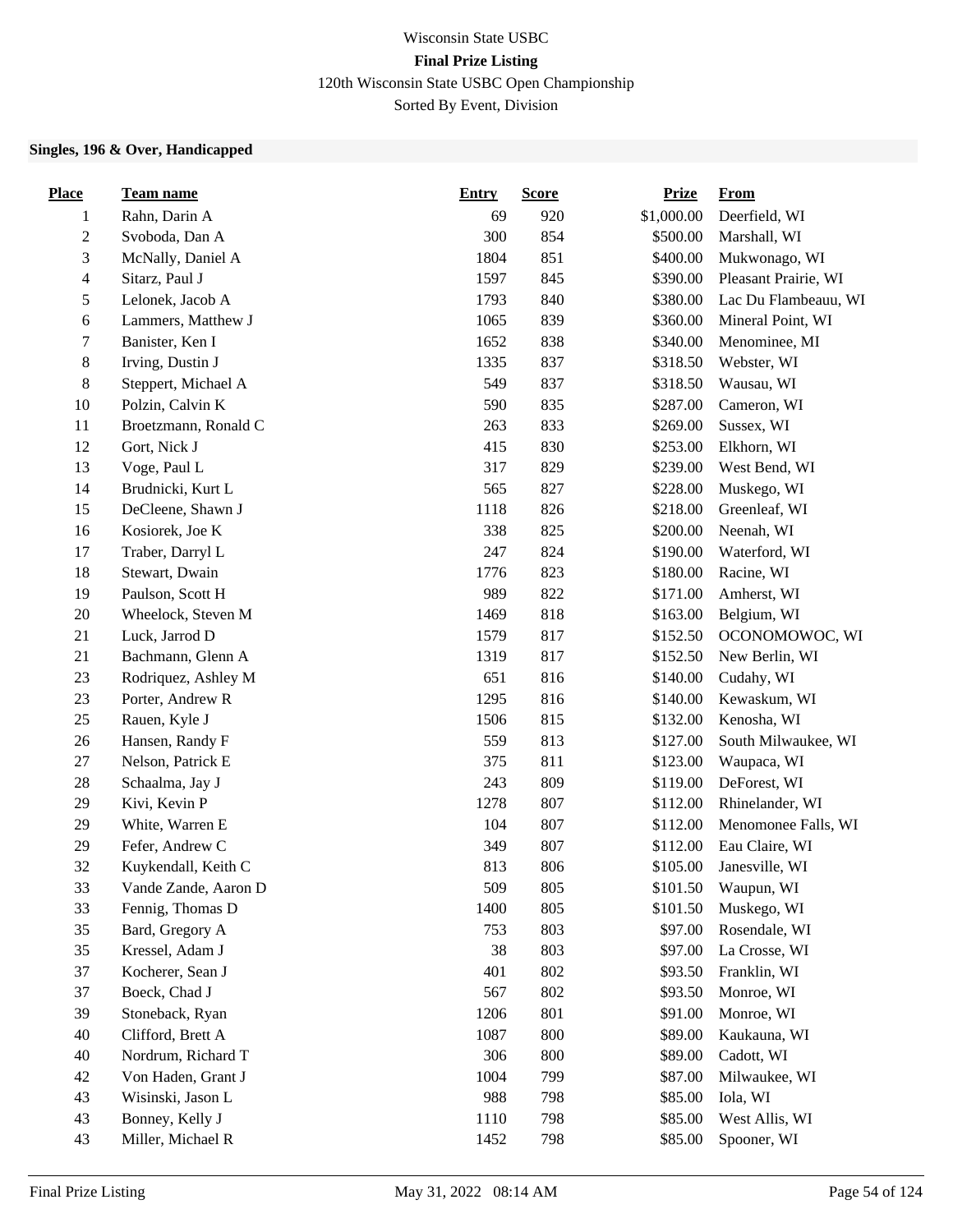120th Wisconsin State USBC Open Championship

| 46 | LaVigne, Leo S       | 315  | 796 | \$82.50 | Reedsburg, WI        |
|----|----------------------|------|-----|---------|----------------------|
| 46 | Kuhl, Andrew R       | 298  | 796 | \$82.50 | Middleton, WI        |
| 48 | Neubert, William R   | 237  | 794 | \$80.00 | Combined Locks, WI   |
| 48 | Mattmiller, Steve P  | 980  | 794 | \$80.00 | Amherst Junction, WI |
| 48 | Swim, Brandon R      | 165  | 794 | \$80.00 | Chippewa Falls, WI   |
| 48 | Miller, Brian J      | 1205 | 794 | \$80.00 | Fond du Lac, WI      |
| 52 | Smith, Thomas W      | 270  | 793 | \$78.00 | Hartland, WI         |
| 53 | Monson, Brendan R    | 710  | 789 | \$77.67 | Altoona, WI          |
| 53 | Kowalski, Matthew R  | 890  | 789 | \$77.67 | Madison, WI          |
| 53 | Lemmen, Derrick J    | 245  | 789 | \$77.66 | Green Bay, WI        |
| 56 | Brock, Austin L      | 183  | 788 | \$76.67 | Stevens Point, WI    |
| 56 | Wingate, Stanley A   | 111  | 788 | \$76.66 | Appleton, WI         |
| 56 | Benke, Thomas D      | 1627 | 788 | \$76.67 | Onalaska, WI         |
| 59 | Marshall, Craig D    | 1801 | 787 | \$75.00 | Muskego, WI          |
| 59 | Gename, Danielle C   | 1776 | 787 | \$75.00 | Racine, WI           |
| 59 | Bartels, Bryant J    | 474  | 787 | \$75.00 | Two Rivers, WI       |
| 59 | Bequest, Steven A    | 1400 | 787 | \$75.00 | Muskego, WI          |
| 59 | Karlin, Chris P      | 743  | 787 | \$75.00 | Waukesha, WI         |
| 59 | Schilder, Jonathan D | 1337 | 787 | \$75.00 | Franklin, WI         |
| 65 | Oppelt, Jeremy       | 1726 | 786 | \$73.67 | Neenah, WI           |
| 65 | Hill, Chris A        | 1523 | 786 | \$73.67 | Germantown, WI       |
| 65 | Paasch, David A      | 1202 | 786 | \$73.66 | Sheboygan Falls, WI  |
| 68 | Wearing, Gregory S   | 1319 | 785 | \$73.00 | New Berlin, WI       |
| 68 | Walden, Robert S     | 394  | 785 | \$73.00 | South Milwaukee, WI  |
| 68 | Seelig, James S      | 309  | 785 | \$73.00 | West Allis, WI       |
| 71 | Myers, Robert J      | 707  | 784 | \$73.00 | West Bend, WI        |
| 71 | Mallow, Justin R     | 1650 | 784 | \$73.00 | Watertown, WI        |
| 71 | Macco, Chris R       | 1421 | 784 | \$73.00 | Appleton, WI         |
| 71 | Fosdick, Tim J       | 1702 | 784 | \$73.00 | Madison, WI          |
| 71 | Lange, Nicholas J    | 312  | 784 | \$73.00 | Wisconsin Dells, WI  |
| 71 | Hanke, Kurt A        | 142  | 784 | \$73.00 | Eau Claire, WI       |
| 77 | Pursell, Hunter      | 904  | 783 | \$73.00 | Beaver Dam, WI       |
| 78 | Reetz, Nathan L      | 888  | 782 | \$72.20 | Madison, WI          |
| 78 | Church, Tony D       | 125  | 782 | \$72.20 | Stanley, WI          |
| 78 | Peters, Brenton J    | 1501 | 782 | \$72.20 | Merrill, WI          |
| 78 | Dunham, Michael T    | 811  | 782 | \$72.20 | Milton, WI           |
| 78 | Murawski, Duane F    | 1592 | 782 | \$72.20 | Mt. Pleasant, WI     |
| 83 | Steffenson, Jeremy C | 136  | 781 | \$71.50 | Fall Creek, WI       |
| 83 | Lerner, Dan R        | 3    | 781 | \$71.50 | Hartford, WI         |
| 85 | Prochaska, Frank A   | 533  | 780 | \$71.00 | Fredonia, WI         |
| 86 | Chernouski, Carl A   | 427  | 779 | \$71.00 | Burlington, WI       |
| 87 | Hansen, Tom          | 565  | 778 | \$71.00 | Muskego, WI          |
| 88 | Schotz, Derek D      | 1495 | 777 | \$71.00 | Merrill, WI          |
| 88 | Fischer, Thomas J    | 270  | 777 | \$71.00 | Hartland, WI         |
| 88 | Tatro, Tyler P       | 395  | 777 | \$71.00 | South Milwaukee, WI  |
| 88 | Schneider, Zachary T | 1149 | 777 | \$71.00 | Fond du Lac, WI      |
| 88 | Mars, Jonathan H     | 1809 | 777 | \$71.00 | Milwaukee, WI        |
| 93 | Hale, Troy F         | 30   | 776 | \$70.50 | West Salem, WI       |
| 93 | Wojnowski, DJ        | 393  | 776 | \$70.50 | South Milwaukee, WI  |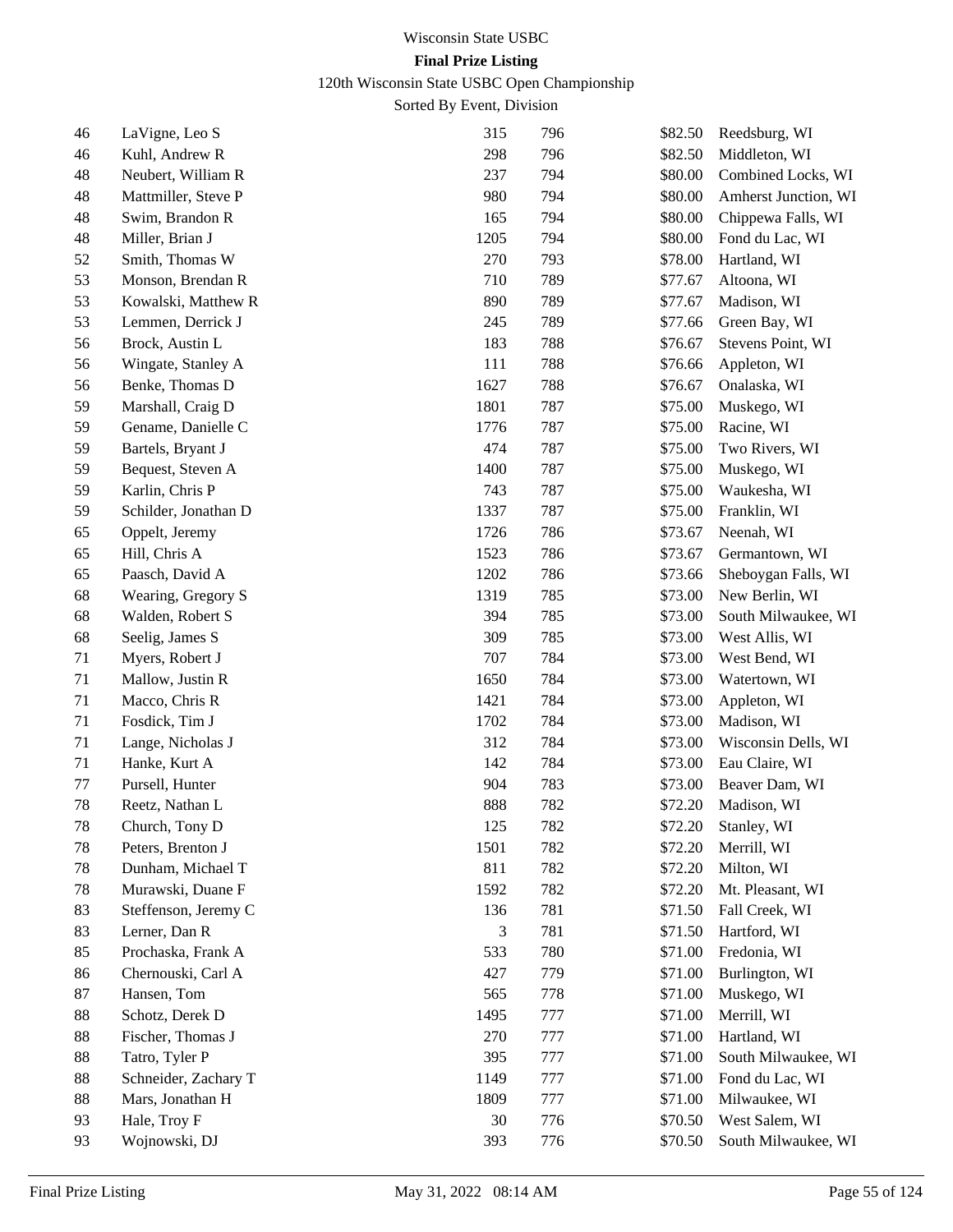120th Wisconsin State USBC Open Championship

| 93  | Tregler, Martin A     | 280            | 776 | \$70.50 | Waukesha, WI        |
|-----|-----------------------|----------------|-----|---------|---------------------|
| 93  | Patterson, Thomas E   | 1813           | 776 | \$70.50 | Milwaukee, WI       |
| 97  | DeBroux, Kurt J       | 975            | 775 | \$70.00 | Seymour, WI         |
| 98  | Monroe, Alexander M   | 956            | 774 | \$70.00 | Oshkosh, WI         |
| 98  | Helm, Scott A         | 853            | 774 | \$70.00 | Sussex, WI          |
| 98  | Picha, Terry L        | 1132           | 774 | \$70.00 | Monona, IA          |
| 98  | Syftestad, Douglas C  | 130            | 774 | \$70.00 | Belleville, WI      |
| 98  | Lee, Marc C           | 716            | 774 | \$70.00 | Altoona, WI         |
| 98  | Gilbert, Zachary G    | 1503           | 774 | \$70.00 | Janesville, WI      |
| 104 | Calton, Kerry J       | 862            | 773 | \$70.00 | Waukesha, WI        |
| 104 | Wade, Joel A          | 615            | 773 | \$70.00 | Sun Prairie, WI     |
| 104 | Marthaler, Barry J    | 838            | 773 | \$70.00 | Fitchburg, WI       |
| 107 | Nelson, Jared J       | 1576           | 772 | \$70.00 | Oconomowoc, WI      |
| 108 | Rathsack, Jerrod      | 475            | 771 | \$69.60 | Manitowoc, WI       |
| 108 | Underthun, Ryan       | 734            | 771 | \$69.60 | New Richmond, WI    |
| 108 | Kempf, John M         | 852            | 771 | \$69.60 | Jackson, WI         |
| 108 | Tuschl, Nathan M      | 343            | 771 | \$69.60 | Chippewa Falls, WI  |
| 108 | Krosnoski, Benjamin J | 1254           | 771 | \$69.60 | New Richmond, WI    |
| 113 | Schwartz, Brittany A  | 1674           | 770 | \$69.00 | Oshkosh, WI         |
| 114 | Schladweiler, Josh J  | 524            | 769 | \$69.00 | Belgium, WI         |
| 114 | Mahsem, Leonard J     | 560            | 769 | \$69.00 | South Milwaukee, WI |
| 114 | Wenzel, Gus M         | 555            | 769 | \$69.00 | Wausau, WI          |
| 114 | Pliska, David A       | 114            | 769 | \$69.00 | Waupaca, WI         |
| 114 | Miller, David J       | 136            | 769 | \$69.00 | Fall Creek, WI      |
| 114 | Mainz, Gary L         | 1673           | 769 | \$69.00 | Appleton, WI        |
| 114 | French, Jason A       | 1693           | 769 | \$69.00 | Watertown, WI       |
| 114 | Eswein, Austin J      | 1285           | 769 | \$69.00 | Wisc. Rapids, WI    |
| 122 | Olig, Craig J         | 1149           | 768 | \$68.45 | Fond du Lac, WI     |
| 122 | Holden, Nathaniel A   | 118            | 768 | \$68.46 | Waukesha, WI        |
| 122 | Lee, Andrew J         | 824            | 768 | \$68.46 | La Crosse, WI       |
| 122 | VanDeVen, Brock D     | 894            | 768 | \$68.45 | DePere, WI          |
| 122 | Cleveland, Aaron M    | 1747           | 768 | \$68.45 | Sheboygan, WI       |
| 122 | Luce, Donald C        | 1561           | 768 | \$68.45 | Milwaukee, WI       |
| 122 | King, Joe A           | 869            | 768 | \$68.45 | Montfort, WI        |
| 122 | Gillis, Robert E      | 724            | 768 | \$68.46 | New Richmond, WI    |
| 122 | Deppiesse, Joe        | 528            | 768 | \$68.46 | Fredonia, WI        |
| 122 | Mueller, Eric E       | 696            | 768 | \$68.46 | Menomonee Falls, WI |
| 122 | Janz, James M         | 904            | 768 | \$68.45 | Beaver Dam, WI      |
| 133 | Galioto, David C      | 1137           | 767 | \$68.00 | Grafton, WI         |
| 133 | Stellner, Daniel D    | 1391           | 767 | \$68.00 | Westby, WI          |
| 133 | Mysliwiec, Matthew A  | $\overline{9}$ | 767 | \$68.00 | La Crosse, WI       |
| 136 | Meisel, Dustin D      | 1555           | 766 | \$68.00 | Verona, WI          |
| 136 | Cox, Jason A          | 161            | 766 | \$68.00 | Janesville, WI      |
| 136 | Hall, Curtis J        | 210            | 766 | \$68.00 | Milwaukee, WI       |
| 136 | Krueger, Adam W       | 280            | 766 | \$68.00 | Waukesha, WI        |
| 136 | Schwoegler, Scott P   | 134            | 766 | \$68.00 | Belleville, WI      |
| 136 | Maier, Bryan K        | 550            | 766 | \$68.00 | Wausau, WI          |
| 142 | Eastman, Clint Z      | 1334           | 765 | \$67.20 | Hancock, WI         |
| 142 | Skog, Mark A          | 1733           | 765 | \$67.20 | Green Bay, WI       |
|     |                       |                |     |         |                     |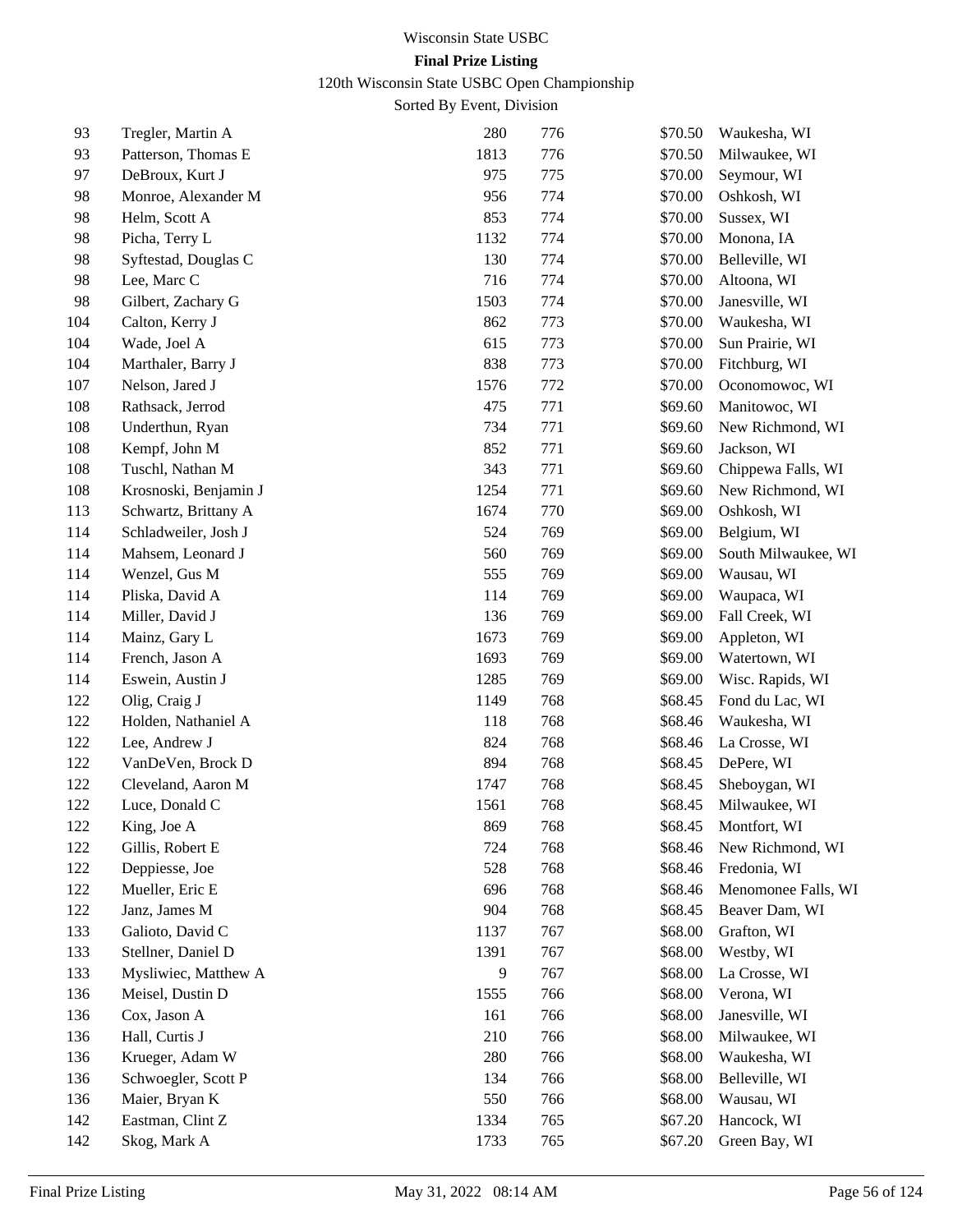120th Wisconsin State USBC Open Championship

| 142 | Lennartz, Jason J      | 696  | 765 | \$67.20 | Menomonee Falls, WI  |
|-----|------------------------|------|-----|---------|----------------------|
| 142 | Stuckert, Michael G    | 1772 | 765 | \$67.20 | Big Bend, WI         |
| 142 | Derbique, David H      | 1445 | 765 | \$67.20 | De Pere, WI          |
| 147 | Wagner, Zach J         | 1136 | 764 | \$67.00 | Grafton, WI          |
| 147 | Klauer, Greg A         | 1374 | 764 | \$67.00 | Dubuque, IA          |
| 147 | Dins, David D          | 1147 | 764 | \$67.00 | Beaver Dam, WI       |
| 150 | Henzig, David H        | 357  | 763 | \$67.00 | Waukesha, WI         |
| 150 | Schroeder, Thomas M    | 64   | 763 | \$67.00 | Fort Atkinson, WI    |
| 150 | Gray, Christopher L    | 849  | 763 | \$67.00 | Eagle, WI            |
| 150 | Chucka, Kyle T         | 1058 | 763 | \$67.00 | Milwaukee, WI        |
| 154 | Bishop, Jeff D         | 569  | 762 | \$67.00 | Waukesha, WI         |
| 154 | Bliss, Devon W         | 814  | 762 | \$67.00 | Janesville, WI       |
| 154 | Frei, Matthew J        | 378  | 762 | \$67.00 | Eau Claire, WI       |
| 154 | Kelley, Monty H        | 484  | 762 | \$67.00 | Janesville, WI       |
| 154 | Skenandore, Brad J     | 96   | 762 | \$67.00 | Green Bay, WI        |
| 159 | Powers, Darin K        | 52   | 761 | \$66.00 | Cross Plains, WI     |
| 159 | Olson, Scott D         | 1728 | 761 | \$66.00 | Appleton, WI         |
| 159 | Fakes, Tracy A         | 701  | 761 | \$66.00 | Menomonee Falls, WI  |
| 159 | McRae, Patrick T       | 682  | 761 | \$66.00 | New Berlin, WI       |
| 159 | Bautch, Bradley M      | 1034 | 761 | \$66.00 | Oak Creek, WI        |
| 159 | Riopelle, Calvin L     | 86   | 761 | \$66.00 | DePere, WI           |
| 159 | Carus, Marcus E        | 692  | 761 | \$66.00 | Menomonee Falls, WI  |
| 159 | Ebbinghaus, Briana N   | 43   | 761 | \$66.00 | Black Earth, WI      |
| 167 | Haas, Thomas R         | 1036 | 760 | \$66.00 | Racine, WI           |
| 167 | Hartley, Nicholas W    | 1172 | 760 | \$66.00 | Spring Green, WI     |
| 169 | Howery, Thomas M       | 1522 | 759 | \$66.00 | Oregon, WI           |
| 169 | Thoennes, Joseph W     | 1783 | 759 | \$66.00 | Racine, WI           |
| 169 | Jamesson, Jay E        | 36   | 759 | \$66.00 | La Crosse, WI        |
| 172 | Arcand, Chad C         | 807  | 758 | \$65.67 | Pulaski, WI          |
| 172 | Neumann, Rick          | 337  | 758 | \$65.67 | Escanaba, MI         |
| 172 | Gannon, Matthew M      | 299  | 758 | \$65.66 | Madison, WI          |
| 175 | Holmes, Jordan L       | 816  | 757 | \$65.00 | Janesville, WI       |
| 175 | Zagar, Kyle F          | 1302 | 757 | \$65.00 | Kenosha, WI          |
| 175 | Groshek, Dennis N      | 980  | 757 | \$65.00 | Amherst Junction, WI |
| 175 | Torosian, Charles J    | 1784 | 757 | \$65.00 | Union Grove, WI      |
| 175 | Ambrose, Joseph P      | 124  | 757 | \$65.00 | Oshkosh, WI          |
| 175 | Pockat, David M        | 743  | 757 | \$65.00 | Waukesha, WI         |
| 181 | Skaletski, Mark A      | 738  | 756 | \$65.00 | Green Bay, WI        |
| 181 | Crenshaw, Matthew A    | 1394 | 756 | \$65.00 | Racine, WI           |
| 181 | Kolze, Mark            | 1503 | 756 | \$65.00 | Janesville, WI       |
| 181 | Dake, Anthony R        | 1518 | 756 | \$65.00 | Stevens Point, WI    |
| 181 | Heimann, Michael P     | 101  | 756 | \$65.00 | Prairie Du Sac, WI   |
| 181 | Oldenburg, John A      | 3    | 756 | \$65.00 | Hartford, WI         |
| 187 | Henningfield, Jonathan | 1601 | 755 | \$64.43 | Kenosha, WI          |
| 187 | Scott, Joseph N        | 703  | 755 | \$64.42 | Milwaukee, WI        |
| 187 | Adelmeyer, Donald R    | 1149 | 755 | \$64.43 | Fond du Lac, WI      |
| 187 | Capps, James D         | 1594 | 755 | \$64.43 | Kenosha, WI          |
| 187 | Kaboord, David R       | 1201 | 755 | \$64.43 | Sheboygan Falls, WI  |
| 187 | Razo, Roberto J        | 977  | 755 | \$64.43 | Amherst Junction, WI |
|     |                        |      |     |         |                      |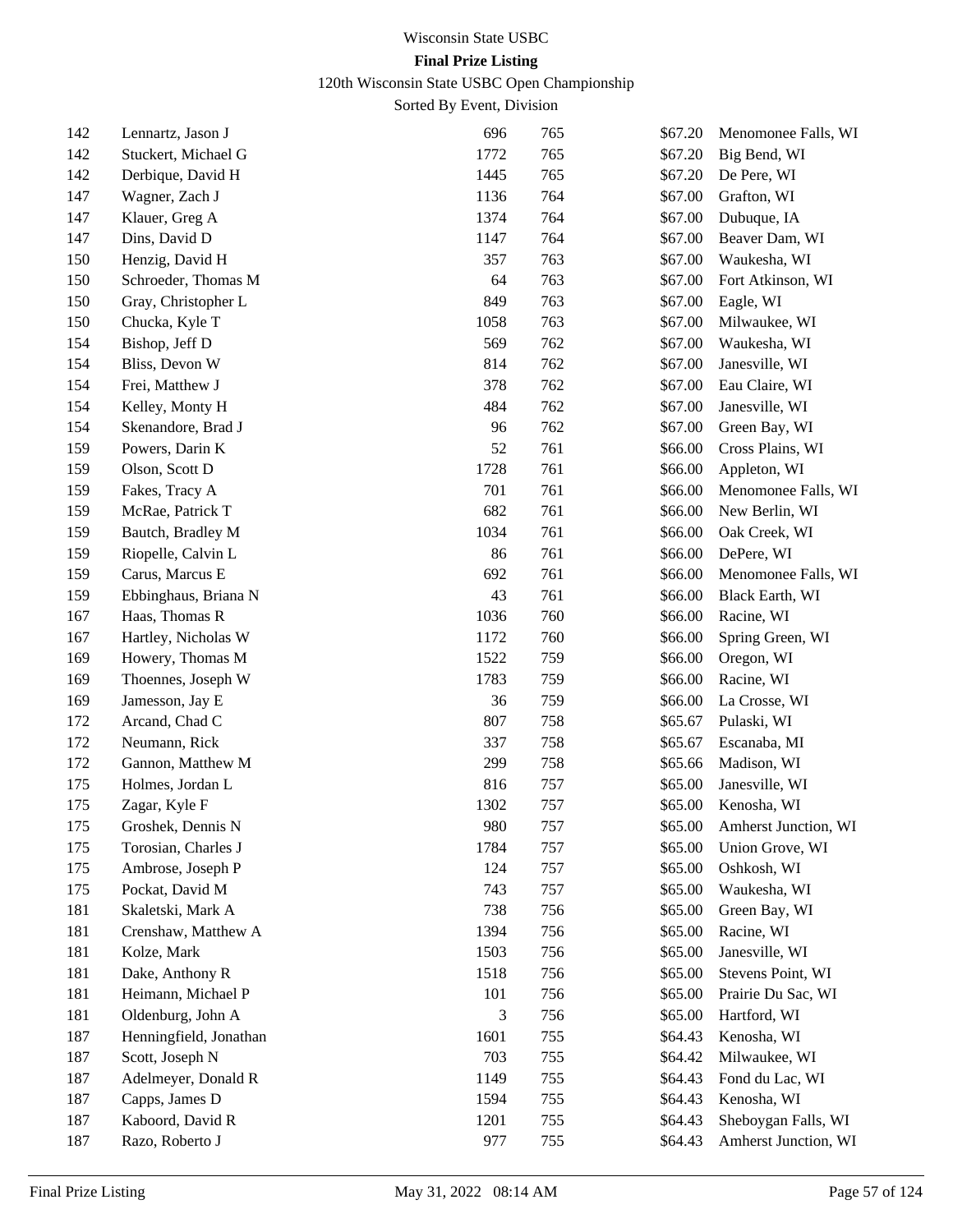120th Wisconsin State USBC Open Championship

| 187 | Staniak, Robert M     | 1730 | 755 | \$64.43 | Germantown, WI       |
|-----|-----------------------|------|-----|---------|----------------------|
| 194 | Catlin, Tyler J       | 1501 | 754 | \$64.00 | Merrill, WI          |
| 194 | Lyons, Scott D        | 815  | 754 | \$64.00 | Janesville, WI       |
| 194 | Linsemeyer, Douglas S | 1062 | 754 | \$64.00 | New Berlin, WI       |
| 194 | Stassi, Thomas P      | 50   | 754 | \$64.00 | Cross Plains, WI     |
| 194 | Wolf, Ben L           | 71   | 754 | \$64.00 | Jefferson, WI        |
| 199 | Dreyer, Terrance L    | 371  | 753 | \$64.00 | Osceola, WI          |
| 199 | Rusch, Peter K        | 753  | 753 | \$64.00 | Rosendale, WI        |
| 199 | Tiegs, Michael L      | 603  | 753 | \$64.00 | Pleasant Prairie, WI |
| 199 | Plouff, Nicholas A    | 502  | 753 | \$64.00 | Wausau, WI           |
| 199 | Doxtater, Justin L    | 88   | 753 | \$64.00 | DePere, WI           |
| 199 | Erickson, Scott D     | 991  | 753 | \$64.00 | Waukesha, WI         |
| 205 | Schiekiera, Aron L    | 1629 | 752 | \$63.12 | Waukesha, WI         |
| 205 | Dear, Charles D       | 1385 | 752 | \$63.12 | Milwaukee, WI        |
| 205 | Sheehan, David J      | 1745 | 752 | \$63.12 | Hayward, WI          |
| 205 | Lemmen, Kelli R       | 246  | 752 | \$63.13 | Green Bay, WI        |
| 205 | Orten, Gerald H       | 540  | 752 | \$63.13 | West Bend, WI        |
| 205 | Winarski, Conor R     | 1431 | 752 | \$63.12 | Hilbert, WI          |
| 205 | Peterson, Mark A      | 797  | 752 | \$63.13 | Clinton, WI          |
| 205 | Forstner, Dale P      | 455  | 752 | \$63.13 | Wrightstown, WI      |
| 213 | Wrycha, Dale D        | 1448 | 751 | \$63.00 | Pleasant Pr, WI      |
| 213 | Ashbeck, Tom D        | 1526 | 751 | \$63.00 | Wabeno, WI           |
| 213 | Becher, Matt J        | 806  | 751 | \$63.00 | Pulaski, WI          |
| 213 | Medinger, Chris       | 1273 | 751 | \$63.00 | Port Washington, WI  |
| 213 | Dagens, Kyle P        | 810  | 751 | \$63.00 | Janesville, WI       |
| 218 | Polomis, Beth A       | 1189 | 750 | \$63.00 | Green Bay, WI        |
| 218 | Stoeger, Neil A       | 865  | 750 | \$63.00 | Dousman, WI          |
| 218 | Whitehouse, Kenneth R | 539  | 750 | \$63.00 | Muskego, WI          |
| 218 | Ratzburg, Daniel G    | 1058 | 750 | \$63.00 | Milwaukee, WI        |
| 222 | Hebbe, Larry W        | 610  | 749 | \$62.00 | Fort Atkinson, WI    |
| 222 | Muenchow, Kevin K     | 1142 | 749 | \$62.00 | Sussex, WI           |
| 222 | Pulka, Jim            | 1308 | 749 | \$62.00 | New Berlin, WI       |
| 222 | Schmidt, Adam V       | 447  | 749 | \$62.00 | Fond du Lac, WI      |
| 222 | Bruss, Jack           | 129  | 749 | \$62.00 | Elm Grove, WI        |
| 222 | Ziska, Jason A        | 983  | 749 | \$62.00 | Wisconsin Rapids, WI |
| 222 | Boeck, Devon          | 567  | 749 | \$62.00 | Monroe, WI           |
| 222 | Kaiser, Brandon M     | 1578 | 749 | \$62.00 | Greenfield, WI       |
| 222 | Rogalla, Lee A        | 680  | 749 | \$62.00 | Wis. Rapids, WI      |
| 231 | Lahde, Philip W       | 341  | 748 | \$62.00 | Somerset, WI         |
| 231 | Scherff, Rick         | 1401 | 748 | \$62.00 | Eagle, WI            |
| 231 | Keach, John H         | 52   | 748 | \$62.00 | Cross Plains, WI     |
| 231 | Russell, Sean O       | 1278 | 748 | \$62.00 | Rhinelander, WI      |
| 231 | Brunnbauer, James S   | 234  | 748 | \$62.00 | Plymouth, WI         |
| 231 | Jens, Paul R          | 1029 | 748 | \$62.00 | Cudahy, WI           |
| 237 | Rosandich, Nicholas J | 845  | 747 | \$61.17 | New Berlin, WI       |
| 237 | Festge, Richard A     | 513  | 747 | \$61.17 | Sun Prairie, WI      |
| 237 | Van Buren, Michael J  | 509  | 747 | \$61.16 | Waupun, WI           |
| 237 | Bussan, Donald A      | 513  | 747 | \$61.17 | Sun Prairie, WI      |
| 237 | Bechtolt, Shawn R     | 48   | 747 | \$61.17 | Monroe, WI           |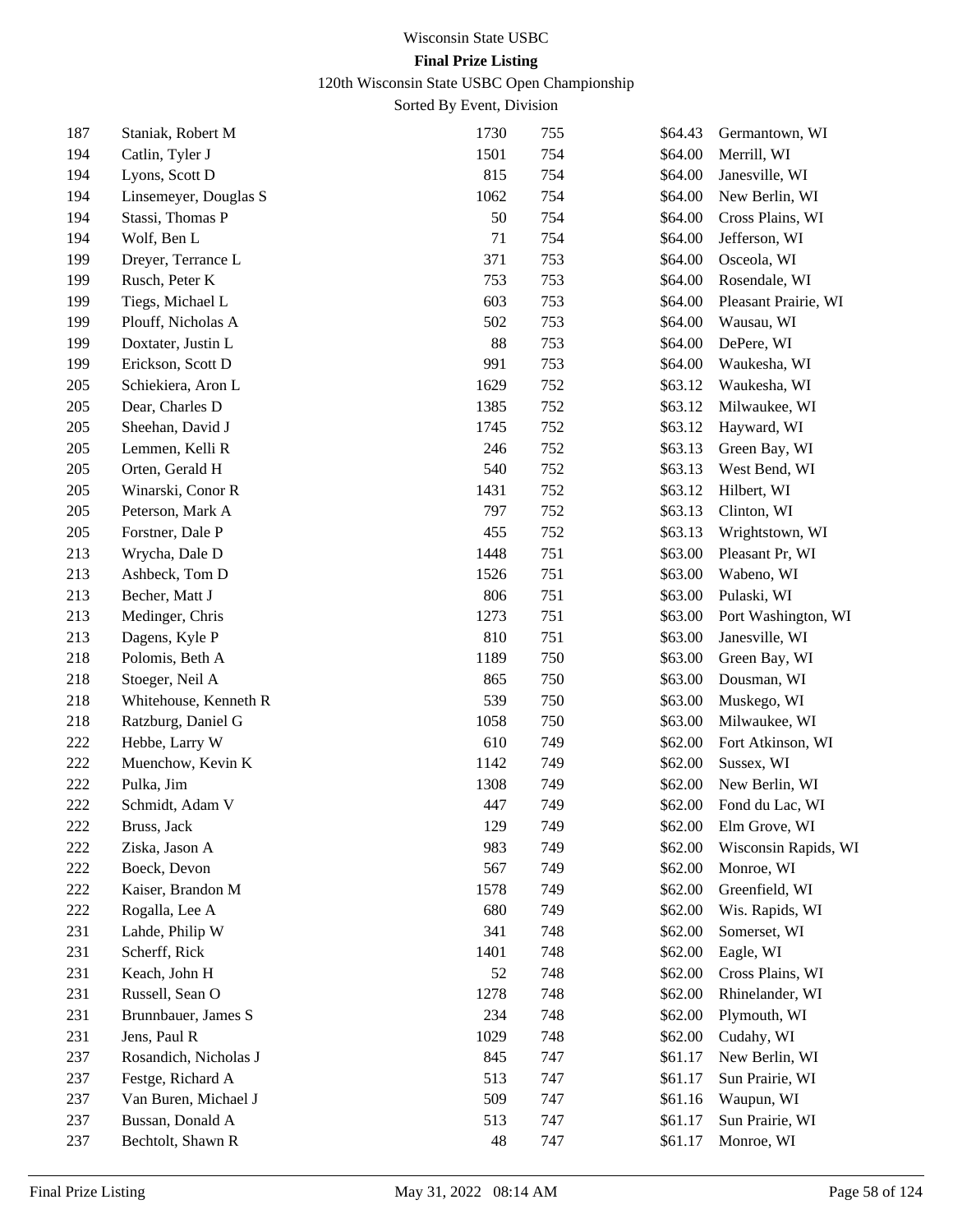120th Wisconsin State USBC Open Championship

| 237 | Dresdow, Gordy F       | 159  | 747 | \$61.16 | Milton, WI          |
|-----|------------------------|------|-----|---------|---------------------|
| 243 | Schilling, Jared A     | 564  | 746 | \$61.00 | New Berlin, WI      |
| 243 | Hilgendorf, Josef D    | 1299 | 746 | \$61.00 | West Bend, WI       |
| 243 | Kortes, Peter J        | 1557 | 746 | \$61.00 | Verona, WI          |
| 243 | Rugotzke, Randy D      | 1186 | 746 | \$61.00 | Arcadia, WI         |
| 243 | Dolezar, Mark K        | 1029 | 746 | \$61.00 | Cudahy, WI          |
| 243 | Krutina, Brandon A     | 276  | 746 | \$61.00 | Germantown, WI      |
| 243 | Rice, Justin D         | 723  | 746 | \$61.00 | Hudson, WI          |
| 250 | Drye, Jeremy D         | 818  | 745 | \$60.50 | Janesville, WI      |
| 250 | Hollenbeck, Garrett G  | 1022 | 745 | \$60.50 | West Allis, WI      |
| 250 | Siharaj, Jack          | 1631 | 745 | \$60.50 | Green Bay, WI       |
| 250 | Jackson, Chris J       | 1558 | 745 | \$60.50 | Verona, WI          |
| 250 | Dlugi, Robb A          | 459  | 745 | \$60.50 | Milwaukee, WI       |
| 250 | Baeckman, Randy J      | 1818 | 745 | \$60.50 | Two Rivers, WI      |
| 250 | Martin, Jason P        | 825  | 745 | \$60.50 | La Crosse, WI       |
| 250 | Hilbert, William J     | 1753 | 745 | \$60.50 | Sheboygan Falls, WI |
| 258 | Hitz, Mike S           | 280  | 744 | \$60.00 | Waukesha, WI        |
| 258 | Brooks, Morgan C       | 764  | 744 | \$60.00 | Mukwonago, WI       |
| 258 | Klug, Robert F         | 1508 | 744 | \$60.00 | New Berlin, WI      |
| 258 | Hoffman, Brian J       | 837  | 744 | \$60.00 | Fitchburg, WI       |
| 258 | Rue, David J           | 64   | 744 | \$60.00 | Fort Atkinson, WI   |
| 258 | Hayek, Joshua S        | 401  | 744 | \$60.00 | Franklin, WI        |
| 258 | Burr, Ryan M           | 140  | 744 | \$60.00 | Menomonie, WI       |
| 258 | Hawkins, Joshua A      | 1591 | 744 | \$60.00 | Ripon, WI           |
| 258 | Loiselle, Steven A     | 1429 | 744 | \$60.00 | Slinger, WI         |
| 267 | Schefus, Steven L      | 856  | 743 | \$59.27 | Waukesha, WI        |
| 267 | Breidenstein, Jeremy D | 440  | 743 | \$59.27 | Janesville, WI      |
| 267 | Palmer, Colt J         | 857  | 743 | \$59.27 | Waukesha, WI        |
| 267 | Dudek, James D         | 1042 | 743 | \$59.27 | Franklin, WI        |
| 267 | Steinke, Austin E      | 880  | 743 | \$59.27 | Weston, WI          |
| 267 | Blaine, Kyle A         | 949  | 743 | \$59.27 | Menasha, WI         |
| 267 | Hoefs, Christopher T   | 126  | 743 | \$59.28 | South Milwaukee, WI |
| 267 | Mayr, Todd             | 193  | 743 | \$59.27 | Antigo, WI          |
| 267 | Block, Bryan           | 551  | 743 | \$59.28 | Wausau, WI          |
| 267 | Miller, Brian M        | 537  | 743 | \$59.28 | Kewaskum, WI        |
| 267 | Nielsen, Jody B        | 1003 | 743 | \$59.27 | Milwaukee, WI       |
| 278 | Klaus, Troy M          | 170  | 742 | \$58.78 | Lena, WI            |
| 278 | Stephens, Justin M     | 698  | 742 | \$58.78 | Negaunee, MI        |
| 278 | Bednarek, Josh J       | 642  | 742 | \$58.77 | Oshkosh, WI         |
| 278 | DuChateau, Nathan J    | 1699 | 742 | \$58.78 | Menasha, WI         |
| 278 | Foster, Jon J          | 367  | 742 | \$58.77 | Osceola, WI         |
| 278 | Sparks, Luke A         | 778  | 742 | \$58.78 | Stevens Point, WI   |
| 278 | Nelson, Joel           | 1577 | 742 | \$58.78 | WALES, WI           |
| 278 | Oleson, Chuck L        | 1270 | 742 | \$58.78 | Hancock, WI         |
| 278 | Derouso, David A       | 945  | 742 | \$58.78 | Kaukauna, WI        |
| 287 | Mours, Jeff            | 1814 | 741 | \$58.00 | Franklin, WI        |
| 287 | Groth, Zachary E       | 1783 | 741 | \$58.00 | Racine, WI          |
| 287 | Manninger, Marc C      | 41   | 741 | \$58.00 | Westby, WI          |
| 287 | Callan, Charles B      | 1629 | 741 | \$58.00 | Waukesha, WI        |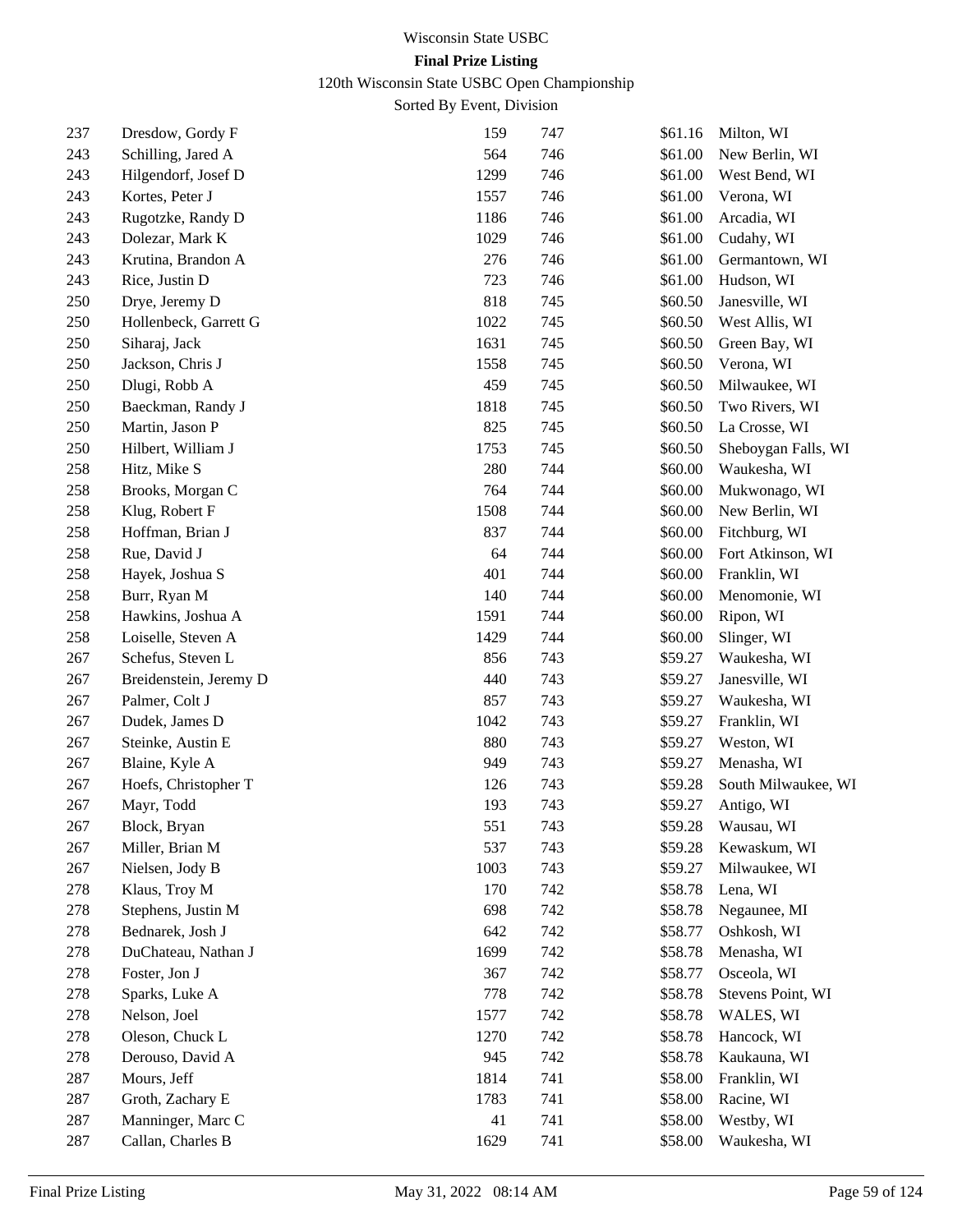120th Wisconsin State USBC Open Championship

| 291 | Parnitzke, Zack L    | 1750 | 740 | \$58.00 | Waldo, WI             |
|-----|----------------------|------|-----|---------|-----------------------|
| 291 | Inclan, Adam N       | 1610 | 740 | \$58.00 | Kenosha, WI           |
| 291 | Widner, Bryan T      | 1468 | 740 | \$58.00 | Janesville, WI        |
| 291 | Giese, Kyle E        | 1757 | 740 | \$58.00 | Kenosha, WI           |
| 291 | Oettinger, Austin T  | 92   | 740 | \$58.00 | Green Bay, WI         |
| 291 | Krull, Michael K     | 71   | 740 | \$58.00 | Jefferson, WI         |
| 291 | Gregg, Dennis J      | 486  | 740 | \$58.00 | Janesville, WI        |
| 291 | Holden, Anthony A    | 726  | 740 | \$58.00 | Hudson, WI            |
| 291 | Gajewski, David P    | 422  | 740 | \$58.00 | Burlington, WI        |
| 291 | Flowers, Caitlin M   | 227  | 740 | \$58.00 | Menomonee Fls, WI     |
| 301 | Sweeney, John J      | 538  | 739 | \$57.00 | Random Lake, WI       |
| 301 | Mancl, Gary D        | 1744 | 739 | \$57.00 | Stratford, WI         |
| 301 | Cutts, John          | 800  | 739 | \$57.00 | Clinton, WI           |
| 301 | Meekey, Robert       | 1295 | 739 | \$57.00 | Kewaskum, WI          |
| 301 | Townsend, Eric S     | 712  | 739 | \$57.00 | Altoona, WI           |
| 301 | Stolz, Scott O       | 1033 | 739 | \$57.00 | St. Francis, WI       |
| 301 | Luedtke, Shawn S     | 1446 | 739 | \$57.00 | Pulaski, WI           |
| 301 | Lund, Richard D      | 1615 | 739 | \$57.00 | Kenosha, WI           |
| 301 | Guerra, Jose         | 755  | 739 | \$57.00 | Janesville, WI        |
| 301 | Ring, James J        | 1556 | 739 | \$57.00 | Verona, WI            |
| 301 | Bannach, Bryan E     | 611  | 739 | \$57.00 | Edgerton, WI          |
| 312 | Fromel, John A       | 1159 | 738 | \$56.42 | Kenosha, WI           |
| 312 | Carey, Craig         | 356  | 738 | \$56.42 | New Holstein, WI      |
| 312 | Thomas, Gerald A     | 635  | 738 | \$56.42 | Eau Claire, WI        |
| 312 | Fritz, Richard T     | 648  | 738 | \$56.41 | Racine, WI            |
| 312 | Breitbach, Phillip J | 500  | 738 | \$56.42 | Belmont, WI           |
| 312 | Frausto, Jamie R     | 39   | 738 | \$56.41 | La Crosse, WI         |
| 312 | Grossman, Ross H     | 299  | 738 | \$56.41 | Madison, WI           |
| 312 | Suprenand, Gavin D   | 1205 | 738 | \$56.42 | Fond du Lac, WI       |
| 312 | Neumueller, Scott A  | 1116 | 738 | \$56.42 | West Allis, WI        |
| 312 | Hartmann, Dan J      | 527  | 738 | \$56.42 | Random Lake, WI       |
| 312 | Chamberlain, Tylor D | 1056 | 738 | \$56.41 | Eau Claire, WI        |
| 312 | Peters, Daniel J     | 318  | 738 | \$56.42 | Jackson, WI           |
| 324 | Courchaine, Jamie L  | 94   | 737 |         | \$56.00 Green Bay, WI |
| 324 | Schleis, Michael J   | 1178 | 737 | \$56.00 | DeForest, WI          |
| 324 | Rydzewski, Joseph J  | 1024 | 737 | \$56.00 | Greendale, WI         |
| 324 | Mathe, Chris R       | 430  | 737 | \$56.00 | Oshkosh, WI           |
| 324 | Day, Steven D        | 1524 | 737 | \$56.00 | Milwaukee, WI         |
| 324 | Compton, Andy R      | 98   | 737 | \$56.00 | Depere, WI            |
| 324 | Rosenow, Ryan P      | 962  | 737 | \$56.00 | Appleton, WI          |
| 324 | Betz, Jason K        | 582  | 737 | \$56.00 | West Bend, WI         |
| 332 | Oettinger, Brandon M | 93   | 736 | \$55.20 | DePere, WI            |
| 332 | Ellis, Theodore D    | 1633 | 736 | \$55.20 | Oak Creek, WI         |
| 332 | Bouffiou, Ryan D     | 1518 | 736 | \$55.20 | Stevens Point, WI     |
| 332 | Hanson, Jared G      | 1112 | 736 | \$55.20 | Janesville, WI        |
| 332 | Albrecht, Tristian S | 413  | 736 | \$55.20 | Bassett, WI           |
| 337 | Pass, Joel D         | 841  | 735 | \$55.00 | Milton, WI            |
| 337 | Schultz, Joel K      | 460  | 735 | \$55.00 | Horicon, WI           |
| 337 | Barton, Ken A        | 1159 | 735 | \$55.00 | Kenosha, WI           |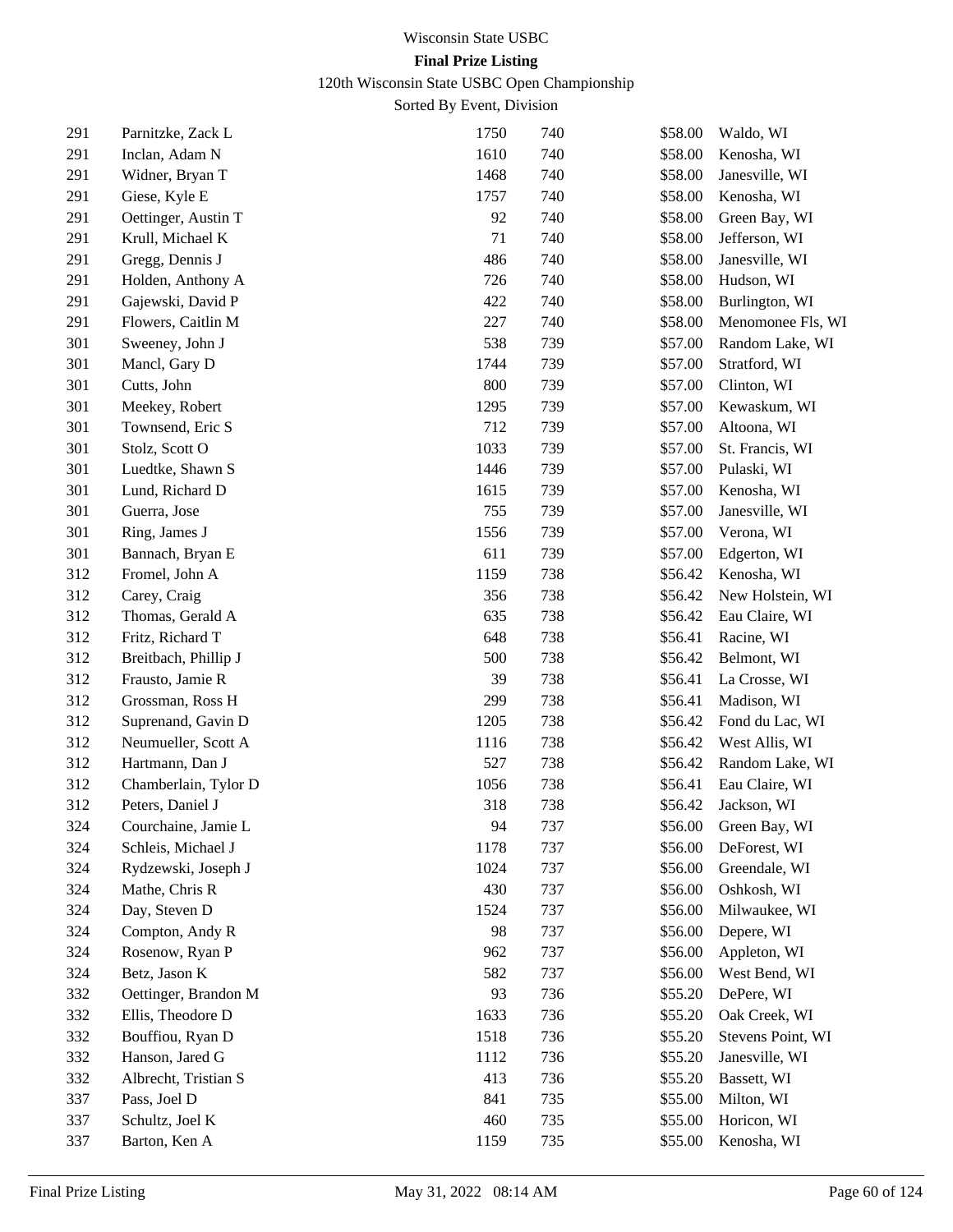120th Wisconsin State USBC Open Championship

| 337 | Ligenza, Justin J      | 983  | 735 | \$55.00 | Wisconsin Rapids, WI |
|-----|------------------------|------|-----|---------|----------------------|
| 337 | Kelly, Eric T          | 1728 | 735 | \$55.00 | Appleton, WI         |
| 337 | Raddatz, Jordin C      | 957  | 735 | \$55.00 | Neenah, WI           |
| 337 | Behling, Matt R        | 920  | 735 | \$55.00 | Cedarburg, WI        |
| 337 | Lemmen, Raymond B      | 245  | 735 | \$55.00 | Green Bay, WI        |
| 345 | Turner, Aaron R        | 1704 | 734 | \$54.31 | Whitewater, WI       |
| 345 | Opiola, Bobby W        | 1517 | 734 | \$54.31 | Racine, WI           |
| 345 | Rodriguez, Richard J   | 529  | 734 | \$54.31 | Plymouth, WI         |
| 345 | Dunn, Richard J        | 871  | 734 | \$54.31 | Hancock, WI          |
| 345 | Verhagen, Eric J       | 1118 | 734 | \$54.31 | Greenleaf, WI        |
| 345 | Hirsch, John           | 1573 | 734 | \$54.31 | Oak Creek, WI        |
| 345 | Zeitz, Allen C         | 434  | 734 | \$54.30 | Racine, WI           |
| 345 | Sweeney, Jeff L        | 106  | 734 | \$54.30 | Oregon, WI           |
| 345 | Devroy, Brandon M      | 82   | 734 | \$54.30 | Green Bay, WI        |
| 345 | D'Angelo, James M      | 1469 | 734 | \$54.31 | Belgium, WI          |
| 345 | Savoy, Todd W          | 725  | 734 | \$54.31 | Hudson, WI           |
| 345 | Lasowski, Glenn M      | 1123 | 734 | \$54.31 | St. Germain, WI      |
| 345 | Leppen, Andrew         | 977  | 734 | \$54.31 | Amherst Junction, WI |
| 358 | Dyess, Tyronn D        | 1776 | 733 | \$53.58 | Racine, WI           |
| 358 | Gilbertson, Jason C    | 449  | 733 | \$53.59 | Hollandale, WI       |
| 358 | Rose, Jason L          | 999  | 733 | \$53.58 | Muskego, WI          |
| 358 | Simon, Chris A         | 435  | 733 | \$53.59 | Racine, WI           |
| 358 | Baeten, Brent R        | 88   | 733 | \$53.59 | DePere, WI           |
| 358 | Guza, Jeremy J         | 668  | 733 | \$53.58 | Germantown, WI       |
| 358 | Christianson, Martin C | 661  | 733 | \$53.58 | Waukesha, WI         |
| 358 | Schuett, Daniel S      | 1442 | 733 | \$53.58 | Waukesha, WI         |
| 358 | Froemming, Chris D     | 487  | 733 | \$53.58 | Beloit, WI           |
| 358 | Duenas, Danny C        | 1472 | 733 | \$53.58 | Cedarburg, WI        |
| 358 | Donlevy, Brendan M     | 389  | 733 | \$53.59 | South Milwaukee, WI  |
| 358 | Becker, Richard B      | 459  | 733 | \$53.58 | Milwaukee, WI        |
| 370 | Jaeger, Steven A       | 879  | 732 | \$52.92 | Brookfield, WI       |
| 370 | Luksich, Joshua L      | 60   | 732 | \$52.91 | Waukesha, WI         |
| 370 | Rafferty, Dion T       | 1209 | 732 | \$52.92 | Milwaukee, WI        |
| 370 | Oechler, Joel W        | 1158 | 732 | \$52.92 | Pleasant Prairie, WI |
| 370 | Hausman, Gerald S      | 789  | 732 | \$52.92 | Waukesha, WI         |
| 370 | Poulakos, Paul A       | 1636 | 732 | \$52.92 | Thiensville, WI      |
| 370 | Boarman, Dominic J     | 37   | 732 | \$52.91 | La Crosse, WI        |
| 370 | Toth, Dustin J         | 1407 | 732 | \$52.92 | Milwaukee, WI        |
| 370 | LaVine, Chris J        | 633  | 732 | \$52.91 | Fond Du Lac, WI      |
| 370 | Lohrke, Kevin T        | 1036 | 732 | \$52.92 | Racine, WI           |
| 370 | Monday, Bryan D        | 1680 | 732 | \$52.92 | Kaukauna, WI         |
| 370 | Johnson, Jered E       | 125  | 732 | \$52.91 | Stanley, WI          |
| 382 | Clemons, Dylan E       | 322  | 731 | \$52.00 | Elkhorn, WI          |
| 382 | Hanks, Robert J        | 1602 | 731 | \$52.00 | Kenosha, WI          |
| 382 | Knaak, Ken W           | 970  | 731 | \$52.00 | Oak Creek, WI        |
| 382 | Rytilahti, Eric M      | 1445 | 731 | \$52.00 | De Pere, WI          |
| 382 | Hoehnen, Stephen M     | 288  | 731 | \$52.00 | Pewaukee, WI         |
| 382 | Nernberger, Casey      | 1082 | 731 | \$52.00 | Medford, WI          |
| 382 | Klatt, Jeffrey D       | 731  | 731 | \$52.00 | Roberts, WI          |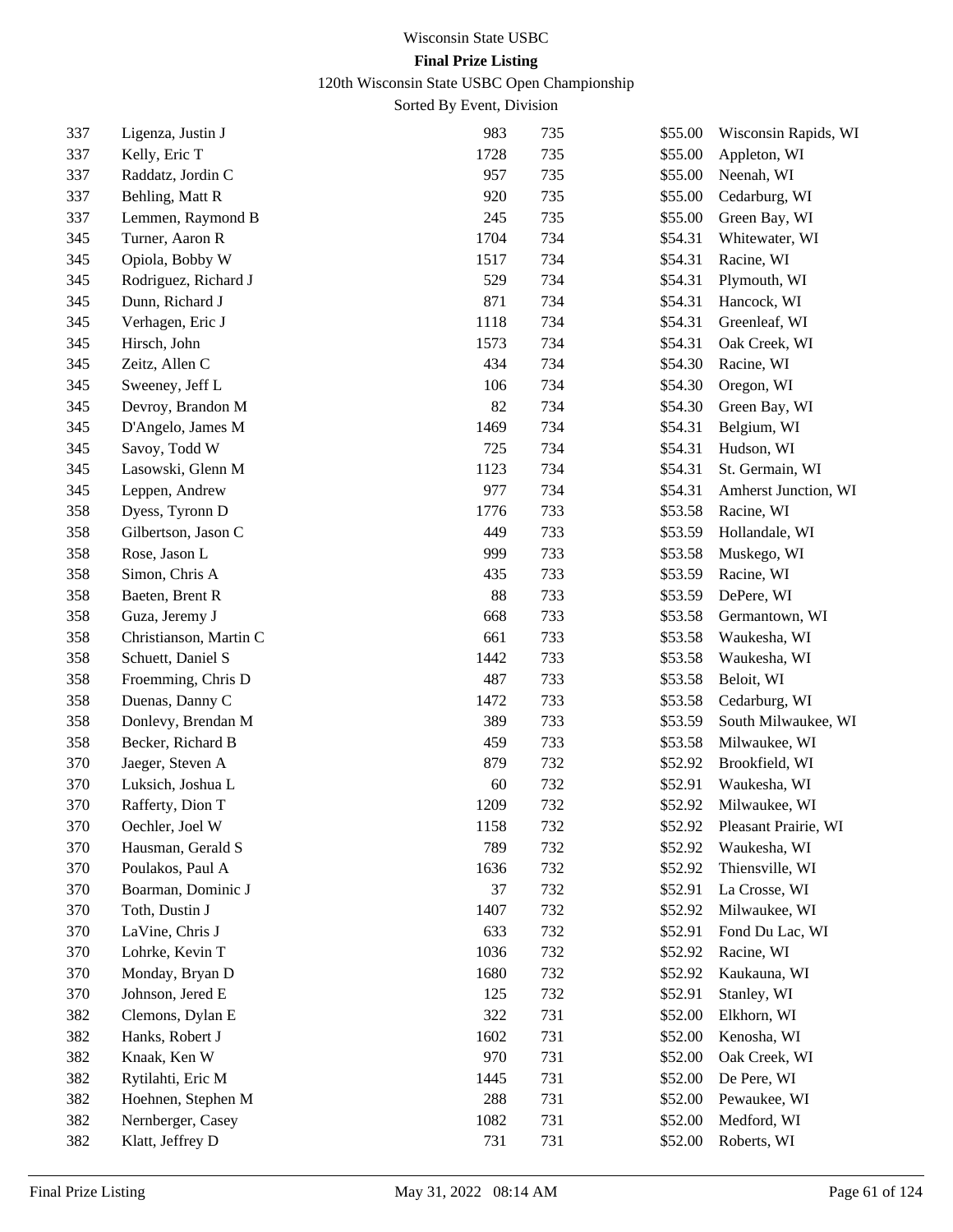120th Wisconsin State USBC Open Championship

| 382 | Riebe, Brian J         | 726  | 731 | \$52.00 | Hudson, WI          |
|-----|------------------------|------|-----|---------|---------------------|
| 382 | Kohlmeyer, Ryan R      | 1523 | 731 | \$52.00 | Germantown, WI      |
| 391 | Oettinger, Jesse J     | 93   | 730 | \$51.72 | DePere, WI          |
| 391 | Knoblauch, Jim F       | 538  | 730 | \$51.71 | Random Lake, WI     |
| 391 | Meyer, Paul T          | 93   | 730 | \$51.72 | DePere, WI          |
| 391 | Warren, Rob S          | 10   | 730 | \$51.72 | La Crosse, WI       |
| 391 | Phillips, Brandon S    | 1227 | 730 | \$51.71 | Milwaukee, WI       |
| 391 | Smith, Justin R        | 1595 | 730 | \$51.71 | Kenosha, WI         |
| 391 | Fredrickson, Thomas P  | 785  | 730 | \$51.71 | Stanley, WI         |
| 398 | Garrett, Keith E       | 1156 | 729 | \$51.00 | Kenosha, WI         |
| 398 | Palkovich, Bradley R   | 448  | 729 | \$51.00 | Fond du Lac, WI     |
| 398 | Krueger, Jeremy D      | 1067 | 729 | \$51.00 | Verona, WI          |
| 398 | Costa, Thomas J        | 316  | 729 | \$51.00 | West Bend, WI       |
| 398 | Hilby, Tyler           | 1364 | 729 | \$51.00 | East Dubuque, IL    |
| 398 | McDowell, Marc         | 1521 | 729 | \$51.00 | Oregon, WI          |
| 398 | Nelson, Carl J         | 1340 | 729 | \$51.00 | Milwaukee, WI       |
| 398 | Nachtwey, Aaron T      | 1755 | 729 | \$51.00 | Oostburg, WI        |
| 398 | Pederson, Eric T       | 34   | 729 | \$51.00 | Onalaska, WI        |
| 398 | Gantner, Doug W        | 123  | 729 | \$51.00 | Oshkosh, WI         |
| 408 | Kasten, Andrew J       | 1084 | 728 | \$50.31 | Green Bay, WI       |
| 408 | Backes, Gary M         | 1742 | 728 | \$50.31 | Glendale, WI        |
| 408 | Dudley, Don T          | 833  | 728 | \$50.31 | Sun Prairie, WI     |
| 408 | Stracy, Russell C      | 1589 | 728 | \$50.31 | Ripon, WI           |
| 408 | Hook, Craig J          | 1534 | 728 | \$50.31 | Elk Mound, WI       |
| 408 | Walter, David M        | 381  | 728 | \$50.30 | Altoona, WI         |
| 408 | Weasner, Madelynn A    | 663  | 728 | \$50.31 | Madison, WI         |
| 408 | Faris, William J       | 1098 | 728 | \$50.31 | Madison, WI         |
| 408 | Kandler, Chris L       | 1008 | 728 | \$50.31 | Appleton, WI        |
| 408 | Dopkins, Brad A        | 116  | 728 | \$50.31 | Sun Prairie, WI     |
| 408 | Ruf, Robert G          | 290  | 728 | \$50.30 | Sussex, WI          |
| 408 | Segerstrom, Jeff M     | 466  | 728 | \$50.30 | Mondovi, WI         |
| 408 | Ploeckelman, Bruce A   | 1188 | 728 | \$50.31 | Chilton, WI         |
| 421 | Stittleburg, Douglas D | 315  | 727 | \$49.70 | Reedsburg, WI       |
| 421 | Rohleder, David S      | 241  | 727 | \$49.70 | Rubicon, WI         |
| 421 | Meyer, Robert B        | 1309 | 727 | \$49.70 | New Berlin, WI      |
| 421 | Anschutz, Brett C      | 1417 | 727 | \$49.70 | Baileys Harbor, WI  |
| 421 | Mikula, Chris          | 921  | 727 | \$49.70 | Suamico, WI         |
| 421 | Bublitz, David T       | 1386 | 727 | \$49.70 | West Allis, WI      |
| 421 | Hull, Justin J         | 510  | 727 | \$49.70 | Waupun, WI          |
| 421 | Janicek, Brad J        | 1223 | 727 | \$49.70 | Racine, WI          |
| 421 | LaChance, John         | 157  | 727 | \$49.70 | Janesville, WI      |
| 421 | Gmach, Jeremy M        | 1748 | 727 | \$49.70 | Sheboygan, WI       |
| 431 | Smith, Jeffery L       | 890  | 726 | \$49.00 | Madison, WI         |
| 431 | Koch, Joshua F         | 399  | 726 | \$49.00 | South Milwaukee, WI |
| 431 | Damerow, Tim D         | 903  | 726 | \$49.00 | Beaver Dam, WI      |
| 431 | Haus, Bruce A          | 370  | 726 | \$49.00 | Osceola, WI         |
| 431 | Johnson, Alex D        | 1019 | 726 | \$49.00 | Waukesha, WI        |
| 431 | Frost, Brody J         | 1662 | 726 | \$49.00 | Berlin, WI          |
| 431 | Wiederholt, Kevin A    | 1665 | 726 | \$49.00 | Berlin, WI          |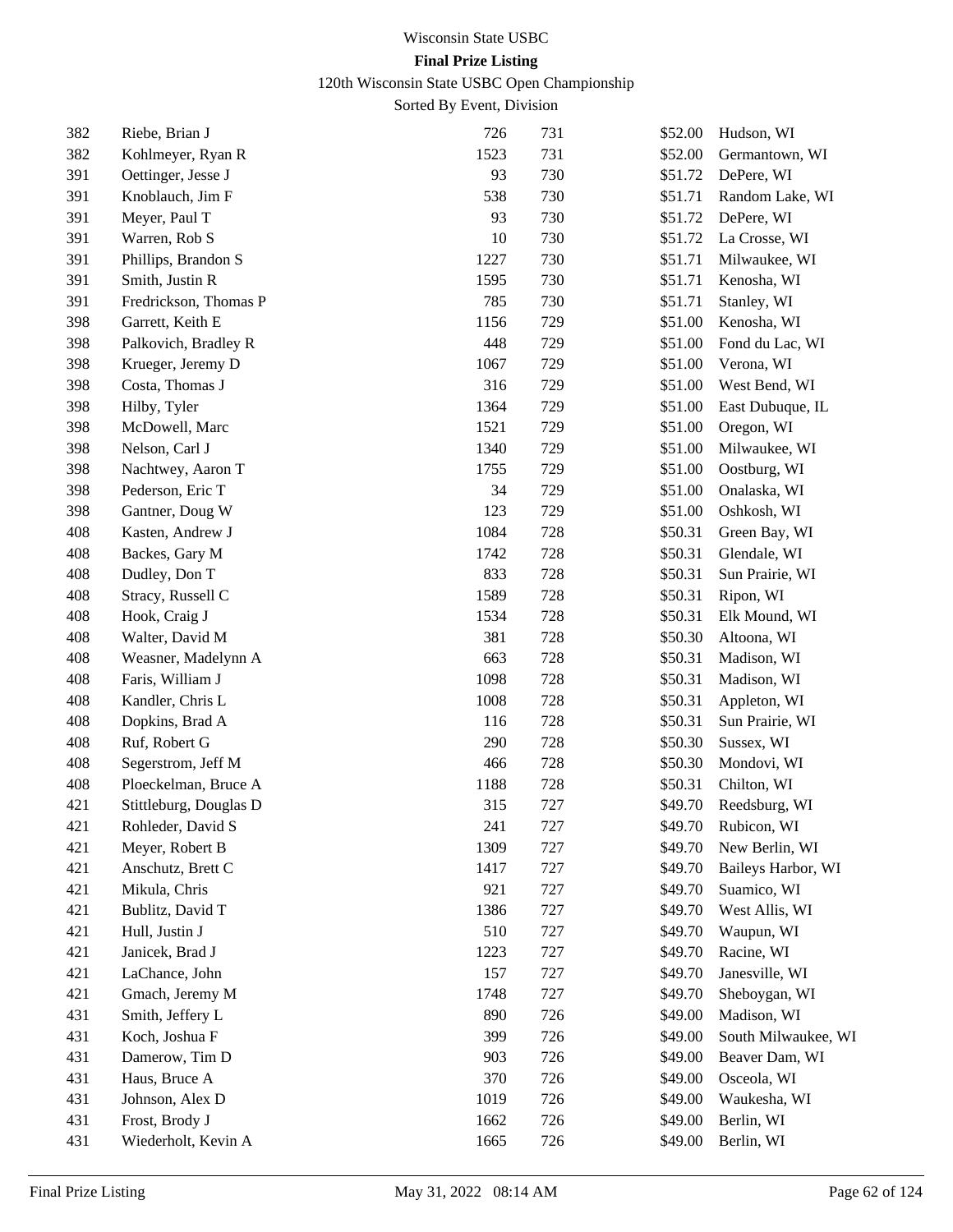120th Wisconsin State USBC Open Championship

| 431 | Nissen, David C      | 353  | 726 | \$49.00 | Green Lake, WI      |
|-----|----------------------|------|-----|---------|---------------------|
| 431 | Dockerty, Adam C     | 102  | 726 | \$49.00 | Sun Prairie, WI     |
| 431 | Gonwa, Adam T        | 1754 | 726 | \$49.00 | Oostburg, WI        |
| 431 | Rogers, Kyle R       | 31   | 726 | \$49.00 | West Salem, WI      |
| 431 | Weigel, Cody W       | 1700 | 726 | \$49.00 | Menasha, WI         |
| 443 | Peeters, Brad J      | 1679 | 725 | \$48.10 | Kaukauna, WI        |
| 443 | Thomas, Richard R    | 837  | 725 | \$48.10 | Fitchburg, WI       |
| 443 | Sasser, Zachary M    | 1595 | 725 | \$48.10 | Kenosha, WI         |
| 443 | Corlette, William J  | 1814 | 725 | \$48.10 | Franklin, WI        |
| 443 | Chapman, Daniel      | 1343 | 725 | \$48.10 | Monroe, WI          |
| 443 | Micek, Jason J       | 139  | 725 | \$48.10 | Menomonie, WI       |
| 443 | Landry, Dean A       | 1450 | 725 | \$48.10 | Menomonee Fls, WI   |
| 443 | Cieslak, Aaron J     | 1814 | 725 | \$48.10 | Franklin, WI        |
| 443 | Kyser, Scot M        | 235  | 725 | \$48.10 | Norwalk, WI         |
| 443 | Birschbach, Lucas P  | 1568 | 725 | \$48.10 | Fond du Lac, WI     |
| 453 | Clark, Alex J        | 1704 | 724 | \$47.58 | Whitewater, WI      |
| 453 | Hafemann, John D     | 692  | 724 | \$47.59 | Menomonee Falls, WI |
| 453 | Rixmann, David R     | 369  | 724 | \$47.59 | Osceola, WI         |
| 453 | Meyers, Matt J       | 733  | 724 | \$47.58 | Duluth, MN          |
| 453 | Wischer, Jason M     | 1209 | 724 | \$47.58 | Milwaukee, WI       |
| 453 | Biertzer, Matthew S  | 1423 | 724 | \$47.58 | Fond du Lac, WI     |
| 453 | Sheppard, Roy A      | 74   | 724 | \$47.59 | Racine, WI          |
| 453 | Ormond, Justin       | 1782 | 724 | \$47.58 | West Allis, WI      |
| 453 | Smith, Bernie R      | 907  | 724 | \$47.58 | Delavan, WI         |
| 453 | Zimdars, Brendon W   | 1339 | 724 | \$47.58 | Milwaukee, WI       |
| 453 | Bunkoske, Joe W      | 904  | 724 | \$47.58 | Beaver Dam, WI      |
| 453 | Winters, Thomas L    | 98   | 724 | \$47.59 | Depere, WI          |
| 465 | Butzen, Michael J    | 1053 | 723 | \$47.00 | Fond du Lac, WI     |
| 465 | Aeby, Jeffery A      | 1685 | 723 | \$47.00 | Appleton, WI        |
| 465 | Spigarelli, Tony M   | 438  | 723 | \$47.00 | Edgerton, WI        |
| 465 | Bill, Brady A        | 1324 | 723 | \$47.00 | Reedsburg, WI       |
| 465 | Moffitt, Stanley E   | 1206 | 723 | \$47.00 | Monroe, WI          |
| 465 | Lulewicz, Thomas     | 1645 | 723 | \$47.00 | Watertown, WI       |
| 465 | Olson, Christopher G | 341  | 723 | \$47.00 | Somerset, WI        |
| 465 | Trexler, Adam        | 1639 | 723 | \$47.00 | Watertown, WI       |
| 473 | Quigley, Kathie H    | 268  | 722 | \$46.27 | Muskego, WI         |
| 473 | Davenport, Dean A    | 1054 | 722 | \$46.27 | Belleville, WI      |
| 473 | Maringer, Tony M     | 1393 | 722 | \$46.27 | Racine, WI          |
| 473 | Kallenbach, Ben M    | 1085 | 722 | \$46.27 | Green Bay, WI       |
| 473 | Canales, Randy       | 1757 | 722 | \$46.27 | Kenosha, WI         |
| 473 | Lunde, Matthew R     | 1284 | 722 | \$46.27 | Prairie Du Sac, WI  |
| 473 | Call, Brian A        | 300  | 722 | \$46.28 | Marshall, WI        |
| 473 | Lafave, Wendy M      | 1189 | 722 | \$46.27 | Green Bay, WI       |
| 473 | Schwark, Jeremy W    | 56   | 722 | \$46.27 | Fox Lake, WI        |
| 473 | Kennedy, Stephen A   | 774  | 722 | \$46.28 | Gladstone, MI       |
| 473 | Brandt, Joshua J     | 548  | 722 | \$46.28 | Wausau, WI          |
| 484 | Updike, Jason R      | 706  | 721 | \$45.50 | Campbellsport, WI   |
| 484 | LaBar, David J       | 98   | 721 | \$45.50 | Depere, WI          |
| 484 | Lehan, John W        | 1284 | 721 | \$45.50 | Prairie Du Sac, WI  |
|     |                      |      |     |         |                     |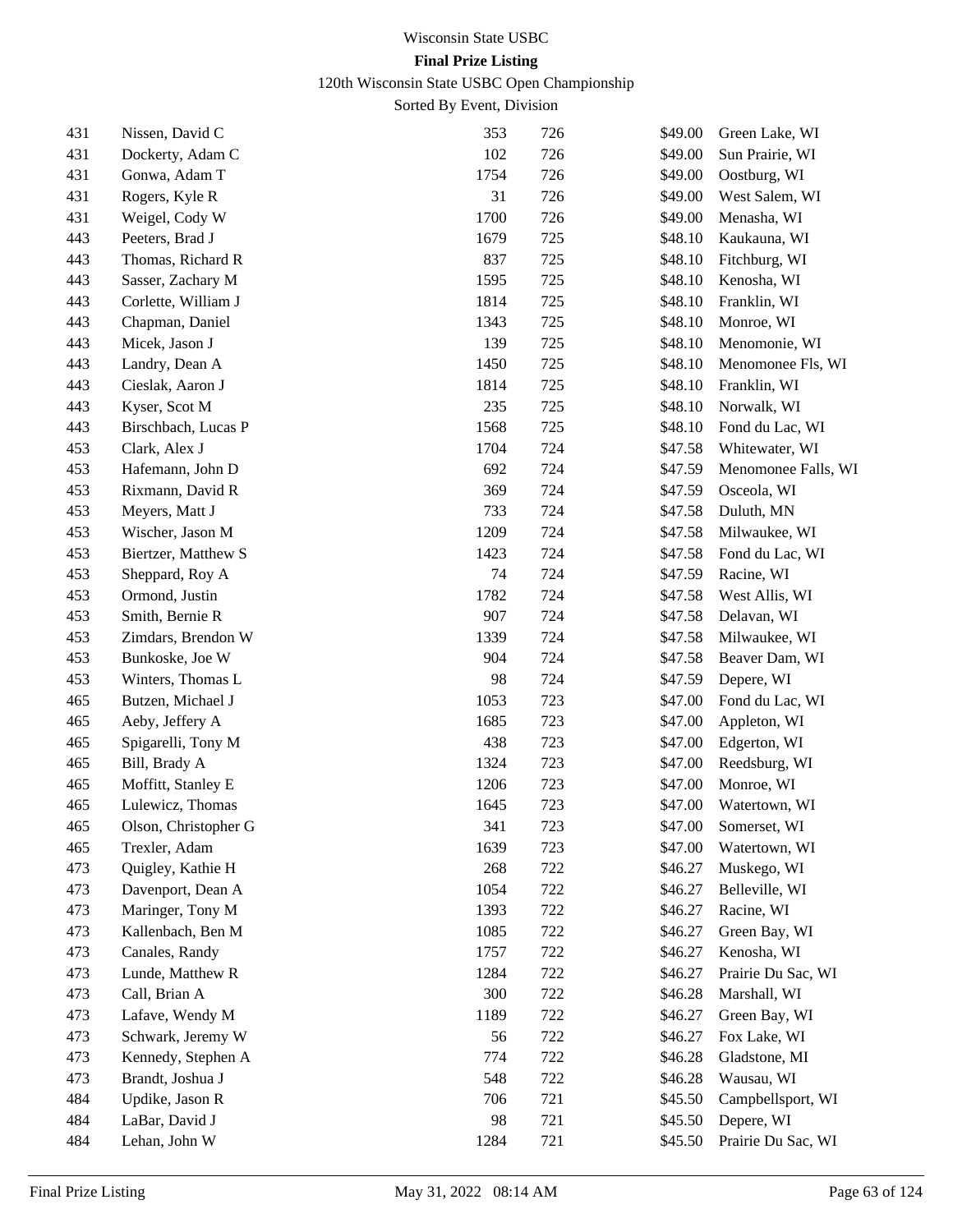120th Wisconsin State USBC Open Championship

| 484 | Johnson-Ostricki, Joel A | 1439 | 721 | \$45.50 | Mukwonago, WI        |
|-----|--------------------------|------|-----|---------|----------------------|
| 484 | Est, Austin              | 1708 | 721 | \$45.50 | Lodi, WI             |
| 484 | Steffen, Wes E           | 947  | 721 | \$45.50 | Appleton, WI         |
| 484 | Vetter, Vance A          | 697  | 721 | \$45.50 | Menomonee Falls, WI  |
| 484 | Knapp, Jeffrey           | 1033 | 721 | \$45.50 | St. Francis, WI      |
| 484 | Koch, Kim A              | 603  | 721 | \$45.50 | Pleasant Prairie, WI |
| 484 | Szypulski, Jeff A        | 970  | 721 | \$45.50 | Oak Creek, WI        |
| 484 | Kloss, Chad M            | 1735 | 721 | \$45.50 | Muskego, WI          |
| 484 | Junio, Paul P            | 283  | 721 | \$45.50 | Oconomowoc, WI       |
| 484 | Middleman, Steve K       | 606  | 721 | \$45.50 | Franklin, WI         |
| 484 | Mordini, Christopher A   | 1685 | 721 | \$45.50 | Appleton, WI         |
| 484 | Wurzel, Chris P          | 39   | 721 | \$45.50 | La Crosse, WI        |
| 484 | Williams, Ronald A       | 1142 | 721 | \$45.50 | Sussex, WI           |
| 500 | Rogers, Jacob G          | 1051 | 720 | \$44.37 | South Milwaukee, WI  |
| 500 | Holznagel, Dwain D       | 1702 | 720 | \$44.37 | Madison, WI          |
| 500 | Remer, Nicholas A        | 359  | 720 | \$44.37 | Waukesha, WI         |
| 500 | Schroeder, Matt H        | 1366 | 720 | \$44.37 | Verona, WI           |
| 500 | Guyant, Kevin F          | 374  | 720 | \$44.36 | Waupaca, WI          |
| 500 | Drew, Benjamin W         | 1382 | 720 | \$44.37 | Hartford, WI         |
| 500 | Bryden, Timothy J        | 1406 | 720 | \$44.37 | Oak Creek, WI        |
| 500 | Houle, Todd N            | 478  | 720 | \$44.37 | Manitowoc, WI        |
| 500 | Riemer, Jerry K          | 422  | 720 | \$44.37 | Burlington, WI       |
| 500 | Gmach, Kevin C           | 1748 | 720 | \$44.37 | Sheboygan, WI        |
| 500 | Debakker, Stephen        | 699  | 720 | \$44.37 | Ishpeming, MI        |
| 500 | Daniel, Steve E          | 1790 | 720 | \$44.37 | Lac Du Flambeau, WI  |
| 500 | Petitjean, James P       | 1616 | 720 | \$44.37 | Green Bay, WI        |
| 500 | Schultz, Scott S         | 1824 | 720 | \$44.37 | Sussex, WI           |
| 500 | Cushman, Nathan R        | 1114 | 720 | \$44.37 | Oshkosh, WI          |
| 500 | Koerner, Thomas G        | 1387 | 720 | \$44.37 | Greenfield, WI       |
| 500 | Yonan, Trevor J          | 10   | 720 | \$44.36 | La Crosse, WI        |
| 500 | Schwartz, Timothy G      | 79   | 720 | \$44.36 | Green Bay, WI        |
| 500 | Zielke, Jeff R           | 1481 | 720 | \$44.37 | Watertown, WI        |
| 519 | Adams, Tyler J           | 1418 | 719 | \$43.36 | Sister Bay, WI       |
| 519 | Getschel, Matthew A      | 365  | 719 | \$43.37 | Osceola, WI          |
| 519 | Ermey, Trace R           | 739  | 719 | \$43.37 | Monroe, WI           |
| 519 | Medinger, Eric W         | 1273 | 719 | \$43.36 | Port Washington, WI  |
| 519 | Johnson, Jared R         | 1291 | 719 | \$43.36 | Evansville, WI       |
| 519 | Adams, Donald W          | 1204 | 719 | \$43.36 | Genoa City, WI       |
| 519 | Ritchie, Brent M         | 1556 | 719 | \$43.36 | Verona, WI           |
| 519 | Krembs, Bob D            | 232  | 719 | \$43.37 | Verona, WI           |
| 519 | Gregg, Timothy D         | 104  | 719 | \$43.37 | Menomonee Falls, WI  |
| 519 | Pinnecker, Brett A       | 1393 | 719 | \$43.36 | Racine, WI           |
| 519 | Schulz, Jason L          | 1234 | 719 | \$43.36 | Wausau, WI           |
| 530 | Whitehouse, Reid C       | 564  | 718 | \$42.45 | New Berlin, WI       |
| 530 | Marta, Gary E            | 627  | 718 | \$42.45 | Weyauwega, WI        |
| 530 | Ganster, John B          | 1145 | 718 | \$42.45 | Watertown, WI        |
| 530 | Fleming, Daniel A        | 1486 | 718 | \$42.45 | Milwaukee, WI        |
| 530 | Sonnemann, Jesse R       | 702  | 718 | \$42.45 | Germantown, WI       |
| 530 | Richter, Ryan M          | 987  | 718 | \$42.45 | Waupaca, WI          |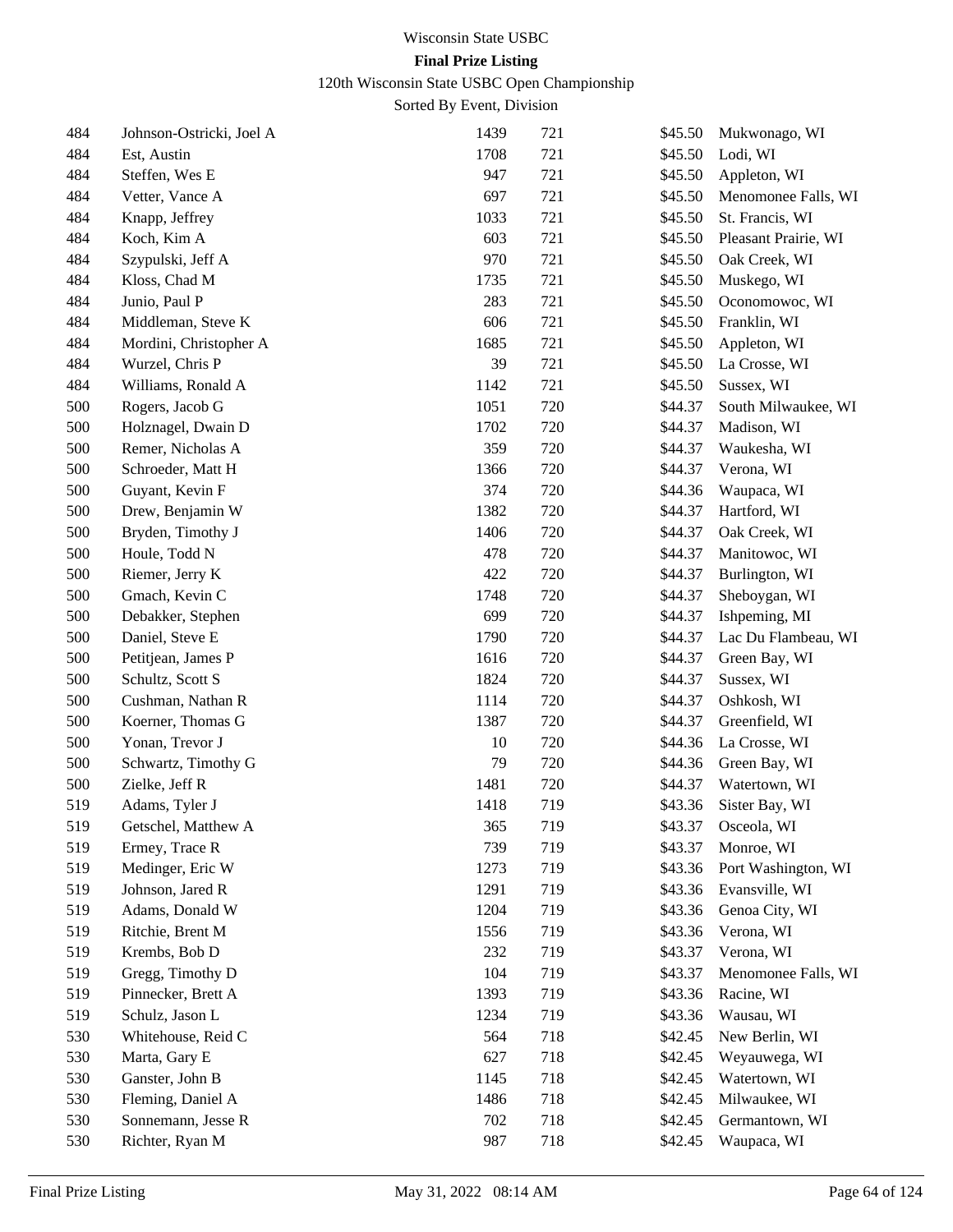120th Wisconsin State USBC Open Championship

| 530 | Stuckart, Craig A    | 1005 | 718 | \$42.45 | Waukesha, WI        |
|-----|----------------------|------|-----|---------|---------------------|
| 530 | Hanson, Mitchell A   | 34   | 718 | \$42.45 | Onalaska, WI        |
| 530 | Stirmel, Dale J      | 1095 | 718 | \$42.45 | West Allis, WI      |
| 530 | Brose, Duncan E      | 441  | 718 | \$42.45 | Janesville, WI      |
| 530 | Firgens, Tim M       | 897  | 718 | \$42.45 | Sheboygan, WI       |
| 530 | Danielski, Tom K     | 1771 | 718 | \$42.45 | De Pere, WI         |
| 530 | Broughton, Tim R     | 1269 | 718 | \$42.45 | River Falls, WI     |
| 530 | Modjeski, Chris M    | 1088 | 718 | \$42.45 | West Allis, WI      |
| 530 | Mikkola, Micheal C   | 1752 | 718 | \$42.45 | Waldo, WI           |
| 530 | Reetz, Nicholas A    | 1136 | 718 | \$42.45 | Grafton, WI         |
| 530 | Nagorny, Alan J      | 932  | 718 | \$42.45 | Kewaskum, WI        |
| 530 | Nelson, Thomas G     | 338  | 718 | \$42.45 | Neenah, WI          |
| 530 | Kocos, Stephen E     | 310  | 718 | \$42.45 | Richland Center, WI |
| 530 | Zaborowski, Mark A   | 1006 | 718 | \$42.45 | Waukesha, WI        |
| 550 | Phattaphone, Boun    | 790  | 717 | \$41.25 | Pewaukee, WI        |
| 550 | Hanson, Scott L      | 173  | 717 | \$41.25 | Oak Creek, WI       |
| 550 | Lehman, John B       | 1200 | 717 | \$41.25 | Franklin, WI        |
| 550 | Bodnar, Andrew A     | 161  | 717 | \$41.25 | Janesville, WI      |
| 550 | Riehle, Harry W      | 272  | 717 | \$41.25 | Hartford, WI        |
| 550 | Jende, Michael A     | 327  | 717 | \$41.25 | Elkhorn, WI         |
| 550 | Filtz, Dean J        | 126  | 717 | \$41.25 | South Milwaukee, WI |
| 550 | Gauger, Justin S     | 1767 | 717 | \$41.25 | Butler, WI          |
| 550 | Drews, Gerald C      | 448  | 717 | \$41.25 | Fond du Lac, WI     |
| 550 | Holmes, Adam C       | 1030 | 717 | \$41.25 | Oak Creek, WI       |
| 550 | Teetz, Henry L       | 853  | 717 | \$41.25 | Sussex, WI          |
| 550 | Feia, Duane R        | 668  | 717 | \$41.25 | Germantown, WI      |
| 550 | Copus, Jerrod T      | 21   | 717 | \$41.25 | Madison, WI         |
| 550 | Beyer, Matt          | 978  | 717 | \$41.25 | Ogdensburg, WI      |
| 550 | Houston, Rich J      | 679  | 717 | \$41.25 | Wisc Rapids, WI     |
| 550 | Miller, Ryan C       | 544  | 717 | \$41.25 | Manitowoc, WI       |
| 550 | Brown, Ryker L       | 1289 | 717 | \$41.25 | Evansville, WI      |
| 550 | Weber, John S        | 607  | 717 | \$41.25 | Franklin, WI        |
| 550 | Pitsch, John R       | 633  | 717 | \$41.25 | Fond Du Lac, WI     |
| 550 | Hohnl, Richard A     | 1222 | 717 | \$41.25 | Kenosha, WI         |
| 570 | Morrison, Ashley S   | 52   | 716 | \$40.07 | Cross Plains, WI    |
| 570 | Rimkus, Joseph E     | 1757 | 716 | \$40.06 | Kenosha, WI         |
| 570 | Schwartz, Jay G      | 1640 | 716 | \$40.06 | Watertown, WI       |
| 570 | Pregler, Bruce D     | 1367 | 716 | \$40.06 | Cuba City, WI       |
| 570 | Kieler, Jerod R      | 1366 | 716 | \$40.06 | Verona, WI          |
| 570 | Walker, Dennis J     | 468  | 716 | \$40.07 | Waupun, WI          |
| 570 | Kaufmann, Josh G     | 1645 | 716 | \$40.06 | Watertown, WI       |
| 570 | Phillips, Mike L     | 349  | 716 | \$40.07 | Eau Claire, WI      |
| 570 | Burt, Jesse A        | 1072 | 716 | \$40.06 | Sheboygan, WI       |
| 570 | Sommer, Mitchell S   | 702  | 716 | \$40.06 | Germantown, WI      |
| 570 | Vanlangendon, John W | 83   | 716 | \$40.07 | Green Bay, WI       |
| 570 | Holznagel, Scott J   | 105  | 716 | \$40.06 | Madison, WI         |
| 570 | Gappa, Joseph P      | 1270 | 716 | \$40.06 | Hancock, WI         |
| 570 | Betchkal, Ben M      | 1594 | 716 | \$40.06 | Kenosha, WI         |
| 570 | Lange, Rob           | 538  | 716 | \$40.06 | Random Lake, WI     |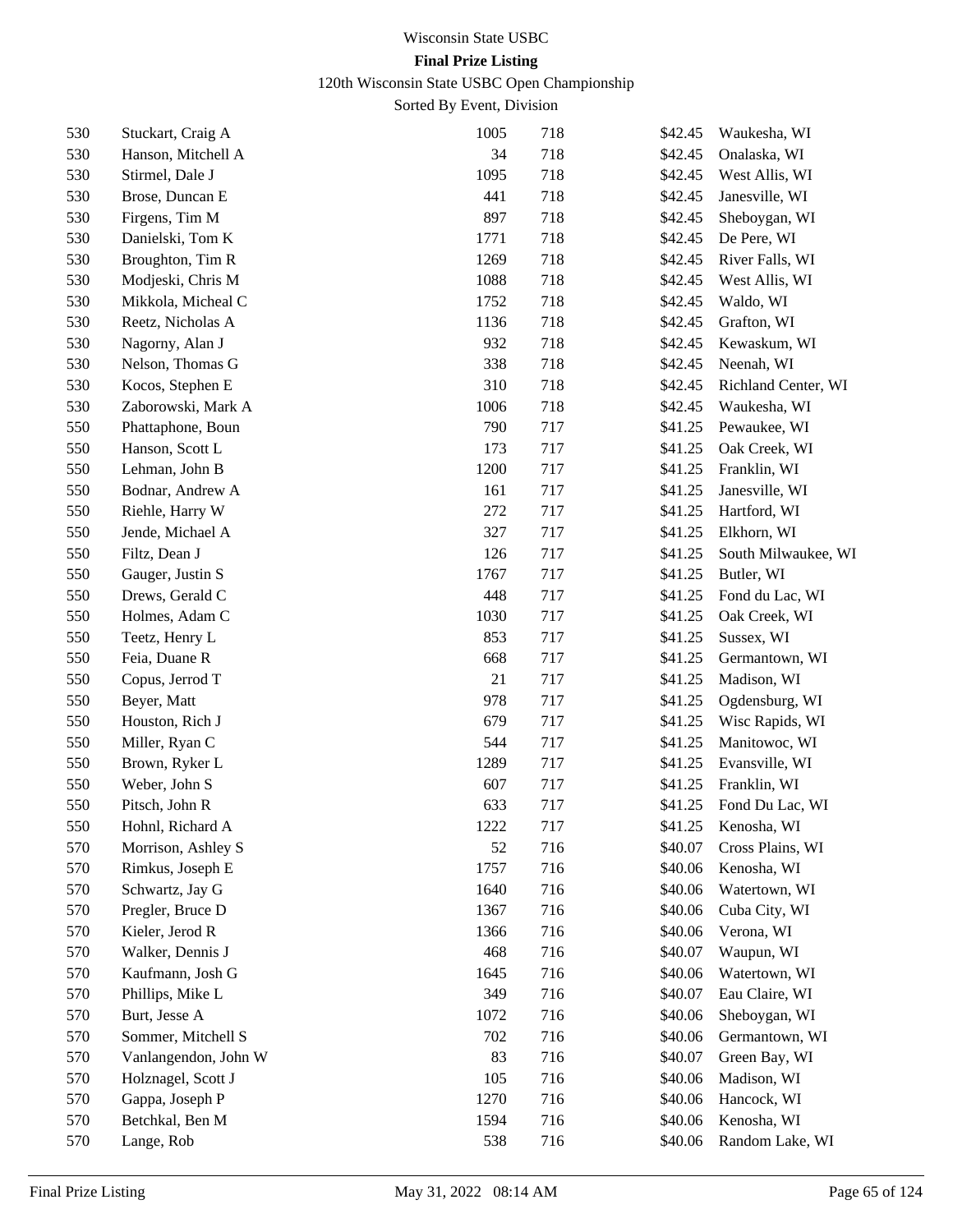120th Wisconsin State USBC Open Championship

| 570 | Kulwicki, Brian J     | 1203 | 716 | \$40.06 | Milwaukee, WI        |
|-----|-----------------------|------|-----|---------|----------------------|
| 586 | Monce, William D      | 1747 | 715 | \$39.07 | Sheboygan, WI        |
| 586 | Townes, Harold        | 1806 | 715 | \$39.07 | Milwaukee, WI        |
| 586 | Hollis, Brian J       | 130  | 715 | \$39.08 | Belleville, WI       |
| 586 | Tessen, Mark A        | 507  | 715 | \$39.07 | New London, WI       |
| 586 | Phillips, Scott J     | 1037 | 715 | \$39.07 | Milwaukee, WI        |
| 586 | Schmit, Bryan D       | 1446 | 715 | \$39.07 | Pulaski, WI          |
| 586 | Larson, Josh L        | 698  | 715 | \$39.07 | Negaunee, MI         |
| 586 | Poedel, Matt B        | 1134 | 715 | \$39.07 | Grafton, WI          |
| 586 | Williams, Daniel M    | 853  | 715 | \$39.07 | Sussex, WI           |
| 586 | Schmitt, Shannon T    | 689  | 715 | \$39.07 | Suamico, WI          |
| 586 | Schalow, Jonathan A   | 1344 | 715 | \$39.07 | Monroe, WI           |
| 586 | Schulze, Dennis C     | 252  | 715 | \$39.08 | Brodhead, WI         |
| 586 | Wiedmeyer, Josh J     | 582  | 715 | \$39.07 | West Bend, WI        |
| 586 | Vail, Ryan T          | 609  | 715 | \$39.07 | Fort Atkinson, WI    |
| 600 | Hoffman, Michael J    | 1556 | 714 | \$38.50 | Verona, WI           |
| 600 | Kickbush, Richard W   | 696  | 714 | \$38.50 | Menomonee Falls, WI  |
| 600 | Nyman, Derek          | 328  | 714 | \$38.50 | Brodhead, WI         |
| 600 | Sailer, Scott D       | 285  | 714 | \$38.50 | West Allis, WI       |
| 600 | Schober, Lyle M       | 481  | 714 | \$38.50 | Beloit, WI           |
| 600 | Duschene, Dan J       | 316  | 714 | \$38.50 | West Bend, WI        |
| 606 | Schauer, Tycen J      | 282  | 713 | \$37.85 | Muskego, WI          |
| 606 | Wiest, Kyle A         | 1374 | 713 | \$37.86 | Dubuque, IA          |
| 606 | Ullius, Ryan          | 581  | 713 | \$37.85 | West Bend, WI        |
| 606 | Groell, Andrew T      | 799  | 713 | \$37.85 | Sharon, WI           |
| 606 | Flynn, Andy           | 1215 | 713 | \$37.86 | Janesville, WI       |
| 606 | Resop, Crystal        | 1204 | 713 | \$37.86 | Genoa City, WI       |
| 606 | Thomas, Joseph W      | 1787 | 713 | \$37.86 | South Beloit, IL     |
| 606 | LaBeause, David K     | 1177 | 713 | \$37.86 | Hammond, WI          |
| 606 | Stange, Jason M       | 1298 | 713 | \$37.86 | West Bend, WI        |
| 606 | Willison, Dan M       | 975  | 713 | \$37.86 | Seymour, WI          |
| 606 | Birschbach, Brett D   | 1568 | 713 | \$37.86 | Fond du Lac, WI      |
| 606 | Cieslewicz, Steve J   | 985  | 713 | \$37.86 | Amherst, WI          |
| 606 | Ewig, Andrew S        | 1273 | 713 | \$37.86 | Port Washington, WI  |
| 606 | Miller, Jack A        | 704  | 713 | \$37.85 | Cedarburg, WI        |
| 620 | Mullranin, Matthew G  | 490  | 712 | \$37.00 | Brodhead, WI         |
| 620 | Lauretic, Brandon C   | 684  | 712 | \$37.00 | East Troy, WI        |
| 620 | Hering, Dean J        | 28   | 712 | \$37.00 | West Bend, WI        |
| 620 | Rigney, James D       | 115  | 712 | \$37.00 | Pleasant Prairie, WI |
| 620 | Roth, Joe M           | 1061 | 712 | \$37.00 | New Berlin, WI       |
| 620 | Rayome, Brandon A     | 918  | 712 | \$37.00 | Lomira, WI           |
| 620 | Marquard, Sean L      | 1518 | 712 | \$37.00 | Stevens Point, WI    |
| 620 | Albrecht, John R      | 420  | 712 | \$37.00 | Burlington, WI       |
| 620 | Kojo, Ben A           | 516  | 712 | \$37.00 | Stoughton, WI        |
| 620 | Caldwell, Adam R      | 418  | 712 | \$37.00 | New Munster, WI      |
| 620 | Loeffelholz, Robert E | 1374 | 712 | \$37.00 | Dubuque, IA          |
| 620 | Rogman, John M        | 672  | 712 | \$37.00 | Pewaukee, WI         |
| 620 | Jacquart, Neal R      | 437  | 712 | \$37.00 | Two Rivers, WI       |
| 620 | Holbek, Cotie J       | 428  | 712 | \$37.00 | Burlington, WI       |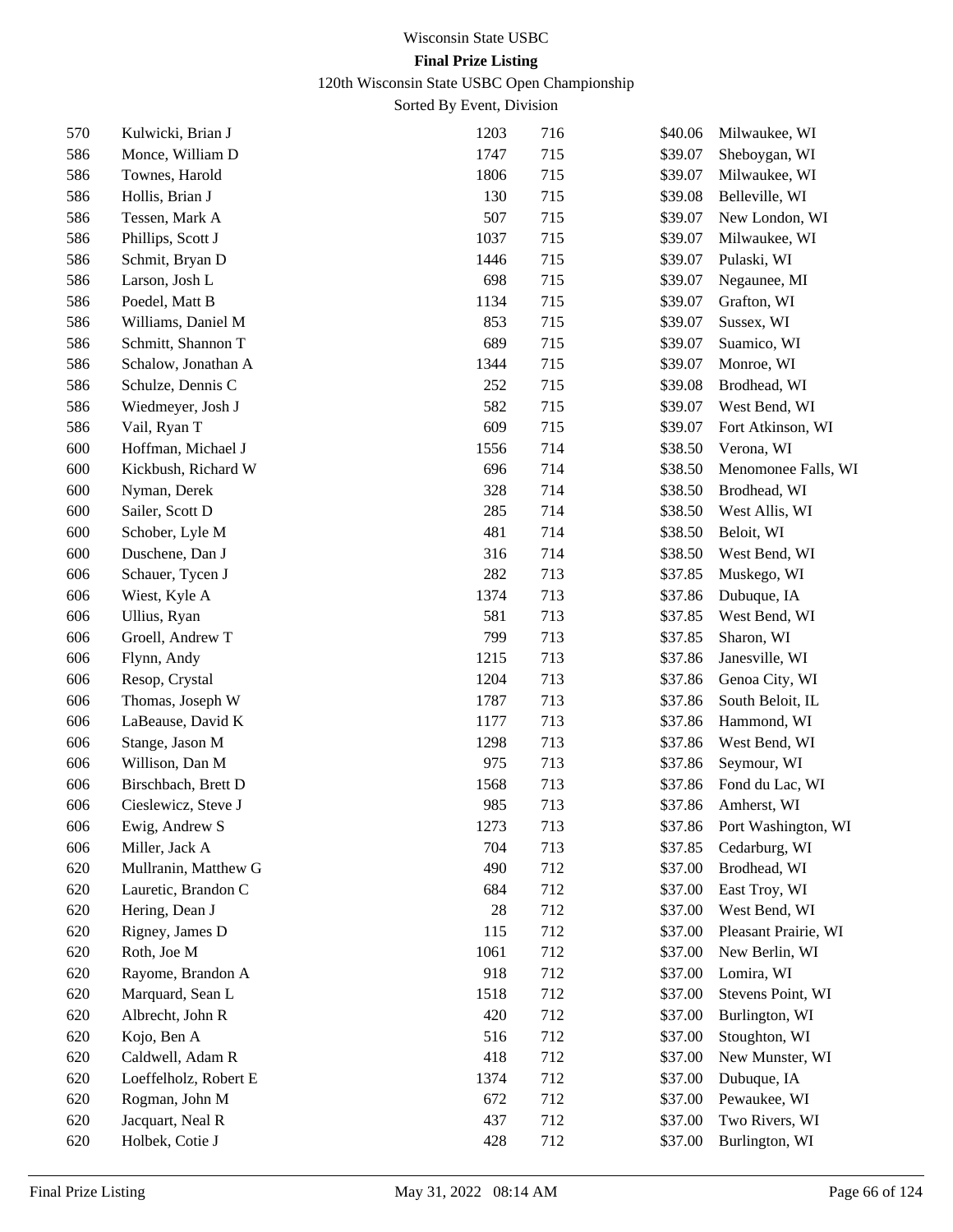120th Wisconsin State USBC Open Championship

| 634 | Ward, Frankie A          | 906  | 711 | \$36.00 | Clinton, WI       |
|-----|--------------------------|------|-----|---------|-------------------|
| 634 | Schroedl, Garrett S      | 64   | 711 | \$36.00 | Fort Atkinson, WI |
| 634 | Lynch, Jeffrey J         | 655  | 711 | \$36.00 | East Bristol, WI  |
| 634 | Wilson, Timothy J        | 1634 | 711 | \$36.00 | Oak Creek, WI     |
| 634 | Page, James A            | 401  | 711 | \$36.00 | Franklin, WI      |
| 634 | Hupf, Randall J          | 62   | 711 | \$36.00 | Beaver Dam, WI    |
| 634 | Duty, Amber L            | 421  | 711 | \$36.00 | Milwaukee, WI     |
| 634 | Brown, Richard H         | 856  | 711 | \$36.00 | Waukesha, WI      |
| 634 | Fernholz, Dave A         | 1180 | 711 | \$36.00 | Arcadia, WI       |
| 634 | Nuoffer, Rj A            | 294  | 711 | \$36.00 | Mukwonago, WI     |
| 634 | Lee, Jeff T              | 1546 | 711 | \$36.00 | Green Bay, WI     |
| 634 | Stoviak, Dan A           | 555  | 711 | \$36.00 | Wausau, WI        |
| 634 | Reiber, Steven N         | 519  | 711 | \$36.00 | McFarland, WI     |
| 647 | Exner, Lori              | 1736 | 710 | \$35.25 | Muskego, WI       |
| 647 | Westphal, Mary Stona S   | 264  | 710 | \$35.25 | Waukesha, WI      |
| 647 | Hager, John R            | 1253 | 710 | \$35.25 | Glenwood City, WI |
| 647 | Reuter, Tyler J          | 1044 | 710 | \$35.25 | Oak Creek, WI     |
| 647 | Otis, Chad S             | 885  | 710 | \$35.25 | Neenah, WI        |
| 647 | Stock, Matt H            | 1663 | 710 | \$35.25 | Berlin, WI        |
| 647 | Johnson, Josh J          | 583  | 710 | \$35.25 | Green Bay, WI     |
| 647 | Rotolo, Jason D          | 1559 | 710 | \$35.25 | Milwaukee, WI     |
| 647 | Gille, Todd W            | 1702 | 710 | \$35.25 | Madison, WI       |
| 647 | Hoeppner, John D         | 795  | 710 | \$35.25 | Wauwatosa, WI     |
| 647 | Zahn, David C            | 8    | 710 | \$35.25 | McFarland, WI     |
| 647 | Schrubbe, Ralph T        | 1339 | 710 | \$35.25 | Milwaukee, WI     |
| 659 | Getschel, Derrick A      | 365  | 709 | \$34.63 | Osceola, WI       |
| 659 | Mocbeichel, Kory R       | 672  | 709 | \$34.64 | Pewaukee, WI      |
| 659 | Schwartz, Tyler T        | 79   | 709 | \$34.63 | Green Bay, WI     |
| 659 | Kington, Michael R       | 885  | 709 | \$34.64 | Neenah, WI        |
| 659 | Lipari, Brandon R        | 1393 | 709 | \$34.64 | Racine, WI        |
| 659 | Herzog-Piacsek, Stacie A | 568  | 709 | \$34.63 | Waukesha, WI      |
| 659 | Footit, Steven J         | 1469 | 709 | \$34.64 | Belgium, WI       |
| 659 | Froemming, Patrick E     | 1576 | 709 | \$34.64 | Oconomowoc, WI    |
| 659 | Jonas, Andrew M          | 1644 | 709 | \$34.64 | Watertown, WI     |
| 659 | Myers, Mike              | 253  | 709 | \$34.63 | Brodhead, WI      |
| 659 | Mosher, Stacy J          | 95   | 709 | \$34.64 | Green Bay, WI     |
| 670 | Kenney, Kim A            | 1736 | 708 | \$33.92 | Muskego, WI       |
| 670 | Haufschild, Daniel R     | 833  | 708 | \$33.93 | Sun Prairie, WI   |
| 670 | Roach, Brian L           | 636  | 708 | \$33.93 | Eau Claire, WI    |
| 670 | Hafeman, Ben M           | 1555 | 708 | \$33.92 | Verona, WI        |
| 670 | Dulas, Jonathan T        | 1585 | 708 | \$33.92 | Ripon, WI         |
| 670 | Ross, Jeffrey P          | 604  | 708 | \$33.93 | Franklin, WI      |
| 670 | Kaschak, Mark E          | 928  | 708 | \$33.93 | West Allis, WI    |
| 670 | Bjorge, Donnie           | 1187 | 708 | \$33.92 | Cochrane, WI      |
| 670 | Viesielmann, Shawn       | 1436 | 708 | \$33.92 | Grafton, WI       |
| 670 | Laning, Timothy S        | 1546 | 708 | \$33.92 | Green Bay, WI     |
| 670 | Zagar, Ryan J            | 1302 | 708 | \$33.92 | Kenosha, WI       |
| 670 | Lampi, Richard B         | 1178 | 708 | \$33.92 | DeForest, WI      |
| 670 | Kriesel, Jerred T        | 3    | 708 | \$33.92 | Hartford, WI      |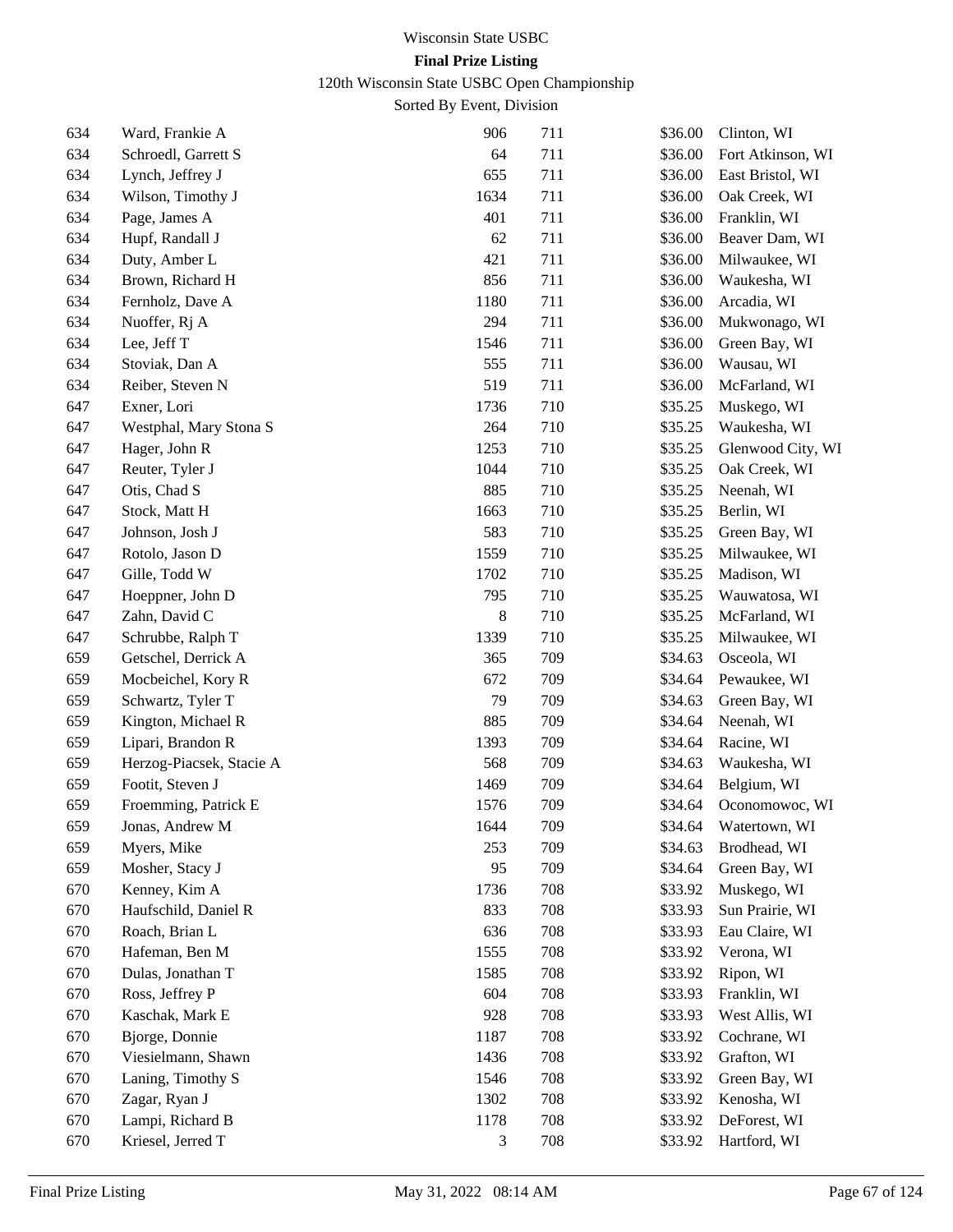120th Wisconsin State USBC Open Championship

| 683 | Belden, Mike S         | 446  | 707 | \$33.00 | Eau Claire, WI       |
|-----|------------------------|------|-----|---------|----------------------|
| 683 | Peplinski, Timothy J   | 1575 | 707 | \$33.00 | Mequon, WI           |
| 683 | Lovely, Gary W         | 603  | 707 | \$33.00 | Pleasant Prairie, WI |
| 683 | Green, Brody L         | 320  | 707 | \$33.00 | Potosi, WI           |
| 683 | Moen, Todd A           | 32   | 707 | \$33.00 | West Salem, WI       |
| 683 | Berdan, Michael J      | 1744 | 707 | \$33.00 | Stratford, WI        |
| 683 | Komornicki, Tadeusz K  | 271  | 707 | \$33.00 | Milwaukee, WI        |
| 683 | Schiesser, Scott M     | 311  | 707 | \$33.00 | Big Bend, WI         |
| 683 | Busick, Jeff J         | 1654 | 707 | \$33.00 | Menominee, MI        |
| 683 | Hemmings, Jordan J     | 560  | 707 | \$33.00 | South Milwaukee, WI  |
| 683 | Garbe, Melissa A       | 983  | 707 | \$33.00 | Wisconsin Rapids, WI |
| 694 | Christianson, Dakoda R | 587  | 706 | \$32.33 | Cameron, WI          |
| 694 | Raduka, Kevin J        | 1055 | 706 | \$32.33 | Belleville, WI       |
| 694 | Seitz, Richard J       | 235  | 706 | \$32.34 | Norwalk, WI          |
| 694 | Sonnemann, Cody J      | 699  | 706 | \$32.33 | Ishpeming, MI        |
| 694 | Anderson, Ryan P       | 517  | 706 | \$32.34 | McFarland, WI        |
| 694 | Suckow, Donald L       | 563  | 706 | \$32.34 | Sheboygan, WI        |
| 694 | Jastroch, Ryan R       | 1314 | 706 | \$32.33 | New Berlin, WI       |
| 694 | Van Asten, Tyler G     | 1683 | 706 | \$32.33 | Kaukauna, WI         |
| 694 | Wolf, Courtney J       | 1615 | 706 | \$32.33 | Kenosha, WI          |
| 694 | Bear, Brian A          | 1448 | 706 | \$32.33 | Pleasant Pr, WI      |
| 694 | Suski, Pete A          | 974  | 706 | \$32.33 | Plover, WI           |
| 694 | Greene, Jeffrey A      | 31   | 706 | \$32.34 | West Salem, WI       |
| 706 | Jandre, Tim A          | 707  | 705 | \$31.47 | West Bend, WI        |
| 706 | Olds, Travis J         | 1237 | 705 | \$31.47 | Wausau, WI           |
| 706 | Coenen, Heath J        | 655  | 705 | \$31.47 | East Bristol, WI     |
| 706 | Hamilton, Robert E     | 1693 | 705 | \$31.47 | Watertown, WI        |
| 706 | Smith, Russ J          | 1681 | 705 | \$31.47 | Kaukauna, WI         |
| 706 | Krecak, Zoran          | 607  | 705 | \$31.47 | Franklin, WI         |
| 706 | Ronk, Don J            | 964  | 705 | \$31.47 | Appleton, WI         |
| 706 | Gerich, Martin S       | 1745 | 705 | \$31.47 | Hayward, WI          |
| 706 | Swiderski, Michael J   | 230  | 705 | \$31.48 | Menomonee Falls, WI  |
| 706 | Grande, Justin B       | 1123 | 705 | \$31.47 | St. Germain, WI      |
| 706 | Rush, Matt J           | 300  | 705 | \$31.47 | Marshall, WI         |
| 706 | Lundberg, Tim L        | 1275 | 705 | \$31.47 | Rhinelander, WI      |
| 706 | Cooley, Donald C       | 1792 | 705 | \$31.47 | Arbor Vitae, WI      |
| 706 | Winn, Andrew P         | 296  | 705 | \$31.47 | Madison, WI          |
| 706 | Wilde, Ron K           | 1016 | 705 | \$31.47 | Green Bay, WI        |
| 706 | Schott, Ted H          | 737  | 705 | \$31.47 | Green Bay, WI        |
| 706 | Gallagher, Kevin M     | 1193 | 705 | \$31.47 | Mineral Point, WI    |
| 723 | Engels, Adam J         | 89   | 704 | \$30.36 | DePere, WI           |
| 723 | Nicla, Ray N           | 1605 | 704 | \$30.35 | Helenville, WI       |
| 723 | White, Tristan E       | 1506 | 704 | \$30.35 | Kenosha, WI          |
| 723 | Kenyon, Jeremy J       | 1781 | 704 | \$30.35 | Racine, WI           |
| 723 | Cockerham, Dondrey D   | 104  | 704 | \$30.36 | Menomonee Falls, WI  |
| 723 | Crabtree, Scott A      | 1193 | 704 | \$30.35 | Mineral Point, WI    |
| 723 | Woker, Eric W          | 1206 | 704 | \$30.35 | Monroe, WI           |
| 723 | Radtke, Scott M        | 284  | 704 | \$30.36 | West Allis, WI       |
| 723 | Schmit, Jared D        | 1447 | 704 | \$30.35 | Pulaski, WI          |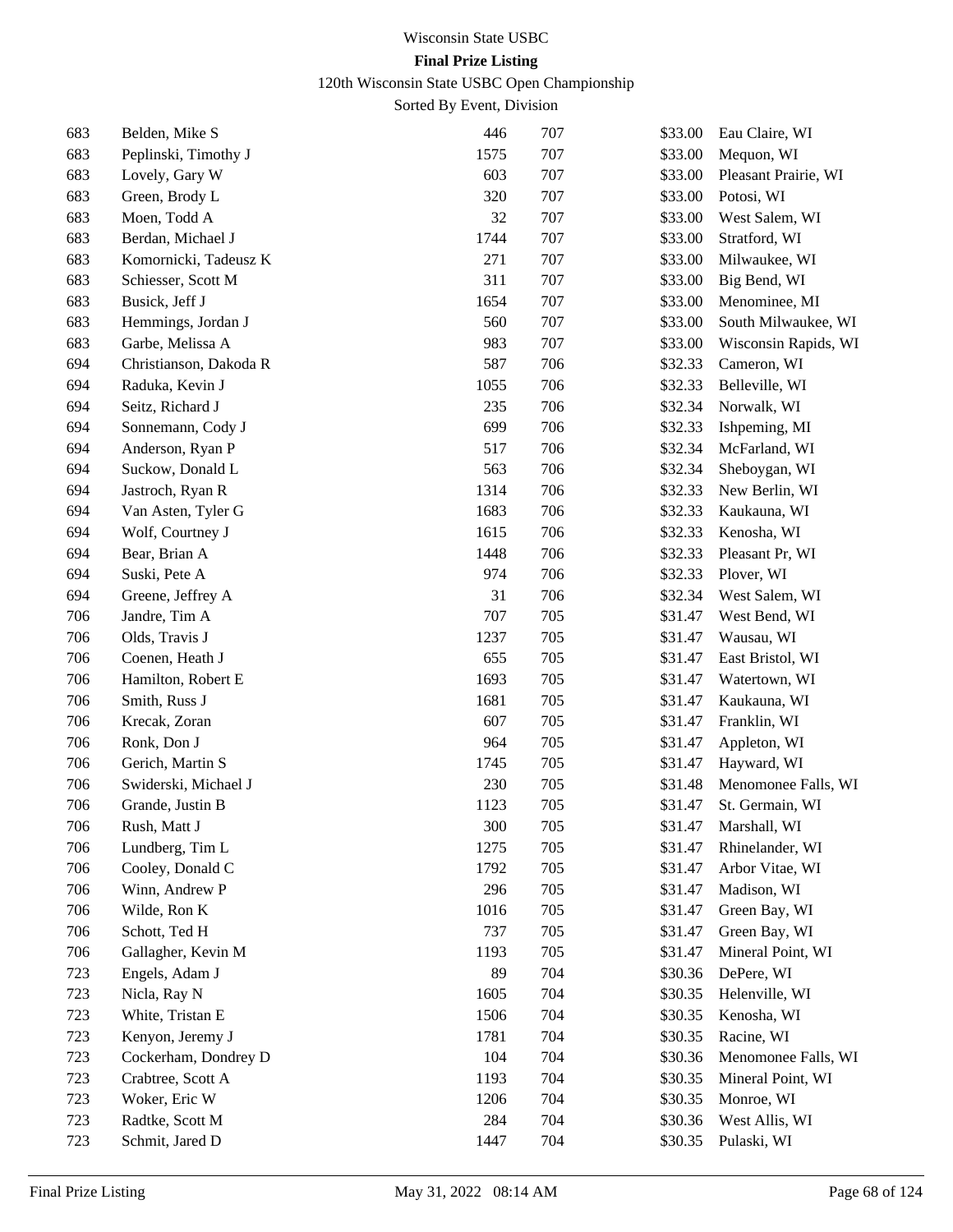120th Wisconsin State USBC Open Championship

| 723 | Rudahl, Patrick R    | 380  | 704 | \$30.35 | Eau Claire, WI      |
|-----|----------------------|------|-----|---------|---------------------|
| 723 | Kerr, James R        | 1764 | 704 | \$30.35 | Edgerton, WI        |
| 723 | Brown, Traci L       | 1817 | 704 | \$30.35 | South Milwaukee, WI |
| 723 | Buchanan, Michael J  | 7    | 704 | \$30.36 | McFarland, WI       |
| 723 | Barron, Michael J    | 335  | 704 | \$30.36 | Waukesha, WI        |
| 723 | Wilterdink, Scott A  | 1436 | 704 | \$30.35 | Grafton, WI         |
| 723 | Belinske, Eric D     | 475  | 704 | \$30.35 | Manitowoc, WI       |
| 723 | Fritton, Eric J      | 1727 | 704 | \$30.35 | Neenah, WI          |
| 740 | Van Vreede, Jason L  | 652  | 703 | \$29.38 | Trempealeau, WI     |
| 740 | Schadt, Aaron J      | 1643 | 703 | \$29.38 | Watertown, WI       |
| 740 | Remer, Lucas S       | 709  | 703 | \$29.38 | Elkhorn, WI         |
| 740 | MacDonald, Adam M    | 967  | 703 | \$29.38 | Appleton, WI        |
| 740 | Gibney, Casey L      | 982  | 703 | \$29.38 | Marshall, WI        |
| 740 | Keller, Randy A      | 1524 | 703 | \$29.38 | Milwaukee, WI       |
| 740 | Wurn, Troy P         | 639  | 703 | \$29.39 | Oshkosh, WI         |
| 740 | Shafer, Chad M       | 524  | 703 | \$29.39 | Belgium, WI         |
| 740 | Mueller, Craig M     | 853  | 703 | \$29.38 | Sussex, WI          |
| 740 | Wild, Norm R         | 189  | 703 | \$29.39 | Antigo, WI          |
| 740 | Orvis, Ryan J        | 217  | 703 | \$29.39 | Green Bay, WI       |
| 740 | Guzman, Michael L    | 163  | 703 | \$29.39 | Racine, WI          |
| 740 | Pfeifer, Nathanial A | 613  | 703 | \$29.39 | Fort Atkinson, WI   |
| 753 | Schoerner, Trevor E  | 617  | 702 | \$28.61 | Plymouth, WI        |
| 753 | Grunert, Scott F     | 683  | 702 | \$28.62 | New Berlin, WI      |
| 753 | Quinonez, Brandon P  | 1612 | 702 | \$28.62 | Pleasant Prarie, WI |
| 753 | Cady, Glenn R        | 988  | 702 | \$28.62 | Iola, WI            |
| 753 | Czeskleba, Adam M    | 972  | 702 | \$28.62 | Madison, WI         |
| 753 | Geitt, Mark W        | 1722 | 702 | \$28.62 | Stoughton, WI       |
| 753 | Smith, Riley N       | 1565 | 702 | \$28.62 | West Milwaukee, WI  |
| 753 | Clark, John L        | 757  | 702 | \$28.61 | Lake Geneva, WI     |
| 753 | Rayome, Dan          | 1380 | 702 | \$28.62 | La Crosse, WI       |
| 753 | Moldrem, Mark R      | 302  | 702 | \$28.61 | Cadott, WI          |
| 753 | Ayotte, Glenn J      | 699  | 702 | \$28.61 | Ishpeming, MI       |
| 753 | Walworth, Ross M     | 118  | 702 | \$28.61 | Waukesha, WI        |
| 753 | Brenengen, Douglas A | 652  | 702 | \$28.61 | Trempealeau, WI     |
| 766 | Bisick, Wade B       | 1213 | 701 | \$27.51 | Milwaukee, WI       |
| 766 | Vander Pas, Chris A  | 955  | 701 | \$27.53 | Oshkosh, WI         |
| 766 | Leitzke, Andrew A    | 93   | 701 | \$27.53 | DePere, WI          |
| 766 | Hildebrandt, Mark T  | 960  | 701 | \$27.53 | Appleton, WI        |
| 766 | Weum, Dalton J       | 1711 | 701 | \$27.51 | Lodi, WI            |
| 766 | Lewis, Lenny L       | 436  | 701 | \$27.53 | Two Rivers, WI      |
| 766 | Hedin, Dave E        | 669  | 701 | \$27.53 | Germantown, WI      |
| 766 | Ostrowski, Lee J     | 1035 | 701 | \$27.51 | Milwaukee, WI       |
| 766 | Anderson, Matt C     | 1064 | 701 | \$27.51 | Mineral Point, WI   |
| 766 | Schwartz, Rylee Z    | 1205 | 701 | \$27.53 | Fond du Lac, WI     |
| 766 | Faul, Patrick J      | 1676 | 701 | \$27.51 | Appleton, WI        |
| 766 | Seliga, Edward J     | 1615 | 701 | \$27.51 | Kenosha, WI         |
| 766 | Brochtrup, Paul R    | 1658 | 701 | \$27.53 | Kaukauna, WI        |
| 766 | Dwyer, Keith J       | 1390 | 701 | \$27.53 | Westby, WI          |
| 766 | Brantner, Andrew T   | 1003 | 701 | \$27.53 | Milwaukee, WI       |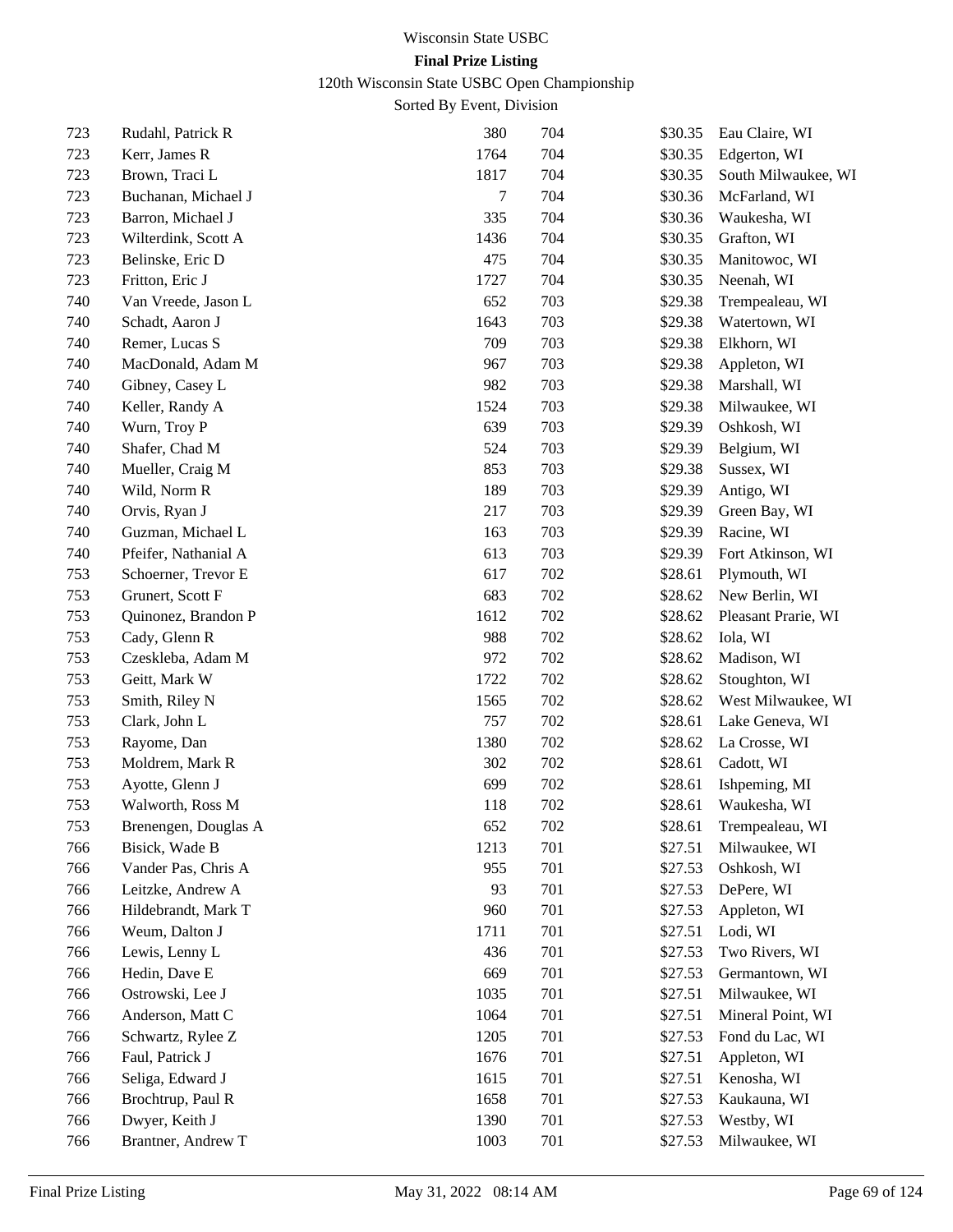120th Wisconsin State USBC Open Championship

| 766 | Krueger, Jordyn T      | 555  | 701 | \$27.53 | Wausau, WI          |
|-----|------------------------|------|-----|---------|---------------------|
| 766 | Hunt, James M          | 1042 | 701 | \$27.53 | Franklin, WI        |
| 766 | Hoogester, Tom M       | 582  | 701 | \$27.53 | West Bend, WI       |
| 766 | Zahn, Adam J           | 1684 | 701 | \$27.53 | Appleton, WI        |
| 766 | Mueller, Richard A     | 697  | 701 | \$27.53 | Menomonee Falls, WI |
| 766 | Hietpas, Nick J        | 1679 | 701 | \$27.53 | Kaukauna, WI        |
| 787 | Haselwander, Frank H   | 419  | 700 | \$26.36 | Kenosha, WI         |
| 787 | VanAkkeren, Chris      | 9    | 700 | \$26.36 | La Crosse, WI       |
| 787 | Zellmer, Brandon M     | 908  | 700 | \$26.35 | Clinton, WI         |
| 787 | Gawin, Eric H          | 1357 | 700 | \$26.35 | Muskego, WI         |
| 787 | Burr, Phillip L        | 1572 | 700 | \$26.35 | Madison, WI         |
| 787 | Dudzek, Paul E         | 1687 | 700 | \$26.35 | Saukville, WI       |
| 787 | Masanz, Jon R          | 1176 | 700 | \$26.35 | Hammond, WI         |
| 787 | Quaintance, Randolph S | 973  | 700 | \$26.35 | Marion, WI          |
| 787 | Blosch, Terry J        | 1343 | 700 | \$26.35 | Monroe, WI          |
| 787 | Wojtczak, Dean M       | 306  | 700 | \$26.35 | Cadott, WI          |
| 787 | Polomis, Thomas G      | 1189 | 700 | \$26.35 | Green Bay, WI       |
| 787 | Cook, Mel              | 741  | 700 | \$26.36 | Auburndale, WI      |
| 787 | DeVuyst, Douglas D     | 414  | 700 | \$26.36 | Janesville, WI      |
| 787 | Bourassa, Daniel J     | 1728 | 700 | \$26.35 | Appleton, WI        |
| 787 | Curtice, Jason M       | 1654 | 700 | \$26.35 | Menominee, MI       |
| 787 | Meier, Charles W       | 1    | 700 | \$26.36 | Waunakee, WI        |
| 787 | Karpowicz, Matthew P   | 1539 | 700 | \$26.35 | West Allis, WI      |
| 804 | Gerth, Steven J        | 428  | 699 | \$25.27 | Burlington, WI      |
| 804 | Prein, Jeffrey S       | 1522 | 699 | \$25.28 | Oregon, WI          |
| 804 | Sanda, Dean A          | 820  | 699 | \$25.28 | Beloit, WI          |
| 804 | Westbrook, Caleb J     | 152  | 699 | \$25.27 | Sheboygan Falls, WI |
| 804 | Kollmann, Jon D        | 754  | 699 | \$25.28 | Fond du Lac, WI     |
| 804 | Smith, Jason S         | 817  | 699 | \$25.28 | Sharon, WI          |
| 804 | Masalewicz, Daniel A   | 1814 | 699 | \$25.28 | Franklin, WI        |
| 804 | Bartels, Bradley D     | 474  | 699 | \$25.28 | Two Rivers, WI      |
| 804 | Bannach, Adam L        | 611  | 699 | \$25.28 | Edgerton, WI        |
| 804 | Lyford, Jared C        | 494  | 699 | \$25.28 | Beloit, WI          |
| 804 | Krutina, Bruce A       | 276  | 699 | \$25.28 | Germantown, WI      |
| 804 | Polarek, Adam J        | 583  | 699 | \$25.28 | Green Bay, WI       |
| 804 | Jackson, Timothy E     | 1115 | 699 | \$25.28 | Sun Prairie, WI     |
| 804 | Tyjeski, Justin B      | 880  | 699 | \$25.28 | Weston, WI          |
| 804 | Zimmer, Bryan J        | 517  | 699 | \$25.28 | McFarland, WI       |
| 804 | Ehlert, Lindsay J      | 62   | 699 | \$25.27 | Beaver Dam, WI      |
| 804 | Bennett, Michael A     | 249  | 699 | \$25.27 | Janesville, WI      |
| 804 | Marquardt, Linae J     | 1687 | 699 | \$25.28 | Saukville, WI       |
| 822 | Probst, Toby J         | 70   | 698 | \$24.00 | Cambridge, WI       |
| 822 | Polinski, Bryan T      | 285  | 698 | \$24.00 | West Allis, WI      |
| 822 | Tatge, Steven B        | 810  | 698 | \$24.00 | Janesville, WI      |
| 822 | Sulok, Dean R          | 708  | 698 | \$24.00 | West Bend, WI       |
| 822 | Mickelson, Steve L     | 1399 | 698 | \$24.00 | Muskego, WI         |
| 822 | Schildgen, Terry       | 330  | 698 | \$24.00 | Fennimore, WI       |
| 822 | Zanella, Matthew A     | 1784 | 698 | \$24.00 | Union Grove, WI     |
| 822 | Chack, Kaila M         | 1232 | 698 | \$24.00 | Wausau, WI          |
|     |                        |      |     |         |                     |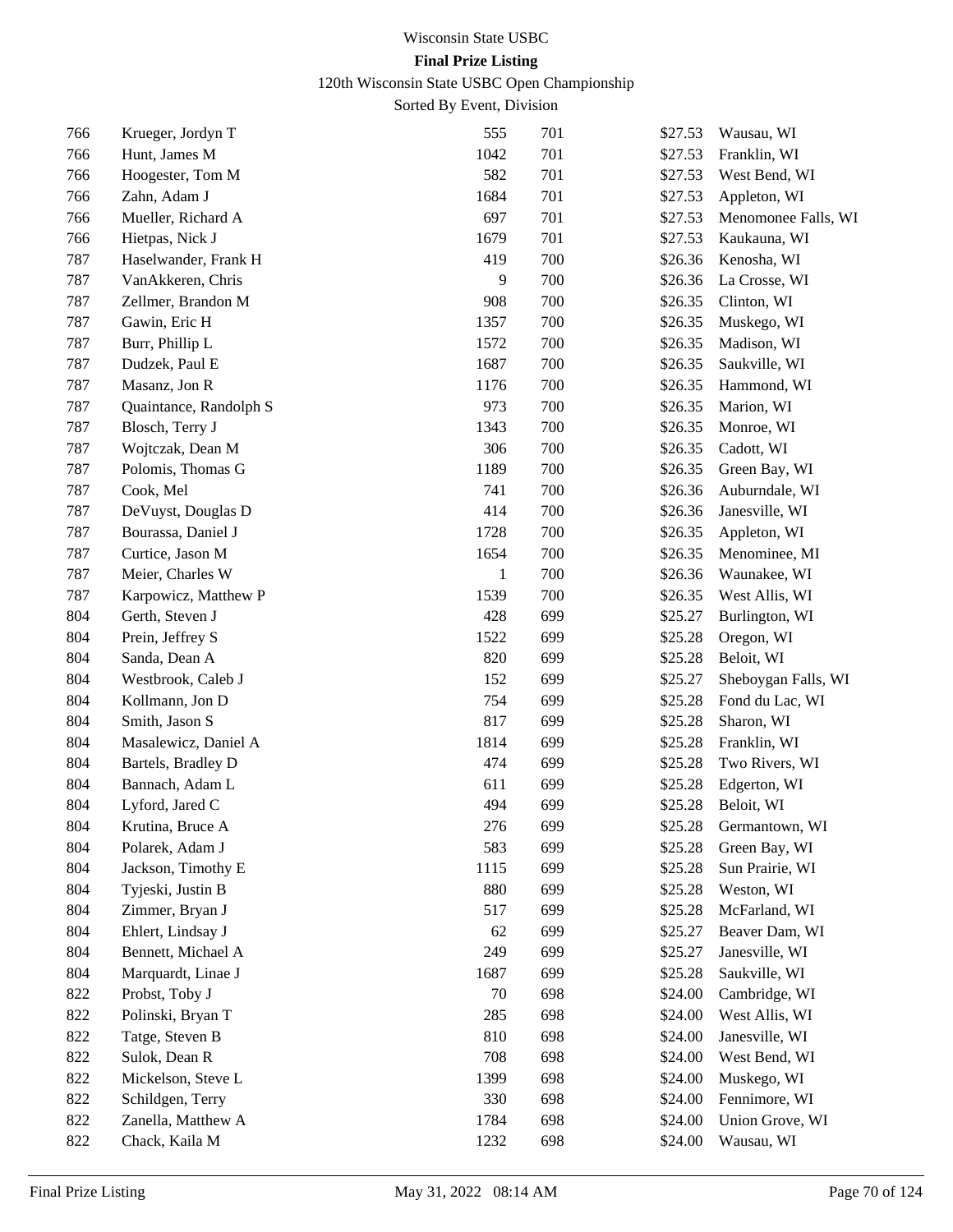120th Wisconsin State USBC Open Championship

Sorted By Event, Division

| 822 | Johnson, Dan J                         | 1289        | 698 | \$24.00 | Evansville, WI |
|-----|----------------------------------------|-------------|-----|---------|----------------|
| 822 | Boerboom, Leonard J                    | 98          | 698 | \$24.00 | Depere, WI     |
| 822 | Drouillard, Aaron M                    | 285         | 698 | \$24.00 | West Allis, WI |
| 822 | Meisenburg, Tim                        | 1367        | 698 | \$24.00 | Cuba City, WI  |
| 822 | Gebel, Adam R                          | 429         | 698 | \$24.00 | Greenfield, WI |
| 822 | Strowig, Craig R                       | 3           | 698 | \$24.00 | Hartford, WI   |
| 822 | Gruber, David R                        | 1439        | 698 | \$24.00 | Mukwonago, WI  |
| 822 | Wyckoff, Tom M                         | 1167        | 698 | \$24.00 | Green Bay, WI  |
| 822 | Herman, Lucy M                         | 289         | 698 | \$24.00 | Pewaukee, WI   |
|     | Total prizes awarded in this division: | \$47,770.01 |     |         |                |

#### **Singles, Optional Scratch, Scratch**

| <b>Place</b>   | <b>Team name</b>     | <b>Entry</b> | <b>Score</b> | <b>Prize</b> | From                |
|----------------|----------------------|--------------|--------------|--------------|---------------------|
| 1              | Rahn, Darin A        | 69           | 821          | \$500.00     | Deerfield, WI       |
| $\overline{2}$ | Stewart, Dwain       | 1776         | 810          | \$250.00     | Racine, WI          |
| 3              | Wheelock, Steven M   | 1469         | 791          | \$221.50     | Belgium, WI         |
| 3              | Rauen, Kyle J        | 1506         | 791          | \$221.50     | Kenosha, WI         |
| 5              | McNally, Daniel A    | 1804         | 789          | \$190.00     | Mukwonago, WI       |
| 6              | Traber, Darryl L     | 247          | 787          | \$181.00     | Waterford, WI       |
| 7              | Hill, Chris A        | 1523         | 786          | \$173.00     | Germantown, WI      |
| $8\,$          | Fosdick, Tim J       | 1702         | 784          | \$162.00     | Madison, WI         |
| 9              | Gort, Nick J         | 415          | 782          | \$146.00     | Elkhorn, WI         |
| 9              | Wisinski, Jason L    | 988          | 782          | \$146.00     | Iola, WI            |
| 11             | Steppert, Michael A  | 549          | 781          | \$134.00     | Wausau, WI          |
| 12             | Helm, Scott A        | 853          | 774          | \$129.00     | Sussex, WI          |
| 13             | French, Jason A      | 1693         | 769          | \$123.00     | Watertown, WI       |
| 14             | Clifford, Brett A    | 1087         | 768          | \$115.00     | Kaukauna, WI        |
| 14             | Fennig, Thomas D     | 1400         | 768          | \$115.00     | Muskego, WI         |
| 16             | Mysliwiec, Matthew A | 9            | 767          | \$108.00     | La Crosse, WI       |
| 17             | White, Warren E      | 104          | 764          | \$105.00     | Menomonee Falls, WI |
| 18             | Kivi, Kevin P        | 1278         | 762          | \$101.00     | Rhinelander, WI     |
| 19             | Dunham, Michael T    | 811          | 761          | \$96.50      | Milton, WI          |
| 19             | Mainz, Gary L        | 1673         | 761          | \$96.50      | Appleton, WI        |
| 21             | Zagar, Kyle F        | 1302         | 757          | \$92.00      | Kenosha, WI         |
| $22\,$         | Hanke, Kurt A        | 142          | 755          | \$90.00      | Eau Claire, WI      |
| 23             | Kocherer, Sean J     | 401          | 754          | \$88.00      | Franklin, WI        |
| 24             | Karlin, Chris P      | 743          | 752          | \$86.00      | Waukesha, WI        |
| 25             | Lee, Andrew J        | 824          | 750          | \$85.00      | La Crosse, WI       |
| 26             | Miller, Michael R    | 1452         | 744          | \$82.00      | Spooner, WI         |
| 26             | Hayek, Joshua S      | 401          | 744          | \$82.00      | Franklin, WI        |
| 28             | Drye, Jeremy D       | 818          | 743          | \$80.00      | Janesville, WI      |
| 29             | Seelig, James S      | 309          | 742          | \$79.00      | West Allis, WI      |
| 29             | Stephens, Justin M   | 698          | 742          | \$79.00      | Negaunee, MI        |
| 31             | Vande Zande, Aaron D | 509          | 741          | \$78.00      | Waupun, WI          |
| 32             | DeBroux, Kurt J      | 975          | 740          | \$76.00      | Seymour, WI         |
| 32             | Plouff, Nicholas A   | 502          | 740          | \$76.00      | Wausau, WI          |
| 32             | Erickson, Scott D    | 991          | 740          | \$76.00      | Waukesha, WI        |
| 35             | Gajewski, David P    | 422          | 738          | \$74.33      | Burlington, WI      |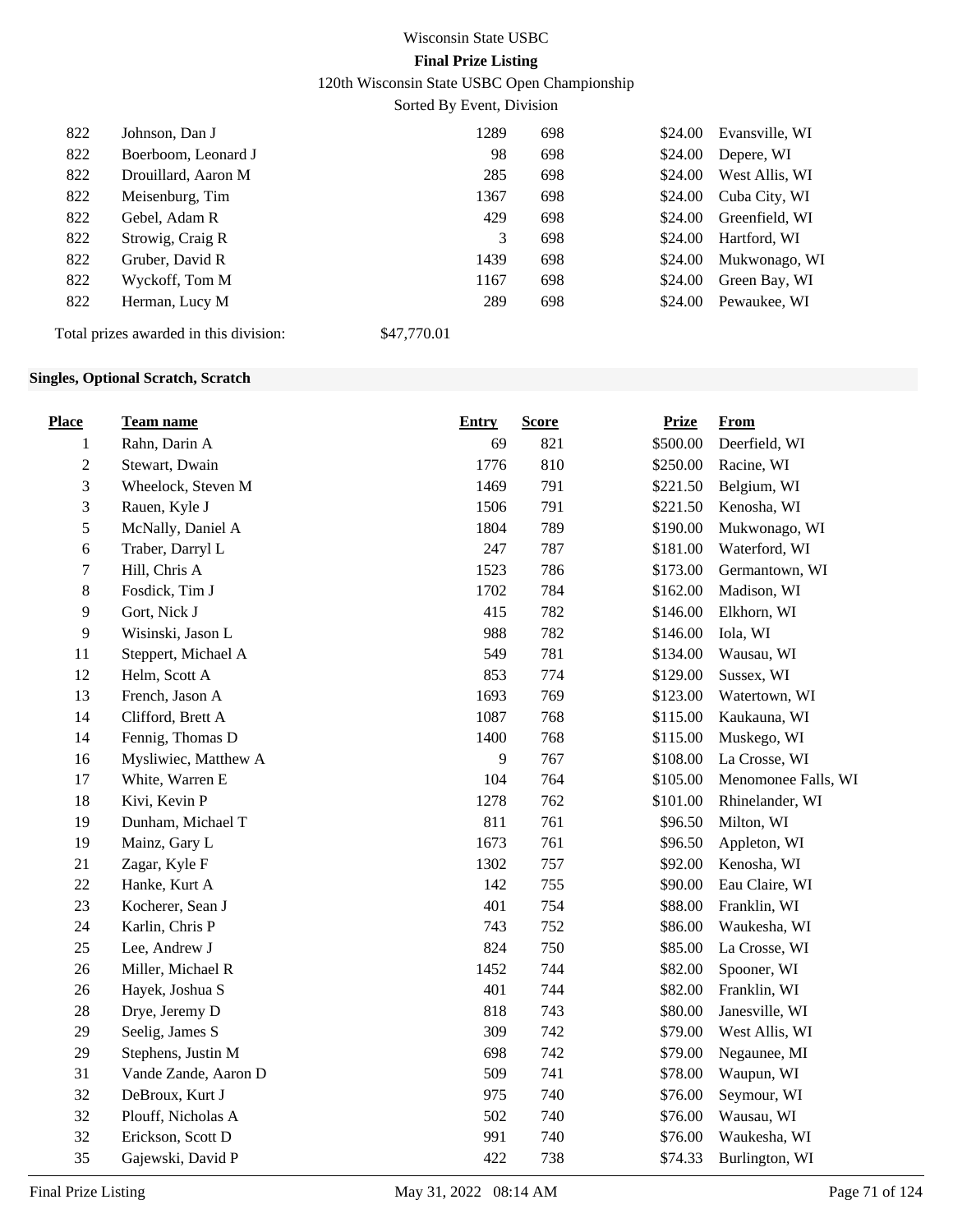120th Wisconsin State USBC Open Championship

| 35 | Frausto, Jamie R      | 39   | 738 | \$74.34 | La Crosse, WI        |
|----|-----------------------|------|-----|---------|----------------------|
| 35 | Miller, Brian J       | 1205 | 738 | \$74.33 | Fond du Lac, WI      |
| 38 | Skenandore, Brad J    | 96   | 735 | \$74.00 | Green Bay, WI        |
| 39 | Zeitz, Allen C        | 434  | 734 | \$72.00 | Racine, WI           |
| 39 | Murawski, Duane F     | 1592 | 734 | \$72.00 | Mt. Pleasant, WI     |
| 41 | Dyess, Tyronn D       | 1776 | 733 | \$71.50 | Racine, WI           |
| 41 | Wojnowski, DJ         | 393  | 733 | \$71.50 | South Milwaukee, WI  |
| 41 | Muenchow, Kevin K     | 1142 | 733 | \$71.50 | Sussex, WI           |
| 41 | Bard, Gregory A       | 753  | 733 | \$71.50 | Rosendale, WI        |
| 45 | Broetzmann, Ronald C  | 263  | 731 | \$70.00 | Sussex, WI           |
| 45 | Nernberger, Casey     | 1082 | 731 | \$70.00 | Medford, WI          |
| 47 | Warren, Rob S         | 10   | 730 | \$70.00 | La Crosse, WI        |
| 48 | Doxtater, Justin L    | 88   | 729 | \$69.50 | DePere, WI           |
| 48 | Bannach, Bryan E      | 611  | 729 | \$69.50 | Edgerton, WI         |
| 48 | Ring, James J         | 1556 | 729 | \$69.50 | Verona, WI           |
| 48 | Lee, Marc C           | 716  | 729 | \$69.50 | Altoona, WI          |
| 48 | Jackson, Chris J      | 1558 | 729 | \$69.50 | Verona, WI           |
| 48 | Garrett, Keith E      | 1156 | 729 | \$69.50 | Kenosha, WI          |
| 54 | Fromel, John A        | 1159 | 728 | \$68.25 | Kenosha, WI          |
| 54 | Calton, Kerry J       | 862  | 728 | \$68.25 | Waukesha, WI         |
| 54 | Cleveland, Aaron M    | 1747 | 728 | \$68.25 | Sheboygan, WI        |
| 54 | Janz, James M         | 904  | 728 | \$68.25 | Beaver Dam, WI       |
| 58 | Kowalski, Matthew R   | 890  | 727 | \$67.00 | Madison, WI          |
| 58 | Porter, Andrew R      | 1295 | 727 | \$67.00 | Kewaskum, WI         |
| 60 | Fefer, Andrew C       | 349  | 726 | \$66.75 | Eau Claire, WI       |
| 60 | Wenzel, Gus M         | 555  | 726 | \$66.75 | Wausau, WI           |
| 60 | Damerow, Tim D        | 903  | 726 | \$66.75 | Beaver Dam, WI       |
| 60 | Mars, Jonathan H      | 1809 | 726 | \$66.75 | Milwaukee, WI        |
| 64 | Schilder, Jonathan D  | 1337 | 725 | \$66.00 | Franklin, WI         |
| 64 | Thomas, Richard R     | 837  | 725 | \$66.00 | Fitchburg, WI        |
| 66 | Olig, Craig J         | 1149 | 723 | \$66.00 | Fond du Lac, WI      |
| 67 | Block, Bryan          | 551  | 722 | \$66.00 | Wausau, WI           |
| 67 | Thoennes, Joseph W    | 1783 | 722 | \$66.00 | Racine, WI           |
| 69 | Kloss, Chad M         | 1735 | 721 | \$65.00 | Muskego, WI          |
| 69 | Boeck, Chad J         | 567  | 721 | \$65.00 | Monroe, WI           |
| 69 | Vetter, Vance A       | 697  | 721 | \$65.00 | Menomonee Falls, WI  |
| 72 | Groth, Zachary E      | 1783 | 720 | \$64.75 | Racine, WI           |
| 72 | Bartels, Bryant J     | 474  | 720 | \$64.75 | Two Rivers, WI       |
| 72 | Krosnoski, Benjamin J | 1254 | 720 | \$64.75 | New Richmond, WI     |
| 72 | Pockat, David M       | 743  | 720 | \$64.75 | Waukesha, WI         |
| 76 | McDowell, Marc        | 1521 | 719 | \$64.00 | Oregon, WI           |
| 76 | Ritchie, Brent M      | 1556 | 719 | \$64.00 | Verona, WI           |
| 76 | Pinnecker, Brett A    | 1393 | 719 | \$64.00 | Racine, WI           |
| 79 | Rosandich, Nicholas J | 845  | 718 | \$63.33 | New Berlin, WI       |
| 79 | LaVigne, Leo S        | 315  | 718 | \$63.34 | Reedsburg, WI        |
| 79 | Albrecht, Tristian S  | 413  | 718 | \$63.34 | Bassett, WI          |
| 79 | Eswein, Austin J      | 1285 | 718 | \$63.33 | Wisc. Rapids, WI     |
| 79 | Tiegs, Michael L      | 603  | 718 | \$63.33 | Pleasant Prairie, WI |
| 79 | Gilbert, Zachary G    | 1503 | 718 | \$63.33 | Janesville, WI       |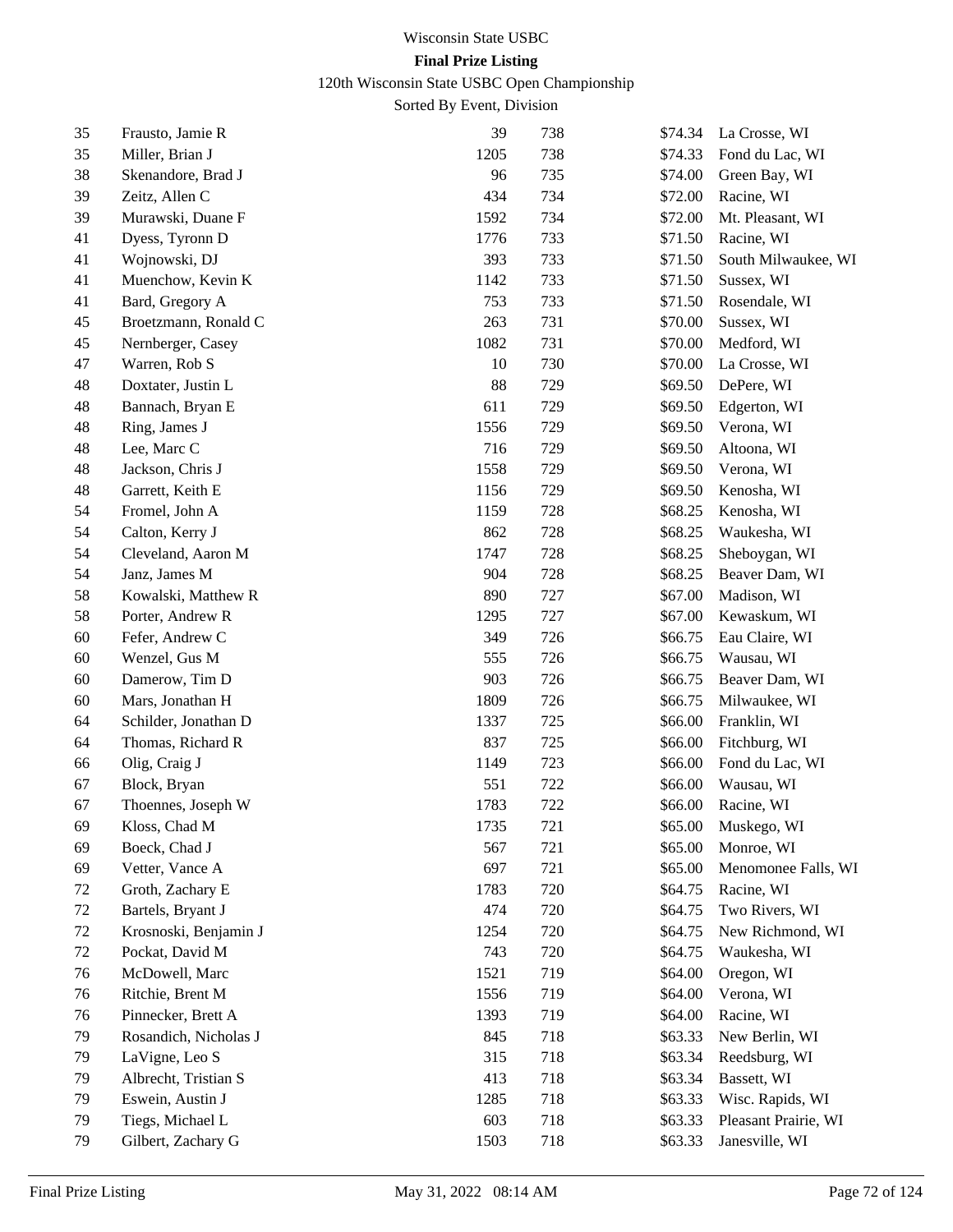120th Wisconsin State USBC Open Championship

| 85  | Steffenson, Jeremy C   | 136  | 717 | \$62.34 | Fall Creek, WI    |
|-----|------------------------|------|-----|---------|-------------------|
| 85  | Hilgendorf, Josef D    | 1299 | 717 | \$62.33 | West Bend, WI     |
| 85  | Teetz, Henry L         | 853  | 717 | \$62.33 | Sussex, WI        |
| 85  | Hebbe, Larry W         | 610  | 717 | \$62.33 | Fort Atkinson, WI |
| 85  | Tregler, Martin A      | 280  | 717 | \$62.34 | Waukesha, WI      |
| 85  | Hoffman, Brian J       | 837  | 717 | \$62.33 | Fitchburg, WI     |
| 91  | Olson, Scott D         | 1728 | 716 | \$61.50 | Appleton, WI      |
| 91  | Mathe, Chris R         | 430  | 716 | \$61.50 | Oshkosh, WI       |
| 91  | Betchkal, Ben M        | 1594 | 716 | \$61.50 | Kenosha, WI       |
| 91  | Palmer, Colt J         | 857  | 716 | \$61.50 | Waukesha, WI      |
| 95  | Bill, Brady A          | 1324 | 715 | \$60.80 | Reedsburg, WI     |
| 95  | Holznagel, Dwain D     | 1702 | 715 | \$60.80 | Madison, WI       |
| 95  | Rathsack, Jerrod       | 475  | 715 | \$60.80 | Manitowoc, WI     |
| 95  | Christianson, Martin C | 661  | 715 | \$60.80 | Waukesha, WI      |
| 95  | Kohlmeyer, Ryan R      | 1523 | 715 | \$60.80 | Germantown, WI    |
| 100 | Kelly, Eric T          | 1728 | 714 | \$60.00 | Appleton, WI      |
| 100 | Hoffman, Michael J     | 1556 | 714 | \$60.00 | Verona, WI        |
| 100 | Behling, Matt R        | 920  | 714 | \$60.00 | Cedarburg, WI     |
| 100 | Kortes, Peter J        | 1557 | 714 | \$60.00 | Verona, WI        |
| 104 | Martin, Jason P        | 825  | 713 | \$59.50 | La Crosse, WI     |
| 104 | Schneider, Zachary T   | 1149 | 713 | \$59.50 | Fond du Lac, WI   |
| 106 | Deppiesse, Joe         | 528  | 712 | \$59.00 | Fredonia, WI      |
| 106 | Torosian, Charles J    | 1784 | 712 | \$59.00 | Union Grove, WI   |
| 106 | Holbek, Cotie J        | 428  | 712 | \$59.00 | Burlington, WI    |
| 106 | Smith, Justin R        | 1595 | 712 | \$59.00 | Kenosha, WI       |
| 106 | Mallow, Justin R       | 1650 | 712 | \$59.00 | Watertown, WI     |
| 111 | Lee, Jeff T            | 1546 | 711 | \$58.00 | Green Bay, WI     |
| 112 | Sweeney, John J        | 538  | 710 | \$58.00 | Random Lake, WI   |
| 112 | Nissen, David C        | 353  | 710 | \$58.00 | Green Lake, WI    |
| 114 | Underthun, Ryan        | 734  | 709 | \$58.00 | New Richmond, WI  |
| 114 | Sasser, Zachary M      | 1595 | 709 | \$58.00 | Kenosha, WI       |
| 114 | Orten, Gerald H        | 540  | 709 | \$58.00 | West Bend, WI     |
| 117 | Krueger, Jeremy D      | 1067 | 708 | \$56.85 | Verona, WI        |
| 117 | Dlugi, Robb A          | 459  | 708 | \$56.85 | Milwaukee, WI     |
| 117 | Crenshaw, Matthew A    | 1394 | 708 | \$56.86 | Racine, WI        |
| 117 | Giese, Kyle E          | 1757 | 708 | \$56.86 | Kenosha, WI       |
| 117 | Hafeman, Ben M         | 1555 | 708 | \$56.86 | Verona, WI        |
| 117 | Klauer, Greg A         | 1374 | 708 | \$56.86 | Dubuque, IA       |
| 117 | Zagar, Ryan J          | 1302 | 708 | \$56.86 | Kenosha, WI       |
| 124 | Kempf, John M          | 852  | 707 | \$56.00 | Jackson, WI       |
| 124 | Riemer, Jerry K        | 422  | 707 | \$56.00 | Burlington, WI    |
| 124 | Savoy, Todd W          | 725  | 707 | \$56.00 | Hudson, WI        |
| 127 | Canales, Randy         | 1757 | 706 | \$55.50 | Kenosha, WI       |
| 127 | Gename, Danielle C     | 1776 | 706 | \$55.50 | Racine, WI        |
| 127 | Vanlangendon, John W   | 83   | 706 | \$55.50 | Green Bay, WI     |
| 127 | Blaine, Kyle A         | 949  | 706 | \$55.50 | Menasha, WI       |
| 131 | Wiest, Kyle A          | 1374 | 705 | \$55.00 | Dubuque, IA       |
| 131 | Green, Brody L         | 320  | 705 | \$55.00 | Potosi, WI        |
| 133 | Loiselle, Steven A     | 1429 | 704 | \$54.50 | Slinger, WI       |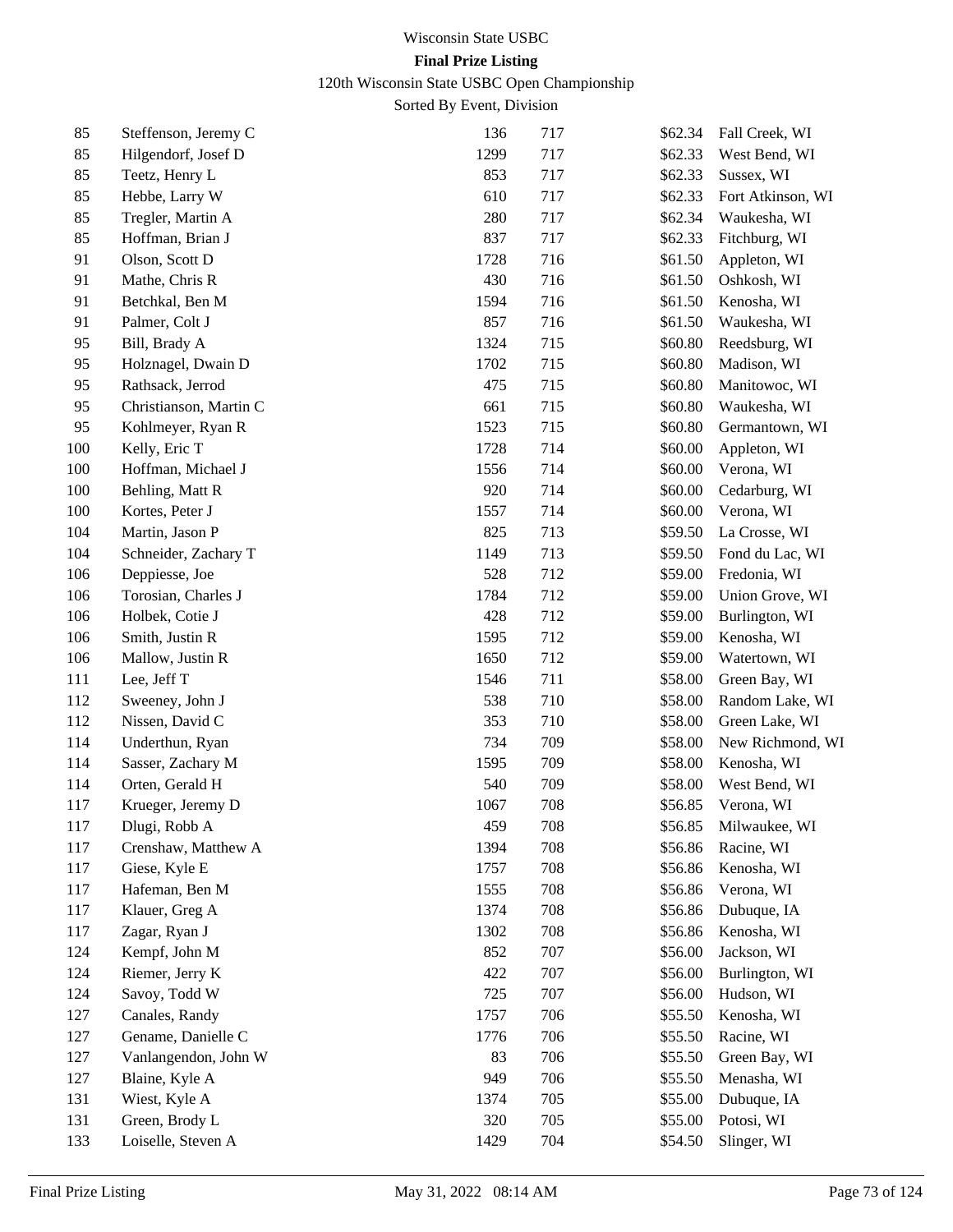120th Wisconsin State USBC Open Championship

| 133 | Fritton, Eric J       | 1727    | 704 | \$54.50 | Neenah, WI           |
|-----|-----------------------|---------|-----|---------|----------------------|
| 133 | Radtke, Scott M       | 284     | 704 | \$54.50 | West Allis, WI       |
| 133 | Staniak, Robert M     | 1730    | 704 | \$54.50 | Germantown, WI       |
| 137 | Breitbach, Phillip J  | 500     | 703 | \$54.00 | Belmont, WI          |
| 137 | Lange, Rob            | 538     | 703 | \$54.00 | Random Lake, WI      |
| 137 | Clark, Alex J         | 1704    | 703 | \$54.00 | Whitewater, WI       |
| 140 | Ayotte, Glenn J       | 699     | 702 | \$53.14 | Ishpeming, MI        |
| 140 | Vail, Ryan T          | 609     | 702 | \$53.15 | Fort Atkinson, WI    |
| 140 | Turner, Aaron R       | 1704    | 702 | \$53.14 | Whitewater, WI       |
| 140 | Dake, Anthony R       | 1518    | 702 | \$53.14 | Stevens Point, WI    |
| 140 | Schmit, Jared D       | 1447    | 702 | \$53.14 | Pulaski, WI          |
| 140 | Weigel, Cody W        | 1700    | 702 | \$53.14 | Menasha, WI          |
| 140 | Larson, Josh L        | 698     | 702 | \$53.15 | Negaunee, MI         |
| 147 | Hietpas, Nick J       | 1679    | 701 | \$52.00 | Kaukauna, WI         |
| 147 | Gregg, Timothy D      | 104     | 701 | \$52.00 | Menomonee Falls, WI  |
| 149 | VanAkkeren, Chris     | 9       | 700 | \$52.00 | La Crosse, WI        |
| 149 | Burt, Jesse A         | 1072    | 700 | \$52.00 | Sheboygan, WI        |
| 149 | Frei, Matthew J       | 378     | 700 | \$52.00 | Eau Claire, WI       |
| 149 | Lehan, John W         | 1284    | 700 | \$52.00 | Prairie Du Sac, WI   |
| 153 | Oettinger, Brandon M  | 93      | 699 | \$51.00 | DePere, WI           |
| 153 | Beyer, Matt           | 978     | 699 | \$51.00 | Ogdensburg, WI       |
| 153 | Gannon, Matthew M     | 299     | 699 | \$51.00 | Madison, WI          |
| 156 | Polinski, Bryan T     | 285     | 698 | \$50.75 | West Allis, WI       |
| 156 | Marthaler, Barry J    | 838     | 698 | \$50.75 | Fitchburg, WI        |
| 156 | Mueller, Eric E       | 696     | 698 | \$50.75 | Menomonee Falls, WI  |
| 156 | Schober, Lyle M       | 481     | 698 | \$50.75 | Beloit, WI           |
| 160 | Cherek, Dan K         | 549     | 697 | \$50.00 | Wausau, WI           |
| 160 | Stock, Matt H         | 1663    | 697 | \$50.00 | Berlin, WI           |
| 162 | Whitehouse, Kenneth R | 539     | 696 | \$49.60 | Muskego, WI          |
| 162 | Maier, Bryan K        | 550     | 696 | \$49.60 | Wausau, WI           |
| 162 | Bryden, Timothy J     | 1406    | 696 | \$49.60 | Oak Creek, WI        |
| 162 | Reetz, Nathan L       | 888     | 696 | \$49.60 | Madison, WI          |
| 162 | Bequest, Steven A     | 1400    | 696 | \$49.60 | Muskego, WI          |
| 167 | Monson, Brendan R     | $710\,$ | 695 | \$49.00 | Altoona, WI          |
| 167 | Oechler, Joel W       | 1158    | 695 | \$49.00 | Pleasant Prairie, WI |
| 169 | Nachtwey, Aaron T     | 1755    | 694 | \$48.33 | Oostburg, WI         |
| 169 | Brose, Duncan E       | 441     | 694 | \$48.34 | Janesville, WI       |
| 169 | Lahde, Philip W       | 341     | 694 | \$48.33 | Somerset, WI         |
| 169 | Betz, Jason K         | 582     | 694 | \$48.34 | West Bend, WI        |
| 169 | Shelp, Mitchell D     | 1022    | 694 | \$48.33 | West Allis, WI       |
| 169 | Gialdella, Erik A     | 1113    | 694 | \$48.33 | Oshkosh, WI          |
| 175 | Yonan, Trevor J       | 10      | 693 | \$47.16 | La Crosse, WI        |
| 175 | Cushman, Nathan R     | 1114    | 693 | \$47.17 | Oshkosh, WI          |
| 175 | Winarski, Conor R     | 1431    | 693 | \$47.17 | Hilbert, WI          |
| 175 | Knoblauch, Jim F      | 538     | 693 | \$47.17 | Random Lake, WI      |
| 175 | Zielke, Jeff R        | 1481    | 693 | \$47.17 | Watertown, WI        |
| 175 | Burr, Ryan M          | 140     | 693 | \$47.16 | Menomonie, WI        |
| 181 | Smith, Riley N        | 1565    | 692 | \$46.17 | West Milwaukee, WI   |
| 181 | Eiting, Mark E        | 1679    | 692 | \$46.17 | Kaukauna, WI         |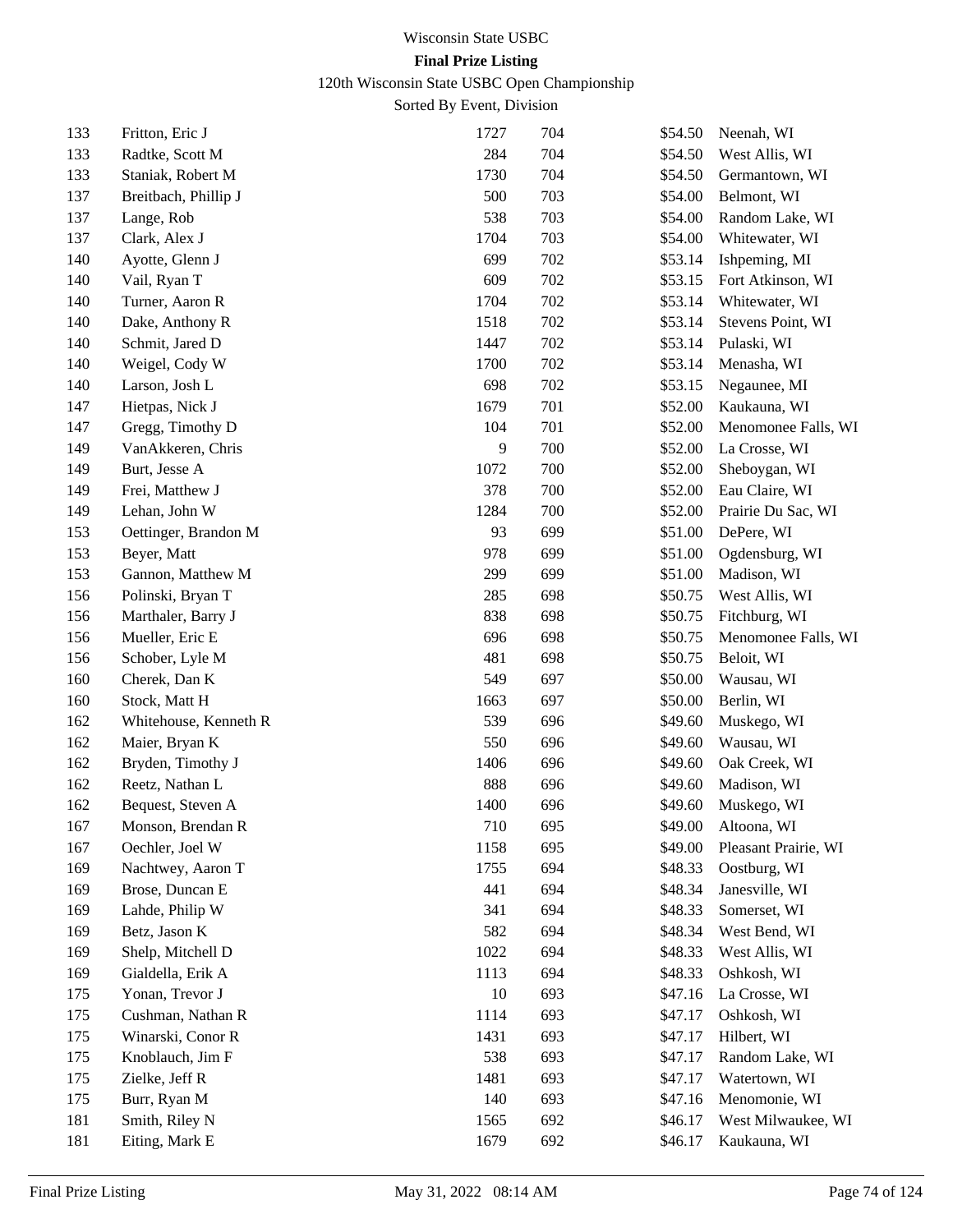120th Wisconsin State USBC Open Championship

| 181 | Mattmiller, Brian R    | 502  | 692 | \$46.16 | Wausau, WI           |
|-----|------------------------|------|-----|---------|----------------------|
| 181 | Haufschild, Daniel R   | 833  | 692 | \$46.17 | Sun Prairie, WI      |
| 181 | Hoefs, Christopher T   | 126  | 692 | \$46.16 | South Milwaukee, WI  |
| 181 | Widner, Bryan T        | 1468 | 692 | \$46.17 | Janesville, WI       |
| 187 | Walden, Robert S       | 394  | 691 | \$45.15 | South Milwaukee, WI  |
| 187 | Meisel, Dustin D       | 1555 | 691 | \$45.14 | Verona, WI           |
| 187 | Smith, Jeffery L       | 890  | 691 | \$45.14 | Madison, WI          |
| 187 | Polarek, Adam J        | 583  | 691 | \$45.15 | Green Bay, WI        |
| 187 | Carus, Marcus E        | 692  | 691 | \$45.14 | Menomonee Falls, WI  |
| 187 | Bouffiou, Ryan D       | 1518 | 691 | \$45.14 | Stevens Point, WI    |
| 187 | Bednarek, Josh J       | 642  | 691 | \$45.14 | Oshkosh, WI          |
| 194 | Gillis, Robert E       | 724  | 690 | \$44.00 | New Richmond, WI     |
| 194 | Boresch, Lennie J      | 1302 | 690 | \$44.00 | Kenosha, WI          |
| 194 | Wolf, Courtney J       | 1615 | 690 | \$44.00 | Kenosha, WI          |
| 194 | Cudnohufsky, Jared L   | 1733 | 690 | \$44.00 | Green Bay, WI        |
| 194 | Burt, Nicole E         | 1072 | 690 | \$44.00 | Sheboygan, WI        |
| 199 | Monday, Bryan D        | 1680 | 689 | \$43.50 | Kaukauna, WI         |
| 199 | Schwartz, Brittany A   | 1674 | 689 | \$43.50 | Oshkosh, WI          |
| 201 | Polomis, Beth A        | 1189 | 688 | \$43.00 | Green Bay, WI        |
| 201 | Lipari, Brandon R      | 1393 | 688 | \$43.00 | Racine, WI           |
| 201 | Krueger, Adam W        | 280  | 688 | \$43.00 | Waukesha, WI         |
| 201 | Mahsem, Leonard J      | 560  | 688 | \$43.00 | South Milwaukee, WI  |
| 201 | Capps, James D         | 1594 | 688 | \$43.00 | Kenosha, WI          |
| 206 | Brandt, Joshua J       | 548  | 687 | \$42.00 | Wausau, WI           |
| 206 | Bunkoske, Joe W        | 904  | 687 | \$42.00 | Beaver Dam, WI       |
| 206 | Lennartz, Jason J      | 696  | 687 | \$42.00 | Menomonee Falls, WI  |
| 206 | Rogalla, Lee A         | 680  | 687 | \$42.00 | Wis. Rapids, WI      |
| 210 | Foster, Jon J          | 367  | 686 | \$42.00 | Osceola, WI          |
| 210 | Steffen, Wes E         | 947  | 686 | \$42.00 | Appleton, WI         |
| 212 | Gibney, Casey L        | 982  | 685 | \$40.86 | Marshall, WI         |
| 212 | Schmitz, Wes J         | 1522 | 685 | \$40.86 | Oregon, WI           |
| 212 | Roberts, Greg T        | 1676 | 685 | \$40.86 | Appleton, WI         |
| 212 | Schiekiera, Aron L     | 1629 | 685 | \$40.86 | Waukesha, WI         |
| 212 | Simon, Chris A         | 435  | 685 | \$40.85 | Racine, WI           |
| 212 | Gebel, Adam R          | 429  | 685 | \$40.85 | Greenfield, WI       |
| 212 | Dudley, Don T          | 833  | 685 | \$40.86 | Sun Prairie, WI      |
| 219 | Becher, Matt J         | 806  | 684 | \$39.33 | Pulaski, WI          |
| 219 | Smith, Russ J          | 1681 | 684 | \$39.33 | Kaukauna, WI         |
| 219 | Barton, Ken A          | 1159 | 684 | \$39.33 | Kenosha, WI          |
| 219 | Kaufmann, Josh G       | 1645 | 684 | \$39.33 | Watertown, WI        |
| 219 | Koch, Kim A            | 603  | 684 | \$39.34 | Pleasant Prairie, WI |
| 219 | Breidenstein, Jeremy D | 440  | 684 | \$39.33 | Janesville, WI       |
| 219 | Gallagher, Kevin M     | 1193 | 684 | \$39.33 | Mineral Point, WI    |
| 219 | Catlin, Tyler J        | 1501 | 684 | \$39.33 | Merrill, WI          |
| 219 | Stittleburg, Douglas D | 315  | 684 | \$39.34 | Reedsburg, WI        |
| 219 | Coenen, Heath J        | 655  | 684 | \$39.34 | East Bristol, WI     |
| 219 | Mead, Matthew K        | 1677 | 684 | \$39.33 | Oshkosh, WI          |
| 219 | Lyons, Scott D         | 815  | 684 | \$39.34 | Janesville, WI       |
| 231 | Stolz, Scott O         | 1033 | 683 | \$37.62 | St. Francis, WI      |
|     |                        |      |     |         |                      |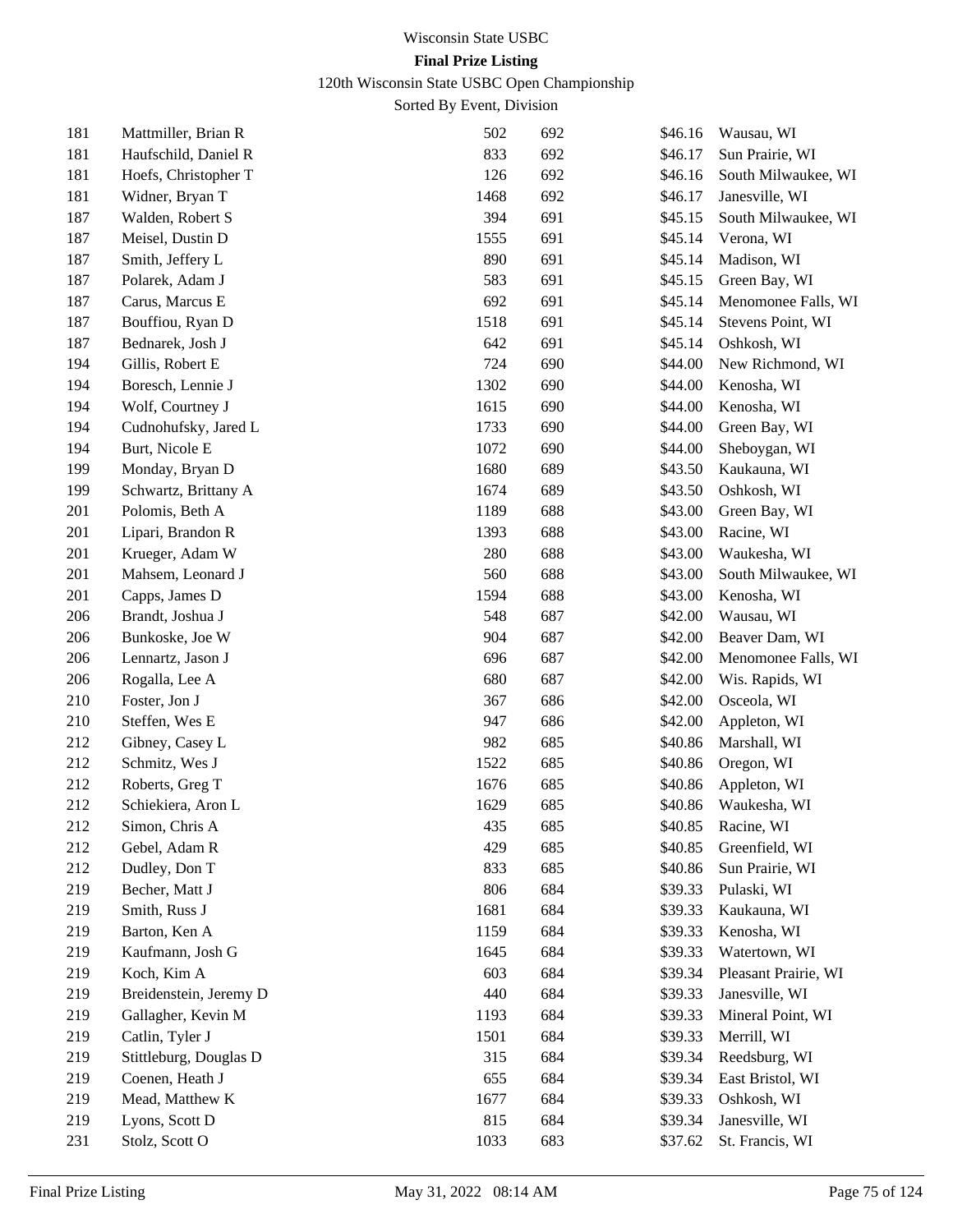120th Wisconsin State USBC Open Championship

| 231 | Williams, Daniel M   | 853  | 683 | \$37.63 | Sussex, WI          |
|-----|----------------------|------|-----|---------|---------------------|
| 231 | Remer, Nicholas A    | 359  | 683 | \$37.62 | Waukesha, WI        |
| 231 | Albrecht, John R     | 420  | 683 | \$37.63 | Burlington, WI      |
| 231 | Whitehouse, Reid C   | 564  | 683 | \$37.63 | New Berlin, WI      |
| 231 | Bisick, Wade B       | 1213 | 683 | \$37.62 | Milwaukee, WI       |
| 231 | Mills, Andy D        | 10   | 683 | \$37.63 | La Crosse, WI       |
| 231 | D'Angelo, James M    | 1469 | 683 | \$37.62 | Belgium, WI         |
| 239 | Cieslak, Aaron J     | 1814 | 682 | \$36.60 | Franklin, WI        |
| 239 | Boeck, Devon         | 567  | 682 | \$36.60 | Monroe, WI          |
| 239 | Laatsch, Edwin T     | 1642 | 682 | \$36.60 | Watertown, WI       |
| 239 | Mours, Jeff          | 1814 | 682 | \$36.60 | Franklin, WI        |
| 239 | Duty, Amber L        | 421  | 682 | \$36.60 | Milwaukee, WI       |
| 244 | Gille, Todd W        | 1702 | 681 | \$36.00 | Madison, WI         |
| 244 | Rusch, Peter K       | 753  | 681 | \$36.00 | Rosendale, WI       |
| 244 | Scherff, Rick        | 1401 | 681 | \$36.00 | Eagle, WI           |
| 244 | Lofquist, Samuel J   | 716  | 681 | \$36.00 | Altoona, WI         |
| 248 | Filtz, Dean J        | 126  | 680 | \$35.00 | South Milwaukee, WI |
| 248 | Hansen, David        | 559  | 680 | \$35.00 | South Milwaukee, WI |
| 248 | Verdecchia, Daniel C | 991  | 680 | \$35.00 | Waukesha, WI        |
| 251 | Savoy, Ryan T        | 725  | 679 | \$35.00 | Hudson, WI          |
| 251 | Maringer, Tony M     | 1393 | 679 | \$35.00 | Racine, WI          |
| 251 | Jastroch, Ryan R     | 1314 | 679 | \$35.00 | New Berlin, WI      |
| 254 | Williams, Ronald A   | 1142 | 678 | \$34.00 | Sussex, WI          |
| 254 | Shaltis, Joel A      | 1275 | 678 | \$34.00 | Rhinelander, WI     |
| 254 | Hanson, Mitchell A   | 34   | 678 | \$34.00 | Onalaska, WI        |
| 254 | Nelson, Austin M     | 655  | 678 | \$34.00 | East Bristol, WI    |
| 254 | Sonnemann, Jesse R   | 702  | 678 | \$34.00 | Germantown, WI      |
| 259 | Becker, Richard B    | 459  | 677 | \$33.00 | Milwaukee, WI       |
| 259 | Lund, Richard D      | 1615 | 677 | \$33.00 | Kenosha, WI         |
| 259 | Basso, Joshua J      | 319  | 677 | \$33.00 | Elkhorn, WI         |
| 259 | Arcand, Chad C       | 807  | 677 | \$33.00 | Pulaski, WI         |
| 259 | Micek, Jason J       | 139  | 677 | \$33.00 | Menomonie, WI       |
| 259 | Knaak, Ken W         | 970  | 677 | \$33.00 | Oak Creek, WI       |
| 259 | Kaul, Michael W      | 1727 | 677 | \$33.00 | Neenah, WI          |
| 259 | Mielke, Ryan L       | 1680 | 677 | \$33.00 | Kaukauna, WI        |
| 267 | LaBar, David J       | 98   | 676 | \$31.50 | Depere, WI          |
| 267 | Hibbard, Matt S      | 764  | 676 | \$31.50 | Mukwonago, WI       |
| 267 | Wirz, Michael        | 725  | 676 | \$31.50 | Hudson, WI          |
| 267 | Krutina, Brandon A   | 276  | 676 | \$31.50 | Germantown, WI      |
| 267 | Doughty, Joshua F    | 1114 | 676 | \$31.50 | Oshkosh, WI         |
| 267 | Grande, Justin B     | 1123 | 676 | \$31.50 | St. Germain, WI     |
| 267 | Meyers, Matt J       | 733  | 676 | \$31.50 | Duluth, MN          |
| 267 | Wilde, Ron K         | 1016 | 676 | \$31.50 | Green Bay, WI       |
| 267 | Rimkus, Joseph E     | 1757 | 676 | \$31.50 | Kenosha, WI         |
| 267 | Guzman, Michael L    | 163  | 676 | \$31.50 | Racine, WI          |
| 277 | Hemmings, Jordan J   | 560  | 675 | \$29.89 | South Milwaukee, WI |
| 277 | Opiola, Bobby W      | 1517 | 675 | \$29.89 | Racine, WI          |
| 277 | De Kerf, Steven J    | 149  | 675 | \$29.89 | Sheboygan Falls, WI |
| 277 | Hoehnen, Stephen M   | 288  | 675 | \$29.89 | Pewaukee, WI        |
|     |                      |      |     |         |                     |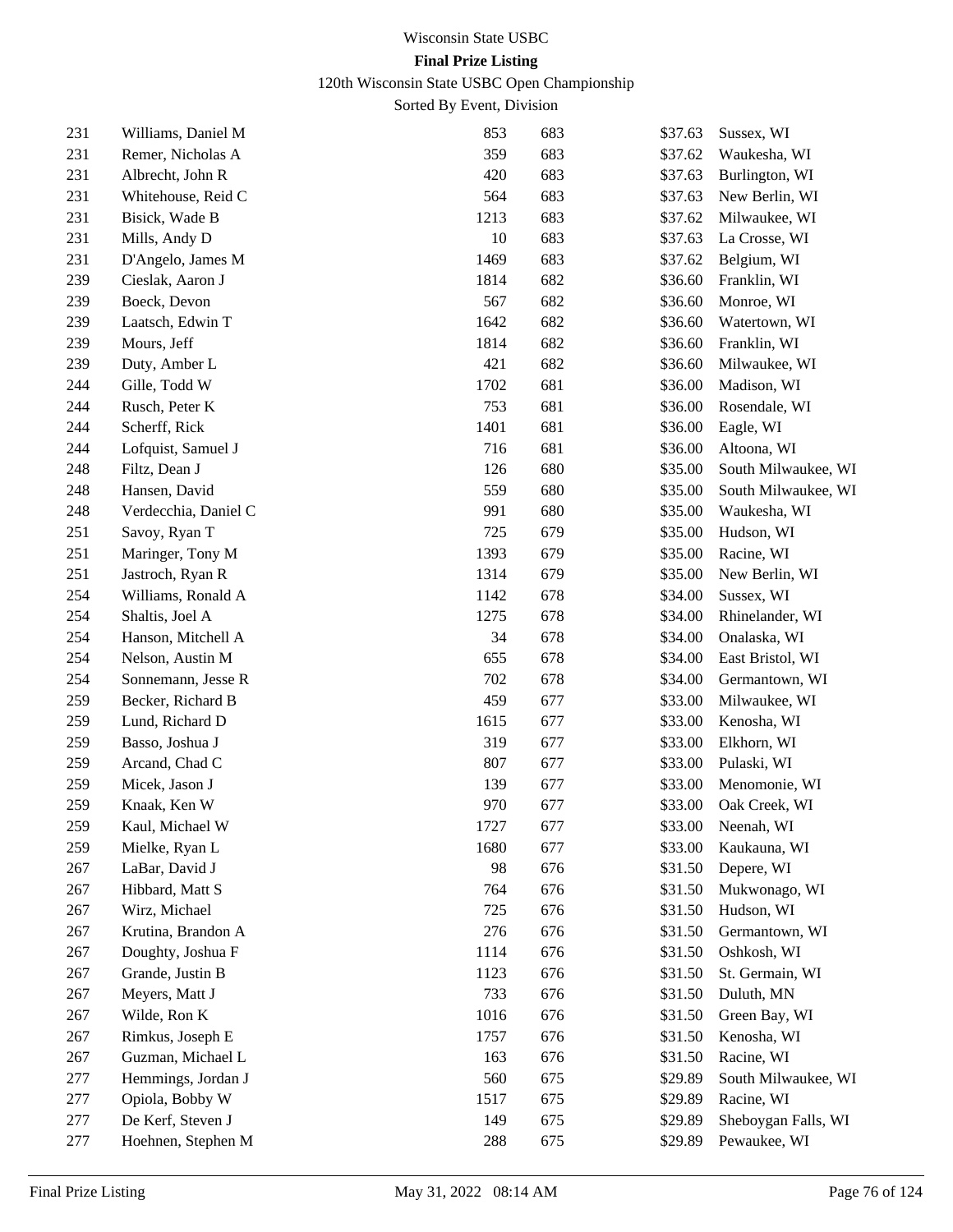120th Wisconsin State USBC Open Championship

| 277 | Firgens, Tim M        | 897  | 675 | \$29.89 | Sheboygan, WI      |
|-----|-----------------------|------|-----|---------|--------------------|
| 277 | Northey, Allen L      | 66   | 675 | \$29.88 | Cambridge, WI      |
| 277 | Kollmann, Jon D       | 754  | 675 | \$29.89 | Fond du Lac, WI    |
| 277 | Wiedmeyer, Josh J     | 582  | 675 | \$29.89 | West Bend, WI      |
| 277 | Nelson, Carl J        | 1340 | 675 | \$29.89 | Milwaukee, WI      |
| 286 | Oettinger, Jesse J    | 93   | 674 | \$29.00 | DePere, WI         |
| 286 | Elliott, Jared        | 548  | 674 | \$29.00 | Wausau, WI         |
| 286 | Salinas, Scott A      | 1393 | 674 | \$29.00 | Racine, WI         |
| 286 | Wells, Craig S        | 226  | 674 | \$29.00 | Oregon, WI         |
| 290 | Resop, Crystal        | 1204 | 673 | \$28.00 | Genoa City, WI     |
| 290 | Michalowski, Nathan D | 1517 | 673 | \$28.00 | Racine, WI         |
| 290 | Kolze, Mark           | 1503 | 673 | \$28.00 | Janesville, WI     |
| 290 | Wurzel, Chris P       | 39   | 673 | \$28.00 | La Crosse, WI      |
| 294 | Olson, Christopher G  | 341  | 672 | \$27.40 | Somerset, WI       |
| 294 | Van Buren, Michael J  | 509  | 672 | \$27.40 | Waupun, WI         |
| 294 | Prein, Jeffrey S      | 1522 | 672 | \$27.40 | Oregon, WI         |
| 294 | Petrin, Mason V       | 1150 | 672 | \$27.40 | Oshkosh, WI        |
| 294 | Anderson, Matt C      | 1064 | 672 | \$27.40 | Mineral Point, WI  |
| 299 | Suckow, Donald L      | 563  | 671 | \$26.00 | Sheboygan, WI      |
| 299 | Skog, Mark A          | 1733 | 671 | \$26.00 | Green Bay, WI      |
| 299 | Piepenburg, Eric S    | 878  | 671 | \$26.00 | Kaukauna, WI       |
| 299 | Willard, Rick R       | 1759 | 671 | \$26.00 | Machesney Park, IL |
| 299 | Richter, Pete C       | 1645 | 671 | \$26.00 | Watertown, WI      |
| 299 | Probst, Toby J        | 70   | 671 | \$26.00 | Cambridge, WI      |
| 299 | Schewe, Geoff P       | 9    | 671 | \$26.00 | La Crosse, WI      |
| 299 | Sonnemann, Cody J     | 699  | 671 | \$26.00 | Ishpeming, MI      |
| 299 | Brooks, John A        | 1394 | 671 | \$26.00 | Racine, WI         |
| 299 | Porter, Kodiak L      | 66   | 671 | \$26.00 | Cambridge, WI      |
| 299 | Fredrickson, Thomas P | 785  | 671 | \$26.00 | Stanley, WI        |
| 299 | Curtice, Jason M      | 1654 | 671 | \$26.00 | Menominee, MI      |
| 311 | Schalow, Jonathan A   | 1344 | 670 | \$24.75 | Monroe, WI         |
| 311 | Staude, Wade A        | 610  | 670 | \$24.75 | Fort Atkinson, WI  |
| 311 | Day, Steven D         | 1524 | 670 | \$24.75 | Milwaukee, WI      |
| 311 | Paul, Dan H           | 1727 | 670 | \$24.75 | Neenah, WI         |
| 315 | Drouillard, Aaron M   | 285  | 669 | \$23.72 | West Allis, WI     |
| 315 | Jonas, Andrew M       | 1644 | 669 | \$23.71 | Watertown, WI      |
| 315 | Weber, John S         | 607  | 669 | \$23.71 | Franklin, WI       |
| 315 | Lulewicz, Thomas      | 1645 | 669 | \$23.71 | Watertown, WI      |
| 315 | Segerstrom, Jeff M    | 466  | 669 | \$23.72 | Mondovi, WI        |
| 315 | Bowe, Brandan S       | 1658 | 669 | \$23.71 | Kaukauna, WI       |
| 315 | Feia, Duane R         | 668  | 669 | \$23.72 | Germantown, WI     |
| 322 | Schilling, Jared A    | 564  | 668 | \$22.50 | New Berlin, WI     |
| 322 | Lundquist, Jon W      | 90   | 668 | \$22.50 | Green Bay, WI      |
| 322 | Howery, Thomas M      | 1522 | 668 | \$22.50 | Oregon, WI         |
| 322 | Ross, Jeffrey P       | 604  | 668 | \$22.50 | Franklin, WI       |
| 322 | Krueger, Matt D       | 1067 | 668 | \$22.50 | Verona, WI         |
| 322 | Fritz, Richard T      | 648  | 668 | \$22.50 | Racine, WI         |
| 322 | Bourassa, Daniel J    | 1728 | 668 | \$22.50 | Appleton, WI       |
| 322 | Rafferty, Dion T      | 1209 | 668 | \$22.50 | Milwaukee, WI      |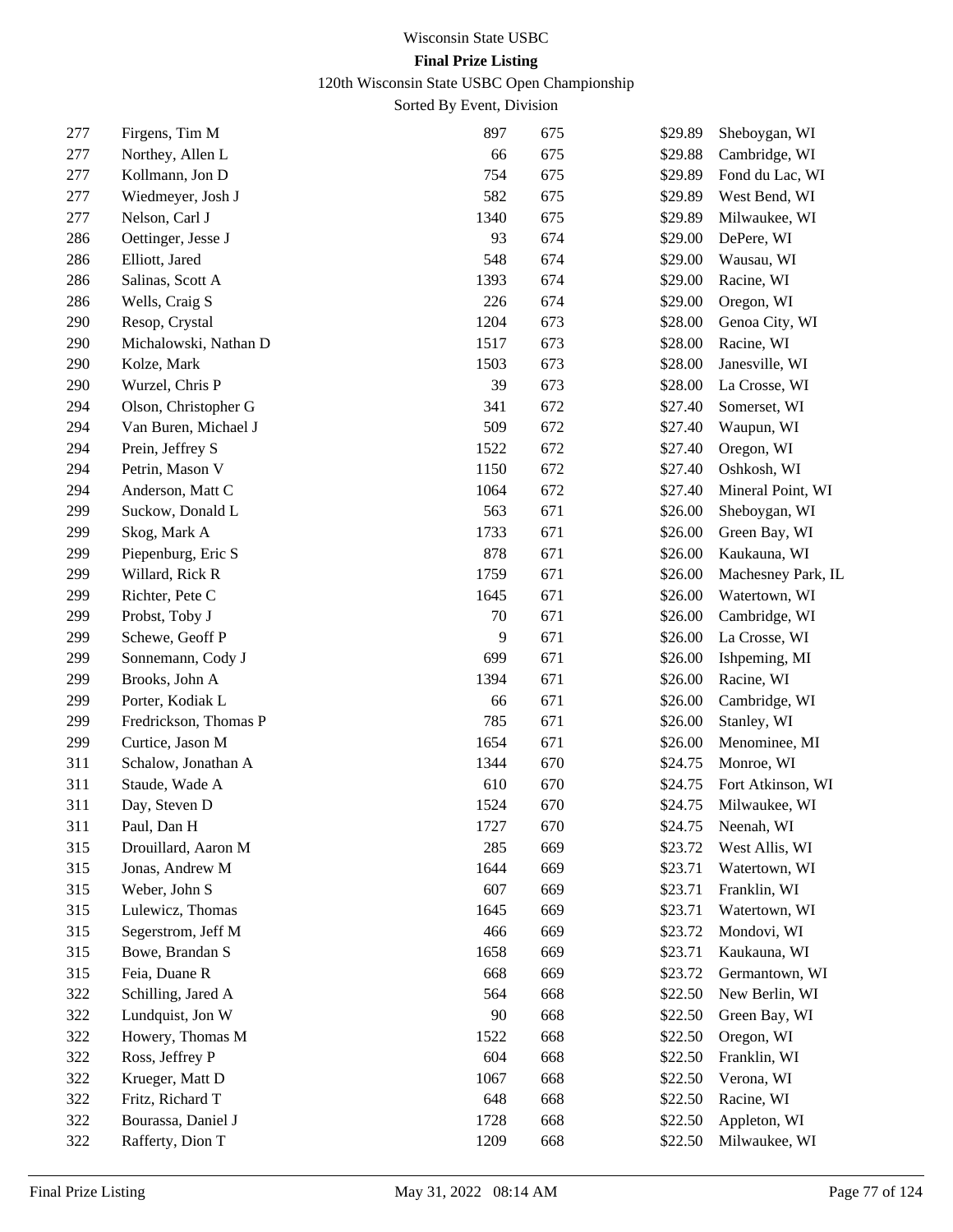120th Wisconsin State USBC Open Championship

| 330 | Monson, Steven S       | 765  | 667 | \$21.33 | Colgate, WI         |
|-----|------------------------|------|-----|---------|---------------------|
| 330 | Larsen, Richard A      | 434  | 667 | \$21.33 | Racine, WI          |
| 330 | Clemons, Dylan E       | 322  | 667 | \$21.34 | Elkhorn, WI         |
| 330 | Busick, Jeff J         | 1654 | 667 | \$21.33 | Menominee, MI       |
| 330 | Strangstalien, Randy L | 41   | 667 | \$21.34 | Westby, WI          |
| 330 | Burkart, Pat J         | 716  | 667 | \$21.33 | Altoona, WI         |
| 336 | Pounders, Michael J    | 1557 | 666 | \$20.11 | Verona, WI          |
| 336 | Holland, Rory R        | 991  | 666 | \$20.11 | Waukesha, WI        |
| 336 | Holden, Nathaniel A    | 118  | 666 | \$20.12 | Waukesha, WI        |
| 336 | Adelmeyer, Donald R    | 1149 | 666 | \$20.11 | Fond du Lac, WI     |
| 336 | Brinkman, Steven F     | 1735 | 666 | \$20.11 | Muskego, WI         |
| 336 | Phillips, Brandon S    | 1227 | 666 | \$20.11 | Milwaukee, WI       |
| 336 | Mueller, Craig M       | 853  | 666 | \$20.11 | Sussex, WI          |
| 336 | Chapman, Daniel        | 1343 | 666 | \$20.11 | Monroe, WI          |
| 336 | Schumacher, John W     | 932  | 666 | \$20.11 | Kewaskum, WI        |
| 345 | Cooley, Donald C       | 1792 | 665 | \$18.56 | Arbor Vitae, WI     |
| 345 | Rydzewski, Joseph J    | 1024 | 665 | \$18.56 | Greendale, WI       |
| 345 | Sommer, Mitchell S     | 702  | 665 | \$18.55 | Germantown, WI      |
| 345 | Gantenbein, Andrew T   | 1368 | 665 | \$18.56 | Cuba City, WI       |
| 345 | Willison, Dan M        | 975  | 665 | \$18.55 | Seymour, WI         |
| 345 | Martini, Terry S       | 648  | 665 | \$18.55 | Racine, WI          |
| 345 | Jaeger, Steven A       | 879  | 665 | \$18.55 | Brookfield, WI      |
| 345 | Dudek, James D         | 1042 | 665 | \$18.56 | Franklin, WI        |
| 345 | Hamilton, Robert E     | 1693 | 665 | \$18.56 | Watertown, WI       |
| 354 | Drew, Benjamin W       | 1382 | 664 | \$17.33 | Hartford, WI        |
| 354 | Kenyon, Jeremy J       | 1781 | 664 | \$17.33 | Racine, WI          |
| 354 | Schulze, Dennis C      | 252  | 664 | \$17.34 | Brodhead, WI        |
| 354 | Schmit, Steve G        | 538  | 664 | \$17.34 | Random Lake, WI     |
| 354 | Marquard, Sean L       | 1518 | 664 | \$17.33 | Stevens Point, WI   |
| 354 | Hedin, Dave E          | 669  | 664 | \$17.33 | Germantown, WI      |
| 360 | Steimle, Daniel J      | 1394 | 663 | \$16.29 | Racine, WI          |
| 360 | Hebbe, Bradley L       | 610  | 663 | \$16.28 | Fort Atkinson, WI   |
| 360 | Reiber, Steven N       | 519  | 663 | \$16.28 | McFarland, WI       |
| 360 | Suprenand, Gavin D     | 1205 | 663 | \$16.29 | Fond du Lac, WI     |
| 360 | Rocco, John G          | 1314 | 663 | \$16.29 | New Berlin, WI      |
| 360 | Nurnberg, Cliff C      | 322  | 663 | \$16.28 | Elkhorn, WI         |
| 360 | Peeters, Brad J        | 1679 | 663 | \$16.29 | Kaukauna, WI        |
| 367 | Dykstra, Paul          | 550  | 662 | \$15.20 | Wausau, WI          |
| 367 | Quinonez, Brandon P    | 1612 | 662 | \$15.20 | Pleasant Prarie, WI |
| 367 | Siharaj, Jack          | 1631 | 662 | \$15.20 | Green Bay, WI       |
| 367 | Thill, Michael A       | 982  | 662 | \$15.20 | Marshall, WI        |
| 367 | Olson, Gerald L        | 1015 | 662 | \$15.20 | Duluth, MN          |
| 372 | Pierzchalski, Jason A  | 401  | 661 | \$14.28 | Franklin, WI        |
| 372 | Footit, Steven J       | 1469 | 661 | \$14.29 | Belgium, WI         |
| 372 | Disterhaft, Cody A     | 353  | 661 | \$14.28 | Green Lake, WI      |
| 372 | Scott, Robert A        | 1042 | 661 | \$14.29 | Franklin, WI        |
| 372 | Oleson, Chuck L        | 1270 | 661 | \$14.29 | Hancock, WI         |
| 372 | Fosdick, James L       | 1702 | 661 | \$14.29 | Madison, WI         |
| 372 | Dickmann, Glenn D      | 384  | 661 | \$14.28 | Hubertus, WI        |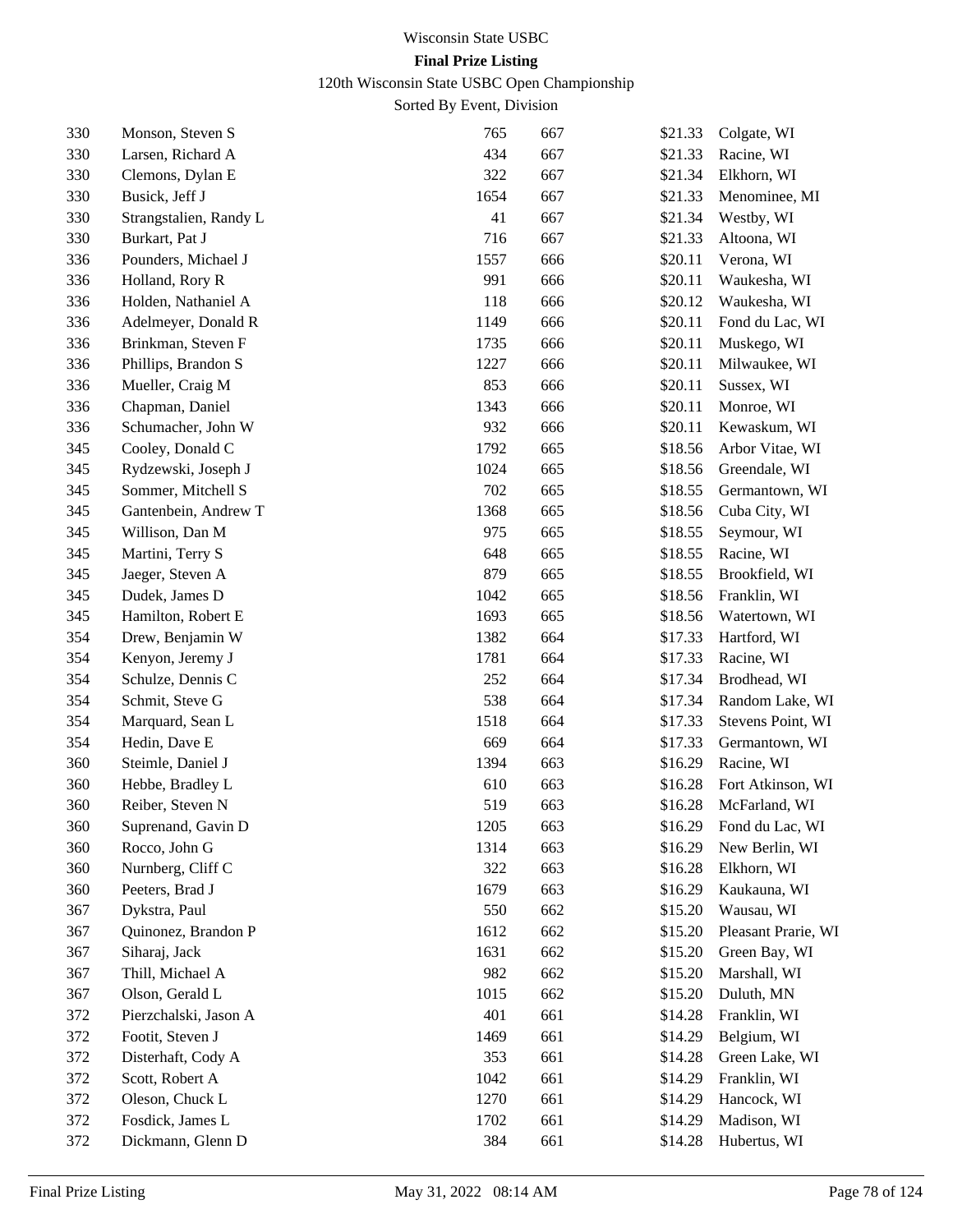120th Wisconsin State USBC Open Championship

Sorted By Event, Division

| 379 | Miller, Brian M                        | 537          |     | 660 | \$13.14 | Kewaskum, WI        |
|-----|----------------------------------------|--------------|-----|-----|---------|---------------------|
| 379 | DeVuyst, Douglas D                     | 414          |     | 660 | \$13.15 | Janesville, WI      |
| 379 | Nolan, Tyler L                         | 216          |     | 660 | \$13.15 | Green Bay, WI       |
| 379 | Drager, Bryan M                        | 1114         |     | 660 | \$13.14 | Oshkosh, WI         |
| 379 | Zydzik, Matthew A                      |              | 702 | 660 | \$13.14 | Germantown, WI      |
| 379 | Holznagel, Scott J                     |              | 105 | 660 | \$13.14 | Madison, WI         |
| 379 | Sime, Nathan A                         | 982          |     | 660 | \$13.14 | Marshall, WI        |
| 386 | Weber, Jason                           | 1157         |     | 659 | \$11.75 | Kenosha, WI         |
| 386 | Cavanaugh, Daniel T                    |              | 536 | 659 | \$11.75 | Grafton, WI         |
| 386 | Cady, Glenn R                          | 988          |     | 659 | \$11.75 | Iola, WI            |
| 386 | Moudry, Edward R                       |              | 850 | 659 | \$11.75 | New Berlin, WI      |
| 386 | Pederson, Eric T                       |              | 34  | 659 | \$11.75 | Onalaska, WI        |
| 386 | Fakes, Tracy A                         | 701          |     | 659 | \$11.75 | Menomonee Falls, WI |
| 386 | Ewig, Andrew S                         | 1273         |     | 659 | \$11.75 | Port Washington, WI |
| 386 | Compton, Andy R                        |              | 98  | 659 | \$11.75 | Depere, WI          |
| 394 | Hitz, Mike S                           |              | 280 | 658 | \$10.00 | Waukesha, WI        |
| 394 | Lafave, Wendy M                        | 1189         |     | 658 | \$10.00 | Green Bay, WI       |
| 394 | Weiss, Kevin K                         |              | 98  | 658 | \$10.00 | Depere, WI          |
| 394 | Schwartz, Rylee Z                      | 1205         |     | 658 | \$10.00 | Fond du Lac, WI     |
| 394 | Corlette, William J                    | 1814         |     | 658 | \$10.00 | Franklin, WI        |
| 394 | Massey, Austin J                       | 496          |     | 658 | \$10.00 | Belmont, WI         |
| 394 | Baeten, Brent R                        |              | 88  | 658 | \$10.00 | DePere, WI          |
| 394 | Henzig, David H                        | 357          |     | 658 | \$10.00 | Waukesha, WI        |
| 394 | Orvis, Ryan J                          | 217          |     | 658 | \$10.00 | Green Bay, WI       |
|     | Total prizes awarded in this division: | \$19,359.00  |     |     |         |                     |
|     | Total prizes awarded in this event:    | \$124,819.02 |     |     |         |                     |

#### **All Events Handicapped, 175 & Under, Handicapped**

| <b>Place</b>   | Team name              | <b>Entry</b> | <b>Score</b> | Prize      | From               |
|----------------|------------------------|--------------|--------------|------------|--------------------|
| 1              | Haselwander, Douglas J | 1620         | 1,998        | \$1,000.00 | Prairie Du Sac, WI |
| $\overline{c}$ | Ohmert, Thomas         | 1376         | 1,973        | \$500.00   | Dubuque, IA        |
| 3              | Pasker, Bobby B        | 566          | 1,935        | \$455.00   | Monroe, WI         |
| 4              | Schell, Jeremy J       | 1625         | 1,933        | \$415.00   | Sauk City, WI      |
| 5              | Diedrich, David A      | 1043         | 1,931        | \$377.00   | Caledonia, WI      |
| 6              | Miller, Dawson L       | 1325         | 1,920        | \$345.00   | Reedsburg, WI      |
| 7              | Remer, Alex            | 709          | 1,899        | \$315.00   | Elkhorn, WI        |
| 8              | Dvorak, Josh M         | 631          | 1,895        | \$288.00   | Kewaunee, WI       |
| 9              | Thao, Dao              | 658          | 1,893        | \$264.00   | East Bristol, WI   |
| 10             | Freye, Travis C        | 186          | 1,886        | \$242.00   | DeForest, WI       |
| 11             | Johnson, Joshua M      | 1623         | 1,874        | \$223.00   | Sauk City, WI      |
| 12             | Lowenhogen, Hunter     | 1619         | 1,870        | \$205.00   | Lodi, WI           |
| 13             | Thao, Vong             | 658          | 1,869        | \$189.00   | East Bristol, WI   |
| 14             | Demith, Nick R         | 1125         | 1,865        | \$175.00   | St. Germain, WI    |
| 15             | Kadlec, John           | 1541         | 1,862        | \$162.00   | Luxemburg, WI      |
| 16             | Taylor, Lewis D        | 1618         | 1,860        | \$149.00   | Waunakee, WI       |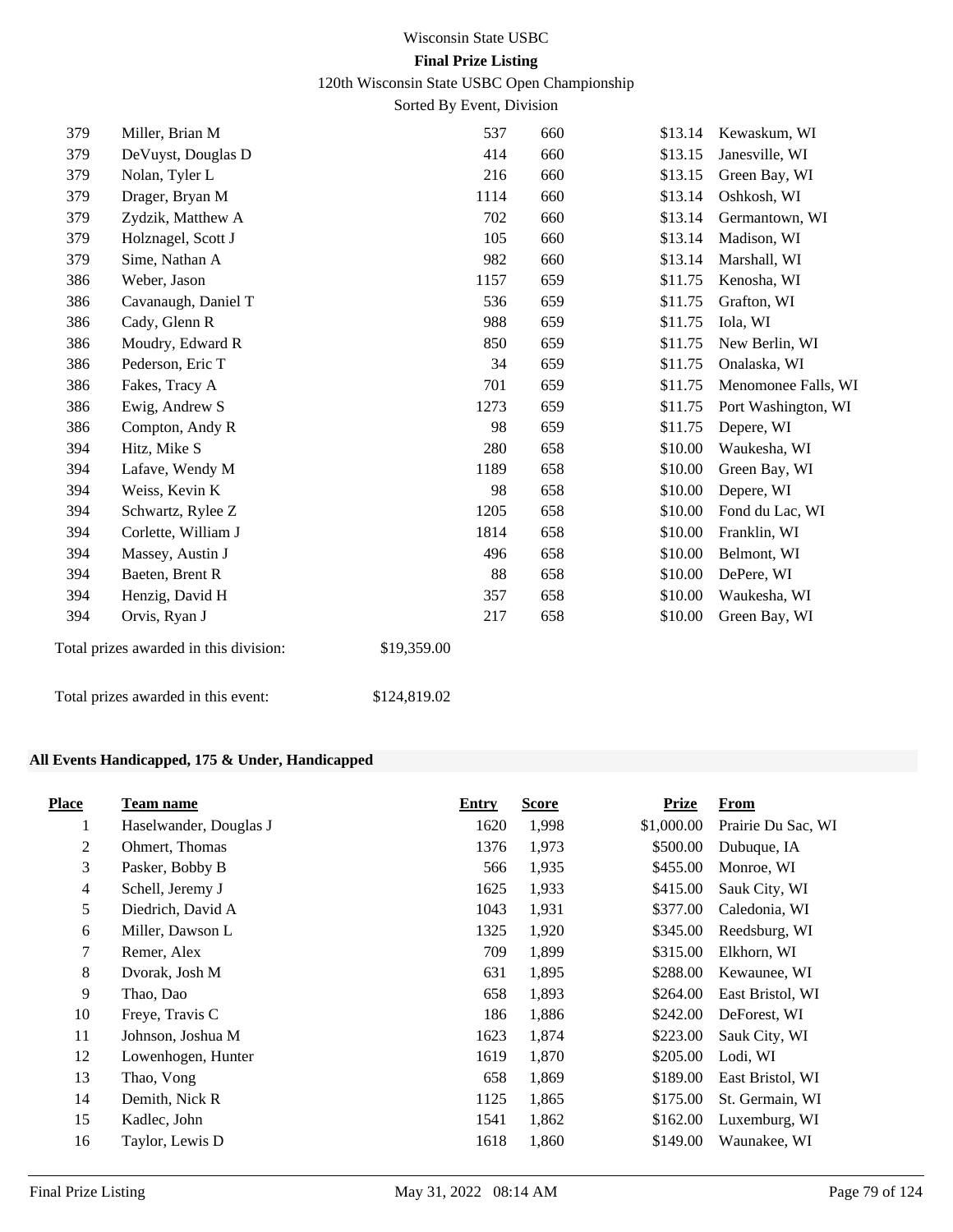120th Wisconsin State USBC Open Championship

| 17 | Lorenz, Ardell L       | 588  | 1,857 | \$139.00 | Cameron, WI            |
|----|------------------------|------|-------|----------|------------------------|
| 18 | Elliott, Shawn R       | 599  | 1,854 | \$129.00 | Rice Lake, WI          |
| 19 | McGowan, Derek J       | 1345 | 1,852 | \$113.33 | Monroe, WI             |
| 19 | FRANK, CODY A          | 585  | 1,852 | \$113.34 | Cameron, WI            |
| 19 | Richmond, Randall K    | 1353 | 1,852 | \$113.33 | Lake Geneva, WI        |
| 22 | Harwig, Justin A       | 1258 | 1,849 | \$100.00 | Waukesha, WI           |
| 23 | Stump, Lindsey         | 1108 | 1,846 | \$94.00  | Greenwood, WI          |
| 24 | Jensen, Wyatt          | 1052 | 1,837 | \$89.00  | Weston, WI             |
| 25 | Reinert, Rich R        | 1617 | 1,835 | \$83.00  | Prairie Du Sac, WI     |
| 25 | Houldsworth, Brandon L | 106  | 1,835 | \$83.00  | Oregon, WI             |
| 27 | Bowen, Courtney        | 498  | 1,833 | \$77.00  | Belmont, WI            |
| 28 | Dumdey, Josh M         | 552  | 1,831 | \$73.00  | Wausau, WI             |
| 29 | Walstra, Jeff          | 61   | 1,830 | \$69.00  | Fox Lake, WI           |
| 30 | Hart, Robert F         | 1772 | 1,828 | \$67.00  | Big Bend, WI           |
| 31 | Faber, Donald A        | 1331 | 1,827 | \$64.00  | Redgranite, WI         |
| 32 | Andrews, Maxwell A     | 821  | 1,826 | \$62.00  | Beloit, WI             |
| 33 | Frame, Tylor J         | 1045 | 1,823 | \$58.34  | Janesville, WI         |
| 33 | Pochert, Paula L       | 1318 | 1,823 | \$58.33  | New Berlin, WI         |
| 33 | Graff, Cole            | 1191 | 1,823 | \$58.33  | Wausau, WI             |
| 36 | Villanueva, Juan J     | 1724 | 1,822 | \$55.00  | Cudahy, WI             |
| 37 | Schultz, Jared L       | 61   | 1,821 | \$52.67  | Fox Lake, WI           |
| 37 | Mc Cauley, Cox         | 161  | 1,821 | \$52.66  | Janesville, WI         |
| 37 | Behnke, Austin T       | 952  | 1,821 | \$52.67  | Appleton, WI           |
| 40 | Hasseini, Shane        | 161  | 1,817 | \$50.00  | Janesville, WI         |
| 41 | Millin, Dustin E       | 868  | 1,816 | \$49.00  | Prairie Du Chein, WI   |
| 42 | Ghastin, Ross R        | 469  | 1,815 | \$47.50  | Richland Center, WI    |
| 42 | Keister, Roger F       | 867  | 1,815 | \$47.50  | Lancaster, WI          |
| 44 | North, Harold E        | 242  | 1,814 | \$46.50  | DeForest, WI           |
| 44 | Patschull, William G   | 464  | 1,814 | \$46.50  | Onalaska, WI           |
| 46 | Carlson, Michael J     | 777  | 1,813 | \$46.00  | Gladstone, MI          |
| 47 | Whitburn, Elizabeth    | 802  | 1,811 | \$45.00  | Grafton, WI            |
| 48 | Handy, James D         | 11   | 1,810 | \$45.00  | Hebron, IL             |
| 49 | Yang, Thai             | 657  | 1,809 | \$44.00  | East Bristol, WI       |
| 49 | Lesnick, Anthony G     | 1305 | 1,809 |          | \$44.00 New Berlin, WI |
| 51 | Freagon, Payton J      | 301  | 1,808 | \$43.00  | Cadott, WI             |
| 52 | Strack, Roger W        | 146  | 1,805 | \$43.00  | Fennimore, WI          |
| 53 | Ellringer, Brett       | 442  | 1,804 | \$42.00  | Caledonia, MN          |
| 54 | Moris, Phillip E       | 145  | 1,803 | \$42.00  | Fennimore, WI          |
| 55 | Nolley, Garet A        | 1619 | 1,799 | \$42.00  | Lodi, WI               |
| 55 | Oppliger, Mary R       | 1040 | 1,799 | \$42.00  | West Allis, WI         |
| 57 | Kirkpatrick, Charles W | 1606 | 1,798 | \$41.00  | Pleasant Prairie, WI   |
| 58 | Case, Aaron N          | 929  | 1,797 | \$41.00  | West Allis, WI         |
| 59 | Garza, John M          | 599  | 1,796 | \$41.00  | Rice Lake, WI          |
| 59 | Rieger, Patrick R      | 530  | 1,796 | \$41.00  | Random Lake, WI        |
| 61 | LAMBELE, BEN           | 1257 | 1,792 | \$41.00  | Elk Mound, WI          |
| 62 | Loose, Bryce M         | 768  | 1,789 | \$40.00  | Chilton, WI            |
| 63 | Diven, Jeff R          | 922  | 1,788 | \$40.00  | Plymouth, WI           |
| 63 | McCarter, Matthew J    | 1245 | 1,788 | \$40.00  | Ladysmith, WI          |
| 65 | Shafer, Harry T        | 1332 | 1,787 | \$40.00  | Wautoma, WI            |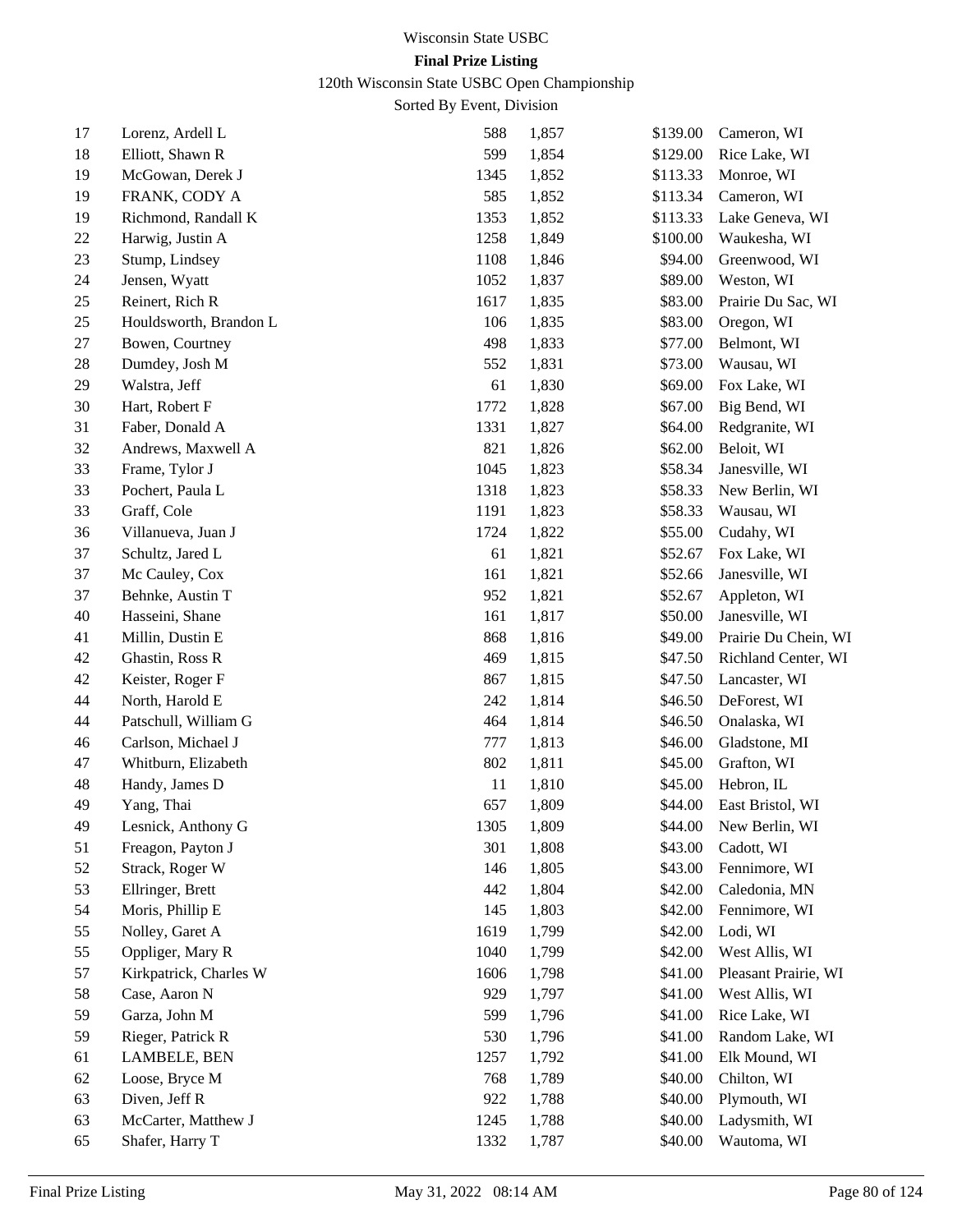120th Wisconsin State USBC Open Championship

| 66  | Kinard, Brett          | 304  | 1,786 | \$40.00 | Cornell, WI          |
|-----|------------------------|------|-------|---------|----------------------|
| 67  | Dorner, Nathan         | 1544 | 1,785 | \$40.00 | Casco, WI            |
| 68  | Tallman, Frank A       | 659  | 1,784 | \$40.00 | Monroe, WI           |
| 69  | Thao, Khamla           | 658  | 1,783 | \$40.00 | East Bristol, WI     |
| 70  | Koch, David L          | 805  | 1,782 | \$40.00 | Grafton, WI          |
| 71  | Hauser, Riley M        | 973  | 1,781 | \$39.00 | Marion, WI           |
| 71  | Saldana, Jennifer N    | 1088 | 1,781 | \$39.00 | West Allis, WI       |
| 71  | Klemett, Ashley K      | 492  | 1,781 | \$39.00 | South Beloit, IL     |
| 71  | Vidanagamage, Ducky    | 339  | 1,781 | \$39.00 | Neenah, WI           |
| 75  | Anderson, Brendan D    | 1734 | 1,780 | \$38.00 | <b>GREEN BAY, WI</b> |
| 76  | Miller, Brian L        | 220  | 1,779 | \$38.00 | Delavan, WI          |
| 77  | Zembrowski, Tami A     | 60   | 1,777 | \$38.00 | Waukesha, WI         |
| 77  | Ohmert, Ariel          | 1376 | 1,777 | \$38.00 | Dubuque, IA          |
| 79  | Ford, John P           | 1562 | 1,774 | \$38.00 | Milwaukee, WI        |
| 79  | Schendel, Angela L     | 798  | 1,774 | \$38.00 | Clinton, WI          |
| 79  | Kraemer, Jacob R       | 649  | 1,774 | \$38.00 | Lone Rock, WI        |
| 82  | Bublitz, Timothy E     | 1386 | 1,773 | \$37.75 | West Allis, WI       |
| 82  | Nape, Tyler T          | 1564 | 1,773 | \$37.75 | West Milwaukee, WI   |
| 82  | Stine, Lance R         | 1154 | 1,773 | \$37.75 | Union Grove, WI      |
| 82  | Johnsen, Mike J        | 717  | 1,773 | \$37.75 | Cottage Grove, MN    |
| 86  | Hall, Peyton M         | 1131 | 1,771 | \$37.00 | Prairie Du Chien, WI |
| 86  | Olson, Darin W         | 717  | 1,771 | \$37.00 | Cottage Grove, MN    |
| 86  | Scherr, Lori           | 802  | 1,771 | \$37.00 | Grafton, WI          |
| 89  | Dehring, Robert F      | 58   | 1,770 | \$37.00 | Watertown, WI        |
| 90  | Andersen, David R      | 1044 | 1,769 | \$37.00 | Oak Creek, WI        |
| 90  | Ruf, Joseph R          | 290  | 1,769 | \$37.00 | Sussex, WI           |
| 92  | Demers, Tony J         | 598  | 1,767 | \$37.00 | Rice Lake, WI        |
| 92  | Satterburg, Jonathon J | 772  | 1,767 | \$37.00 | Kaukauna, WI         |
| 94  | Mc Nally, Adam X       | 1803 | 1,766 | \$37.00 | Brookfield, WI       |
| 94  | Molls, Kevin C         | 1828 | 1,766 | \$37.00 | Cumberland, WI       |
| 94  | Skenadore, James M     | 217  | 1,766 | \$37.00 | Green Bay, WI        |
| 97  | Harwig, Jeff L         | 1258 | 1,765 | \$36.00 | Waukesha, WI         |
| 98  | Schneider, Kenneth L   | 1260 | 1,764 | \$36.00 | Tomahawk, WI         |
| 98  | Faust, Dena            | 1148 | 1,764 | \$36.00 | Beaver Dam, WI       |
| 100 | Stroik, Jordan W       | 180  | 1,761 | \$36.00 | Stoughton, WI        |
| 100 | Wehe, Timothy J        | 709  | 1,761 | \$36.00 | Elkhorn, WI          |
| 102 | Eddy, Pamela K         | 827  | 1,760 | \$36.00 | La Crosse, WI        |
| 102 | Nyman, Kyle R          | 329  | 1,760 | \$36.00 | Brodhead, WI         |
| 102 | Pascucci, Michael A    | 891  | 1,760 | \$36.00 | Madison, WI          |
| 102 | Schafer, Andy P        | 1356 | 1,760 | \$36.00 | Muskego, WI          |
| 106 | Jander, Kyle M         | 1333 | 1,759 | \$36.00 | Princeton, WI        |
| 107 | Hulberg, Brian         | 1180 | 1,757 | \$35.50 | Arcadia, WI          |
| 107 | Duquaine, Michael E    | 1124 | 1,757 | \$35.50 | St. Germain, WI      |
| 109 | Salta, Rick L          | 478  | 1,755 | \$35.00 | Manitowoc, WI        |
| 109 | Coplien, Matthew D     | 566  | 1,755 | \$35.00 | Monroe, WI           |
| 111 | Jones, Cole J          | 187  | 1,754 | \$35.00 | DeForest, WI         |
| 111 | Gibbons, Dean M        | 101  | 1,754 | \$35.00 | Prairie Du Sac, WI   |
| 113 | Kuhl, Evan             | 1364 | 1,753 | \$35.00 | East Dubuque, IL     |
| 113 | Kohls, Doug A          | 752  | 1,753 | \$35.00 | Watertown, WI        |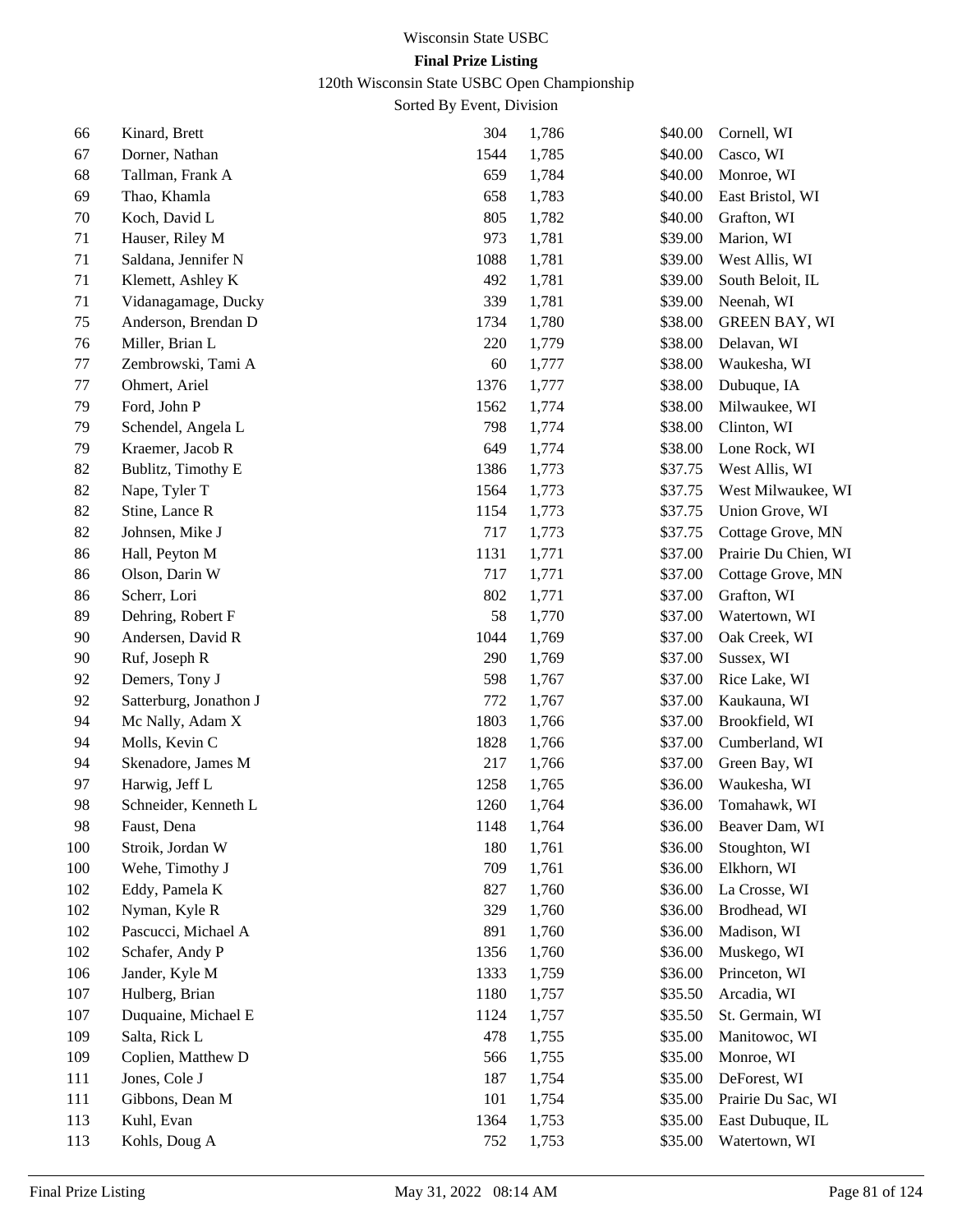120th Wisconsin State USBC Open Championship

| 115 | Wisner, Dwight K      | 585                      | 1,751 | \$35.00 | Cameron, WI         |
|-----|-----------------------|--------------------------|-------|---------|---------------------|
| 115 | Poeschel, Chris J     | 986                      | 1,751 | \$35.00 | Amherst, WI         |
| 117 | Krocker, Jeff R       | 571                      | 1,748 | \$35.00 | Portage, WI         |
| 117 | Feira, James R        | 1402                     | 1,748 | \$35.00 | CORNELL, WI         |
| 117 | Villwock, Jackie S    | 671                      | 1,748 | \$35.00 | Pewaukee, WI        |
| 120 | Bazille, Steve G      | 1247                     | 1,747 | \$34.00 | Glenwood City, WI   |
| 120 | Moua, Peter C         | 658                      | 1,747 | \$34.00 | East Bristol, WI    |
| 122 | Gauger, Scott W       | 649                      | 1,746 | \$34.00 | Lone Rock, WI       |
| 123 | Pascucci, Greg A      | 60                       | 1,745 | \$34.00 | Waukesha, WI        |
| 123 | Lew, Austin R         | 783                      | 1,745 | \$34.00 | Stanley, WI         |
| 125 | Miller, Robert D      | 79                       | 1,744 | \$34.00 | Green Bay, WI       |
| 125 | Warrenburg, Ryne J    | 11                       | 1,744 | \$34.00 | Hebron, IL          |
| 127 | Klimeck, Gloria       | 357                      | 1,743 | \$34.00 | Waukesha, WI        |
| 128 | Harms, Christopher G  | 866                      | 1,742 | \$34.00 | Dousman, WI         |
| 128 | Johnson, Jacob R      | 1623                     | 1,742 | \$34.00 | Sauk City, WI       |
| 130 | Meidl, Michael J      | 1232                     | 1,741 | \$33.14 | Wausau, WI          |
| 130 | Fuchs, Nicole         | 1415                     | 1,741 | \$33.14 | Sussex, WI          |
| 130 | Mack, Brad S          | 1618                     | 1,741 | \$33.14 | Waunakee, WI        |
| 130 | Stephens, Jordon T    | 591                      | 1,741 | \$33.14 | Cameron, WI         |
| 130 | Beckwith, Brian C     | 134                      | 1,741 | \$33.15 | Belleville, WI      |
| 130 | Maves, Jonathon L     | 835                      | 1,741 | \$33.14 | Sun Prairie, WI     |
| 130 | Backhaus, Eric J      | 471                      | 1,741 | \$33.15 | Manitowoc, WI       |
| 137 | Wegner, Rob R         | 1271                     | 1,740 | \$33.00 | Hancock, WI         |
| 138 | Heilman, James P      | 1458                     | 1,739 | \$33.00 | Spooner, WI         |
| 138 | Tarnowski, Gregg E    | 1441                     | 1,739 | \$33.00 | Waukesha, WI        |
| 140 | Braden, Kyle K        | 276                      | 1,738 | \$32.75 | Germantown, WI      |
| 140 | Brazeau, Andrew G     | 303                      | 1,738 | \$32.75 | Cadott, WI          |
| 140 | Willms, Adam          | 564                      | 1,738 | \$32.75 | New Berlin, WI      |
| 140 | Sannes, Ginger        | 1216                     | 1,738 | \$32.75 | Janesville, WI      |
| 144 | Krueger, Ryan J       | 291                      | 1,737 | \$32.00 | Sussex, WI          |
| 144 | Poppe, Kayla L        | 302                      | 1,737 | \$32.00 | Cadott, WI          |
| 146 | Wilcox, Ronald A      | 1410                     | 1,736 | \$32.00 | Milwaukee, WI       |
| 146 | Bethel, Kelsie A      | $\overline{\mathcal{L}}$ | 1,736 | \$32.00 | Hollandale, WI      |
| 148 | Pedersen, Tim R       | 1176                     | 1,735 |         | \$32.00 Hammond, WI |
| 148 | Nicklaus, Richard L   | 1659                     | 1,735 | \$32.00 | Brillion, WI        |
| 150 | Foth, Cordell D       | 1763                     | 1,734 | \$32.00 | Greenfield, WI      |
| 151 | Foy, Patrick W        | 1420                     | 1,733 | \$32.00 | Sister Bay, WI      |
| 152 | Abfall, Daniel B      | 580                      | 1,732 | \$32.00 | Franklin, WI        |
| 153 | Boex, Heather L       | 245                      | 1,731 | \$31.34 | Green Bay, WI       |
| 153 | Fried, John           | 1359                     | 1,731 | \$31.33 | Potosi, WI          |
| 153 | Hanson, Antwaun P     | 1711                     | 1,731 | \$31.33 | Lodi, WI            |
| 156 | Schmitt, Brian D      | 1624                     | 1,730 | \$31.00 | Sauk City, WI       |
| 156 | Ripp, Kyle J          | 1480                     | 1,730 | \$31.00 | Lodi, WI            |
| 156 | Feller, Chloe A       | 1242                     | 1,730 | \$31.00 | Ladysmith, WI       |
| 159 | Platta, Mary Jo M     | 979                      | 1,729 | \$31.00 | Amherst, WI         |
| 159 | Pape, Robert W        | 1140                     | 1,729 | \$31.00 | Menomonee Fls, WI   |
| 159 | Buhrow, Ryan S        | 592                      | 1,729 | \$31.00 | Cameron, WI         |
| 159 | Fitzgerald, Charles J | 1664                     | 1,729 | \$31.00 | Berlin, WI          |
| 163 | Manthey, Jeremy J     | 1287                     | 1,728 | \$30.50 | Wisc. Rapids, WI    |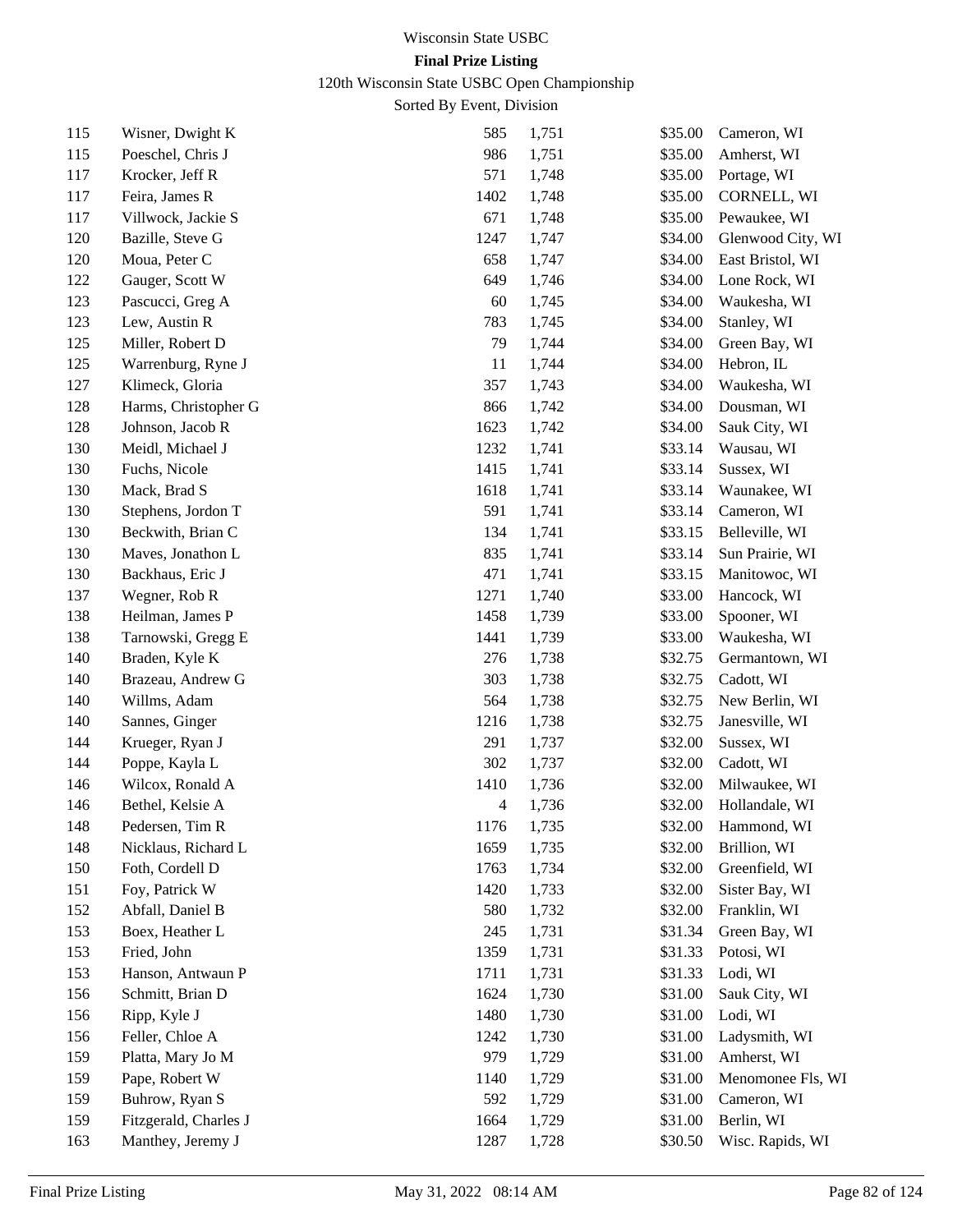120th Wisconsin State USBC Open Championship

| 163 | Hansford, Christian J | 1286 | 1,728 | \$30.50 | Wisc. Rapids, WI     |
|-----|-----------------------|------|-------|---------|----------------------|
| 163 | Schroepfer, Tony      | 372  | 1,728 | \$30.50 | Osceola, WI          |
| 163 | Wilson, Parker A      | 1095 | 1,728 | \$30.50 | West Allis, WI       |
| 167 | Martino, Daniel J     | 1177 | 1,726 | \$30.00 | Hammond, WI          |
| 167 | Tulachka, Joe P       | 628  | 1,726 | \$30.00 | Kewaunee, WI         |
| 167 | Marin, Alex J         | 1385 | 1,726 | \$30.00 | Milwaukee, WI        |
| 170 | Clemens, Evan         | 1577 | 1,725 | \$30.00 | WALES, WI            |
| 170 | Kobes, Jacob L        | 1819 | 1,725 | \$30.00 | Mishicot, WI         |
| 172 | West, Joshua M        | 442  | 1,724 | \$30.00 | Caledonia, MN        |
| 172 | DeVoss, Dillon C      | 1126 | 1,724 | \$30.00 | Prairie Du Chien, WI |
| 172 | Manns, Michelle G     | 208  | 1,724 | \$30.00 | Milwaukee, WI        |
| 172 | Gilbert, Richard C    | 1281 | 1,724 | \$30.00 | Avoca, WI            |
| 172 | Meier, Keegan C       | 636  | 1,724 | \$30.00 | Eau Claire, WI       |
| 177 | Maas, Robert L        | 1408 | 1,723 | \$29.00 | Dousman, WI          |
| 177 | Odom, Terry           | 208  | 1,723 | \$29.00 | Milwaukee, WI        |
| 177 | Kluson, Ryan          | 488  | 1,723 | \$29.00 | South Beloit, IL     |
| 180 | Lavora, Lorelei C     | 686  | 1,722 | \$29.00 | Glen Flora, WI       |
| 180 | Evjen, Trevor L       | 301  | 1,722 | \$29.00 | Cadott, WI           |
| 180 | Eggert, Mark R        | 47   | 1,722 | \$29.00 | Greenfield, WI       |
| 183 | Spraggon, Caitlin M   | 1406 | 1,721 | \$29.00 | Oak Creek, WI        |
| 183 | Schnitzler, John      | 147  | 1,721 | \$29.00 | Fennimore, WI        |
| 183 | Berndt, Ellie R       | 877  | 1,721 | \$29.00 | Berlin, WI           |
| 183 | Mc Nally, Henry N     | 1803 | 1,721 | \$29.00 | Brookfield, WI       |
| 187 | Frei, Joshua B        | 329  | 1,720 | \$28.25 | Brodhead, WI         |
| 187 | Dec, Joshua J         | 872  | 1,720 | \$28.25 | New Berlin, WI       |
| 187 | Annen, Peter H        | 219  | 1,720 | \$28.25 | Green Bay, WI        |
| 187 | Freiburger, Alec J    | 845  | 1,720 | \$28.25 | New Berlin, WI       |
| 191 | Shubert, Michael S    | 777  | 1,719 | \$28.00 | Gladstone, MI        |
| 191 | Opsahl, Travis A      | 590  | 1,719 | \$28.00 | Cameron, WI          |
| 191 | DeJager, Britta L     | 1454 | 1,719 | \$28.00 | Spooner, WI          |
| 191 | Freel, Amanda L       | 1281 | 1,719 | \$28.00 | Avoca, WI            |
| 191 | Linden, Mary B        | 824  | 1,719 | \$28.00 | La Crosse, WI        |
| 196 | DeJager, Brett W      | 1454 | 1,718 | \$28.00 | Spooner, WI          |
| 197 | DeCleene, Austin J    | 1435 | 1,717 |         | \$28.00 DePere, WI   |
| 197 | Breunig, Joe          | 1617 | 1,717 | \$28.00 | Prairie Du Sac, WI   |
| 197 | Schuerman, John C     | 803  | 1,717 | \$28.00 | Grafton, WI          |
| 200 | Stanton, Dominique C  | 308  | 1,716 | \$27.00 | Linden, WI           |
| 200 | Starks, Jess A        | 295  | 1,716 | \$27.00 | Rio, WI              |
| 200 | Johannes, Dustin A    | 877  | 1,716 | \$27.00 | Berlin, WI           |
| 203 | Klatt, Tom A          | 727  | 1,715 | \$27.00 | Hudson, WI           |
| 203 | Pollen, Gregory G     | 1413 | 1,715 | \$27.00 | Waukesha, WI         |
| 205 | Frierdich, Mark J     | 1471 | 1,714 | \$27.00 | Neenah, WI           |
| 205 | Kadlec, Kip           | 1539 | 1,714 | \$27.00 | West Allis, WI       |
| 205 | Bode, Bradley C       | 587  | 1,714 | \$27.00 | Cameron, WI          |
| 208 | Howard, Juan D        | 1456 | 1,713 | \$27.00 | Spooner, WI          |
| 208 | Salzwedel, Nicholas J | 180  | 1,713 | \$27.00 | Stoughton, WI        |
| 210 | Lavora, Nicole A      | 686  | 1,712 | \$27.00 | Glen Flora, WI       |
| 211 | Knegendorf, Albert C  | 1348 | 1,711 | \$26.00 | Woodville, WI        |
| 211 | Hughes, Jacob M       | 719  | 1,711 | \$26.00 | Lindstrom, MN        |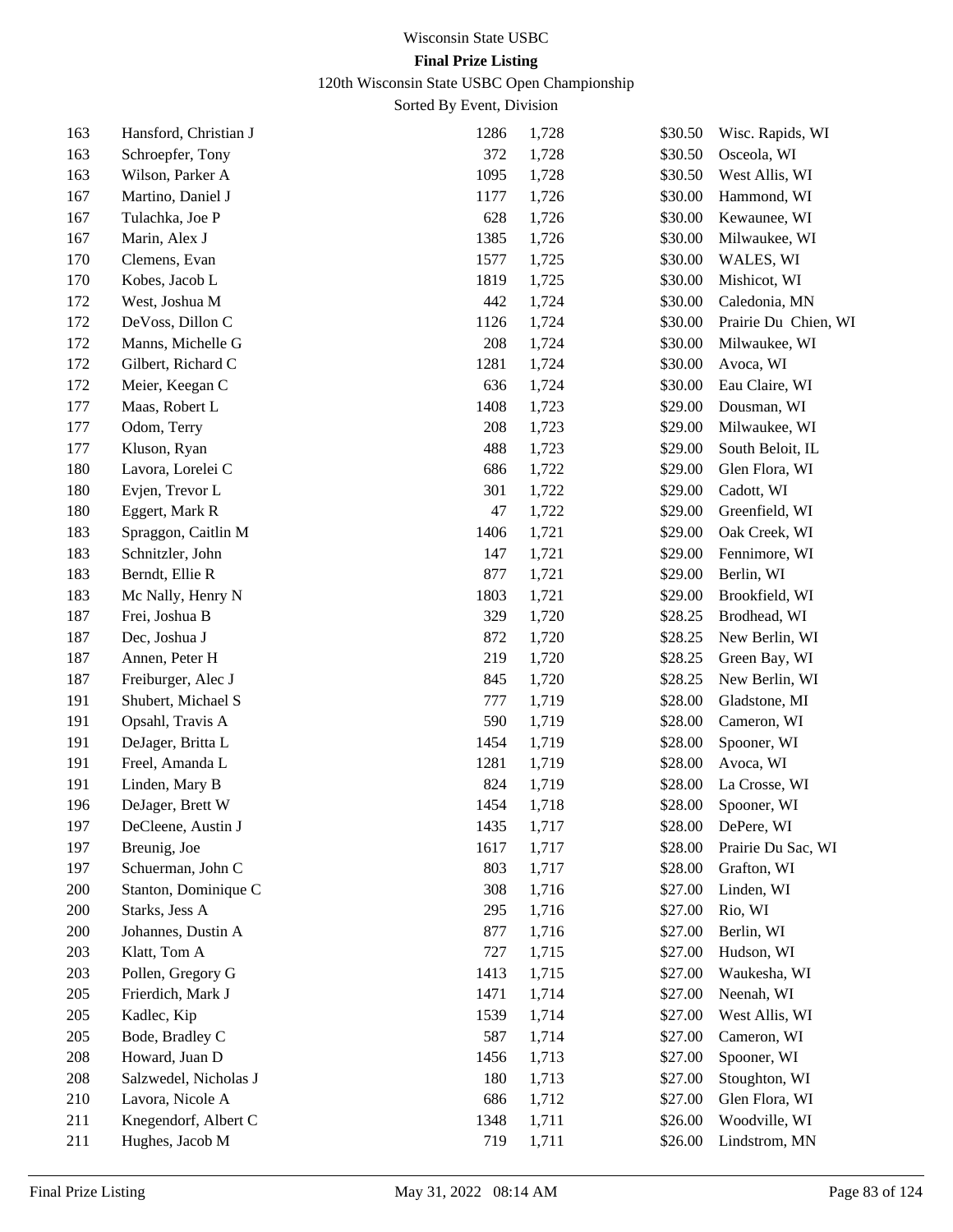120th Wisconsin State USBC Open Championship

| 213 | Johnson, Ben D         | 1787 | 1,710 | \$26.00 | South Beloit, IL   |
|-----|------------------------|------|-------|---------|--------------------|
| 213 | Priestley, Matthew R   | 656  | 1,710 | \$26.00 | East Bristol, WI   |
| 215 | Bartels, Pete B        | 405  | 1,709 | \$26.00 | Independence, WI   |
| 216 | Bastle, Garrett        | 192  | 1,707 | \$26.00 | Antigo, WI         |
| 216 | Young, Paul R          | 194  | 1,707 | \$26.00 | West Bend, WI      |
| 216 | Cummings, Derek A      | 595  | 1,707 | \$26.00 | Cameron, WI        |
| 216 | Thompson, Dana N       | 807  | 1,707 | \$26.00 | Pulaski, WI        |
| 216 | Wipperfurth, Anthony G | 1617 | 1,707 | \$26.00 | Prairie Du Sac, WI |
| 216 | Uren, Collin           | 1780 | 1,707 | \$26.00 | Waupun, WI         |
| 216 | Brede, Thomas J        | 1810 | 1,707 | \$26.00 | Wauwatosa, WI      |
| 223 | Quirk, Thomas C        | 805  | 1,706 | \$25.00 | Grafton, WI        |
| 223 | Goedken, Kim           | 1377 | 1,706 | \$25.00 | Dubuque, IA        |
| 223 | Stroik, Noah I         | 988  | 1,706 | \$25.00 | Iola, WI           |
| 223 | Lawson, Whitney J      | 1348 | 1,706 | \$25.00 | Woodville, WI      |
| 223 | VanStraten, Travis R   | 87   | 1,706 | \$25.00 | DePere, WI         |
| 228 | Schuelke, Tyler J      | 218  | 1,705 | \$25.00 | De Pere, WI        |
| 228 | Freier, Penny J        | 767  | 1,705 | \$25.00 | Hilbert, WI        |
| 228 | Gallitz, Larry J       | 1384 | 1,705 | \$25.00 | West Allis, WI     |
| 228 | Styne, Judith A        | 1768 | 1,705 | \$25.00 | Butler, WI         |
| 232 | Fix, Travis            | 1780 | 1,704 | \$25.00 | Waupun, WI         |
| 232 | Schemmel, Emily        | 1376 | 1,704 | \$25.00 | Dubuque, IA        |
| 234 | Hainz, Justin L        | 1769 | 1,703 | \$24.00 | Butler, WI         |
| 235 | Simmons, Larry D       | 499  | 1,702 | \$24.00 | Belmont, WI        |
| 235 | Ingold, Dave P         | 843  | 1,702 | \$24.00 | Monroe, WI         |
| 235 | Symanietz, Craig A     | 1176 | 1,702 | \$24.00 | Hammond, WI        |
| 235 | Sandor, Scott D        | 1762 | 1,702 | \$24.00 | Oak Creek, WI      |
| 235 | Strack, Jessie L       | 146  | 1,702 | \$24.00 | Fennimore, WI      |
| 235 | Cherek, Kevin          | 1294 | 1,702 | \$24.00 | Stevens Point, WI  |
| 235 | Fahey, Devan M         | 948  | 1,702 | \$24.00 | Green Bay, WI      |
| 235 | Wavrunek, Jacob M      | 1821 | 1,702 | \$24.00 | Two Rivers, WI     |
| 243 | Santkuyl, Ryan M       | 948  | 1,701 | \$23.43 | Green Bay, WI      |
| 243 | Wrobel, Crystal M      | 1338 | 1,701 | \$23.43 | Franklin, WI       |
| 243 | Liedle, Kate           | 358  | 1,701 | \$23.42 | Waukesha, WI       |
| 243 | Menke, Edward A        | 804  | 1,701 | \$23.43 | Grafton, WI        |
| 243 | Janssen, Trent D       | 816  | 1,701 | \$23.43 | Janesville, WI     |
| 243 | Barron, Ronald D       | 1512 | 1,701 | \$23.43 | Portage, WI        |
| 243 | Behm, Trevor W         | 1670 | 1,701 | \$23.43 | Wautoma, WI        |
| 250 | Medley, Adam C         | 243  | 1,700 | \$23.00 | DeForest, WI       |
| 250 | Cadwell, Brian J       | 196  | 1,700 | \$23.00 | Lake Linden, MI    |
| 250 | Tollander, Roger       | 1335 | 1,700 | \$23.00 | Webster, WI        |
| 250 | Ortin, Tim W           | 1805 | 1,700 | \$23.00 | Waukesha, WI       |
| 250 | Sentieri, Sherry       | 1614 | 1,700 | \$23.00 | Kenosha, WI        |
| 255 | Burkhart, Malorie J    | 1279 | 1,699 | \$22.29 | Rhinelander, WI    |
| 255 | Frick, Adam W          | 137  | 1,699 | \$22.28 | Eau Claire, WI     |
| 255 | Streif, Tares M        | 146  | 1,699 | \$22.28 | Fennimore, WI      |
| 255 | Day, David J           | 929  | 1,699 | \$22.29 | West Allis, WI     |
| 255 | Trott, Joseph D        | 598  | 1,699 | \$22.28 | Rice Lake, WI      |
| 255 | Luginbuhl, Kory M      | 71   | 1,699 | \$22.29 | Jefferson, WI      |
| 255 | Foegen, Darryll J      | 1187 | 1,699 | \$22.29 | Cochrane, WI       |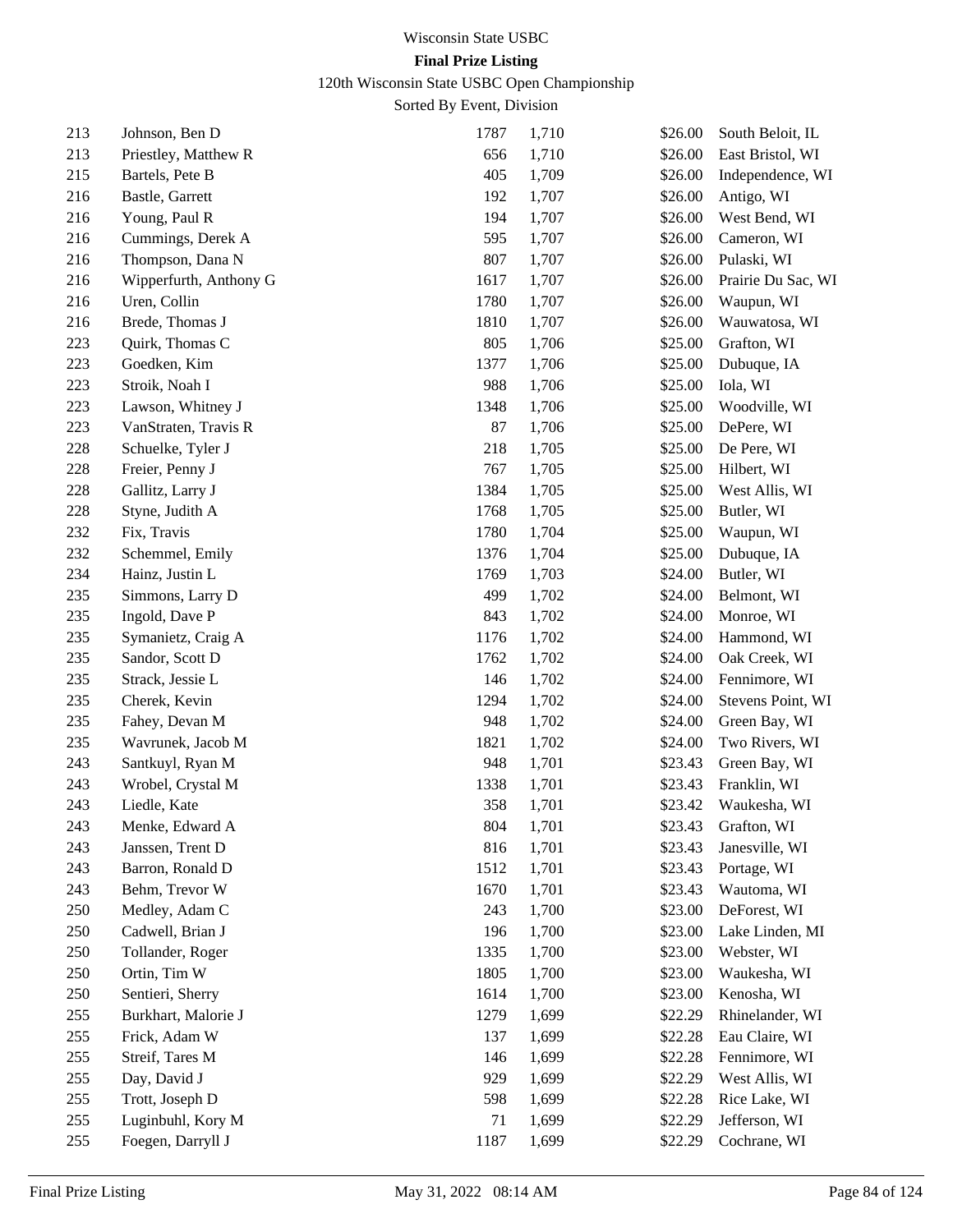120th Wisconsin State USBC Open Championship

| 262 | Peters, Ross R          | 597  | 1,698 | \$22.00 | Cameron, WI          |
|-----|-------------------------|------|-------|---------|----------------------|
| 262 | Wilson, Brian J         | 1117 | 1,698 | \$22.00 | Kaukauna, WI         |
| 262 | Gruber, Richard W       | 1819 | 1,698 | \$22.00 | Mishicot, WI         |
| 262 | Strutz, Scott B         | 1624 | 1,698 | \$22.00 | Sauk City, WI        |
| 262 | Zimmerman, Kevin A      | 1738 | 1,698 | \$22.00 | Watertown, WI        |
| 262 | Pape, Joseph P          | 1562 | 1,698 | \$22.00 | Milwaukee, WI        |
| 268 | Cipolletti, Nickolas A  | 1615 | 1,697 | \$21.50 | Kenosha, WI          |
| 268 | Skaletski, Brandon M    | 738  | 1,697 | \$21.50 | Green Bay, WI        |
| 270 | Bembenek, Spencer L     | 984  | 1,696 | \$21.00 | Stevens Point, WI    |
| 270 | Johnson, William F      | 1169 | 1,696 | \$21.00 | Jim Falls, WI        |
| 270 | Rosebrook, Matthew J    | 739  | 1,696 | \$21.00 | Monroe, WI           |
| 270 | Dudenhoefer, Lucretia L | 266  | 1,696 | \$21.00 | Milwaukee, WI        |
| 270 | Moore, Nick J           | 792  | 1,696 | \$21.00 | Wonewoc, WI          |
| 270 | Costa, Annmarie L       | 316  | 1,696 | \$21.00 | West Bend, WI        |
| 276 | Smith, Tracy J          | 1083 | 1,695 | \$21.00 | Bangor, WI           |
| 276 | Barsness, Marjorie L    | 1550 | 1,695 | \$21.00 | Evansville, WI       |
| 278 | Krueger, Jesse J        | 973  | 1,694 | \$21.00 | Marion, WI           |
| 279 | Paschke, Matt J         | 909  | 1,693 | \$20.25 | Clinton, WI          |
| 279 | Barwick, Steven J       | 1714 | 1,693 | \$20.25 | Glenwood City, WI    |
| 279 | Barber, Jerone J        | 1211 | 1,693 | \$20.25 | Milwaukee, WI        |
| 279 | Lutzen, Charles M       | 946  | 1,693 | \$20.25 | Appleton, WI         |
| 283 | Duff, Alex C            | 116  | 1,692 | \$20.00 | Sun Prairie, WI      |
| 283 | Meyer, Ryan L           | 1624 | 1,692 | \$20.00 | Sauk City, WI        |
| 283 | Rice, Mark L            | 808  | 1,692 | \$20.00 | Waupaca, WI          |
| 283 | Soldner, Craig R        | 1482 | 1,692 | \$20.00 | Juneau, WI           |
| 287 | Gorecki, Alan P         | 762  | 1,691 | \$20.00 | Waukesha, WI         |
| 287 | West, Earl D            | 843  | 1,691 | \$20.00 | Monroe, WI           |
| 287 | Manecke, Rachel E       | 1459 | 1,691 | \$20.00 | Spooner, WI          |
| 287 | Przybyl, Rodney J       | 572  | 1,691 | \$20.00 | Portage, WI          |
| 291 | Menke, Michael E        | 804  | 1,690 | \$19.25 | Grafton, WI          |
| 291 | Herrmann, Joshua        | 1741 | 1,690 | \$19.25 | Glendale, WI         |
| 291 | Lewis, Matthew A        | 771  | 1,690 | \$19.25 | Menasha, WI          |
| 291 | Grossen, Dale A         | 843  | 1,690 | \$19.25 | Monroe, WI           |
| 295 | Wilson, Greg P          | 1391 | 1,689 | \$19.00 | Westby, WI           |
| 295 | Young, Terry J          | 383  | 1,689 | \$19.00 | Eau Claire, WI       |
| 295 | Ricker, Nathan J        | 1068 | 1,689 | \$19.00 | Johnson Creek, WI    |
| 298 | Vivian, Kathryn R       | 488  | 1,687 | \$19.00 | South Beloit, IL     |
| 298 | Dykema, John E          | 337  | 1,687 | \$19.00 | Escanaba, MI         |
| 298 | Belogna, Austin         | 441  | 1,687 | \$19.00 | Janesville, WI       |
| 298 | Larson, Kirk G          | 367  | 1,687 | \$19.00 | Osceola, WI          |
| 302 | Anderson, Jesse J       | 934  | 1,686 | \$18.25 | Kewaskum, WI         |
| 302 | Young, Jason M          | 208  | 1,686 | \$18.25 | Milwaukee, WI        |
| 302 | Styne, Jessica L        | 1767 | 1,686 | \$18.25 | Butler, WI           |
| 302 | Alioto, John A          | 670  | 1,686 | \$18.25 | Pewaukee, WI         |
| 306 | Payne, Jessica A        | 1441 | 1,685 | \$18.00 | Waukesha, WI         |
| 306 | Kozak, Nathan M         | 976  | 1,685 | \$18.00 | Amherst Junction, WI |
| 306 | Paulson, Perry          | 575  | 1,685 | \$18.00 | Wis Dells, WI        |
| 306 | Watenpuhl, Ivan         | 513  | 1,685 | \$18.00 | Sun Prairie, WI      |
| 306 | Wilson, Keith S         | 108  | 1,685 | \$18.00 | Platteville, WI      |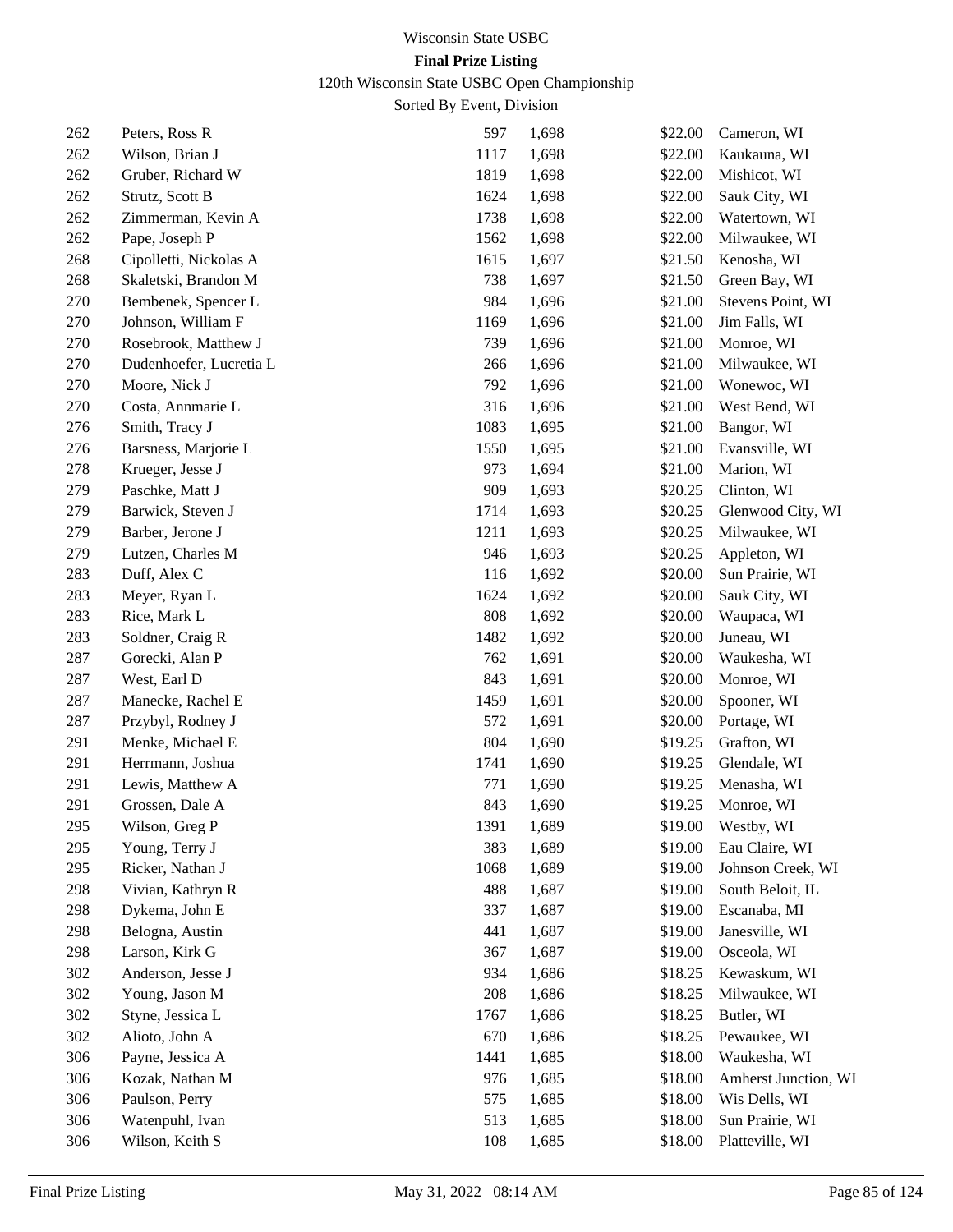120th Wisconsin State USBC Open Championship

| 306 | Hannula, Keith A       | 730  | 1,685 | \$18.00 | Hudson, WI           |
|-----|------------------------|------|-------|---------|----------------------|
| 306 | Stokes, Steve S        | 53   | 1,685 | \$18.00 | Cross Plains, WI     |
| 306 | Ecklor, Wayne A        | 593  | 1,685 | \$18.00 | Cameron, WI          |
| 314 | Faulkner, John A       | 184  | 1,684 | \$17.25 | Boscobel, WI         |
| 314 | Trinoskey, Todd L      | 749  | 1,684 | \$17.25 | Niagara, WI          |
| 314 | Gabel, Dave L          | 1101 | 1,684 | \$17.25 | Darlington, WI       |
| 314 | Dolphin, Debra S       | 1193 | 1,684 | \$17.25 | Mineral Point, WI    |
| 318 | Gruling, Kailey-Jo K   | 1146 | 1,683 | \$17.00 | Watertown, WI        |
| 318 | Kuebli, Daniel N       | 739  | 1,683 | \$17.00 | Monroe, WI           |
| 318 | Barczak, Erik P        | 1407 | 1,683 | \$17.00 | Milwaukee, WI        |
| 321 | Grob, Leon R           | 872  | 1,682 | \$17.00 | New Berlin, WI       |
| 321 | Freeck, Jeffrey R      | 119  | 1,682 | \$17.00 | Waukesha, WI         |
| 321 | Lindsey, Darren        | 653  | 1,682 | \$17.00 | Trempealeau, WI      |
| 321 | Lewis, Notley M        | 1457 | 1,682 | \$17.00 | Cumberland, WI       |
| 325 | Homan, Greg M          | 468  | 1,681 | \$16.25 | Waupun, WI           |
| 325 | Sohrweide, Michael J   | 153  | 1,681 | \$16.25 | Chilton, WI          |
| 325 | Smith, Nathan T        | 681  | 1,681 | \$16.25 | Germantown, WI       |
| 325 | Van Asten, Craig H     | 1682 | 1,681 | \$16.25 | Kaukauna, WI         |
| 329 | Kuehl, Brian D         | 547  | 1,680 | \$16.00 | Wausau, WI           |
| 329 | King, LeAnn R          | 1456 | 1,680 | \$16.00 | Spooner, WI          |
| 329 | Glynn, Timothy A       | 919  | 1,680 | \$16.00 | Grafton, WI          |
| 329 | Dolle, Jacob S         | 453  | 1,680 | \$16.00 | Caledonia, MN        |
| 333 | Darling, Brian G       | 182  | 1,679 | \$16.00 | La Crescent, MN      |
| 333 | Scioli, Danielle M     | 1768 | 1,679 | \$16.00 | Butler, WI           |
| 335 | Edge, Daren            | 901  | 1,678 | \$15.75 | Montfort, WI         |
| 335 | Musgrove, Michael L    | 931  | 1,678 | \$15.75 | West Allis, WI       |
| 335 | Bednarz, Erika J       | 1279 | 1,678 | \$15.75 | Rhinelander, WI      |
| 335 | Huge, Collin           | 1126 | 1,678 | \$15.75 | Prairie Du Chien, WI |
| 339 | Keleher, David         | 73   | 1,677 | \$15.00 | Cottage Grove, WI    |
| 339 | Rosenberg, Stephanie M | 1411 | 1,677 | \$15.00 | Milwaukee, WI        |
| 339 | Olson, Matthew D       | 112  | 1,677 | \$15.00 | Tomah, WI            |
| 339 | Benaszeski, Travis A   | 557  | 1,677 | \$15.00 | Wausau, WI           |
| 343 | Sopina, Ryan C         | 1321 | 1,676 | \$14.86 | New Berlin, WI       |
| 343 | Stromgren, Ron E       | 1651 | 1,676 | \$14.86 | Menominee, MI        |
| 343 | Betts-Nelson, Jess E   | 376  | 1,676 | \$14.85 | Amherst Junction, WI |
| 343 | Stanfield, Cory R      | 834  | 1,676 | \$14.85 | Sun Prairie, WI      |
| 343 | Goeaken, Jeremy        | 1377 | 1,676 | \$14.86 | Dubuque, IA          |
| 343 | Schultz, Lucas         | 1184 | 1,676 | \$14.86 | Whitehall, WI        |
| 343 | Dekind, David          | 1160 | 1,676 | \$14.86 | Kenosha, WI          |
| 350 | Kallio, Kristen R      | 197  | 1,675 | \$14.00 | Hancock, MI          |
| 350 | Parady, Roberta J      | 1743 | 1,675 | \$14.00 | Pembine, WI          |
| 350 | Morgan, Ruth A         | 1513 | 1,675 | \$14.00 | Rio, WI              |
| 350 | Martin, William S      | 1769 | 1,675 | \$14.00 | Butler, WI           |
| 350 | Wagner, Justin C       | 242  | 1,675 | \$14.00 | DeForest, WI         |
| 355 | Rye, Mike M            | 1414 | 1,674 | \$13.50 | New Berlin, WI       |
| 355 | Stancato, Daniel J     | 601  | 1,674 | \$13.50 | Pleasant Prairie, WI |
| 355 | Reynolds, Jason        | 1534 | 1,674 | \$13.50 | Elk Mound, WI        |
| 355 | Potter, Nicole A       | 1246 | 1,674 | \$13.50 | Bruce, WI            |
| 355 | Krug, Ed H             | 1270 | 1,674 | \$13.50 | Hancock, WI          |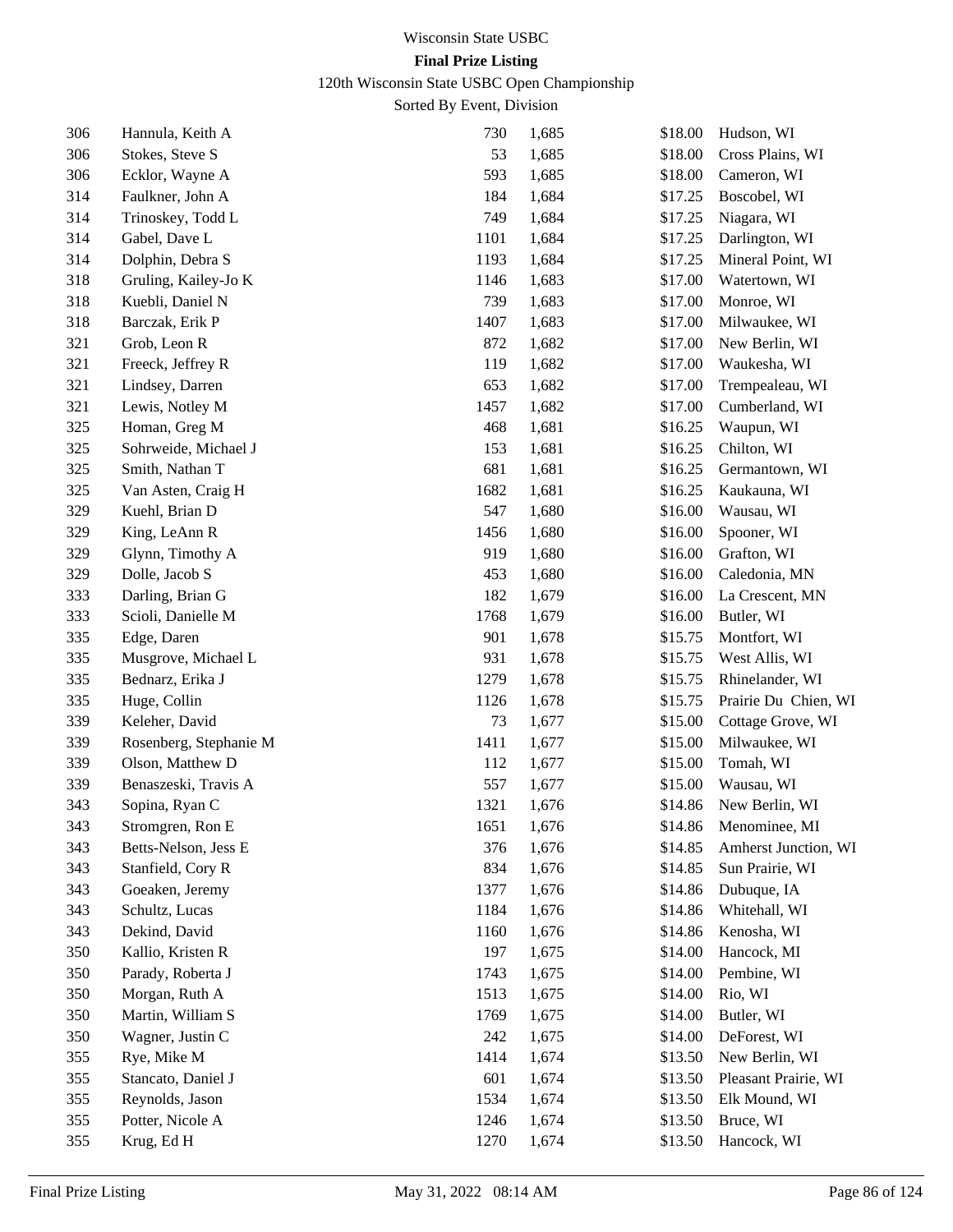120th Wisconsin State USBC Open Championship

| 355 | Lindeen, Jessica L     | 1024 | 1,674 | \$13.50 | Greendale, WI        |
|-----|------------------------|------|-------|---------|----------------------|
| 355 | Pester, Timothy J      | 483  | 1,674 | \$13.50 | Machesney Park, IL   |
| 355 | Waala, Daniel J        | 290  | 1,674 | \$13.50 | Sussex, WI           |
| 355 | Braun, William A       | 776  | 1,674 | \$13.50 | Gladstone, MI        |
| 355 | Patterson, Tyler S     | 875  | 1,674 | \$13.50 | Caledonia, MN        |
| 365 | Hanson, John D         | 1490 | 1,673 | \$13.00 | Seymour, WI          |
| 366 | Wright, Toni M         | 826  | 1,672 | \$13.00 | La Crosse, WI        |
| 366 | Peterson, Jordan J     | 217  | 1,672 | \$13.00 | Green Bay, WI        |
| 366 | Yelk, Sydney M         | 102  | 1,672 | \$13.00 | Sun Prairie, WI      |
| 366 | Ross, Riley N          | 1083 | 1,672 | \$13.00 | Bangor, WI           |
| 370 | Gebert, Joseph C       | 1243 | 1,671 | \$13.00 | Ladysmith, WI        |
| 370 | Partipilo, Raymond W   | 355  | 1,671 | \$13.00 | Racine, WI           |
| 372 | Young, Steven          | 109  | 1,670 | \$12.00 | New London, WI       |
| 372 | Larson, Chad D         | 1404 | 1,670 | \$12.00 | Holcombe, WI         |
| 372 | Pease, Daniel M        | 53   | 1,670 | \$12.00 | Cross Plains, WI     |
| 375 | Plautz, Melissa A      | 803  | 1,669 | \$12.00 | Grafton, WI          |
| 375 | Lund, Joshua           | 330  | 1,669 | \$12.00 | Fennimore, WI        |
| 375 | Monroe, Cody M         | 956  | 1,669 | \$12.00 | Oshkosh, WI          |
| 375 | Kafalenos, Christina M | 13   | 1,669 | \$12.00 | South Beloit, IL     |
| 379 | Komarowski, Lester S   | 1815 | 1,667 | \$12.00 | Franklin, WI         |
| 379 | Deane-Smith, April A   | 1170 | 1,667 | \$12.00 | Spring Green, WI     |
| 381 | Kobes, Larry A         | 1819 | 1,666 | \$11.50 | Mishicot, WI         |
| 381 | Schroedl, Chris M      | 358  | 1,666 | \$11.50 | Waukesha, WI         |
| 381 | Keune, Bailey A        | 1027 | 1,666 | \$11.50 | Milwaukee, WI        |
| 381 | Daigle, Cody L         | 134  | 1,666 | \$11.50 | Belleville, WI       |
| 385 | Olson, Samuel J        | 1304 | 1,664 | \$11.00 | New Berlin, WI       |
| 385 | Levan, Devon T         | 587  | 1,664 | \$11.00 | Cameron, WI          |
| 385 | Pavlick, Robert J      | 929  | 1,664 | \$11.00 | West Allis, WI       |
| 385 | Riniker, Joe           | 1290 | 1,664 | \$11.00 | Evansville, WI       |
| 385 | Cretser, Mark W        | 1815 | 1,664 | \$11.00 | Franklin, WI         |
| 385 | Rost, Dennis C         | 170  | 1,664 | \$11.00 | Lena, WI             |
| 385 | Miller, Paul A         | 894  | 1,664 | \$11.00 | DePere, WI           |
| 392 | Manley, Shawn R        | 631  | 1,663 | \$10.50 | Kewaunee, WI         |
| 392 | Nehring, Zach          | 1769 | 1,663 | \$10.50 | Butler, WI           |
| 392 | Rivers, Todd M         | 804  | 1,663 | \$10.50 | Grafton, WI          |
| 392 | Ion, Luisa M           | 222  | 1,663 | \$10.50 | Baraboo, WI          |
| 392 | Yutzy, Amber           | 1359 | 1,663 | \$10.50 | Potosi, WI           |
| 392 | Schultz, Jake P        | 118  | 1,663 | \$10.50 | Waukesha, WI         |
| 398 | Schweitzer, Tracy A    | 1802 | 1,662 | \$10.00 | Brookfield, WI       |
| 398 | Olson, Ivan J          | 1712 | 1,662 | \$10.00 | Lodi, WI             |
| 398 | Miller, Allen A        | 220  | 1,662 | \$10.00 | Delavan, WI          |
| 398 | Andrlik, Kent E        | 1746 | 1,662 | \$10.00 | Hayward, WI          |
| 398 | Dederich, Brent J      | 1625 | 1,662 | \$10.00 | Sauk City, WI        |
| 398 | Neubauer, Sheri L      | 486  | 1,662 | \$10.00 | Janesville, WI       |
| 398 | Miller, Kenneth E      | 1786 | 1,662 | \$10.00 | Sturtevant, WI       |
| 405 | Suminski, David F      | 1763 | 1,661 | \$9.20  | Greenfield, WI       |
| 405 | Prince, Becky L        | 403  | 1,661 | \$9.20  | Eau Claire, WI       |
| 405 | Ayers, Meghan T        | 1242 | 1,661 | \$9.20  | Ladysmith, WI        |
| 405 | Sieckert, Nick         | 376  | 1,661 | \$9.20  | Amherst Junction, WI |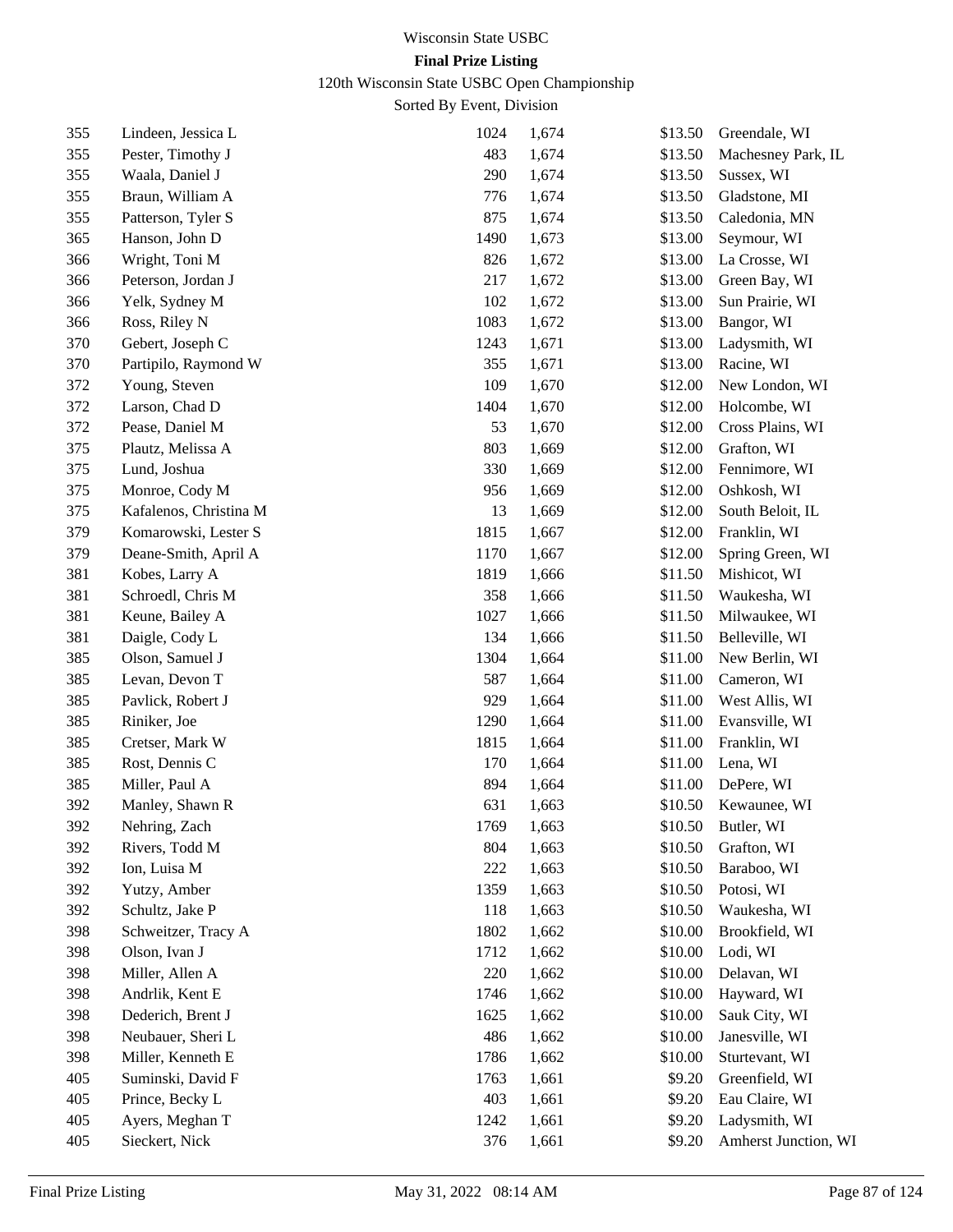120th Wisconsin State USBC Open Championship

Sorted By Event, Division

| 405 | Olsen, Derrick D     | 1825   | 1,661 | \$9.20 | Brookfield, WI       |
|-----|----------------------|--------|-------|--------|----------------------|
| 410 | Mueller, Alexander D | 1487   | 1,660 | \$9.00 | Seymour, WI          |
| 410 | Dearhamer, Jerry A   | 1246   | 1,660 | \$9.00 | Bruce, WI            |
| 410 | Markunas, David E    | 1158   | 1,660 | \$9.00 | Pleasant Prairie, WI |
| 410 | Canfield, Joseph N   | 1723   | 1,660 | \$9.00 | Cudahy, WI           |
| 410 | Taddy, Kayla A       | 1820   | 1,660 | \$9.00 | Francis Creek, WI    |
| 410 | Schumacher, James A  | 1660   | 1,660 | \$9.00 | Brillion, WI         |
| 416 | Bratcher, Seth B     | 213    | 1,659 | \$8.34 | Milwaukee, WI        |
| 416 | Galaska, Rachel L    | 561    | 1,659 | \$8.33 | South Milwaukee, WI  |
| 416 | Allen, Michael R     | 1794   | 1,659 | \$8.33 | Lac Du Flambeau, WI  |
| 416 | Greschner, Pete      | 993    | 1,659 | \$8.33 | Brookfield, WI       |
| 416 | Aukamp, Rick         | 478    | 1,659 | \$8.34 | Manitowoc, WI        |
| 416 | Pahl, Daniel R       | 1732   | 1,659 | \$8.33 | Reedsville, WI       |
| 422 | Lemke, John A        | 1483   | 1,658 | \$8.00 | Milwaukee, WI        |
| 423 | Labarge, Msabe M     | 1794   | 1,657 | \$7.75 | Lac Du Flambeau, WI  |
| 423 | Sitarz, Paul W       | 1597   | 1,657 | \$7.75 | Pleasant Prairie, WI |
| 423 | Roberts, Kurtis      | 1105   | 1,657 | \$7.75 | Darlington, WI       |
| 423 | Schulz, Jim M        | $11\,$ | 1,657 | \$7.75 | Hebron, IL           |
| 423 | Waldvogel, George A  | 546    | 1,657 | \$7.75 | Wausau, WI           |
| 423 | Trumm, Tiffany L     | 793    | 1,657 | \$7.75 | Oconomowoc, WI       |
| 423 | Danielson, Brian D   | 376    | 1,657 | \$7.75 | Amherst Junction, WI |
| 423 | Ark, Eric J          | 788    | 1,657 | \$7.75 | Stoughton, WI        |
| 431 | Vue, Peter G         | 658    | 1,656 | \$7.00 | East Bristol, WI     |
| 431 | Rick, Brent M        | 222    | 1,656 | \$7.00 | Baraboo, WI          |
| 431 | Kramer, Cory         | 1364   | 1,656 | \$7.00 | East Dubuque, IL     |
| 434 | Fortmann, Jeffrey A  | 1096   | 1,655 | \$7.00 | Johnson Creek, WI    |
| 434 | Koller, Kraig R      | 728    | 1,655 | \$7.00 | Hudson, WI           |
| 434 | Poling, Bradley M    | 1529   | 1,655 | \$7.00 | Wabeno, WI           |
| 434 | Orth, Heather L      | 472    | 1,655 | \$7.00 | Manitowoc, WI        |
| 438 | Lemay, Danielle      | 641    | 1,654 | \$7.00 | Oshkosh, WI          |
| 438 | Harper, Patrick M    | 727    | 1,654 | \$7.00 | Hudson, WI           |
| 438 | Rufer, Andrew R      | 739    | 1,654 | \$7.00 | Monroe, WI           |
| 441 | Lampert, Josh A      | 453    | 1,653 | \$6.00 | Caledonia, MN        |
| 441 | Williams, Val J      | 443    | 1,653 | \$6.00 | Menomonee Falls, WI  |
| 441 | Ziegler, Damian M    | 1480   | 1,653 | \$6.00 | Lodi, WI             |
| 441 | Hille, Chris J       | 740    | 1,653 | \$6.00 | Monroe, WI           |
| 441 | Pennenberg, Jacole M | 1432   | 1,653 | \$6.00 | DePere, WI           |
| 441 | Lightle, Stephen S   | 305    | 1,653 | \$6.00 | Cadott, WI           |
|     |                      |        |       |        |                      |

Total prizes awarded in this division: \$16,894.00

#### **All Events Handicapped, 176 - 195, Handicapped**

| <b>Place</b> | <b>Team name</b> | Entry | <b>Score</b> | <b>Prize</b> | From         |
|--------------|------------------|-------|--------------|--------------|--------------|
|              | Chaudoir, Paul B | 689   | 2,108        | \$1,000.00   | Suamico, WI  |
|              | Pliska, Eugene E | 114   | 2.107        | \$500.00     | Waupaca, WI  |
| 3            | Brown, Ryan      | 1580  | 2.078        | \$459.00     | Hartland, WI |
| 4            | Mendoza, Efren G | 756   | 2,075        | \$422.00     | Elkhorn, WI  |
|              | Zoellick, Nick   | 242   | 2.070        | \$376.00     | DeForest, WI |
| 6            | Zajac, Michael A | 1335  | 2.065        | \$357.00     | Webster, WI  |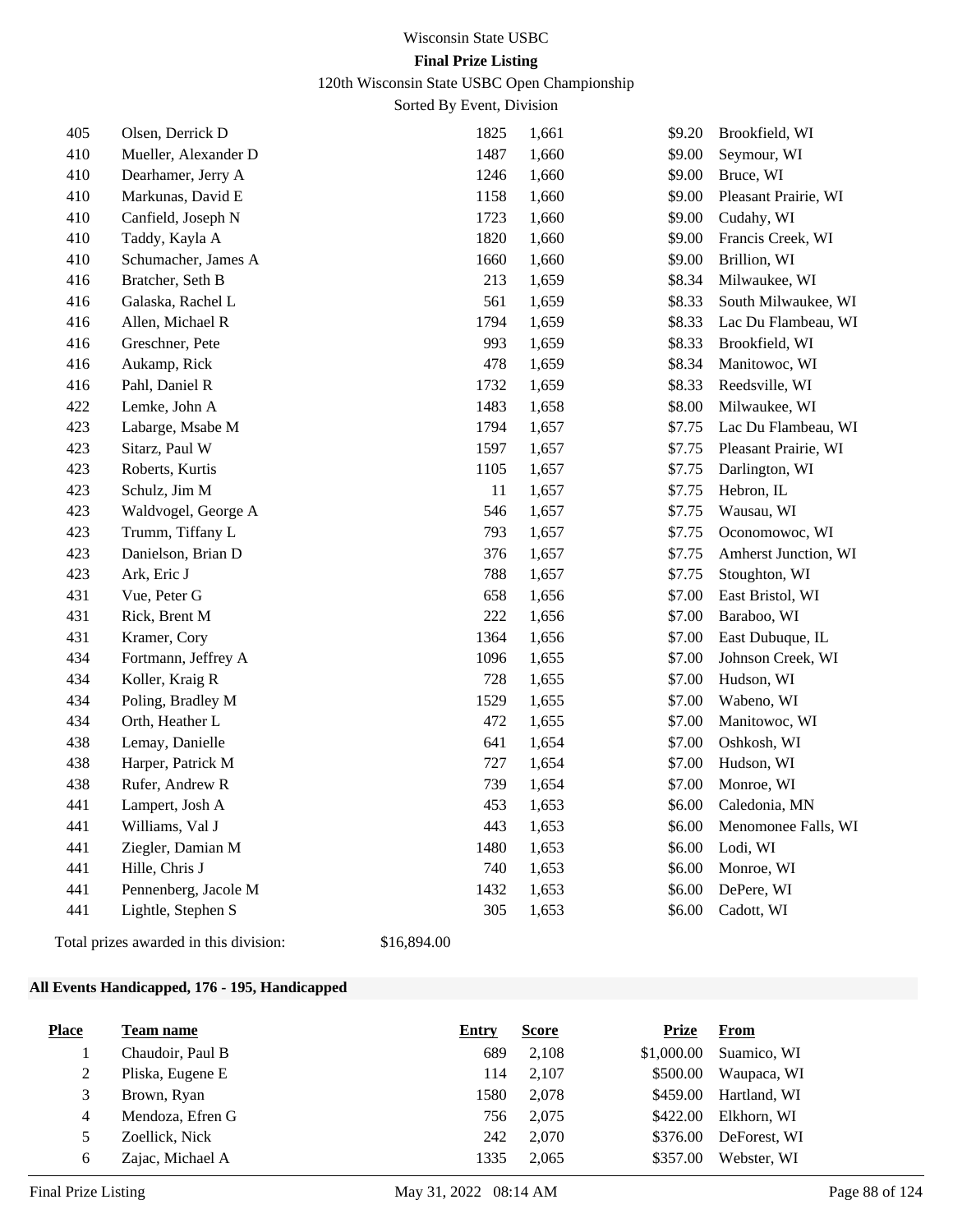120th Wisconsin State USBC Open Championship

| 7  | Pekarske, Andrew T     | 1789 | 2,059 | \$315.50 | Sun Prairie, WI      |
|----|------------------------|------|-------|----------|----------------------|
| 7  | Hopfensperger, Brian K | 672  | 2,059 | \$315.50 | Pewaukee, WI         |
| 9  | Zehner, Jeffrey        | 868  | 2,054 | \$280.00 | Prairie Du Chein, WI |
| 10 | Burke, Joseph          | 132  | 2,049 | \$259.00 | Oregon, WI           |
| 11 | Seaver, Craig A        | 242  | 2,044 | \$239.00 | DeForest, WI         |
| 12 | Loret, Christopher S   | 106  | 2,030 | \$222.00 | Oregon, WI           |
| 13 | Bartel, Collin M       | 912  | 2,027 | \$206.00 | Appleton, WI         |
| 14 | Northey, Allen L       | 66   | 2,024 | \$191.00 | Cambridge, WI        |
| 15 | Petri-Rose, Riley J    | 1664 | 2,023 | \$178.00 | Berlin, WI           |
| 16 | Smits, Jordan J        | 96   | 2,016 | \$166.00 | Green Bay, WI        |
| 17 | Scheller, Andrew A     | 508  | 2,015 | \$155.00 | Ogdensburg, WI       |
| 18 | King, Duke M           | 150  | 2,011 | \$146.00 | Sheboygan Falls, WI  |
| 19 | Kelm, Joseph R         | 353  | 2,008 | \$135.00 | Green Lake, WI       |
| 20 | Chernohorsky, Eric S   | 1340 | 2,006 | \$127.00 | Milwaukee, WI        |
| 21 | LeGreve, Nathan F      | 92   | 2,005 | \$120.00 | Green Bay, WI        |
| 22 | Wuebben, Chris R       | 843  | 2,000 | \$113.00 | Monroe, WI           |
| 23 | Rothwell, Dan J        | 1054 | 1,995 | \$107.00 | Belleville, WI       |
| 24 | Wall, Joe R            | 1444 | 1,994 | \$101.00 | Porterfield, WI      |
| 25 | Spick, Jon N           | 1666 | 1,991 | \$96.00  | Wautoma, WI          |
| 26 | Besting, Chris M       | 255  | 1,989 | \$91.00  | Menomonee Falls, WI  |
| 27 | Zacher, Joseph D       | 802  | 1,983 | \$87.00  | Grafton, WI          |
| 28 | Jurmu, Stephen M       | 197  | 1,979 | \$83.00  | Hancock, MI          |
| 29 | Tiedt, Jon P           | 514  | 1,977 | \$80.00  | Sun Prairie, WI      |
| 30 | Neuroth, Corey         | 331  | 1,972 | \$74.50  | Fennimore, WI        |
| 30 | Cudnohufsky, Jared L   | 1733 | 1,972 | \$74.50  | Green Bay, WI        |
| 32 | Roth, Caden J          | 1061 | 1,964 | \$67.33  | New Berlin, WI       |
| 32 | LaPoint, Larry L       | 586  | 1,964 | \$67.34  | Cameron, WI          |
| 32 | Stealer, Carlton R     | 1526 | 1,964 | \$67.33  | Wabeno, WI           |
| 35 | Kudick, Joshua J       | 910  | 1,960 | \$63.00  | Elkhorn, WI          |
| 36 | Kosobucki, Edmund G    | 16   | 1,959 | \$61.00  | Menomonee Fls, WI    |
| 37 | Walstead, Linnea M     | 1    | 1,957 | \$60.00  | Waunakee, WI         |
| 38 | Butler, Karl           | 197  | 1,954 | \$58.00  | Hancock, MI          |
| 39 | Schmit, Adam E         | 1447 | 1,952 | \$57.00  | Pulaski, WI          |
| 40 | Lueth, Aaron M         | 487  | 1,951 | \$55.50  | Beloit, WI           |
| 40 | Heinecke, Jason M      | 1641 | 1,951 | \$55.50  | Watertown, WI        |
| 42 | Bautch, Corbin R       | 1034 | 1,950 | \$53.00  | Oak Creek, WI        |
| 43 | Heinz, David S         | 1054 | 1,949 | \$52.00  | Belleville, WI       |
| 43 | Stellmacher, Brad R    | 1682 | 1,949 | \$52.00  | Kaukauna, WI         |
| 45 | Gregurich, Brady M     | 192  | 1,948 | \$49.50  | Antigo, WI           |
| 45 | Hawig, Jeremy          | 474  | 1,948 | \$49.50  | Two Rivers, WI       |
| 47 | Brey, Terry R          | 1691 | 1,947 | \$48.00  | Copper City, MI      |
| 48 | Stanosz, Matthew J     | 417  | 1,945 | \$48.00  | Elkhorn, WI          |
| 49 | Van Blarcom, Josh A    | 132  | 1,943 | \$47.00  | Oregon, WI           |
| 50 | Van Boxtel, Bill J     | 154  | 1,942 | \$46.50  | Chilton, WI          |
| 50 | Salzwedel, Loren J     | 652  | 1,942 | \$46.50  | Trempealeau, WI      |
| 50 | Lakey, Justin F        | 333  | 1,942 | \$46.50  | Eagle, WI            |
| 50 | Gehrke, Darin W        | 508  | 1,942 | \$46.50  | Ogdensburg, WI       |
| 54 | Stuckert, Kristopher T | 1258 | 1,938 | \$45.00  | Waukesha, WI         |
| 55 | Coffey, Brad M         | 26   | 1,936 | \$44.66  | Cedarburg, WI        |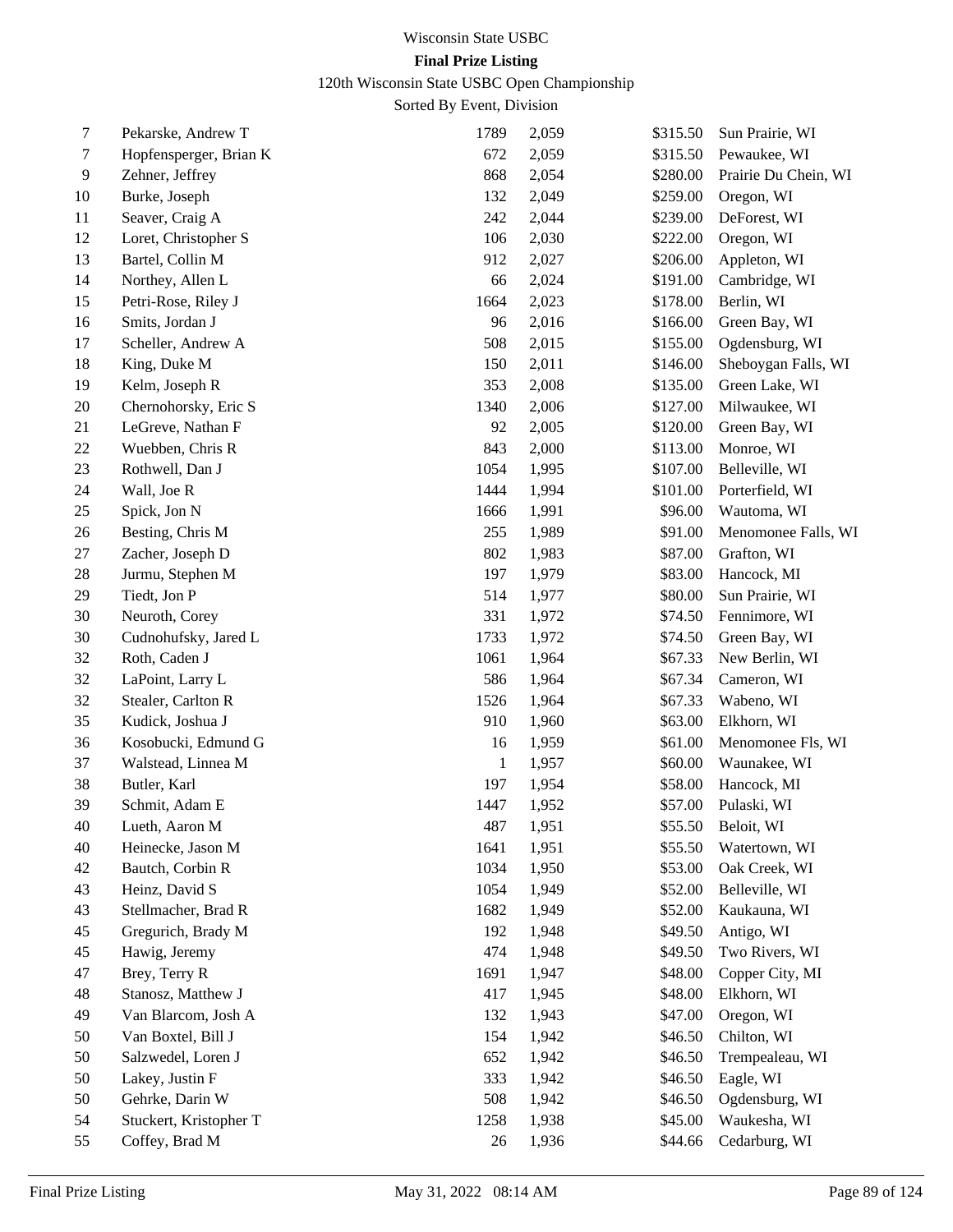120th Wisconsin State USBC Open Championship

| 55  | Dougherty, Darryl G   | 1571 | 1,936 | \$44.67 | Fitchburg, WI        |
|-----|-----------------------|------|-------|---------|----------------------|
| 55  | Conrad, Dale W        | 1442 | 1,936 | \$44.67 | Waukesha, WI         |
| 58  | Laughlin, Jim         | 1417 | 1,934 | \$43.00 | Baileys Harbor, WI   |
| 59  | Karlin, Jon           | 688  | 1,932 | \$43.00 | Green Bay, WI        |
| 59  | Wright, Scott E       | 883  | 1,932 | \$43.00 | Hubertus, WI         |
| 61  | Holewinski, Garrett A | 1489 | 1,931 | \$43.00 | Seymour, WI          |
| 61  | Getschel, Brandon D   | 365  | 1,931 | \$43.00 | Osceola, WI          |
| 63  | Soldner, Robert J     | 1482 | 1,930 | \$42.00 | Juneau, WI           |
| 63  | Parkhurst, Richard A  | 1068 | 1,930 | \$42.00 | Johnson Creek, WI    |
| 65  | Kurt, Richard R       | 297  | 1,929 | \$42.00 | Sun Prairie, WI      |
| 65  | Zeman, Travis G       | 1171 | 1,929 | \$42.00 | Spring Green, WI     |
| 67  | Williams, Jason A     | 947  | 1,927 | \$42.00 | Appleton, WI         |
| 68  | Sellnow, Jon E        | 570  | 1,926 | \$42.00 | Pardeeville, WI      |
| 69  | Stoffle, David J      | 1606 | 1,925 | \$41.00 | Pleasant Prairie, WI |
| 69  | Galaska, Benjamin J   | 561  | 1,925 | \$41.00 | South Milwaukee, WI  |
| 69  | Klaas, Josh H         | 1655 | 1,925 | \$41.00 | Montfort, WI         |
| 72  | Nelson, Austin M      | 655  | 1,922 | \$41.00 | East Bristol, WI     |
| 73  | Heimermann, Nathan D  | 1423 | 1,921 | \$41.00 | Fond du Lac, WI      |
| 74  | Schuett, Alan E       | 1481 | 1,919 | \$41.00 | Watertown, WI        |
| 75  | Mason, Justin K       | 711  | 1,918 | \$41.00 | Altoona, WI          |
| 75  | Leon, Frank J         | 678  | 1,918 | \$41.00 | Pewaukee, WI         |
| 77  | Schindler, Trevor P   | 1256 | 1,917 | \$41.00 | Elk Mound, WI        |
| 78  | Harmon, David R       | 1010 | 1,916 | \$40.00 | Sparta, WI           |
| 78  | Sumter, Craig         | 706  | 1,916 | \$40.00 | Campbellsport, WI    |
| 80  | Shelp, Mitchell D     | 1022 | 1,915 | \$40.00 | West Allis, WI       |
| 80  | Johnson, Jared J      | 499  | 1,915 | \$40.00 | Belmont, WI          |
| 82  | Sorenson, Brett       | 1054 | 1,914 | \$39.00 | Belleville, WI       |
| 82  | York, Matthew J       | 473  | 1,914 | \$39.00 | Manitowoc, WI        |
| 82  | Wink, Mark L          | 1249 | 1,914 | \$39.00 | Glenwood City, WI    |
| 85  | Klink, Kayla C        | 624  | 1,913 | \$39.00 | Madison, WI          |
| 85  | Briesemeister, Joel L | 395  | 1,913 | \$39.00 | South Milwaukee, WI  |
| 87  | Passofaro, Matt W     | 728  | 1,912 | \$39.00 | Hudson, WI           |
| 87  | Bohn, Terry A         | 513  | 1,912 | \$39.00 | Sun Prairie, WI      |
| 89  | McFadyen, Robert L    | 380  | 1,911 | \$39.00 | Eau Claire, WI       |
| 90  | Schwoch, Marvin W     | 1186 | 1,910 | \$39.00 | Arcadia, WI          |
| 91  | Beyer, Jason P        | 1461 | 1,909 | \$39.00 | Iola, WI             |
| 91  | Ascher, Timothy J     | 1195 | 1,909 | \$39.00 | Pewaukee, WI         |
| 91  | Hying, Colten M       | 1379 | 1,909 | \$39.00 | Platteville, WI      |
| 91  | Stemplewski, Ronald   | 355  | 1,909 | \$39.00 | Racine, WI           |
| 95  | Hintz, Shawn J        | 316  | 1,906 | \$38.00 | West Bend, WI        |
| 95  | Helker, Tyler J       | 332  | 1,906 | \$38.00 | Eagle, WI            |
| 97  | Lockhart, Ethan M     | 661  | 1,904 | \$38.00 | Waukesha, WI         |
| 97  | Bautch, Jennifer R    | 164  | 1,904 | \$38.00 | Chippewa Falls, WI   |
| 99  | Hegmen, Eric C        | 866  | 1,902 | \$38.00 | Dousman, WI          |
| 100 | Brath, Alex M         | 1079 | 1,901 | \$38.00 | Fond du Lac, WI      |
| 100 | Haen, Casey L         | 630  | 1,901 | \$38.00 | Kewaunee, WI         |
| 100 | Julius, Jerold W      | 962  | 1,901 | \$38.00 | Appleton, WI         |
| 100 | Socolick, Roman E     | 46   | 1,901 | \$38.00 | Greenfield, WI       |
| 104 | Schulz, Steven "Ryon" | 1593 | 1,900 | \$38.00 | Kenosha, WI          |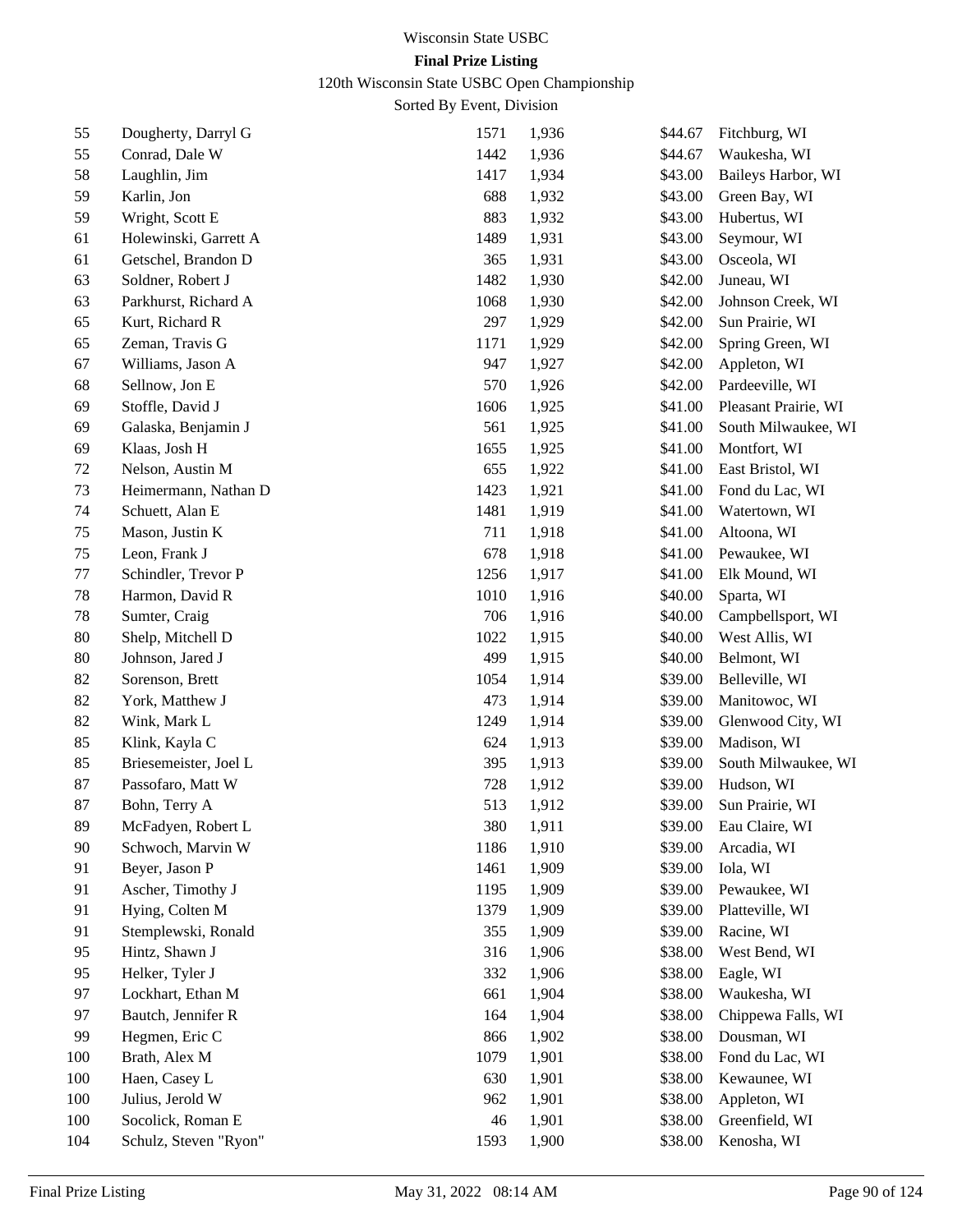120th Wisconsin State USBC Open Championship

| 105 | Estrada, Richard E    | 129  | 1,899 | \$38.00 | Elm Grove, WI       |
|-----|-----------------------|------|-------|---------|---------------------|
| 105 | Sheats, Kenneth S     | 859  | 1,899 | \$38.00 | Waukesha, WI        |
| 107 | Zuleger, Joseph R     | 1196 | 1,897 | \$37.33 | Appleton, WI        |
| 107 | Dickmann, Glenn D     | 384  | 1,897 | \$37.33 | Hubertus, WI        |
| 107 | Helding, Kevin J      | 76   | 1,897 | \$37.34 | Racine, WI          |
| 110 | Johanson, Robert C    | 370  | 1,895 | \$37.00 | Osceola, WI         |
| 111 | Muehl, Craig C        | 858  | 1,894 | \$37.00 | Brookfield, WI      |
| 111 | Turney, Brian C       | 193  | 1,894 | \$37.00 | Antigo, WI          |
| 113 | Branback, Ron S       | 749  | 1,893 | \$37.00 | Niagara, WI         |
| 113 | Thompson, Jeff E      | 807  | 1,893 | \$37.00 | Pulaski, WI         |
| 115 | Munson, Julia         | 1376 | 1,892 | \$37.00 | Dubuque, IA         |
| 115 | Holzem, Christopher J | 258  | 1,892 | \$37.00 | Menomonee Falls, WI |
| 117 | Dorner, Nick M        | 1544 | 1,891 | \$36.75 | Casco, WI           |
| 117 | Miller, Nicole R      | 1685 | 1,891 | \$36.75 | Appleton, WI        |
| 117 | Lerum, Adam D         | 509  | 1,891 | \$36.75 | Waupun, WI          |
| 117 | Selner, Jesse L       | 471  | 1,891 | \$36.75 | Manitowoc, WI       |
| 121 | LaTour, Mark          | 1545 | 1,890 | \$36.00 | Denmark, WI         |
| 121 | Carpenter, Scott A    | 669  | 1,890 | \$36.00 | Germantown, WI      |
| 121 | Kaplan, Donald R      | 1309 | 1,890 | \$36.00 | New Berlin, WI      |
| 121 | Trombley, Todd A      | 1423 | 1,890 | \$36.00 | Fond du Lac, WI     |
| 125 | Witbro, Scott A       | 1414 | 1,888 | \$36.00 | New Berlin, WI      |
| 126 | Groendal, Darrin A    | 1804 | 1,886 | \$36.00 | Mukwonago, WI       |
| 126 | Delange, Joseph Q     | 709  | 1,886 | \$36.00 | Elkhorn, WI         |
| 126 | Metoxen, Terry J      | 1487 | 1,886 | \$36.00 | Seymour, WI         |
| 129 | Wolf, Gregory T       | 451  | 1,885 | \$36.00 | Hollandale, WI      |
| 130 | Huber, Rod V          | 1461 | 1,884 | \$36.00 | Iola, WI            |
| 130 | Bahr, Bradley P       | 839  | 1,884 | \$36.00 | Bonduel, WI         |
| 132 | Mitchell, Ben M       | 1452 | 1,883 | \$36.00 | Spooner, WI         |
| 133 | Viebrock, Tim J       | 366  | 1,882 | \$35.00 | Osceola, WI         |
| 134 | Chappel, Brad J       | 1043 | 1,881 | \$35.00 | Caledonia, WI       |
| 134 | Lamarr, Louis         | 1107 | 1,881 | \$35.00 | Greenwood, WI       |
| 134 | Bohn, Scott J         | 1598 | 1,881 | \$35.00 | Franklin, WI        |
| 134 | Blair, Michael M      | 763  | 1,881 | \$35.00 | Green Bay, WI       |
| 134 | Lien, Michael L       | 286  | 1,881 | \$35.00 | Sussex, WI          |
| 139 | Faust, Patrick        | 1147 | 1,880 | \$35.00 | Beaver Dam, WI      |
| 139 | Zahnow, Timothy N     | 532  | 1,880 | \$35.00 | Brown Deer, WI      |
| 139 | Geving, Alex R        | 366  | 1,880 | \$35.00 | Osceola, WI         |
| 142 | Schiefelbein, Tina M  | 430  | 1,879 | \$35.00 | Oshkosh, WI         |
| 142 | Lindeen, Joshua R     | 1024 | 1,879 | \$35.00 | Greendale, WI       |
| 144 | Connors, Jeremy D     | 219  | 1,878 | \$35.00 | Green Bay, WI       |
| 144 | Liptow, Brad P        | 814  | 1,878 | \$35.00 | Janesville, WI      |
| 146 | MacCudden, Matthew W  | 278  | 1,877 | \$34.00 | Sussex, WI          |
| 146 | Zierer, Thomas G      | 1559 | 1,877 | \$34.00 | Milwaukee, WI       |
| 146 | Zahnow, William C     | 532  | 1,877 | \$34.00 | Brown Deer, WI      |
| 149 | Pegelow, John E       | 232  | 1,876 | \$34.00 | Verona, WI          |
| 149 | Kubasta, Logan A      | 1697 | 1,876 | \$34.00 | Oshkosh, WI         |
| 151 | Heinen, Chris A       | 234  | 1,875 | \$34.00 | Plymouth, WI        |
| 151 | Loper, Ken C          | 774  | 1,875 | \$34.00 | Gladstone, MI       |
| 151 | Farrell, Steve M      | 121  | 1,875 | \$34.00 | Allenton, WI        |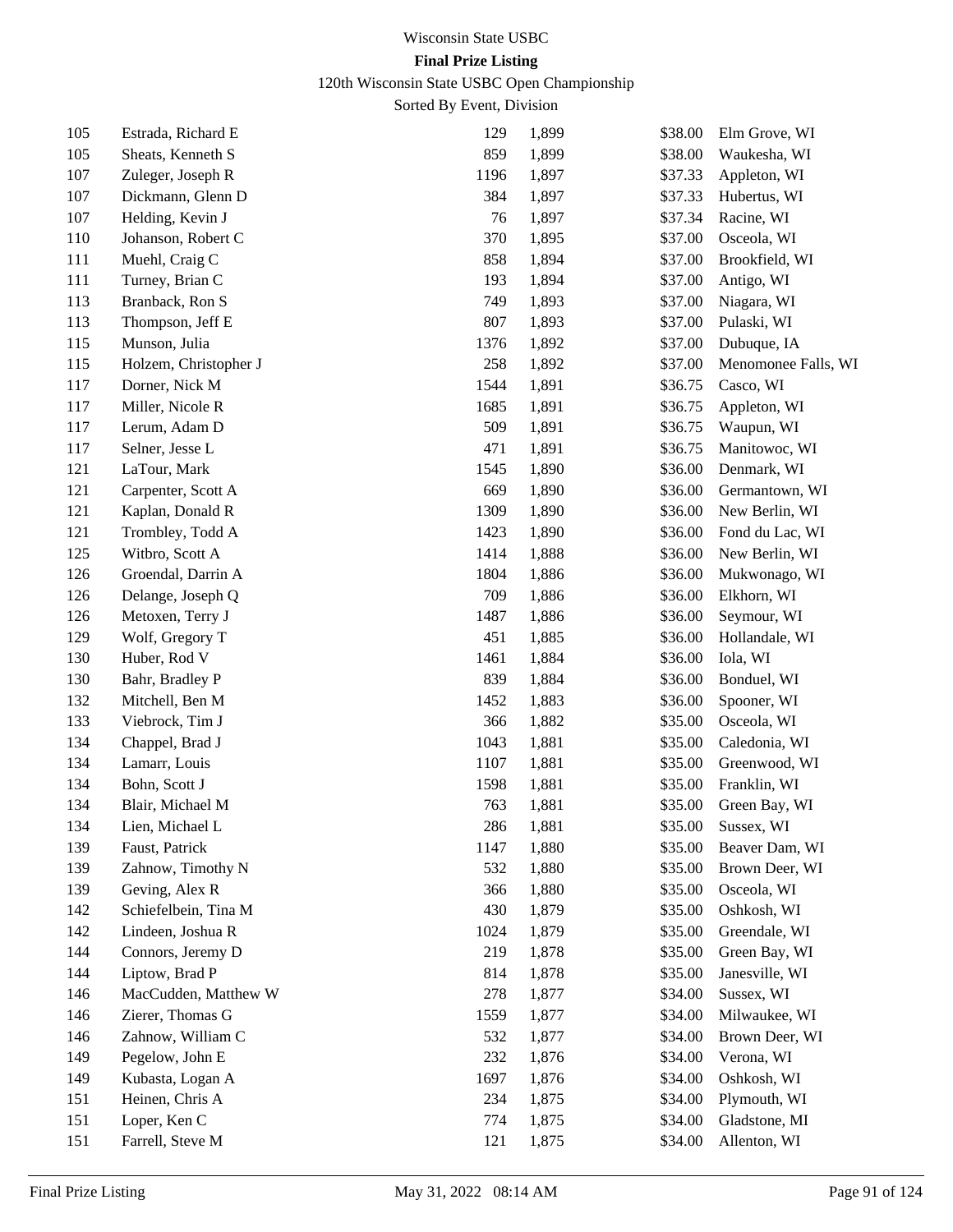# 120th Wisconsin State USBC Open Championship

| 151 | Janssen, Joe M         | 1698 | 1,875 | \$34.00 | Menasha, WI          |
|-----|------------------------|------|-------|---------|----------------------|
| 151 | Belli, Carl A          | 1415 | 1,875 | \$34.00 | Sussex, WI           |
| 156 | VanGilder, Jae         | 1458 | 1,874 | \$34.00 | Spooner, WI          |
| 157 | Katterhagen, Scott     | 1153 | 1,873 | \$33.67 | Union Grove, WI      |
| 157 | Heling, William A      | 628  | 1,873 | \$33.67 | Kewaunee, WI         |
| 157 | Beranek, William J     | 625  | 1,873 | \$33.66 | Plover, WI           |
| 160 | VanDeVen, Bryan D      | 894  | 1,872 | \$33.00 | DePere, WI           |
| 160 | Alsmo, Matthew         | 1582 | 1,872 | \$33.00 | Oconomowoc, WI       |
| 160 | Moore, Tyler J         | 1751 | 1,872 | \$33.00 | Waldo, WI            |
| 163 | Petska, Derek T        | 1821 | 1,871 | \$32.89 | Two Rivers, WI       |
| 163 | Binon, Donald J        | 1354 | 1,871 | \$32.89 | Milwaukee, WI        |
| 163 | Smith, Michael J       | 1068 | 1,871 | \$32.89 | Johnson Creek, WI    |
| 163 | Heppe, Lori A          | 1483 | 1,871 | \$32.89 | Milwaukee, WI        |
| 163 | O'Brien, Shane L       | 1292 | 1,871 | \$32.89 | Sullivan, WI         |
| 163 | Mendoza, David W       | 406  | 1,871 | \$32.89 | Eau Claire, WI       |
| 163 | Schotz, Riley D        | 1495 | 1,871 | \$32.89 | Merrill, WI          |
| 163 | Burden, Drake N        | 102  | 1,871 | \$32.88 | Sun Prairie, WI      |
| 163 | Cheever, Donald L      | 1475 | 1,871 | \$32.89 | Racine, WI           |
| 172 | Strasler, Kurt A       | 776  | 1,870 | \$32.00 | Gladstone, MI        |
| 173 | Pope, Rick A           | 565  | 1,869 | \$32.00 | Muskego, WI          |
| 174 | Markowiak, Kyle        | 1800 | 1,867 | \$32.00 | Appleton, WI         |
| 175 | Gierach, Christopher E | 1211 | 1,866 | \$32.00 | Milwaukee, WI        |
| 175 | Larson, Brian D        | 1171 | 1,866 | \$32.00 | Spring Green, WI     |
| 175 | Meulemans, Brad W      | 1389 | 1,866 | \$32.00 | Westby, WI           |
| 175 | Niebeling, Travis L    | 1714 | 1,866 | \$32.00 | Glenwood City, WI    |
| 179 | Andrews, Todd A        | 141  | 1,864 | \$32.00 | Menomonie, WI        |
| 179 | Hanson, Eric G         | 173  | 1,864 | \$32.00 | Oak Creek, WI        |
| 181 | Walker, Judie Y        | 1431 | 1,863 | \$32.00 | Hilbert, WI          |
| 182 | Rehse, Matthew J       | 462  | 1,862 | \$32.00 | Beaver Dam, WI       |
| 183 | Hayek, Roger A         | 402  | 1,861 | \$31.50 | Milwaukee, WI        |
| 183 | Wanner, Jay M          | 290  | 1,861 | \$31.50 | Sussex, WI           |
| 185 | Campbell, Zachary M    | 1497 | 1,860 | \$31.00 | Merrill, WI          |
| 185 | Delzer, Jonathan A     | 956  | 1,860 | \$31.00 | Oshkosh, WI          |
| 185 | Fonferek, Bryan M      | 1258 | 1,860 | \$31.00 | Waukesha, WI         |
| 185 | Lucente, Scott E       | 804  | 1,860 | \$31.00 | Grafton, WI          |
| 189 | Barney, Joshua T       | 976  | 1,859 | \$31.00 | Amherst Junction, WI |
| 189 | Bell, Lisa M           | 1013 | 1,859 | \$31.00 | Janesville, WI       |
| 189 | Danielczak, Tyler R    | 137  | 1,859 | \$31.00 | Eau Claire, WI       |
| 189 | Johnson, Wilbert K     | 244  | 1,859 | \$31.00 | New Berlin, WI       |
| 189 | Hendricks, Lenard G    | 1054 | 1,859 | \$31.00 | Belleville, WI       |
| 189 | Boynton, Dean B        | 297  | 1,859 | \$31.00 | Sun Prairie, WI      |
| 195 | Slaby, Jeff J          | 1180 | 1,858 | \$31.00 | Arcadia, WI          |
| 195 | Woodstock, Nick R      | 516  | 1,858 | \$31.00 | Stoughton, WI        |
| 197 | Kondrup, Pete          | 1392 | 1,857 | \$30.00 | Viroqua, WI          |
| 197 | Kivimaki, Samuel V     | 281  | 1,857 | \$30.00 | Pewaukee, WI         |
| 199 | Schmitz, David P       | 472  | 1,856 | \$30.00 | Manitowoc, WI        |
| 199 | Loukus, Jake J         | 1536 | 1,856 | \$30.00 | Pembine, WI          |
| 199 | Conners, Chase A       | 666  | 1,856 | \$30.00 | McFarland, WI        |
| 199 | Paradowski, Jean P     | 265  | 1,856 | \$30.00 | Pewaukee, WI         |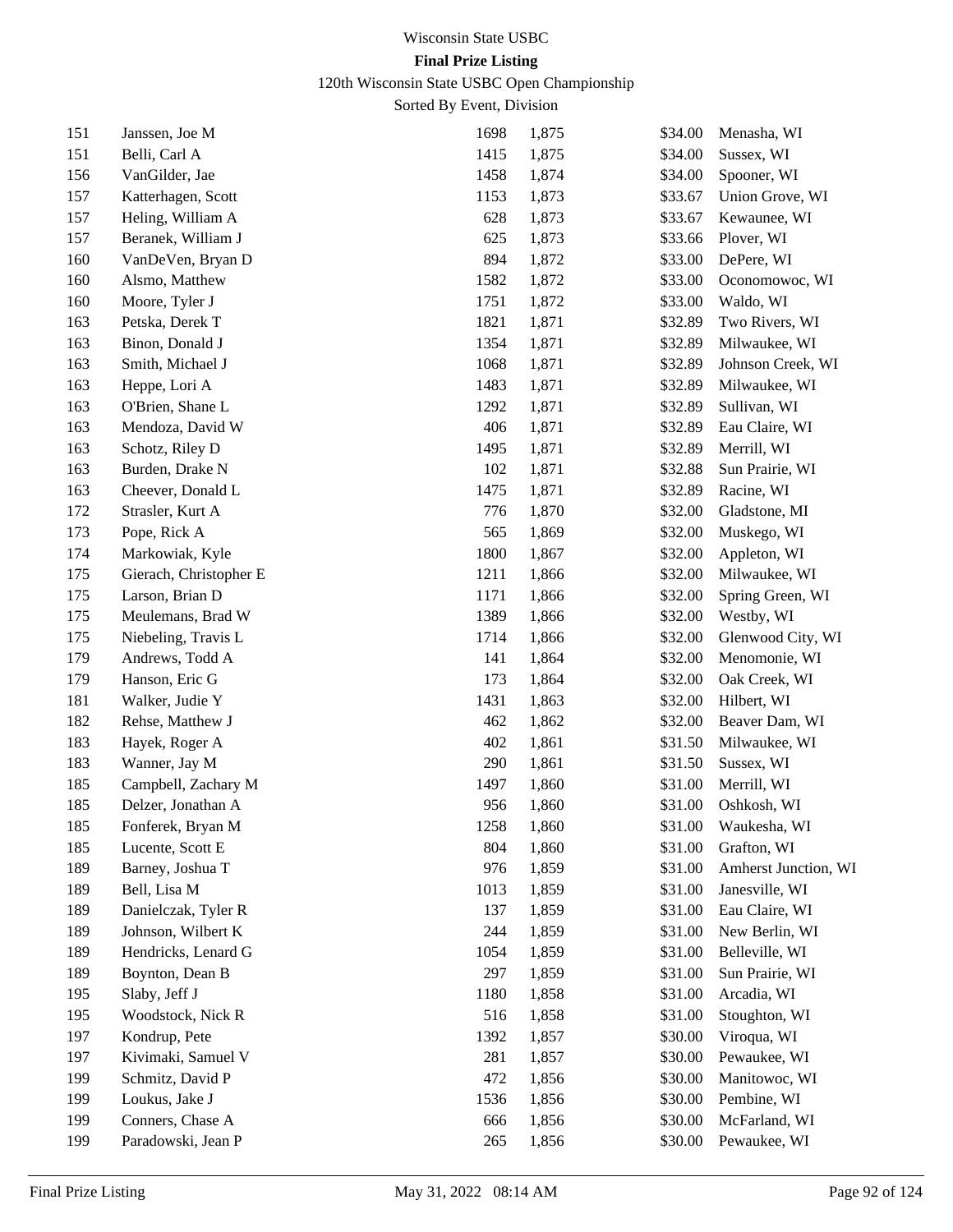120th Wisconsin State USBC Open Championship

| 199 | Zimmermann, Brett A     | 447  | 1,856 | \$30.00 | Fond du Lac, WI     |
|-----|-------------------------|------|-------|---------|---------------------|
| 204 | Davis, Damion S         | 116  | 1,855 | \$30.00 | Sun Prairie, WI     |
| 204 | Knox, Douglas S         | 805  | 1,855 | \$30.00 | Grafton, WI         |
| 206 | Pursell, Gregory E      | 904  | 1,854 | \$29.75 | Beaver Dam, WI      |
| 206 | Guelig, Kevin A         | 167  | 1,854 | \$29.75 | Oconto, WI          |
| 206 | Wenninger, John R       | 1407 | 1,854 | \$29.75 | Milwaukee, WI       |
| 206 | Euler, Travis J         | 1429 | 1,854 | \$29.75 | Slinger, WI         |
| 210 | Gerber, Jerret L        | 1194 | 1,853 | \$29.00 | Mineral Point, WI   |
| 210 | Weishoff, Myles L       | 705  | 1,853 | \$29.00 | Waukesha, WI        |
| 212 | Nelson, Kim A           | 374  | 1,852 | \$29.00 | Waupaca, WI         |
| 212 | Schwanebeck, Adam M     | 1341 | 1,852 | \$29.00 | Pittsville, WI      |
| 212 | Breuninger, Brad M      | 166  | 1,852 | \$29.00 | Oconto, WI          |
| 212 | Stemplewski, Eric M     | 355  | 1,852 | \$29.00 | Racine, WI          |
| 212 | Diersen, Josh J         | 452  | 1,852 | \$29.00 | Caledonia, MN       |
| 212 | Plaszcz, Craig A        | 1255 | 1,852 | \$29.00 | Elk Mound, WI       |
| 212 | Rich, Brian K           | 1000 | 1,852 | \$29.00 | Muskego, WI         |
| 219 | Jansen, Paul C          | 1679 | 1,851 | \$28.60 | Kaukauna, WI        |
| 219 | Johnson, Kurtis E       | 382  | 1,851 | \$28.60 | Eau Claire, WI      |
| 219 | Hermann, Anthony M      | 1303 | 1,851 | \$28.60 | New Berlin, WI      |
| 219 | Jaehne-Llanas, Jordan T | 1598 | 1,851 | \$28.60 | Franklin, WI        |
| 219 | Anderson, Steven J      | 407  | 1,851 | \$28.60 | Burlington, WI      |
| 224 | Pietrangelo, Pamela G   | 1575 | 1,850 | \$28.00 | Mequon, WI          |
| 224 | Russell, Trevor P       | 328  | 1,850 | \$28.00 | Brodhead, WI        |
| 224 | Semrow, Jim M           | 279  | 1,850 | \$28.00 | Sussex, WI          |
| 227 | Pettineo, Joseph F      | 1326 | 1,849 | \$28.00 | Reedsburg, WI       |
| 227 | Newton, Brodie L        | 1252 | 1,849 | \$28.00 | Glenwood City, WI   |
| 227 | Ritschard, Cory M       | 1344 | 1,849 | \$28.00 | Monroe, WI          |
| 227 | Frost, Daniel P         | 1665 | 1,849 | \$28.00 | Berlin, WI          |
| 231 | Fincutter, George A     | 756  | 1,848 | \$28.00 | Elkhorn, WI         |
| 231 | Stewart, Justin G       | 1719 | 1,848 | \$28.00 | Stoughton, WI       |
| 231 | Jones, Justin J         | 186  | 1,848 | \$28.00 | DeForest, WI        |
| 231 | Birch, Ronald K         | 306  | 1,848 | \$28.00 | Cadott, WI          |
| 235 | Lahde, Alex J           | 341  | 1,847 | \$27.00 | Somerset, WI        |
| 235 | Weinmann, Edwin R       | 1262 | 1,847 | \$27.00 | Waupaca, WI         |
| 235 | Mikolajczyk, Michael J  | 748  | 1,847 | \$27.00 | Niagara, WI         |
| 238 | Thomas, Gene L          | 96   | 1,846 | \$27.00 | Green Bay, WI       |
| 238 | Adams, Ryan J           | 776  | 1,846 | \$27.00 | Gladstone, MI       |
| 240 | Deterville, Jeremy M    | 1168 | 1,845 | \$27.00 | New Franken, WI     |
| 240 | Johnson, Joshua R       | 1335 | 1,845 | \$27.00 | Webster, WI         |
| 240 | Turner, Jordyne J       | 1468 | 1,845 | \$27.00 | Janesville, WI      |
| 240 | Bohl, Scott A           | 994  | 1,845 | \$27.00 | Rubicon, WI         |
| 244 | Bryant, Thomas          | 1507 | 1,844 | \$27.00 | Racine, WI          |
| 245 | Morgan, Larry J         | 203  | 1,843 | \$27.00 | Milwaukee, WI       |
| 245 | Helker, Jason P         | 332  | 1,843 | \$27.00 | Eagle, WI           |
| 245 | Brown, Nate M           | 1580 | 1,843 | \$27.00 | Hartland, WI        |
| 248 | Kelnhofer, David A      | 560  | 1,842 | \$26.00 | South Milwaukee, WI |
| 248 | Wagner, Jacob D         | 1444 | 1,842 | \$26.00 | Porterfield, WI     |
| 248 | Haertl, Rick R          | 1191 | 1,842 | \$26.00 | Wausau, WI          |
| 248 | Munkwitz, Chad R        | 278  | 1,842 | \$26.00 | Sussex, WI          |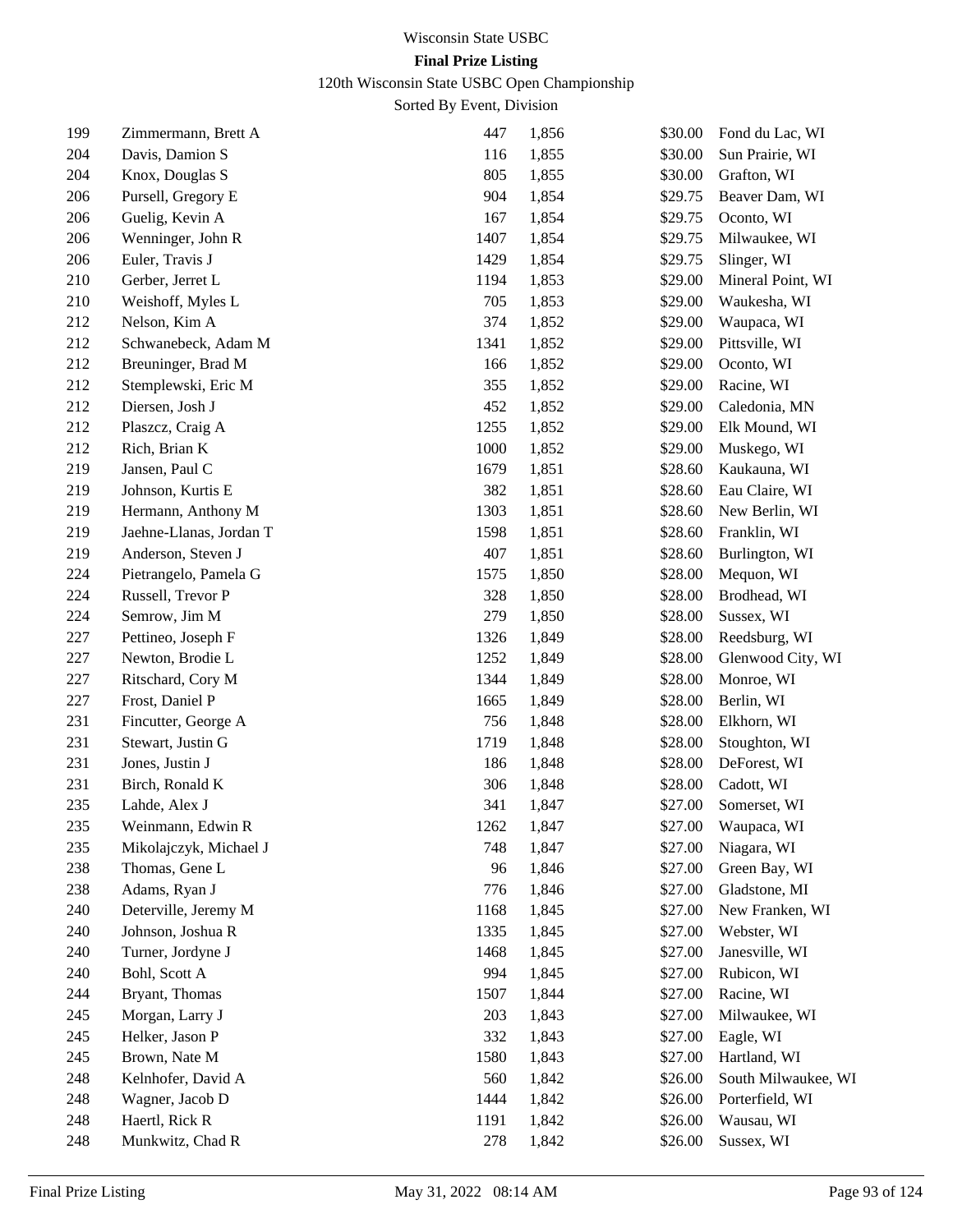# 120th Wisconsin State USBC Open Championship

| 248 | Krug, Edwin K            | 1339 | 1,842 | \$26.00 | Milwaukee, WI   |
|-----|--------------------------|------|-------|---------|-----------------|
| 253 | Barrett, Tyler J         | 487  | 1,841 | \$26.00 | Beloit, WI      |
| 253 | Knox, Phillip L          | 805  | 1,841 | \$26.00 | Grafton, WI     |
| 253 | Reckin, Lynn A           | 141  | 1,841 | \$26.00 | Menomonie, WI   |
| 256 | DeCleene, Cory J         | 1119 | 1,840 | \$25.80 | Wrightstown, WI |
| 256 | Augustynowicz, Michael J | 1034 | 1,840 | \$25.80 | Oak Creek, WI   |
| 256 | Kotecki, Anthony J       | 1041 | 1,840 | \$25.80 | Milwaukee, WI   |
| 256 | Mettille, Thomas L       | 1412 | 1,840 | \$25.80 | New Berlin, WI  |
| 256 | Angell, Nathan H         | 86   | 1,840 | \$25.80 | DePere, WI      |
| 261 | West, Scott H            | 842  | 1,839 | \$25.00 | Monroe, WI      |
| 261 | Hockerman, Kathy K       | 680  | 1,839 | \$25.00 | Wis. Rapids, WI |
| 261 | Vosters, Mark D          | 1678 | 1,839 | \$25.00 | Kaukauna, WI    |
| 261 | Lazarski, Charles E      | 1635 | 1,839 | \$25.00 | Oak Creek, WI   |
| 261 | Caputo, Anthony J        | 267  | 1,839 | \$25.00 | New Berlin, WI  |
| 266 | Woolford, Leon E         | 1385 | 1,838 | \$25.00 | Milwaukee, WI   |
| 266 | Marwitz, Luke A          | 509  | 1,838 | \$25.00 | Waupun, WI      |
| 266 | Boardman, Jim M          | 221  | 1,838 | \$25.00 | Darien, WI      |
| 266 | Olson, David D           | 901  | 1,838 | \$25.00 | Montfort, WI    |
| 270 | Luebke, Robert J         | 1009 | 1,837 | \$25.00 | Green Bay, WI   |
| 270 | Gonzalez, Adan           | 651  | 1,837 | \$25.00 | Cudahy, WI      |
| 270 | Kasten, Seth K           | 453  | 1,837 | \$25.00 | Caledonia, MN   |
| 273 | Westphal, Kelly          | 266  | 1,836 | \$24.00 | Milwaukee, WI   |
| 273 | Moore, Jon C             | 1207 | 1,836 | \$24.00 | Waukesha, WI    |
| 273 | Moore, Gilbert L         | 567  | 1,836 | \$24.00 | Monroe, WI      |
| 273 | Dunn, Robert M           | 871  | 1,836 | \$24.00 | Hancock, WI     |
| 277 | Martin, Nicole M         | 687  | 1,835 | \$24.00 | Muskego, WI     |
| 277 | Liner, Jeff S            | 221  | 1,835 | \$24.00 | Darien, WI      |
| 279 | O'Brien, Eric M          | 246  | 1,834 | \$24.00 | Green Bay, WI   |
| 279 | Hibbard, Danielle M      | 764  | 1,834 | \$24.00 | Mukwonago, WI   |
| 281 | Laedtke, Matthew J       | 282  | 1,833 | \$24.00 | Muskego, WI     |
| 281 | Peltonen, Damien P       | 858  | 1,833 | \$24.00 | Brookfield, WI  |
| 281 | Trumm, Jeff              | 793  | 1,833 | \$24.00 | Oconomowoc, WI  |
| 281 | Brotherton, Benjamin J   | 198  | 1,833 | \$24.00 | Lake Linden, MI |
| 281 | Buyatt, Allen D          | 858  | 1,833 | \$24.00 | Brookfield, WI  |
| 286 | Est, Michael R           | 1707 | 1,832 | \$23.00 | Lodi, WI        |
| 286 | Behrendt, Kim R          | 1444 | 1,832 | \$23.00 | Porterfield, WI |
| 286 | Derry, Shawn P           | 1357 | 1,832 | \$23.00 | Muskego, WI     |
| 286 | Gardner, Kraig S         | 1442 | 1,832 | \$23.00 | Waukesha, WI    |
| 286 | Matz, Carl A             | 1616 | 1,832 | \$23.00 | Green Bay, WI   |
| 286 | Hurner, Scott W          | 546  | 1,832 | \$23.00 | Wausau, WI      |
| 292 | Stanzione, Nicholas R    | 215  | 1,831 | \$23.00 | Green Bay, WI   |
| 293 | Maniscalco, Nick         | 1561 | 1,830 | \$23.00 | Milwaukee, WI   |
| 293 | Kahl, John W             | 1016 | 1,830 | \$23.00 | Green Bay, WI   |
| 295 | Boretsky, Dennis J       | 673  | 1,829 | \$23.00 | Pewaukee, WI    |
| 296 | Piechowski, George D     | 1331 | 1,828 | \$22.43 | Redgranite, WI  |
| 296 | Neumann, Robert R        | 336  | 1,828 | \$22.43 | Escanaba, MI    |
| 296 | Mysliwiec, Timothy A     | 37   | 1,828 | \$22.42 | La Crosse, WI   |
| 296 | Burbach, Kelsey R        | 68   | 1,828 | \$22.43 | Waterloo, WI    |
| 296 | Meulemans, Chris J       | 1117 | 1,828 | \$22.43 | Kaukauna, WI    |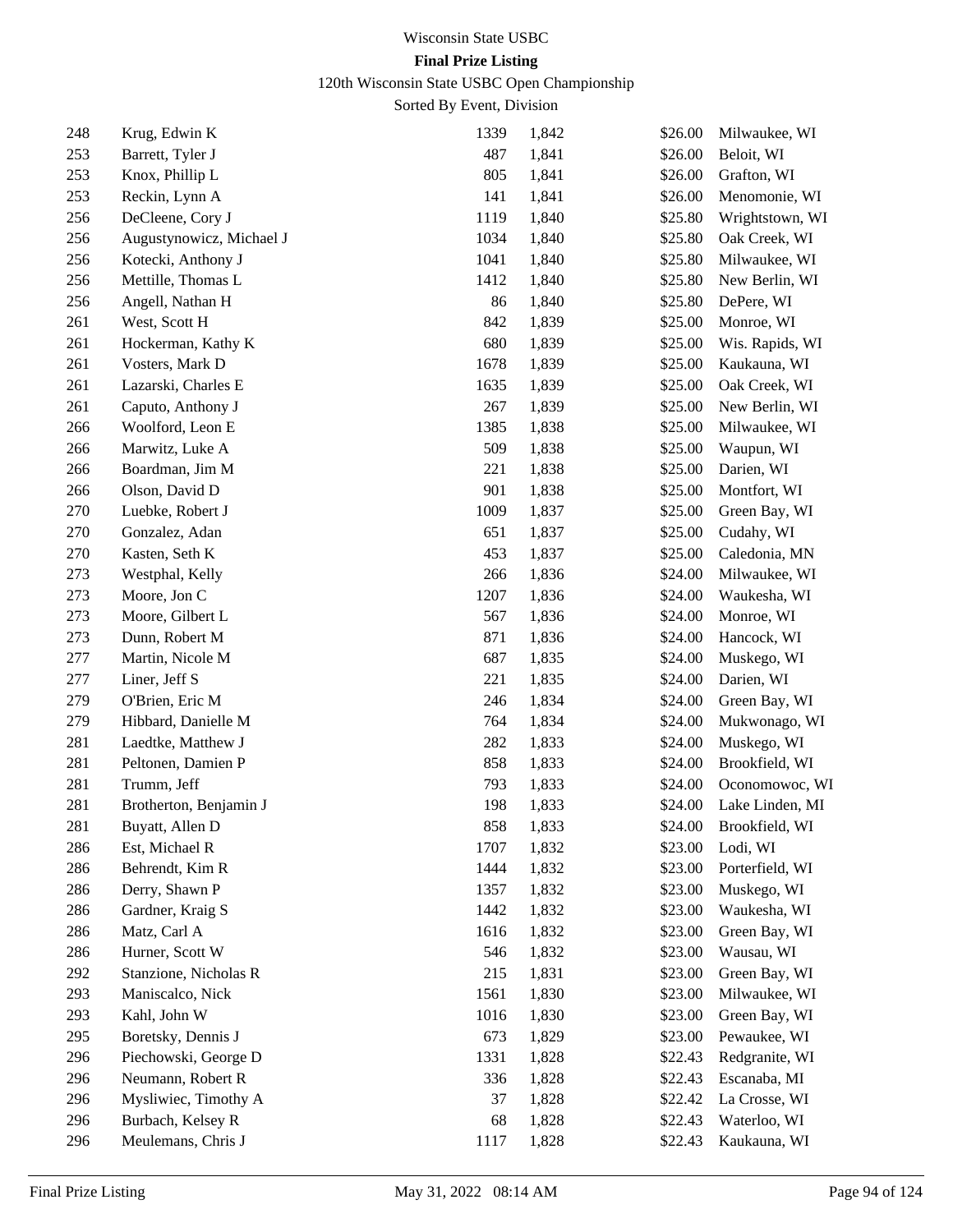# 120th Wisconsin State USBC Open Championship

| 296 | Iwanski, Nathan R   | 87   | 1,828 | \$22.43 | DePere, WI          |
|-----|---------------------|------|-------|---------|---------------------|
| 296 | Freitag, Brandon    | 1151 | 1,828 | \$22.43 | Sturtevant, WI      |
| 303 | Stift, John M       | 193  | 1,827 | \$22.00 | Antigo, WI          |
| 304 | Jurasz, Jeff        | 1453 | 1,826 | \$22.00 | Spooner, WI         |
| 304 | Nelson, Joseph A    | 1440 | 1,826 | \$22.00 | Mukwonago, WI       |
| 304 | Nelson, Joseph R    | 374  | 1,826 | \$22.00 | Waupaca, WI         |
| 304 | Wehringer, Ronald   | 1420 | 1,826 | \$22.00 | Sister Bay, WI      |
| 304 | Raetzman, Roger W   | 1448 | 1,826 | \$22.00 | Pleasant Pr, WI     |
| 309 | Witte, Tony E       | 1068 | 1,825 | \$22.00 | Johnson Creek, WI   |
| 310 | Gradel, John M      | 226  | 1,824 | \$21.34 | Oregon, WI          |
| 310 | Burg, Adam F        | 941  | 1,824 | \$21.33 | Appleton, WI        |
| 310 | Villegas, Junior P  | 651  | 1,824 | \$21.33 | Cudahy, WI          |
| 313 | Whitmer, Guy S      | 1089 | 1,823 | \$21.00 | River Falls, WI     |
| 313 | Louison, Matthew D  | 256  | 1,823 | \$21.00 | Menomonee Falls, WI |
| 313 | Nielsen, Hannah R   | 1003 | 1,823 | \$21.00 | Milwaukee, WI       |
| 313 | Dupont, Justin T    | 532  | 1,823 | \$21.00 | Brown Deer, WI      |
| 313 | Rue, Justin D       | 64   | 1,823 | \$21.00 | Fort Atkinson, WI   |
| 318 | Gill, Edward E      | 482  | 1,822 | \$21.00 | Beloit, WI          |
| 318 | Horwath, Kasey M    | 891  | 1,822 | \$21.00 | Madison, WI         |
| 318 | Bigalke, Russ J     | 1025 | 1,822 | \$21.00 | Waterford, WI       |
| 321 | Zainer, Thomas M    | 247  | 1,821 | \$21.00 | Waterford, WI       |
| 321 | Green, Joel A       | 965  | 1,821 | \$21.00 | Appleton, WI        |
| 323 | Muth, Casey F       | 329  | 1,820 | \$20.33 | Brodhead, WI        |
| 323 | Femling, Dean A     | 793  | 1,820 | \$20.33 | Oconomowoc, WI      |
| 323 | Smith, Michael W    | 270  | 1,820 | \$20.34 | Hartland, WI        |
| 326 | Carus, Landon D     | 1058 | 1,819 | \$20.00 | Milwaukee, WI       |
| 326 | Glocke, Colton S    | 962  | 1,819 | \$20.00 | Appleton, WI        |
| 326 | Starks, Scott E     | 295  | 1,819 | \$20.00 | Rio, WI             |
| 329 | Exferd, Mike E      | 1526 | 1,818 | \$20.00 | Wabeno, WI          |
| 329 | Albrecht, Michael L | 1111 | 1,818 | \$20.00 | New Berlin, WI      |
| 329 | Peterson, Alex A    | 1478 | 1,818 | \$20.00 | Chippewa Fls, WI    |
| 332 | Baker, Michael D    | 412  | 1,817 | \$20.00 | Elk Horn, WI        |
| 332 | Waldvogel, Perry J  | 546  | 1,817 | \$20.00 | Wausau, WI          |
| 334 | Beilfuss, Jason D   | 1491 | 1,816 | \$19.50 | Seymour, WI         |
| 334 | Gurske, Ross R      | 1513 | 1,816 | \$19.50 | Rio, WI             |
| 334 | Hromadka, Frank D   | 996  | 1,816 | \$19.50 | Sussex, WI          |
| 334 | Horvath, Josh A     | 461  | 1,816 | \$19.50 | Horicon, WI         |
| 334 | Arndt, Jacob D      | 1387 | 1,816 | \$19.50 | Greenfield, WI      |
| 334 | Romprey, Lawrence A | 279  | 1,816 | \$19.50 | Sussex, WI          |
| 340 | Czysz, Thomas A     | 1040 | 1,815 | \$19.00 | West Allis, WI      |
| 341 | Juno, Matthew S     | 1657 | 1,814 | \$19.00 | Brillion, WI        |
| 341 | Morgan, Jerry W     | 1711 | 1,814 | \$19.00 | Lodi, WI            |
| 343 | Bischoff, Brian J   | 460  | 1,813 | \$19.00 | Horicon, WI         |
| 343 | Dott, Jason         | 354  | 1,813 | \$19.00 | Green Lake, WI      |
| 345 | West, Dan A         | 360  | 1,812 | \$18.80 | Sheboygan Falls, WI |
| 345 | Willadsen, Paul K   | 54   | 1,812 | \$18.80 | Cross Plains, WI    |
| 345 | Steppke, Todd J     | 319  | 1,812 | \$18.80 | Elkhorn, WI         |
| 345 | Knoebel, James J    | 720  | 1,812 | \$18.80 | Hammond, WI         |
| 345 | Bryant, Damien      | 554  | 1,812 | \$18.80 | Wausau, WI          |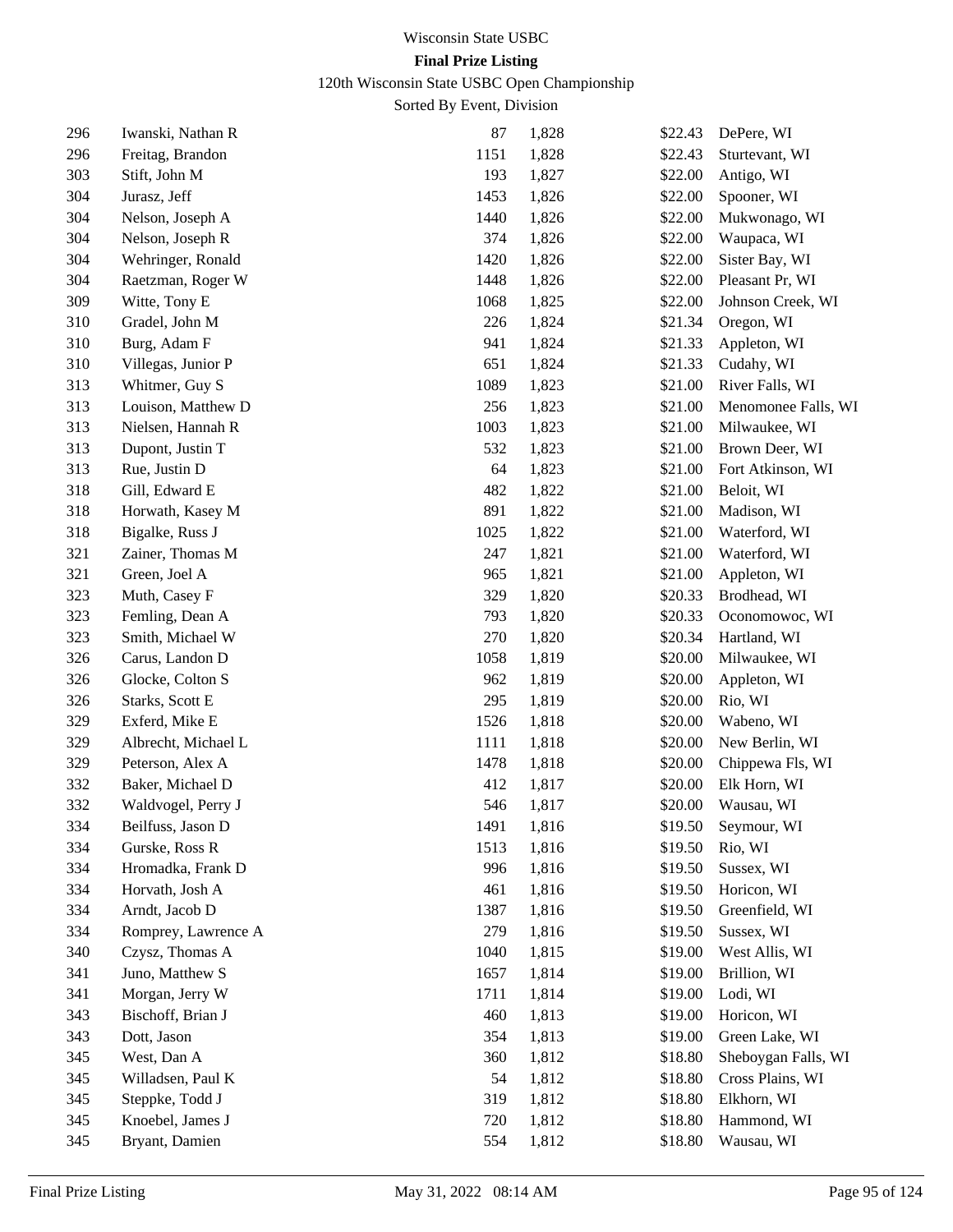120th Wisconsin State USBC Open Championship

| 350 | Rutzinski, Craig A      | 862  | 1,811 | \$18.00 | Waukesha, WI        |
|-----|-------------------------|------|-------|---------|---------------------|
| 350 | Feest, Randy L          | 521  | 1,811 | \$18.00 | Kenosha, WI         |
| 350 | Mantych, David R        | 881  | 1,811 | \$18.00 | Sussex, WI          |
| 350 | Wussow, Anthony C       | 299  | 1,811 | \$18.00 | Madison, WI         |
| 354 | Meyer, Nathan W         | 1495 | 1,810 | \$18.00 | Merrill, WI         |
| 354 | Kohnke, Kelly S         | 431  | 1,810 | \$18.00 | Oshkosh, WI         |
| 354 | Krieser, Shawn P        | 1819 | 1,810 | \$18.00 | Mishicot, WI        |
| 354 | Blanke, Christopher J   | 619  | 1,810 | \$18.00 | Plymouth, WI        |
| 354 | Drysch, James J         | 1338 | 1,810 | \$18.00 | Franklin, WI        |
| 354 | Marx, Brian M           | 302  | 1,810 | \$18.00 | Cadott, WI          |
| 360 | Heil, Joshua J          | 556  | 1,809 | \$17.33 | Wausau, WI          |
| 360 | Crane, Dave A           | 612  | 1,809 | \$17.33 | Fort Atkinson, WI   |
| 360 | Nelson, William R       | 1284 | 1,809 | \$17.33 | Prairie Du Sac, WI  |
| 360 | Hafenstein, Gregory A   | 298  | 1,809 | \$17.34 | Middleton, WI       |
| 360 | Schmit, Paul J          | 1446 | 1,809 | \$17.33 | Pulaski, WI         |
| 360 | Kimps, Charles W        | 246  | 1,809 | \$17.34 | Green Bay, WI       |
| 366 | Weyh, Ryan L            | 312  | 1,808 | \$17.00 | Wisconsin Dells, WI |
| 366 | Fuss, Bryan J           | 172  | 1,808 | \$17.00 | Green Bay, WI       |
| 366 | Jones, Kurt A           | 1607 | 1,808 | \$17.00 | Racine, WI          |
| 366 | Johnson, Timothy        | 864  | 1,808 | \$17.00 | Racine, WI          |
| 370 | Rayome, Gregory S       | 918  | 1,807 | \$17.00 | Lomira, WI          |
| 370 | Madisen, Jeffrey S      | 1313 | 1,807 | \$17.00 | New Berlin, WI      |
| 370 | Zimmerman, Douglas S    | 759  | 1,807 | \$17.00 | Sheboygan, WI       |
| 370 | Ruebl, Jason J          | 771  | 1,807 | \$17.00 | Menasha, WI         |
| 370 | Freeman, Ryan R         | 1478 | 1,807 | \$17.00 | Chippewa Fls, WI    |
| 375 | Dailey, Michael R       | 513  | 1,806 | \$16.00 | Sun Prairie, WI     |
| 375 | Carlson, Jacob J        | 777  | 1,806 | \$16.00 | Gladstone, MI       |
| 375 | O'Halloran, Dennis M    | 650  | 1,806 | \$16.00 | Muskego, WI         |
| 378 | Follett, Doug J         | 91   | 1,805 | \$16.00 | Green Bay, WI       |
| 378 | Kieckhafer, Matthew     | 618  | 1,805 | \$16.00 | Plymouth, WI        |
| 380 | Wagester, Joseph R      | 1491 | 1,804 | \$16.00 | Seymour, WI         |
| 380 | Froeber, David A        | 819  | 1,804 | \$16.00 | Beloit, WI          |
| 380 | Wink, Michael T         | 1254 | 1,804 | \$16.00 | New Richmond, WI    |
| 383 | Schelk Sr, Fred G       | 157  | 1,803 | \$15.84 | Janesville, WI      |
| 383 | Sternhagen, Elise M     | 97   | 1,803 | \$15.84 | Green Bay, WI       |
| 383 | Zitlow, Derek           | 1048 | 1,803 | \$15.83 | Fond Du Lac, WI     |
| 383 | Swartz, Gerald H        | 343  | 1,803 | \$15.83 | Chippewa Falls, WI  |
| 383 | Van Grinsven, Brandon J | 959  | 1,803 | \$15.83 | Appleton, WI        |
| 383 | Perdzock, Christopher   | 386  | 1,803 | \$15.83 | Hubertus, WI        |
| 389 | Huiras, Rick W          | 593  | 1,802 | \$15.00 | Cameron, WI         |
| 389 | Kachelmeier, Jacob      | 1803 | 1,802 | \$15.00 | Brookfield, WI      |
| 389 | Triggs, Marcia E        | 200  | 1,802 | \$15.00 | Milwaukee, WI       |
| 389 | Jaworski, Wayne D       | 231  | 1,802 | \$15.00 | Menomonee Falls, WI |
| 389 | Bunge, Gavin            | 45   | 1,802 | \$15.00 | Black Earth, WI     |
| 389 | Bennett, Daniel T       | 1805 | 1,802 | \$15.00 | Waukesha, WI        |
| 389 | Haakenstad, Norris J    | 1389 | 1,802 | \$15.00 | Westby, WI          |
| 389 | Walters, Art C          | 958  | 1,802 | \$15.00 | Appleton, WI        |
| 389 | Edge, Mitchell B        | 4    | 1,802 | \$15.00 | Hollandale, WI      |
| 398 | Oemig, Gary T           | 785  | 1,801 | \$14.29 | Stanley, WI         |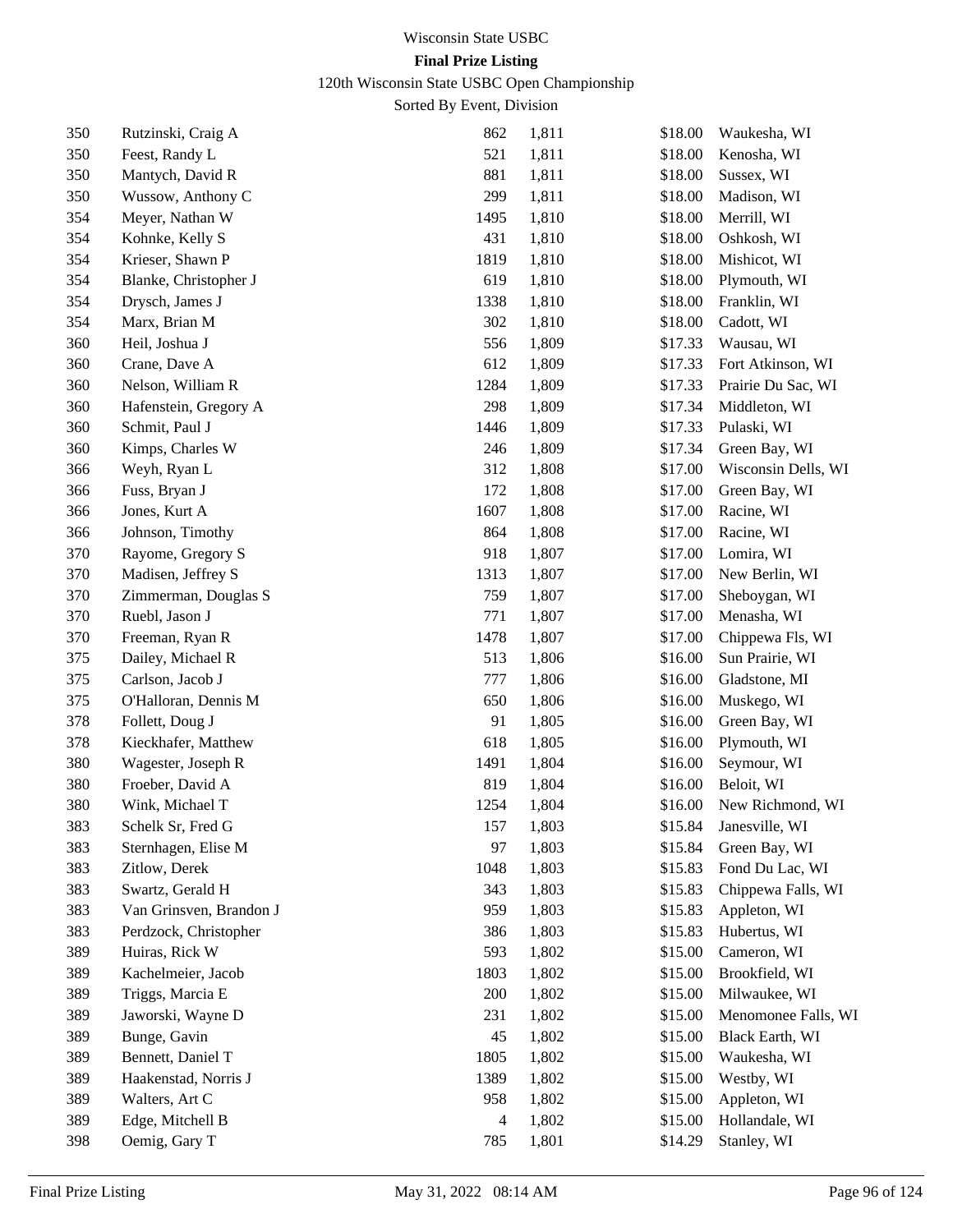120th Wisconsin State USBC Open Championship

| 398 | Hanson, Brandon R    | 684  | 1,801 | \$14.28 | East Troy, WI        |
|-----|----------------------|------|-------|---------|----------------------|
| 398 | Tessman, Bill E      | 523  | 1,801 | \$14.29 | Fredonia, WI         |
| 398 | Christenson, Luke    | 1051 | 1,801 | \$14.29 | South Milwaukee, WI  |
| 398 | Tatarzewski, Ed      | 917  | 1,801 | \$14.29 | Hobart, WI           |
| 398 | Hickok, Travis M     | 242  | 1,801 | \$14.28 | DeForest, WI         |
| 398 | Osowski, Andrew W    | 273  | 1,801 | \$14.28 | Menomonee Falls, WI  |
| 405 | Platta, Kenneth D    | 979  | 1,800 | \$14.00 | Amherst, WI          |
| 405 | Lee, Txai            | 657  | 1,800 | \$14.00 | East Bristol, WI     |
| 405 | Liddle, Brett J      | 1375 | 1,800 | \$14.00 | Dubuque, IA          |
| 405 | Allen, Justin D      | 398  | 1,800 | \$14.00 | South Milwaukee, WI  |
| 409 | Powell, Katie L      | 1749 | 1,799 | \$13.80 | Sheboygan, WI        |
| 409 | Heinecke, Rachel L   | 587  | 1,799 | \$13.80 | Cameron, WI          |
| 409 | Moss, Rynall L       | 712  | 1,799 | \$13.80 | Altoona, WI          |
| 409 | Schneider, Tyler D   | 172  | 1,799 | \$13.80 | Green Bay, WI        |
| 409 | Cvikel, Steven J     | 1028 | 1,799 | \$13.80 | Franklin, WI         |
| 414 | Rosenbaum, Dennis R  | 611  | 1,798 | \$13.00 | Edgerton, WI         |
| 414 | Huntoon, Mark R      | 1614 | 1,798 | \$13.00 | Kenosha, WI          |
| 414 | Riese, Kyle R        | 1780 | 1,798 | \$13.00 | Waupun, WI           |
| 414 | VanAllen, Jake A     | 839  | 1,798 | \$13.00 | Bonduel, WI          |
| 418 | Christianson, Otto A | 384  | 1,797 | \$13.00 | Hubertus, WI         |
| 418 | Pederson, Cheryl A   | 266  | 1,797 | \$13.00 | Milwaukee, WI        |
| 418 | Knoch, Janet R       | 677  | 1,797 | \$13.00 | Pewaukee, WI         |
| 418 | Ragan, Arik          | 923  | 1,797 | \$13.00 | Clintonville, WI     |
| 418 | Vanatta, Ryan G      | 591  | 1,797 | \$13.00 | Cameron, WI          |
| 418 | Bowe, Nate D         | 68   | 1,797 | \$13.00 | Waterloo, WI         |
| 424 | Knueppel, Craig A    | 1320 | 1,796 | \$12.22 | New Berlin, WI       |
| 424 | Minton, Ryan L       | 375  | 1,796 | \$12.23 | Waupaca, WI          |
| 424 | Lake, John E         | 985  | 1,796 | \$12.22 | Amherst, WI          |
| 424 | Brekke, Bjorn K      | 666  | 1,796 | \$12.22 | McFarland, WI        |
| 424 | Young, Kristin A     | 1777 | 1,796 | \$12.22 | Racine, WI           |
| 424 | Thoen, Jason E       | 342  | 1,796 | \$12.23 | Chippewa Falls, WI   |
| 424 | Lee, Douglas J       | 826  | 1,796 | \$12.22 | La Crosse, WI        |
| 424 | Hausch, Kenneth E    | 1060 | 1,796 | \$12.22 | Menomonee Fls, WI    |
| 424 | DeOcampo, Collin L   | 1611 | 1,796 | \$12.22 | Kenosha, WI          |
| 433 | Baumann, Seth M      | 552  | 1,795 | \$12.00 | Wausau, WI           |
| 433 | Malfroid, Eric J     | 1166 | 1,795 | \$12.00 | De Pere, WI          |
| 433 | Heintz, Mark J       | 1403 | 1,795 | \$12.00 | Cadott, WI           |
| 433 | Laramore, Dallas D   | 1114 | 1,795 | \$12.00 | Oshkosh, WI          |
| 433 | Reiners, Dean W      | 1588 | 1,795 | \$12.00 | Oshkosh, WI          |
| 433 | Wierzba, Mark G      | 987  | 1,795 | \$12.00 | Waupaca, WI          |
| 439 | Unseth, Anders E     | 1390 | 1,793 | \$11.00 | Westby, WI           |
| 439 | Levetzow, Kyle M     | 451  | 1,793 | \$11.00 | Hollandale, WI       |
| 439 | Hamilton, James S    | 870  | 1,793 | \$11.00 | Coloma, WI           |
| 439 | Baumann, Jason       | 1038 | 1,793 | \$11.00 | Jackson, WI          |
| 443 | Rost, Arnold J       | 1271 | 1,792 | \$11.00 | Hancock, WI          |
| 443 | Strum, Jeff A        | 1158 | 1,792 | \$11.00 | Pleasant Prairie, WI |
| 443 | Voitlein, William    | 45   | 1,792 | \$11.00 | Black Earth, WI      |
| 443 | Schalk, Casey J      | 1195 | 1,792 | \$11.00 | Pewaukee, WI         |
| 443 | Cournoyer, Michael P | 668  | 1,792 | \$11.00 | Germantown, WI       |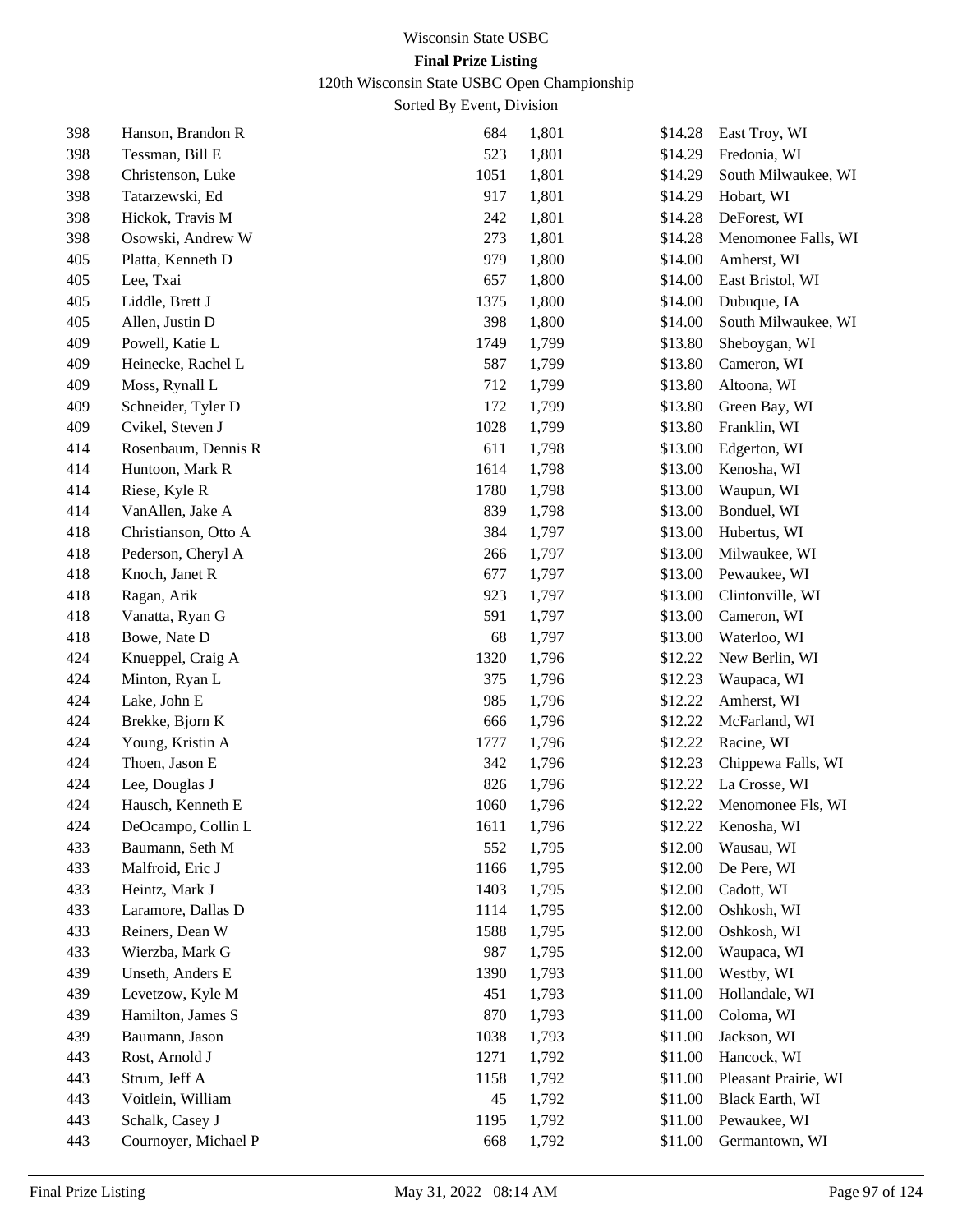120th Wisconsin State USBC Open Championship

| 443 | Fix, Calvin M         | 1779 | 1,792 | \$11.00 | Waupun, WI           |
|-----|-----------------------|------|-------|---------|----------------------|
| 443 | Milos, Michael J      | 1214 | 1,792 | \$11.00 | Germantown, WI       |
| 450 | Scott, James          | 212  | 1,791 | \$10.50 | Milwaukee, WI        |
| 450 | Stecker, Jeremy J     | 1660 | 1,791 | \$10.50 | Brillion, WI         |
| 452 | Beelman, Gary M       | 1107 | 1,790 | \$10.00 | Greenwood, WI        |
| 452 | Gitzel, Mark L        | 1271 | 1,790 | \$10.00 | Hancock, WI          |
| 452 | Dunbar, Hunter M      | 926  | 1,790 | \$10.00 | Winona, MN           |
| 452 | Shaffer, Jon R        | 451  | 1,790 | \$10.00 | Hollandale, WI       |
| 452 | Phouthakhio, Vinny    | 1795 | 1,790 | \$10.00 | Milwaukee, WI        |
| 457 | Bartz, Ed H           | 569  | 1,789 | \$10.00 | Waukesha, WI         |
| 457 | Fintelmann, DuWayne J | 151  | 1,789 | \$10.00 | Sheboygan Falls, WI  |
| 457 | Christianson, Shawn M | 1064 | 1,789 | \$10.00 | Mineral Point, WI    |
| 460 | Cattani, Joe R        | 1005 | 1,788 | \$9.50  | Waukesha, WI         |
| 460 | Finster, Frederick G  | 411  | 1,788 | \$9.50  | Waterford, WI        |
| 460 | Marks, Scott T        | 109  | 1,788 | \$9.50  | New London, WI       |
| 460 | Appenzeller, Mary     | 423  | 1,788 | \$9.50  | Burlington, WI       |
| 460 | Neumann, Randy P      | 336  | 1,788 | \$9.50  | Escanaba, MI         |
| 460 | Jones, Christopher D  | 212  | 1,788 | \$9.50  | Milwaukee, WI        |
| 460 | Simons, Brett J       | 91   | 1,788 | \$9.50  | Green Bay, WI        |
| 460 | Konieczka, Chris J    | 1268 | 1,788 | \$9.50  | River Falls, WI      |
| 468 | Pappalardo, Laura M   | 1406 | 1,787 | \$9.00  | Oak Creek, WI        |
| 468 | Loppnow, Kevin M      | 1639 | 1,787 | \$9.00  | Watertown, WI        |
| 468 | Johnson, Brandon A    | 1131 | 1,787 | \$9.00  | Prairie Du Chien, WI |
| 468 | Falk, Donald A        | 385  | 1,787 | \$9.00  | Hubertus, WI         |
| 468 | Schneiker, Thomas     | 761  | 1,787 | \$9.00  | Saukville, WI        |
| 473 | Wiederholt, Ben S     | 591  | 1,786 | \$8.30  | Cameron, WI          |
| 473 | Slaney, Jordan T      | 1509 | 1,786 | \$8.31  | Lone Rock, WI        |
| 473 | Prescott, Thomas L    | 1611 | 1,786 | \$8.31  | Kenosha, WI          |
| 473 | Kunde, James C        | 864  | 1,786 | \$8.31  | Racine, WI           |
| 473 | Beyer, Randy N        | 978  | 1,786 | \$8.31  | Ogdensburg, WI       |
| 473 | West, James C         | 1239 | 1,786 | \$8.31  | Ladysmith, WI        |
| 473 | Murray, Jeffrey A     | 573  | 1,786 | \$8.30  | Portage, WI          |
| 473 | Ferraton, Edward      | 1504 | 1,786 | \$8.31  | Pleasant Pr, WI      |
| 473 | Wield, Bryan J        | 1201 | 1,786 | \$8.31  | Sheboygan Falls, WI  |
| 473 | Marcoe, Jeremy J      | 1651 | 1,786 | \$8.31  | Menominee, MI        |
| 473 | Havlik, Andy J        | 80   | 1,786 | \$8.30  | Green Bay, WI        |
| 473 | Kruschke, Jerrel J    | 1560 | 1,786 | \$8.31  | Milwaukee, WI        |
| 473 | Kirk, Dalton          | 1376 | 1,786 | \$8.31  | Dubuque, IA          |
| 486 | Stock, Jaydon         | 1737 | 1,785 | \$7.60  | Prairie Du Sac, WI   |
| 486 | Morinelli, David J    | 3    | 1,785 | \$7.60  | Hartford, WI         |
| 486 | Knapp, Andrew E       | 960  | 1,785 | \$7.60  | Appleton, WI         |
| 486 | Wiroll, Robert L      | 1305 | 1,785 | \$7.60  | New Berlin, WI       |
| 486 | Chelminiak, Paul E    | 861  | 1,785 | \$7.60  | Waukesha, WI         |
| 491 | Zimdars, Savannah J   | 695  | 1,784 | \$7.00  | Milwaukee, WI        |
| 491 | Campbell, Jonn L      | 1094 | 1,784 | \$7.00  | River Falls, WI      |
| 491 | Whitney, Daryl J      | 1126 | 1,784 | \$7.00  | Prairie Du Chien, WI |
| 491 | Ramsey, William V     | 887  | 1,784 | \$7.00  | Bristol, WI          |
| 491 | Klopf, Joseph J       | 233  | 1,784 | \$7.00  | Plymouth, WI         |
| 491 | Mattson, Rick A       | 1225 | 1,784 | \$7.00  | Germantown, WI       |
|     |                       |      |       |         |                      |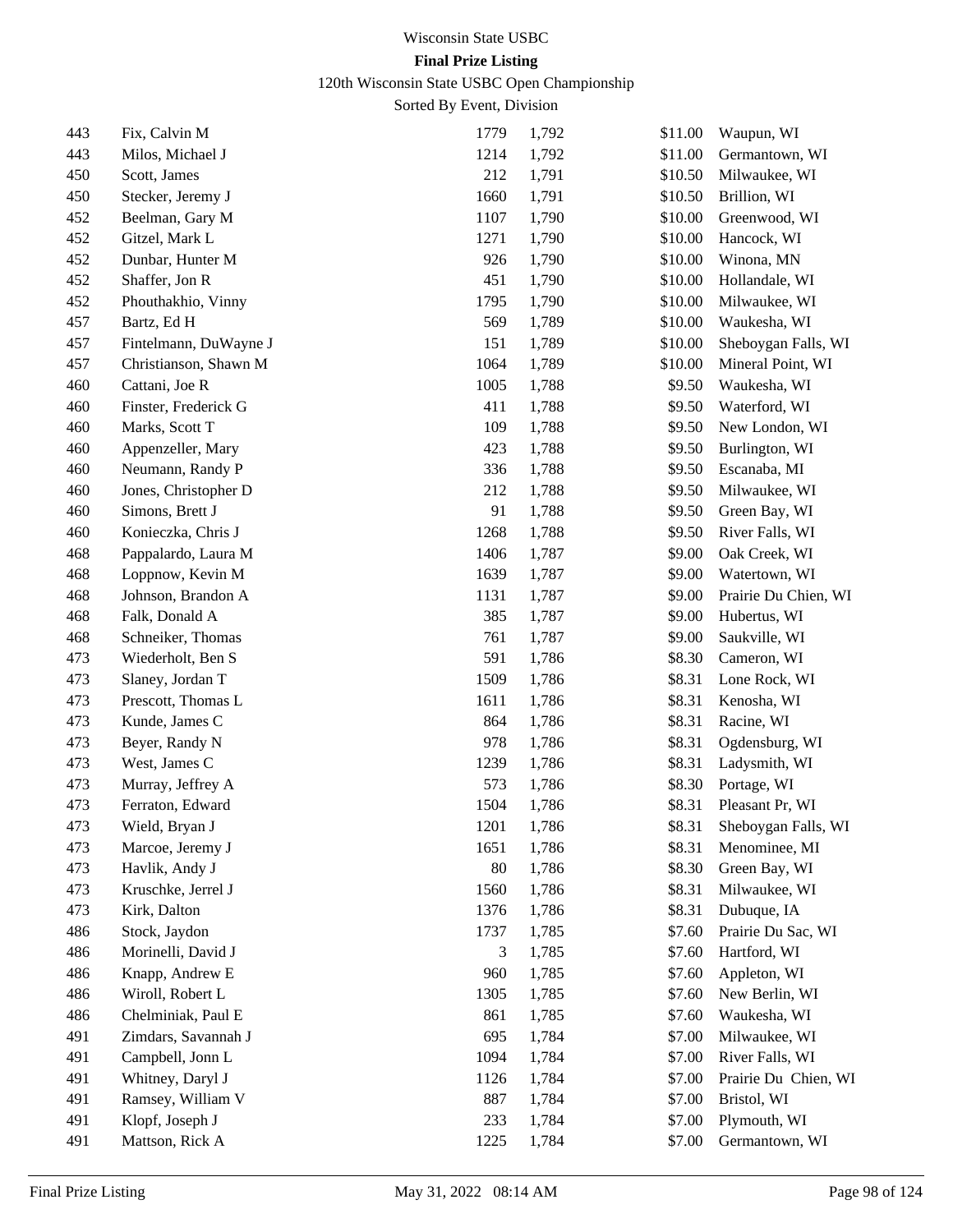120th Wisconsin State USBC Open Championship

Sorted By Event, Division

| 491 | Elliott, Kirk W                        | 191         | 1,784 | \$7.00 | Antigo, WI           |
|-----|----------------------------------------|-------------|-------|--------|----------------------|
| 498 | Genskow, Jeff J                        | 977         | 1,783 | \$6.67 | Amherst Junction, WI |
| 498 | Glodowski, Jason A                     | 989         | 1,783 | \$6.67 | Amherst, WI          |
| 498 | Thuli, Blake T                         | 1103        | 1,783 | \$6.67 | Darlington, WI       |
| 498 | Holmes, Joshua L                       | 813         | 1,783 | \$6.66 | Janesville, WI       |
| 498 | Frey, Michael J                        | 1171        | 1,783 | \$6.67 | Spring Green, WI     |
| 498 | Schwark, Wayne C                       | 56          | 1,783 | \$6.66 | Fox Lake, WI         |
| 504 | Waller, Jeffrey S                      | 19          | 1,782 | \$6.00 | DeForest, WI         |
| 504 | Koontz, Jason E                        | 665         | 1,782 | \$6.00 | McFarland, WI        |
| 504 | Meunier, Ronald F                      | 1576        | 1,782 | \$6.00 | Oconomowoc, WI       |
| 504 | Chojnacki, Matthew B                   | 265         | 1,782 | \$6.00 | Pewaukee, WI         |
| 508 | Bowen-Brazell, John P                  | 125         | 1,781 | \$6.00 | Stanley, WI          |
| 508 | Hromadka, Drew E                       | 1104        | 1,781 | \$6.00 | Lancaster, WI        |
| 508 | LaCombe, Mark A                        | 1576        | 1,781 | \$6.00 | Oconomowoc, WI       |
|     | Total prizes awarded in this division: | \$19,168.00 |       |        |                      |

#### **All Events Handicapped, 196 & Over, Handicapped**

| <b>Place</b>   | <b>Team name</b>      | <b>Entry</b> | <b>Score</b> | <b>Prize</b> | <b>From</b>         |
|----------------|-----------------------|--------------|--------------|--------------|---------------------|
| 1              | Gannon, Matthew M     | 299          | 2,407        | \$1,000.00   | Madison, WI         |
| $\sqrt{2}$     | Kosiorek, Joe K       | 338          | 2,381        | \$500.00     | Neenah, WI          |
| 3              | Peters, Brenton J     | 1501         | 2,380        | \$460.00     | Merrill, WI         |
| $\overline{4}$ | Prochaska, Frank A    | 533          | 2,377        | \$450.00     | Fredonia, WI        |
| $\sqrt{5}$     | Brudnicki, Kurt L     | 565          | 2,371        | \$434.00     | Muskego, WI         |
| $\sqrt{6}$     | Bacskai, Joe M        | 744          | 2,367        | \$419.00     | Waukesha, WI        |
| $\overline{7}$ | Kowalski, Matthew R   | 890          | 2,361        | \$396.00     | Madison, WI         |
| $\,8\,$        | Miller, Michael R     | 1452         | 2,346        | \$369.50     | Spooner, WI         |
| $\,8\,$        | Komornicki, Tadeusz K | 271          | 2,346        | \$369.50     | Milwaukee, WI       |
| 10             | Suprenand, Gavin D    | 1205         | 2,337        | \$345.00     | Fond du Lac, WI     |
| 11             | Rahn, Darin A         | 69           | 2,334        | \$330.00     | Deerfield, WI       |
| 12             | Schiekiera, Aron L    | 1629         | 2,327        | \$316.00     | Waukesha, WI        |
| 13             | Schaalma, Jay J       | 243          | 2,319        | \$302.00     | DeForest, WI        |
| 14             | Klauer, Greg A        | 1374         | 2,314        | \$283.00     | Dubuque, IA         |
| 14             | Oettinger, Brandon M  | 93           | 2,314        | \$283.00     | DePere, WI          |
| 16             | Walter, David M       | 381          | 2,310        | \$265.00     | Altoona, WI         |
| 17             | Nelson, Jared J       | 1576         | 2,305        | \$254.00     | Oconomowoc, WI      |
| 18             | Neumann, Rick         | 337          | 2,301        | \$243.00     | Escanaba, MI        |
| 19             | Henzig, David H       | 357          | 2,299        | \$232.00     | Waukesha, WI        |
| $20\,$         | Dear, Charles D       | 1385         | 2,298        | \$223.00     | Milwaukee, WI       |
| 21             | LaVigne, Leo S        | 315          | 2,295        | \$214.00     | Reedsburg, WI       |
| 22             | Zagar, Kyle F         | 1302         | 2,293        | \$205.00     | Kenosha, WI         |
| 23             | Heimann, Michael P    | 101          | 2,292        | \$197.00     | Prairie Du Sac, WI  |
| 24             | James, Aaron S        | 163          | 2,289        | \$189.00     | Racine, WI          |
| 25             | Whitehouse, Kenneth R | 539          | 2,288        | \$182.00     | Muskego, WI         |
| 26             | White, Warren E       | 104          | 2,285        | \$175.00     | Menomonee Falls, WI |
| 27             | Boeck, Chad J         | 567          | 2,284        | \$168.00     | Monroe, WI          |
| 28             | Turner, Aaron R       | 1704         | 2,281        | \$162.00     | Whitewater, WI      |
| 29             | McNally, Daniel A     | 1804         | 2,279        | \$153.00     | Mukwonago, WI       |
| 29             | Bequest, Steven A     | 1400         | 2,279        | \$153.00     | Muskego, WI         |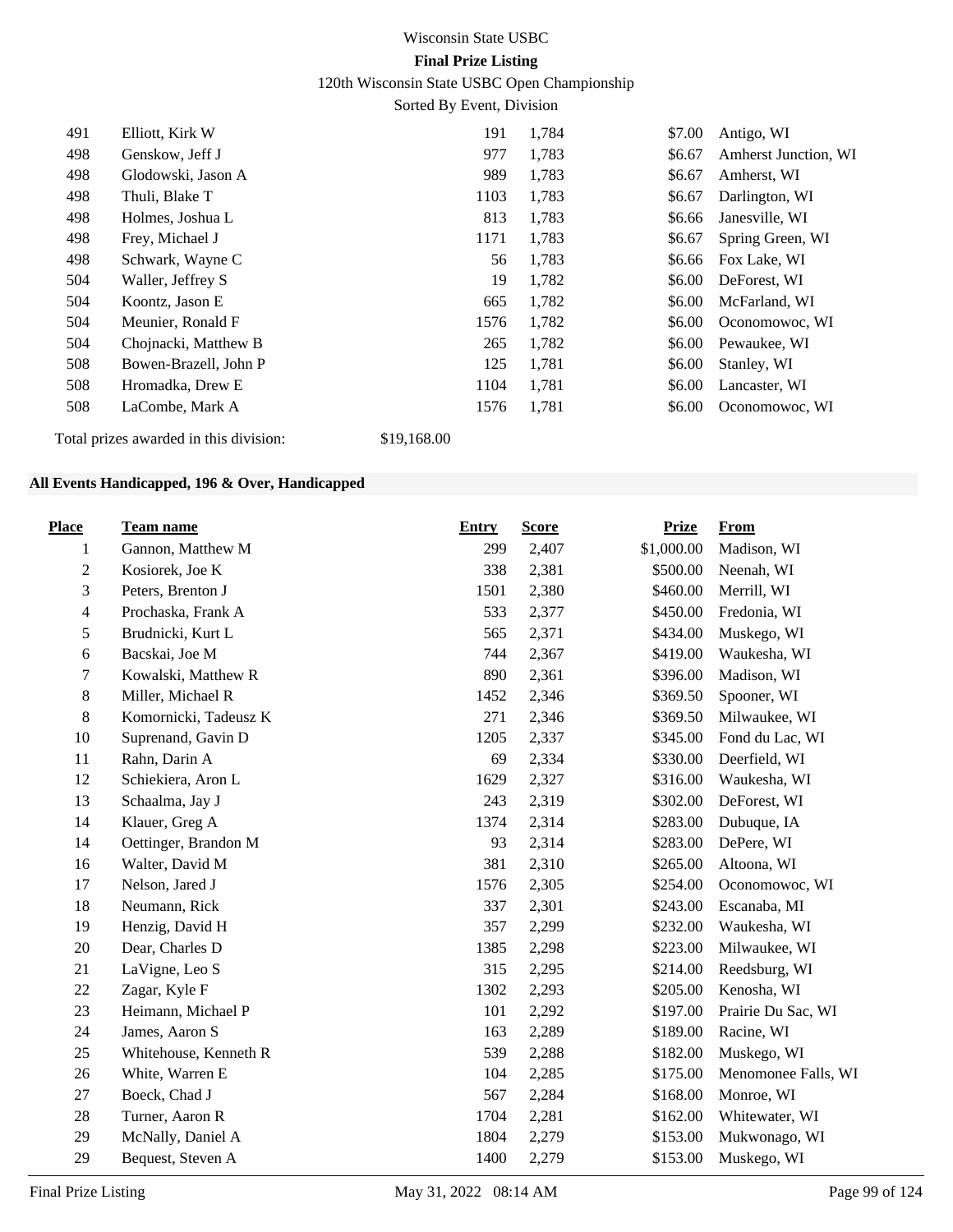120th Wisconsin State USBC Open Championship

| 31 | Polzin, Calvin K     | 590  | 2,278 | \$142.50 | Cameron, WI          |
|----|----------------------|------|-------|----------|----------------------|
| 31 | Rogalla, Lee A       | 680  | 2,278 | \$142.50 | Wis. Rapids, WI      |
| 33 | Rydzewski, Joseph J  | 1024 | 2,271 | \$135.00 | Greendale, WI        |
| 34 | Lehan, John W        | 1284 | 2,270 | \$130.00 | Prairie Du Sac, WI   |
| 35 | Hilgendorf, Josef D  | 1299 | 2,267 | \$122.00 | West Bend, WI        |
| 35 | Stewart, Dwain       | 1776 | 2,267 | \$122.00 | Racine, WI           |
| 35 | Zagar, Ryan J        | 1302 | 2,267 | \$122.00 | Kenosha, WI          |
| 38 | Von Haden, Grant J   | 1004 | 2,265 | \$110.00 | Milwaukee, WI        |
| 38 | Gieryn, Matt         | 384  | 2,265 | \$110.00 | Hubertus, WI         |
| 38 | Yancey, Adrian M     | 821  | 2,265 | \$110.00 | Beloit, WI           |
| 41 | Dahlby, Josh J       | 382  | 2,263 | \$103.00 | Eau Claire, WI       |
| 42 | Bartels, Bryant J    | 474  | 2,262 | \$100.00 | Two Rivers, WI       |
| 43 | Kohlmeyer, Ryan R    | 1523 | 2,260 | \$97.00  | Germantown, WI       |
| 44 | Oleson, Chuck L      | 1270 | 2,259 | \$92.50  | Hancock, WI          |
| 44 | Willems, Devin G     | 1445 | 2,259 | \$92.50  | De Pere, WI          |
| 46 | Myers, Robert J      | 707  | 2,258 | \$87.50  | West Bend, WI        |
| 46 | Schalow, Jonathan A  | 1344 | 2,258 | \$87.50  | Monroe, WI           |
| 48 | Voge, Paul L         | 317  | 2,255 | \$83.00  | West Bend, WI        |
| 48 | Francis, Scot A      | 753  | 2,255 | \$83.00  | Rosendale, WI        |
| 50 | Vosberg, Ronald L    | 1721 | 2,254 | \$78.00  | Stoughton, WI        |
| 50 | Irving, Dustin J     | 1335 | 2,254 | \$78.00  | Webster, WI          |
| 50 | Phillips, Brandon S  | 1227 | 2,254 | \$78.00  | Milwaukee, WI        |
| 53 | Broetzmann, Ronald C | 263  | 2,253 | \$72.25  | Sussex, WI           |
| 53 | Hartley, Nicholas W  | 1172 | 2,253 | \$72.25  | Spring Green, WI     |
| 53 | Meisel, Dustin D     | 1555 | 2,253 | \$72.25  | Verona, WI           |
| 53 | Burr, Ryan M         | 140  | 2,253 | \$72.25  | Menomonie, WI        |
| 57 | Chucka, Kyle T       | 1058 | 2,252 | \$67.50  | Milwaukee, WI        |
| 57 | Reuter, Anthony F    | 1372 | 2,252 | \$67.50  | Dickeyville, WI      |
| 59 | Paasch, David A      | 1202 | 2,250 | \$66.00  | Sheboygan Falls, WI  |
| 60 | Hitz, Mike S         | 280  | 2,248 | \$63.34  | Waukesha, WI         |
| 60 | Schober, Lyle M      | 481  | 2,248 | \$63.33  | Beloit, WI           |
| 60 | Surdyk, Scott M      | 1401 | 2,248 | \$63.33  | Eagle, WI            |
| 63 | Dahl, Bradley P      | 811  | 2,247 | \$59.50  | Milton, WI           |
| 63 | Tessen, Mark A       | 507  | 2,247 | \$59.50  | New London, WI       |
| 65 | Rauen, Kyle J        | 1506 | 2,246 | \$59.00  | Kenosha, WI          |
| 66 | Bryden, Timothy J    | 1406 | 2,244 | \$57.00  | Oak Creek, WI        |
| 66 | Powers, Darin K      | 52   | 2,244 | \$57.00  | Cross Plains, WI     |
| 66 | Olig, Craig J        | 1149 | 2,244 | \$57.00  | Fond du Lac, WI      |
| 69 | Mours, Jeff          | 1814 | 2,243 | \$54.67  | Franklin, WI         |
| 69 | Cutts, John          | 800  | 2,243 | \$54.67  | Clinton, WI          |
| 69 | Pliska, David A      | 114  | 2,243 | \$54.66  | Waupaca, WI          |
| 72 | Tuschl, Nathan M     | 343  | 2,242 | \$53.00  | Chippewa Falls, WI   |
| 73 | Gort, Nick J         | 415  | 2,241 | \$53.00  | Elkhorn, WI          |
| 74 | Mueller, Eric E      | 696  | 2,240 | \$51.50  | Menomonee Falls, WI  |
| 74 | Blake, Tanner M      | 312  | 2,240 | \$51.50  | Wisconsin Dells, WI  |
| 76 | Manteufel, Bobby L   | 983  | 2,238 | \$51.00  | Wisconsin Rapids, WI |
| 77 | Leahy, Tyler         | 1637 | 2,237 | \$50.00  | Mineral Point, WI    |
| 77 | Miller, Brian J      | 1205 | 2,237 | \$50.00  | Fond du Lac, WI      |
| 79 | Worthen, Michael L   | 1703 | 2,235 | \$49.50  | Gladstone, MI        |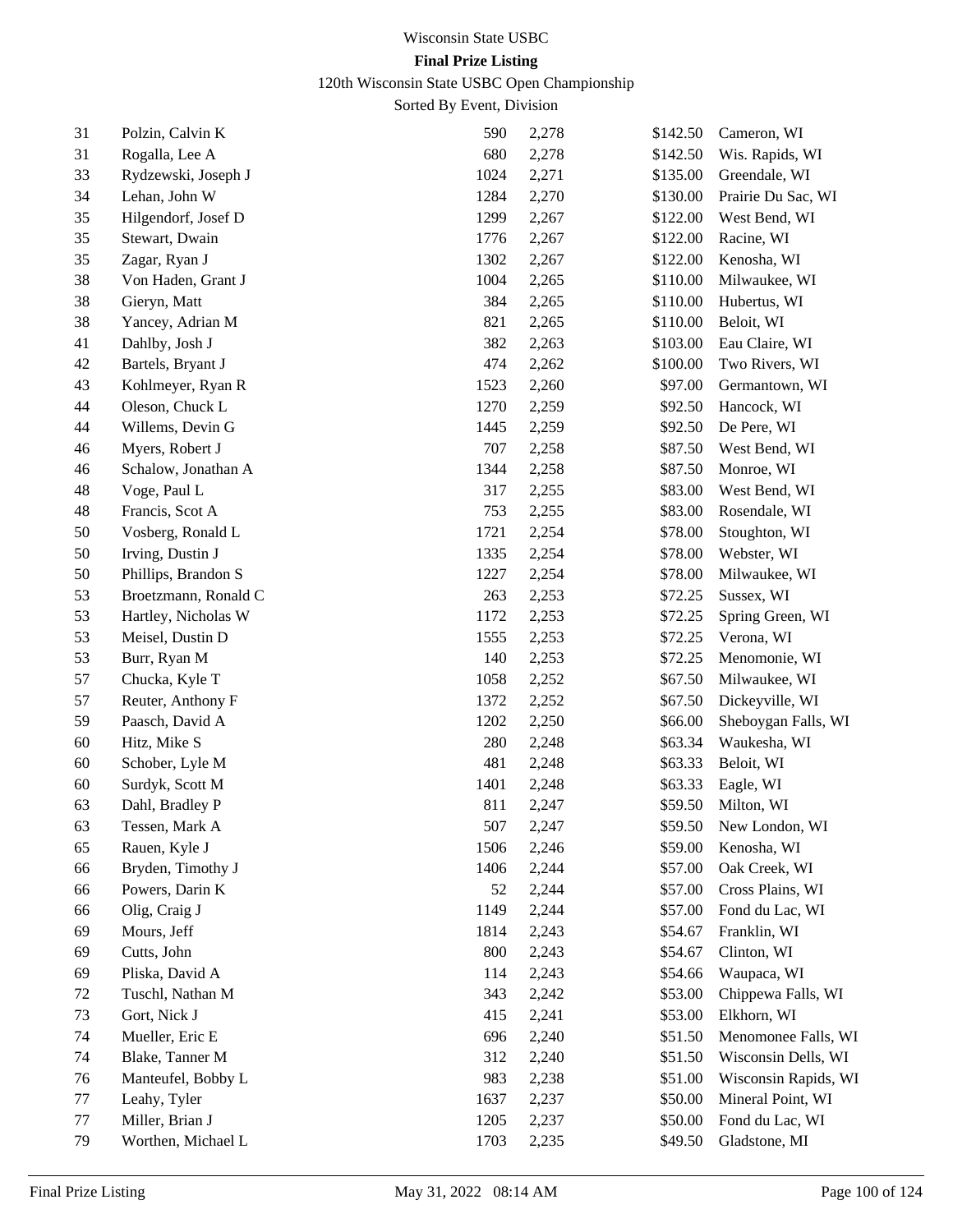120th Wisconsin State USBC Open Championship

| 79  | Smith, Riley N       | 1565 | 2,235 | \$49.50 | West Milwaukee, WI   |
|-----|----------------------|------|-------|---------|----------------------|
| 81  | Ligenza, Justin J    | 983  | 2,234 | \$48.50 | Wisconsin Rapids, WI |
| 81  | Page, Lukas A        | 1588 | 2,234 | \$48.50 | Oshkosh, WI          |
| 83  | Decorah, Jaret J     | 1328 | 2,233 | \$46.67 | La Valle, WI         |
| 83  | Deppiesse, Joe       | 528  | 2,233 | \$46.66 | Fredonia, WI         |
| 83  | Kurtz, Justin S      | 999  | 2,233 | \$46.67 | Muskego, WI          |
| 86  | Froemming, Patrick E | 1576 | 2,232 | \$46.00 | Oconomowoc, WI       |
| 86  | Hanke, Kurt A        | 142  | 2,232 | \$46.00 | Eau Claire, WI       |
| 88  | Russell, Sean O      | 1278 | 2,231 | \$44.66 | Rhinelander, WI      |
| 88  | Catlin, Tyler J      | 1501 | 2,231 | \$44.67 | Merrill, WI          |
| 88  | Nelson, Carl J       | 1340 | 2,231 | \$44.67 | Milwaukee, WI        |
| 88  | Lelonek, Jacob A     | 1793 | 2,231 | \$44.67 | Lac Du Flambeauu, WI |
| 88  | Frost, Brody J       | 1662 | 2,231 | \$44.67 | Berlin, WI           |
| 88  | Wurzel, Chris P      | 39   | 2,231 | \$44.66 | La Crosse, WI        |
| 94  | Gschwind, Jarod J    | 186  | 2,230 | \$44.00 | DeForest, WI         |
| 95  | Marthaler, Barry J   | 838  | 2,229 | \$44.00 | Fitchburg, WI        |
| 96  | Altmann, Douglas J   | 1011 | 2,228 | \$43.00 | Marshfield, WI       |
| 96  | Sweeney, Jeff L      | 106  | 2,228 | \$43.00 | Oregon, WI           |
| 98  | Rafferty, Dion T     | 1209 | 2,227 | \$43.00 | Milwaukee, WI        |
| 98  | Van Vreede, Jason L  | 652  | 2,227 | \$43.00 | Trempealeau, WI      |
| 100 | Belinske, Eric D     | 475  | 2,226 | \$43.00 | Manitowoc, WI        |
| 100 | Bruss, Jack          | 129  | 2,226 | \$43.00 | Elm Grove, WI        |
| 100 | Ewig, Andrew S       | 1273 | 2,226 | \$43.00 | Port Washington, WI  |
| 103 | Capps, James D       | 1594 | 2,225 | \$42.00 | Kenosha, WI          |
| 104 | Gruber, David R      | 1439 | 2,224 | \$41.00 | Mukwonago, WI        |
| 104 | Wolf, Billy          | 1312 | 2,224 | \$41.00 | New Berlin, WI       |
| 104 | Schmit, Steve G      | 538  | 2,224 | \$41.00 | Random Lake, WI      |
| 104 | Brooks, Morgan C     | 764  | 2,224 | \$41.00 | Mukwonago, WI        |
| 104 | Feng, James          | 1546 | 2,224 | \$41.00 | Green Bay, WI        |
| 104 | Skog, Mark A         | 1733 | 2,224 | \$41.00 | Green Bay, WI        |
| 104 | Keach, John H        | 52   | 2,224 | \$41.00 | Cross Plains, WI     |
| 111 | Walden, Robert S     | 394  | 2,223 | \$40.66 | South Milwaukee, WI  |
| 111 | Schott, Ted H        | 737  | 2,223 | \$40.67 | Green Bay, WI        |
| 111 | Chamberlain, Tylor D | 1056 | 2,223 | \$40.67 | Eau Claire, WI       |
| 114 | Frei, Matthew J      | 378  | 2,222 | \$40.00 | Eau Claire, WI       |
| 115 | Halida, Terry P      | 142  | 2,221 | \$40.00 | Eau Claire, WI       |
| 115 | Prosek, Matt J       | 446  | 2,221 | \$40.00 | Eau Claire, WI       |
| 115 | Toth, Dustin J       | 1407 | 2,221 | \$40.00 | Milwaukee, WI        |
| 118 | Bechtolt, Shawn R    | 48   | 2,220 | \$40.00 | Monroe, WI           |
| 119 | Oppelt, Jordan J     | 1726 | 2,219 | \$40.00 | Neenah, WI           |
| 120 | Jastroch, Ryan R     | 1314 | 2,218 | \$40.00 | New Berlin, WI       |
| 120 | Ring, James J        | 1556 | 2,218 | \$40.00 | Verona, WI           |
| 122 | Kortes, Peter J      | 1557 | 2,215 | \$40.00 | Verona, WI           |
| 122 | Dake, Anthony R      | 1518 | 2,215 | \$40.00 | Stevens Point, WI    |
| 122 | Nuoffer, Rj A        | 294  | 2,215 | \$40.00 | Mukwonago, WI        |
| 125 | Turner, Anthony G    | 778  | 2,214 | \$39.00 | Stevens Point, WI    |
| 125 | Oldenburg, John A    | 3    | 2,214 | \$39.00 | Hartford, WI         |
| 125 | King, Joe A          | 869  | 2,214 | \$39.00 | Montfort, WI         |
| 128 | Cleveland, Aaron M   | 1747 | 2,213 | \$39.00 | Sheboygan, WI        |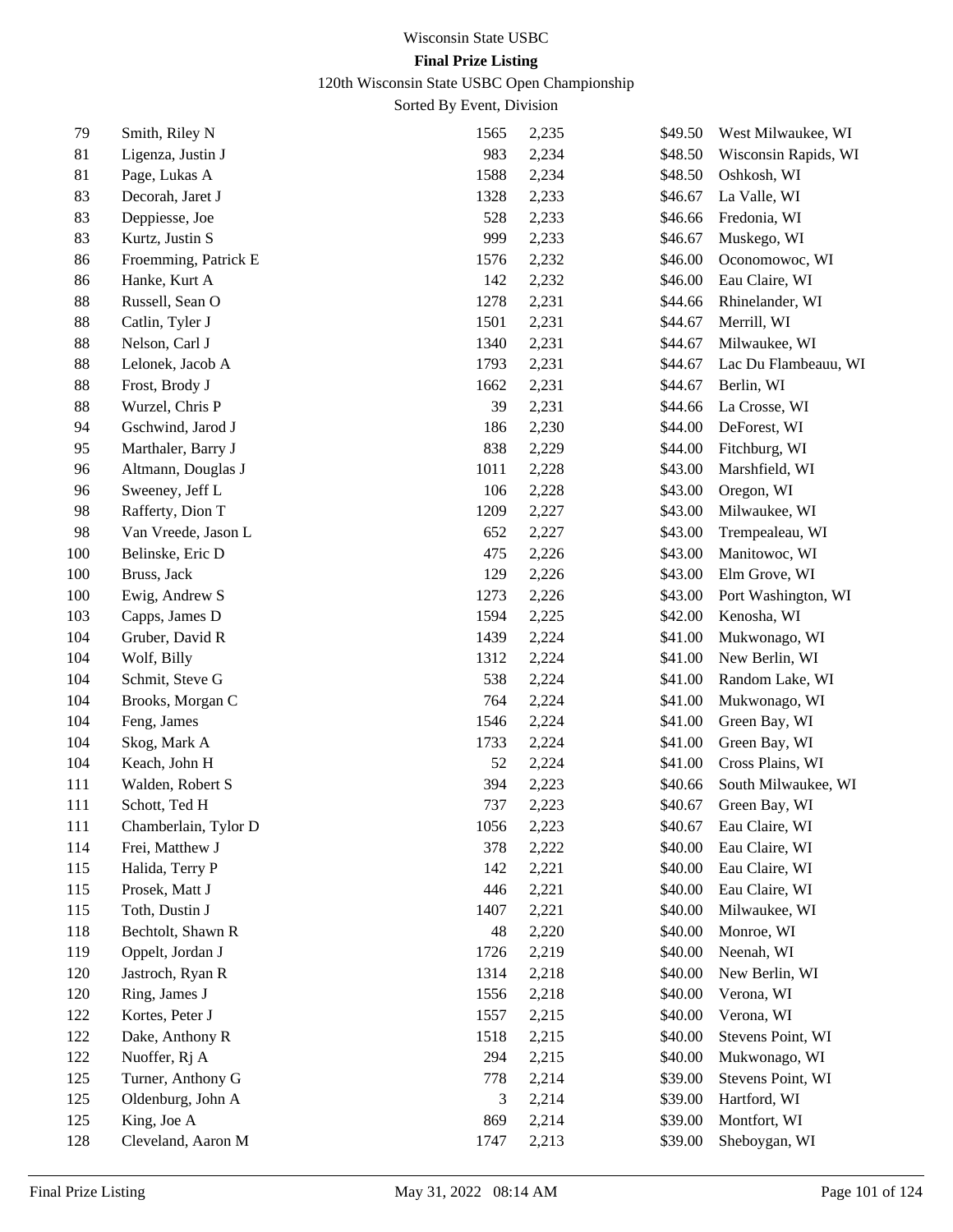# 120th Wisconsin State USBC Open Championship

| 128 | Ambrose, Joseph P      | 124  | 2,213 | \$39.00 | Oshkosh, WI          |
|-----|------------------------|------|-------|---------|----------------------|
| 128 | Plouff, Nicholas A     | 502  | 2,213 | \$39.00 | Wausau, WI           |
| 131 | Breidenstein, Jeremy D | 440  | 2,212 | \$39.00 | Janesville, WI       |
| 131 | Dagens, Kyle P         | 810  | 2,212 | \$39.00 | Janesville, WI       |
| 131 | Moffitt, Stanley E     | 1206 | 2,212 | \$39.00 | Monroe, WI           |
| 134 | Razo, Roberto J        | 977  | 2,211 | \$39.00 | Amherst Junction, WI |
| 134 | Miller, David J        | 136  | 2,211 | \$39.00 | Fall Creek, WI       |
| 136 | Nicla, Ray N           | 1605 | 2,210 | \$39.00 | Helenville, WI       |
| 136 | Schwartz, Quenten M    | 1657 | 2,210 | \$39.00 | Brillion, WI         |
| 138 | Luksich, Joshua L      | 60   | 2,209 | \$39.00 | Waukesha, WI         |
| 138 | Brown, Richard H       | 856  | 2,209 | \$39.00 | Waukesha, WI         |
| 138 | Karlin, Chris P        | 743  | 2,209 | \$39.00 | Waukesha, WI         |
| 141 | Mocbeichel, Kory R     | 672  | 2,208 | \$38.00 | Pewaukee, WI         |
| 141 | Foster, Jon J          | 367  | 2,208 | \$38.00 | Osceola, WI          |
| 141 | Gename, Danielle C     | 1776 | 2,208 | \$38.00 | Racine, WI           |
| 144 | Winarski, Conor R      | 1431 | 2,207 | \$37.67 | Hilbert, WI          |
| 144 | Hungelmann, Michael J  | 1037 | 2,207 | \$37.67 | Milwaukee, WI        |
| 144 | Kuykendall, Keith C    | 813  | 2,207 | \$37.66 | Janesville, WI       |
| 147 | Chapman, Daniel        | 1343 | 2,205 | \$37.00 | Monroe, WI           |
| 147 | Rosandich, Nicholas J  | 845  | 2,205 | \$37.00 | New Berlin, WI       |
| 147 | Traber, Darryl L       | 247  | 2,205 | \$37.00 | Waterford, WI        |
| 150 | Rusch, Peter K         | 753  | 2,204 | \$37.00 | Rosendale, WI        |
| 150 | Reetz, Nathan L        | 888  | 2,204 | \$37.00 | Madison, WI          |
| 152 | Boeck, Devon           | 567  | 2,203 | \$37.00 | Monroe, WI           |
| 152 | Bishop, Jeff D         | 569  | 2,203 | \$37.00 | Waukesha, WI         |
| 152 | Staude, Lynn A         | 610  | 2,203 | \$37.00 | Fort Atkinson, WI    |
| 152 | Becker, Richard B      | 459  | 2,203 | \$37.00 | Milwaukee, WI        |
| 156 | Wagner, Zach J         | 1136 | 2,202 | \$37.00 | Grafton, WI          |
| 156 | Rathsack, Jerrod       | 475  | 2,202 | \$37.00 | Manitowoc, WI        |
| 156 | Boarman, Dominic J     | 37   | 2,202 | \$37.00 | La Crosse, WI        |
| 156 | Steppert, Michael A    | 549  | 2,202 | \$37.00 | Wausau, WI           |
| 160 | Marshall, Craig D      | 1801 | 2,201 | \$37.00 | Muskego, WI          |
| 160 | Tatro, Tyler P         | 395  | 2,201 | \$37.00 | South Milwaukee, WI  |
| 162 | Stolz, Scott O         | 1033 | 2,200 | \$37.00 | St. Francis, WI      |
| 162 | Percoski, Raymond J    | 1502 | 2,200 | \$37.00 | Milton, WI           |
| 164 | Wild, Norm R           | 189  | 2,199 | \$36.50 | Antigo, WI           |
| 164 | Mallow, Justin R       | 1650 | 2,199 | \$36.50 | Watertown, WI        |
| 164 | Guza, Jeremy J         | 668  | 2,199 | \$36.50 | Germantown, WI       |
| 164 | Doxtater, Justin L     | 88   | 2,199 | \$36.50 | DePere, WI           |
| 164 | Fefer, Andrew C        | 349  | 2,199 | \$36.50 | Eau Claire, WI       |
| 164 | Manninger, Marc C      | 41   | 2,199 | \$36.50 | Westby, WI           |
| 170 | Schroeder, Thomas M    | 64   | 2,198 | \$36.00 | Fort Atkinson, WI    |
| 170 | Gregg, Dennis J        | 486  | 2,198 | \$36.00 | Janesville, WI       |
| 172 | Swim, Brandon R        | 165  | 2,197 | \$36.00 | Chippewa Falls, WI   |
| 172 | Gonwa, Adam T          | 1754 | 2,197 | \$36.00 | Oostburg, WI         |
| 174 | Lasowski, Glenn M      | 1123 | 2,196 | \$36.00 | St. Germain, WI      |
| 174 | Ortlieb, Mitchell C    | 280  | 2,196 | \$36.00 | Waukesha, WI         |
| 174 | White, Tristan E       | 1506 | 2,196 | \$36.00 | Kenosha, WI          |
| 177 | Kerr, James R          | 1764 | 2,195 | \$36.00 | Edgerton, WI         |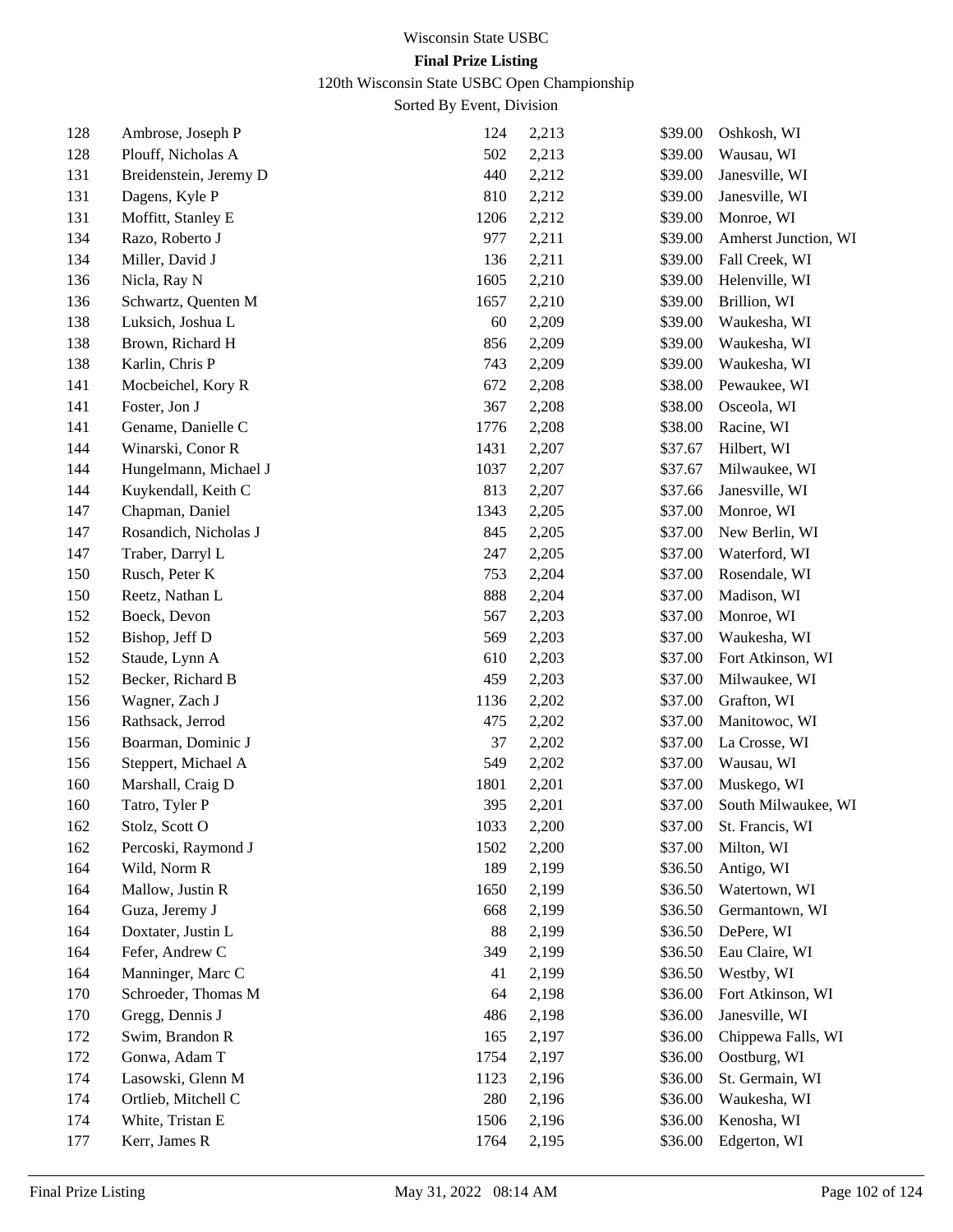120th Wisconsin State USBC Open Championship

| 177 | Maier, Bryan K           | 550  | 2,195 | \$36.00 | Wausau, WI           |
|-----|--------------------------|------|-------|---------|----------------------|
| 177 | Lohrke, Kevin T          | 1036 | 2,195 | \$36.00 | Racine, WI           |
| 180 | Weigel, Cody W           | 1700 | 2,194 | \$36.00 | Menasha, WI          |
| 181 | Festge, Richard A        | 513  | 2,193 | \$36.00 | Sun Prairie, WI      |
| 181 | Hoffman, Michael J       | 1556 | 2,193 | \$36.00 | Verona, WI           |
| 181 | Seidl, Taylor J          | 955  | 2,193 | \$36.00 | Oshkosh, WI          |
| 181 | Christopherson, Kevin C  | 539  | 2,193 | \$36.00 | Muskego, WI          |
| 185 | Corlette, William J      | 1814 | 2,192 | \$36.00 | Franklin, WI         |
| 185 | Drover, Jon M            | 353  | 2,192 | \$36.00 | Green Lake, WI       |
| 185 | Donlevy, Brendan M       | 389  | 2,192 | \$36.00 | South Milwaukee, WI  |
| 188 | Rose, Jason L            | 999  | 2,191 | \$35.00 | Muskego, WI          |
| 188 | Rozinski, Steven M       | 1406 | 2,191 | \$35.00 | Oak Creek, WI        |
| 190 | Klopf, Joe K             | 233  | 2,190 | \$35.00 | Plymouth, WI         |
| 190 | Kuhl, Andrew R           | 298  | 2,190 | \$35.00 | Middleton, WI        |
| 192 | Costa, Thomas J          | 316  | 2,189 | \$35.00 | West Bend, WI        |
| 192 | Schwark, Jeremy W        | 56   | 2,189 | \$35.00 | Fox Lake, WI         |
| 192 | Stordeur, Jerry L        | 1017 | 2,189 | \$35.00 | Green Bay, WI        |
| 195 | Scott, Joseph N          | 703  | 2,188 | \$35.00 | Milwaukee, WI        |
| 195 | Chernouski, Carl A       | 427  | 2,188 | \$35.00 | Burlington, WI       |
| 195 | Clemons, Dylan E         | 322  | 2,188 | \$35.00 | Elkhorn, WI          |
| 195 | Leighton, Donald R       | 35   | 2,188 | \$35.00 | Madison, WI          |
| 199 | Sports, Donald R         | 1241 | 2,187 | \$35.00 | Tony, WI             |
| 199 | Rydberg, Michael D       | 488  | 2,187 | \$35.00 | South Beloit, IL     |
| 199 | Wilterdink, Scott A      | 1436 | 2,187 | \$35.00 | Grafton, WI          |
| 202 | Johnson-Ostricki, Joel A | 1439 | 2,186 | \$35.00 | Mukwonago, WI        |
| 202 | Kempf, John M            | 852  | 2,186 | \$35.00 | Jackson, WI          |
| 202 | Kain, Justin M           | 430  | 2,186 | \$35.00 | Oshkosh, WI          |
| 202 | Krutina, Bruce A         | 276  | 2,186 | \$35.00 | Germantown, WI       |
| 206 | Staszak, Jeremy J        | 840  | 2,185 | \$35.00 | Bonduel, WI          |
| 206 | Becher, Matt J           | 806  | 2,185 | \$35.00 | Pulaski, WI          |
| 206 | Willms, Scott R          | 1198 | 2,185 | \$35.00 | South Milwaukee, WI  |
| 206 | Wagener, Adam R          | 761  | 2,185 | \$35.00 | Saukville, WI        |
| 210 | Ross, Jeffrey P          | 604  | 2,184 | \$34.00 | Franklin, WI         |
| 210 | Ziska, Jason A           | 983  | 2,184 | \$34.00 | Wisconsin Rapids, WI |
| 210 | Roesch, Brandon J        | 1775 | 2,184 | \$34.00 | Argyle, WI           |
| 210 | Schleis, Michael J       | 1178 | 2,184 | \$34.00 | DeForest, WI         |
| 210 | Althaus, Kody A          | 567  | 2,184 | \$34.00 | Monroe, WI           |
| 215 | Roth, Joe M              | 1061 | 2,183 | \$34.00 | New Berlin, WI       |
| 215 | Gillis, Robert E         | 724  | 2,183 | \$34.00 | New Richmond, WI     |
| 215 | Umland, Weston S         | 751  | 2,183 | \$34.00 | Watertown, WI        |
| 215 | Garbe, Melissa A         | 983  | 2,183 | \$34.00 | Wisconsin Rapids, WI |
| 219 | Exner, Lori              | 1736 | 2,182 | \$34.00 | Muskego, WI          |
| 219 | Bard, Gregory A          | 753  | 2,182 | \$34.00 | Rosendale, WI        |
| 219 | Westphal, James P        | 264  | 2,182 | \$34.00 | Waukesha, WI         |
| 219 | Glascock, Benjamin D     | 1232 | 2,182 | \$34.00 | Wausau, WI           |
| 219 | Worthern, Jake S         | 1703 | 2,182 | \$34.00 | Gladstone, MI        |
| 224 | Steffenson, Jeremy C     | 136  | 2,181 | \$34.00 | Fall Creek, WI       |
| 224 | Anderson, Craig R        | 518  | 2,181 | \$34.00 | McFarland, WI        |
| 224 | Mattmiller, Steve P      | 980  | 2,181 | \$34.00 | Amherst Junction, WI |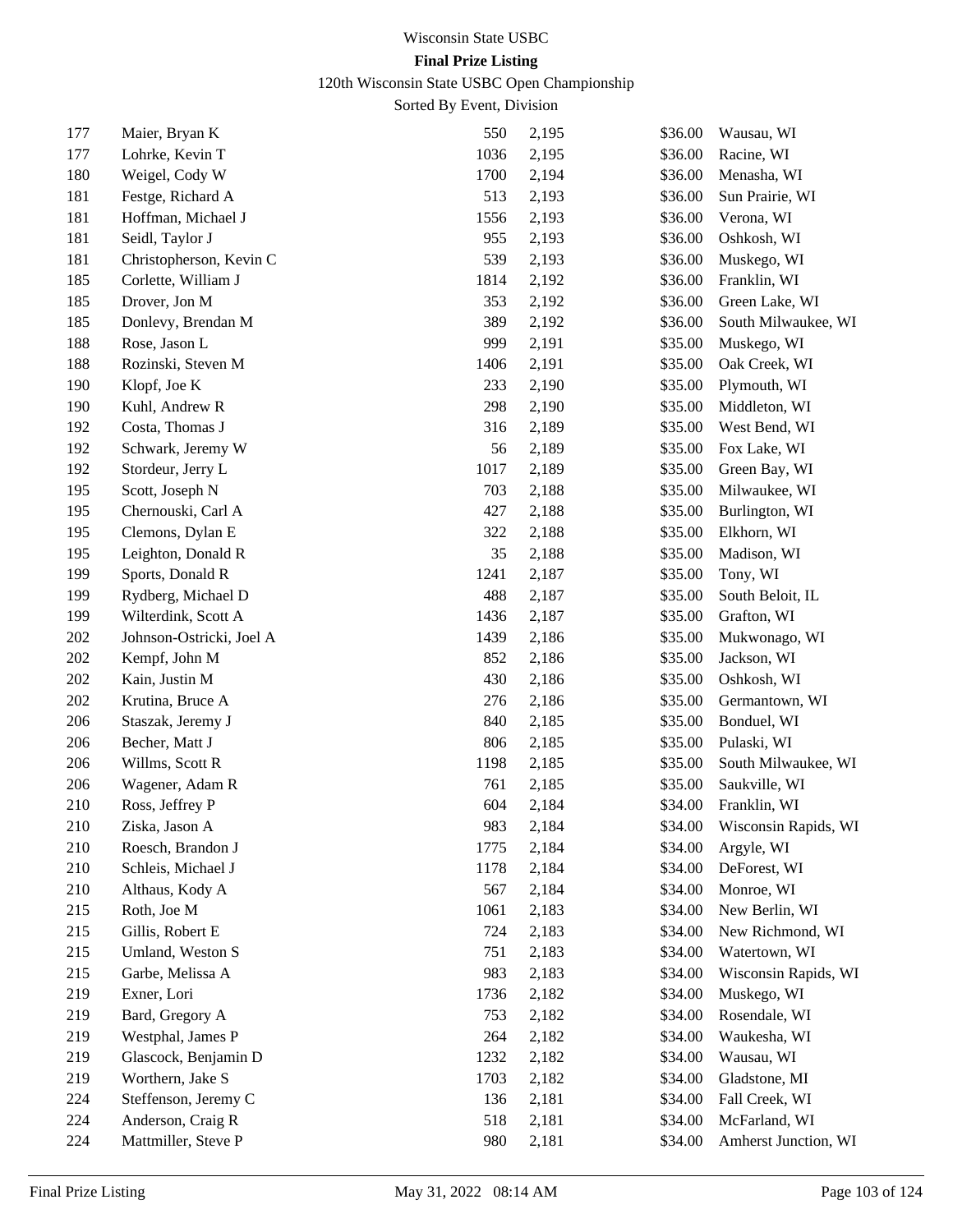120th Wisconsin State USBC Open Championship

| 227 | Olson, Scott D      | 1728 | 2,180 | \$33.80 | Appleton, WI        |
|-----|---------------------|------|-------|---------|---------------------|
| 227 | Vail, Ryan T        | 609  | 2,180 | \$33.80 | Fort Atkinson, WI   |
| 227 | Krull, Michael K    | 71   | 2,180 | \$33.80 | Jefferson, WI       |
| 227 | Houston, Rich J     | 679  | 2,180 | \$33.80 | Wisc Rapids, WI     |
| 227 | Peachey, Scott K    | 1779 | 2,180 | \$33.80 | Waupun, WI          |
| 232 | Safransky, Scott J  | 1156 | 2,179 | \$33.00 | Kenosha, WI         |
| 232 | Nelson, Rachel L    | 809  | 2,179 | \$33.00 | Waupaca, WI         |
| 232 | Schildgen, Terry    | 330  | 2,179 | \$33.00 | Fennimore, WI       |
| 235 | Schmidt, Adam V     | 447  | 2,178 | \$33.00 | Fond du Lac, WI     |
| 235 | Call, Brian A       | 300  | 2,178 | \$33.00 | Marshall, WI        |
| 235 | Keller, Brandon A   | 309  | 2,178 | \$33.00 | West Allis, WI      |
| 235 | Koch, Zach J        | 1780 | 2,178 | \$33.00 | Waupun, WI          |
| 235 | Lennartz, Jason J   | 696  | 2,178 | \$33.00 | Menomonee Falls, WI |
| 240 | Worm, Adam T        | 387  | 2,177 | \$33.00 | New Berlin, WI      |
| 240 | Helmer, Lyle A      | 397  | 2,177 | \$33.00 | South Milwaukee, WI |
| 242 | Richter, Ryan M     | 987  | 2,176 | \$33.00 | Waupaca, WI         |
| 242 | Dudek, James D      | 1042 | 2,176 | \$33.00 | Franklin, WI        |
| 242 | Betchkal, Ben M     | 1594 | 2,176 | \$33.00 | Kenosha, WI         |
| 242 | Luce, Donald C      | 1561 | 2,176 | \$33.00 | Milwaukee, WI       |
| 246 | Schweda, Troy M     | 1422 | 2,175 | \$33.00 | Portage, WI         |
| 246 | Jorgenson, Jamie J  | 496  | 2,175 | \$33.00 | Belmont, WI         |
| 246 | Munz, Richard P     | 833  | 2,175 | \$33.00 | Sun Prairie, WI     |
| 246 | Schewe, Geoff P     | 9    | 2,175 | \$33.00 | La Crosse, WI       |
| 250 | Jacobs, Steve K     | 797  | 2,174 | \$32.50 | Clinton, WI         |
| 250 | Holden, Anthony A   | 726  | 2,174 | \$32.50 | Hudson, WI          |
| 250 | Lerner, Dan R       | 3    | 2,174 | \$32.50 | Hartford, WI        |
| 250 | Gilbert, Zachary G  | 1503 | 2,174 | \$32.50 | Janesville, WI      |
| 254 | Rugotzke, Randy D   | 1186 | 2,173 | \$32.00 | Arcadia, WI         |
| 254 | Zintz, Todd D       | 35   | 2,173 | \$32.00 | Madison, WI         |
| 254 | Koerner, Thomas G   | 1387 | 2,173 | \$32.00 | Greenfield, WI      |
| 254 | Schuett, Daniel S   | 1442 | 2,173 | \$32.00 | Waukesha, WI        |
| 254 | Mathe, Chris R      | 430  | 2,173 | \$32.00 | Oshkosh, WI         |
| 254 | Phattaphone, Boun   | 790  | 2,173 | \$32.00 | Pewaukee, WI        |
| 260 | Clifford, Brett A   | 1087 | 2,172 | \$32.00 | Kaukauna, WI        |
| 260 | Dopkins, Brad A     | 116  | 2,172 | \$32.00 | Sun Prairie, WI     |
| 260 | Pitsch, Eric P      | 1676 | 2,172 | \$32.00 | Appleton, WI        |
| 263 | Howery, Thomas M    | 1522 | 2,171 | \$32.00 | Oregon, WI          |
| 263 | Pederson, Eric T    | 34   | 2,171 | \$32.00 | Onalaska, WI        |
| 263 | Jende, Michael A    | 327  | 2,171 | \$32.00 | Elkhorn, WI         |
| 263 | Schwoegler, Scott P | 134  | 2,171 | \$32.00 | Belleville, WI      |
| 267 | Peters, Daniel J    | 318  | 2,170 | \$32.00 | Jackson, WI         |
| 267 | Hawkins, Joshua A   | 1591 | 2,170 | \$32.00 | Ripon, WI           |
| 269 | Svoboda, Dan A      | 300  | 2,169 | \$31.50 | Marshall, WI        |
| 269 | Monday, Bryan D     | 1680 | 2,169 | \$31.50 | Kaukauna, WI        |
| 269 | Jastroch, John R    | 872  | 2,169 | \$31.50 | New Berlin, WI      |
| 269 | Anderson, Ryan P    | 517  | 2,169 | \$31.50 | McFarland, WI       |
| 269 | Loppnow, Dennis J   | 1640 | 2,169 | \$31.50 | Watertown, WI       |
| 269 | Stary, Mitchell H   | 1218 | 2,169 | \$31.50 | Green Bay, WI       |
| 269 | Kallas, Jacob P     | 164  | 2,169 | \$31.50 | Chippewa Falls, WI  |
|     |                     |      |       |         |                     |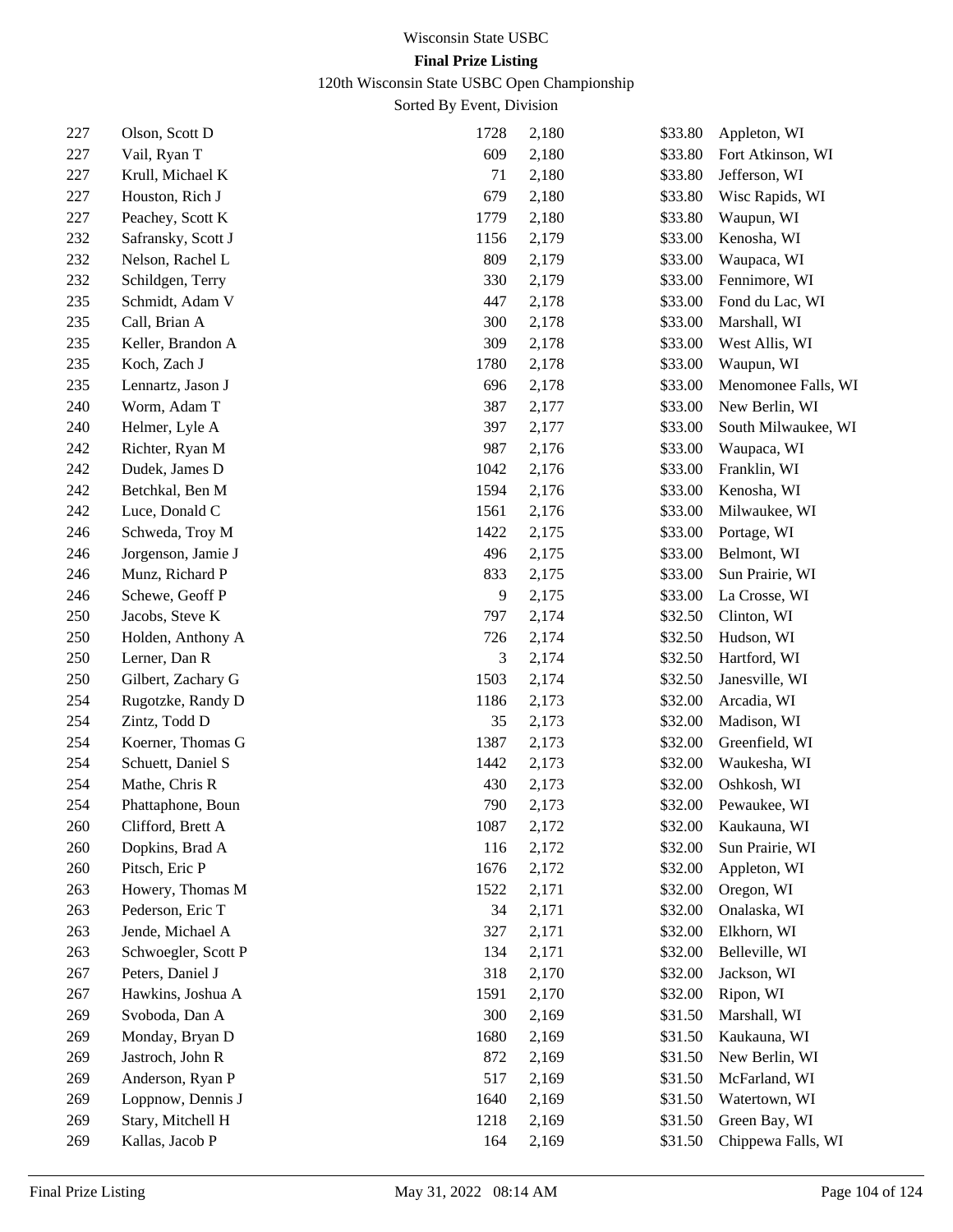120th Wisconsin State USBC Open Championship

| 269 | Luck, Jarrod D        | 1579 | 2,169 | \$31.50 | OCONOMOWOC, WI      |
|-----|-----------------------|------|-------|---------|---------------------|
| 277 | DeCleene, Shawn J     | 1118 | 2,168 | \$31.00 | Greenleaf, WI       |
| 277 | Wearing, Gregory S    | 1319 | 2,168 | \$31.00 | New Berlin, WI      |
| 277 | Kocherer, Sean J      | 401  | 2,168 | \$31.00 | Franklin, WI        |
| 277 | Polomis, Beth A       | 1189 | 2,168 | \$31.00 | Green Bay, WI       |
| 277 | Pass, Joel D          | 841  | 2,168 | \$31.00 | Milton, WI          |
| 277 | Heinecke, Thomas L    | 588  | 2,168 | \$31.00 | Cameron, WI         |
| 277 | Schmit, Jared D       | 1447 | 2,168 | \$31.00 | Pulaski, WI         |
| 277 | Hetzel, Brad T        | 582  | 2,168 | \$31.00 | West Bend, WI       |
| 277 | DeBroux, Kurt J       | 975  | 2,168 | \$31.00 | Seymour, WI         |
| 286 | Courchaine, Jamie L   | 94   | 2,167 | \$31.00 | Green Bay, WI       |
| 286 | Johnson, Alex D       | 1019 | 2,167 | \$31.00 | Waukesha, WI        |
| 286 | Janz, James M         | 904  | 2,167 | \$31.00 | Beaver Dam, WI      |
| 286 | Mancl, Gary D         | 1744 | 2,167 | \$31.00 | Stratford, WI       |
| 286 | Hollenbeck, Garrett G | 1022 | 2,167 | \$31.00 | West Allis, WI      |
| 286 | Kahle, Steve R        | 1259 | 2,167 | \$31.00 | Tomahawk, WI        |
| 286 | Bonney, Kelly J       | 1110 | 2,167 | \$31.00 | West Allis, WI      |
| 293 | Willison, Dan M       | 975  | 2,166 | \$30.25 | Seymour, WI         |
| 293 | Meagher, Joel R       | 1704 | 2,166 | \$30.25 | Whitewater, WI      |
| 293 | Herman, Lucy M        | 289  | 2,166 | \$30.25 | Pewaukee, WI        |
| 293 | Knaak, Ken W          | 970  | 2,166 | \$30.25 | Oak Creek, WI       |
| 297 | Patterson, Thomas E   | 1813 | 2,165 | \$30.00 | Milwaukee, WI       |
| 297 | Holbek, Cotie J       | 428  | 2,165 | \$30.00 | Burlington, WI      |
| 297 | Palmer, Colt J        | 857  | 2,165 | \$30.00 | Waukesha, WI        |
| 297 | Calton, Kerry J       | 862  | 2,165 | \$30.00 | Waukesha, WI        |
| 297 | Cooley, Donald C      | 1792 | 2,165 | \$30.00 | Arbor Vitae, WI     |
| 297 | Dunham, Michael T     | 811  | 2,165 | \$30.00 | Milton, WI          |
| 303 | Boerst, Jeremy M      | 334  | 2,164 | \$30.00 | Shawano, WI         |
| 303 | Rogman, John M        | 672  | 2,164 | \$30.00 | Pewaukee, WI        |
| 303 | Breitbach, Phillip J  | 500  | 2,164 | \$30.00 | Belmont, WI         |
| 303 | Reithmeyer, William J | 7    | 2,164 | \$30.00 | McFarland, WI       |
| 303 | Riebe, Brian J        | 726  | 2,164 | \$30.00 | Hudson, WI          |
| 303 | Erickson, Scott D     | 991  | 2,164 | \$30.00 | Waukesha, WI        |
| 303 | Mainz, Gary L         | 1673 | 2,164 | \$30.00 | Appleton, WI        |
| 303 | Bublitz, David T      | 1386 | 2,164 | \$30.00 | West Allis, WI      |
| 311 | Wrycha, Adam P        | 854  | 2,163 | \$29.80 | Sussex, WI          |
| 311 | Schefus, Steven L     | 856  | 2,163 | \$29.80 | Waukesha, WI        |
| 311 | Lemmen, Derrick J     | 245  | 2,163 | \$29.80 | Green Bay, WI       |
| 311 | Warren, Rob S         | 10   | 2,163 | \$29.80 | La Crosse, WI       |
| 311 | Morrison, Ashley S    | 52   | 2,163 | \$29.80 | Cross Plains, WI    |
| 316 | Wrycha, Dale D        | 1448 | 2,162 | \$29.00 | Pleasant Pr, WI     |
| 316 | Thaden, Tony          | 1557 | 2,162 | \$29.00 | Verona, WI          |
| 316 | Boresch, Lennie J     | 1302 | 2,162 | \$29.00 | Kenosha, WI         |
| 316 | Torosian, Charles J   | 1784 | 2,162 | \$29.00 | Union Grove, WI     |
| 316 | Blake, Stephen A      | 981  | 2,162 | \$29.00 | Oshkosh, WI         |
| 321 | Schneider, Zachary T  | 1149 | 2,161 | \$29.00 | Fond du Lac, WI     |
| 321 | Medinger, Chris       | 1273 | 2,161 | \$29.00 | Port Washington, WI |
| 321 | Brochtrup, Paul R     | 1658 | 2,161 | \$29.00 | Kaukauna, WI        |
| 324 | Sailer, Scott D       | 285  | 2,160 | \$29.00 | West Allis, WI      |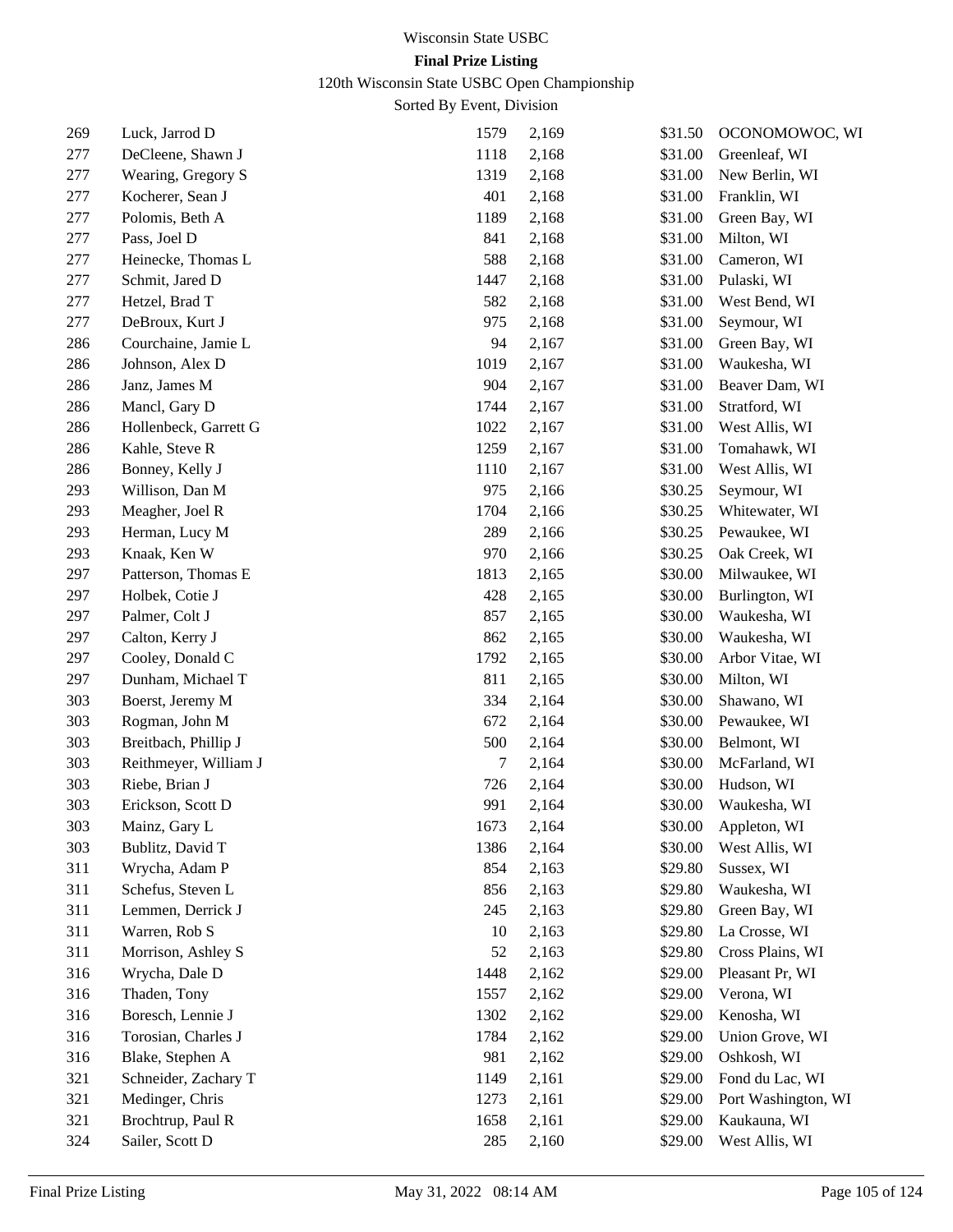120th Wisconsin State USBC Open Championship

| 324 | Rice, Justin D         | 723  | 2,160 | \$29.00 | Hudson, WI           |
|-----|------------------------|------|-------|---------|----------------------|
| 324 | Rudahl, Patrick R      | 380  | 2,160 | \$29.00 | Eau Claire, WI       |
| 324 | Schulz, Jason L        | 1234 | 2,160 | \$29.00 | Wausau, WI           |
| 324 | Lardinois, Brian M     | 85   | 2,160 | \$29.00 | Green Bay, WI        |
| 329 | Rogers, Kyle R         | 31   | 2,159 | \$29.00 | West Salem, WI       |
| 329 | Schraufnagel, David P  | 1721 | 2,159 | \$29.00 | Stoughton, WI        |
| 329 | Cole, Michael O        | 1727 | 2,159 | \$29.00 | Neenah, WI           |
| 329 | Christianson, Roger A  | 1015 | 2,159 | \$29.00 | Duluth, MN           |
| 333 | Smith, Maurice T       | 1209 | 2,158 | \$28.80 | Milwaukee, WI        |
| 333 | Copus, Jerrod T        | 21   | 2,158 | \$28.80 | Madison, WI          |
| 333 | Kulwicki, Brian J      | 1203 | 2,158 | \$28.80 | Milwaukee, WI        |
| 333 | Williams, Amy C        | 821  | 2,158 | \$28.80 | Beloit, WI           |
| 333 | Paulson, Scott H       | 989  | 2,158 | \$28.80 | Amherst, WI          |
| 338 | Opiola, Bobby W        | 1517 | 2,157 | \$28.00 | Racine, WI           |
| 338 | Hall, Curtis J         | 210  | 2,157 | \$28.00 | Milwaukee, WI        |
| 338 | Walton, Jason M        | 244  | 2,157 | \$28.00 | New Berlin, WI       |
| 338 | Bannach, Adam L        | 611  | 2,157 | \$28.00 | Edgerton, WI         |
| 338 | Mordini, Christopher A | 1685 | 2,157 | \$28.00 | Appleton, WI         |
| 343 | Sasser, Zachary M      | 1595 | 2,156 | \$28.00 | Kenosha, WI          |
| 343 | Ratzburg, Daniel G     | 1058 | 2,156 | \$28.00 | Milwaukee, WI        |
| 343 | Simon, Chris A         | 435  | 2,156 | \$28.00 | Racine, WI           |
| 343 | Derbique, David H      | 1445 | 2,156 | \$28.00 | De Pere, WI          |
| 343 | Archibald, Craig J     | 1285 | 2,156 | \$28.00 | Wisc. Rapids, WI     |
| 348 | Page, James A          | 401  | 2,155 | \$28.00 | Franklin, WI         |
| 349 | Reuter, Tyler J        | 1044 | 2,154 | \$28.00 | Oak Creek, WI        |
| 349 | Helm, Scott A          | 853  | 2,154 | \$28.00 | Sussex, WI           |
| 349 | Riehle, Harry W        | 272  | 2,154 | \$28.00 | Hartford, WI         |
| 349 | Grande, Justin B       | 1123 | 2,154 | \$28.00 | St. Germain, WI      |
| 349 | Moudry, Edward R       | 850  | 2,154 | \$28.00 | New Berlin, WI       |
| 349 | D'Angelo, James M      | 1469 | 2,154 | \$28.00 | Belgium, WI          |
| 349 | Clark, Alex J          | 1704 | 2,154 | \$28.00 | Whitewater, WI       |
| 349 | Bautch, Douglas B      | 1034 | 2,154 | \$28.00 | Oak Creek, WI        |
| 357 | Krimmer, Justin K      | 357  | 2,153 | \$27.10 | Waukesha, WI         |
| 357 | Drye, Gary L           | 819  | 2,153 | \$27.10 | Beloit, WI           |
| 357 | Haldiman, Steve J      | 906  | 2,153 | \$27.10 | Clinton, WI          |
| 357 | Fenske, Andrew R       | 1640 | 2,153 | \$27.10 | Watertown, WI        |
| 357 | Gmach, Kevin C         | 1748 | 2,153 | \$27.10 | Sheboygan, WI        |
| 357 | Knapp, Michael W       | 873  | 2,153 | \$27.10 | New Berlin, WI       |
| 357 | Adelmeyer, Donald R    | 1149 | 2,153 | \$27.10 | Fond du Lac, WI      |
| 357 | Cliffe, Brett D        | 484  | 2,153 | \$27.10 | Janesville, WI       |
| 357 | Johnson, Josh J        | 583  | 2,153 | \$27.10 | Green Bay, WI        |
| 357 | Tiegs, Michael L       | 603  | 2,153 | \$27.10 | Pleasant Prairie, WI |
| 367 | Debakker, Stephen      | 699  | 2,152 | \$27.00 | Ishpeming, MI        |
| 367 | Loeffelholz, Chris T   | 497  | 2,152 | \$27.00 | Belmont, WI          |
| 367 | Reiber, Steven N       | 519  | 2,152 | \$27.00 | McFarland, WI        |
| 367 | Stock, Matt H          | 1663 | 2,152 | \$27.00 | Berlin, WI           |
| 367 | Van Buren, Michael J   | 509  | 2,152 | \$27.00 | Waupun, WI           |
| 367 | Blaine, Kyle A         | 949  | 2,152 | \$27.00 | Menasha, WI          |
| 373 | Ellis, Theodore D      | 1633 | 2,151 | \$27.00 | Oak Creek, WI        |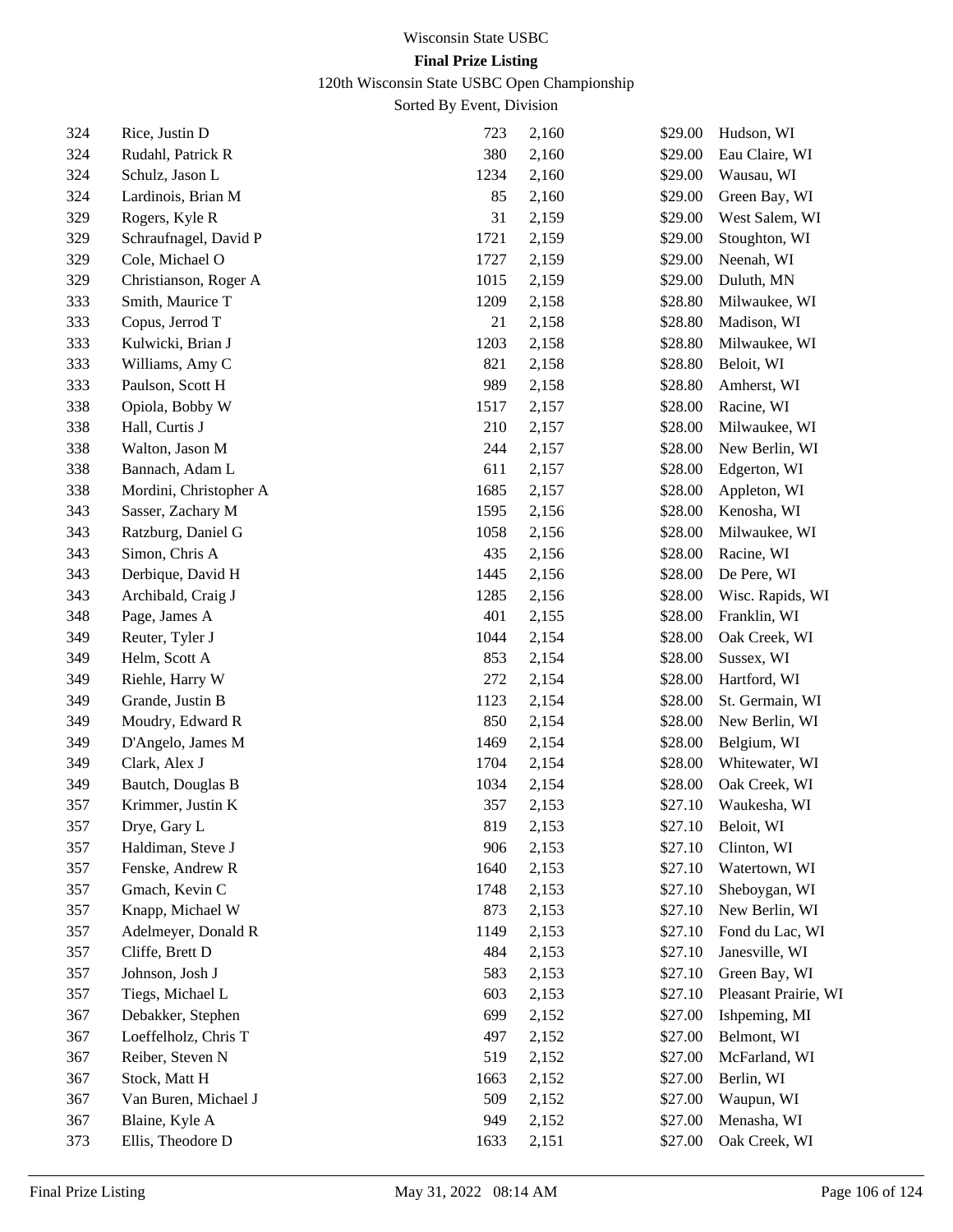# 120th Wisconsin State USBC Open Championship

| 373 | Raddatz, Jordin C        | 957  | 2,151 | \$27.00 | Neenah, WI           |
|-----|--------------------------|------|-------|---------|----------------------|
| 373 | Klaus, Troy M            | 170  | 2,151 | \$27.00 | Lena, WI             |
| 373 | Grossman, Ross H         | 299  | 2,151 | \$27.00 | Madison, WI          |
| 373 | Dudley, Don T            | 833  | 2,151 | \$27.00 | Sun Prairie, WI      |
| 373 | LaTour, Brandon R        | 1545 | 2,151 | \$27.00 | Denmark, WI          |
| 379 | Wilson, Chad R           | 1179 | 2,150 | \$26.00 | Platteville, WI      |
| 379 | Hill, Chris A            | 1523 | 2,150 | \$26.00 | Germantown, WI       |
| 379 | Faulkner, Thomas A       | 876  | 2,150 | \$26.00 | Berlin, WI           |
| 379 | Brunnbauer, James S      | 234  | 2,150 | \$26.00 | Plymouth, WI         |
| 379 | Mastopietro, Joseph      | 1001 | 2,150 | \$26.00 | Big Bend, WI         |
| 384 | Nehrbass, Peter J        | 1765 | 2,149 | \$26.00 | Edgerton, WI         |
| 384 | Bisick, Wade B           | 1213 | 2,149 | \$26.00 | Milwaukee, WI        |
| 384 | Brzek, Jason D           | 397  | 2,149 | \$26.00 | South Milwaukee, WI  |
| 384 | Caldwell, Adam R         | 418  | 2,149 | \$26.00 | New Munster, WI      |
| 384 | Marty, Ryley             | 1664 | 2,149 | \$26.00 | Berlin, WI           |
| 384 | Peeters, Brad J          | 1679 | 2,149 | \$26.00 | Kaukauna, WI         |
| 390 | Yonan, Trevor J          | 10   | 2,148 | \$26.00 | La Crosse, WI        |
| 390 | Mahsem, Leonard J        | 560  | 2,148 | \$26.00 | South Milwaukee, WI  |
| 390 | Hunter, Julia M          | 1765 | 2,148 | \$26.00 | Edgerton, WI         |
| 390 | Garrett, Keith E         | 1156 | 2,148 | \$26.00 | Kenosha, WI          |
| 390 | Groshek, Dennis N        | 980  | 2,148 | \$26.00 | Amherst Junction, WI |
| 390 | Ruelle, Tim P            | 419  | 2,148 | \$26.00 | Kenosha, WI          |
| 390 | Kasten, Andrew J         | 1084 | 2,148 | \$26.00 | Green Bay, WI        |
| 397 | Bryant, Eddie K          | 1589 | 2,147 | \$25.50 | Ripon, WI            |
| 397 | Hollis, Brian J          | 130  | 2,147 | \$25.50 | Belleville, WI       |
| 397 | Walker, Dennis J         | 468  | 2,147 | \$25.50 | Waupun, WI           |
| 397 | Blome, Alan J            | 434  | 2,147 | \$25.50 | Racine, WI           |
| 397 | Mattie, Brian J          | 1601 | 2,147 | \$25.50 | Kenosha, WI          |
| 397 | Lang, Jerome M           | 320  | 2,147 | \$25.50 | Potosi, WI           |
| 403 | Herzog-Piacsek, Stacie A | 568  | 2,146 | \$25.00 | Waukesha, WI         |
| 403 | Quigley, Kathie H        | 268  | 2,146 | \$25.00 | Muskego, WI          |
| 405 | Schulz, Ross D           | 225  | 2,145 | \$25.00 | Deerfield, WI        |
| 405 | Bartels, Bradley D       | 474  | 2,145 | \$25.00 | Two Rivers, WI       |
| 405 | Schmit, Bryan D          | 1446 | 2,145 | \$25.00 | Pulaski, WI          |
| 405 | Westbrook, Caleb J       | 152  | 2,145 | \$25.00 | Sheboygan Falls, WI  |
| 405 | Eastman, Clint Z         | 1334 | 2,145 | \$25.00 | Hancock, WI          |
| 405 | Remer, Lucas S           | 709  | 2,145 | \$25.00 | Elkhorn, WI          |
| 405 | Arcand, Chad C           | 807  | 2,145 | \$25.00 | Pulaski, WI          |
| 405 | Rigney, James D          | 115  | 2,145 | \$25.00 | Pleasant Prairie, WI |
| 405 | Stocks, Joe H            | 763  | 2,145 | \$25.00 | Green Bay, WI        |
| 405 | Savoy, Todd W            | 725  | 2,145 | \$25.00 | Hudson, WI           |
| 405 | Wojnowski, DJ            | 393  | 2,145 | \$25.00 | South Milwaukee, WI  |
| 405 | Rotolo, Jason D          | 1559 | 2,145 | \$25.00 | Milwaukee, WI        |
| 405 | Lovas, Curtis J          | 1003 | 2,145 | \$25.00 | Milwaukee, WI        |
| 418 | Day, Steven D            | 1524 | 2,144 | \$24.50 | Milwaukee, WI        |
| 418 | Pizl, Greg W             | 9    | 2,144 | \$24.50 | La Crosse, WI        |
| 418 | Bowe, Brandan S          | 1658 | 2,144 | \$24.50 | Kaukauna, WI         |
| 418 | Kelley, Monty H          | 484  | 2,144 | \$24.50 | Janesville, WI       |
| 418 | Resop, Crystal           | 1204 | 2,144 | \$24.50 | Genoa City, WI       |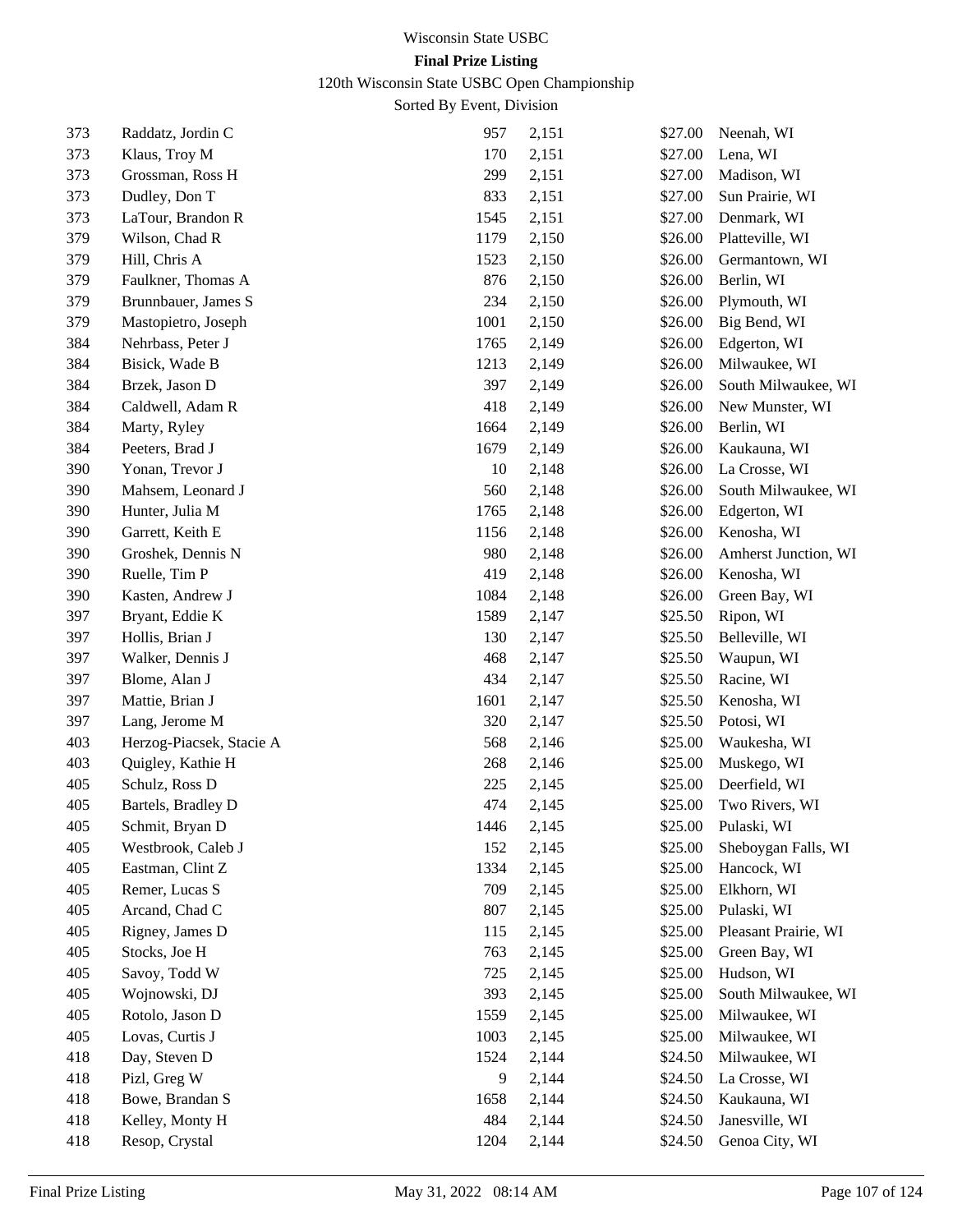# 120th Wisconsin State USBC Open Championship

| 418 | Lyons, Scott D        | 815  | 2,144 | \$24.50 | Janesville, WI      |
|-----|-----------------------|------|-------|---------|---------------------|
| 424 | Strangstalien, Jon L  | 31   | 2,143 | \$24.00 | West Salem, WI      |
| 424 | Smith, Jason S        | 817  | 2,143 | \$24.00 | Sharon, WI          |
| 424 | Cady, Glenn R         | 988  | 2,143 | \$24.00 | Iola, WI            |
| 424 | Barden, Christopher T | 1233 | 2,143 | \$24.00 | Wausau, WI          |
| 428 | Lamers, Daniel D      | 579  | 2,142 | \$24.00 | Franklin, WI        |
| 428 | Ward, Frankie A       | 906  | 2,142 | \$24.00 | Clinton, WI         |
| 428 | Hibbard, Ralph P      | 764  | 2,142 | \$24.00 | Mukwonago, WI       |
| 428 | Carus, Marcus E       | 692  | 2,142 | \$24.00 | Menomonee Falls, WI |
| 432 | Lange, Nicholas J     | 312  | 2,141 | \$24.00 | Wisconsin Dells, WI |
| 432 | Heinzelman, Jay S     | 838  | 2,141 | \$24.00 | Fitchburg, WI       |
| 432 | Dehli, Eric M         | 1231 | 2,141 | \$24.00 | Neosho, WI          |
| 432 | Kojo, Ben A           | 516  | 2,141 | \$24.00 | Stoughton, WI       |
| 432 | Schilling, Jared A    | 564  | 2,141 | \$24.00 | New Berlin, WI      |
| 432 | Fennig, Thomas D      | 1400 | 2,141 | \$24.00 | Muskego, WI         |
| 432 | Savoy, Ryan T         | 725  | 2,141 | \$24.00 | Hudson, WI          |
| 439 | Compton, Andy R       | 98   | 2,140 | \$23.60 | Depere, WI          |
| 439 | Nordrum, Richard T    | 306  | 2,140 | \$23.60 | Cadott, WI          |
| 439 | Hietpas, Nick J       | 1679 | 2,140 | \$23.60 | Kaukauna, WI        |
| 439 | Houston, Kevin P      | 679  | 2,140 | \$23.60 | Wisc Rapids, WI     |
| 439 | Behling, Matt R       | 920  | 2,140 | \$23.60 | Cedarburg, WI       |
| 444 | Stoneback, Ryan       | 1206 | 2,139 | \$23.00 | Monroe, WI          |
| 444 | Edwards, Ronald C     | 7    | 2,139 | \$23.00 | McFarland, WI       |
| 444 | Hansen, Tom           | 565  | 2,139 | \$23.00 | Muskego, WI         |
| 444 | Swiderski, Shane S    | 545  | 2,139 | \$23.00 | Wausau, WI          |
| 444 | Blum, Ron L           | 493  | 2,139 | \$23.00 | Janesville, WI      |
| 449 | Krutina, Kerri A      | 276  | 2,138 | \$23.00 | Germantown, WI      |
| 449 | Hirsch, Daniel S      | 104  | 2,138 | \$23.00 | Menomonee Falls, WI |
| 449 | Vassar, Trevor J      | 1799 | 2,138 | \$23.00 | Niagara, WI         |
| 449 | Bussan, Donald A      | 513  | 2,138 | \$23.00 | Sun Prairie, WI     |
| 449 | Padjen, Martin G      | 1161 | 2,138 | \$23.00 | Kenosha, WI         |
| 454 | Bertolini, Bo D       | 164  | 2,137 | \$23.00 | Chippewa Falls, WI  |
| 454 | Fischer, John L       | 420  | 2,137 | \$23.00 | Burlington, WI      |
| 454 | Pelletier, N Edward   | 1707 | 2,137 | \$23.00 | Lodi, WI            |
| 454 | Hayek, Joshua S       | 401  | 2,137 | \$23.00 | Franklin, WI        |
| 458 | Kolze, Mark           | 1503 | 2,136 | \$23.00 | Janesville, WI      |
| 458 | Westfall, Steven J    | 29   | 2,136 | \$23.00 | West Bend, WI       |
| 458 | Thomas, Richard R     | 837  | 2,136 | \$23.00 | Fitchburg, WI       |
| 458 | Vosberg, Jeremy J     | 1104 | 2,136 | \$23.00 | Lancaster, WI       |
| 462 | Duzon, Justin L       | 1735 | 2,135 | \$22.20 | Muskego, WI         |
| 462 | Callan, Charles B     | 1629 | 2,135 | \$22.20 | Waukesha, WI        |
| 462 | Kyser, Scot M         | 235  | 2,135 | \$22.20 | Norwalk, WI         |
| 462 | Hanges, Joshua M      | 954  | 2,135 | \$22.20 | Appleton, WI        |
| 462 | Walczak, Chris J      | 272  | 2,135 | \$22.20 | Hartford, WI        |
| 467 | Hager, John R         | 1253 | 2,134 | \$22.00 | Glenwood City, WI   |
| 467 | Oliva, Tony           | 1517 | 2,134 | \$22.00 | Racine, WI          |
| 467 | Przybylski, Tyler G   | 653  | 2,134 | \$22.00 | Trempealeau, WI     |
| 467 | Williams, Ronald A    | 1142 | 2,134 | \$22.00 | Sussex, WI          |
| 467 | Guerra, Derek J       | 1502 | 2,134 | \$22.00 | Milton, WI          |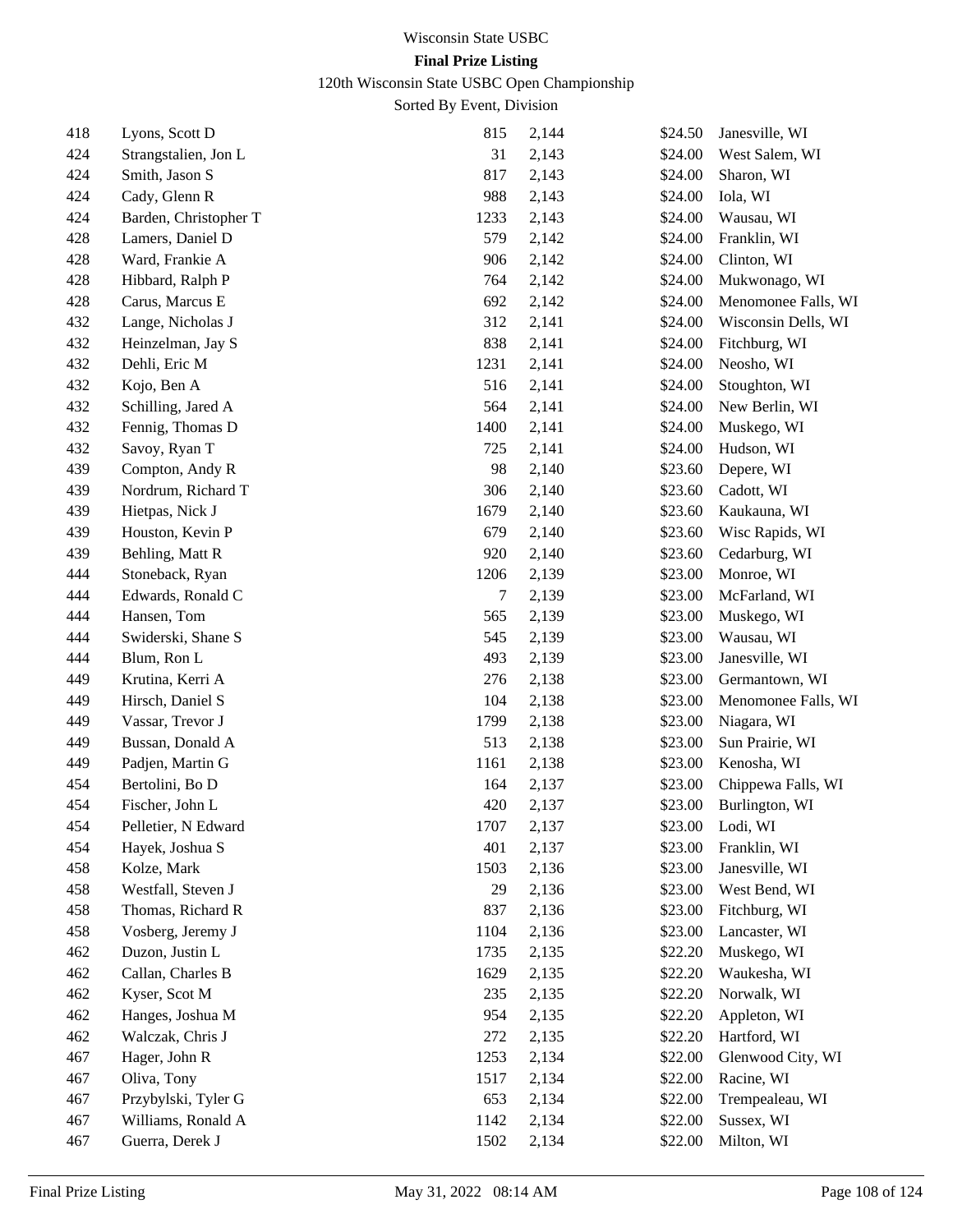120th Wisconsin State USBC Open Championship

| 472 | Lavery, Kellen T      | 1434 | 2,133 | \$22.00 | Hilbert, WI         |
|-----|-----------------------|------|-------|---------|---------------------|
| 472 | Dewing, Kristopher R  | 1470 | 2,133 | \$22.00 | Oshkosh, WI         |
| 472 | Haenel, Justin J      | 1259 | 2,133 | \$22.00 | Tomahawk, WI        |
| 472 | Drews, Gerald C       | 448  | 2,133 | \$22.00 | Fond du Lac, WI     |
| 472 | Nelson, Joel          | 1577 | 2,133 | \$22.00 | WALES, WI           |
| 477 | Masalewicz, Michael A | 676  | 2,132 | \$22.00 | Pewaukee, WI        |
| 477 | Fromel, John A        | 1159 | 2,132 | \$22.00 | Kenosha, WI         |
| 477 | Jackson, Chris J      | 1558 | 2,132 | \$22.00 | Verona, WI          |
| 477 | Skrepenski, Scott S   | 1633 | 2,132 | \$22.00 | Oak Creek, WI       |
| 477 | Hoehnen, Stephen M    | 288  | 2,132 | \$22.00 | Pewaukee, WI        |
| 477 | Knudtson, James J     | 832  | 2,132 | \$22.00 | Sun Prairie, WI     |
| 483 | Monfils, Chad M       | 97   | 2,131 | \$21.25 | Green Bay, WI       |
| 483 | Myers, Gail R         | 1521 | 2,131 | \$21.25 | Oregon, WI          |
| 483 | Stobb, Travis J       | 512  | 2,131 | \$21.25 | Waupun, WI          |
| 483 | Martin, Timothy C     | 1429 | 2,131 | \$21.25 | Slinger, WI         |
| 483 | Murawski, Duane F     | 1592 | 2,131 | \$21.25 | Mt. Pleasant, WI    |
| 483 | Luedtke, Shawn S      | 1446 | 2,131 | \$21.25 | Pulaski, WI         |
| 483 | McCarville, Kyle A    | 501  | 2,131 | \$21.25 | Belmont, WI         |
| 483 | Crisman, Robby M      | 756  | 2,131 | \$21.25 | Elkhorn, WI         |
| 491 | Fuelle, Shaun M       | 225  | 2,130 | \$21.00 | Deerfield, WI       |
| 491 | Walsh, Joseph J       | 373  | 2,130 | \$21.00 | Kewaskum, WI        |
| 491 | Lunde, Matthew R      | 1284 | 2,130 | \$21.00 | Prairie Du Sac, WI  |
| 491 | Eggen, Jeremy M       | 796  | 2,130 | \$21.00 | Clinton, WI         |
| 491 | Smeiska, Dennis L     | 676  | 2,130 | \$21.00 | Pewaukee, WI        |
| 491 | Fote, Dean A          | 1695 | 2,130 | \$21.00 | Manitowoc, WI       |
| 491 | Smith, Matthew T      | 173  | 2,130 | \$21.00 | Oak Creek, WI       |
| 491 | Lor, Steve            | 1546 | 2,130 | \$21.00 | Green Bay, WI       |
| 499 | Franklin, Thomas J    | 1721 | 2,129 | \$21.00 | Stoughton, WI       |
| 499 | Traber, Brian J       | 247  | 2,129 | \$21.00 | Waterford, WI       |
| 499 | Hirsch, John          | 1573 | 2,129 | \$21.00 | Oak Creek, WI       |
| 499 | Conway, David R       | 1373 | 2,129 | \$21.00 | Cuba City, WI       |
| 499 | Holmes, Jordan L      | 816  | 2,129 | \$21.00 | Janesville, WI      |
| 499 | Mentink, Brett J      | 456  | 2,129 | \$21.00 | Fond du Lac, WI     |
| 505 | Hull, Justin J        | 510  | 2,128 |         | \$21.00 Waupun, WI  |
| 506 | Firgens, Tim M        | 897  | 2,127 | \$20.00 | Sheboygan, WI       |
| 506 | DeFord, Michael A     | 126  | 2,127 | \$20.00 | South Milwaukee, WI |
| 506 | Viesielmann, Shawn    | 1436 | 2,127 | \$20.00 | Grafton, WI         |
| 506 | Sartler, Jason R      | 1298 | 2,127 | \$20.00 | West Bend, WI       |
| 506 | Flowers, Caitlin M    | 227  | 2,127 | \$20.00 | Menomonee Fls, WI   |
| 511 | Lahde, Philip W       | 341  | 2,126 | \$20.00 | Somerset, WI        |
| 511 | Leitzke, Andrew A     | 93   | 2,126 | \$20.00 | DePere, WI          |
| 511 | Zielke, Jeff R        | 1481 | 2,126 | \$20.00 | Watertown, WI       |
| 511 | Smith, Justin R       | 1595 | 2,126 | \$20.00 | Kenosha, WI         |
| 511 | Cain, James E         | 1483 | 2,126 | \$20.00 | Milwaukee, WI       |
| 511 | Fredrickson, Thomas P | 785  | 2,126 | \$20.00 | Stanley, WI         |
| 511 | Purgett, Gregory M    | 1744 | 2,126 | \$20.00 | Stratford, WI       |
| 518 | Steiger, John J       | 506  | 2,125 | \$20.00 | Manawa, WI          |
| 518 | Muenchow, Kevin K     | 1142 | 2,125 | \$20.00 | Sussex, WI          |
| 518 | Kloss, Chad M         | 1735 | 2,125 | \$20.00 | Muskego, WI         |
|     |                       |      |       |         |                     |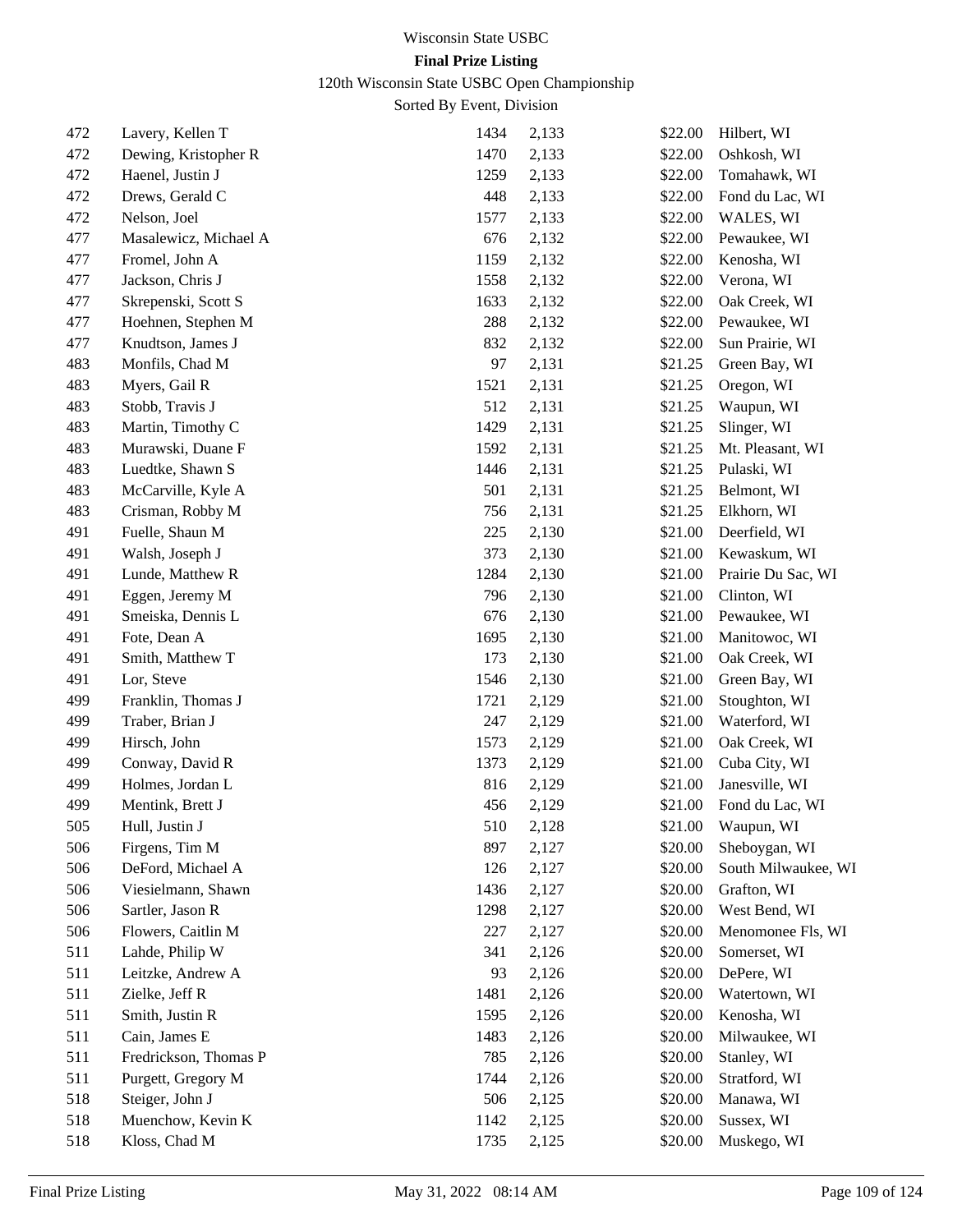120th Wisconsin State USBC Open Championship

| 518 | Olson, Thomas O       | 831  | 2,125 | \$20.00 | Sun Prairie, WI     |
|-----|-----------------------|------|-------|---------|---------------------|
| 518 | Bussan, Ross A        | 517  | 2,125 | \$20.00 | McFarland, WI       |
| 518 | Masanz, Jon R         | 1176 | 2,125 | \$20.00 | Hammond, WI         |
| 518 | Stange, Jason M       | 1298 | 2,125 | \$20.00 | West Bend, WI       |
| 518 | Loeffelholz, Robert E | 1374 | 2,125 | \$20.00 | Dubuque, IA         |
| 526 | Loiselle, Steven A    | 1429 | 2,124 | \$19.08 | Slinger, WI         |
| 526 | Wingate, Stanley A    | 111  | 2,124 | \$19.07 | Appleton, WI        |
| 526 | Schwengel, John J     | 1524 | 2,124 | \$19.08 | Milwaukee, WI       |
| 526 | Grignon, Steve D      | 914  | 2,124 | \$19.08 | Appleton, WI        |
| 526 | Rue, David J          | 64   | 2,124 | \$19.07 | Fort Atkinson, WI   |
| 526 | Kaboord, David R      | 1201 | 2,124 | \$19.08 | Sheboygan Falls, WI |
| 526 | Fischer, Thomas J     | 270  | 2,124 | \$19.07 | Hartland, WI        |
| 526 | Fosdick, Tim J        | 1702 | 2,124 | \$19.08 | Madison, WI         |
| 526 | Betz, Jason K         | 582  | 2,124 | \$19.08 | West Bend, WI       |
| 526 | Grimm, Randy J        | 288  | 2,124 | \$19.07 | Pewaukee, WI        |
| 526 | Perrault, Craig M     | 584  | 2,124 | \$19.08 | Green Bay, WI       |
| 526 | Foertsch, Taylor N    | 1558 | 2,124 | \$19.08 | Verona, WI          |
| 526 | Teetz, Henry L        | 853  | 2,124 | \$19.08 | Sussex, WI          |
| 539 | Aeby, Jeffery A       | 1685 | 2,123 | \$19.00 | Appleton, WI        |
| 539 | Bown, Corey J         | 487  | 2,123 | \$19.00 | Beloit, WI          |
| 539 | Zagar, Matt J         | 1302 | 2,123 | \$19.00 | Kenosha, WI         |
| 539 | Hensler, Chris A      | 833  | 2,123 | \$19.00 | Sun Prairie, WI     |
| 543 | Bloemer, Kurt R       | 1658 | 2,122 | \$19.00 | Kaukauna, WI        |
| 543 | Peterson, Nicholas R  | 130  | 2,122 | \$19.00 | Belleville, WI      |
| 543 | Church, Tony D        | 125  | 2,122 | \$19.00 | Stanley, WI         |
| 543 | Mikula, Chris         | 921  | 2,122 | \$19.00 | Suamico, WI         |
| 547 | Haus, Bruce A         | 370  | 2,121 | \$18.25 | Osceola, WI         |
| 547 | Koltz, Steven J       | 90   | 2,121 | \$18.25 | Green Bay, WI       |
| 547 | Schulze, Dennis C     | 252  | 2,121 | \$18.25 | Brodhead, WI        |
| 547 | Fickel, Tanner C      | 1086 | 2,121 | \$18.25 | Kaukauna, WI        |
| 551 | Hafeman, Ben M        | 1555 | 2,120 | \$18.00 | Verona, WI          |
| 551 | Fritz, Richard T      | 648  | 2,120 | \$18.00 | Racine, WI          |
| 551 | Christianson, Derek L | 1390 | 2,120 | \$18.00 | Westby, WI          |
| 551 | Dilley, Dalton S      | 1282 | 2,120 |         | \$18.00 Plain, WI   |
| 555 | Manning, Kevin M      | 1303 | 2,119 | \$18.00 | New Berlin, WI      |
| 555 | Bown, Andrew T        | 487  | 2,119 | \$18.00 | Beloit, WI          |
| 555 | Lee, Marc C           | 716  | 2,119 | \$18.00 | Altoona, WI         |
| 555 | Anschutz, Brett C     | 1417 | 2,119 | \$18.00 | Baileys Harbor, WI  |
| 555 | Devroy, Brandon M     | 82   | 2,119 | \$18.00 | Green Bay, WI       |
| 555 | Widner, Bryan T       | 1468 | 2,119 | \$18.00 | Janesville, WI      |
| 561 | Vande Zande, Aaron D  | 509  | 2,118 | \$18.00 | Waupun, WI          |
| 561 | Seelig, James S       | 309  | 2,118 | \$18.00 | West Allis, WI      |
| 561 | Nelson, Thomas G      | 338  | 2,118 | \$18.00 | Neenah, WI          |
| 561 | Cowling, Kyle S       | 1676 | 2,118 | \$18.00 | Appleton, WI        |
| 561 | Burzinski, David N    | 557  | 2,118 | \$18.00 | Wausau, WI          |
| 561 | Duenas, Danny C       | 1472 | 2,118 | \$18.00 | Cedarburg, WI       |
| 561 | Turner, Amanda C      | 1558 | 2,118 | \$18.00 | Verona, WI          |
| 561 | Carpenter, Ryan A     | 473  | 2,118 | \$18.00 | Manitowoc, WI       |
| 569 | Charles, David S      | 96   | 2,117 | \$17.00 | Green Bay, WI       |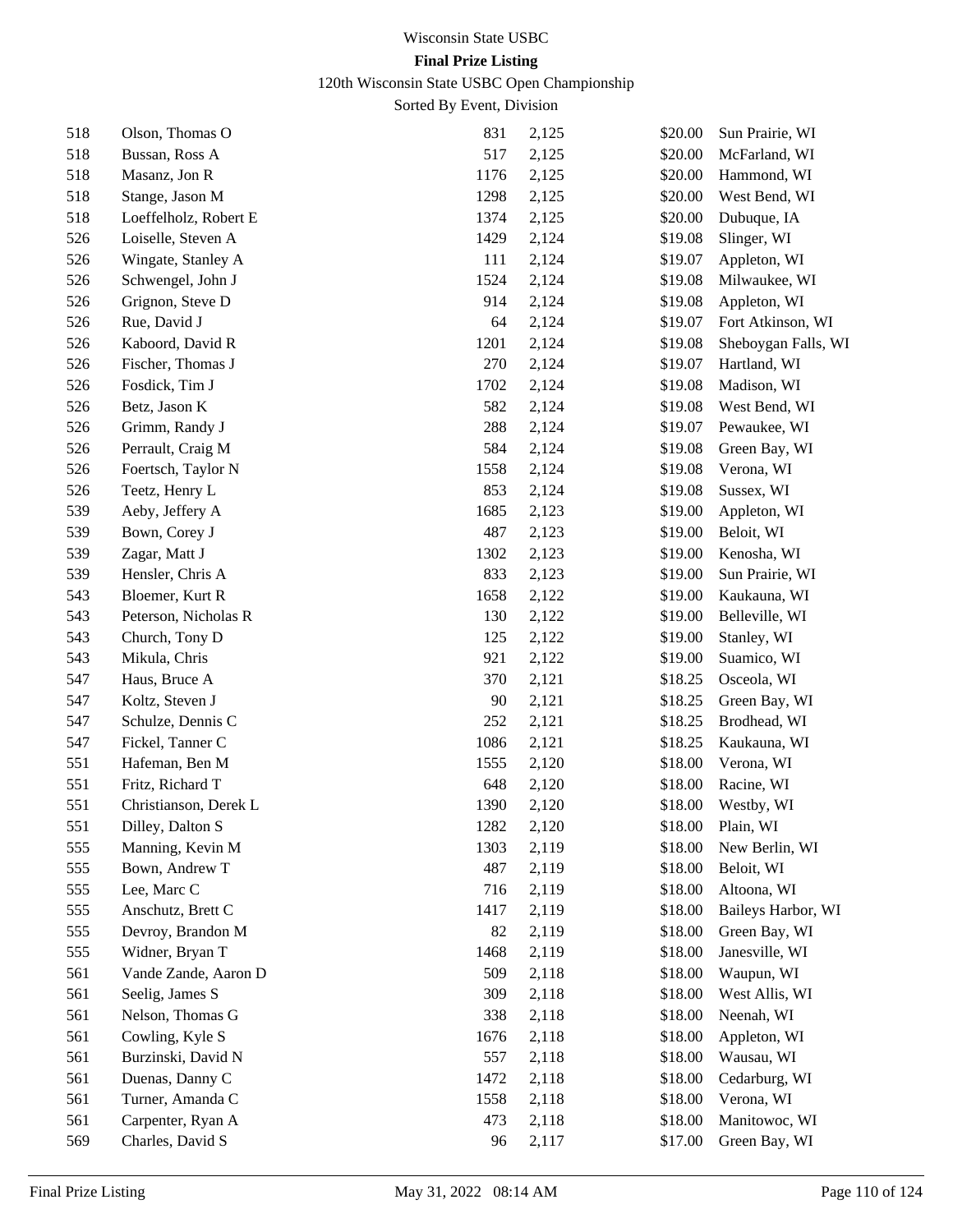120th Wisconsin State USBC Open Championship

| 569 | Schoeder, Michael J  | 1045 | 2,117 | \$17.00 | Janesville, WI      |
|-----|----------------------|------|-------|---------|---------------------|
| 569 | Zimdars, Brendon W   | 1339 | 2,117 | \$17.00 | Milwaukee, WI       |
| 572 | Gray, Christopher L  | 849  | 2,116 | \$17.00 | Eagle, WI           |
| 572 | Phillips, Cole T     | 1822 | 2,116 | \$17.00 | Madison, WI         |
| 572 | Schultz, Scott S     | 1824 | 2,116 | \$17.00 | Sussex, WI          |
| 572 | Moenning, Brandon L  | 1072 | 2,116 | \$17.00 | Sheboygan, WI       |
| 572 | Thomley, Andrew V    | 1267 | 2,116 | \$17.00 | River Falls, WI     |
| 572 | Gladych, Robert C    | 894  | 2,116 | \$17.00 | DePere, WI          |
| 578 | Hilbert, William J   | 1753 | 2,115 | \$17.00 | Sheboygan Falls, WI |
| 578 | Saxe, Ryan J         | 936  | 2,115 | \$17.00 | Franklin, WI        |
| 578 | Cieslewicz, Steve J  | 985  | 2,115 | \$17.00 | Amherst, WI         |
| 578 | Tyjeski, Justin B    | 880  | 2,115 | \$17.00 | Weston, WI          |
| 578 | LaVine, Chris J      | 633  | 2,115 | \$17.00 | Fond Du Lac, WI     |
| 583 | McMullen, Tyler T    | 1534 | 2,114 | \$16.64 | Elk Mound, WI       |
| 583 | Jensen, Jamie L      | 1611 | 2,114 | \$16.64 | Kenosha, WI         |
| 583 | Brock, Austin L      | 183  | 2,114 | \$16.63 | Stevens Point, WI   |
| 583 | Brumm, Matt A        | 574  | 2,114 | \$16.63 | Portage, WI         |
| 583 | Sturz, Kyle M        | 716  | 2,114 | \$16.64 | Altoona, WI         |
| 583 | Wildrick, Todd A     | 1580 | 2,114 | \$16.64 | Hartland, WI        |
| 583 | Geitz, Dal E         | 1328 | 2,114 | \$16.64 | La Valle, WI        |
| 583 | Pursell, Hunter      | 904  | 2,114 | \$16.64 | Beaver Dam, WI      |
| 583 | Palan, Bill L        | 1217 | 2,114 | \$16.64 | Janesville, WI      |
| 583 | Olszewski, Timothy B | 618  | 2,114 | \$16.63 | Plymouth, WI        |
| 583 | Knoblauch, Jim F     | 538  | 2,114 | \$16.63 | Random Lake, WI     |
| 594 | Ruf, Robert G        | 290  | 2,113 | \$16.00 | Sussex, WI          |
| 594 | Skowronski, Mike T   | 1401 | 2,113 | \$16.00 | Eagle, WI           |
| 594 | West, James C        | 1239 | 2,113 | \$16.00 | Ladysmith, WI       |
| 594 | Pinnecker, Brett A   | 1393 | 2,113 | \$16.00 | Racine, WI          |
| 594 | Shaltis, Joel A      | 1275 | 2,113 | \$16.00 | Rhinelander, WI     |
| 594 | Duschene, Dan J      | 316  | 2,113 | \$16.00 | West Bend, WI       |
| 594 | Kivi, Kevin P        | 1278 | 2,113 | \$16.00 | Rhinelander, WI     |
| 594 | Davenport, Dean A    | 1054 | 2,113 | \$16.00 | Belleville, WI      |
| 602 | Lamp, Eric J         | 852  | 2,112 | \$15.72 | Jackson, WI         |
| 602 | Keil, Dakota K       | 1227 | 2,112 | \$15.71 | Milwaukee, WI       |
| 602 | Klement, Michael S   | 1469 | 2,112 | \$15.71 | Belgium, WI         |
| 602 | Skubal, Joseph       | 53   | 2,112 | \$15.72 | Cross Plains, WI    |
| 602 | Peltier, Paul        | 436  | 2,112 | \$15.72 | Two Rivers, WI      |
| 602 | Sweeney, John J      | 538  | 2,112 | \$15.72 | Random Lake, WI     |
| 602 | Flynn, Andy          | 1215 | 2,112 | \$15.71 | Janesville, WI      |
| 602 | Pitsch, John R       | 633  | 2,112 | \$15.72 | Fond Du Lac, WI     |
| 602 | Mielke, Zachary R    | 99   | 2,112 | \$15.72 | Green Bay, WI       |
| 602 | Shircel, Tom G       | 1753 | 2,112 | \$15.71 | Sheboygan Falls, WI |
| 602 | Standaert, Brent E   | 1251 | 2,112 | \$15.71 | Glenwood City, WI   |
| 602 | Leeman, Alex J       | 878  | 2,112 | \$15.71 | Kaukauna, WI        |
| 602 | Casey, Lyle J        | 1221 | 2,112 | \$15.71 | Racine, WI          |
| 602 | Janicek, Brad J      | 1223 | 2,112 | \$15.71 | Racine, WI          |
| 616 | Lohr, Andrew B       | 1422 | 2,111 | \$15.00 | Portage, WI         |
| 616 | Gumney, Easton M     | 183  | 2,111 | \$15.00 | Stevens Point, WI   |
| 616 | Stephens, Justin M   | 698  | 2,111 | \$15.00 | Negaunee, MI        |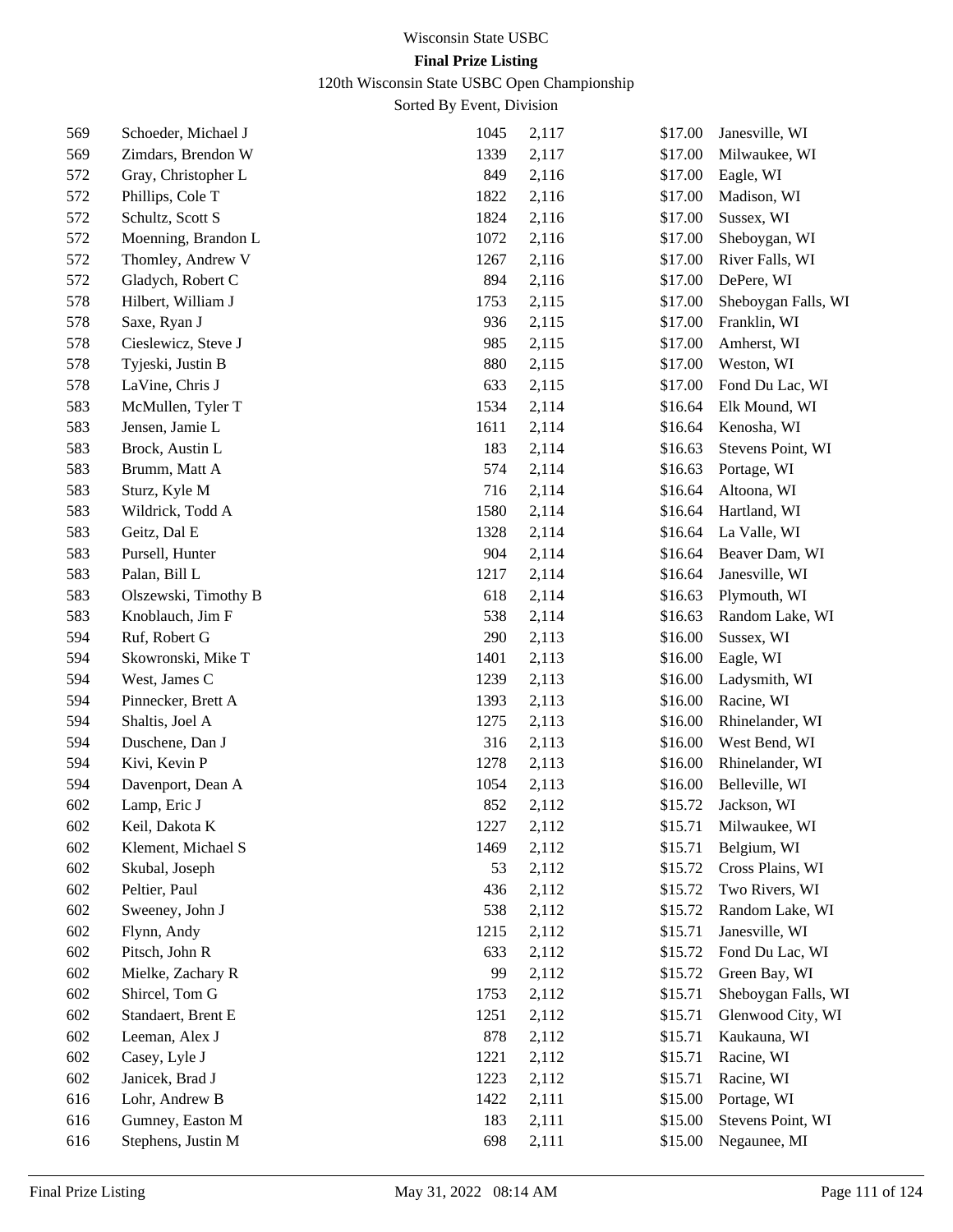120th Wisconsin State USBC Open Championship

| 616 | Coenen, Heath J      | 655  | 2,111 | \$15.00 | East Bristol, WI    |
|-----|----------------------|------|-------|---------|---------------------|
| 616 | Milbrath, Robert J   | 422  | 2,111 | \$15.00 | Burlington, WI      |
| 616 | Gerth, Steven J      | 428  | 2,111 | \$15.00 | Burlington, WI      |
| 616 | Holmes, Justin A     | 414  | 2,111 | \$15.00 | Janesville, WI      |
| 616 | Nyman, Derek         | 328  | 2,111 | \$15.00 | Brodhead, WI        |
| 624 | Leskovar, Joe T      | 504  | 2,110 | \$15.00 | West Allis, WI      |
| 624 | McDowell, Marc       | 1521 | 2,110 | \$15.00 | Oregon, WI          |
| 624 | Wyckoff, Tom M       | 1167 | 2,110 | \$15.00 | Green Bay, WI       |
| 624 | Johnson, Jeff J      | 344  | 2,110 | \$15.00 | New Richmond, WI    |
| 624 | Dorow, William       | 928  | 2,110 | \$15.00 | West Allis, WI      |
| 624 | Lee, Andrew J        | 824  | 2,110 | \$15.00 | La Crosse, WI       |
| 624 | Swanson, Curt L      | 846  | 2,110 | \$15.00 | Wales, WI           |
| 631 | Krueger, Jeremy D    | 1067 | 2,109 | \$14.40 | Verona, WI          |
| 631 | Schilder, Jonathan D | 1337 | 2,109 | \$14.40 | Franklin, WI        |
| 631 | Simonet, Mark T      | 216  | 2,109 | \$14.40 | Green Bay, WI       |
| 631 | Oettinger, Austin T  | 92   | 2,109 | \$14.40 | Green Bay, WI       |
| 631 | Gerich, Martin S     | 1745 | 2,109 | \$14.40 | Hayward, WI         |
| 636 | Hansen, Randy F      | 559  | 2,108 | \$14.00 | South Milwaukee, WI |
| 636 | Massey, Austin J     | 496  | 2,108 | \$14.00 | Belmont, WI         |
| 636 | Damrau, Ryan J       | 990  | 2,108 | \$14.00 | AMHERST, WI         |
| 636 | Sulok, Dean R        | 708  | 2,108 | \$14.00 | West Bend, WI       |
| 636 | Ristow, Michael J    | 480  | 2,108 | \$14.00 | Manitowoc, WI       |
| 636 | Ihle, Orlin A        | 875  | 2,108 | \$14.00 | Caledonia, MN       |
| 636 | Weiss, Justin M      | 888  | 2,108 | \$14.00 | Madison, WI         |
| 643 | Giese, Kyle E        | 1757 | 2,107 | \$14.00 | Kenosha, WI         |
| 643 | Crenshaw, Matthew A  | 1394 | 2,107 | \$14.00 | Racine, WI          |
| 643 | Williams, Daniel M   | 853  | 2,107 | \$14.00 | Sussex, WI          |
| 643 | Peterson, Mike       | 289  | 2,107 | \$14.00 | Pewaukee, WI        |
| 643 | Nielsen, Jody B      | 1003 | 2,107 | \$14.00 | Milwaukee, WI       |
| 648 | Grudzina, Robert D   | 459  | 2,106 | \$13.75 | Milwaukee, WI       |
| 648 | Lange, Rob           | 538  | 2,106 | \$13.75 | Random Lake, WI     |
| 648 | Wheelock, Steven M   | 1469 | 2,106 | \$13.75 | Belgium, WI         |
| 648 | Knab, Brian          | 551  | 2,106 | \$13.75 | Wausau, WI          |
| 648 | Berres, Randy J      | 881  | 2,106 | \$13.75 | Sussex, WI          |
| 648 | Boresch, Jacob       | 1302 | 2,106 | \$13.75 | Kenosha, WI         |
| 648 | Barden, Tim P        | 670  | 2,106 | \$13.75 | Pewaukee, WI        |
| 648 | Pounders, Michael J  | 1557 | 2,106 | \$13.75 | Verona, WI          |
| 656 | Harding, Tom B       | 306  | 2,105 | \$13.00 | Cadott, WI          |
| 656 | Beischel, Curt D     | 1525 | 2,105 | \$13.00 | Oak Creek, WI       |
| 656 | Krueger, Adam W      | 280  | 2,105 | \$13.00 | Waukesha, WI        |
| 656 | Peplinski, Timothy J | 1575 | 2,105 | \$13.00 | Mequon, WI          |
| 656 | Olsen, Michael R     | 1765 | 2,105 | \$13.00 | Edgerton, WI        |
| 656 | Jamesson, Jay E      | 36   | 2,105 | \$13.00 | La Crosse, WI       |
| 656 | Lund, Richard D      | 1615 | 2,105 | \$13.00 | Kenosha, WI         |
| 656 | Diciaula, Anthony J  | 999  | 2,105 | \$13.00 | Muskego, WI         |
| 656 | Riopelle, Brent W    | 86   | 2,105 | \$13.00 | DePere, WI          |
| 665 | Herrewig, Terry W    | 1175 | 2,104 | \$13.00 | Wisconsin Dells, WI |
| 665 | King, Kendrick A     | 150  | 2,104 | \$13.00 | Sheboygan Falls, WI |
| 665 | Shafel, Kevin J      | 82   | 2,104 | \$13.00 | Green Bay, WI       |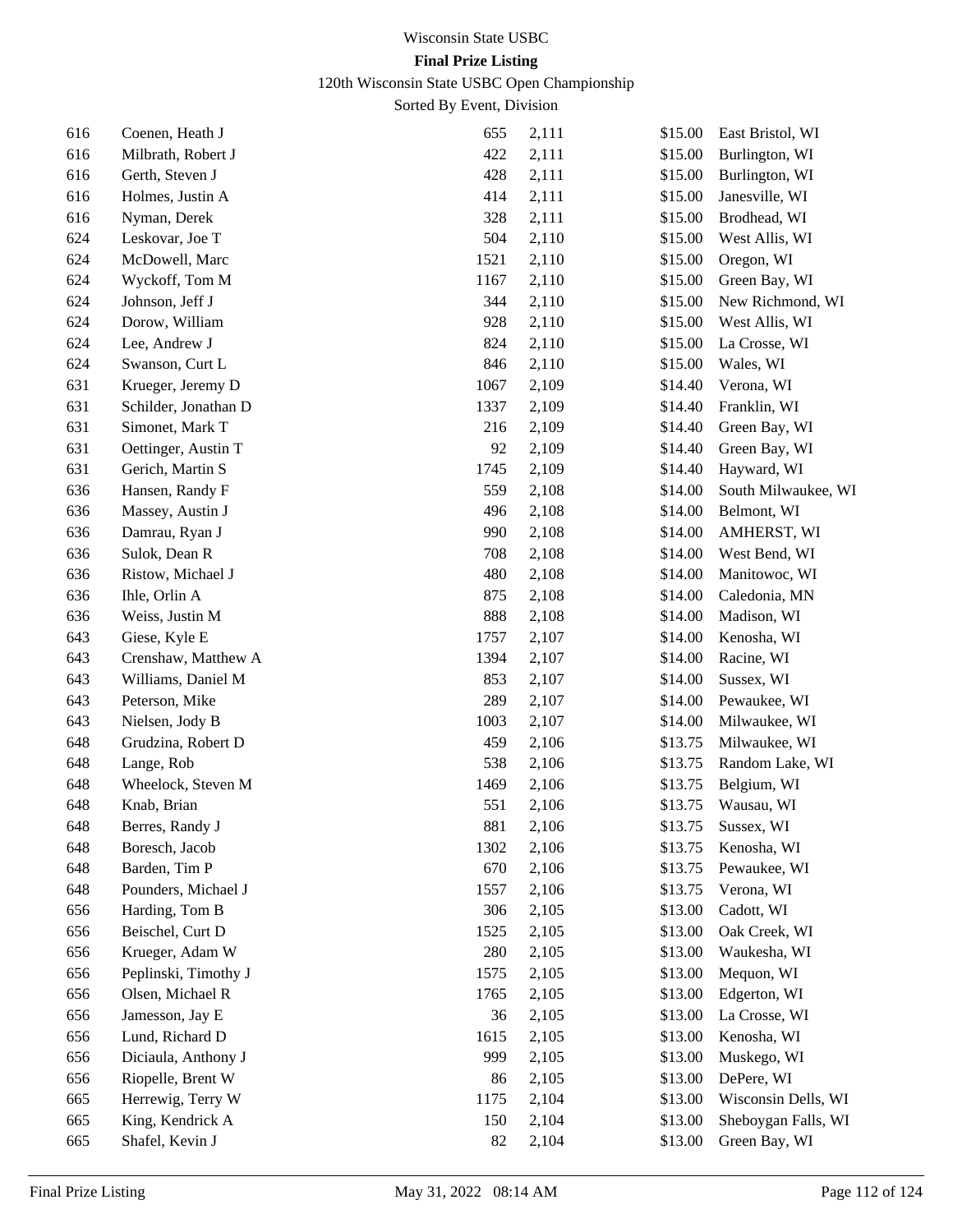# 120th Wisconsin State USBC Open Championship

| 665 | Skaletski, Mark A      | 738  | 2,104 | \$13.00 | Green Bay, WI        |
|-----|------------------------|------|-------|---------|----------------------|
| 669 | Duty, Matthew W        | 421  | 2,103 | \$12.75 | Milwaukee, WI        |
| 669 | Koss, Jason A          | 809  | 2,103 | \$12.75 | Waupaca, WI          |
| 669 | Cockerham, Dondrey D   | 104  | 2,103 | \$12.75 | Menomonee Falls, WI  |
| 669 | Tabbert, Steven L      | 818  | 2,103 | \$12.75 | Janesville, WI       |
| 669 | Hanks, Robert J        | 1602 | 2,103 | \$12.75 | Kenosha, WI          |
| 669 | Miller, Jack A         | 704  | 2,103 | \$12.75 | Cedarburg, WI        |
| 669 | Christianson, Nick A   | 965  | 2,103 | \$12.75 | Appleton, WI         |
| 669 | Holmes, Chad S         | 1371 | 2,103 | \$12.75 | Belmont, WI          |
| 677 | Jens, Paul R           | 1029 | 2,102 | \$12.00 | Cudahy, WI           |
| 677 | Pockat, David M        | 743  | 2,102 | \$12.00 | Waukesha, WI         |
| 677 | Derouso, David A       | 945  | 2,102 | \$12.00 | Kaukauna, WI         |
| 677 | Lamers, Dean M         | 878  | 2,102 | \$12.00 | Kaukauna, WI         |
| 677 | Zemke, Paul T          | 724  | 2,102 | \$12.00 | New Richmond, WI     |
| 677 | Steckelberg, Todd A    | 832  | 2,102 | \$12.00 | Sun Prairie, WI      |
| 677 | Michalowski, Nathan D  | 1517 | 2,102 | \$12.00 | Racine, WI           |
| 677 | Hebbe, Larry W         | 610  | 2,102 | \$12.00 | Fort Atkinson, WI    |
| 685 | Lein, Christopher J    | 669  | 2,101 | \$12.00 | Germantown, WI       |
| 685 | Holznagel, Dwain D     | 1702 | 2,101 | \$12.00 | Madison, WI          |
| 685 | Kadow, Ryan M          | 421  | 2,101 | \$12.00 | Milwaukee, WI        |
| 685 | Quillen, Terry D       | 920  | 2,101 | \$12.00 | Cedarburg, WI        |
| 685 | Hamilton, Robert E     | 1693 | 2,101 | \$12.00 | Watertown, WI        |
| 685 | Phillips, Mike L       | 349  | 2,101 | \$12.00 | Eau Claire, WI       |
| 685 | Callies, Paul C        | 1523 | 2,101 | \$12.00 | Germantown, WI       |
| 685 | Kenyon, Jeremy J       | 1781 | 2,101 | \$12.00 | Racine, WI           |
| 693 | Remer, Nicholas A      | 359  | 2,100 | \$11.50 | Waukesha, WI         |
| 693 | Loughney, Dan W        | 721  | 2,100 | \$11.50 | River Falls, WI      |
| 693 | Stoehr, Jesse L        | 1809 | 2,100 | \$11.50 | Milwaukee, WI        |
| 693 | Christianson, Martin C | 661  | 2,100 | \$11.50 | Waukesha, WI         |
| 693 | Suckow, Donald L       | 563  | 2,100 | \$11.50 | Sheboygan, WI        |
| 693 | Lovely, Gary W         | 603  | 2,100 | \$11.50 | Pleasant Prairie, WI |
| 699 | VanEnkenvort, Pat M    | 738  | 2,099 | \$11.00 | Green Bay, WI        |
| 699 | Haas, Thomas R         | 1036 | 2,099 | \$11.00 | Racine, WI           |
| 699 | Polarek, Adam J        | 583  | 2,099 | \$11.00 | Green Bay, WI        |
| 699 | Oleniczak, Nicholas A  | 311  | 2,099 | \$11.00 | Big Bend, WI         |
| 699 | Lauretic, Brandon C    | 684  | 2,099 | \$11.00 | East Troy, WI        |
| 699 | Hanson, Scott L        | 173  | 2,099 | \$11.00 | Oak Creek, WI        |
| 705 | Seitz, Richard J       | 235  | 2,098 | \$11.00 | Norwalk, WI          |
| 705 | Wierzba, Andrew J      | 1041 | 2,098 | \$11.00 | Milwaukee, WI        |
| 705 | Orten, Gerald H        | 540  | 2,098 | \$11.00 | West Bend, WI        |
| 705 | Villeneuve, James F    | 1225 | 2,098 | \$11.00 | Germantown, WI       |
| 705 | Haefemeyer, Paul R     | 993  | 2,098 | \$11.00 | Brookfield, WI       |
| 705 | Stittleburg, Douglas D | 315  | 2,098 | \$11.00 | Reedsburg, WI        |
| 705 | Ebbinghaus, Briana N   | 43   | 2,098 | \$11.00 | Black Earth, WI      |
| 705 | Wisinski, Jason L      | 988  | 2,098 | \$11.00 | Iola, WI             |
| 705 | Henner, Michael W      | 1810 | 2,098 | \$11.00 | Wauwatosa, WI        |
| 705 | Paulson, Lorne J       | 989  | 2,098 | \$11.00 | Amherst, WI          |
| 715 | Gilbertson, Jason C    | 449  | 2,097 | \$10.18 | Hollandale, WI       |
| 715 | Vandegenachte, Jeff A  | 417  | 2,097 | \$10.18 | Elkhorn, WI          |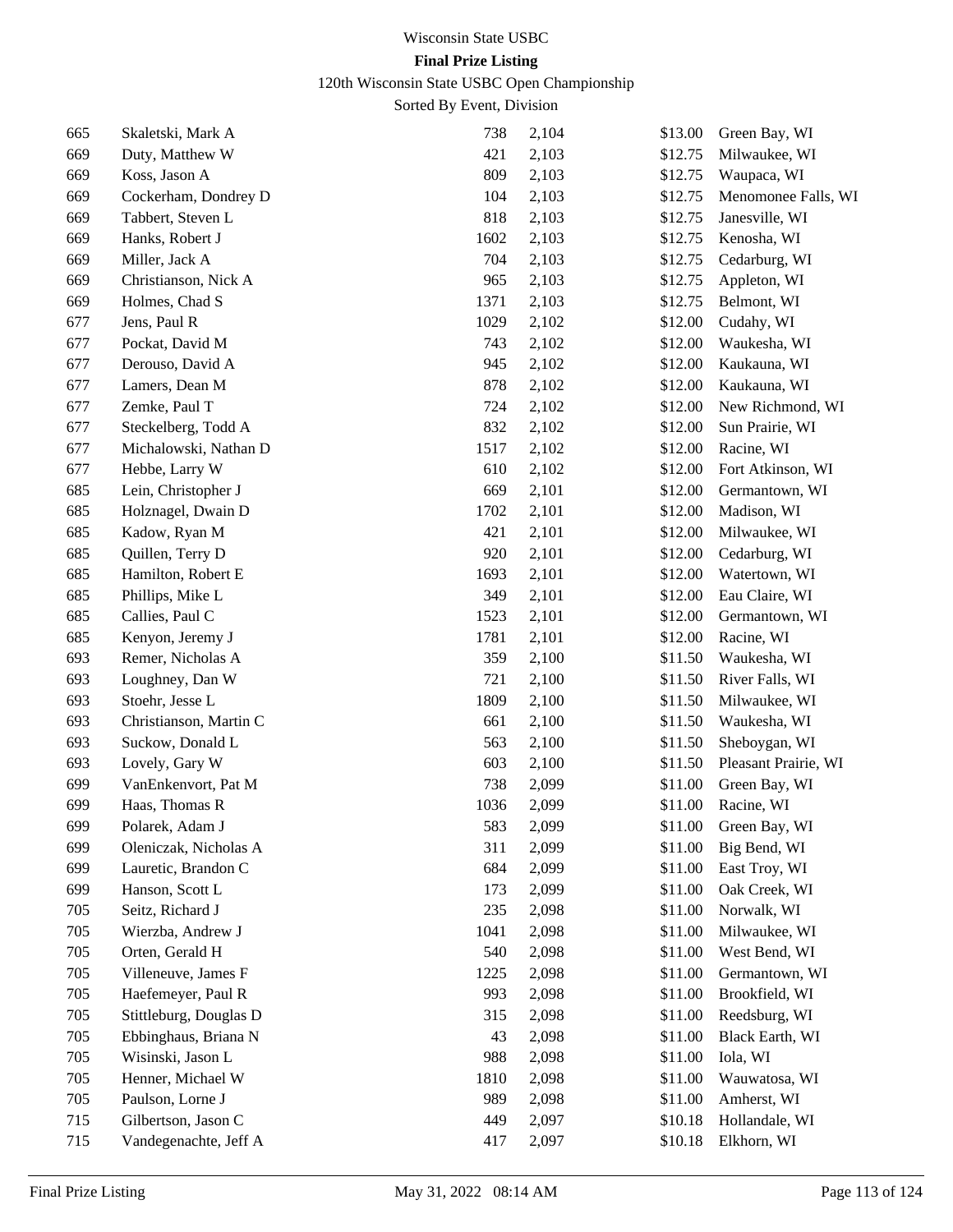120th Wisconsin State USBC Open Championship

| 715 | Schwartz, Timothy G      | 79     | 2,097 | \$10.19 | Green Bay, WI        |
|-----|--------------------------|--------|-------|---------|----------------------|
| 715 | Sabel, Kevin J           | 1423   | 2,097 | \$10.18 | Fond du Lac, WI      |
| 715 | Bishop, Ryan H           | 93     | 2,097 | \$10.19 | DePere, WI           |
| 715 | Warning, Brandon L       | 962    | 2,097 | \$10.18 | Appleton, WI         |
| 715 | Nimke, Jeff S            | 903    | 2,097 | \$10.18 | Beaver Dam, WI       |
| 715 | Coffey, Jon A            | 517    | 2,097 | \$10.18 | McFarland, WI        |
| 715 | Banister, Ken I          | 1652   | 2,097 | \$10.18 | Menominee, MI        |
| 715 | Leppen, Andrew           | 977    | 2,097 | \$10.18 | Amherst Junction, WI |
| 715 | Green, Zachary A         | 1570   | 2,097 | \$10.18 | Oregon, WI           |
| 726 | Holznagel, Scott J       | 105    | 2,096 | \$10.00 | Madison, WI          |
| 726 | Turdo, Kurt              | 1148   | 2,096 | \$10.00 | Beaver Dam, WI       |
| 726 | Pogantsch, Keith W       | 861    | 2,096 | \$10.00 | Waukesha, WI         |
| 726 | Mewes, Randy E           | 1267   | 2,096 | \$10.00 | River Falls, WI      |
| 726 | Verhagen, Eric J         | 1118   | 2,096 | \$10.00 | Greenleaf, WI        |
| 726 | Kieler, Jerod R          | 1366   | 2,096 | \$10.00 | Verona, WI           |
| 726 | Bucko, Nick J            | 1222   | 2,096 | \$10.00 | Kenosha, WI          |
| 726 | Hanson, Mitchell A       | 34     | 2,096 | \$10.00 | Onalaska, WI         |
| 726 | Helmer, Jeremy J         | 398    | 2,096 | \$10.00 | South Milwaukee, WI  |
| 726 | Breunig, Cheryl A        | 831    | 2,096 | \$10.00 | Sun Prairie, WI      |
| 736 | Popelka, Scott W         | 1508   | 2,095 | \$9.40  | New Berlin, WI       |
| 736 | Zahn, David C            | 8      | 2,095 | \$9.40  | McFarland, WI        |
| 736 | Rakun, Shawn T           | 897    | 2,095 | \$9.40  | Sheboygan, WI        |
| 736 | Hintz, James R           | 676    | 2,095 | \$9.40  | Pewaukee, WI         |
| 736 | Slaby, Bob S             | 1446   | 2,095 | \$9.40  | Pulaski, WI          |
| 741 | Mertes, Brandon M        | 1134   | 2,094 | \$9.00  | Grafton, WI          |
| 741 | Starz, Guy J             | 263    | 2,094 | \$9.00  | Sussex, WI           |
| 741 | Wilde, Ron K             | 1016   | 2,094 | \$9.00  | Green Bay, WI        |
| 741 | Tschurwald, Dillon M     | 1662   | 2,094 | \$9.00  | Berlin, WI           |
| 741 | Lipari, Brandon R        | 1393   | 2,094 | \$9.00  | Racine, WI           |
| 741 | Lundberg, Tim L          | 1275   | 2,094 | \$9.00  | Rhinelander, WI      |
| 741 | Nolan, Eric J            | 215    | 2,094 | \$9.00  | Green Bay, WI        |
| 741 | Lemke, Joshua A          | 398    | 2,094 | \$9.00  | South Milwaukee, WI  |
| 741 | Riemer, Jerry K          | 422    | 2,094 | \$9.00  | Burlington, WI       |
| 741 | Natzke, Todd E           | $26\,$ | 2,094 | \$9.00  | Cedarburg, WI        |
| 741 | Karinen, Courtnee A      | 255    | 2,094 | \$9.00  | Menomonee Falls, WI  |
| 752 | Thorson, Timothy J       | 664    | 2,093 | \$8.80  | McFarland, WI        |
| 752 | Keller, Randy A          | 1524   | 2,093 | \$8.80  | Milwaukee, WI        |
| 752 | Marwitz, Jon J           | 511    | 2,093 | \$8.80  | Waupun, WI           |
| 752 | Henderson, Jesse R       | 34     | 2,093 | \$8.80  | Onalaska, WI         |
| 752 | Johnsen-Duquaine, Cody R | 1124   | 2,093 | \$8.80  | St. Germain, WI      |
| 752 | Leavy, Robert J          | 1695   | 2,093 | \$8.80  | Manitowoc, WI        |
| 752 | Hartmann, Douglas J      | 527    | 2,093 | \$8.80  | Random Lake, WI      |
| 752 | Liphart, Eric S          | 739    | 2,093 | \$8.80  | Monroe, WI           |
| 752 | Nolan, Shawn W           | 215    | 2,093 | \$8.80  | Green Bay, WI        |
| 752 | Dolezar, Mark K          | 1029   | 2,093 | \$8.80  | Cudahy, WI           |
| 762 | Segerstrom, Jeff M       | 466    | 2,092 | \$8.00  | Mondovi, WI          |
| 762 | Dockerty, Adam C         | 102    | 2,092 | \$8.00  | Sun Prairie, WI      |
| 762 | Wenzel, Gus M            | 555    | 2,092 | \$8.00  | Wausau, WI           |
| 762 | Hoppe, Joshua J          | 127    | 2,092 | \$8.00  | South Milwaukee, WI  |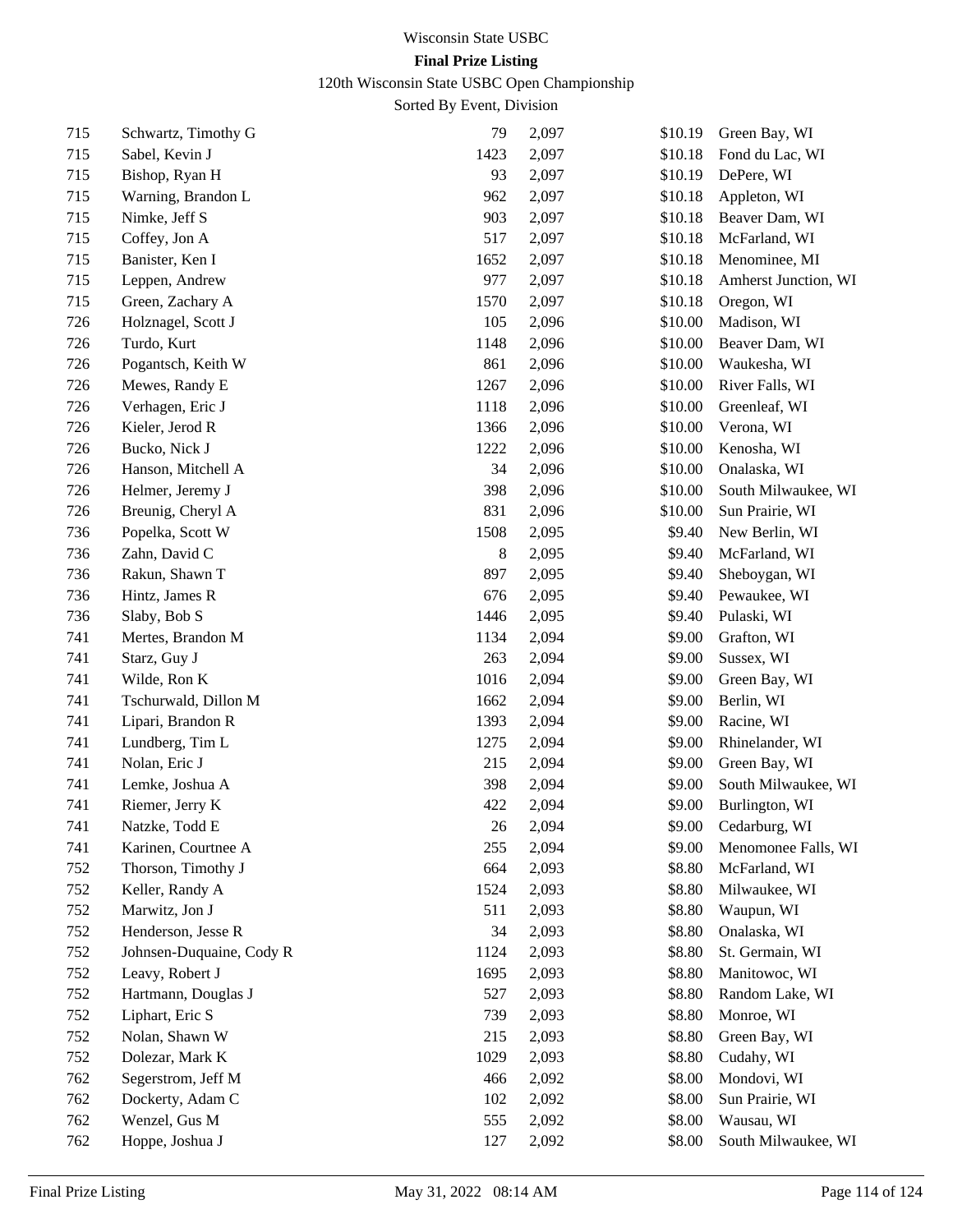120th Wisconsin State USBC Open Championship

| 762 | Hoffmeyer, Terry W   | 773          | 2,092 | \$8.00 | Gladstone, MI    |
|-----|----------------------|--------------|-------|--------|------------------|
| 762 | Danielski, Tom K     | 1771         | 2,092 | \$8.00 | De Pere, WI      |
| 762 | Brown, Steven R      | 204          | 2,092 | \$8.00 | Milwaukee, WI    |
| 769 | Stoeger, Neil A      | 865          | 2,091 | \$8.00 | Dousman, WI      |
| 769 | Koch, Kasey S        | 808          | 2,091 | \$8.00 | Waupaca, WI      |
| 769 | Wiedmeyer, Josh J    | 582          | 2,091 | \$8.00 | West Bend, WI    |
| 769 | Hohnl, Richard A     | 1222         | 2,091 | \$8.00 | Kenosha, WI      |
| 769 | Giebel, Brett        | 380          | 2,091 | \$8.00 | Eau Claire, WI   |
| 769 | Gravunder, Ben J     | 830          | 2,091 | \$8.00 | La Crosse, WI    |
| 769 | Zillgitt, Mike J     | 690          | 2,091 | \$8.00 | West Allis, WI   |
| 769 | Bannach, Bryan E     | 611          | 2,091 | \$8.00 | Edgerton, WI     |
| 769 | Murray, Ryan P       | 1765         | 2,091 | \$8.00 | Edgerton, WI     |
| 769 | Christian, Tom L     | 752          | 2,091 | \$8.00 | Watertown, WI    |
| 769 | Tonn, Terry L        | 840          | 2,091 | \$8.00 | Bonduel, WI      |
| 780 | DeGolier, Sterling H | 1054         | 2,090 | \$7.34 | Belleville, WI   |
| 780 | Breitbach, Steve J   | 1374         | 2,090 | \$7.33 | Dubuque, IA      |
| 780 | Lockhart, Rodney K   | 1787         | 2,090 | \$7.33 | South Beloit, IL |
| 783 | Feia, Duane R        | 668          | 2,089 | \$7.00 | Germantown, WI   |
| 783 | Feldner, Brian M     | 1484         | 2,089 | \$7.00 | Milwaukee, WI    |
| 783 | Bodoh, Christopher A | 111          | 2,089 | \$7.00 | Appleton, WI     |
| 783 | Mertins, Eric A      | 1393         | 2,089 | \$7.00 | Racine, WI       |
| 783 | Benke, Thomas D      | 1627         | 2,089 | \$7.00 | Onalaska, WI     |
| 783 | Mielke, Ryan L       | 1680         | 2,089 | \$7.00 | Kaukauna, WI     |
| 783 | Krecak, Zoran        | 607          | 2,089 | \$7.00 | Franklin, WI     |
| 783 | Ludwig, Joseph G     | 1160         | 2,089 | \$7.00 | Kenosha, WI      |
| 783 | Nelson, Patrick E    | 375          | 2,089 | \$7.00 | Waupaca, WI      |
| 783 | Nier, Mike           | 97           | 2,089 | \$7.00 | Green Bay, WI    |
| 783 | Houle, Todd N        | 478          | 2,089 | \$7.00 | Manitowoc, WI    |
| 794 | Sentowski, Jason T   | 314          | 2,088 | \$6.73 | Reedsburg, WI    |
| 794 | Stevens, Charles R   | 743          | 2,088 | \$6.73 | Waukesha, WI     |
| 794 | Tregler, Martin A    | 280          | 2,088 | \$6.73 | Waukesha, WI     |
| 794 | Sdun, Jason E        | 534          | 2,088 | \$6.73 | Belgium, WI      |
| 794 | Rentz, Doug J        | 467          | 2,088 | \$6.73 | Eau Claire, WI   |
| 794 | Wolf, Ben L          | 71           | 2,088 | \$6.72 | Jefferson, WI    |
| 794 | Orvis, Ryan J        | 217          | 2,088 | \$6.73 | Green Bay, WI    |
| 794 | Meier, Charles W     | $\mathbf{1}$ | 2,088 | \$6.72 | Waunakee, WI     |
| 794 | Steffen, Aaron J     | 476          | 2,088 | \$6.73 | Green Bay, WI    |
| 794 | Stassi, Thomas P     | 50           | 2,088 | \$6.72 | Cross Plains, WI |
| 794 | Gappa, Joseph P      | 1270         | 2,088 | \$6.73 | Hancock, WI      |
| 805 | Meyers, Matt J       | 733          | 2,087 | \$6.00 | Duluth, MN       |
| 805 | Timm, Robert L       | 987          | 2,087 | \$6.00 | Waupaca, WI      |
| 805 | Dreyer, Terrance L   | 371          | 2,087 | \$6.00 | Osceola, WI      |
| 805 | McRae, Patrick T     | 682          | 2,087 | \$6.00 | New Berlin, WI   |
| 805 | Peterson, Bradley D  | 1196         | 2,087 | \$6.00 | Appleton, WI     |
| 805 | Olsen, Lance W       | 1726         | 2,087 | \$6.00 | Neenah, WI       |
| 805 | Townsend, Eric S     | 712          | 2,087 | \$6.00 | Altoona, WI      |
| 805 | Peterson, David W    | 1111         | 2,087 | \$6.00 | New Berlin, WI   |
| 805 | Majala, Jake R       | 864          | 2,087 | \$6.00 | Racine, WI       |
| 805 | Seliga, Edward J     | 1615         | 2,087 | \$6.00 | Kenosha, WI      |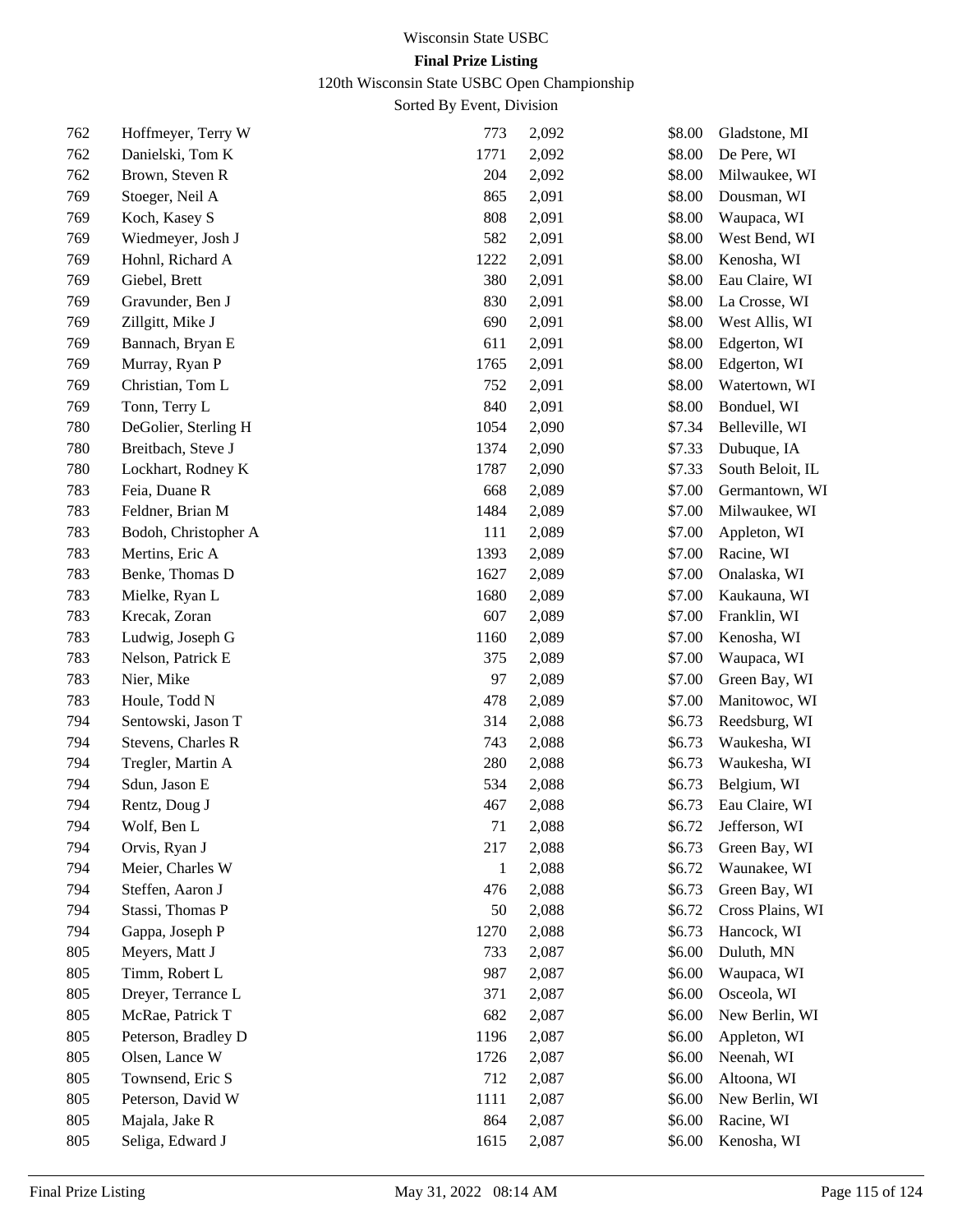120th Wisconsin State USBC Open Championship

Sorted By Event, Division

| 805<br>Bill, Brady A                   |             | 1324 | 2.087 | \$6.00 | Reedsburg, WI |
|----------------------------------------|-------------|------|-------|--------|---------------|
| Total prizes awarded in this division: | \$30,438.00 |      |       |        |               |
| Total prizes awarded in this event:    | \$66,500.00 |      |       |        |               |

#### **All Events Scratch, All Events Scratch, Scratch**

| <b>Place</b>   | <u>Team name</u>     | <b>Entry</b> | <b>Score</b> | <b>Prize</b> | <b>From</b>         |
|----------------|----------------------|--------------|--------------|--------------|---------------------|
| 1              | Zagar, Kyle F        | 1302         | 2,293        | \$500.00     | Kenosha, WI         |
| $\sqrt{2}$     | Zagar, Ryan J        | 1302         | 2,267        | \$250.00     | Kenosha, WI         |
| 3              | Gannon, Matthew M    | 299          | 2,230        | \$240.00     | Madison, WI         |
| $\overline{4}$ | Stewart, Dwain       | 1776         | 2,228        | \$230.00     | Racine, WI          |
| 5              | Kohlmeyer, Ryan R    | 1523         | 2,212        | \$220.00     | Germantown, WI      |
| 6              | Lehan, John W        | 1284         | 2,207        | \$217.00     | Prairie Du Sac, WI  |
| 7              | Smith, Riley N       | 1565         | 2,205        | \$211.00     | West Milwaukee, WI  |
| $8\,$          | Oettinger, Brandon M | 93           | 2,203        | \$203.00     | DePere, WI          |
| $\overline{9}$ | Schober, Lyle M      | 481          | 2,200        | \$196.00     | Beloit, WI          |
| 10             | Hoffman, Michael J   | 1556         | 2,193        | \$190.00     | Verona, WI          |
| 11             | Ring, James J        | 1556         | 2,188        | \$184.00     | Verona, WI          |
| 12             | Turner, Aaron R      | 1704         | 2,185        | \$176.00     | Whitewater, WI      |
| 12             | Feng, James          | 1546         | 2,185        | \$176.00     | Green Bay, WI       |
| 14             | Miller, Michael R    | 1452         | 2,184        | \$168.00     | Spooner, WI         |
| 15             | Hilgendorf, Josef D  | 1299         | 2,180        | \$162.00     | West Bend, WI       |
| 16             | Betchkal, Ben M      | 1594         | 2,176        | \$158.00     | Kenosha, WI         |
| 17             | Kowalski, Matthew R  | 890          | 2,175        | \$151.00     | Madison, WI         |
| 17             | Schewe, Geoff P      | 9            | 2,175        | \$151.00     | La Crosse, WI       |
| 19             | Rauen, Kyle J        | 1506         | 2,174        | \$143.00     | Kenosha, WI         |
| 19             | Plouff, Nicholas A   | 502          | 2,174        | \$143.00     | Wausau, WI          |
| 21             | Bryden, Timothy J    | 1406         | 2,172        | \$137.00     | Oak Creek, WI       |
| $22\,$         | Holbek, Cotie J      | 428          | 2,165        | \$134.00     | Burlington, WI      |
| 23             | Warren, Rob S        | 10           | 2,163        | \$130.00     | La Crosse, WI       |
| 24             | Thaden, Tony         | 1557         | 2,162        | \$123.00     | Verona, WI          |
| 24             | Schmit, Jared D      | 1447         | 2,162        | \$123.00     | Pulaski, WI         |
| 24             | Boresch, Lennie J    | 1302         | 2,162        | \$123.00     | Kenosha, WI         |
| 27             | White, Warren E      | 104          | 2,156        | \$118.00     | Menomonee Falls, WI |
| $28\,$         | Helm, Scott A        | 853          | 2,154        | \$115.00     | Sussex, WI          |
| 29             | Hill, Chris A        | 1523         | 2,150        | \$112.00     | Germantown, WI      |
| 30             | Garrett, Keith E     | 1156         | 2,148        | \$109.00     | Kenosha, WI         |
| 31             | Klauer, Greg A       | 1374         | 2,146        | \$107.00     | Dubuque, IA         |
| 32             | Hanke, Kurt A        | 142          | 2,145        | \$105.00     | Eau Claire, WI      |
| 33             | Bowe, Brandan S      | 1658         | 2,144        | \$102.00     | Kaukauna, WI        |
| 34             | Schmit, Steve G      | 538          | 2,143        | \$100.00     | Random Lake, WI     |
| 35             | Vail, Ryan T         | 609          | 2,141        | \$99.00      | Fort Atkinson, WI   |
| 36             | Mainz, Gary L        | 1673         | 2,140        | \$95.50      | Appleton, WI        |
| 36             | Hietpas, Nick J      | 1679         | 2,140        | \$95.50      | Kaukauna, WI        |
| 38             | Hayek, Joshua S      | 401          | 2,137        | \$91.50      | Franklin, WI        |
| 38             | Jastroch, Ryan R     | 1314         | 2,137        | \$91.50      | New Berlin, WI      |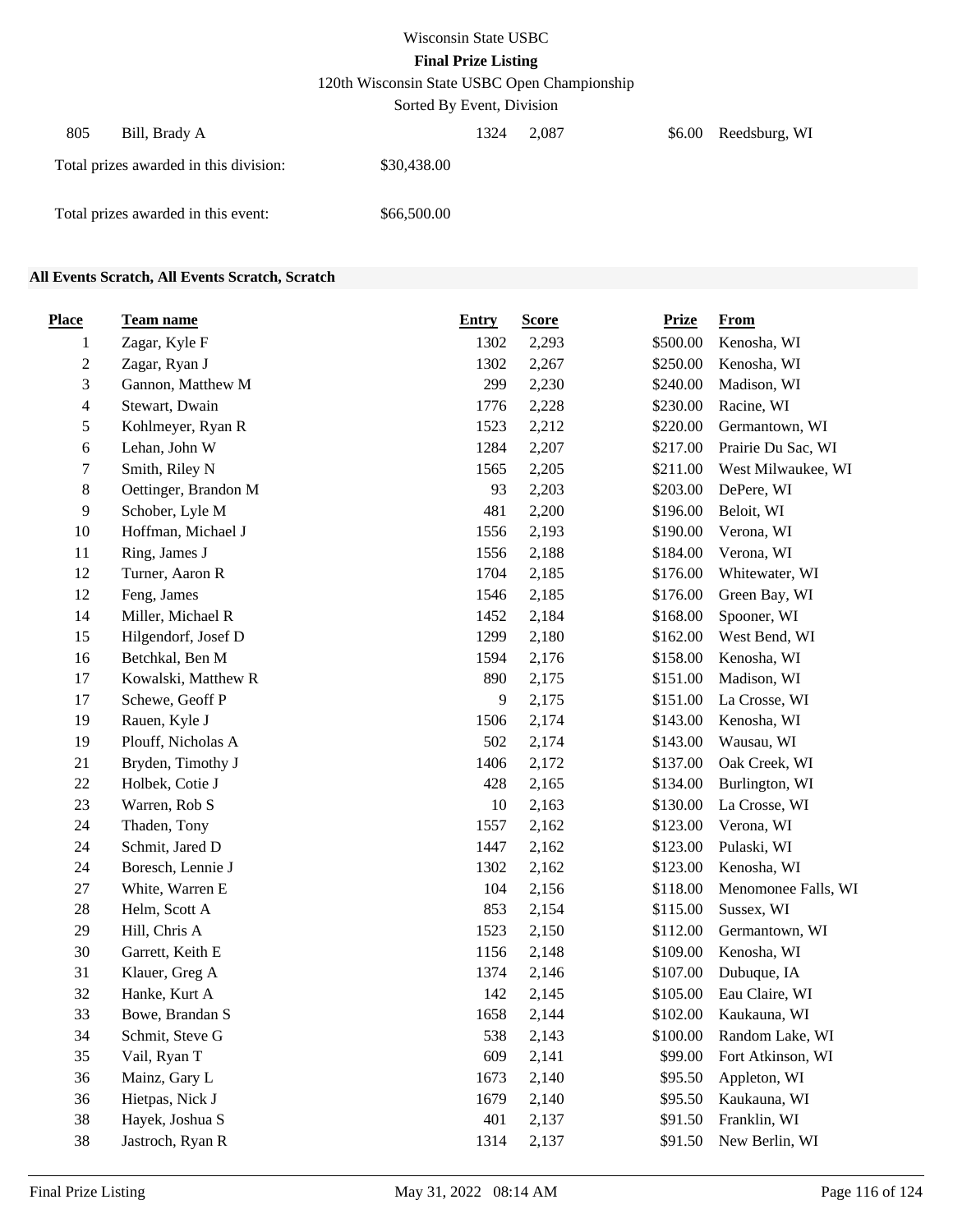# 120th Wisconsin State USBC Open Championship

| 40 | Thomas, Richard R     | 837  | 2,136 | \$89.00 | Fitchburg, WI      |
|----|-----------------------|------|-------|---------|--------------------|
| 41 | Doxtater, Justin L    | 88   | 2,127 | \$88.00 | DePere, WI         |
| 42 | Schiekiera, Aron L    | 1629 | 2,126 | \$85.50 | Waukesha, WI       |
| 42 | Whitehouse, Kenneth R | 539  | 2,126 | \$85.50 | Muskego, WI        |
| 44 | Kloss, Chad M         | 1735 | 2,125 | \$82.50 | Muskego, WI        |
| 44 | Erickson, Scott D     | 991  | 2,125 | \$82.50 | Waukesha, WI       |
| 46 | Fosdick, Tim J        | 1702 | 2,124 | \$80.00 | Madison, WI        |
| 46 | Teetz, Henry L        | 853  | 2,124 | \$80.00 | Sussex, WI         |
| 48 | Schalow, Jonathan A   | 1344 | 2,123 | \$78.00 | Monroe, WI         |
| 49 | Weigel, Cody W        | 1700 | 2,122 | \$77.00 | Menasha, WI        |
| 50 | Von Haden, Grant J    | 1004 | 2,121 | \$77.00 | Milwaukee, WI      |
| 51 | Hafeman, Ben M        | 1555 | 2,120 | \$75.00 | Verona, WI         |
| 52 | Kortes, Peter J       | 1557 | 2,119 | \$74.00 | Verona, WI         |
| 53 | Rosandich, Nicholas J | 845  | 2,118 | \$73.00 | New Berlin, WI     |
| 54 | Reuter, Anthony F     | 1372 | 2,117 | \$71.50 | Dickeyville, WI    |
| 54 | Savoy, Ryan T         | 725  | 2,117 | \$71.50 | Hudson, WI         |
| 56 | Saxe, Ryan J          | 936  | 2,115 | \$71.00 | Franklin, WI       |
| 57 | Stock, Matt H         | 1663 | 2,113 | \$68.67 | Berlin, WI         |
| 57 | Pinnecker, Brett A    | 1393 | 2,113 | \$68.67 | Racine, WI         |
| 57 | Shaltis, Joel A       | 1275 | 2,113 | \$68.66 | Rhinelander, WI    |
| 60 | Suprenand, Gavin D    | 1205 | 2,112 | \$67.00 | Fond du Lac, WI    |
| 61 | Francis, Scot A       | 753  | 2,111 | \$66.50 | Rosendale, WI      |
| 61 | Stephens, Justin M    | 698  | 2,111 | \$66.50 | Negaunee, MI       |
| 63 | Mathe, Chris R        | 430  | 2,110 | \$66.00 | Oshkosh, WI        |
| 64 | Olig, Craig J         | 1149 | 2,109 | \$65.00 | Fond du Lac, WI    |
| 65 | Sasser, Zachary M     | 1595 | 2,108 | \$65.00 | Kenosha, WI        |
| 66 | Pounders, Michael J   | 1557 | 2,106 | \$63.00 | Verona, WI         |
| 67 | Schraufnagel, David P | 1721 | 2,105 | \$63.00 | Stoughton, WI      |
| 68 | Karlin, Chris P       | 743  | 2,104 | \$62.00 | Waukesha, WI       |
| 69 | Michalowski, Nathan D | 1517 | 2,102 | \$61.67 | Racine, WI         |
| 69 | Fromel, John A        | 1159 | 2,102 | \$61.67 | Kenosha, WI        |
| 69 | Dunham, Michael T     | 811  | 2,102 | \$61.66 | Milton, WI         |
| 72 | Burr, Ryan M          | 140  | 2,100 | \$61.00 | Menomonie, WI      |
| 73 | Blome, Alan J         | 434  | 2,099 |         | \$60.00 Racine, WI |
| 74 | Tabbert, Steven L     | 818  | 2,097 | \$59.00 | Janesville, WI     |
| 74 | Gort, Nick J          | 415  | 2,097 | \$59.00 | Elkhorn, WI        |
| 76 | Glascock, Benjamin D  | 1232 | 2,095 | \$59.00 | Wausau, WI         |
| 77 | Traber, Darryl L      | 247  | 2,094 | \$58.00 | Waterford, WI      |
| 78 | Cleveland, Aaron M    | 1747 | 2,093 | \$58.00 | Sheboygan, WI      |
| 78 | McNally, Daniel A     | 1804 | 2,093 | \$58.00 | Mukwonago, WI      |
| 80 | Martin, Timothy C     | 1429 | 2,092 | \$57.00 | Slinger, WI        |
| 80 | Rogalla, Lee A        | 680  | 2,092 | \$57.00 | Wis. Rapids, WI    |
| 82 | Clark, Alex J         | 1704 | 2,091 | \$56.00 | Whitewater, WI     |
| 83 | Geitz, Dal E          | 1328 | 2,090 | \$56.00 | La Valle, WI       |
| 84 | Wurzel, Chris P       | 39   | 2,087 | \$56.00 | La Crosse, WI      |
| 84 | Cole, Michael O       | 1727 | 2,087 | \$56.00 | Neenah, WI         |
| 86 | Mills, Andy D         | 10   | 2,086 | \$55.00 | La Crosse, WI      |
| 86 | Holznagel, Dwain D    | 1702 | 2,086 | \$55.00 | Madison, WI        |
| 88 | Palmer, Colt J        | 857  | 2,084 | \$54.00 | Waukesha, WI       |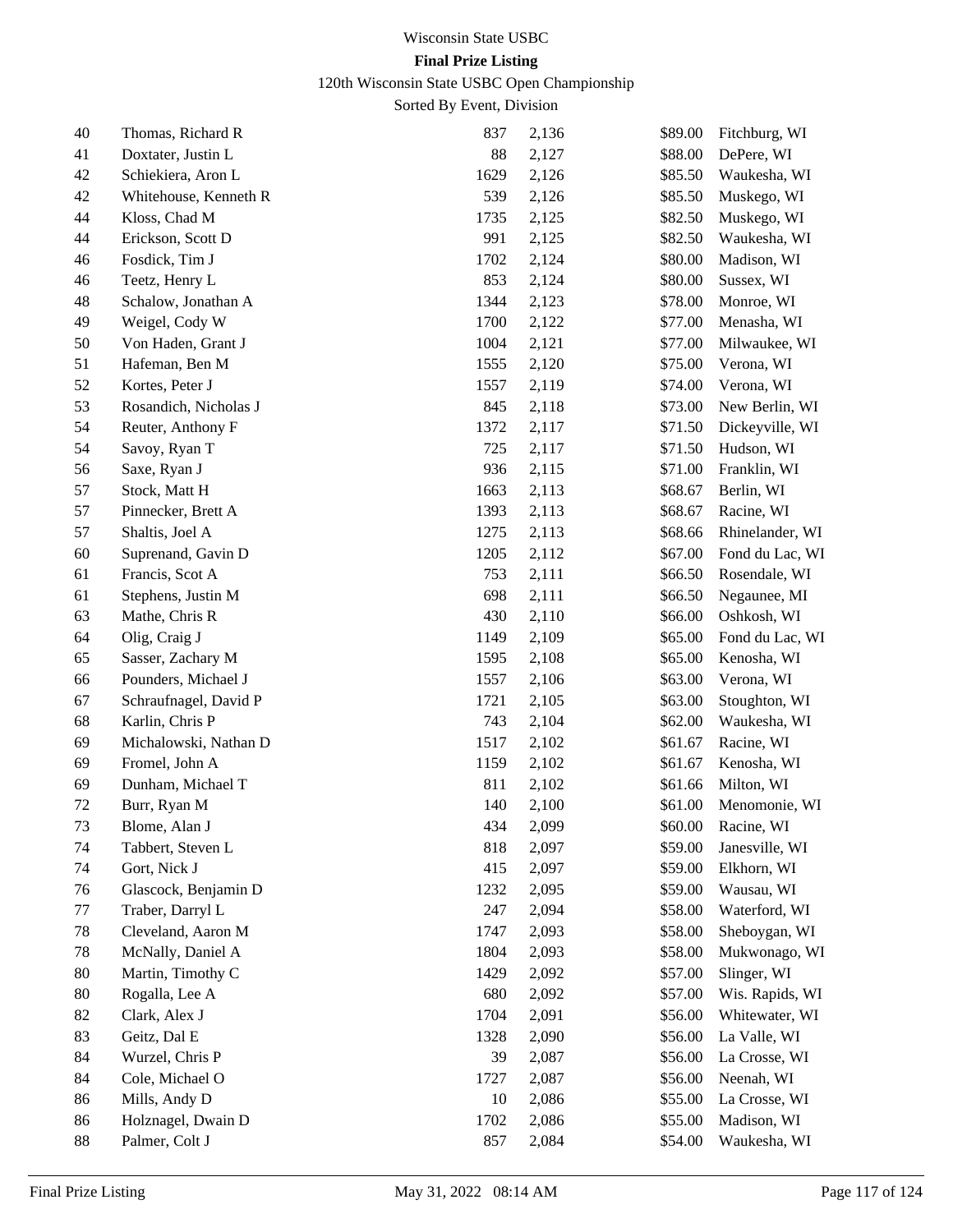120th Wisconsin State USBC Open Championship

| 88  | Jackson, Chris J     | 1558 | 2,084 | \$54.00 | Verona, WI          |
|-----|----------------------|------|-------|---------|---------------------|
| 88  | Altmann, Douglas J   | 1011 | 2,084 | \$54.00 | Marshfield, WI      |
| 91  | McDowell, Marc       | 1521 | 2,080 | \$54.00 | Oregon, WI          |
| 92  | Sartler, Jason R     | 1298 | 2,079 | \$54.00 | West Bend, WI       |
| 92  | French, Jason A      | 1693 | 2,079 | \$54.00 | Watertown, WI       |
| 94  | Thompson, Bradley J  | 833  | 2,077 | \$52.00 | Sun Prairie, WI     |
| 94  | Behling, Matt R      | 920  | 2,077 | \$52.00 | Cedarburg, WI       |
| 94  | Muenchow, Kevin K    | 1142 | 2,077 | \$52.00 | Sussex, WI          |
| 97  | Piepenburg, Eric S   | 878  | 2,076 | \$52.00 | Kaukauna, WI        |
| 97  | Frausto, Jamie R     | 39   | 2,076 | \$52.00 | La Crosse, WI       |
| 97  | Clifford, Brett A    | 1087 | 2,076 | \$52.00 | Kaukauna, WI        |
| 100 | Polarek, Adam J      | 583  | 2,075 | \$52.00 | Green Bay, WI       |
| 100 | Rogers, James A      | 1394 | 2,075 | \$52.00 | Racine, WI          |
| 102 | Zeitz, Allen C       | 434  | 2,074 | \$51.00 | Racine, WI          |
| 102 | Cherek, Dan K        | 549  | 2,074 | \$51.00 | Wausau, WI          |
| 102 | Vetter, Vance A      | 697  | 2,074 | \$51.00 | Menomonee Falls, WI |
| 105 | Smith, Justin R      | 1595 | 2,072 | \$50.00 | Kenosha, WI         |
| 106 | Oliva, Tony          | 1517 | 2,071 | \$50.00 | Racine, WI          |
| 106 | Ritchie, Brent M     | 1556 | 2,071 | \$50.00 | Verona, WI          |
| 108 | Krueger, Matt D      | 1067 | 2,070 | \$50.00 | Verona, WI          |
| 109 | Damerow, Tim D       | 903  | 2,069 | \$49.00 | Beaver Dam, WI      |
| 109 | Miller, Brian J      | 1205 | 2,069 | \$49.00 | Fond du Lac, WI     |
| 109 | Nelson, Carl J       | 1340 | 2,069 | \$49.00 | Milwaukee, WI       |
| 112 | Halida, Terry P      | 142  | 2,068 | \$49.00 | Eau Claire, WI      |
| 113 | Lange, Rob           | 538  | 2,067 | \$48.75 | Random Lake, WI     |
| 113 | Yonan, Trevor J      | 10   | 2,067 | \$48.75 | La Crosse, WI       |
| 113 | Lor, Steve           | 1546 | 2,067 | \$48.75 | Green Bay, WI       |
| 113 | Grande, Justin B     | 1123 | 2,067 | \$48.75 | St. Germain, WI     |
| 117 | Drye, Gary L         | 819  | 2,066 | \$48.00 | Beloit, WI          |
| 117 | Mours, Jeff          | 1814 | 2,066 | \$48.00 | Franklin, WI        |
| 117 | Blake, Stephen A     | 981  | 2,066 | \$48.00 | Oshkosh, WI         |
| 120 | Deppiesse, Joe       | 528  | 2,065 | \$48.00 | Fredonia, WI        |
| 121 | Ross, Jeffrey P      | 604  | 2,064 | \$47.50 | Franklin, WI        |
| 121 | Belinske, Eric D     | 475  | 2,064 | \$47.50 | Manitowoc, WI       |
| 121 | Ewig, Andrew S       | 1273 | 2,064 | \$47.50 | Port Washington, WI |
| 121 | Savoy, Todd W        | 725  | 2,064 | \$47.50 | Hudson, WI          |
| 125 | Bill, Brady A        | 1324 | 2,063 | \$47.00 | Reedsburg, WI       |
| 125 | DeBroux, Kurt J      | 975  | 2,063 | \$47.00 | Seymour, WI         |
| 125 | Scott, Robert A      | 1042 | 2,063 | \$47.00 | Franklin, WI        |
| 128 | Greenwood, Ryne E    | 1594 | 2,062 | \$47.00 | Kenosha, WI         |
| 128 | Phillips, Brandon S  | 1227 | 2,062 | \$47.00 | Milwaukee, WI       |
| 130 | Bannach, Bryan E     | 611  | 2,061 | \$46.00 | Edgerton, WI        |
| 130 | LaVigne, Leo S       | 315  | 2,061 | \$46.00 | Reedsburg, WI       |
| 130 | Bartels, Bryant J    | 474  | 2,061 | \$46.00 | Two Rivers, WI      |
| 130 | Schwengel, John J    | 1524 | 2,061 | \$46.00 | Milwaukee, WI       |
| 134 | Maas, Chad M         | 851  | 2,060 | \$45.67 | Greenfield, WI      |
| 134 | Fakler, Colin J      | 9    | 2,060 | \$45.66 | La Crosse, WI       |
| 134 | Heinzelman, Jay S    | 838  | 2,060 | \$45.67 | Fitchburg, WI       |
| 137 | Breitbach, Phillip J | 500  | 2,059 | \$44.50 | Belmont, WI         |
|     |                      |      |       |         |                     |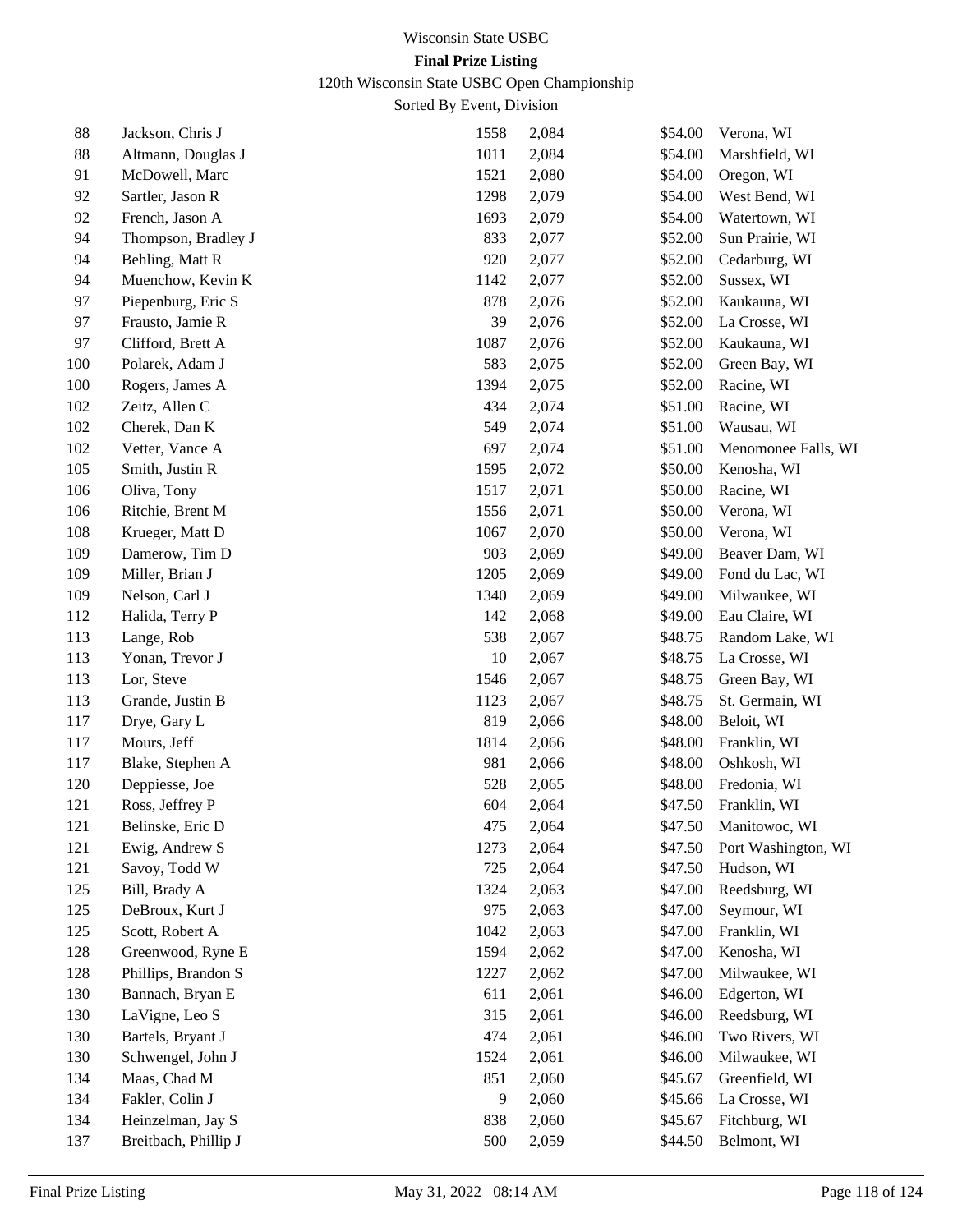120th Wisconsin State USBC Open Championship

| 137 | Prosek, Matt J         | 446  | 2,059 | \$44.50 | Eau Claire, WI       |
|-----|------------------------|------|-------|---------|----------------------|
| 139 | Nernberger, Casey      | 1082 | 2,058 | \$44.00 | Medford, WI          |
| 139 | Moudry, Edward R       | 850  | 2,058 | \$44.00 | New Berlin, WI       |
| 139 | Wiest, Kyle A          | 1374 | 2,058 | \$44.00 | Dubuque, IA          |
| 142 | Hansen, David          | 559  | 2,057 | \$44.00 | South Milwaukee, WI  |
| 143 | Bertolini, Bo D        | 164  | 2,056 | \$43.67 | Chippewa Falls, WI   |
| 143 | Surdyk, Scott M        | 1401 | 2,056 | \$43.67 | Eagle, WI            |
| 143 | Lee, Andrew J          | 824  | 2,056 | \$43.66 | La Crosse, WI        |
| 146 | Meagher, Joel R        | 1704 | 2,055 | \$43.00 | Whitewater, WI       |
| 146 | Riemer, Jerry K        | 422  | 2,055 | \$43.00 | Burlington, WI       |
| 146 | Rydzewski, Joseph J    | 1024 | 2,055 | \$43.00 | Greendale, WI        |
| 149 | Dake, Anthony R        | 1518 | 2,053 | \$43.00 | Stevens Point, WI    |
| 150 | Grimm, Randy J         | 288  | 2,052 | \$43.00 | Pewaukee, WI         |
| 151 | Zeitler, Eric A        | 702  | 2,051 | \$43.00 | Germantown, WI       |
| 152 | Wisinski, Jason L      | 988  | 2,050 | \$42.00 | Iola, WI             |
| 152 | Staude, Lynn A         | 610  | 2,050 | \$42.00 | Fort Atkinson, WI    |
| 154 | Coenen, Heath J        | 655  | 2,048 | \$42.00 | East Bristol, WI     |
| 154 | Milbrath, Robert J     | 422  | 2,048 | \$42.00 | Burlington, WI       |
| 154 | Tiegs, Michael L       | 603  | 2,048 | \$42.00 | Pleasant Prairie, WI |
| 157 | Janz, James M          | 904  | 2,047 | \$42.00 | Beaver Dam, WI       |
| 157 | Kempf, Ken S           | 1517 | 2,047 | \$42.00 | Racine, WI           |
| 159 | Christianson, Martin C | 661  | 2,046 | \$41.00 | Waukesha, WI         |
| 159 | Krueger, Jeremy D      | 1067 | 2,046 | \$41.00 | Verona, WI           |
| 161 | Zielke, Jeff R         | 1481 | 2,045 | \$41.00 | Watertown, WI        |
| 161 | Olson, Scott D         | 1728 | 2,045 | \$41.00 | Appleton, WI         |
| 161 | Cooley, Donald C       | 1792 | 2,045 | \$41.00 | Arbor Vitae, WI      |
| 161 | Green, Brody L         | 320  | 2,045 | \$41.00 | Potosi, WI           |
| 165 | Nimke, Jeff S          | 903  | 2,043 | \$40.33 | Beaver Dam, WI       |
| 165 | Knab, Brian            | 551  | 2,043 | \$40.34 | Wausau, WI           |
| 165 | Fosdick, James L       | 1702 | 2,043 | \$40.33 | Madison, WI          |
| 168 | Geurtsen, Kyle R       | 1031 | 2,042 | \$40.00 | Wauwatosa, WI        |
| 168 | Traber, Brian J        | 247  | 2,042 | \$40.00 | Waterford, WI        |
| 170 | Boeck, Chad J          | 567  | 2,041 | \$40.00 | Monroe, WI           |
| 171 | Monday, Bryan D        | 1680 | 2,040 | \$39.67 | Kaukauna, WI         |
| 171 | Foster, Jon J          | 367  | 2,040 | \$39.66 | Osceola, WI          |
| 171 | Fickel, Tanner C       | 1086 | 2,040 | \$39.67 | Kaukauna, WI         |
| 174 | Richter, Pete C        | 1645 | 2,039 | \$39.00 | Watertown, WI        |
| 175 | Smith, Maurice T       | 1209 | 2,038 | \$39.00 | Milwaukee, WI        |
| 175 | Hochrein, Robert J     | 1368 | 2,038 | \$39.00 | Cuba City, WI        |
| 175 | Callies, Paul C        | 1523 | 2,038 | \$39.00 | Germantown, WI       |
| 175 | Barden, Christopher T  | 1233 | 2,038 | \$39.00 | Wausau, WI           |
| 179 | Pergande, Dennis M     | 1367 | 2,037 | \$38.67 | Cuba City, WI        |
| 179 | Simonet, Mark T        | 216  | 2,037 | \$38.67 | Green Bay, WI        |
| 179 | Rahn, Darin A          | 69   | 2,037 | \$38.66 | Deerfield, WI        |
| 182 | Schmitz, Wes J         | 1522 | 2,036 | \$38.00 | Oregon, WI           |
| 182 | Frei, Matthew J        | 378  | 2,036 | \$38.00 | Eau Claire, WI       |
| 182 | Zagar, Matt J          | 1302 | 2,036 | \$38.00 | Kenosha, WI          |
| 185 | Mielke, Ryan L         | 1680 | 2,035 | \$37.75 | Kaukauna, WI         |
| 185 | Breidenstein, Jeremy D | 440  | 2,035 | \$37.75 | Janesville, WI       |
|     |                        |      |       |         |                      |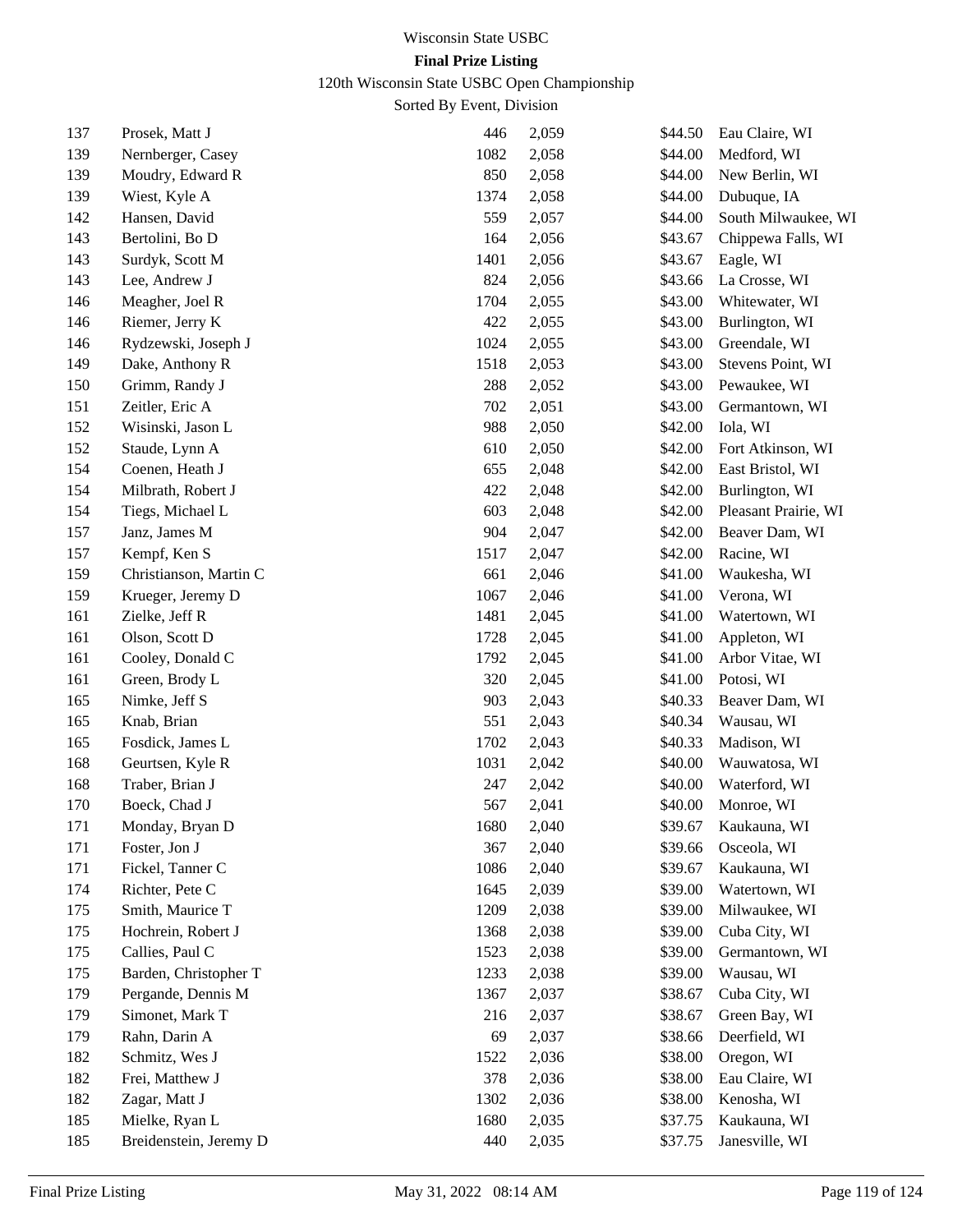120th Wisconsin State USBC Open Championship

| 185 | Bogard, Jesse A      | 322  | 2,035 | \$37.75 | Elkhorn, WI         |
|-----|----------------------|------|-------|---------|---------------------|
| 185 | Rafferty, Dion T     | 1209 | 2,035 | \$37.75 | Milwaukee, WI       |
| 189 | Boresch, Jacob       | 1302 | 2,034 | \$37.00 | Kenosha, WI         |
| 189 | Rathsack, Jerrod     | 475  | 2,034 | \$37.00 | Manitowoc, WI       |
| 189 | Godersky, Jason M    | 538  | 2,034 | \$37.00 | Random Lake, WI     |
| 189 | Steppert, Michael A  | 549  | 2,034 | \$37.00 | Wausau, WI          |
| 193 | Elliott, Jared       | 548  | 2,033 | \$37.00 | Wausau, WI          |
| 193 | Hetzel, Brad T       | 582  | 2,033 | \$37.00 | West Bend, WI       |
| 195 | Stolz, Scott O       | 1033 | 2,032 | \$36.00 | St. Francis, WI     |
| 195 | Welch, William J     | 1735 | 2,032 | \$36.00 | Muskego, WI         |
| 197 | DeFord, Michael A    | 126  | 2,031 | \$36.00 | South Milwaukee, WI |
| 197 | Lipari, Brandon R    | 1393 | 2,031 | \$36.00 | Racine, WI          |
| 199 | Calton, Kerry J      | 862  | 2,030 | \$35.75 | Waukesha, WI        |
| 199 | Winarski, Conor R    | 1431 | 2,030 | \$35.75 | Hilbert, WI         |
| 199 | Mueller, Eric E      | 696  | 2,030 | \$35.75 | Menomonee Falls, WI |
| 199 | Fennig, Thomas D     | 1400 | 2,030 | \$35.75 | Muskego, WI         |
| 203 | Meisel, Dustin D     | 1555 | 2,028 | \$35.00 | Verona, WI          |
| 203 | Mattmiller, Brian R  | 502  | 2,028 | \$35.00 | Wausau, WI          |
| 203 | Chapman, Daniel      | 1343 | 2,028 | \$35.00 | Monroe, WI          |
| 206 | Weiss, Justin M      | 888  | 2,027 | \$35.00 | Madison, WI         |
| 206 | Torosian, Charles J  | 1784 | 2,027 | \$35.00 | Union Grove, WI     |
| 208 | Safransky, Scott J   | 1156 | 2,026 | \$34.50 | Kenosha, WI         |
| 208 | Nelson, Rachel L     | 809  | 2,026 | \$34.50 | Waupaca, WI         |
| 210 | Ayotte, Glenn J      | 699  | 2,025 | \$34.00 | Ishpeming, MI       |
| 210 | Leeman, Alex J       | 878  | 2,025 | \$34.00 | Kaukauna, WI        |
| 210 | Sweeney, John J      | 538  | 2,025 | \$34.00 | Random Lake, WI     |
| 210 | Wheelock, Steven M   | 1469 | 2,025 | \$34.00 | Belgium, WI         |
| 214 | Resop, Crystal       | 1204 | 2,024 | \$33.75 | Genoa City, WI      |
| 214 | Kocherer, Sean J     | 401  | 2,024 | \$33.75 | Franklin, WI        |
| 214 | Northey, Allen L     | 66   | 2,024 | \$33.75 | Cambridge, WI       |
| 214 | Capps, James D       | 1594 | 2,024 | \$33.75 | Kenosha, WI         |
| 218 | Delveaux, Lloyd A    | 940  | 2,023 | \$33.00 | Neenah, WI          |
| 219 | Willison, Dan M      | 975  | 2,022 | \$33.00 | Seymour, WI         |
| 219 | Dudley, Don T        | 833  | 2,022 | \$33.00 | Sun Prairie, WI     |
| 221 | Catlin, Tyler J      | 1501 | 2,021 | \$33.00 | Merrill, WI         |
| 222 | Staude, Wade A       | 610  | 2,020 | \$32.66 | Fort Atkinson, WI   |
| 222 | Ciesemier, John A    | 1004 | 2,020 | \$32.67 | Milwaukee, WI       |
| 222 | Canales, Randy       | 1757 | 2,020 | \$32.67 | Kenosha, WI         |
| 225 | Pitsch, Eric P       | 1676 | 2,019 | \$32.00 | Appleton, WI        |
| 226 | Oleson, Chuck L      | 1270 | 2,016 | \$32.00 | Hancock, WI         |
| 226 | Wojnowski, DJ        | 393  | 2,016 | \$32.00 | South Milwaukee, WI |
| 226 | Sime, Nathan A       | 982  | 2,016 | \$32.00 | Marshall, WI        |
| 229 | Haufschild, Daniel R | 833  | 2,015 | \$32.00 | Sun Prairie, WI     |
| 230 | Percoski, Raymond J  | 1502 | 2,014 | \$31.50 | Milton, WI          |
| 230 | Cady, Glenn R        | 988  | 2,014 | \$31.50 | Iola, WI            |
| 232 | Burzinski, David N   | 557  | 2,013 | \$31.00 | Wausau, WI          |
| 232 | Turner, Amanda C     | 1558 | 2,013 | \$31.00 | Verona, WI          |
| 234 | Simon, Chris A       | 435  | 2,012 | \$30.80 | Racine, WI          |
| 234 | Drager, Bryan M      | 1114 | 2,012 | \$30.80 | Oshkosh, WI         |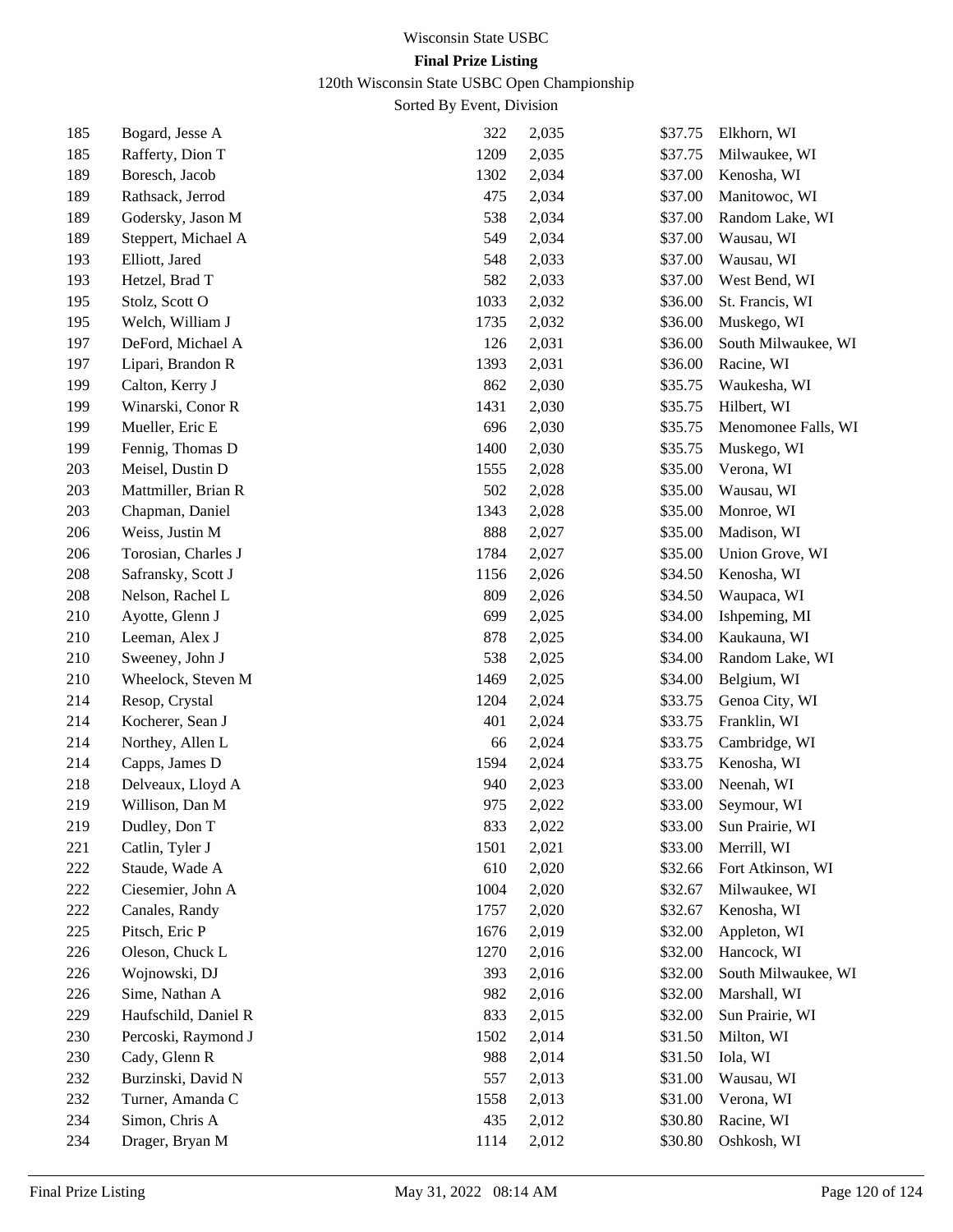120th Wisconsin State USBC Open Championship

| 234 | Zydzik, Matthew A      | 702  | 2,012 | \$30.80 | Germantown, WI     |
|-----|------------------------|------|-------|---------|--------------------|
| 234 | Monson, Steven S       | 765  | 2,012 | \$30.80 | Colgate, WI        |
| 234 | Wentlandt, David G     | 1144 | 2,012 | \$30.80 | Mequon, WI         |
| 239 | Williams, Daniel M     | 853  | 2,011 | \$30.00 | Sussex, WI         |
| 239 | Mead, Matthew K        | 1677 | 2,011 | \$30.00 | Oshkosh, WI        |
| 239 | Giese, Kyle E          | 1757 | 2,011 | \$30.00 | Kenosha, WI        |
| 239 | Nissen, David C        | 353  | 2,011 | \$30.00 | Green Lake, WI     |
| 239 | Riley, Andrew          | 1759 | 2,011 | \$30.00 | Machesney Park, IL |
| 244 | Janz, Tim M            | 903  | 2,010 | \$30.00 | Beaver Dam, WI     |
| 245 | Larson, Josh L         | 698  | 2,009 | \$29.00 | Negaunee, MI       |
| 246 | Noack, Adam R          | 1461 | 2,008 | \$29.00 | Iola, WI           |
| 246 | Reiber, Steven N       | 519  | 2,008 | \$29.00 | McFarland, WI      |
| 246 | Strangstalien, Randy L | 41   | 2,008 | \$29.00 | Westby, WI         |
| 249 | Wilde, Ron K           | 1016 | 2,007 | \$29.00 | Green Bay, WI      |
| 249 | Duty, Matthew W        | 421  | 2,007 | \$29.00 | Milwaukee, WI      |
| 249 | Tschurwald, Dillon M   | 1662 | 2,007 | \$29.00 | Berlin, WI         |
| 249 | Mertes, Brandon M      | 1134 | 2,007 | \$29.00 | Grafton, WI        |
| 253 | Bequest, Steven A      | 1400 | 2,006 | \$28.00 | Muskego, WI        |
| 253 | Hebbe, Larry W         | 610  | 2,006 | \$28.00 | Fort Atkinson, WI  |
| 253 | Gilbert, Zachary G     | 1503 | 2,006 | \$28.00 | Janesville, WI     |
| 253 | Hibbard, Matt S        | 764  | 2,006 | \$28.00 | Mukwonago, WI      |
| 253 | Wolf, Courtney J       | 1615 | 2,006 | \$28.00 | Kenosha, WI        |
| 253 | Paul, Dan H            | 1727 | 2,006 | \$28.00 | Neenah, WI         |
| 259 | Williams, Ronald A     | 1142 | 2,005 | \$28.00 | Sussex, WI         |
| 260 | Knaak, Ken W           | 970  | 2,004 | \$27.00 | Oak Creek, WI      |
| 260 | Marthaler, Barry J     | 838  | 2,004 | \$27.00 | Fitchburg, WI      |
| 260 | Rockteschel, Chad H    | 285  | 2,004 | \$27.00 | West Allis, WI     |
| 260 | Loiselle, Steven A     | 1429 | 2,004 | \$27.00 | Slinger, WI        |
| 264 | Gibney, Casey L        | 982  | 2,003 | \$27.00 | Marshall, WI       |
| 264 | Knoblauch, Jim F       | 538  | 2,003 | \$27.00 | Random Lake, WI    |
| 266 | Boeck, Devon           | 567  | 2,002 | \$26.34 | Monroe, WI         |
| 266 | Mertins, Eric A        | 1393 | 2,002 | \$26.33 | Racine, WI         |
| 266 | Wirz, Michael          | 725  | 2,002 | \$26.33 | Hudson, WI         |
| 269 | Anderson, Ryan P       | 517  | 2,001 | \$26.00 | McFarland, WI      |
| 269 | D'Angelo, James M      | 1469 | 2,001 | \$26.00 | Belgium, WI        |
| 269 | Weiss, Kevin K         | 98   | 2,001 | \$26.00 | Depere, WI         |
| 269 | Smith, Christopher J   | 817  | 2,001 | \$26.00 | Sharon, WI         |
| 269 | Brooks, John A         | 1394 | 2,001 | \$26.00 | Racine, WI         |
| 274 | Polinski, Bryan T      | 285  | 2,000 | \$25.00 | West Allis, WI     |
| 275 | Decorah, Jaret J       | 1328 | 1,999 | \$25.00 | La Valle, WI       |
| 275 | Wolf, Billy            | 1312 | 1,999 | \$25.00 | New Berlin, WI     |
| 275 | Porter, Kodiak L       | 66   | 1,999 | \$25.00 | Cambridge, WI      |
| 278 | James, Aaron S         | 163  | 1,998 | \$25.00 | Racine, WI         |
| 278 | Beyer, Matt            | 978  | 1,998 | \$25.00 | Ogdensburg, WI     |
| 278 | Firgens, Tim M         | 897  | 1,998 | \$25.00 | Sheboygan, WI      |
| 281 | Vahradian, Edward A    | 604  | 1,997 | \$24.00 | Franklin, WI       |
| 281 | Dyess, Tyronn D        | 1777 | 1,997 | \$24.00 | Racine, WI         |
| 281 | Rampart, Jeff K        | 419  | 1,997 | \$24.00 | Kenosha, WI        |
| 281 | Massey, Austin J       | 496  | 1,997 | \$24.00 | Belmont, WI        |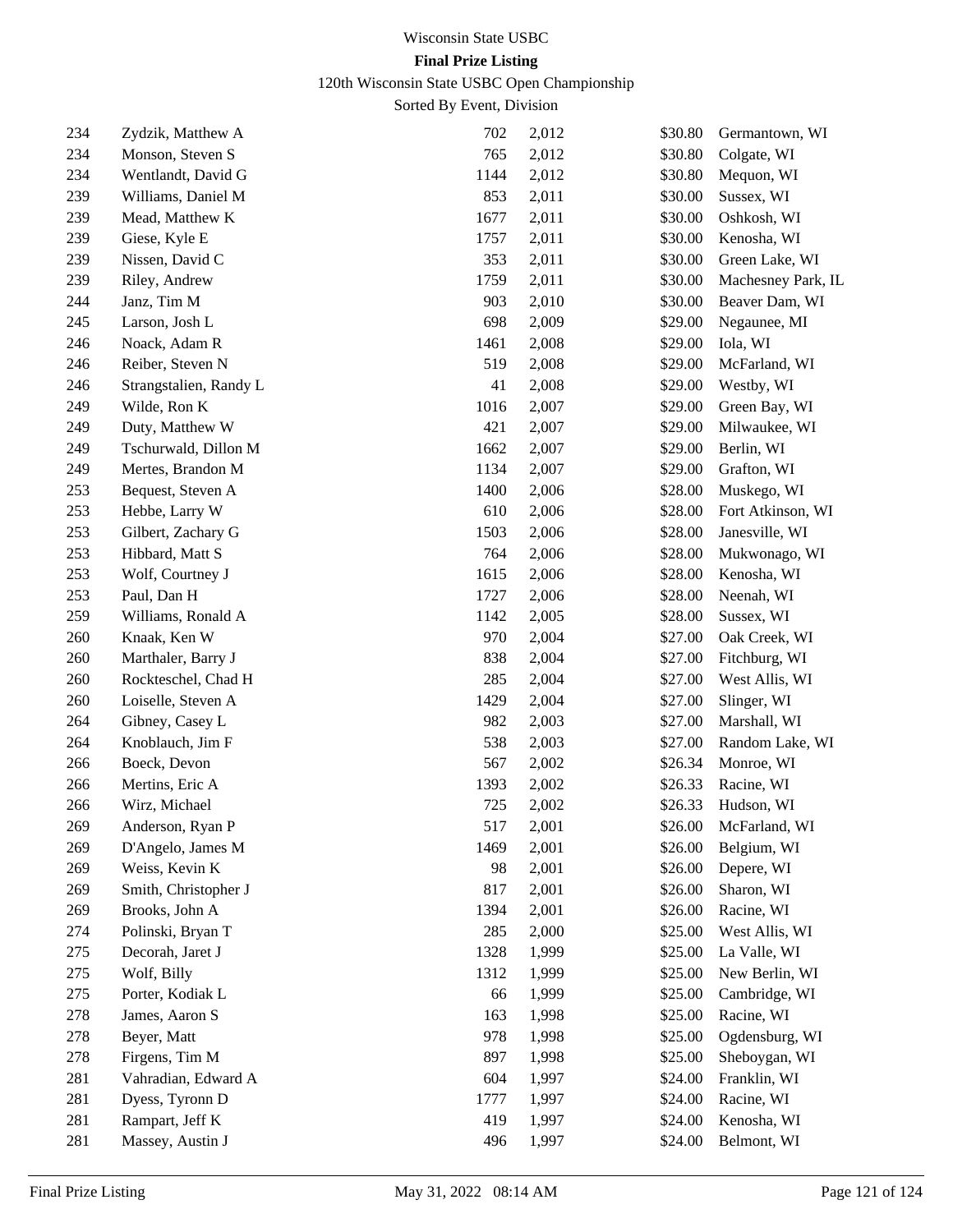120th Wisconsin State USBC Open Championship

| 281 | Eoff, Derek J         | 1692 | 1,997 | \$24.00 | Watertown, WI       |
|-----|-----------------------|------|-------|---------|---------------------|
| 281 | Liphart, Eric S       | 739  | 1,997 | \$24.00 | Monroe, WI          |
| 287 | Olson, Andrew O       | 831  | 1,996 | \$23.33 | Sun Prairie, WI     |
| 287 | Clemons, Dylan E      | 322  | 1,996 | \$23.34 | Elkhorn, WI         |
| 287 | Gajewski, David P     | 422  | 1,996 | \$23.33 | Burlington, WI      |
| 290 | Betz, Jason K         | 582  | 1,995 | \$23.00 | West Bend, WI       |
| 290 | Bannach, Adam L       | 611  | 1,995 | \$23.00 | Edgerton, WI        |
| 290 | Suckow, Donald L      | 563  | 1,995 | \$23.00 | Sheboygan, WI       |
| 293 | Kempf, John M         | 852  | 1,994 | \$23.00 | Jackson, WI         |
| 293 | Wall, Joe R           | 1444 | 1,994 | \$23.00 | Porterfield, WI     |
| 293 | Mueller, Adam R       | 697  | 1,994 | \$23.00 | Menomonee Falls, WI |
| 296 | Page, James A         | 401  | 1,993 | \$22.00 | Franklin, WI        |
| 297 | Richardson, Robert C  | 838  | 1,992 | \$22.00 | Fitchburg, WI       |
| 297 | VanAkkeren, Chris     | 9    | 1,992 | \$22.00 | La Crosse, WI       |
| 297 | Schneidewind, Marty A | 1643 | 1,992 | \$22.00 | Watertown, WI       |
| 297 | Heilman, Nicholas J   | 10   | 1,992 | \$22.00 | La Crosse, WI       |
| 301 | Johnson, Josh J       | 583  | 1,991 | \$21.28 | Green Bay, WI       |
| 301 | Pockat, David M       | 743  | 1,991 | \$21.28 | Waukesha, WI        |
| 301 | Williams, Gregg A     | 1702 | 1,991 | \$21.29 | Madison, WI         |
| 301 | Roth, Joe M           | 1061 | 1,991 | \$21.29 | New Berlin, WI      |
| 301 | Duzon, Justin L       | 1735 | 1,991 | \$21.29 | Muskego, WI         |
| 301 | Corlette, William J   | 1814 | 1,991 | \$21.29 | Franklin, WI        |
| 301 | Kuehmichel, Chad E    | 837  | 1,991 | \$21.28 | Fitchburg, WI       |
| 308 | Hitz, Mike S          | 280  | 1,990 | \$20.66 | Waukesha, WI        |
| 308 | Fritton, Eric J       | 1727 | 1,990 | \$20.67 | Neenah, WI          |
| 308 | Carlson, Danial O     | 764  | 1,990 | \$20.67 | Mukwonago, WI       |
| 311 | Remer, Nicholas A     | 359  | 1,989 | \$20.00 | Waukesha, WI        |
| 311 | Steffenson, Jeremy C  | 136  | 1,989 | \$20.00 | Fall Creek, WI      |
| 311 | Hibbard, Ralph P      | 764  | 1,989 | \$20.00 | Mukwonago, WI       |
| 311 | Seelig, James S       | 309  | 1,989 | \$20.00 | West Allis, WI      |
| 315 | Rusch, Peter K        | 753  | 1,988 | \$20.00 | Rosendale, WI       |
| 315 | Schaefer, Troy M      | 502  | 1,988 | \$20.00 | Wausau, WI          |
| 317 | Murawski, Duane F     | 1592 | 1,987 | \$19.00 | Mt. Pleasant, WI    |
| 317 | Thill, Michael A      | 982  | 1,987 | \$19.00 | Marshall, WI        |
| 319 | Saeger, Todd E        | 1646 | 1,986 | \$19.00 | Watertown, WI       |
| 319 | Wrycha, Adam P        | 854  | 1,986 | \$19.00 | Sussex, WI          |
| 321 | Guzman, Michael L     | 163  | 1,985 | \$19.00 | Racine, WI          |
| 321 | Breitbach, Steve J    | 1374 | 1,985 | \$19.00 | Dubuque, IA         |
| 321 | Maier, Bryan K        | 550  | 1,985 | \$19.00 | Wausau, WI          |
| 324 | Schneider, Joshua J   | 1705 | 1,984 | \$18.00 | Whitewater, WI      |
| 324 | Lee, Marc C           | 716  | 1,984 | \$18.00 | Altoona, WI         |
| 324 | Brochtrup, Paul R     | 1658 | 1,984 | \$18.00 | Kaukauna, WI        |
| 324 | Henzig, David H       | 357  | 1,984 | \$18.00 | Waukesha, WI        |
| 324 | Schroeder, Jonathon J | 1368 | 1,984 | \$18.00 | Cuba City, WI       |
| 324 | Becher, Matt J        | 806  | 1,984 | \$18.00 | Pulaski, WI         |
| 330 | Mallow, Justin R      | 1650 | 1,983 | \$17.40 | Watertown, WI       |
| 330 | Drye, Jeremy D        | 818  | 1,983 | \$17.40 | Janesville, WI      |
| 330 | Martini, Terry S      | 648  | 1,983 | \$17.40 | Racine, WI          |
| 330 | Roberts, Greg T       | 1676 | 1,983 | \$17.40 | Appleton, WI        |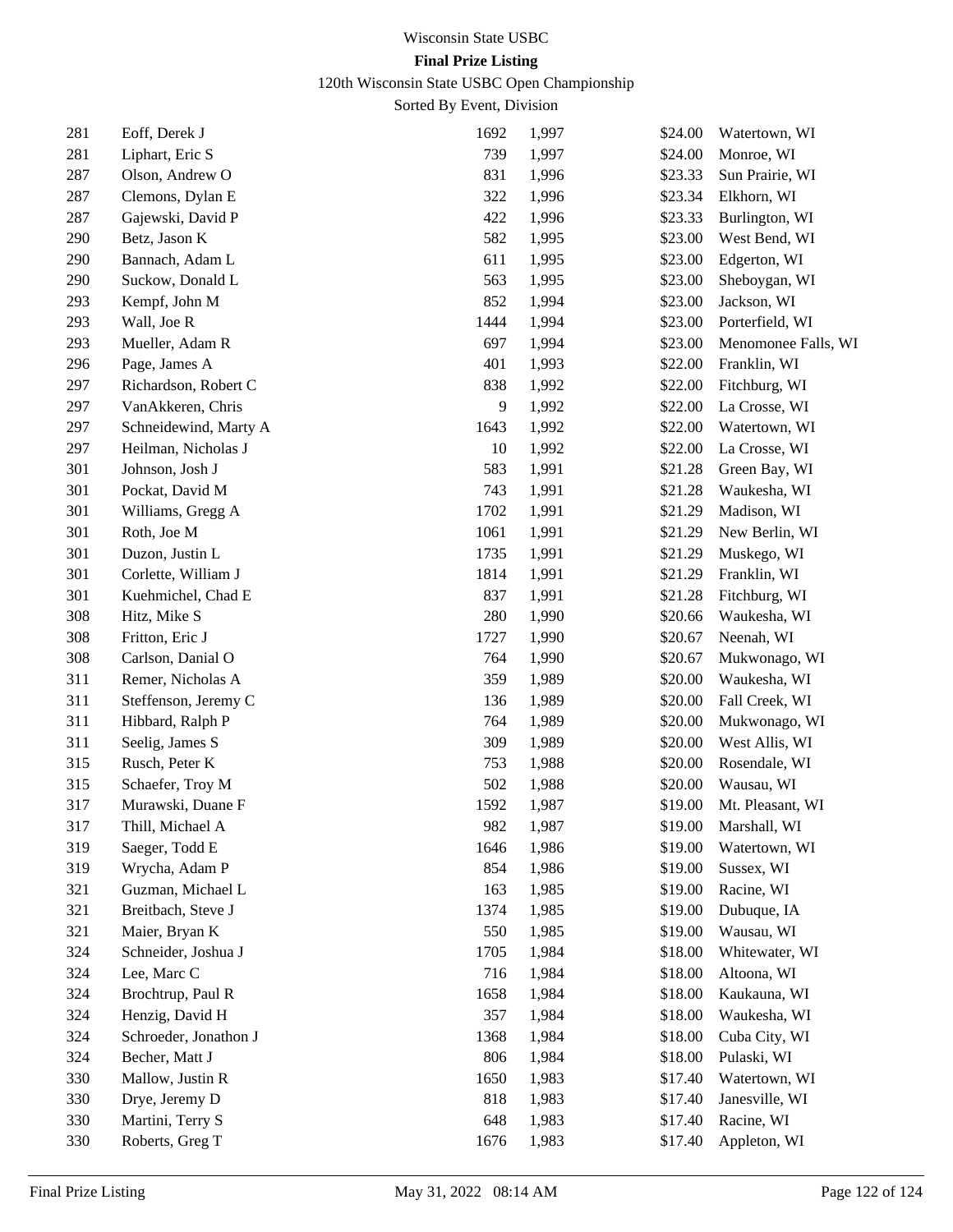120th Wisconsin State USBC Open Championship

| 330 | Prein, Jeffrey S      | 1522 | 1,983 | \$17.40 | Oregon, WI           |
|-----|-----------------------|------|-------|---------|----------------------|
| 335 | Hungelmann, Michael J | 1037 | 1,982 | \$17.00 | Milwaukee, WI        |
| 335 | Polomis, Beth A       | 1189 | 1,982 | \$17.00 | Green Bay, WI        |
| 335 | Gerth, Steven J       | 428  | 1,982 | \$17.00 | Burlington, WI       |
| 335 | Lamers, Dean M        | 878  | 1,982 | \$17.00 | Kaukauna, WI         |
| 339 | Hamilton, Robert E    | 1693 | 1,981 | \$16.00 | Watertown, WI        |
| 339 | Kuhr, Brad R          | 1727 | 1,981 | \$16.00 | Neenah, WI           |
| 339 | Bussan, Ross A        | 517  | 1,981 | \$16.00 | McFarland, WI        |
| 339 | Kenyon, Jeremy J      | 1781 | 1,981 | \$16.00 | Racine, WI           |
| 339 | Thomley, Andrew V     | 1267 | 1,981 | \$16.00 | River Falls, WI      |
| 339 | Steffen, Wes E        | 947  | 1,981 | \$16.00 | Appleton, WI         |
| 339 | Smith, Jason S        | 817  | 1,981 | \$16.00 | Sharon, WI           |
| 346 | Opiola, Bobby W       | 1517 | 1,980 | \$15.00 | Racine, WI           |
| 347 | Martin, Jason P       | 825  | 1,978 | \$15.00 | La Crosse, WI        |
| 348 | Wilterdink, Scott A   | 1436 | 1,977 | \$15.00 | Grafton, WI          |
| 348 | Kaufmann, Josh G      | 1645 | 1,977 | \$15.00 | Watertown, WI        |
| 348 | Swiderski, Shane S    | 545  | 1,977 | \$15.00 | Wausau, WI           |
| 348 | Block, Bryan          | 551  | 1,977 | \$15.00 | Wausau, WI           |
| 348 | Salinas, Scott A      | 1393 | 1,977 | \$15.00 | Racine, WI           |
| 353 | Doughty, Joshua F     | 1114 | 1,976 | \$14.00 | Oshkosh, WI          |
| 353 | Pizl, Greg W          | 9    | 1,976 | \$14.00 | La Crosse, WI        |
| 353 | Hanson, Mitchell A    | 34   | 1,976 | \$14.00 | Onalaska, WI         |
| 356 | Hintz, James R        | 676  | 1,975 | \$13.80 | Pewaukee, WI         |
| 356 | Kelly, Eric T         | 1728 | 1,975 | \$13.80 | Appleton, WI         |
| 356 | Young, David M        | 1284 | 1,975 | \$13.80 | Prairie Du Sac, WI   |
| 356 | Larsen, Richard A     | 434  | 1,975 | \$13.80 | Racine, WI           |
| 356 | Hoffman, Brian J      | 837  | 1,975 | \$13.80 | Fitchburg, WI        |
| 361 | Mooney, Brandon N     | 1705 | 1,974 | \$13.00 | Whitewater, WI       |
| 361 | Hansen, Todd E        | 559  | 1,974 | \$13.00 | South Milwaukee, WI  |
| 361 | Krostal, Daniel A     | 1505 | 1,974 | \$13.00 | Wadsworth, IL        |
| 361 | Hillary, Guy S        | 319  | 1,974 | \$13.00 | Elkhorn, WI          |
| 365 | Simmons, Jeremy D     | 500  | 1,973 | \$13.00 | Belmont, WI          |
| 365 | Woelfel, Zach P       | 1705 | 1,973 | \$13.00 | Whitewater, WI       |
| 367 | Lanser, Jason D       | 1367 | 1,972 | \$12.25 | Cuba City, WI        |
| 367 | Krueger, Jason R      | 1067 | 1,972 | \$12.25 | Verona, WI           |
| 367 | Bard, Gregory A       | 753  | 1,972 | \$12.25 | Rosendale, WI        |
| 367 | Verdecchia, Daniel C  | 991  | 1,972 | \$12.25 | Waukesha, WI         |
| 371 | Frank, Jason G        | 434  | 1,971 | \$11.67 | Racine, WI           |
| 371 | Wiedmeyer, Josh J     | 582  | 1,971 | \$11.67 | West Bend, WI        |
| 371 | Weber, Jason          | 1157 | 1,971 | \$11.67 | Kenosha, WI          |
| 371 | Edwards, Ronald C     | 7    | 1,971 | \$11.66 | McFarland, WI        |
| 371 | Skenandore, Brad J    | 96   | 1,971 | \$11.66 | Green Bay, WI        |
| 371 | Foertsch, Taylor N    | 1558 | 1,971 | \$11.67 | Verona, WI           |
| 377 | Albrecht, John R      | 420  | 1,970 | \$11.00 | Burlington, WI       |
| 378 | Becher, Jason P       | 577  | 1,969 | \$10.57 | Green Bay, WI        |
| 378 | Oechler, Joel W       | 1158 | 1,969 | \$10.57 | Pleasant Prairie, WI |
| 378 | Orten, Gerald H       | 540  | 1,969 | \$10.57 | West Bend, WI        |
| 378 | Jeffers, Jerrold W    | 908  | 1,969 | \$10.57 | Clinton, WI          |
| 378 | Morgan, Matthew D     | 217  | 1,969 | \$10.58 | Green Bay, WI        |